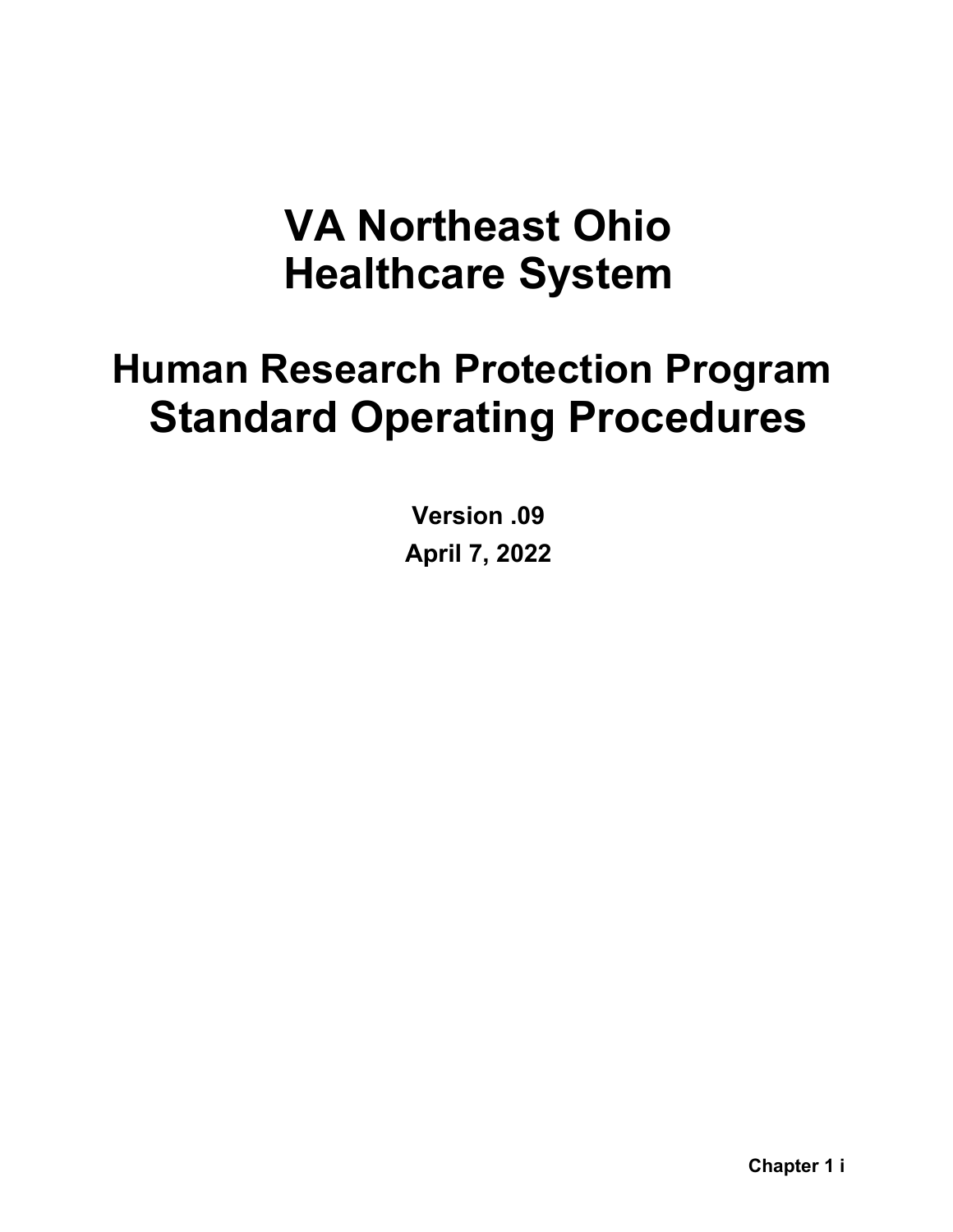## **Table Of Contents**

| 1.1  |                                                                        |  |
|------|------------------------------------------------------------------------|--|
| 1.2  |                                                                        |  |
| 1.3  |                                                                        |  |
| 1.4  |                                                                        |  |
| 1.5  |                                                                        |  |
| 1.6  |                                                                        |  |
| 1.7  |                                                                        |  |
|      |                                                                        |  |
|      |                                                                        |  |
|      | 1.10 Categories of Participants Typically Covered By The HRPP  1-6     |  |
|      |                                                                        |  |
| 1.12 |                                                                        |  |
|      |                                                                        |  |
|      |                                                                        |  |
|      |                                                                        |  |
|      |                                                                        |  |
|      |                                                                        |  |
|      |                                                                        |  |
|      |                                                                        |  |
|      | 1.13.8 Other Medical Center Services, Committees, and/or Employees1-15 |  |
|      |                                                                        |  |
|      | 1.14 Relationship among Components (See Organizational Chart)  1-21    |  |
|      |                                                                        |  |
|      |                                                                        |  |
|      |                                                                        |  |
|      |                                                                        |  |
|      |                                                                        |  |
|      |                                                                        |  |
|      |                                                                        |  |
|      |                                                                        |  |
|      |                                                                        |  |
|      |                                                                        |  |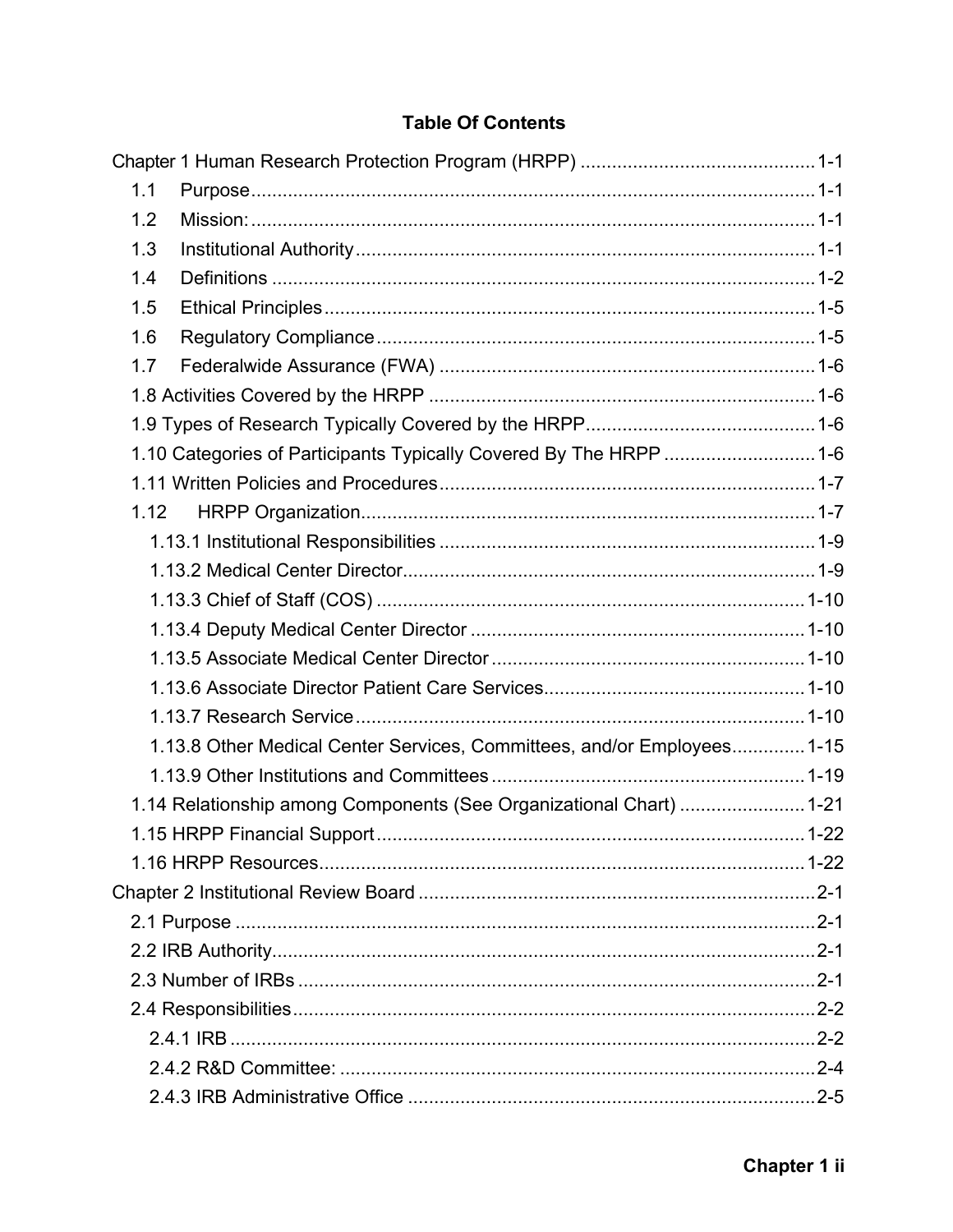| 2.11 Training / Ongoing Education of IRB Co-Chairperson, IRB Members, and Staff. 2-<br>12 |  |
|-------------------------------------------------------------------------------------------|--|
|                                                                                           |  |
|                                                                                           |  |
|                                                                                           |  |
|                                                                                           |  |
| 2.15 Reporting and Investigation of Allegations of Undue Influence2-17                    |  |
|                                                                                           |  |
|                                                                                           |  |
|                                                                                           |  |
|                                                                                           |  |
|                                                                                           |  |
|                                                                                           |  |
|                                                                                           |  |
|                                                                                           |  |
| 3.6 Research Activities vs. Innovative Treatments in Medical Practice. 3-4                |  |
|                                                                                           |  |
|                                                                                           |  |
|                                                                                           |  |
|                                                                                           |  |
|                                                                                           |  |
|                                                                                           |  |
|                                                                                           |  |
|                                                                                           |  |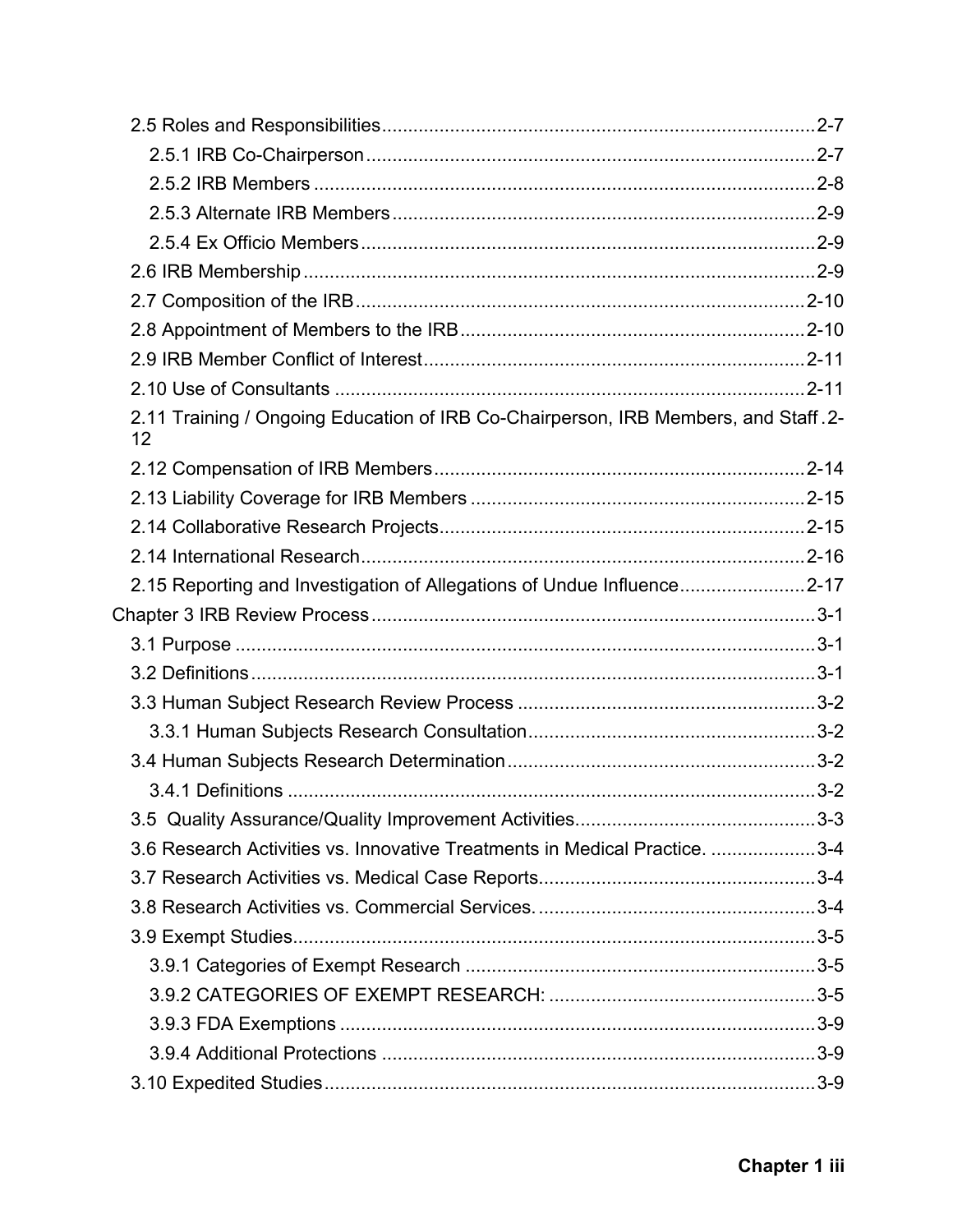| 3.10.1 Categories of Research Eligible for Expedited Review 3-10           |  |
|----------------------------------------------------------------------------|--|
|                                                                            |  |
|                                                                            |  |
|                                                                            |  |
|                                                                            |  |
|                                                                            |  |
|                                                                            |  |
|                                                                            |  |
|                                                                            |  |
|                                                                            |  |
|                                                                            |  |
|                                                                            |  |
|                                                                            |  |
|                                                                            |  |
|                                                                            |  |
|                                                                            |  |
|                                                                            |  |
|                                                                            |  |
|                                                                            |  |
| 3.11.9 Vulnerable Subjects and Safeguards Taken for Their Protection3-22   |  |
| 3.13 Considerations during IRB Review and Approval of Research3-23         |  |
|                                                                            |  |
|                                                                            |  |
| 3.13.3 Independent Verification That No Material Changes Have Occurred3-24 |  |
|                                                                            |  |
|                                                                            |  |
|                                                                            |  |
|                                                                            |  |
|                                                                            |  |
|                                                                            |  |
|                                                                            |  |
|                                                                            |  |
| 3.13.12 Compliance with all Applicable State and Local Laws3-29            |  |
| 3.12.13 Participation of Non-Veterans as Research Subjects3-30             |  |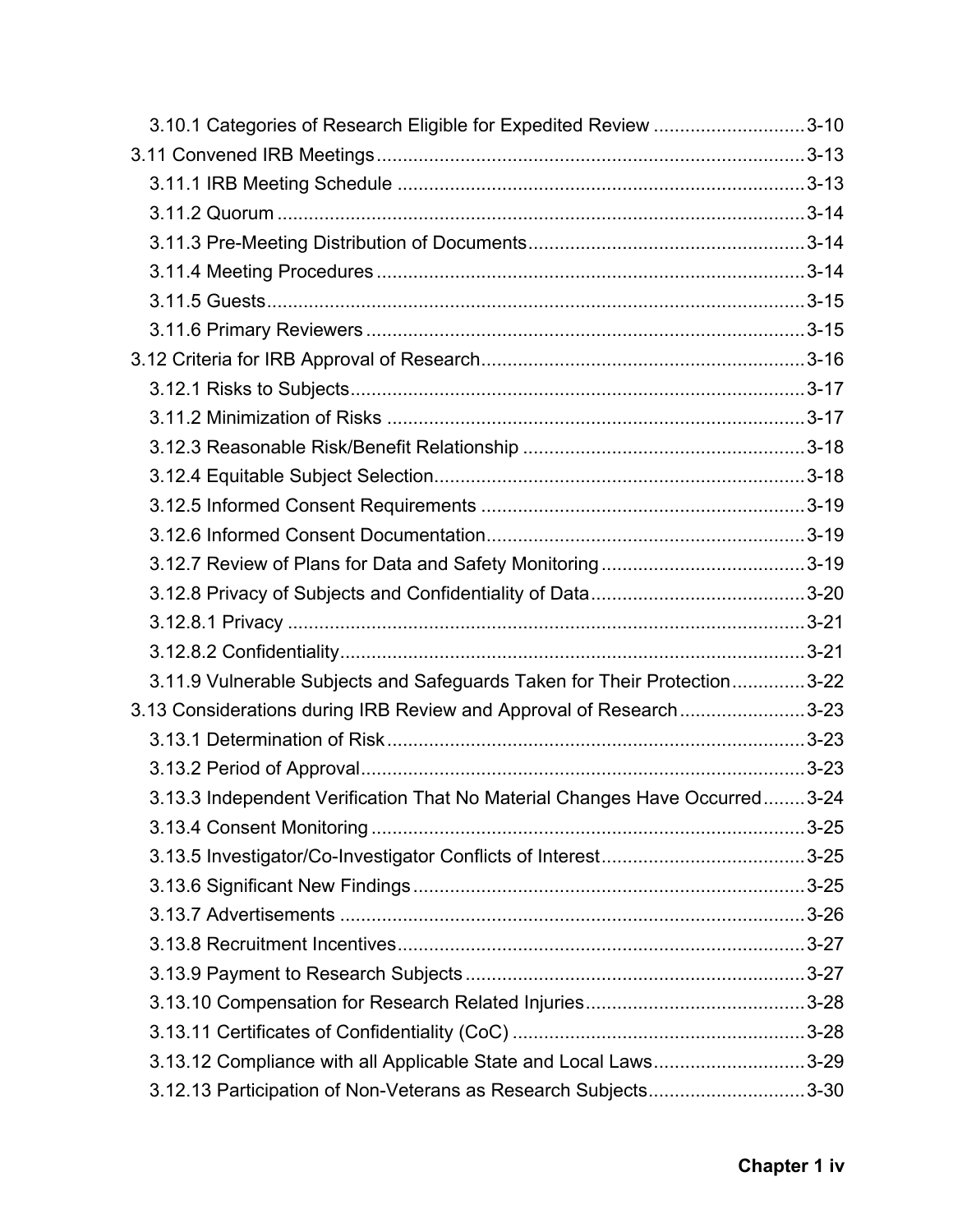| 3.17 Protocol Revisions, Modifications, and Amendments of an Approved Protocol3-<br>42 |  |
|----------------------------------------------------------------------------------------|--|
| 3.17.1 Protocol Modifications, and Amendments Materials3-42                            |  |
| 3.17.2 Protocol Revisions, Modifications, and Amendments Process3-42                   |  |
|                                                                                        |  |
|                                                                                        |  |
|                                                                                        |  |
|                                                                                        |  |
|                                                                                        |  |
|                                                                                        |  |
|                                                                                        |  |
|                                                                                        |  |
|                                                                                        |  |
|                                                                                        |  |
|                                                                                        |  |
| Chapter 5 Obtaining Informed Consent from Research Subjects5-1                         |  |
|                                                                                        |  |
|                                                                                        |  |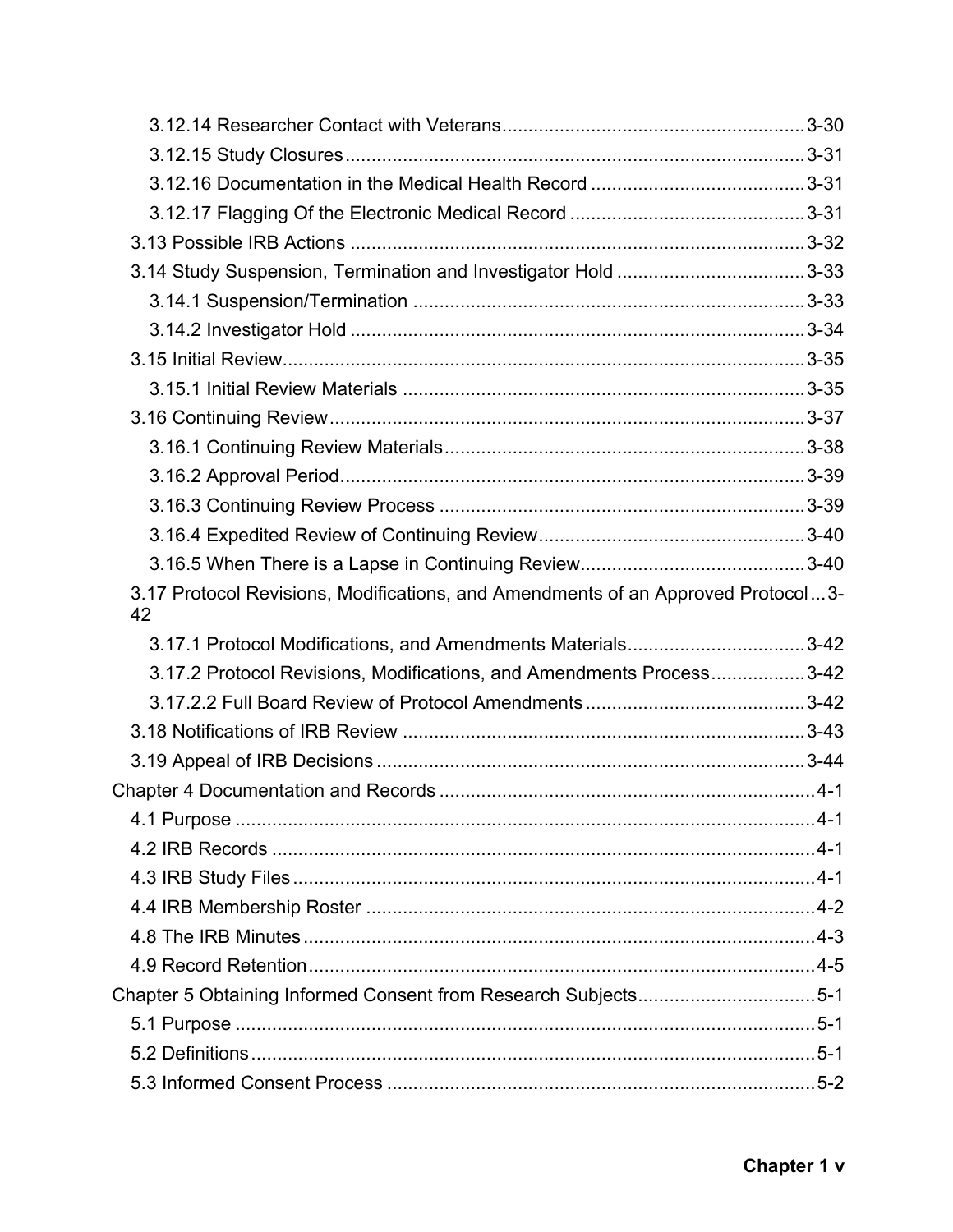| 6.6 Research Involving Pregnant Women, Human Fetuses and Neonates as Subjects           |  |
|-----------------------------------------------------------------------------------------|--|
|                                                                                         |  |
|                                                                                         |  |
|                                                                                         |  |
|                                                                                         |  |
| 6.9 Persons with Impaired Decision Making Capacity as a Vulnerable Population in        |  |
| 6.9.1 Research involving persons with impaired decision-making capability may only      |  |
|                                                                                         |  |
|                                                                                         |  |
|                                                                                         |  |
|                                                                                         |  |
|                                                                                         |  |
| 6.10 Research Involving Other Potentially Vulnerable Adult Subjects6-18                 |  |
| Chapter 7 Reporting of Unanticipated Problems Involving Risks to Participants or Others |  |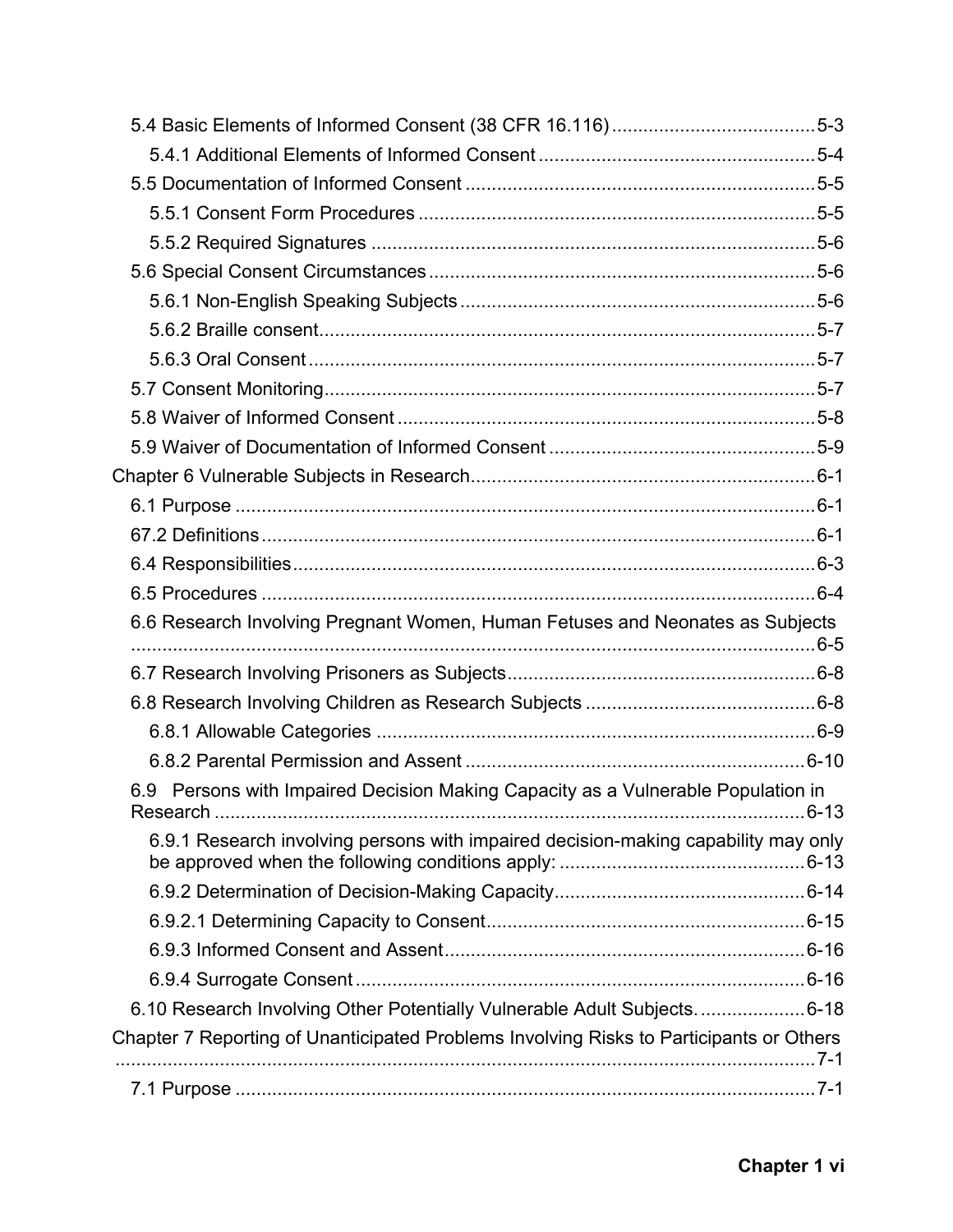| 7.4.3 IRB Procedures for Handling Reports of Possible Unanticipated Problems7-4 |  |
|---------------------------------------------------------------------------------|--|
|                                                                                 |  |
|                                                                                 |  |
|                                                                                 |  |
|                                                                                 |  |
|                                                                                 |  |
|                                                                                 |  |
|                                                                                 |  |
|                                                                                 |  |
|                                                                                 |  |
| 8.3.2.3 COI Administrator Evaluation of COI for PIs and Study Staff8-5          |  |
|                                                                                 |  |
|                                                                                 |  |
|                                                                                 |  |
|                                                                                 |  |
|                                                                                 |  |
|                                                                                 |  |
|                                                                                 |  |
|                                                                                 |  |
|                                                                                 |  |
|                                                                                 |  |
|                                                                                 |  |
|                                                                                 |  |
|                                                                                 |  |
|                                                                                 |  |
|                                                                                 |  |
|                                                                                 |  |
|                                                                                 |  |
| 9.5.1 Emergency Exemption from Prospective IRB Approval. 9-8                    |  |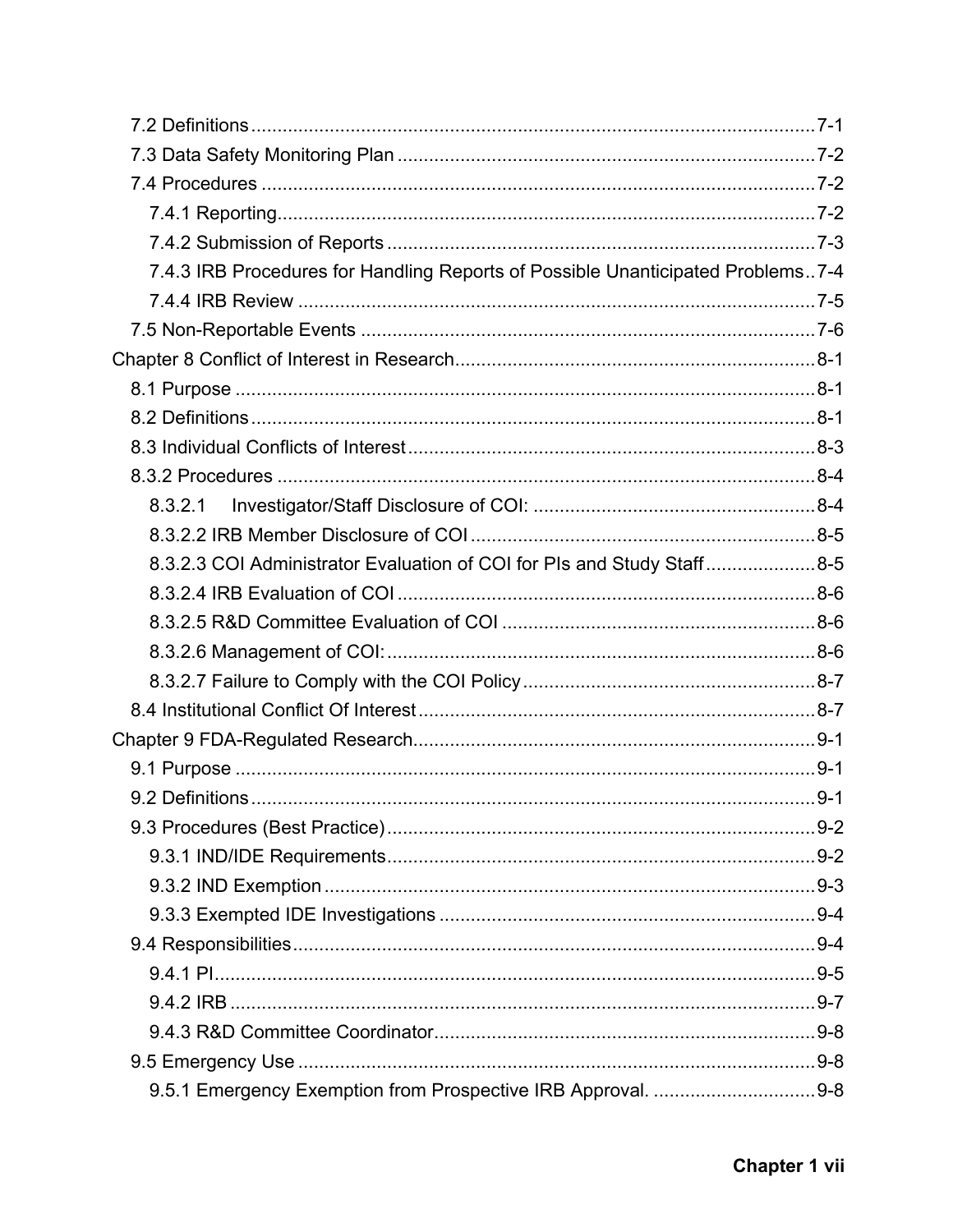| Chapter 11 Education and Credentialing for Employees Involved in Human Subjects |  |
|---------------------------------------------------------------------------------|--|
|                                                                                 |  |
|                                                                                 |  |
|                                                                                 |  |
|                                                                                 |  |
|                                                                                 |  |
|                                                                                 |  |
| Chapter 12 Health Insurance Portability and Accountability Act (HIPAA) 12-4     |  |
|                                                                                 |  |
|                                                                                 |  |
|                                                                                 |  |
|                                                                                 |  |
|                                                                                 |  |
|                                                                                 |  |
|                                                                                 |  |
|                                                                                 |  |
|                                                                                 |  |
|                                                                                 |  |
|                                                                                 |  |
|                                                                                 |  |
|                                                                                 |  |
|                                                                                 |  |
|                                                                                 |  |
|                                                                                 |  |
|                                                                                 |  |
|                                                                                 |  |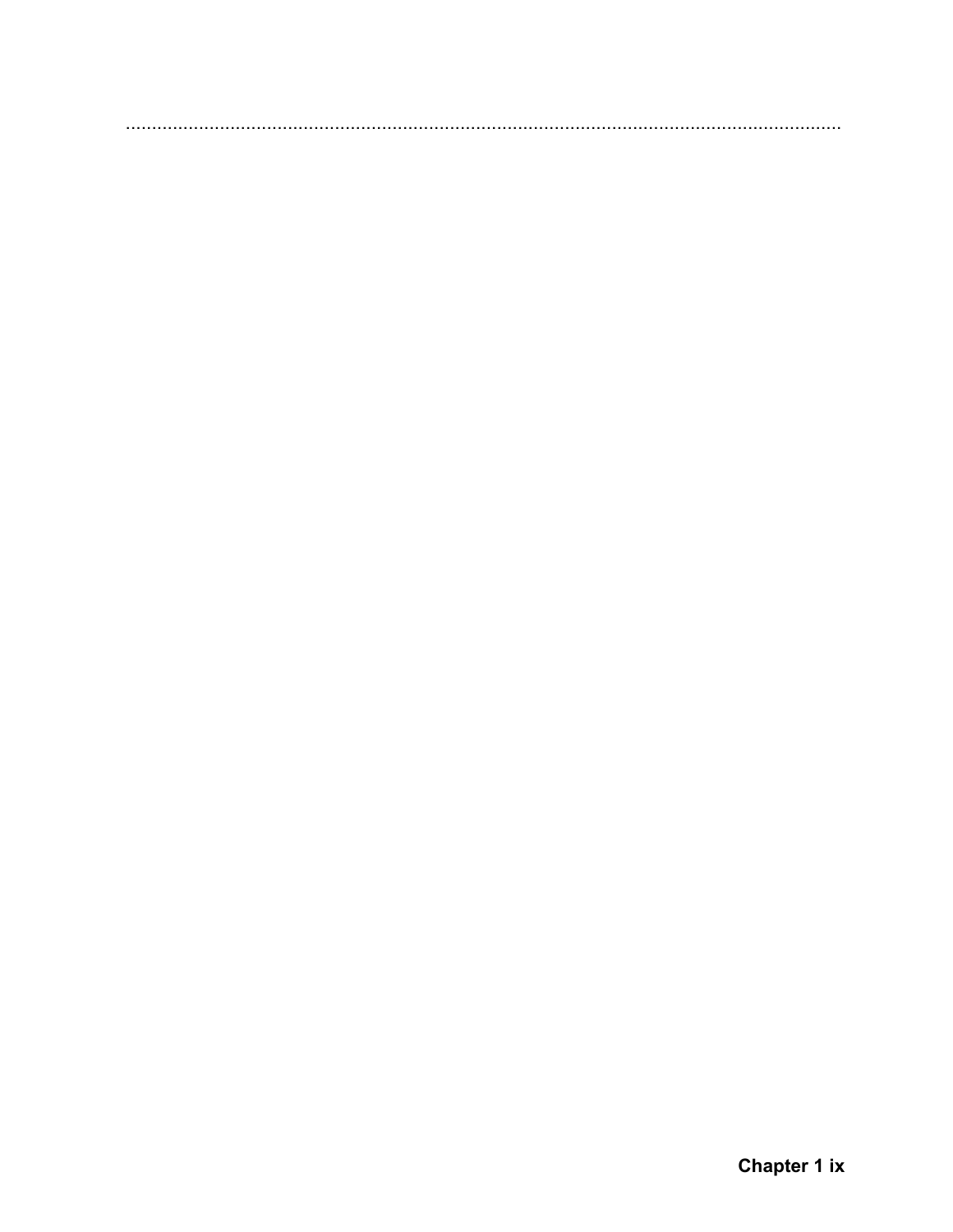## <span id="page-9-0"></span>**Chapter 1 Human Research Protection Program (HRPP)**

## <span id="page-9-1"></span>**1.1 Purpose**

## The 1 13.2

VA Northeast Ohio Healthcare System (VANEOHS) Medical Center fosters a research environment that promotes the respect for the rights and welfare of individuals recruited for, or participating in, research conducted by or under the auspices of the Organization. In the review and conduct of research, actions by the Organization will be guided by the principles (i.e., respect for persons, beneficence, and justice) set forth in the *Ethical*  **Principles and Guidelines for the Protection of Human Subjects of Research (often)** referred to as the Belmont Report). The actions of VANEOHS will also conform to all applicable VA, federal, state, and local laws and regulations. In order to fulfill this policy, the Organization has established a human research protection program (HRPP).

## <span id="page-9-2"></span>**1.2 Mission:**

The Veteran's Health Administration (VHA) Mission Statement: Honor America's veterans by providing exceptional health care that improves their health and well-being.

The VHA Vision Statement: To be a patient-centered integrated health care organization for veterans providing excellent health care, research, and education; an organization where people choose to work; an active community partner; and a back-up for National emergencies

One of the VHA Strategies is to focus research and development on clinical and system improvements designed to enhance the health and well-being of veterans.

VANEOHS is authorized to care for veterans and to conduct research that supports the mission of the VHA and enhances the quality of health care delivery to veterans.

The mission of the VANEOHS Human Research Protection Program (HRPP) is:

- To safeguard and promote the health and welfare of human research subjects by ensuring that their rights, safety and well-being are protected;
- To provide timely and high quality education, review, and monitoring of human research projects; and

• To facilitate excellence in human subjects research. The HRPP is a multi-tiered program. :

# <span id="page-9-3"></span>**1.3 Institutional Authority**

The HRPP operates under the authority of the medical center policy 151- 018 "Human Research Protection Program (HRPP)" adopted on September 1, 2004. As stated in that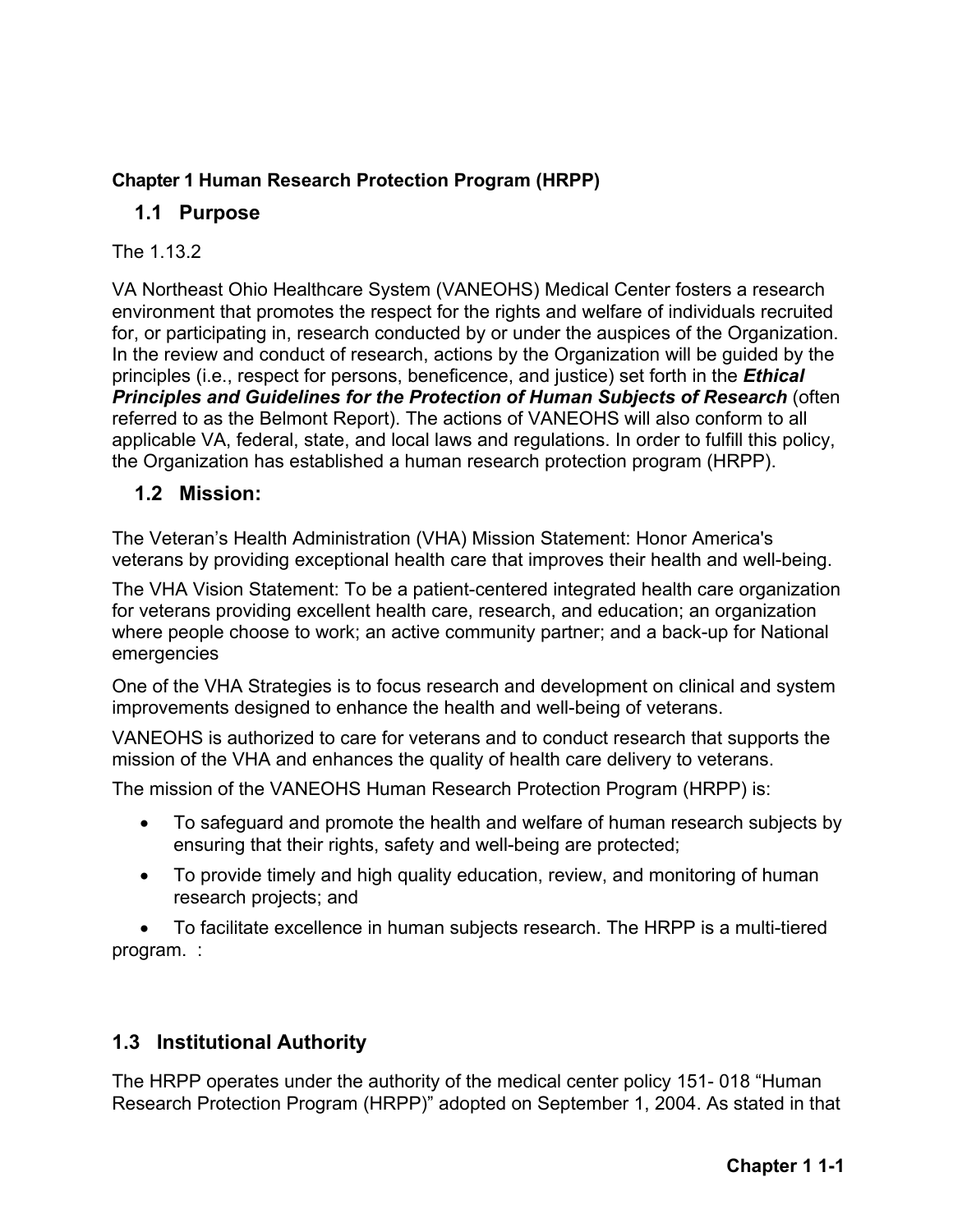policy, the operating procedures in this document "...serve as the governing procedures for the conduct and review of all human research conducted under the auspices of the VANEOHS." The HRPP Policy and these operating procedures are made available to all investigators and study staff and are posted on the Intranet/ internet website [\(http://www.clevelandvaresearch.org\)](http://www.clevelandvaresearch.org/) and copies are available upon request.

# <span id="page-10-0"></span>**1.4 Definitions**

**Research.** Research as defined by VA regulations means a systematic investigation, including research development, testing and evaluation, designed to develop or contribute to generalized knowledge (38 CFR 16.102(d)).

For the purposes of this policy, a **"systematic investigation"** is an activity that involves a prospective study plan which incorporates data collection, either quantitative or qualitative, and data analysis to answer a study question. Investigations designed to develop or contribute to **generalizable knowledge** are those designed to draw general conclusions (i.e., knowledge gained from a study may be applied to populations outside of the specific study population), inform policy, or generalize findings.

**Human Subject**. A human subject as defined by VA regulations means a living individual about whom an investigator (whether professional or student) conducting research obtains (1) information or biospecimens through intervention or interaction with the individual and uses, studies, or analyzes the information or biospecimens; or (2) Obtains, uses, studies, analyzes or generates identifiable private information or biospecimens.

- Intervention as defined by VA regulations means both physical procedures by which information or biospecimens are gathered (for example, venipuncture) and manipulations of the subject or the subject's environment that are performed for research purposes.
- Interaction as defined by VA regulations means communication or interpersonal contact between investigator and subject.
- Private information as defined by VA regulations means information about behavior that occurs in a context in which an individual can reasonably expect that no observation or recording is taking place, and information which has been provided for specific purposes by an individual and which the individual can reasonably expect will not be made public
- Identifiable private information as defined by VA means information for which the identity of the subject is or may readily be ascertained by the investigator or associated with the biospecimens.
- Identifiable biospecimen as defined by VA means a biospecimen for which the identity of the subject is or may readily be ascertained by the investigator or associated with the biospecimen

For research covered by Food and Drug Administration (FDA) regulations, human subject means an individual who is or becomes a participant in a clinical investigation (as defined below), either as a recipient of the test article or as a control. A subject may be in normal health or may have a medical condition or disease. In research involving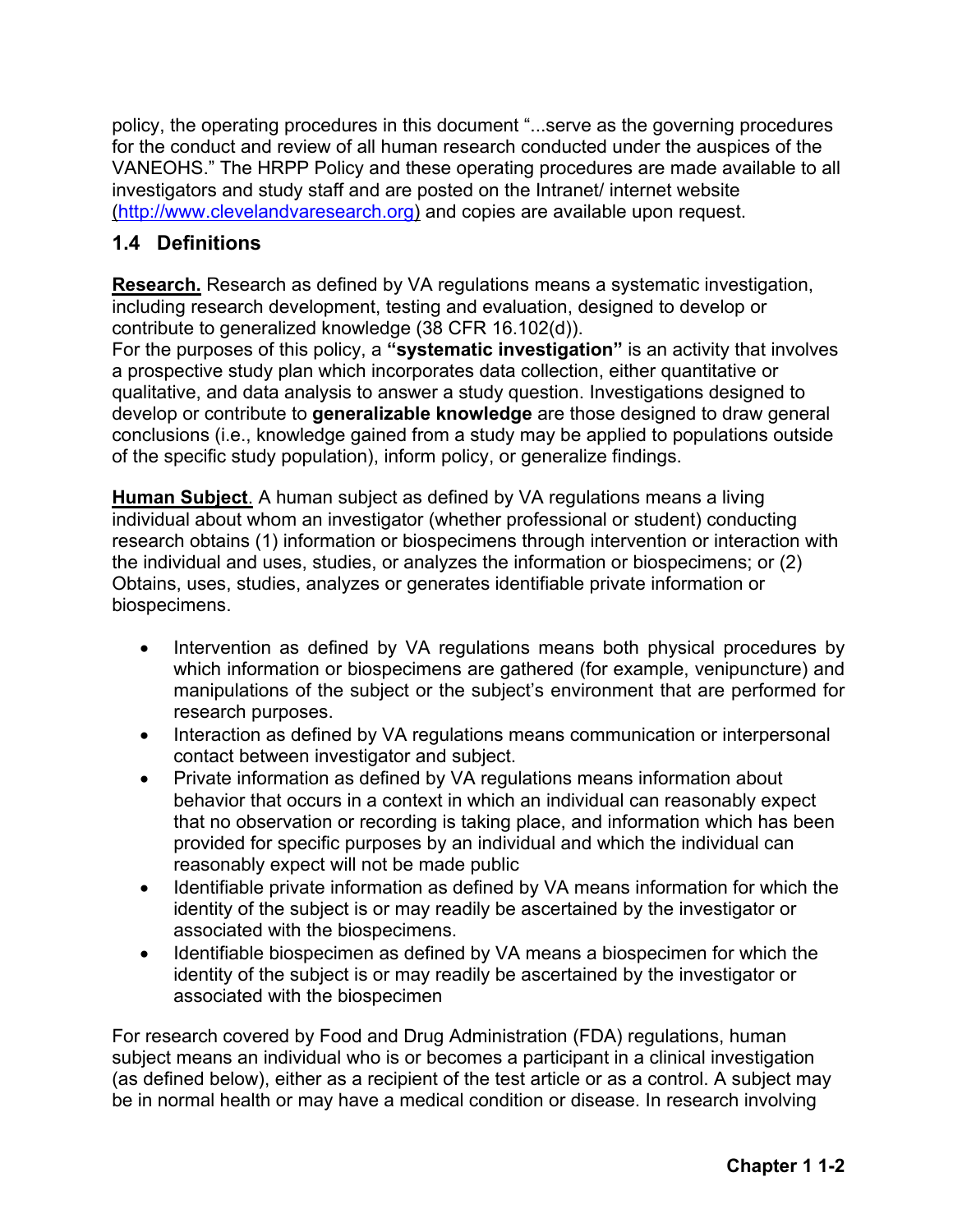devices, a human subject means a human who participates in an investigation, either as an individual on whom or on whose specimen an investigational device is used or as a control.

Note: The terms "subject" and "participant" are used interchangeably in this document and have the same definition.

Research as defined by FDA regulations means any experiment that involves a test article and one or more human subjects, and that either must meet the requirements for prior submission to the Food and Drug Administration under section 505(i) or 520(g) of the Federal Food, Drug, and Cosmetic Act, or need not meet the requirements for prior submission to the Food and Drug Administration under these sections of the Federal Food, Drug, and Cosmetic Act, but the results of which are intended to be later submitted to, or held for inspection by, the Food and Drug Administration as part of an application for a research or marketing permit. The terms research, clinical research, clinical study, study, and clinical investigation are synonymous for purposes of FDA regulations. [21 CFR 50.3(c), 21 CFR 56.102(c)]

- Experiments that must meet the requirements for prior submission to the Food and Drug Administration under section 505(i) of the Federal Food, Drug, and Cosmetic Act" means any use of a drug other than the use of an approved drug in the course of medical practice. [21 CFR 312.3(b)]
- Experiments that must meet the requirements for prior submission to the Food and Drug Administration under section 520(g) of the Federal Food, Drug, and Cosmetic Act" means any activity that evaluates the safety or effectiveness of a device. [21 CFR 812.2(a)]

Any activity in which results are being submitted to or held for inspection by FDA as part of an application for a research or marketing permit is considered to be FDA-regulated research. [21 CFR 50.3(c), 21 CFR 56.102(c)]"

**Test Article.** Test articles covered under the FDA regulations include:

a. **Human drugs** – The primary intended use of the product is achieved through chemical action or by being metabolized by the body. A drug is defined as a substance recognized by an official pharmacopoeia or formulary: A substance intended for use in the diagnosis, cure, mitigation, treatment, or prevention of disease; A substance (other than food) intended to affect the structure or any function of the body; A substance intended for use as a component of a medicine but not a device or a component, part or accessory of a device. <http://www.fda.gov/Drugs/InformationOnDrugs/ucm079436.htm>

b. **Medical Devices** - A device is "an instrument, apparatus, implement, machine, contrivance, implant, in vitro reagent, or other similar or related article, including a component part, or accessory which is: recognized in the official National Formulary, or the United States Pharmacopoeia, or any supplement to them; intended for use in the diagnosis of disease or other conditions, or in the cure, mitigation, treatment, or prevention of disease, in man or other animals; or intended to affect the structure or any function of the body of man or other animals, and which does not achieve any of it's primary intended purposes through chemical action within or on the body of man or other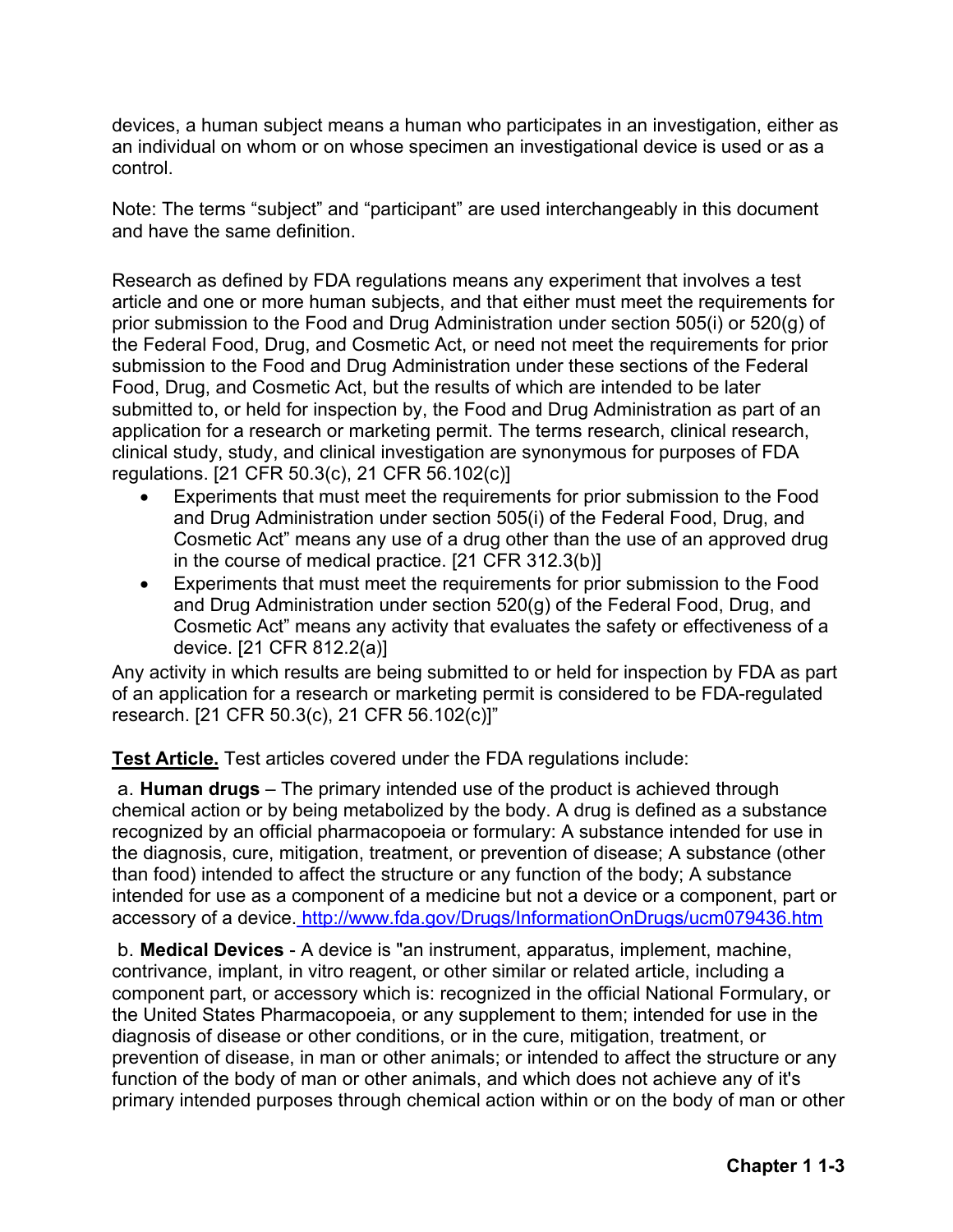animals and which is not dependent upon being metabolized for the achievement of any of its primary intended purposes."

*<http://www.fda.gov/MedicalDevices/DeviceRegulationandGuidance/Overview/ClassifyY> ourDevice/ucm051512.htm* 

c. **Biological Products** - include a wide range of products such as vaccines, blood and blood components, allergenics, somatic cells, gene therapy, tissues, and recombinant therapeutic proteins. Biologics can be composed of sugars, proteins, or nucleic acids or complex combinations of these substances, or may be living entities such as cells and tissues. Biologics are isolated from a variety of natural sources — human, animal, or microorganism — and may be produced by biotechnology methods and other cuttingedge technologies. Gene-based and cellular biologics, for example, often are at the forefront of biomedical research, and may be used to treat a variety of medical conditions for which no other treatments are available.

*<http://www.fda.gov/Drugs/InformationOnDrugs/ucm079436.htm>*

d. **Food Additives** - In its broadest sense, a food additive is any substance added to food. Legally, the term refers to "any substance the intended use of which results or may reasonably be expected to result -- directly or indirectly -- in its becoming a component or otherwise affecting the characteristics of any food." This definition includes any substance used in the production, processing, treatment, packaging, transportation or storage of food.

*e.* **Color Additives** - A color additive is any dye, pigment or substance which when added or applied to a food, drug or cosmetic, or to the human body, is capable (alone or through reactions with other substances) of imparting color. *<http://www.fda.gov/Food/FoodIngredientsPackaging/ucm094211.htm#foodadd>*

**f. Foods**, including dietary supplements that bear a nutrient content claim or a health claim

#### **g. Infant formulas**

**Institutional Review Board (IRB)**. An IRB is a board, committee, or other group formally designated by an institution to review, approve, require modification in, disapprove, and conduct continuing oversight of human research in accordance with 38 CFR Part 16 and other applicable VA and Federal requirements. The IRB is a subcommittee of the R&D Committee.

**Institutional Official (IO).** The IO is the medical center Director. The IO is the VA official responsible for ensuring that the HRPP at the facility has the resources and support necessary to comply with all federal regulations and guidelines that govern human subjects research. The IO is legally authorized to represent the institution, is the signatory official for all Assurances, and assumes the obligations of the institution's Assurance.

**Principal Investigator (PI).** A PI is an individual who conducts a research investigation, i.e., under whose immediate direction research is conducted, or, in the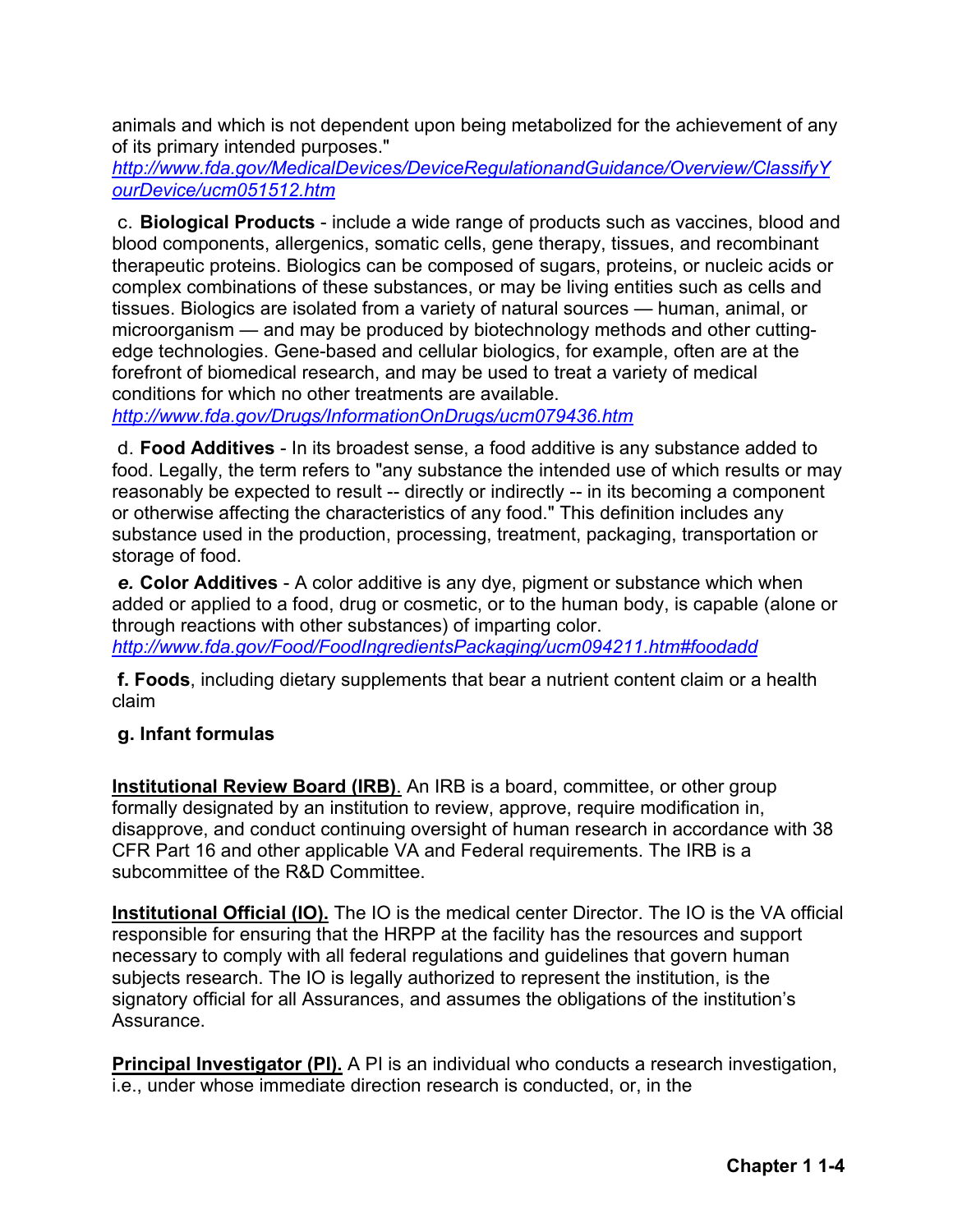event of an investigation conducted by a team of individuals, is the responsible leader of that team. FDA considers PI and investigator as being the same. The PI oversees scientific, technical, and day-to-day management of the research.

**Co-Investigator (Co-I).** A Co-I is an individual who, under the direction of the PI, is involved in some or all aspects of the research project, including the: design of the study, conduct of the study, analysis and interpretation of identifiable data, and writing of manuscripts resulting from the project. The investigator must uphold professional and ethical standards and practices, adhere to all applicable Federal requirements, and comply with applicable local policies and procedures

**Research under the Auspices of the VANEOHS** is research that is conducted by VANEOHS investigators (serving on VA compensated, WOC, or IPA appointments) while on VA time or on VA property. The research may be funded by VA, by other sponsors, or be unfunded. VA research must have R&D Committee approval before it is considered VA Research and before it can be initiated. All research activities approved by the R&D Committee are considered VA Research.

# <span id="page-13-0"></span>**1.5 Ethical Principles**

VANEOHS is committed to conducting research with the highest regard for the welfare of human subjects. It upholds and adheres to the principles of *The Belmont Report: Ethical Principles and Guidelines for the Protection of Human Subjects in Research* by the National Commission for the Protection of Human Subjects in Biomedical and Behavioral Research (1979). These principles are:

- **1. Respect for Persons**, which is ensured by obtaining informed consent, consideration of privacy, confidentiality, and additional protections for vulnerable populations.
- **2. Beneficence**, which is assured by ensuring that possible benefits are maximized and possible risks are minimized to all human subjects.
- **3. Justice,** the equitable selection of subjects.

The HRPP of VANEOHS, in partnership with its research community, is responsible for ensuring the ethical and equitable treatment of all human subjects in research conducted under its auspices.

## <span id="page-13-1"></span>**1.6 Regulatory Compliance**

The HRPP is responsible for ensuring compliance with federal regulations, state law, and the policies of the Department of Veterans Affairs. All human subjects research at the VANEOHS is conducted in accordance with the policy and regulations found in applicable handbooks including but not limited to VHA Handbook 1200.01, VHA Handbook 1200.05, 38 CFR 16, 45 CFR 46 and 21 CFR 50 and 56. The actions of the VANEOHS also conform to all other applicable federal, state, and local laws and regulations.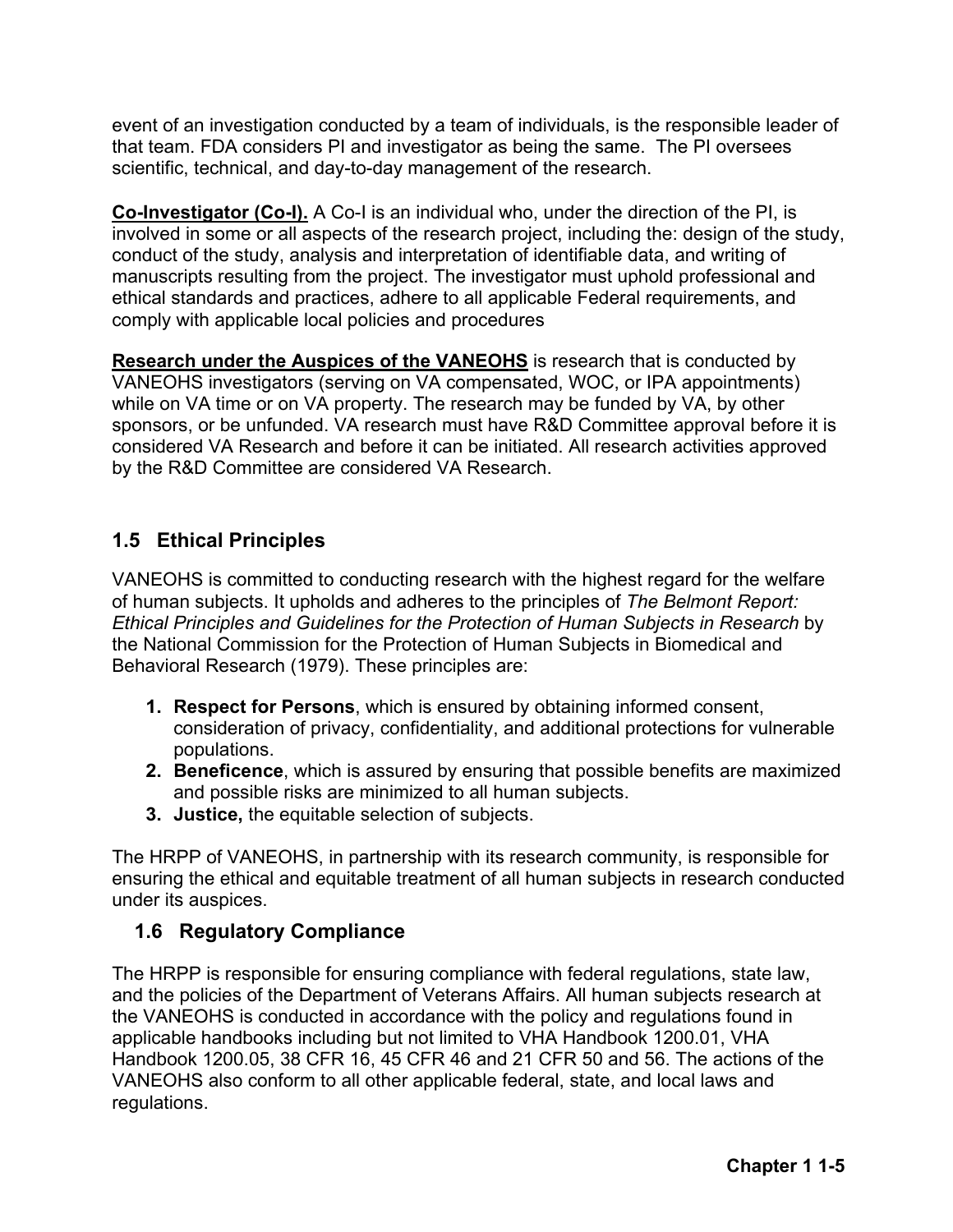# <span id="page-14-0"></span>**1.7 Federalwide Assurance (FWA)**

The HRPP operates under the authority of its current Federalwide Assurance (FWA00004231) and has designated the IRB's noted below to review all human research protocols.

|                     | IRB00000971 Advarra, Inc. IRB#1                             |
|---------------------|-------------------------------------------------------------|
| IRB00000781         | National Cancer Institute Central IRB #1 (Adult)            |
| IRB00009430         | National Cancer Institute Central IRB #3                    |
|                     | IRB00010018 National Cancer Institute Central IRB #4        |
|                     | IRB00000686 VA Northeast Ohio Healthcare System IRB         |
|                     | IRB00006332 Veterans Hith Administration Central Ofc IRB #1 |
|                     | IRB00012307 Veterans Hlth Administration Central Ofc IRB #1 |
| IRB00000533 WCG IRB |                                                             |

# <span id="page-14-1"></span>**1.8 Activities Covered by the HRPP**

The HRPP of the VANEOHS covers all research involving human subjects that is conducted completely or partially in facilities of the Northeast Ohio Healthcare System, conducted in approved off-site locations, facilities, and/or conducted by researchers of the VANEOHS, employees, or agents, while on official VA duty time. It includes research conducted using non-public patient data from VA records, using VA resources, publishing or presenting results with the VA cited as supporting or conducting the research, or recruiting VA patients at VA facilities. The research may be VA funded, funded from non-VA sources, or conducted without direct funding.

## <span id="page-14-2"></span>**1.9 Types of Research Typically Covered by the HRPP**

Research conducted at the VANEOHS is generally designed to advance health care for our veteran population and the nation. The HRPP typically covers the following types of research: Biomedical, Behavioral, Psychological, Sponsored Research, and Health Services Research.

## <span id="page-14-3"></span>**1.10 Categories of Participants Typically Covered By The HRPP**

Research subjects are generally veterans receiving health care from the VA, care givers, healthy volunteers and those with conditions that affect the veteran population. Typical research subjects are adults with independent decision-making capacity.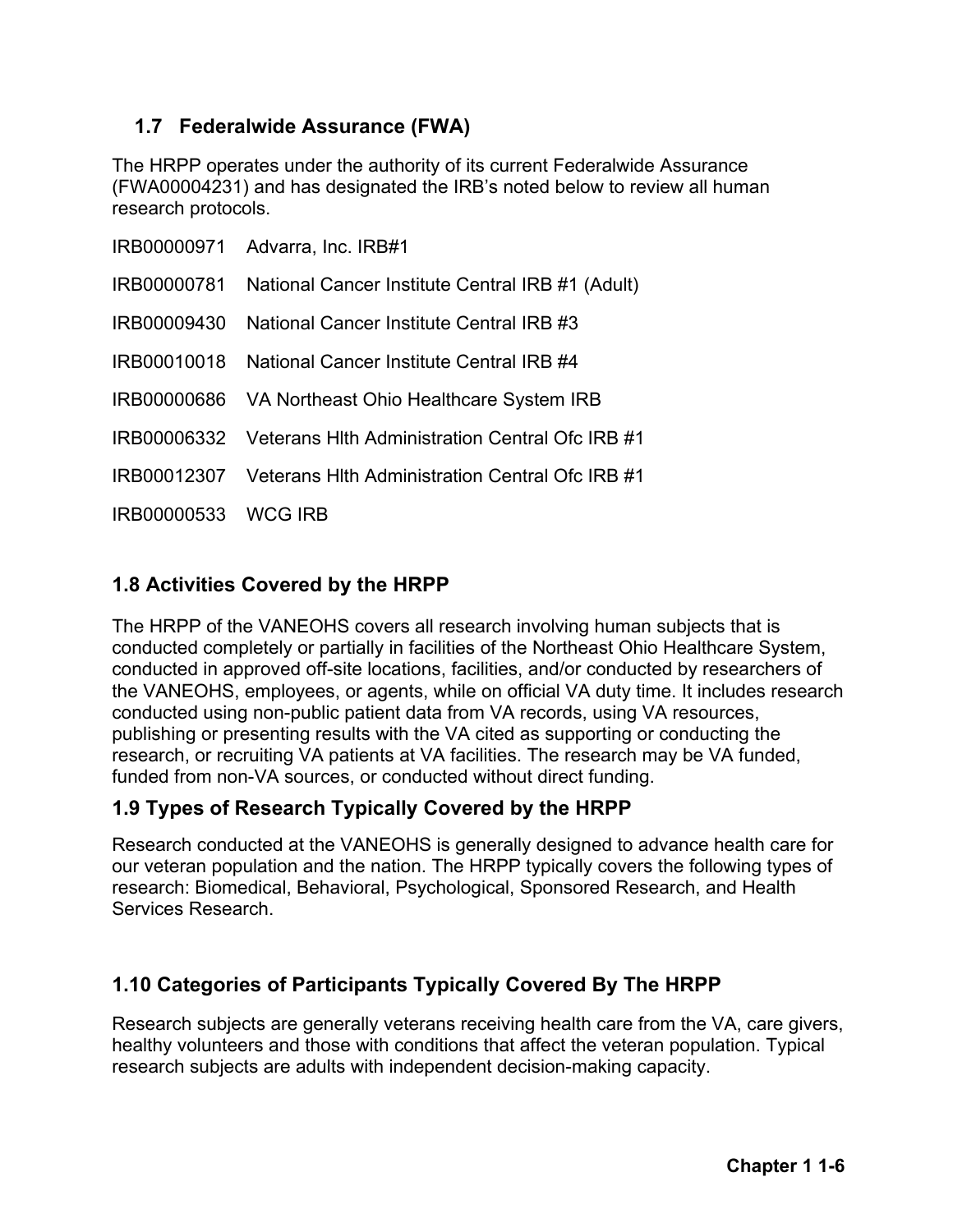## <span id="page-15-0"></span>**1.11 Written Policies and Procedures**

Medical center policy 151-018 "Human Research Protection Program" and this SOP detail the policies and regulations governing research with human subjects and the requirements for submitting research proposals for review by the VA Northeast Ohio Healthcare System R&D Committee and IRB.

The policies and procedures present the most current information for reference by potential investigators and their staff. This is not however, a static document. The policies and procedures are reviewed for adequacy by the R&D Committee. Revisions to the SOPs are reviewed, and approved by the IRB, and final approval is given by the R&D Committee. The ACOS/R&D will keep the research community apprised of new information that may affect the human research protection program, including laws, regulations, policies, procedures, and emerging ethical and scientific issues on its website and through the VA electronic mailing system. The policies and procedures will be available on the website [\(http://www.clevelandvaresearch.org\)](http://www.clevelandvaresearch.org/), and copies available upon request.

## <span id="page-15-1"></span>**1.12 HRPP Organization**

The HRPP is a comprehensive system to ensure the protection of human subjects participating in research. The HRPP is a multi-tiered program involving the following:

- **Medical Center Director**
- Chief of Staff (COS)
- Deputy Medical Center Director
- Associate Medical Center Director
- Associate Director of Patient Care Services
- Research Service
	- o Associate Chief of Staff for Research and Development (ACOS/R&D)
	- o Administrative Officer for Research and Development (AO/R&D)
	- o Research and Development (R&D) Committee
		- R&D Committee Coordinator (R&DC)
	- o Institutional Review Board (IRB)
		- IRB Administrator and Staff
	- o Subcommittee on Research Safety (SRS)
		- Research Safety Coordinator/Chemical Hygiene Officer (RSC)
	- o Conflict of Interest (COI) Administrator and Committee
	- o Research Credentialing Coordinator (RCC)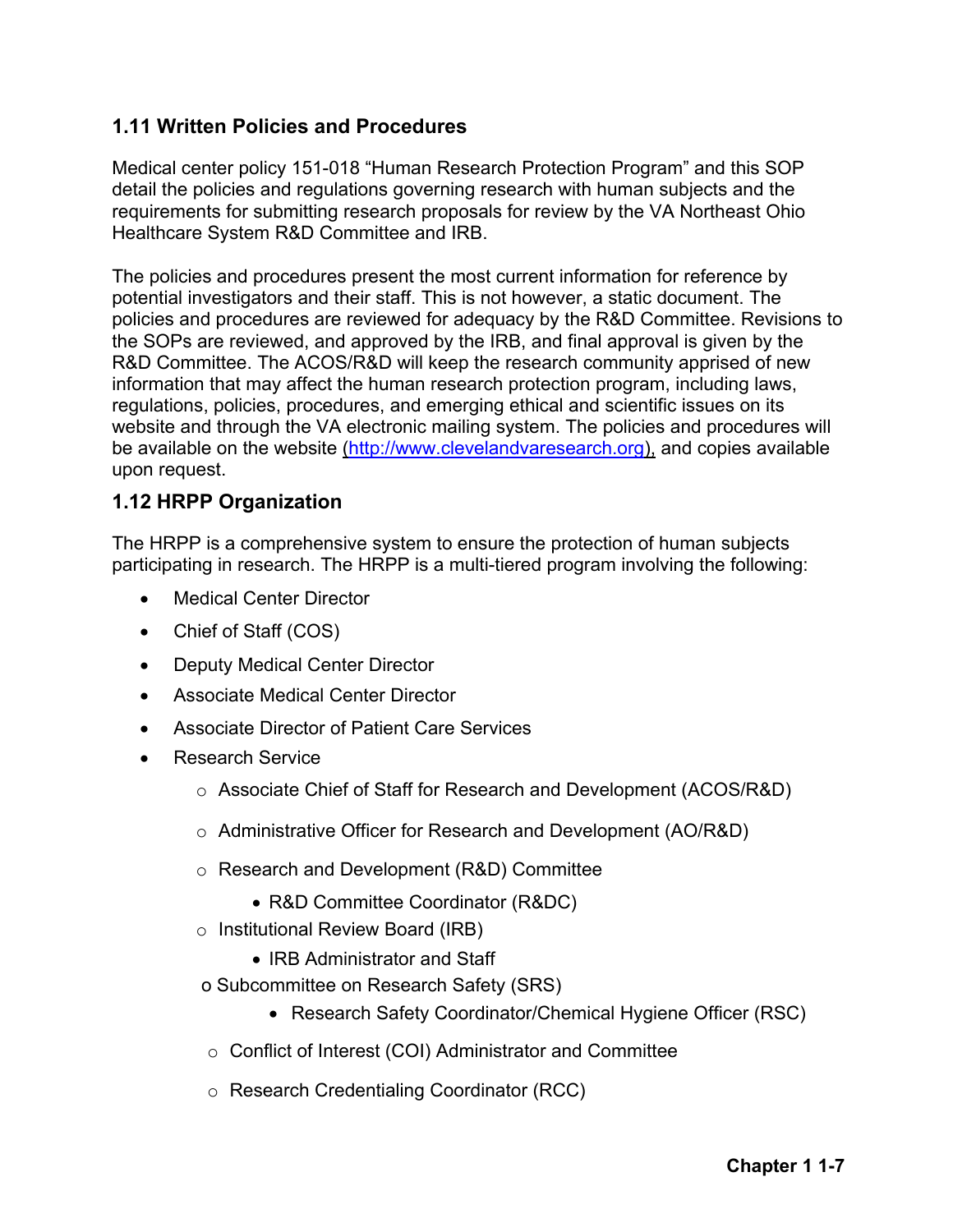- o Executive Director, Staff, and Board of Directors of the Cleveland VA Medical Research and Education Foundation (Foundation)
- o Investigators
- o Study Staff
- o Research Subject/Participant
- Other Medical Center Services, Committees and/or Employees
	- o Medical Executive Committee (MEC)
	- o Nursing Service and Nursing Research Council
	- o Pharmacy Service
	- o Pharmacy & Therapeutics (P&T) Committee
	- o Environment of Care (EOC) Committee
	- o Radiation Safety Committee
		- Radiation Safety Officer (RSO)
	- o Information System Security Officer (ISSO)
	- o Risk Management and the Patient Advocates
	- o Patient Care Administrative Staff (PCAS)
		- Privacy Officer (PO)
	- o Research Compliance Office
		- Research Compliance Officer (RCO)
		- Research Compliance Auditor (RCA)
	- o Regional Counsel's Office
- Other Institutions and Committees
	- o Case Western Reserve University (Case) and IRB Advisory Committee (IAC)
	- o Case Conflict of Interests Committee (CCOI)
	- o Case Institutional Biosafety Committee (IBC)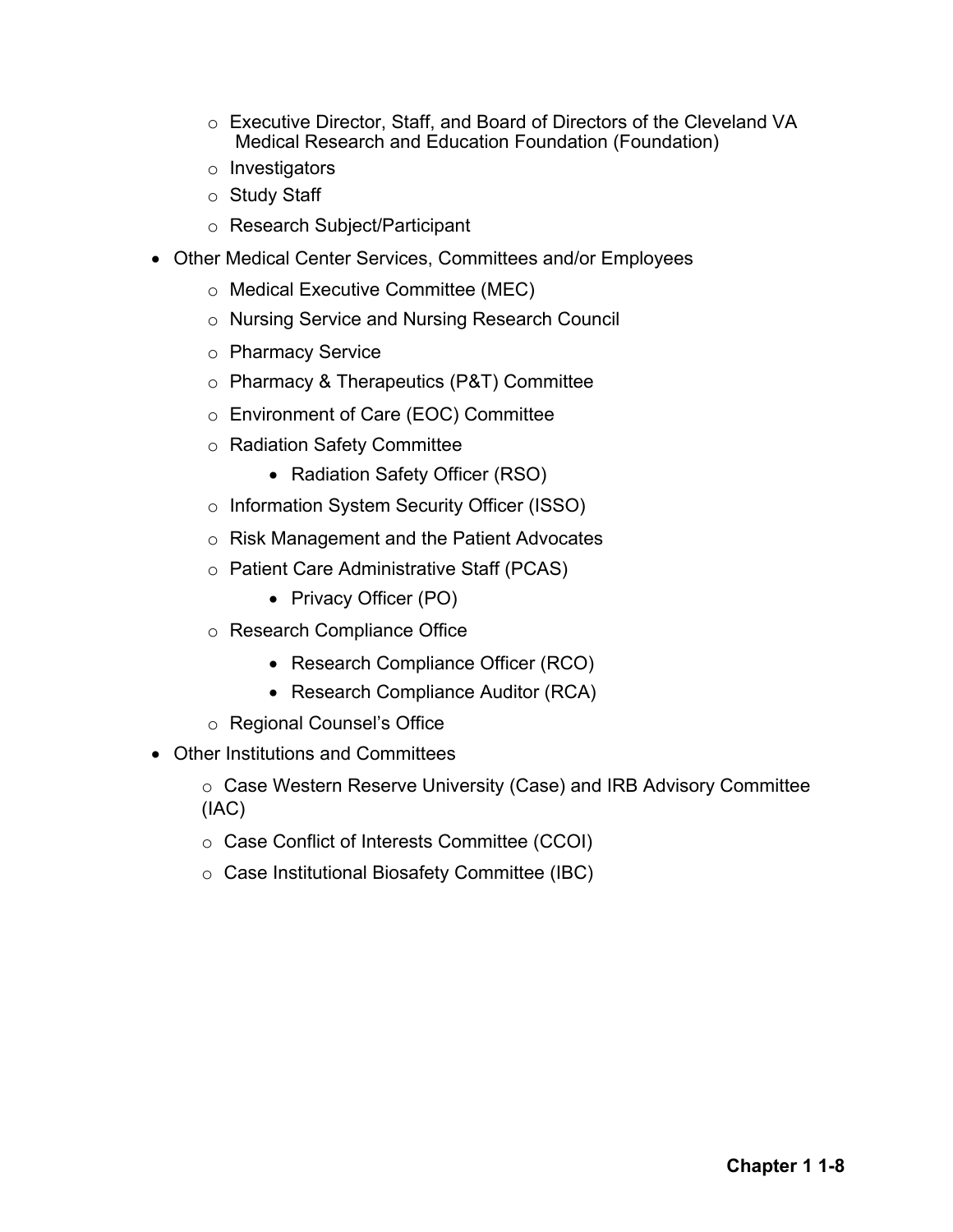The objective of this system is to assist the institution in meeting ethical principles and regulatory requirements for the protection of human subjects in research.

The following officials, administrative units, and individuals have primary and secondary responsibilities for implementing the HRPP:

#### <span id="page-17-0"></span>**1.13.1 Institutional Responsibilities**

It is the responsibility of the VANEOHS to formally assure the VA and other Federal agencies in writing that it will comply with regulations governing the protection of human subjects. As part of the written FWA to the government, SOPs have been developed for conducting human subject research in a responsible and ethical fashion.

#### <span id="page-17-1"></span>**1.13.2 Medical Center Director**

VA policy at VHA Handbook 1200.05 requires that the medical center Director serve as the IO for the VANEOHS's FWA. Consequently, the medical center Director is fully responsible for overseeing the protection of human subjects within the VANEOHS, including:

- 1. Fostering an institutional culture supporting ethical conduct of all research involving human subjects.
- 2. Serving as the signatory authority.
- 3. Overseeing the R&D Committee, IRB, and other applicable subcommittees of the R&D Committee, facility research office, and all VA investigators and VA research staff who conduct human subjects research at that facility
- 4. Completing assurance training prior to signing the FWA and every three years after that.
- 5. Appointing a Research Compliance Officer, who is responsible for implementing a research compliance program.
- 6. Maintaining open channels of communication among all parties involved in the human subject protection process.
- 7. Ensuring that the VANEOHS IRB and HRPP is provided with sufficient meeting space and staff to support its substantial review and record-keeping responsibilities.
- 8. Ensuring that a procedure is in place to review and approve recruiting documents, flyers, and advertisements for research that is not VA research prior to being posted or distributed in any form within or on the premises of a VA facility.
- 7. Ensuring notification of ORO, OHRP, FDA, and ORD of (1) any unanticipated problem involving risks to subjects or others; (2) any serious or continuing noncompliance with IRB requirements by research investigators; or (3) any forcause suspension or termination of IRB approval, in accordance with applicable Federal regulations. Such notice will be accomplished in coordination with the ACOS/R&D, R&D Committee Chairperson, IRB Co-Chairperson, and RCO.
- 8. Overseeing implementation of a research compliance monitoring process that provides monitoring reports, as appropriate, to the IO, ACOS/R&D, RCO, R&D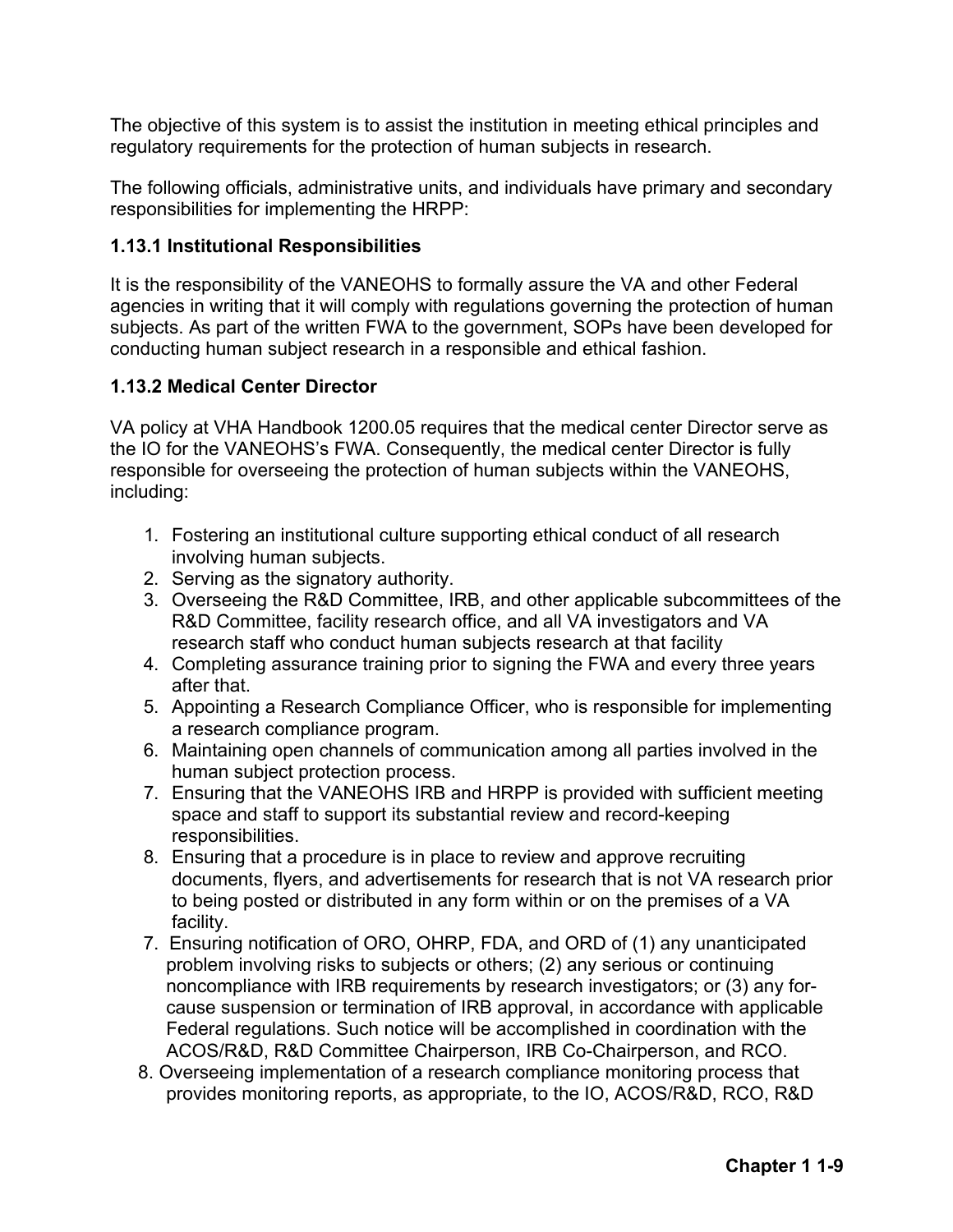Committee Chairperson, and IRB Co-Chairperson.

- 9. Submitting, implementing, and maintaining an approved FWA through the VISN Network Director, ORO, and the DHHS OHRP.
- 10. Appointing Committee members, and Chairpersons and Vice-Chairperson(s) for both the R&D Committee and IRB upon recommendation from the applicable committee.

11.Reviewing and approving or disapproving any request for permission to conduct international research.

- 13. Signing and adhering to the Memorandum of Understanding (MOU) for use of the
- VA Central IRB and other IRBs as applicable.
- 14. Delegating authority to an individual to comment and respond to VA Central IRB review.
- 15. Delegating authority to an individual to serve as liaison between the facility and both the Local Site Investigator and the VA Central IRB.
- 16.Is available to all IRB Members.

The medical center Director delegates the responsibility for the VANEOHS R&D program to the ACOS/R&D, who is advised and assisted by the R&D Committee.

## <span id="page-18-0"></span>**1.13.3 Chief of Staff (COS)**

The Chief of Staff (COS) has overall responsibility for all clinical activities under the purview of the VANEOHS. The COS provides guidance and is the direct supervisor of the ACOS/R&D. He/she reviews problems and issues related to human subjects research that is brought to his/her attention by the ACOS/R&D and others. COS serves as ex-officio member of the R&D Committee. The COS will apprise the medical center Director of issues of significance.

## <span id="page-18-1"></span>**1.13.4 Deputy Medical Center Director**

The Deputy Medical Center Director is responsible for assigned administrative services of the medical center.

## <span id="page-18-2"></span>**1.13.5 Associate Medical Center Director**

The Associate Medical Center Director is responsible for assigned administrative services of the medical center

## <span id="page-18-3"></span>**1.13.6 Associate Director Patient Care Services**

The Associate Director Patient Care Services is responsible for all nursing research activities.

## <span id="page-18-4"></span>**1.13.7 Research Service**

1.13.7.1 Associate Chief of Staff for Research and Development (ACOS/R&D)

The ACOS/R&D is delegated responsibility for the daily management of the VANEOHS's R&D program, including the operations of the IRB. The ACOS/R&D reports to the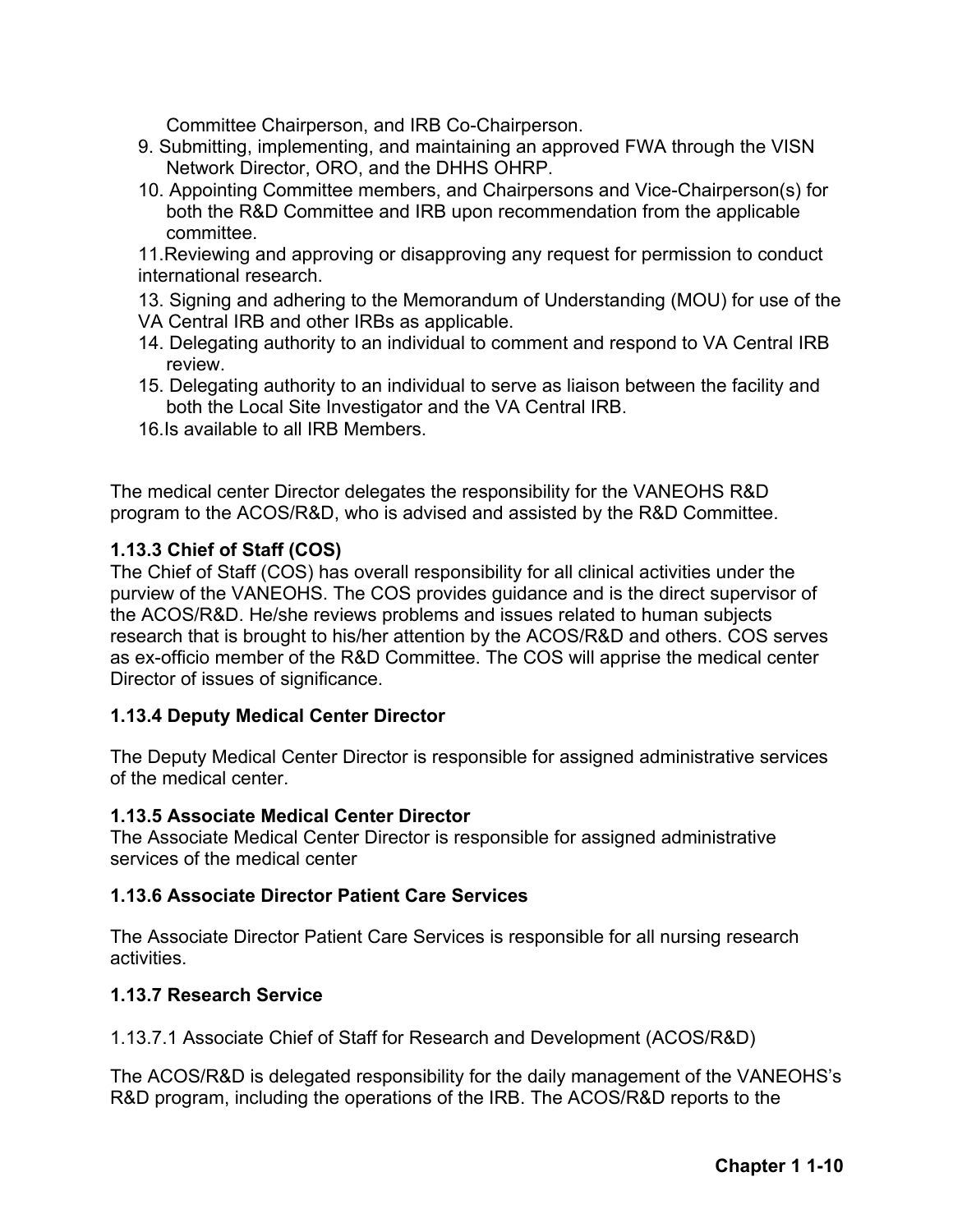medical center Director through the COS and is responsible for:

- 1. Implementing the institutions HRPP policy.
- 2. Ensuring that the administrative structure is in place and functioning effectively to carry out the research mission of the medical center and in compliance with the regulations.
- 3. Acting as liaison between VHA ORD and the R&D Committee, as well as advising the Director on key matters regarding research at the VANEOHS.
- 4. Administering the R&D Program, including the R&D Committee and its subcommittees.
- 5. Overseeing the financial management of the VANEOHS's R&D Program.
- 6. Assisting investigators in their efforts to carry out VA's research mission.
- 7. Developing and implementing needed improvements and ensuring follow-up of actions, as appropriate, for the purpose of managing risk in the research program.
- 8. Assuring accurate, up-to-date records regarding mandatory training and certification of R&D members, IRB members, investigators, and study staff in the protection of human subjects in research are maintained.
- 9. Serving as executive secretary of the R&D committee.

The Office of the ACOS/R&D is responsible for informing and instructing all eligible VA employees of the policies and procedures for obtaining approval to conduct research.

## **1.13.7.2 Administrative Officer for Research and Development (AO/R&D)**

The AO/R&D supervises the day-to-day operations of the Research Office and provides staff support to the R&D Committee and IRB. The AO/R&D is expected to be knowledgeable of Federal-wide requirements provided in both regulations and interpretations for conducting human studies research and to use this knowledge to advise the ACOS/R&D, the R&D Committee, and investigators concerning relevant issues. The AO/R&D is responsible for ensuring that a) R&D Committee meetings are scheduled, b) review materials are complete and distributed prior to the meetings for review, c) minutes are recorded accurately, d) decisions are communicated to investigators in a reasonable time, e) reports are obtained and generated on time, and f) records are maintained.

## **1.13.7.3 Research and Development (R&D) Committee**

The VANEOHS R&D Committee provides overall direction and oversight of the VANEOHS R&D Program and is responsible for maintaining high scientific standards throughout the program. These include ensuring the scientific and ethical quality of VA research projects, the protection of human subjects in research, the safety of personnel engaged in research, the welfare of laboratory animals, security of VA data, and the security of VHA research laboratories. The R&D Committee plays a crucial role in the establishment and development of the HRPP (See medical center policy 151-001 "Research and Development Committee" for a more detailed description of the R&D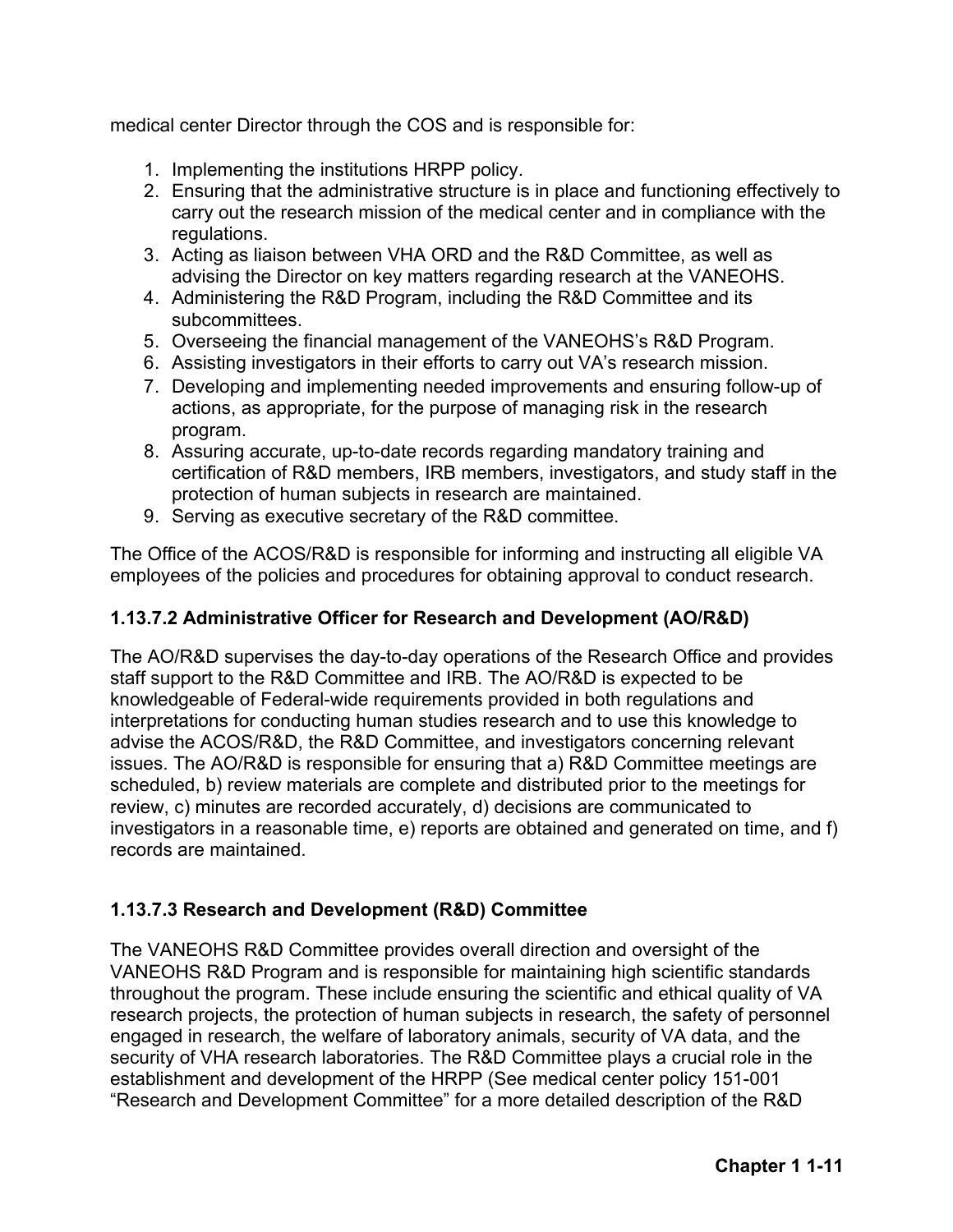Committee).

All proposed research involving human subjects must be reviewed and approved by both the R&D Committee and the IRB, unless exempt from IRB review.

The R&D Committee is responsible for:

- 1. Providing oversight of the HRPP
- 2. Assuring a scientific review of all research projects conducted at the VANEOHS. It evaluates the quality, design, desirability, propriety, administrative feasibility, and relevance to and in support of the VHA's mission of all research proposals (funded or non-funded) and applications for grants and research awards.
- 3. Maintaining high standards for the quality of the research, ensuring the scientific merit, the protection of human subjects (including privacy and confidentiality), and the implementation of adequate safety measures for research subjects and study staff.

Any issues regarding the HRPP are brought forward to the R&D Committee as a formal agenda item. Policy to protect the human research subjects reviewed and approved by the R&D Committee and IRB and implemented as appropriate by the subcommittees, the R&D Service administrative staff, investigators, and employees of the VANEOHS.

#### **1.13.7.3.1 R&D Committee Coordinator**

The R&D Committee Coordinator is responsible for providing administrative and clerical support to the R&D Committee, as well as the scheduling and coordination of the activities of the R&D Committee. He/she ensures that each study receives all appropriate reviews and approvals prior to providing final R&D Committee approval to the investigator.

## **1.13.7.4 Institutional Review Board (IRB)**

The VANEOHS's IRB is appointed by the medical center Director, acting as a subcommittee of the R&D Committee. The IRB prospectively reviews and makes decisions concerning all human research conducted at its facilities or by its employees or agents, or under its auspices. The IRB is responsible for the protection of rights and welfare of human research subjects at the VANEOHS. It discharges this duty by complying with the requirements of the Common Rule; FDA regulations; the FWA and the VHA Handbooks 1200 series.

## **1.13.7.4.1 IRB Administrator and Staff**

The IRB Administrator and Staff are responsible for ensuring that: a) IRB meetings are scheduled, b) review materials are complete and distributed for review prior to the meetings, c) decisions are communicated to investigators in a reasonable time, d) minutes are recorded accurately, e) reports are obtained and generated on time, and f) records are maintained. Additionally, the IRB Administrator and Staff advise and educate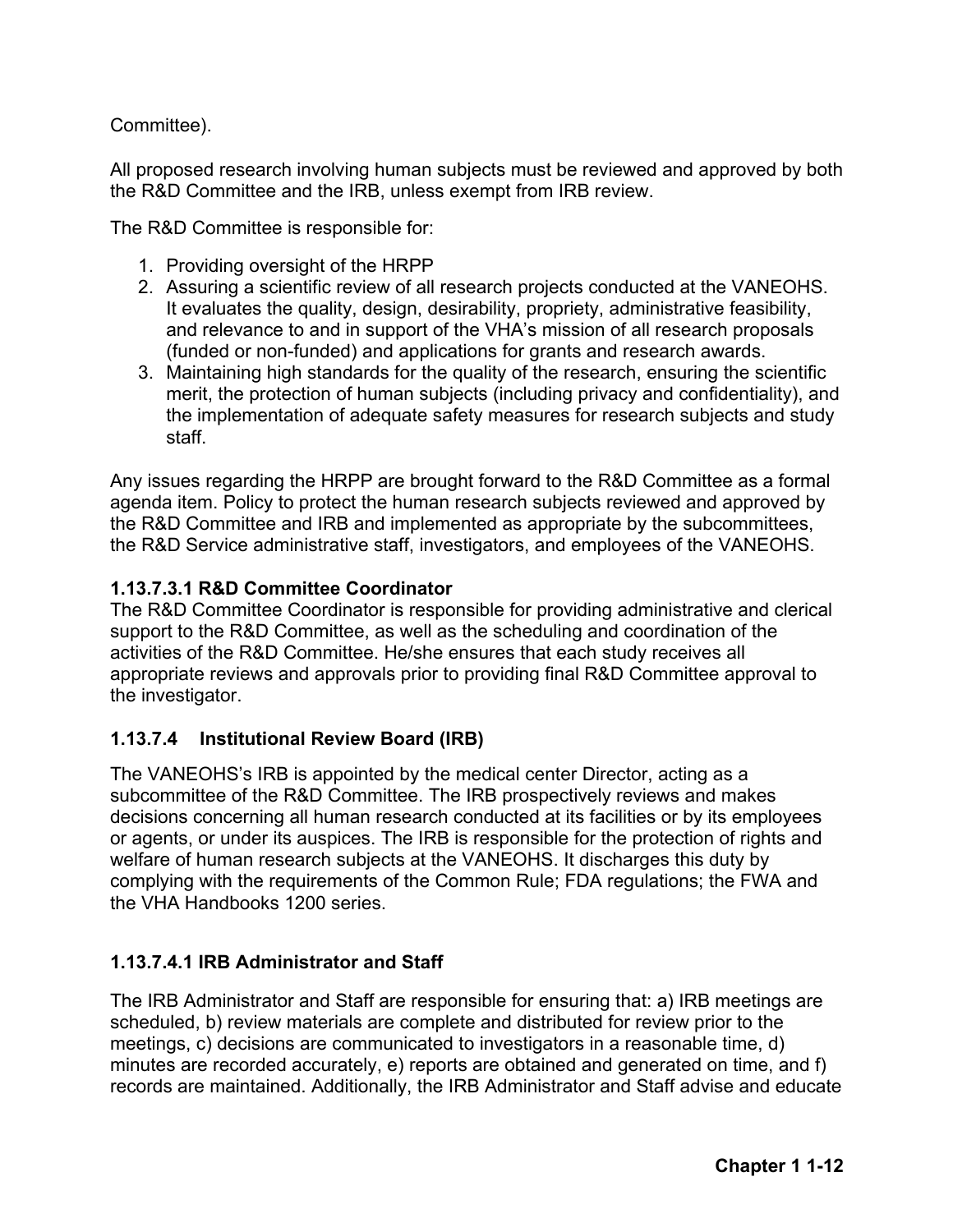investigators and study staff regarding operational procedures for obtaining and maintaining approval to conduct research. The IRB Administrator oversees the preparation of the agenda, review materials, records the minutes, prepares communications to the investigators. The IRB Administrator has a number of other responsibilities that include, but are not limited to: reporting changes in IRB membership to OHRP and ORO; facilitating communication between the investigators and the IRB; maintaining quality control of IRB support functions; ensuring that documentation of IRB activities and decisions satisfies all regulatory requirements; and assisting in any regulatory site visits.

## **1.13.7.5 Subcommittee on Research Safety (SRS)**

The SRS is a subcommittee of the R&D Committee. It is the research organizational unit charged with the responsibility for reviewing all research activities, which involve the following: biological hazards (microbiological or viral agents, pathogens, toxins, or select agents), human and non-human cells or tissue samples, Recombinant or Synthetic Nucleic Acid Molecules, OSHA and EPA deemed hazardous chemicals, controlled substances (narcotics), and radiation hazards. It reviews and acts upon all active research protocols annually, and provides written notification to the R&D Committee Coordinator when approved.

## **1.13.7.5.1 Research Safety Coordinator/Chemical Hygiene Officer (RSC)**

The RSC coordinates all safety activities in the research laboratories by ensuring coordination with other regulatory programs, personnel, or committees, such as the Radiation Safety Officer and/or Radiation Safety Committee and the Chemical Hygiene Committee and/or the Facility Safety Office. The RSC reviews, prepares, and records information for the SRS. The RSC ensures that a complete list of all products that contain chemical designation or identified by Occupational Safety and Health Administration and/or the Environmental Protection Agency as hazardous have been submitted to him/her for review and approval prior to being purchased. The RSC also coordinates all safety-related activities in research laboratories including: mandatory safety training, safety inspections, reporting accidents, and acting as a liaison for activities with all facility security and safety committees and officials. Additionally, the RSC assures that all laboratory personnel receive annual training specific to research activities, and evaluates, on an annual basis, the effectiveness of the laboratory's Chemical Hygiene Plan.

## **1.13.7.6 Conflict of Interest (COI) Administrator**

The **COI Administrator** is responsible for conducting the review process, including initial review and at Continuing Review of the disclosure forms prior to the R&D Committee and IRB review and determines whether a referral to General Counsel is deemed as necessary. He/she serves as staff for the review process; and maintains records and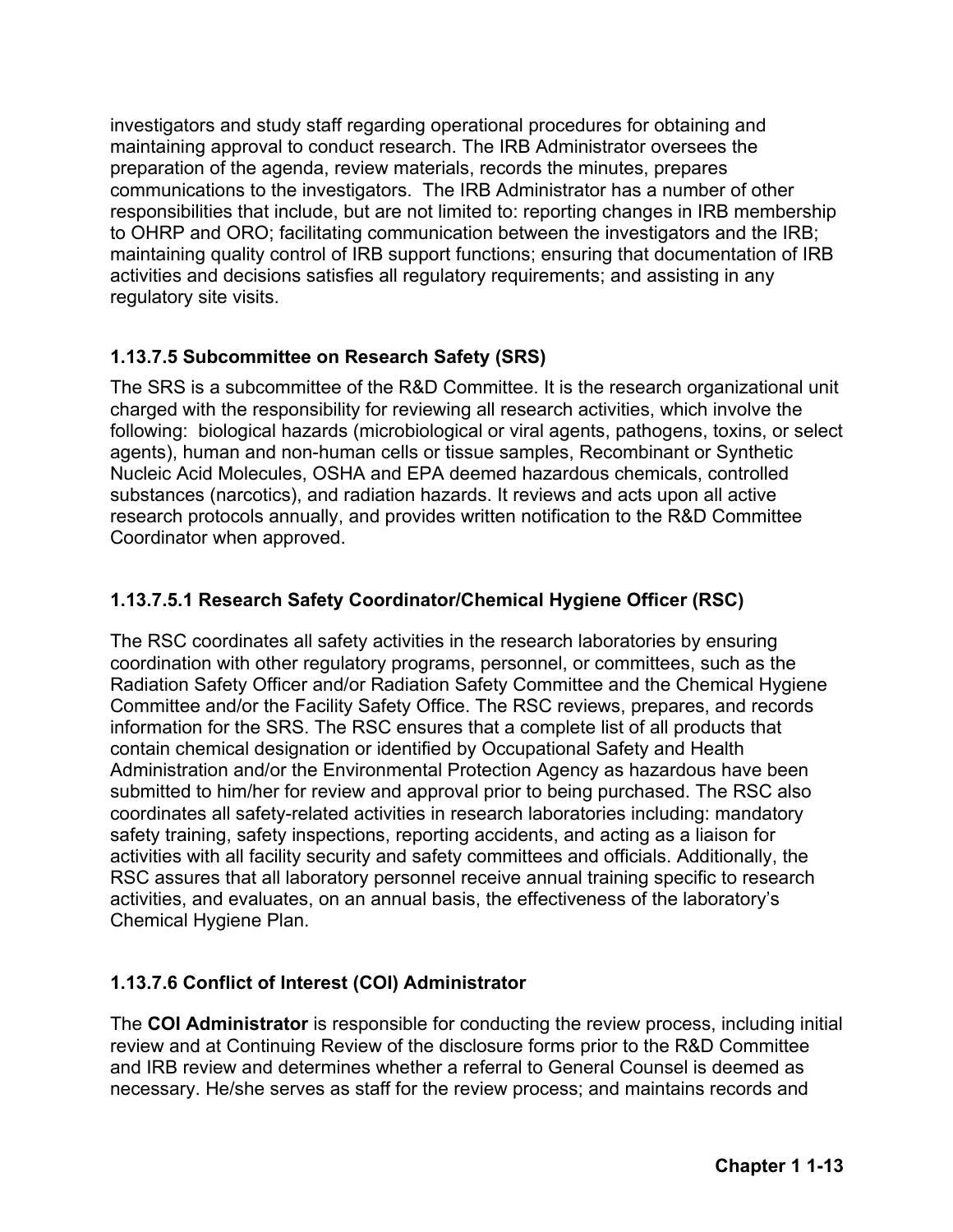official files for the COI process. The ACOS/R&D and/or AO/R&D may serve as the COI Administrator. The ACOS/R&D and AO/R&D are members of the Case Conflict of Interest Committee representing the VANEOHS.

## **1.13.7.7 Research Credentialing Coordinator (RCC)**

The RCC manages and coordinates a system of research credentialing, the purpose of which is to protect human subjects by confirming that study staff are fully qualified to conduct the research duties that they are assigned. This responsibility involves coordinating the credentialing effort with investigators, Human Resource Management Service, the Medical Staff Office and the ACOS for Education, if necessary. The RCC is responsible for obtaining information from investigators on all new staff and ensuring that investigators are informed when staff has been fully cleared by the credentialing process to begin work in human studies research. The RCC also ensures the maintenance of electronic copy folders with credentialing information for all human studies investigators and staff.

#### . **1.13.7.8 The Executive Director, Staff and Board of Directors of the Cleveland VA Medical Research and Education Foundation (Foundation)**

The Foundation is a VA non-profit foundation established pursuant to PL 100-322 and 38 USC 7361-7368, et seq. It provides a flexible funding mechanism and, as such, facilitates approved sponsored research at the VANEOHS. The Foundation facilitates the conduct of the studies which have been approved by the R&D Committee and uses all reasonable efforts to ensure performance of Cooperative Research and Development Agreement (CRADA)/ agreements).

The Foundation Executive Director works in concert with all of the components of the HRPP to ensure that research supported by this organization is carried out with the utmost protections in place for human subjects. The Executive Director enhances the the VANEOHS's HRPP by ensuring funds are made available to the medical center to assist in its efforts regarding training, education, credentialing, compliance and accreditation. These funds are distributed in accordance with VHA policy. The Foundation also facilitates the distribution of research awards from itself.

The Foundation maintains FWA00004354.

## **1.13.7.9 The Investigator**

The investigator is the ultimate protector of the human subjects who participate in research. The investigator is expected to abide by the highest ethical standards and for developing a protocol that incorporates the principles of the Belmont Report. He/she is expected to conduct research in accordance with the approved research protocol and to oversee all aspects of the research by providing supervision of support staff, including oversight of the informed consent process. All subjects must give informed consent and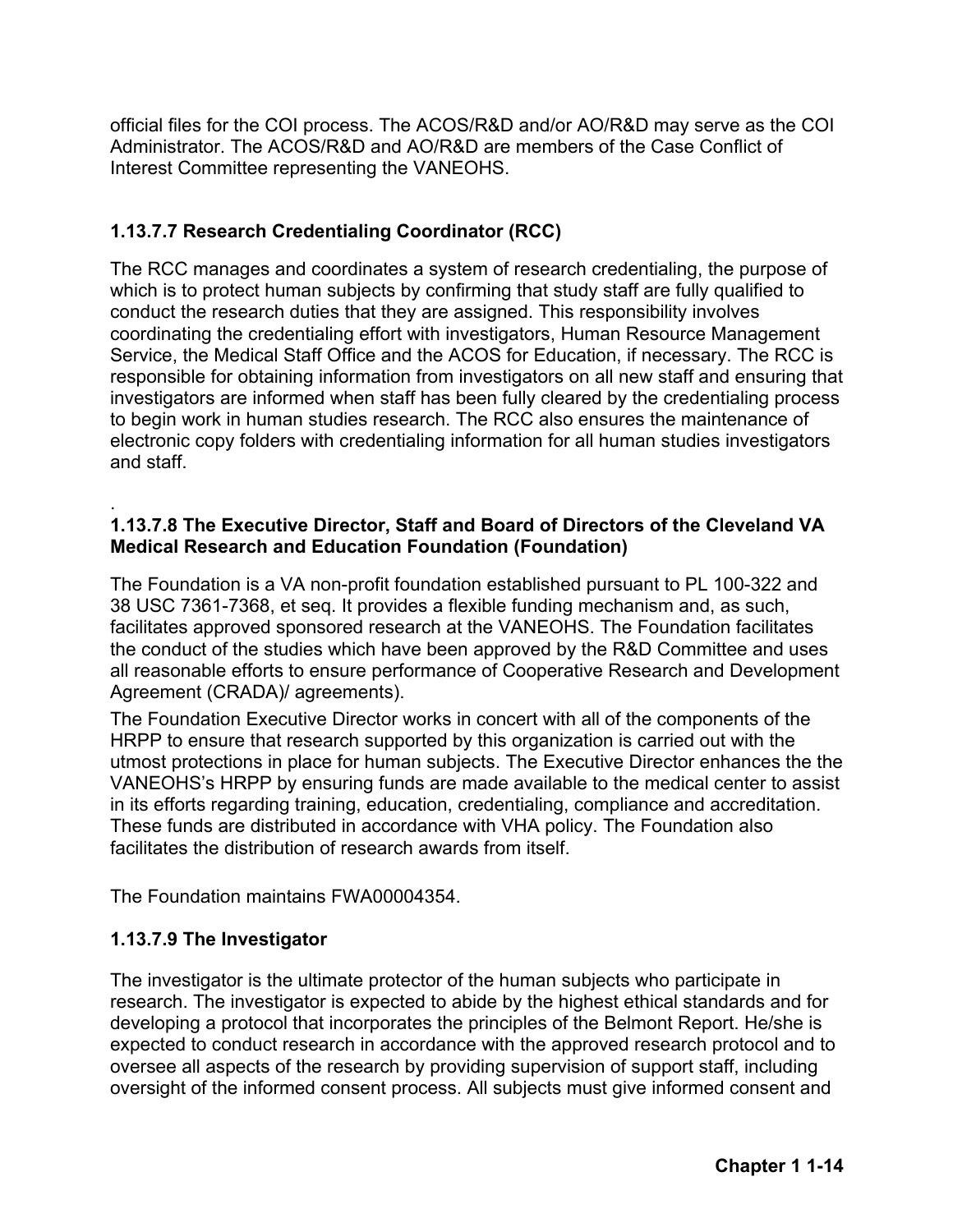the investigator must establish and maintain an open line of communication with all research subjects within his/her responsibility. In addition to complying with all the policies and standards of the governing regulatory bodies, the investigator must comply with institutional and administrative requirements for conducting research. The investigator is responsible for ensuring that all study staff complete appropriate training and must obtain all required approvals prior to initiating research. See Section 10 for a detailed description of Investigator Responsibilities.

## **1.13.7.10 Study Staff**

Every member of the study staff is responsible for protecting human subjects. Study coordinators, nurses, research assistants, and all other study staff have a strict obligation to comply with all IRB determinations and procedures; adhere rigorously to all protocol requirements; inform investigators of all adverse events, unanticipated problems, or protocol deviations involving risks to subjects or others; oversee the adequacy of the informed consent process; and take whatever measures are necessary to protect the safety and welfare of subjects.

Researchers/staff involved in research at every level are responsible for notifying the IRB promptly of any noncompliance with applicable regulatory requirements, and/or determinations of the IRB **and/or failure to follow VA requirements** of which they become aware, whether or not they themselves are involved in the research. Researchers/staff may also notify the RCO directly of any compliance concerns they may have.

## **1.13.7.11 Research Subjects/Participants**

Subjects may be viewed as having certain responsibilities as well. They can be expected to make every effort to comprehend the information researchers present to them so that they can make an informed decision about their participation. While participating, they should also make every reasonable effort to comply with protocol requirements and inform the investigators of unanticipated problems. Subjects always have the right to withdraw from their participation in research at any time and for any reason without penalty or loss of benefits to which they would otherwise be entitled.

## <span id="page-23-0"></span>**1.13.8 Other Medical Center Services, Committees, and/or Employees 1.13.8.1 Medical Executive Committee (MEC)**

The MEC meets monthly and serves as the executive committee of the medical staff of the VANEOHS. The MEC receives, acts on, and approves criteria for granting clinical privileges for each clinical service and makes recommendations directly to the medical center Director regarding the structure, operations, personnel management, ethics, and self governance of the Medical Staff.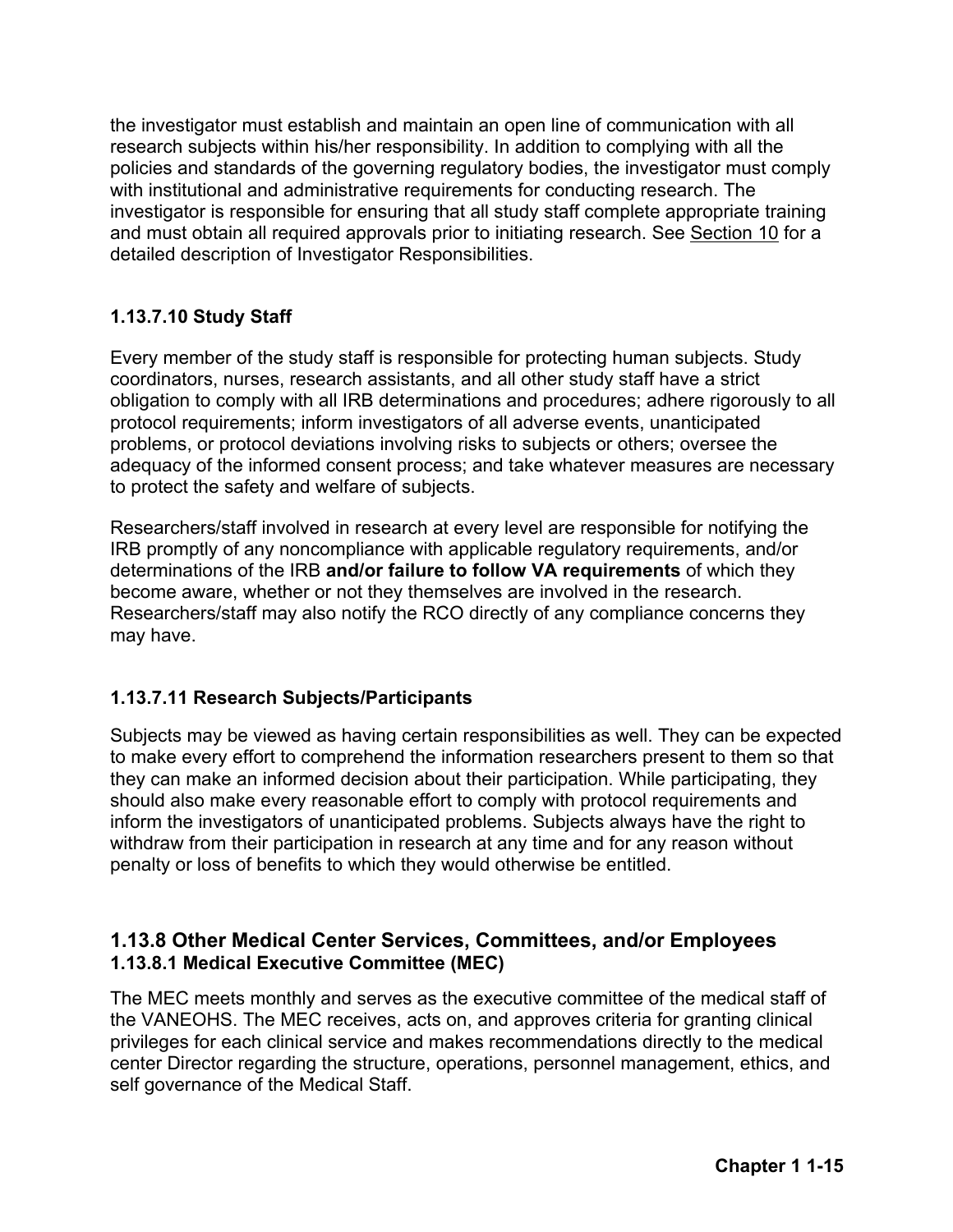The MEC reviews and evaluates: a) the quality of clinical programs and the clinical performance of Medical Staff members; b) risk management activities, c) the scope, quality, and effectiveness of medical educational programs at the VANEOHS, d) the professional development of the Medical Staff members, and e) the scope, quality, and productivity of research programs at the VANEOHS.

The MEC reviews the final R&D Minutes. The ACOS/R&D also reports regularly to the MEC and keeps the MEC informed on research related activities and the HRPP.

## **1.13.8.2 Nursing Service and Nursing Research Council**

The nursing staff at the VANEOHS provides state-of-the-art, cost-effective nursing care to patients and families as they respond to health and illness. Nursing staff may be involved in research as the research investigator or as part of their ordinary clinical activities. They are expected to exercise independent judgment in the protection of the rights and welfare of their patients. If there are any concerns about research practices, staff are urged to contact the Associate Chief Nurse for Research and/or the PI immediately. If staff are not comfortable with contacting the PI or the study staff, then the ACOS/R&D, AO/R&D or the IRB Administrator should be contacted immediately.

The purpose of the Nursing Research Council is to promote an environment in which evidenced based practice and research is utilized to enhance patient care, nursing outcomes and professional practice. The Chair of the Nursing Research Council is encouraged to become a member of the R&D Committee.

## **1.13.8.3 Pharmacy Service**

Pharmacy Service at the VANEOHS assumes responsibility for implementing FDA regulations concerning investigational drugs. The Pharmacy receives all drugs used in research at the VANEOHS, maintains records accounting for the use of the drugs, monitors investigators' compliance with local and FDA requirements, dispenses study drugs and disposes of them at the end of the study.

## **1.13.8.3.1 Pharmacy and Therapeutics (P&T) Committee**

The P&T Committee serves in an advisory capacity to the MEC on policies pertaining to appropriate use of drugs. They evaluate information on all drugs proposed for use in the medical center and Outpatient Clinics, and establish guidelines or criteria for use where necessary. They authorize use of drugs for other than FDA approved indications, and approve investigational use of drugs, in conjunction with the IRB, to assure patient safety and appropriate quality controls in storage, preparation, and dispensing by Pharmacy Service.

## **1.13.8.4 Environment of Care (EOC) Committee**

One of the duties of the EOC Committee is to analyze any electrically line-operated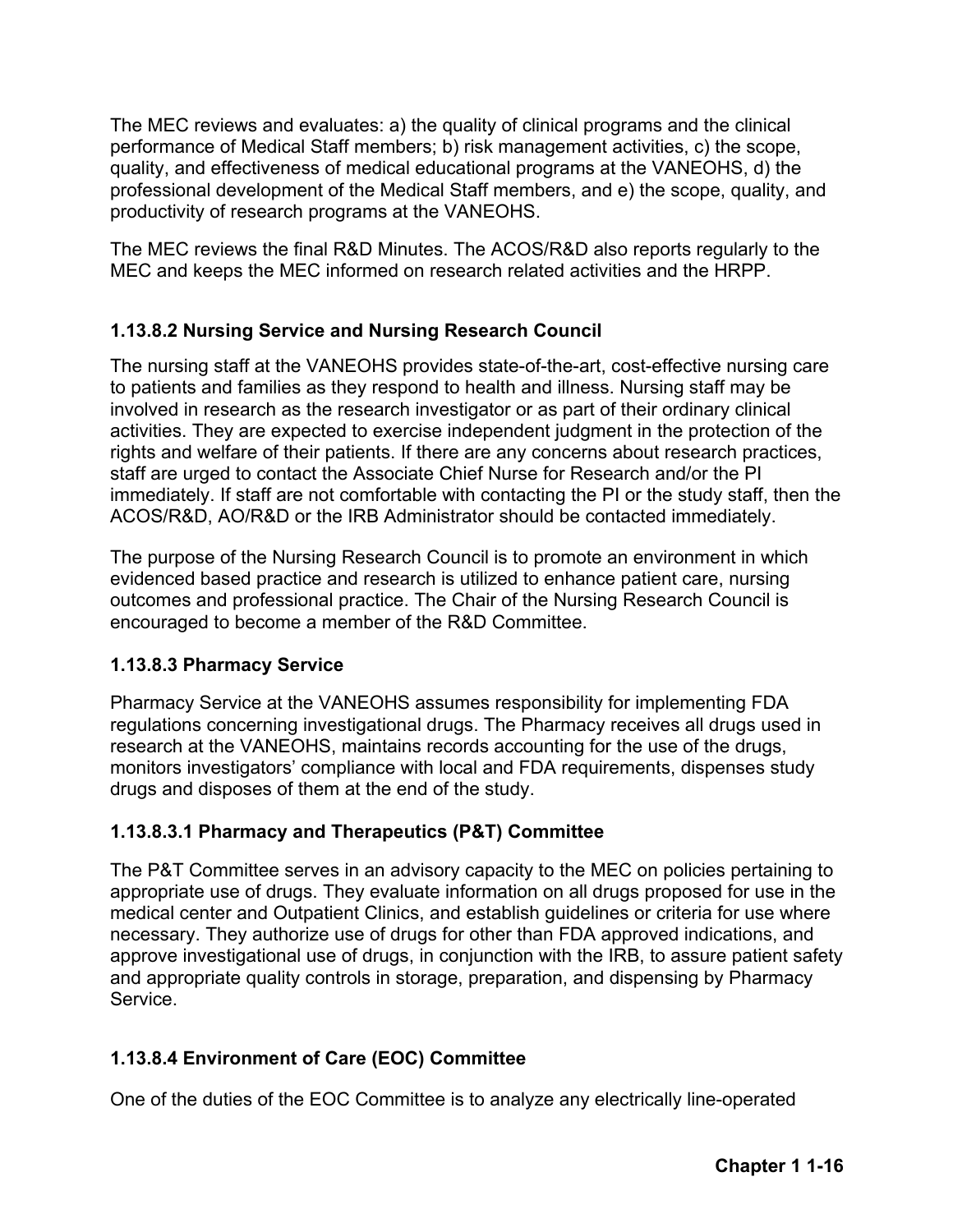devices that are not used for their standard application or if the device is specially constructed by research staff. The EOC submits recommendations for action to the PI. The EOC collaborates with responsible staff, services, or product lines to implement recommendations, track items/issues to resolution, and monitor effectiveness of actions taken. Consultation and technical assistance are provided as needed.

#### **1.13.8.5 Radiation Safety Committee**

The Radiation Safety Committee oversees the use of all medical center ionizing radiation sources to ensure safe, responsible practices and full compliance with Radiation Safety Program requirements. The Radiation Safety Committee reviews and approves or disapproves as appropriate all research protocols that involve the use of ionizing radiation. It is responsible for ensuring the safe use of all forms of ionizing radiation per applicable regulations from the Nuclear Regulatory Commission, the State of Ohio, the Department of Transportation, the FDA, Environmental Protection Agency, the Joint Commission, and the Department of Veterans Affairs.

## **1.13.8.5.1 Radiation Safety Officer (RSO)**

The RSO administers, coordinates, and manages the Radiation Safety Management Program and Radiation Safety Program activities. The RSO serves as the liaison between the Radiation Safety Committee (RSC), the IRB, the SRS, and the EOC. The RSO keeps the RSC informed of any ionizing radiation safety issues.

#### **1.13.8.6 Information System Security Officer (ISSO)**

The ISSO's serves in an advisory capacity to the IRB and the R&DC, responsibilities related to the HRPP include:

- Providing guidance and assistance to the Research Office, IRB Office, investigators, and study staff related to research data information security.
- Reviewing and, when appropriate, approving PIs' requests for storing VA research data outside the VA.
- Serving as a member of the Pre-review Team in review of human studies applications.
- Reviewing proposed study protocols and any other relevant materials submitted with the IRB application.
- Identifying deficiencies and making recommendations to the investigator of options available to correct the deficiencies
- Providing summary reports on each study within a time frame that does not prolong the study approval process.
- The ISSO is responsible for ensuring that the proposed research complies with information security requirements for VA sensitive information.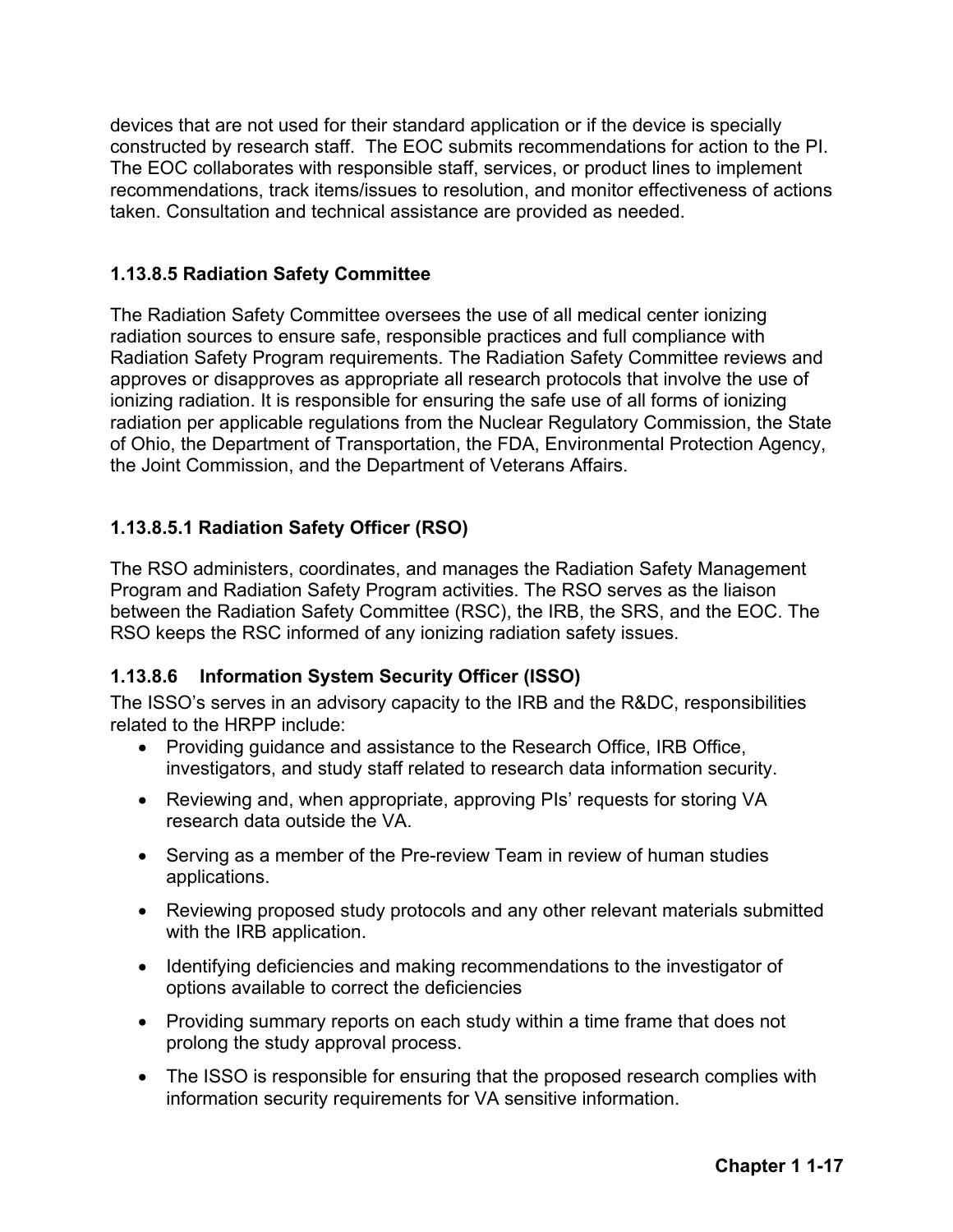#### • **1.13.8.7 Risk Management and the Patient Advocates**

Patient advocates, located within Risk Management at the VANEOHS, assist with the intake of complaints from research subjects and the investigations related to a research complaint. When necessary, they are also charged with supporting an Administrative Board of Investigations should an allegation of Research Misconduct arise.

# **1.13.8.8 Patient Care and Administrative Staff (PCAS)**

PCAS at the VANEOHS work in concert with the facility Compliance Officer to ensure that billing for research services are properly and adequately handled in accordance with institutional requirements and federal regulations.

## **1.13.8.9 Privacy Officer (PO)**

The Privacy Officer is the authoritative source for privacy within the VANEOHS. The PO serves in an advisory capacity to the IRB and R&DC. The PO's responsibilities related to the HRPP are:

- Ensuring the facility's overall compliance with privacy policies and requirements
- Reporting incidents regarding protected health information (PHI) to the Privacy Violation Tracking System and participating in the investigation of such incidents
- Ensuring all employees are trained on privacy annually
- Serving as a consultant to the IRB and R&DC.
- Serving as a member of the Pre-review Team in review of human studies applications,
- Reviewing proposed study protocol and any other relevant materials submitted with the IRB application
- Identifying deficiencies and making recommendations to the investigator of options available to correct the deficiencies
- Ensure that the required language for a valid authorization to release protected health information for human subjects research purposes is part of the protocol if applicable and that the Informe Consent Document (ICD) and HIPAA document are consistent.
- Providing summary reports on each within a time frame that does not prolong the study approval process.
- The PO is responsible for ensuring that the proposed research complies with VA Privacy requirements and the HIPAA Authorization contains all required elements.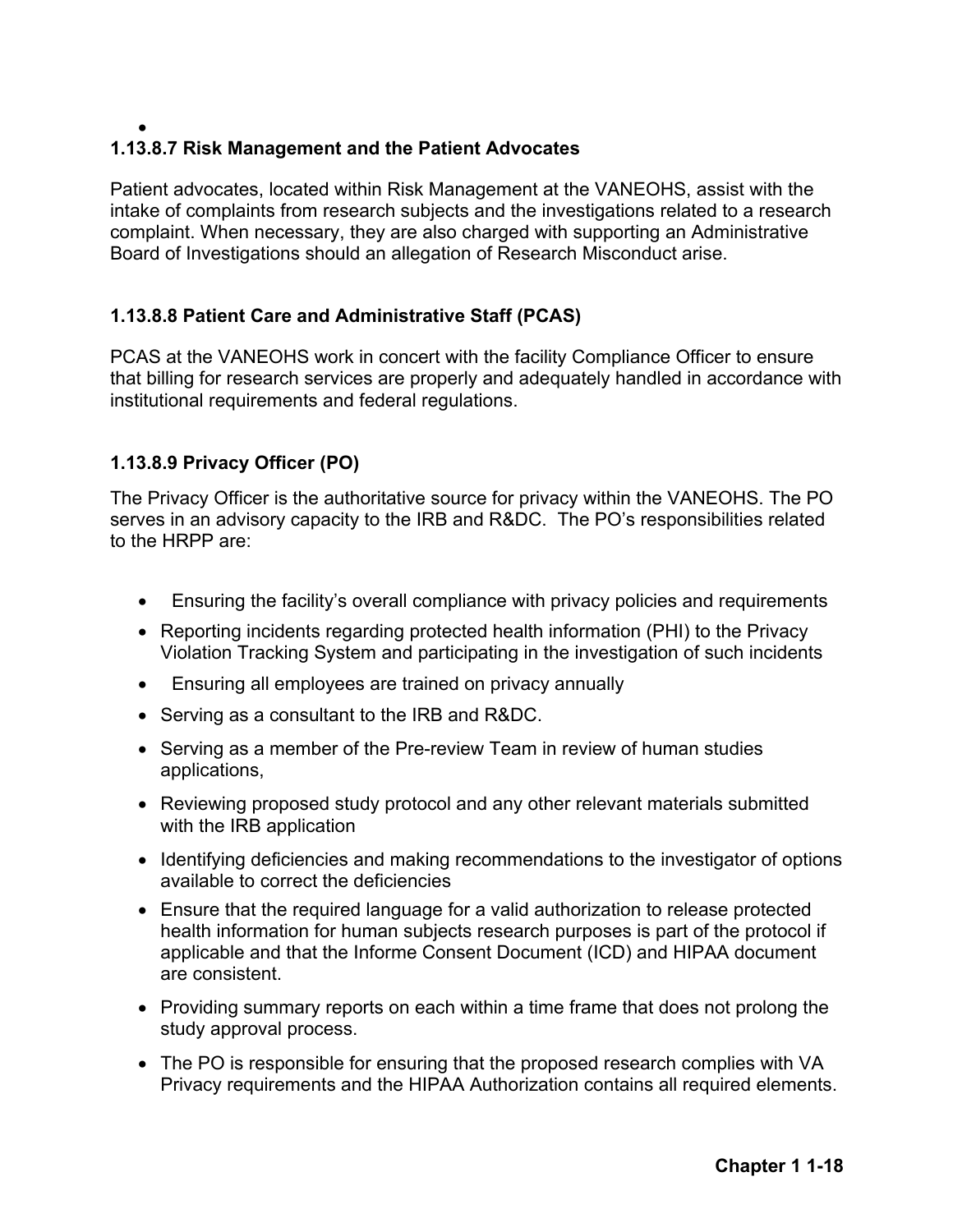## **1.13.8.10 Research Compliance Office**

The Research Compliance Office consists of the Research Compliance Officer (RCO) and Research Compliance Auditor (RCA)

An RCO's primary responsibility is auditing and reviewing research projects relative to requirements for the protection of human subjects, laboratory animal welfare, research safety, and other areas under the jurisdiction of and specified by the ORO.

In addition to conducting required audits, the RCO may serve as a nonvoting consultant, as needed, to the facility's R&D Committee, IRB, and other research review committees. The RCO may attend meetings of these committees when requested by the committee.

## **1.13.8.11 Regional Counsel's Office**

The HRPP, the R&D Committee, and the IRB rely on the VA Regional Counsel's Office for the interpretations and applications of VA regulations, Ohio law, and the laws of any other jurisdiction where research is conducted as they apply to human subjects research. The Regional Counsel may also assist in making determinations regarding conflict of interest.

#### <span id="page-27-0"></span>**1.13.9 Other Institutions and Committees 1.13.9.1 Case Western Reserve University (Case) and the Institutional Review Board Advisory Committee (IAC)**

Case is the VANEOHS's affiliate university. It administers research funding for non-VA federal sources. As stipulated by federal regulations, it is the responsibility of Case, the grantee, to oversee all of its ongoing research. In light of this cognition, an Institutional Review Board Advisory Committee (IAC) was formed among Case and its affiliated institutions, namely the VANEOHS, MetroHealth Medical Center, University Hospitals Case Medical Center, and the Cleveland Clinic Foundation. This relationship encourages and enhances the protection of human subjects across neighboring facilities. In addition to the IAC, the VANEOHS works very closely with Case's Research Compliance Office to ensure conflict of interests are disclosed properly and adequately, and that other preventative steps are taken to ensure the protection of human subjects.

The IRB Co-Chairperson and the IRB Administrator are voting members of the IAC. The IRB Office Staff serve as alternate for the Administrator. This committee provides a means for information sharing and discussion related to human subjects research. In addition, the IAC provides an IRB Member Symposium which is open to all IRB members from the affiliated institutions and provides an educational session related to human subject protections. Case also provides a Continuing Research Education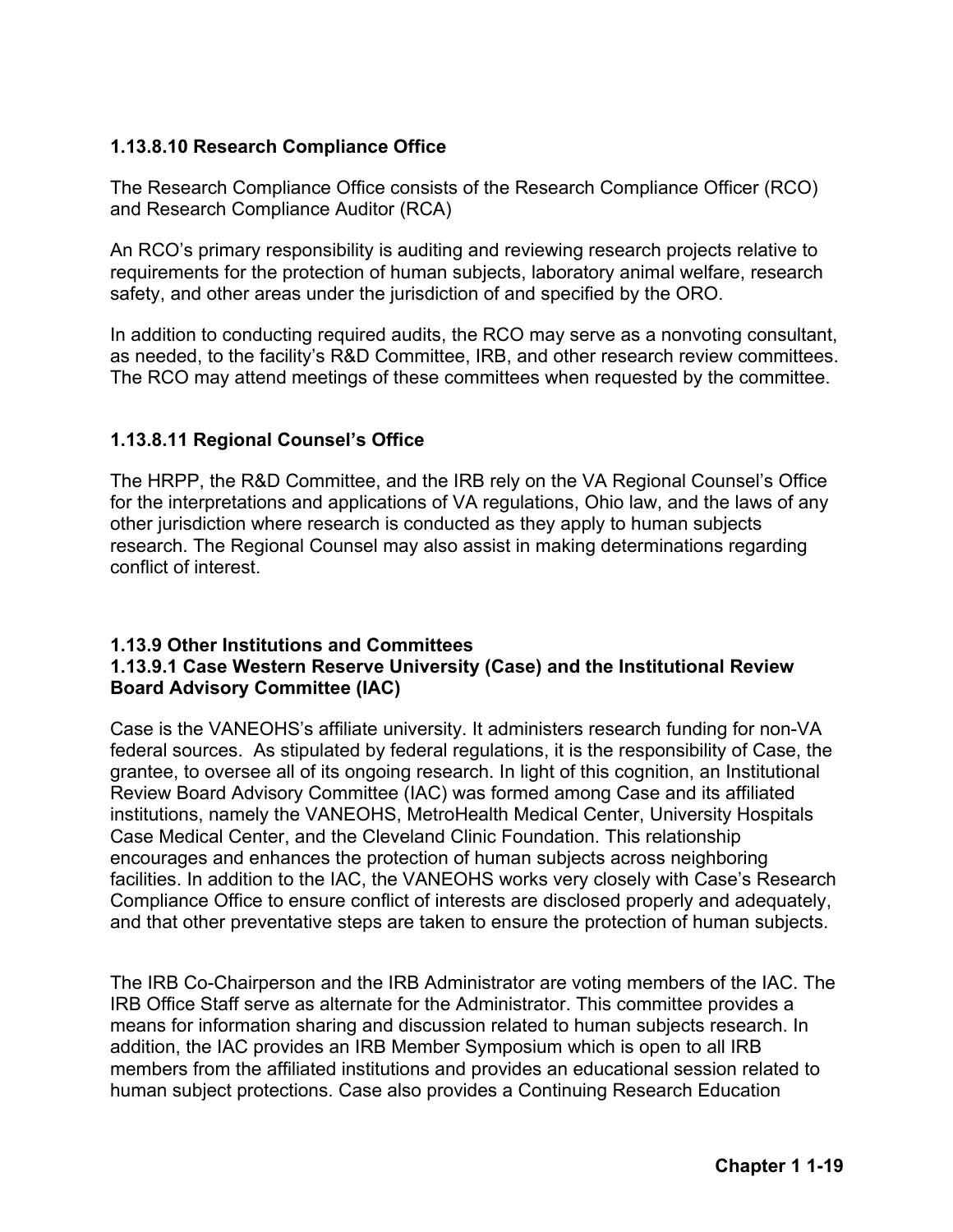Program that is open to all of its affiliates.

*Please note that the Northeast Ohio Healthcare system IRB does not serve as the IRB of record for any of the above named academic affiliates.*

## **1.13.9.2 Case Institutional Biosafety Committee (IBC)**

The Case Western Reserve University (CWRU) Institutional Biosafety Committee (IBC) reviews, approves, and oversees projects involving Recombinant or Synthetic Nucleic Acid Molecules in accordance with the National Institutes of Health (NIH) Guidelines. The VANEOHS has an MOU with CWRU to utilize their IBC in the event that such research is conducted under the auspices of the VANEOHS.

The VANEOHS relies on the review of the CWRU IBC. As per the Memorandum of Understanding (MOU) with CWRU, the VA SRS Chairperson (or Alternate Chairperson) attends the CWRU IBC meetings each month, as they serve as voting members on the IBC. This mechanism allows the VANEOHS to be in compliance with NIH and VHA Handbook 1200.08 "Safety of Personnel Engaged in Research". In addition, this process provides coordinated review and communications between the CWRU IBC, the SRS, the IRB, the PI, and the R&D Committee.

#### . **1.13.9.3 Case Conflict of Interests Committee (COI)**

The Case Conflict of Interests Committee (COI) is composed of Case faculty, Case university representatives from Research Administration, Technology Transfer, and Finance and Administration, IRB, and compliance representatives from Case's affiliated hospitals. The Case Offices of General Counsel and Internal Audit participate in an advisory, non-voting capacity, as well.

The primary duties of the COI include the ongoing development of conflict of interest policy and procedures for Case, coordination of these policies and procedures with the affiliate/partner hospitals, review of conflict of interest disclosures submitted by Case Faculty and investigators on sponsored research, and the development of conflict of interest management plans, in consultation with Case Deans and Department chairs, as necessary.

The ACOS/R&D and AO/R&D, of the VANEOHS are voting members of the Case Conflict of Interests Committee. The AO/R&D serves as an alternate for the ACOS/R&D. This forum allows for a coordinated review of potential investigator conflicts among the Case affiliated institutions and provides a means of sharing investigator management plans with the affected affiliate.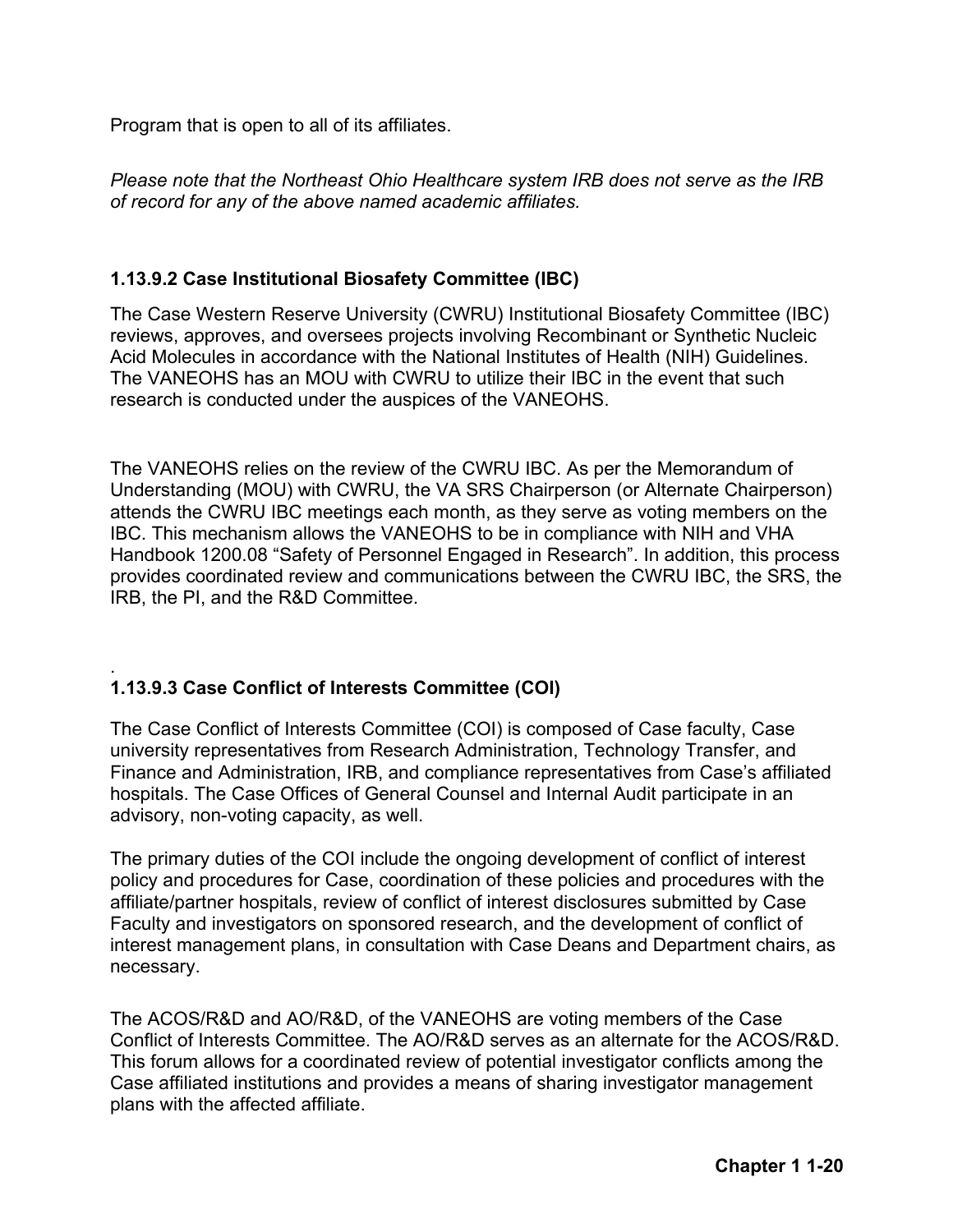# <span id="page-29-0"></span>**1.14 Relationship among Components (See Organizational Chart)**

The interaction and relationships among the HRPP components is a continuous and evolving process and occurs routinely and on multiple levels and is managed through a number of mechanisms, including convened standing committee meetings, overlapping membership on local committees, and informal associations among individuals that are part of the HRPP.

#### **Interaction within the Research Service**

Periodic "Research Service Staff Meetings" are held to discuss the ongoing initiatives of the R&D program. This forum allows for an exchange of information from the various individuals and committee representatives involved in the HRPP (ACOS/R&D, AO/R&D, Research Administrative Staff, IRB Staff, RCO, RSC, RIRM, RCC, R&D Committee Coordinator, and the Foundation Executive Director).

#### **Interaction between the Research Service and the rest of HRPP**

The R&DC Coordinator and IRB Staff interact routinely and regularly with the IRB/R&D Committee Chairpersons/Vice-Chairperson(s) and Chairperson of the SRS as needed: a) prior to the respective committee meetings to prepare and review the agenda, b) during the meeting while the review process is ongoing, and c) after the meeting for the generation of decision letters.

The R&D Committee Coordinator, ISSO, PO, and a member(s) of the IRB Administrative Staff comprise the Pre-review Team who provides a preliminary review of new research protocols to determine if all necessary requirements for submission have been fulfilled. The R&DCC or IRB Administrator or staff may consult other members of the HRPP (IRB Co-Chairperson, R&D Chairperson, RSC, Executive Director of the Foundation, etc.) as deemed necessary

Communication and interaction with the Pharmacy Service is provided by a Pharmacy Representative serving as a voting member of the IRB, and a Pharmacy Representative serving as a voting member of the R&D Committee. In addition, the Pharmacist serving on the IRB is the liaison between the investigators and study staff and the P&T Committee.

The Radiation Safety Officer is the representative for communications with the Radiation Safety Committee. The Radiation Safety Officer is a member of the Radiation Safety Committee, a voting member of the SRS, and EOC Committee.

The ACOS/R&D is a member of the Medical Executive Committee (MEC), which includes the medical center Director and the COS. During this meeting, the ACOS/R&D provides updates on the overall research activities including the HRPP.

The IRB Co-Chairs/R&D Chairperson and Vice-Chairperson(s) have direct access to the COS and medical center Director. PIs have direct access to the COS. Meetings related to the HRPP occur as needed on the request of the COS, the PI, or IRB Co-Chairs/R&D Chairperson, and Vice-Chairperson(s).

EOC Committee communication and information exchange is provided by the RSC and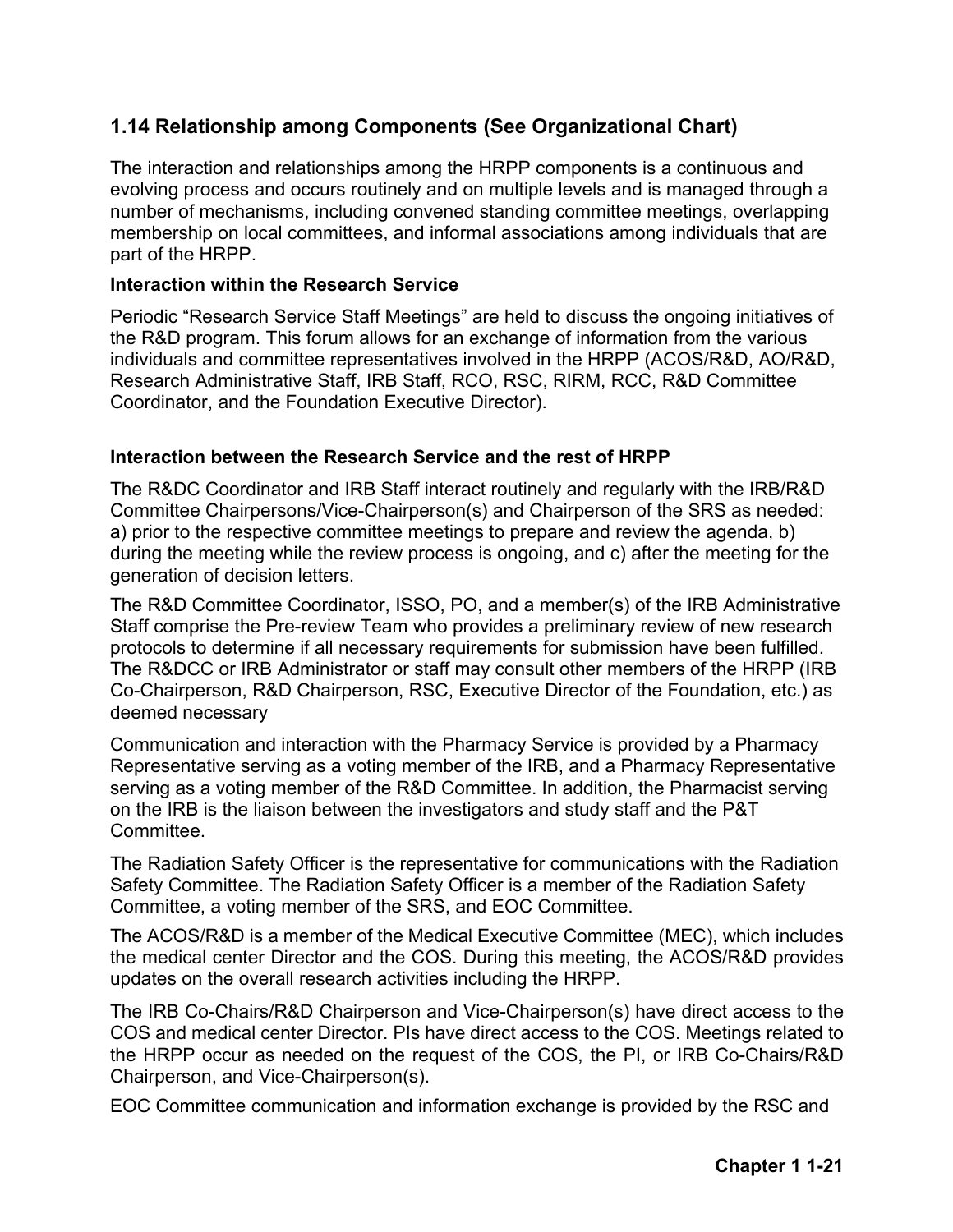the Radiation Safety Officer who serve as members of the EOC.

The Research Service provides Research Forums that allow for an exchange of information among Research Service Leadership, investigators, and study staff.

The medical center and Research Service offer an annual "Research Week" where veterans and subjects enrolled in VANEOHS research projects are provided with an opportunity to interact and communicate with researchers.

PCAS and Risk Management are consulted on an as needed basis.

#### **Interaction among HRPP committees:**

The R&D Committee meeting provides a venue for interaction and communication with other components of the HRPP. Members involved are: ACOS/R&D, AO/R&D, IRB Co-Chairperson, R&D Chairperson, IRB Administrator, a Pharmacy Service Representative, SRS Representative, R&D Committee Coordinator, COS, and the medical center Director.

#### **Protocol-specific coordination**

The research submission forms, which must be submitted with every protocol, requires PIs to indicate institutional support required for the research.

A letter of support is required from the Out-Patient Clinics Clinical Manager for protocols that involve the use and/or support of the VANEOHS Outpatient Clinics.

## <span id="page-30-0"></span>**1.15 HRPP Financial Support**

Funding from several sources provide financial support for the HRPP. Funds from VA Central Office provide the revenue required to support the Research Administrative Office which includes the IRB component. The medical center Director supports the salary of the IRB Administrator and the RCO.

VA ORD-allocated funds also support the non-personnel and infrastructural needs of the HRPP program which include: office space and IT equipment, paper, postal and shipping expenses, and education and training. The medical center also provides space for conferences and meetings and audio-visual equipment.

The AO/R&D ensures that the HRPP funding allocation is conducted on a timely and appropriate basis.

## <span id="page-30-1"></span>**1.16 HRPP Resources**

.

The R&D Service, including the HRPP, is located in offices at the VANEOHS Louis Stokes Cleveland VA Medical Center, Research (K) Wing and is equipped with all necessary office space, storage space, and equipment to perform the functions required for the HRPP. The adequacy of personnel and non-personnel resources of the HRPP program is assessed on an annual basis by the ACOS/R&D with the HRPP staff and are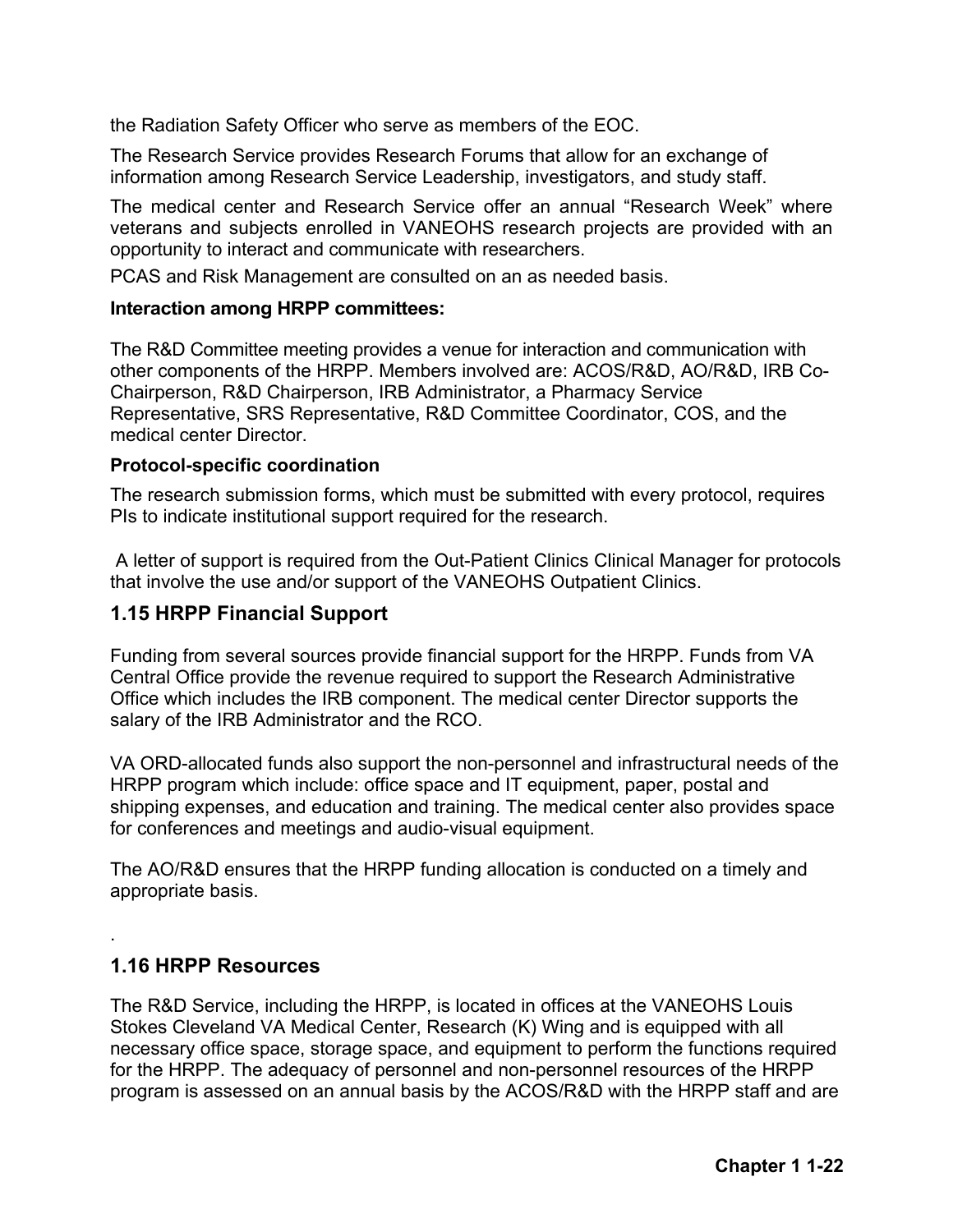reviewed and approved by the R&D Committee.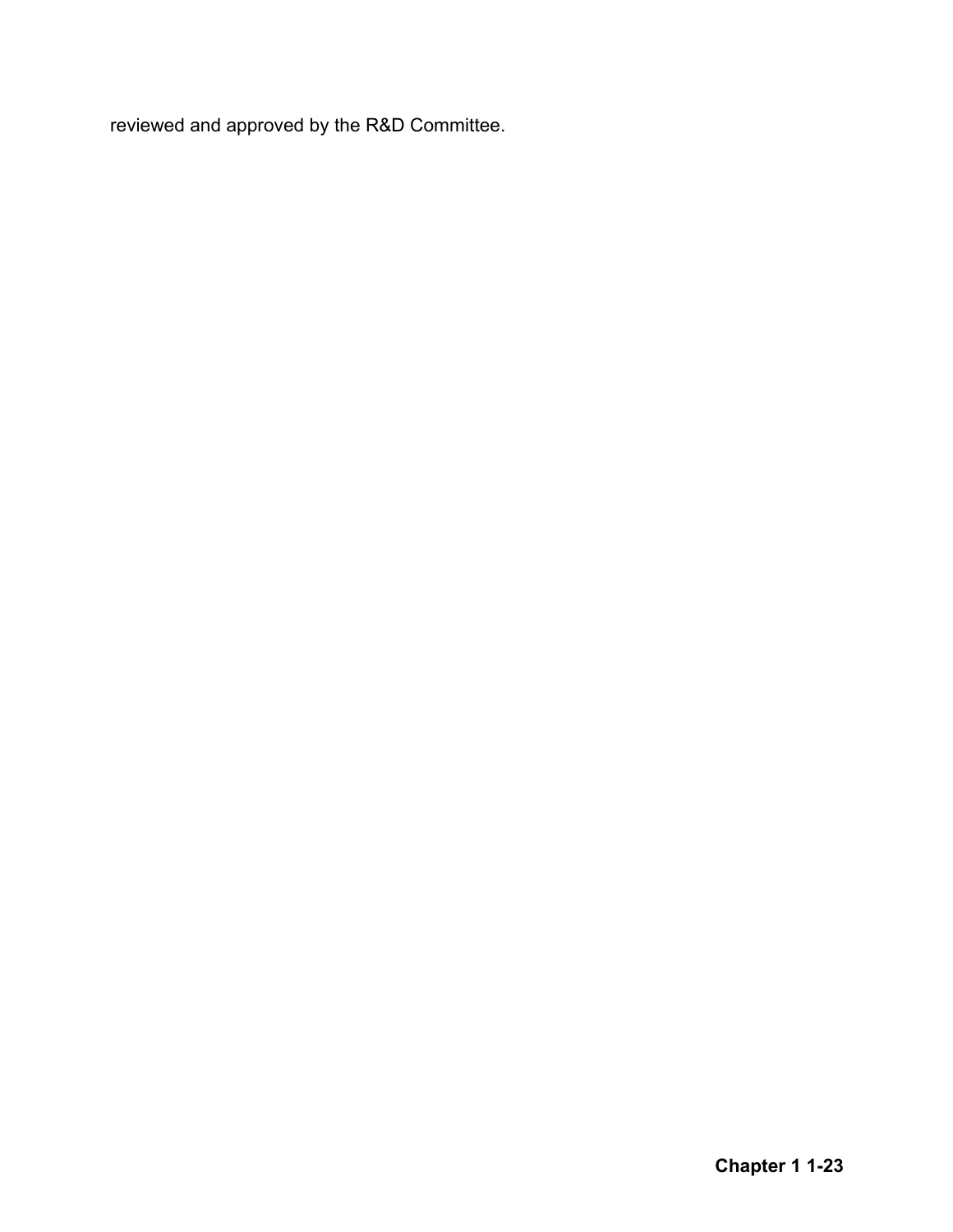## <span id="page-32-0"></span>**Chapter 2 Institutional Review Board**

## <span id="page-32-1"></span>**2.1 Purpose**

The following describes the authority, role, and procedures of the IRB of the VANEOHS. The IRB is established to ensure the protection of human subjects in research under the auspices of the VANEOHS (See medical center policy 151-002 "Protection of Human Subjects in Research Establishing an Institutional Review Board"). Although the VANEOHS has authorized two IRBs to fulfill this function, both IRBs follow the same policies and procedures. Therefore, for the purposes of this document, all IRBs of the VANEOHS will be referred to as the IRB.

# <span id="page-32-2"></span>**2.2 IRB Authority**

The R&D Committee and IRB have regulatory authority to take any action necessary to protect the rights and welfare of human subjects in the research program of the VANEOHS. Pursuant to VA regulations at 38 CFR 16.109(a) and under medical center policy 151-018 "Human Research Protection Program," the IRB is authorized to:

- 1. Approve, require modifications to secure approval, or disapprove human subject research.
- 2. Suspend or terminate research for continued noncompliance with the Common Rule, VA, DHHS, and FDA regulations, or its own findings, determinations, and requirements (38 CFR 16.113).
- 3. Suspend or terminate research that has been associated with unexpected serious harm to participants.
- 4. Observe and/or monitor VANEOHS research (including the consent process) to whatever extent it considers necessary to protect human subjects.

#### *All proposed research involving human subjects must be reviewed and approved by both the R&D Committee and the IRB prior to initiation of the research project.*

The IRB functions independently of, but in coordination with, other institutional regulatory committees. The IRB, however, makes its independent determination whether to approve or disapprove a protocol based upon whether or not human subjects are adequately protected.

## <span id="page-32-3"></span>**2.3 Number of IRBs**

There is currently one on-site, medical center-wide IRB serving the VANEOHS and the Foundation. The VA does not serve as an IRB of record for any other VA or non-VA facility and/or institution. The VANEOHS also uses the VA Central IRB. See HSP-019 "Use of the VA Central IRB" for a detailed description of the procedures for the use of the VA Central IRB.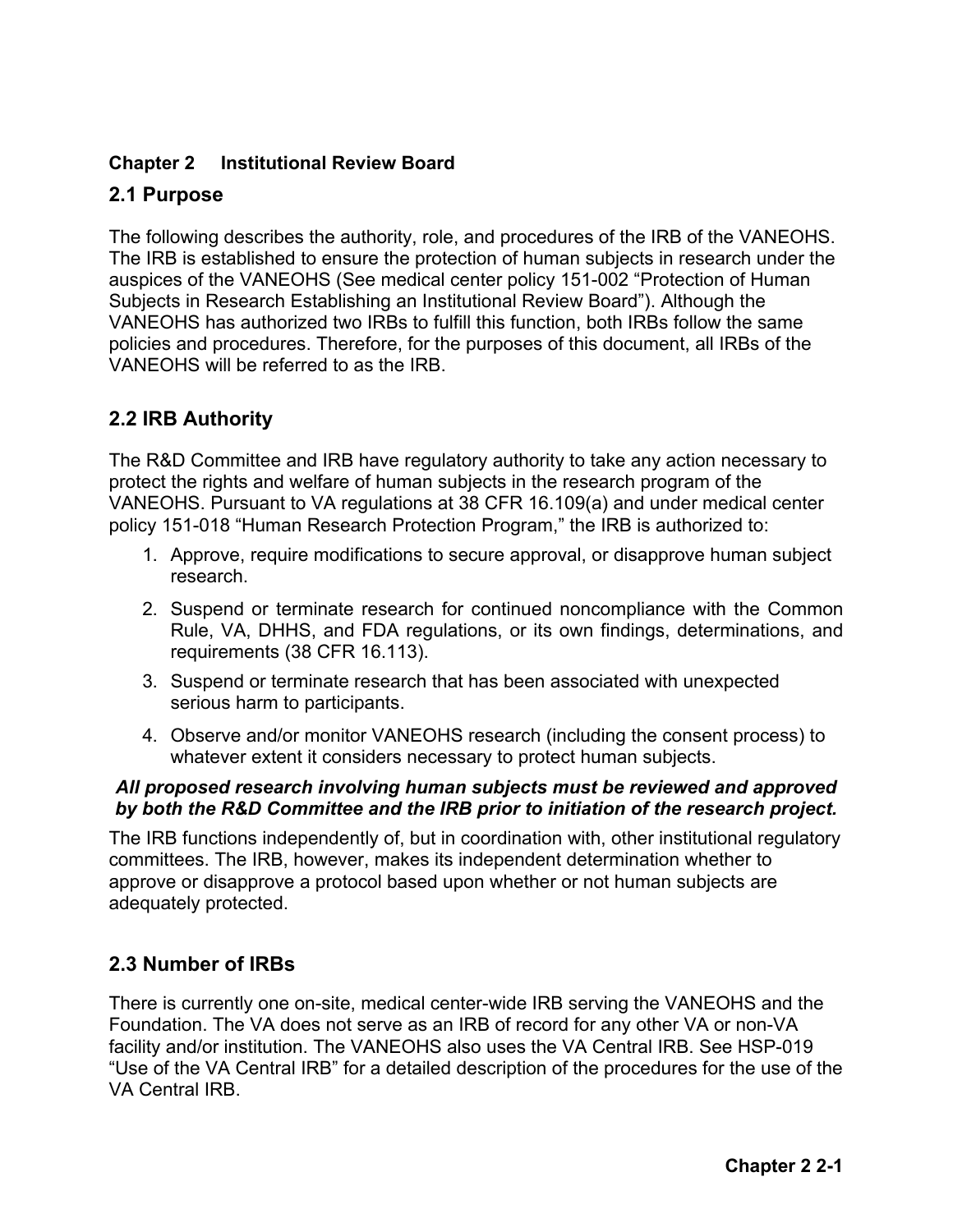# <span id="page-33-0"></span>**2.4 Responsibilities**

## <span id="page-33-1"></span>**2.4.1 IRB**

Responsibilities of the IRB are as follows:

- 1. Review all proposals for research studies involving human subjects, including the full protocol, the informed consent (or a request for waiver if applicable), any Merit Review or grant applications and other supplemental information such as Investigators' Brochures, surveys, questionnaires, advertisements, or other materials provided to the subjects.
- 2. Approve, disapprove, or make recommendations deemed necessary to qualify the protocol as an acceptable study involving human subjects based upon the minimization of risks to human subjects, a reasonable risk/benefit ratio (i.e., risks to human subjects are reasonable in relation to any anticipated benefits to subjects, and the importance of the knowledge that may reasonably be expected to result from the proposed research), and an assessment of the equitable selection of subjects for the proposed research.
- 3. Review and approve the informed consent form and ensure that the informed consent form contains all the required elements and meet all other requirements, in accordance with 38 CFR 16.116 and VHA 1200.05 Handbook.
- 4. The IRB Co-Chairperson or designee review and approve requests for waivers or alterations of authorization for the use and disclosure of protected health information for human subjects research in accordance with the HIPAA Privacy Rule.
- 5. Ensure additional safeguards have been included in each study to protect the welfare of vulnerable subjects. (The IRB shall consider the inclusion, as regular members or consultants, of one or more individuals who are knowledgeable about and experienced in working with these vulnerable subjects.) See Section 6 "Vulnerable Subjects in Research" for more information.
- 6. For protocols requiring continuing preview per the common rule continuous review of progress on approved protocols involving human subjects with respect to the degree of risk, its justification and the steps taken to minimize it in view of the cumulative experience with the study or protocol. Continuing review shall occur no less than one year from the date of initial approval or at the interval determined by the IRB. Studies approved under expedited review following the 2018 common rule do not require a continuing review. However, the IRB has the option to require continuing review for 2018 Common Rule expedited studies if they feel it is warranted. Justification for requiring the continuing review must be provided and noted in the IRB minutes.
- 7. Ensure that steps to manage, reduce, or eliminate potential or real conflicts of interest such as financial/non-financial, role (investigator/patient relationships) and/or institutional have been taken after COI has been reviewed by COI Administrator and all appropriate parties.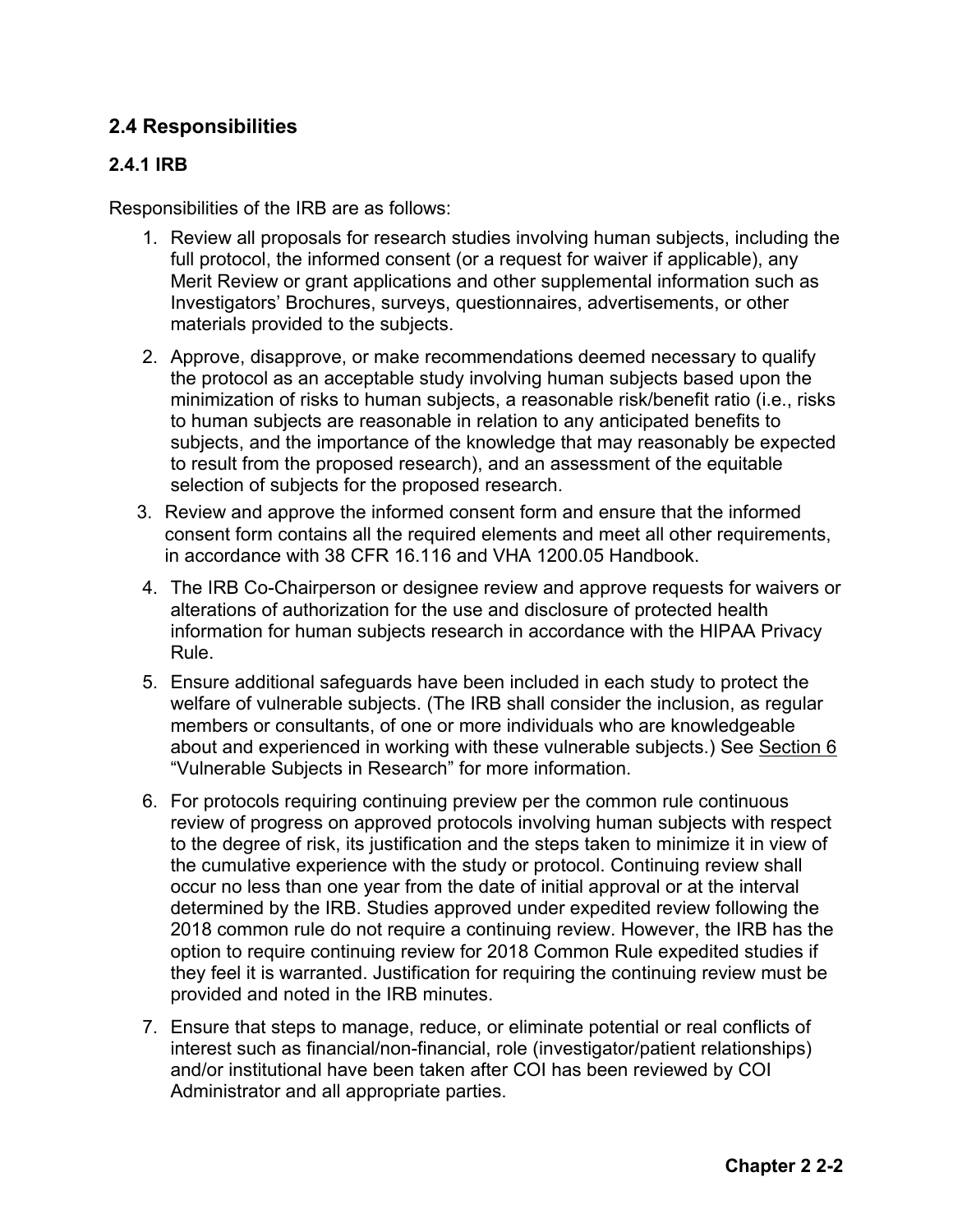- 8. Determine that the investigator(s) of the proposed research activity have met all current educational requirements for the protection of human subjects as mandated by the VANEOHS FWA, ORD, funding institutions, and OHRP. The IRB must also determine that the investigator(s) are qualified through education, training, and experience to conduct the proposed research.
- 9. Monitor adequacy of data and safety procedures by reviewing adverse event reports, safety reports from the sponsor, Data Safety Monitoring Board (DSMB) summary reports, and study monitoring or audit reports, if available.
- 10. Along with the Privacy Officer ensure that adequate provisions are taken by the investigator to protect the privacy of subjects and to maintain the confidentiality of individually identifiable data. Such provisions must consider the requirements of Standards for Privacy of Individually-Identifiable Health Information (HIPAA Privacy Rule), 45 CFR Parts 160 and 164, and other laws regarding the protection and use of veterans' information, including the Privacy Act of 1974, 5 USC 552a; VA Claims Confidentiality Statute, 38 USC 5701; Confidentiality of Drug Abuse, Alcoholism and Alcohol Abuse, Infection with Human Immunodeficiency Virus (HIV) and Sickle Cell Anemia Medical Records, 38 USC 7332; and Confidentiality of Healthcare Quality Assurance Review Records, 38 USC 5705, and VHA Handbook 1605.1 Privacy and Release of Information.
- 11.Notify the PI and the R&D Committee in writing of its decision to approve or disapprove a proposed research activity, or of modifications required to secure IRB approval.
- 12.Review and approve all amendments to the protocol or changes to the informed consent prior to the change being initiated, except when necessary to eliminate immediate hazard(s) to the subject(s). If the amendment addresses an issue related to biosafety or radiation safety, the appropriate committee must first approve the amendment.
- 13.Prepare and maintain adequate documentation of the IRBs activities/actions.
- 14. Review protocol and consent audits and all findings that are submitted by the RCO to ensure compliance of ongoing human subjects research activities with regulations and policy.
- 15.Review manuscripts in preparation in which a question is raised about deviations from the approved human studies protocol upon the request of the ACOS/R&D and make recommendations to the R&D Committee of actions to be taken if a deviation from the protocol is verified.
- 16.Make recommendations to the R&D Committee, ACOS/R&D, COS, and/or medical center Director regarding policy concerning the investigation of new uses of drugs on human subjects or patients.
- 17.Act in accordance with written procedures, including procedures for:
	- o Conducting its initial and continuing review of research and for reporting its findings and actions to the investigator and the R&D Committee;
	- o Determining which projects require review more often than annually and which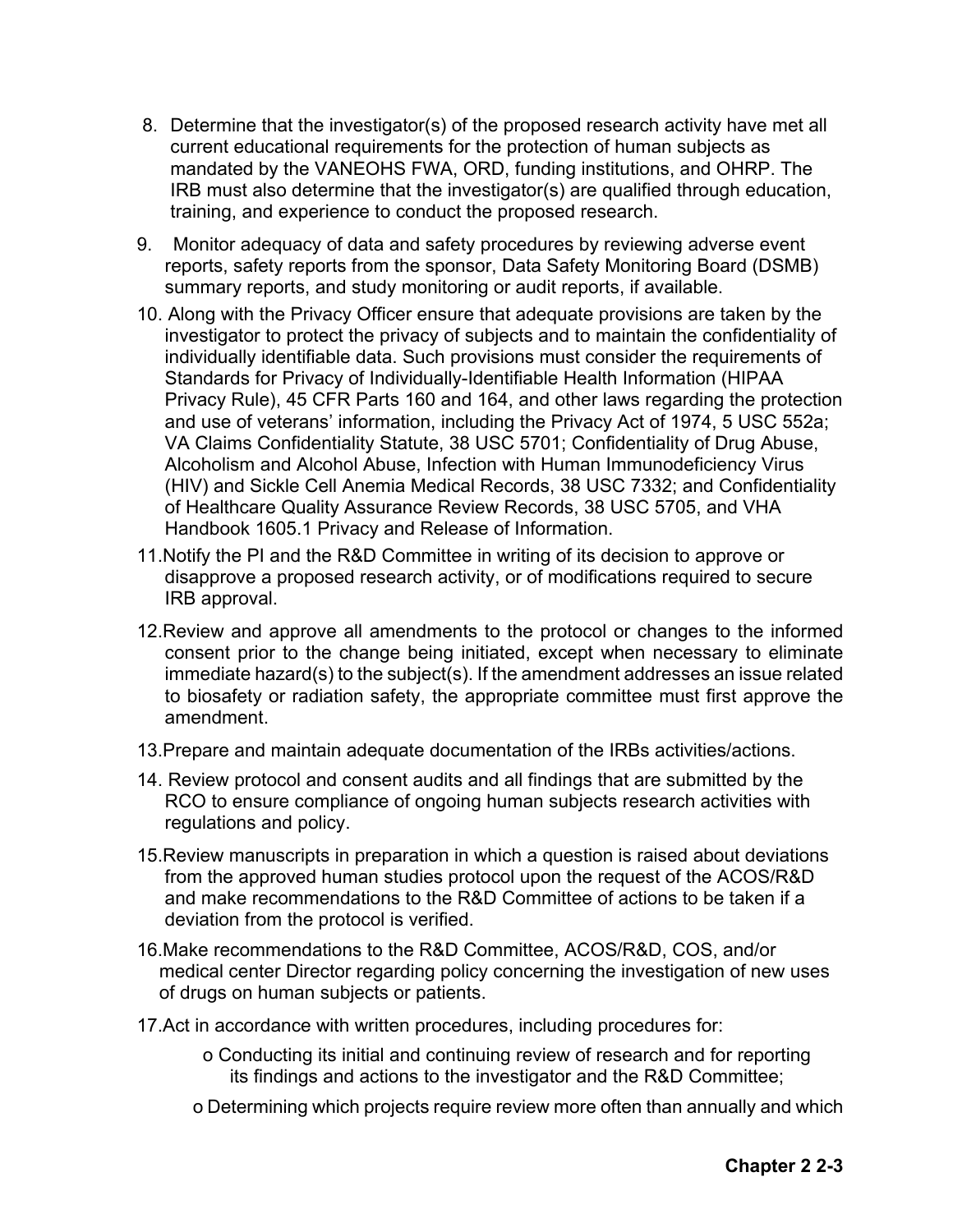projects need verification from sources, other than the investigator, that no material changes have occurred since the previous IRB review.

- o Ensuring that investigators promptly report proposed changes in a research activity, including amendments to the protocol or the consent form, to the IRB, and ensuring that such changes in approved research are not initiated without the review and approval of the IRB, except when necessary to eliminate apparent immediate hazards to subjects.
- o Reporting promptly to the IRB regarding noncompliance by study staff.
- o Notifying medical center officials, ORO, OHRP, FDA, or VACO of any unanticipated problems that cause harm or risk of harm to human subjects or others; any instance of serious or continuing noncompliance; and suspension or termination of IRB approval in accordance with established SOP Reporting to Regulatory Agencies and Institutional Officials.
- o Reporting any adverse events as required by VA and Federal policy and regulations.
- o Terminating or suspending of IRB approval.
- o Observing the informed consent process.
- o Conducting audits of protocols as needed and other IRB activities.
- o Ensuring that initial education requirements for the IRB Co-Chairperson, IRB members, and IRB alternate members are met.

o Reporting to the Privacy Officer any unauthorized use, loss, or disclosure of individually identifiable patient information.

o Reporting violations of VA information security requirements to the ISSO.

- 18. Retain IRB records in accordance with the VHA's Records control Schedule (RCS 10-1) after the completion of the study and in accordance with the HIPAA Privacy Rule, applicable FDA, and DHHS regulations.
- 19. Directing unannounced and/or scheduled visits to review PI documents for QA/QI or for any other purposes deemed appropriate by the IRB.

#### <span id="page-35-0"></span>**2.4.2 R&D Committee:**

The responsibilities of the R&D Committee include:

- Providing oversight of the IRB.
- Assuring a scientific review of all research projects conducted at the VANEOHS.
- Maintaining high standards for the quality of the research and for reviewing each project prospectively to ensure the scientific merit and the protection of human subjects.
- Assuring review of research projects to ensure the security of VA data, VA private information, and VA sensitive information.
- Reviewing and approving all HRPP Policies and SOPs.
- Reviewing the actions taken by the IRB with regard to conflicts of interest involving study staff after determinations made by COI Administrator.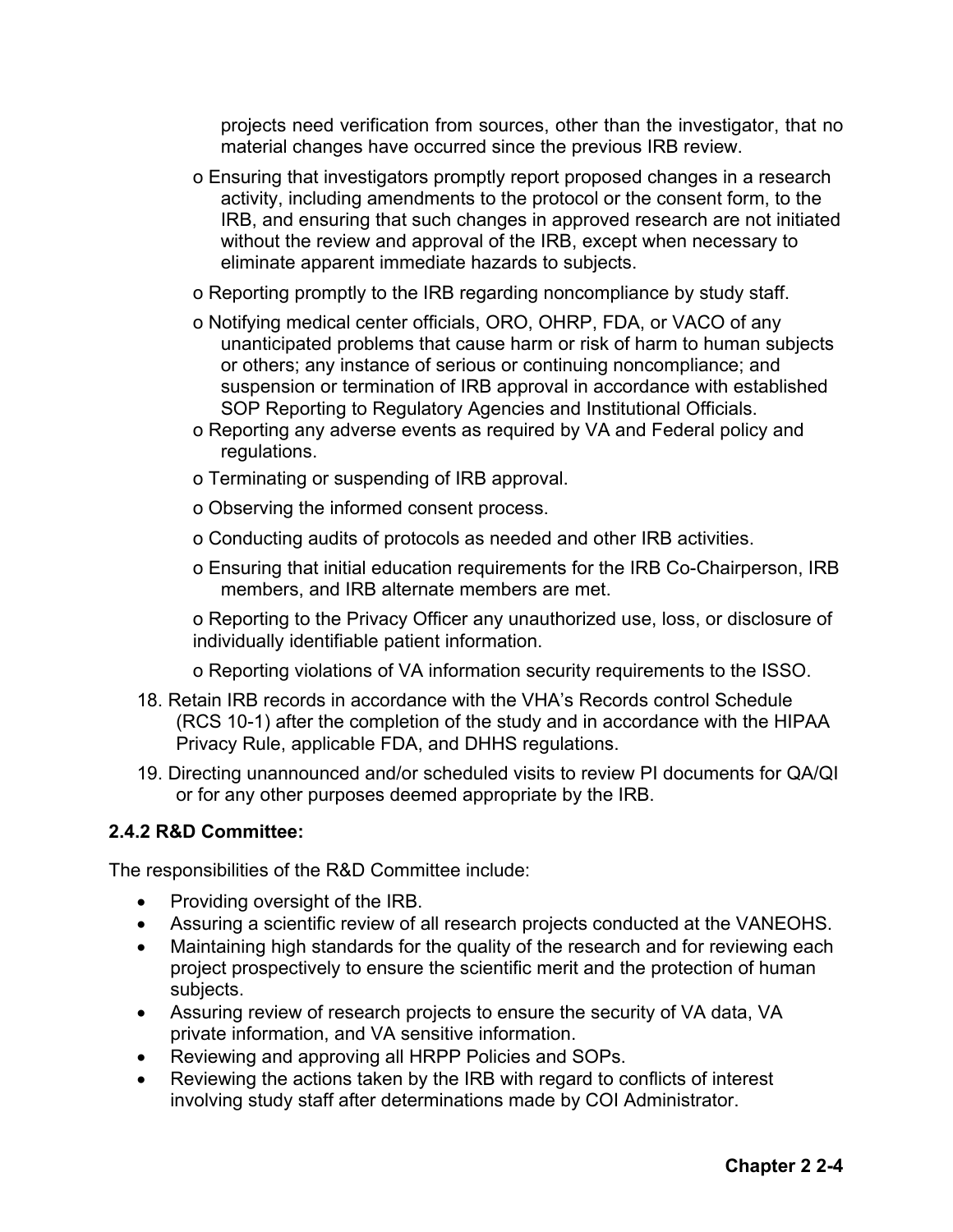- Evaluating potential institutional conflicts of interest and determining what actions are required to avoid, or to appropriately manage, apparent institutional conflicts of interest.
- The R&D Committee will review the activity of the IRB on at least an annual basis and make a determination as to the appropriate number of IRBs that are needed for the medical center.
- The R&D Committee has the authority to review research and approve the research, require modifications to obtain approval, or disapprove the research. It also has the authority to suspend or terminate a research protocol; suspend an investigator's or a research staff member's privilege to conduct research pending appropriate investigation and decision by the medical facility Director; and require the implementation of additional safeguards related to the safety of human subjects, the welfare of research animals, the protections of employees or the environment, or the security of VA Data and VA Sensitive Information.
- The R&D Committee may disapprove a study even if approved by all subcommittees. The disapproval may be based on such issues as inadequate qualifications of the investigator(s); insufficient relevance to the VA's mission; the presence of inadequate resources to conduct the study; the poor design of the study; concerns related to the protection of human subjects, the welfare of animals used in the research, safety to personnel, the environment, or others; unresolved conflicts of interest that may be detrimental to the research or the facility; or other serious concerns as defined by the R&D Committee.
- NOTE: While the R&D Committee can disapprove research approved by one of its subcommittees, it is not permitted to approve research that has been disapproved by an appropriate subcommittee.

# **2.4.3 IRB Administrative Office**

The IRB Administrative Office consists of a full-time IRB Administrator, and two full-time IRB Analysts/ The IRB Administrator, with the assistance of the Analysts, is responsible for ensuring that all IRB functions are accomplished in a professional fashion that complies with all relevant regulatory requirements. The IRB Administrative Staff provides administrative and clerical support to the IRB Co-Chairperson and the IRB, as well as scheduling and coordination of the activities of the IRB.

### **2.4.3.1 IRB Administrator** The IRB Administrator:

- Directs, coordinates, and oversees all IRB functions and operations.
- Facilitates communications between investigators and the IRB.
- Ensures that study staff added on to human subject protocols has completed the research education requirement and all R&D required credentialing has been checked.

• Oversees and ensures that: a) IRB meetings are scheduled, b) meeting agenda is prepared, c) review materials are complete and distributed for review 5-7 days prior to the meeting, d) decisions are communicated to investigators in a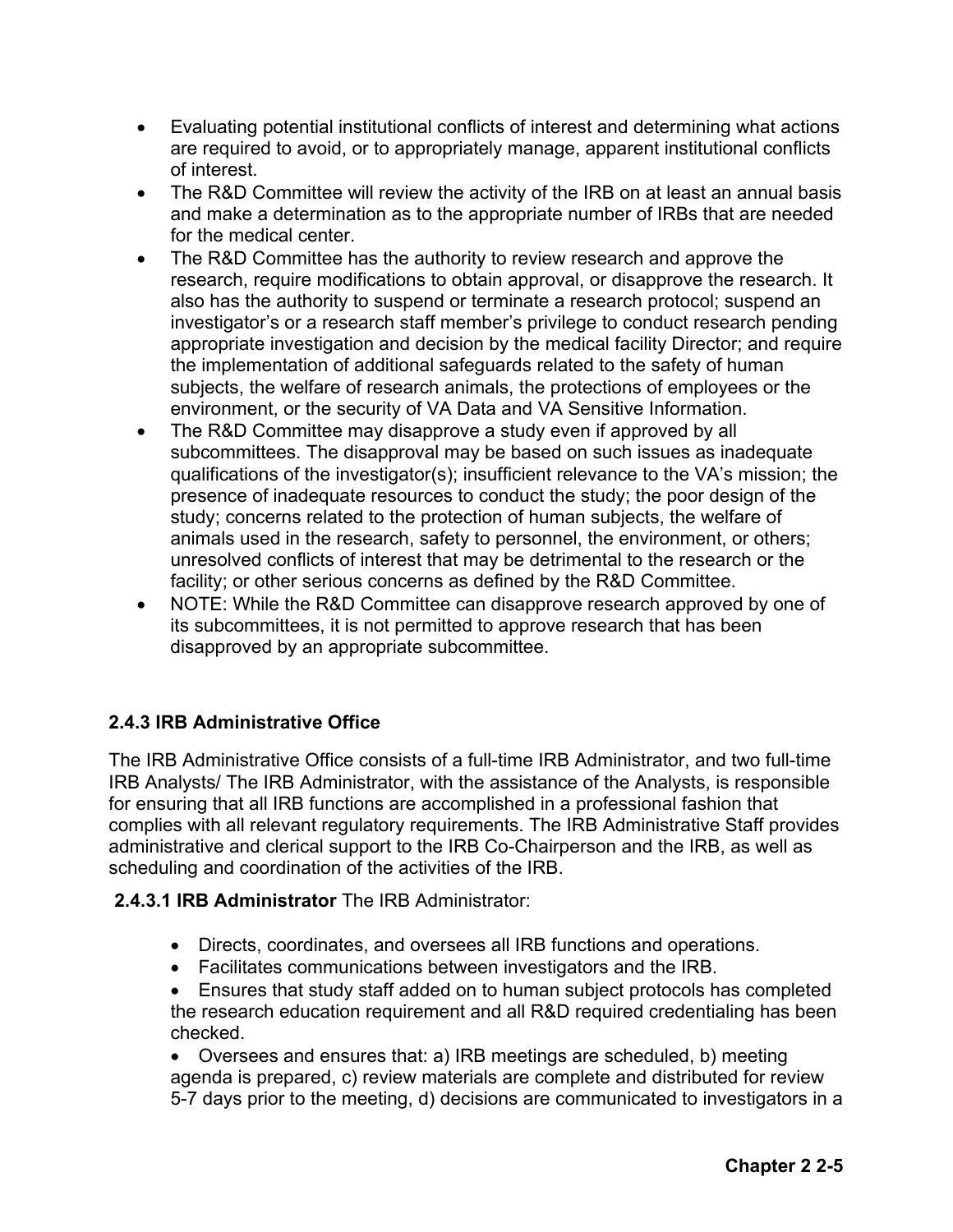reasonable time, e) minutes are recorded accurately and convey IRB deliberations and contingencies for approval, f) reports are obtained and generated on time, and g) records are maintained.

• Interprets and applies federal, state, and VA regulations, medical center policies, human research protection policies, procedures, and guidelines to protect human subjects and to ensure institutional compliance.

- Prepares presentations for the IRB on ethical and regulatory topics.
- Provides regulatory and ethical, advice to investigators, staff, and students in preparation of application for research protocols involving human subjects.
- Advises and educates investigators and all study staff regarding operational procedures for obtaining and maintaining IRB approval to conduct research.
- Develops and presents educational materials for investigators, staff, and students on the ethical conduct of research involving human subjects.
- Provides orientation and training of IRB members.
- Assists in program development, implementation, and evaluation of the human research protection program.
- Leads the IRB component of regulatory site visits.

• Maintains and reports changes in IRB membership to OHRP and ORO. An updated roster will be submitted to ORO within 30 days of any change in membership.

- Maintains and reports changes in the FWA to OHRP and ORO.
- Interviews, orients, directs and educates the IRB staff.
- Maintains quality control of IRB support functions.
- Serves as a voting member of the Case IAC.

#### **2.4.3.2 IRB Analyst** The IRB Analyst:

• Assists in facilitating communications between investigators and the IRB.

• Assists in preparing IRB meeting agendas, preparing review materials for the agenda, preparing correspondence conveying IRB deliberations and contingencies for approval.

• Assists in interpreting and applying federal, state, and VA regulations, medical center policies, human research protection policies, procedures, and guidelines to protect human subjects and to ensure institutional compliance.

• Provides regulatory and ethical advice to investigators, staff, and students in preparation of application for research protocols involving human subjects.

• Advises and educates investigators and all study staff regarding operational procedures for obtaining and maintaining IRB approval to conduct research.

- Assists in the orientation and training of IRB members.
- Maintains accurate and complete records using the computerized database system for tracking purposes.
- Maintains the security of IRB records and documents.
- Assists the IRB Co-Chairperson and Administrator in assigning reviewers for all new studies on the IRB agenda.
- Receives, triages, and distributes adverse event reports and reports of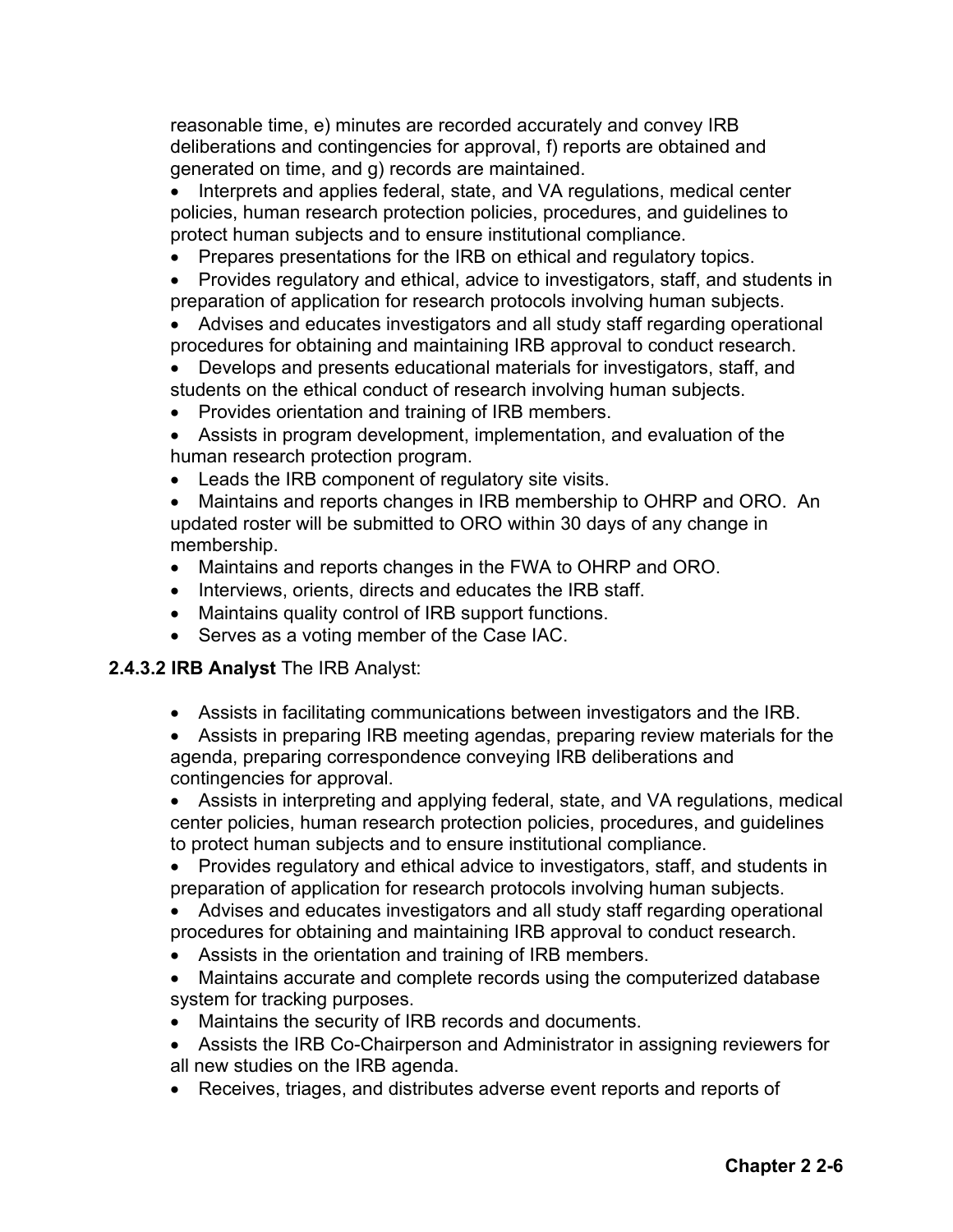unanticipated problems to the IRB Co-Chairperson, IRB primary reviewer, or for review at the convened IRB meeting.

- Reviews all study submissions coming into the IRB office for completeness, accuracy of content, appropriate forms, documents, attachments, and signatures.
- Verifies that staff listed on human subject protocols have completed the research education requirement and all R&D required credentialing has been checked.
- Provides feedback on ways to improve IRB office functions.
- Communicates with RCC on research credentialing matters.

### **2.5 Roles and Responsibilities**

#### **2.5.1 IRB Co-Chairperson**

The IRB Co-Chairperson's responsibilities are as follows:

1. Plays a leadership role in establishing and implementing IRB policy in conjunction with the IRB Administrator, R&D Committee, ACOS/R&D, COS, and medical center Director.

2. Represents the IRB in discussing IRB decisions with researchers.

3. Represents the IRB in discussions with other segments of the organization.

4. Represents the VANEOHS in discussions with federal and regulatory authorities.

5. Reviews all protocols presented to the full committee and communicates with the IRB Administrator and other reviewers so that important IRB issues are identified and/or resolved before the full committee meeting.

6. Directs the proceedings and discussions of the convened IRB meeting. This includes keeping the discussion focused on important IRB issues and ensuring that the convened committee meeting process is both efficient and effective.

7. Serves as an IRB voting member.

8. Demonstrates an in-depth understanding of ethical issues, federal, state, and VA regulations, medical center policies, human research protection policies, procedures, and guidelines to protect human subjects and to ensure institutional compliance.

9. Consults the IRB Administrator to ensure that the operation of the IRB is within all applicable regulatory requirements.

10. Reviews the IRB minutes that document a summary of the protocol, pertinent IRB discussions, issues, and concerns raised by the IRB, and actions and reasons for the actions taken by the IRB.

11. Reviews and acts on requests for IRB exemption assuring that studies that receive exemption have met the requirements. Those studies that do not qualify for exempt review will be sent to the IRB for review.

12. May delegate expedited review request to experienced IRB member, who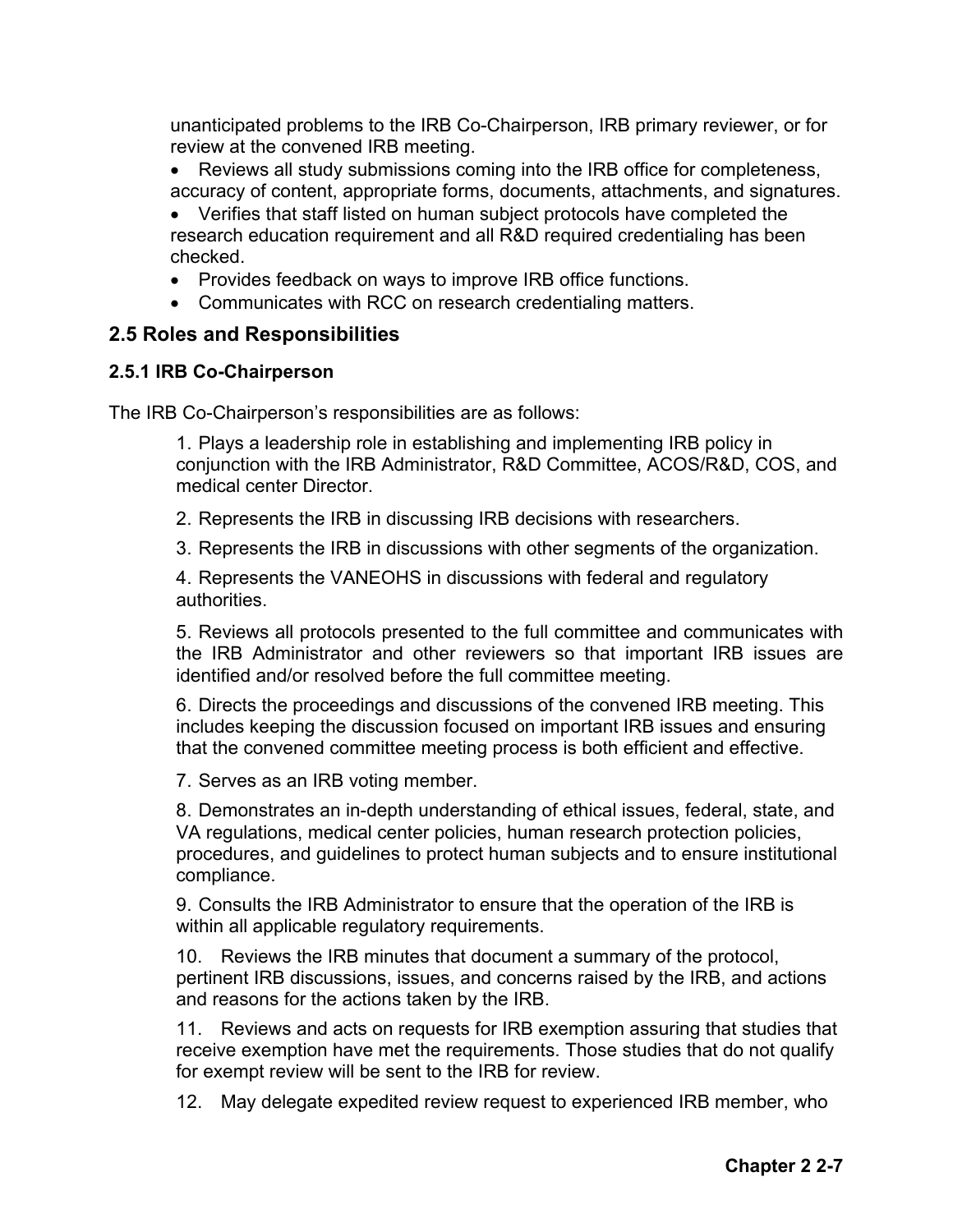will then act on the request on behalf of the IRB. Those studies that do not qualify for expedited review will be sent to the convened IRB for review.

13. Reviews or delegates the review, of responses from investigators to determine if they responded sufficiently to the IRB's concern to allow approval under expedited review procedures and without being returned to the fully convened IRB.

14. Assists in the review of serious Unanticipated Problems and determines if appropriate action, if any was taken by the PI and if any additional action is necessary regarding patient safety. The IRB Co-Chairperson will also determine if any changes to the protocol or consent form are necessary from that point forward. In the cases of Unanticipated Problems that have seriously compromised patient safety, the IRB Co-Chairperson will ask the PI to offer an explanation and will report such incidents to the R&D Committee, the COS, and the medical center Director.

15. Reports to appropriate regulatory agencies and organizations, when necessary, consistent with VA policy and federal regulations.

#### **2.5.2 IRB Members**

The IRB members' responsibilities are as follows:

1. Assuring that the rights and welfare of research subjects are protected.

2. Participating in training and continuing education on ethical, legal, and regulatory issues related to the IRB. All members are required to complete the research education requirements.

3. Reviewing assigned protocols and completing a Checklist with special attention to the consent form content, scientific, ethical, administrative, and other pertinent issues related to specific research.

4. Prior to the convened meeting, contacting individual investigators directly, for clarification as needed so that important IRB issues are identified and/or resolved before the full committee meeting

5. Maintaining appropriate confidentiality of the information contained in any and all reviews.

6. Listening and taking part in active IRB discussions and contributing in his/her area of expertise as appropriate. When appropriate, asking questions for clarification to aid in the decision-making process.

7. Making an informed vote to approve, grant contingent approval, defer for major modifications, or disapprove the research protocol as presented to the IRB.

- 8. Conducting expedited reviews.
- 9. Avoiding conflicts of interest or the appearance of conflicts of interest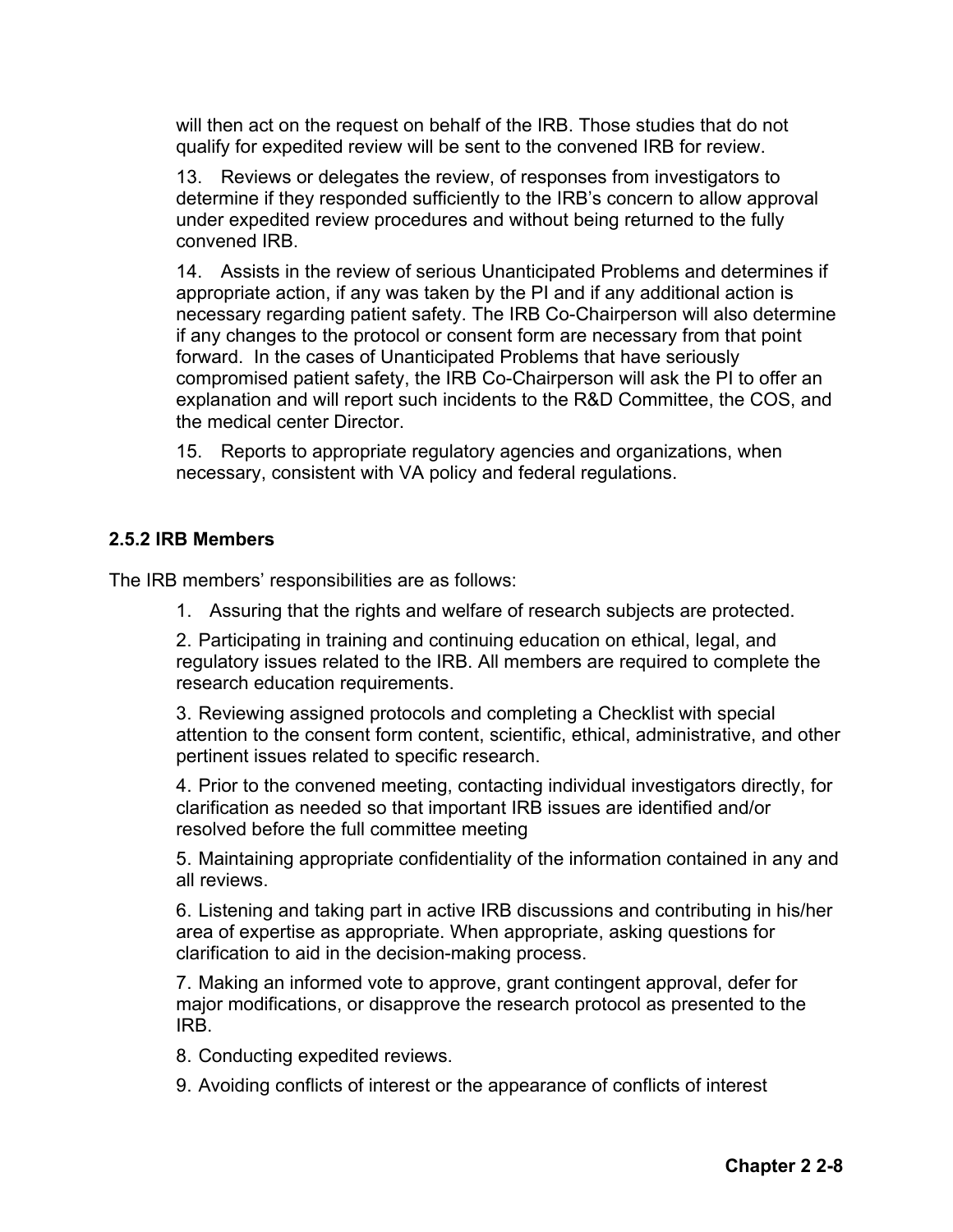10. Becoming familiar and knowledgeable of all human subjects research policies and procedures, and the HRPP SOPs.

### **2.5.3 Alternate IRB Members**

Alternate members serve in the absence of the primary IRB member for whom they have been designated as an alternate. Typically, the alternate member serves the same term length as the primary member, usually three years. The alternate member has the same level of expertise as the primary member for whom he/she serves as an alternate. The IRB roster identifies the primary member for whom each alternate member may substitute.

Alternates may attend any IRB meeting and are encouraged to attend as many meetings as possible. The alternate member will not be counted as a voting member unless the primary member is absent. However, the alternate member may freely participate in the discussion. IRB minutes will record when alternate members act in the absence of the primary members. All alternate members will receive the same reviewer information as the primary IRB members when they attend meetings for the absent primary member.

### **2.5.4 Ex Officio Members**

Ex officio members are appointed due to their position at the VANEOHS and attend IRB meetings as needed to provide input to the IRB deliberations. These members do not vote and are not counted as part of the quorum, but must adhere to the same institutional, regulatory, and federal, and COI policies and procedures and are required to take the same training as voting IRB members.

# **2.6 IRB Membership**

IRB members are selected based on appropriate diversity, including consideration of race, gender, cultural backgrounds, specific community concerns in addition to representation by multiple, diverse professions, knowledge and experience with vulnerable subjects, and inclusion of both scientific and non-scientific members. The structure and composition of the IRB must be appropriate to the amount and nature of the research that is reviewed. Every effort is made to have member representation that has an understanding of the areas of specialty that encompasses most of the research performed at the VANEOHS. The VANEOHS has procedures that specifically outline the requirements of protocol review by individuals with appropriate scientific or scholarly expertise.

An understanding of and specific sensitivity to the veteran population is also a consideration of membership. In addition, the IRB will include members who are knowledgeable about and experienced working with vulnerable populations that typically participate in VANEOHS research.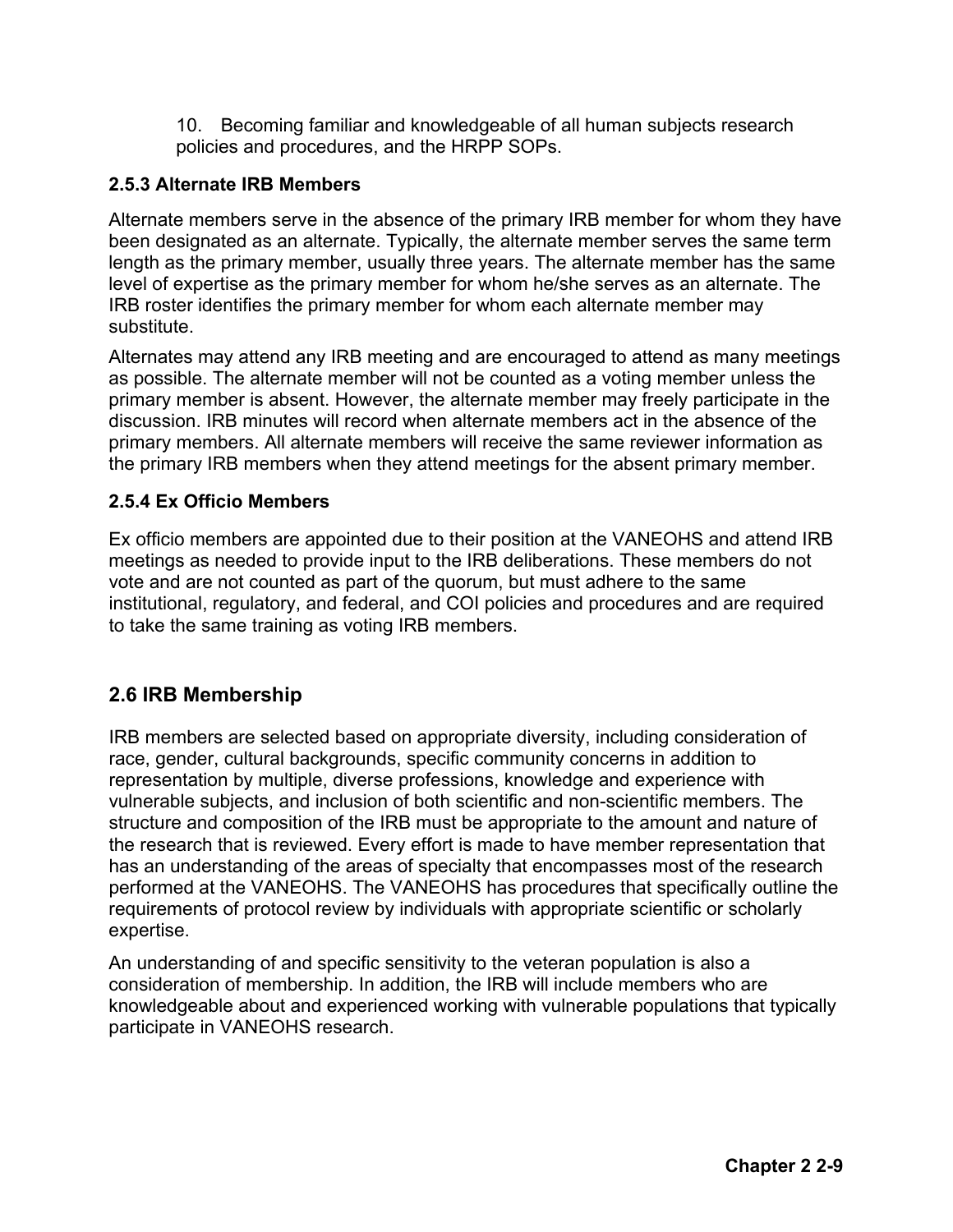# **2.7 Composition of the IRB**

- 1. The IRB will have at least five members with varied backgrounds to promote complete and adequate review of research activities commonly conducted at the **VANFOHS**
- 2. The IRB members will be sufficiently qualified to review the research through their experience, expertise, and diversity, including race, gender, cultural backgrounds, and sensitivity to community issues and/or attitudes. The IRB must promote respect for its advice and counsel in safeguarding the rights and welfare of human subjects; and possess the professional competence necessary to review specific research activities.
- 3. The IRB will be able to ascertain the acceptability of proposed research in terms of institutional policies and regulations, applicable law, and standards of professional conduct and practice. The IRB will therefore include persons knowledgeable in these areas.
- 4. The IRB will have at least one member (non-affiliated) who is not affiliated with the VANEOHS and who is not part of the immediate family of a person who is affiliated with the VANEOHS. He/she may include a member of the clergy, an attorney, or a representative of a legally recognized veterans organization that can provide consideration of ethical and legal issues involved in participation of human subjects in research.
- 5. The IRB will have at least one member whose area of expertise is non-scientific in nature. This person **must** always be present to have a quorum.
- 6. The IRB will have at least one member with expertise in scientific areas. Emphasis shall be made on special fields of expertise in the specific types of research activities conducted at the VANEOHS.
- 7. The IRB will have at least one members who is interested and/or who has experience with vulnerable populations typically involved in research at the VANEOHS.
- 8. The IRB will have Co-Chairperson(S) with a VA compensated appointment.

# **2.8 Appointment of Members to the IRB**

The nomination for IRB Co-Chairperson is submitted by the IRB to the medical center Director who formally appoints him/her in writing. The IRB Co-Chairperson must hold a VA appointment, in a compensated capacity. He/she should be a highly respected individual fully capable of managing the IRB, and the matters brought before it with fairness and impartiality. The IRB Co-Chairperson serves a three-year term and may be re-appointed indefinitely without lapses in service.

Nominations for IRB Members are submitted by the IRB to the medical center Director who formally appoints them in writing. IRB members must hold a VA appointment in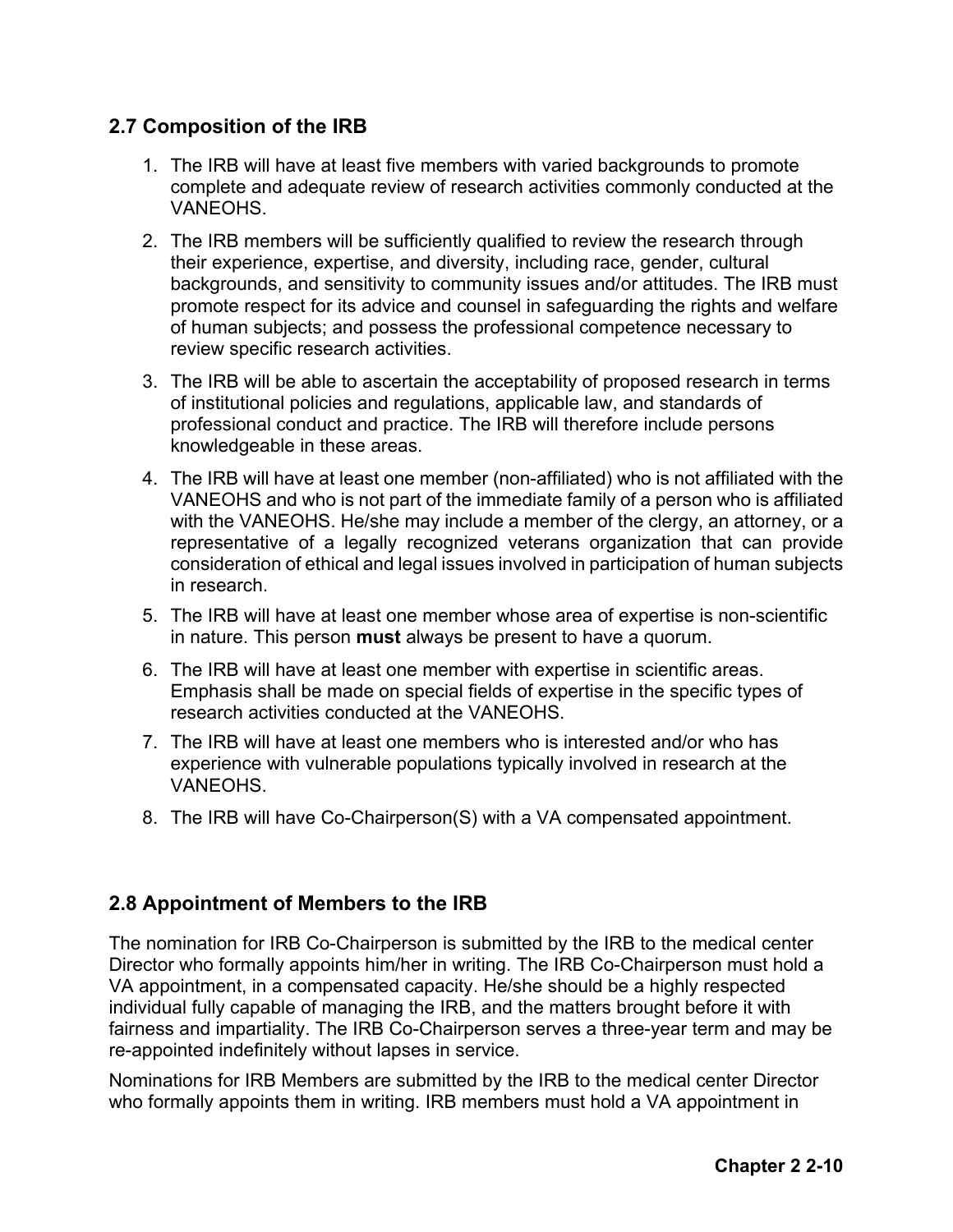either a compensated or non-compensated capacity. Members serve three year terms and may be reappointed without lapses in service.

# **2.9 IRB Member Conflict of Interest**

No regular or alternate member may participate in the review (initial, continuing, modification, non-compliance, or unanticipated problem) of any research project in which the member has a conflict of interest (COI), except to provide information as requested. It is the responsibility of each IRB member and ex-officio member to disclose any COI in a study submitted for review and recuse him/herself from the deliberations and vote by leaving the room. Members who are assigned to review research in which they have a conflict of interest must notify the IRB Administrator, IRB Coordinator or IRB Program Assistant.

In addition, the IRB Co-Chairperson or IRB Administrator will poll IRB members at each convened meeting to determine if a COI exists regarding any protocols to be considered during the meeting. The Member(s) are reminded that they should recuse themselves by leaving the room during the discussion and vote of the specific protocol. IRB members with a conflicting interest are excluded from being counted towards quorum. All recusals by members with COI are recorded in the minutes.

Committee members may find themselves in any of the following conflicts of interest when reviewing research:

- 1. Where the member or consultant is involved in the design, conduct, and reporting of the research.
- 2. Where the member or consultant competes for research grants or contracts in the same or similar field as an investigator whose research is scheduled for review.
- 3. Where an immediate family member of the member or consultant is involved in the design, conduct, and reporting of the research.
- 4. Where the member or an immediate family member holds significant financial interests in the research being reviewed.

# **2.10 Use of Consultants**

An occasion may arise in which a study or an issue raised within or related to a study is presented to the IRB where no member possesses the specialty, knowledge, and/or expertise to adequately review the protocol. The IRB and/or The IRB Administrator or Staff may, at its discretion, engage the services of individual(s) who possess a particular expertise. The individual will review the protocol and will either discuss the protocol before the convened IRB or provide a written document that addresses specific questions proposed by the IRB. The need for a consultant should be identified as early in the research review process as possible. The convened IRB may require that a consultant review a specific protocol. If the IRB determines that a consultant review is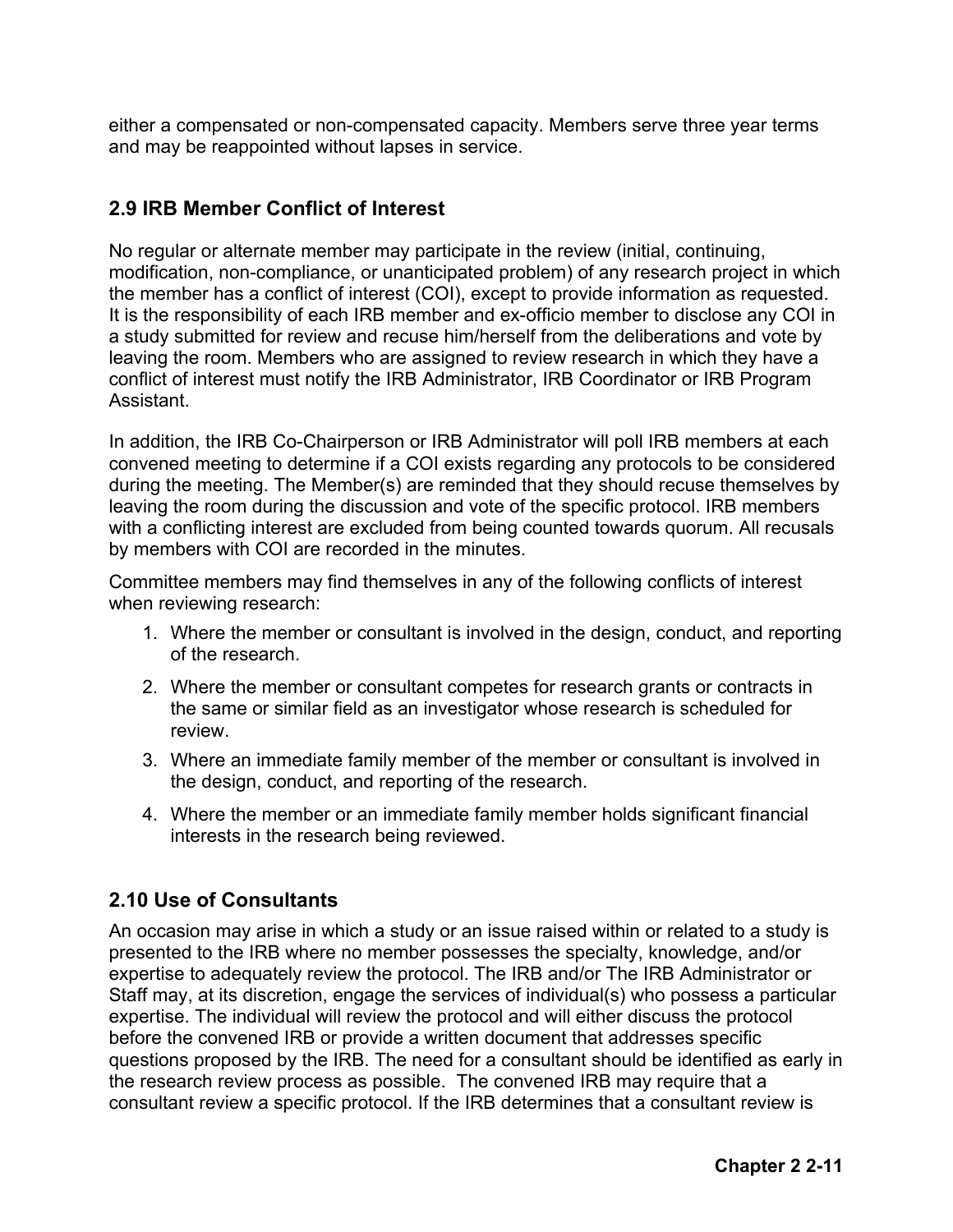required, the protocol will be deferred to a future meeting.

The IRB Co-Chairperson or the convened IRB will make the final determination whether a consultant is needed. Recommendations for consultants may come from the ACOS/R&D, IRB Co-Chairperson, IRB members, R&D committee members, COS, and/or Clinical Service Chiefs. Consultants can be staff members of the VANEOHS, staff members of the affiliated University and medical centers, or other individuals who possess expertise in the discipline/field that is the focus of the research protocol. The IRB Co-Chairperson will identify the specific issues for the consultant's consideration.

Consultants may not be part of the study team nor may they have any potential financial, or non-financial, conflicts of interest with the proposed research under review. **Consultants must comply with the same requirement for conflict of interest of IRB members and financial conflict of interest policies** 

The IRB Administrator will act as the primary liaison between the IRB and the consultant. The IRB Administrator will contact the consultant and request his/her review of the given research protocol. The IRB Administrator will review the conflict of interest form and the financial conflict of interest policy for IRB members with the consultant who will verbally confirm to the IRB Administrator they do not have a conflict of interest prior to review.

If no conflicts are identified, the IRB Administrator will document this in the study file, will send the consultant a statement of confidentiality, a request for a current CV, the protocol and all applicable documents along with a letter outlining areas of consideration.

When the consultant is present at the convened IRB meeting, the consultant may participate in IRB deliberations, and make recommendations to influence IRB determinations. However, consultants may not vote and will not be included in the establishment of a quorum at the respective IRB meeting.

The IRB uses the CV or qualifications of the consultant in order to evaluate the weight to be given to his/her recommendations during protocol review. The minutes will reflect the use of the consultant and the reasons for seeking outside guidance. Key information provided by consultants at meetings will be documented in the minutes.

The IRB may request further information from the consultant, if so this will be documented in the IRB minutes and sent to the consultant by the IRB Administrator

Ad hoc or informal consultations requested by individual members (rather than the full board) will be requested in a manner that protects the researcher's confidentiality and is in compliance with the IRB conflict of interest policy (unless the question raised is generic enough to protect the identity of the particular PI and research protocol).

### **2.11 Training / Ongoing Education of IRB Co-Chairperson, IRB Members, and Staff**

A vital component of a comprehensive human research protection program is an education program for the IRB Co-Chairperson, the IRB members, and the IRB Administrative Staff. The VANEOHS is committed to providing training and an on-going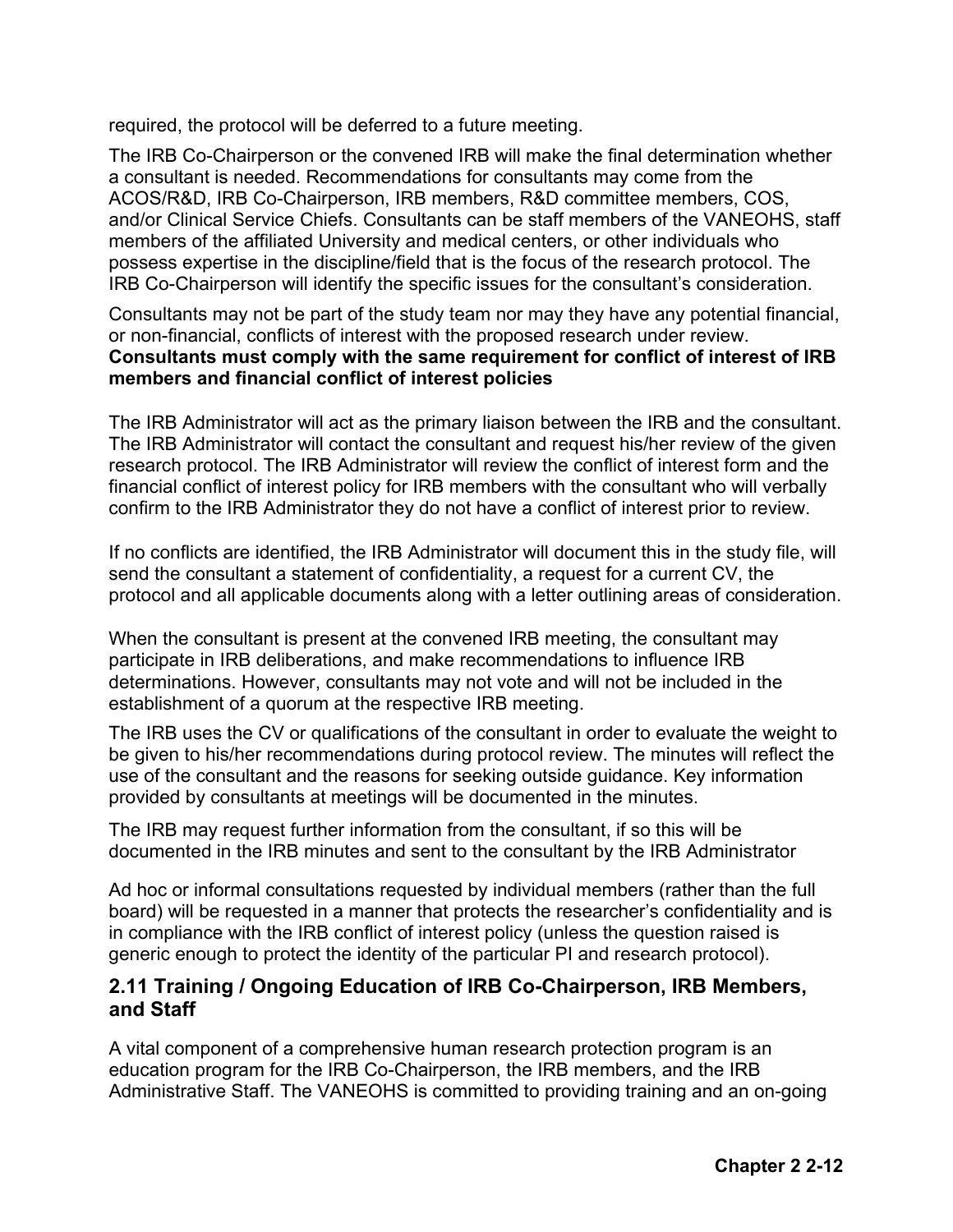educational process related to ethical concerns and regulatory and institutional requirements for the protection of human subjects.

All IRB members and IRB Administrative Staff are required to complete the research education requirement and the credentialing. See Section 11 "Education and Credentialing for Employees Involved in Human Subjects Research."

#### **Orientation of New IRB Voting Members**

Once the IRB voting member has been appointed by the medical center Director and has completed the research education and credentialing process, The IRB Administrator will initiate the orientation process. The following subjects and materials may be reviewed:

- •Belmont Report
- "Institutional Review Board Member Handbook" (2011) by Robert Amdur, M.D.
- •Website link to IRB Forms and information
- •Reviewer Checklists

Once an IRB voting member has been added to the official IRB Roster, the IRB member will be required to vote if designated as a permanent IRB member, or will be eligible to vote if designated as an alternate member (in the absence of the permanent IRB member). If an IRB voting member, once added to the official roster, is not comfortable voting on a given study, he/she may abstain from voting. This will be documented in the IRB minutes.

IRB voting members will be assigned as a primary or secondary reviewer when/as they demonstrate readiness and a desire to be

New IRB members assigned as a primary or secondary reviewer for their first study reviewed by the convened Board will be paired with an experienced IRB member.

IRB members, as determined to be qualified by the IRB Co-Chairperson or IRB Administrator, will be assigned to review studies utilizing an expedited review process. The IRB Co-Chairperson or IRB Administrator uses the following criteria to select an IRB member to serve as Co-Chairperson Designee when conducting expedited review:

- •Voting member of the IRB
- •Expertise in the area of research to be reviewed

The IRB Co-Chairperson will oversee several of the studies that the new member reviews under expedited review to ensure compliance with the applicable regulations. The IRB Co-Chairperson will provide feedback to the IRB member as to the quality of the review.

#### **Orientation of Ex officio Members and IRB Staff**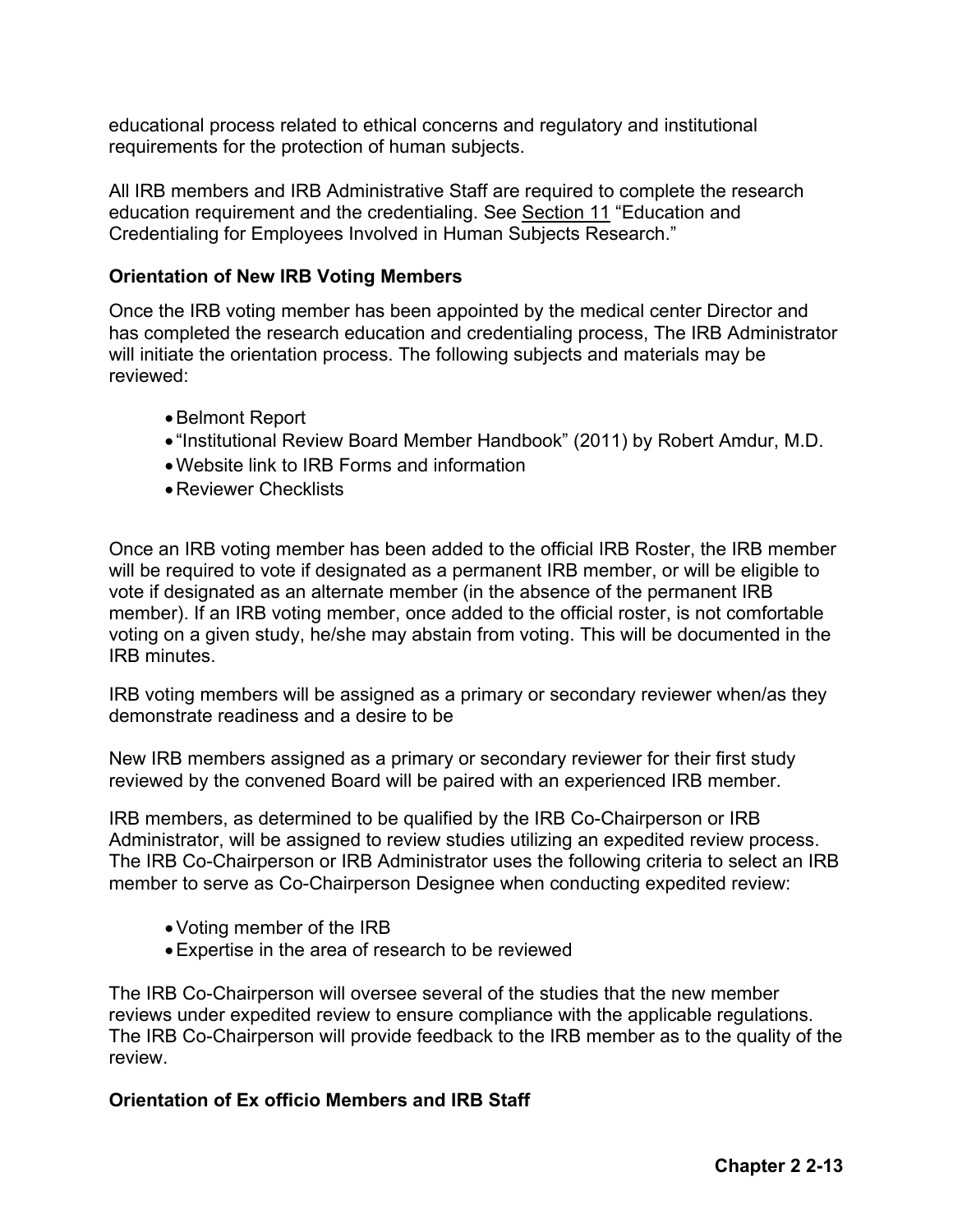Once the Ex officio members and IRB staff have completed the research education and credentialing process, The IRB Administrator will initiate the orientation process. The following subjects and materials may be reviewed:

- •Belmont Report
- Institutional Review Board Member Handbook (2011) by Robert Amdur, M.D.
- IRB Member Conflict of Interest Assessment Form
- •Website to IRB Forms and information
- •HRPP SOP

### **Continuing Education**

To ensure that oversight of human research is ethically grounded and the decisions made by the IRB are consistent with current regulatory and policy requirements, training is continuous for IRB members and staff throughout their service on the IRB. Multiple avenues of educational opportunities are available locally and nationally. Educational activities include, but are not limited to;

- 1. In-service and educational offerings at convened IRB meetings.
- 2. Case IRB Member Symposium.
- 3. Research Service Research Forums.
- 4. Identification and dissemination by the ACOS/R&D, IRB Co-Chairperson, RCO, or IRB Administrator of new information that might affect the human research protection program, including laws, regulations, policies, procedures, and emerging ethical and scientific issues to IRB members and staff via email, mail, or during IRB meetings.
- 5. Opportunities to attend national and local human subject protection related conferences and seminars (PRIM&R, ORPP&E educational offerings, OHRP educational offerings, etc.).
- 6. Access to a variety of human subject research references located in the IRB Office such as:
	- o Amdur, R. (2011). Institutional review board member handbook. Sudbury, MA: Jones and Bartlett Publishers.
	- o Dunn, C.M. & Chadwick, G.L. (2002). Protecting study volunteers in research: a manual for investigative sites. Boston, MA: Thomson CenterWatch.
	- o Bankert, E. A., Gordon, B.G., Hurley, E.A., and Shriver, S.P. (2022). Institutional Review Board Management and Function. Burlington, MA: Jones and Bartlett Learning.

### **2.12 Compensation of IRB Members**

The VANEOHS does not provide monetary compensation to VA employees for their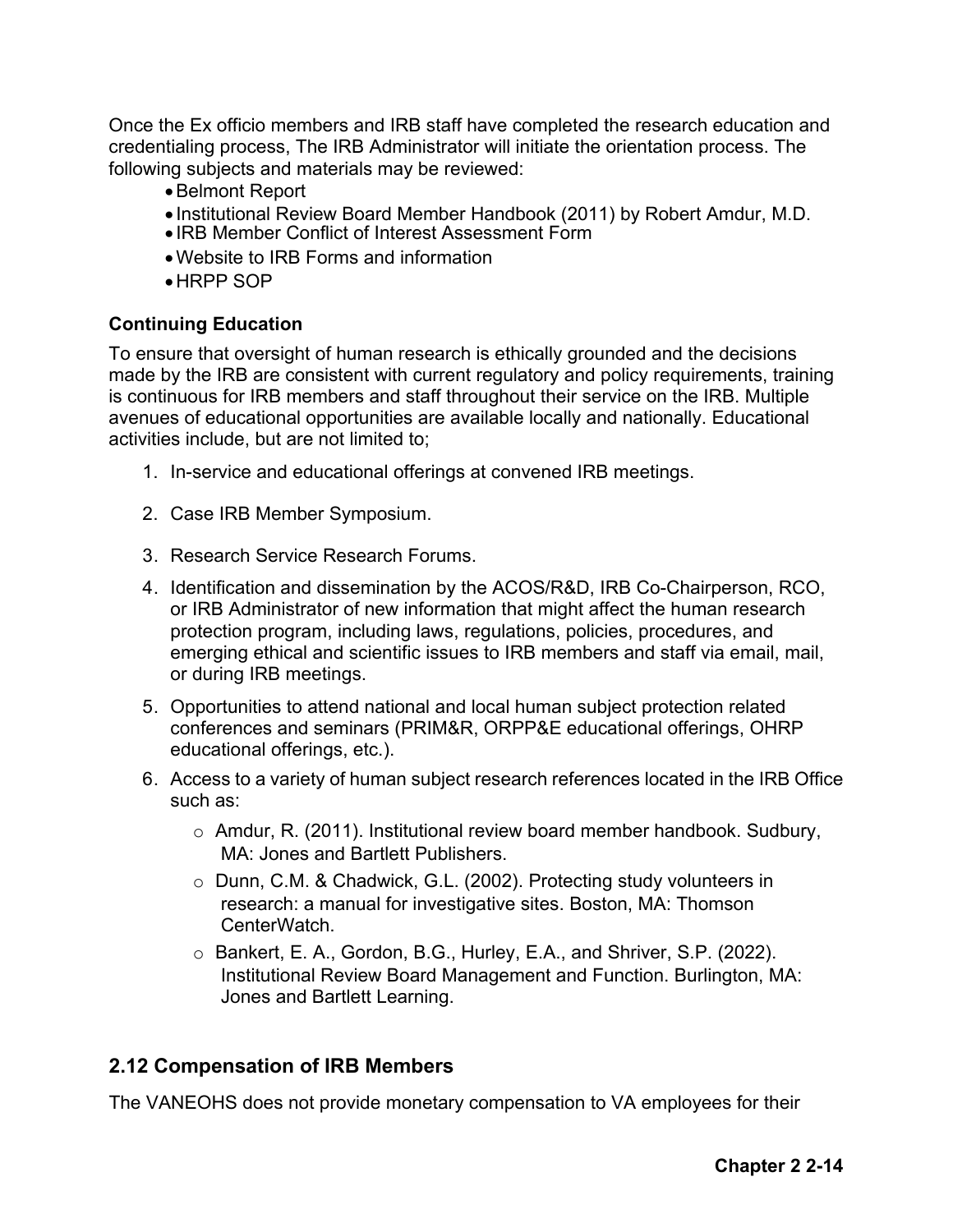service on the IRB. However, it is acknowledged that service on the IRB requires a significant investment of time for all IRB members and especially for IRB Co-Chairpersons.

# **2.13 Liability Coverage for IRB Members**

Actions for alleged negligence or wrongful acts or omissions of Federal employees come within the provisions of the Federal Tort Claims Act (FTCA). The coverage extends to the federally employed IRB members acting in performance of their duties.

To extend coverage to non-federally employed IRB members acting in performance of their IRB duties, the non-federally employed IRB members (e.g., non-affiliated or community members) shall have VA WOC appointments. VACO has concluded that WOC status does not diminish their "independent/non-affiliated" capacity as required by the human subject protection regulations.

# **2.14 Collaborative Research Projects**

In the conduct of collaborative research projects, the VANEOHS acknowledges that each institution is responsible for safeguarding the rights and welfare of human subjects and for complying with applicable federal regulations.

### **IRB of Record Approval**

Each collaborating institution engaged in human subjects research must obtain approval from its IRB of Record and hold an FWA or another assurance acceptable to VA (e.g. DoD assurance).

VA investigators must submit a protocol or other documentation to the VANEOHS IRB that clearly delineates which research activities will be conducted as the VA portion of the overall Collaborative Research study (e.g., by VA investigators on VA time or VA property).

Each institution engaged in the Collaborative Research must use the informed consent document and HIPAA authorization required by its respective institutional policies for subjects recruited from that institution, or procedures requiring participation of the subjects at that institution. The informed consent document may contain information on the project as a whole as long as the document clearly describes which procedures will be performed under VA's auspices and which will be performed under a non-VA institution's auspices.

The VA informed consent document must clearly state when procedures conducted at other non-VA institutions are part of the VA's portion of the study.

The informed consent document and HIPAA authorization (for the VA portion of the collaborative study) must not contain inconsistent provisions.

### **Research Data**

The protocol, addendum, and/or IRB of Record application must describe the data to be disclosed to collaborators, the entities to which the data are to be disclosed, how the data are to be transmitted, and how the transmitted data will be stored, retained,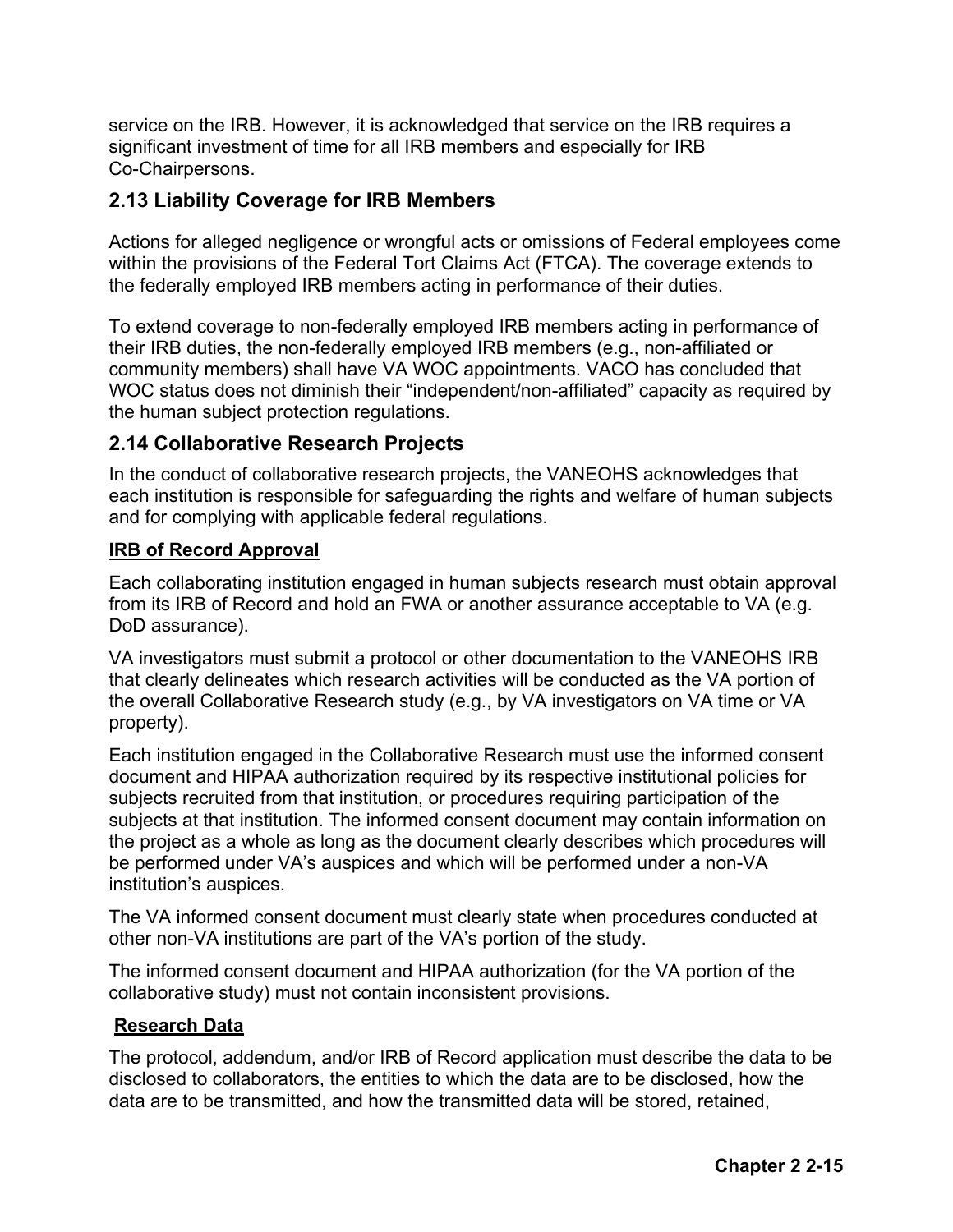destroyed, and/or further disclosed and to whom. This includes data from individual subjects as well as other data developed during the research such as the analytic data and the aggregate data.

All disclosures and data transmission must meet VA privacy and security requirements per VA Directive 6500, Managing Information Security Risk: VA Information Security Program, dated September 20, 2012; VA Handbook 6500, Risk Management Framework for VA Information Systems – Tier 3: VA Information Security Program, dated March 10, 2015; and VHA Directive 1605.01, any superseding policies.

Agreements regarding data use and transmission must be executed as required as applicable in VHA Handbook 1200.12, Use of Data and Data Repositories in VHA Research, dated March 9, 2009, or any superseding policies revising or replacing it. NOTE: This directive does not preclude other applicable agreements required for the Collaborative Research (e.g., data use agreement).

# **2.14 International Research**

All human subject research in which investigators from VANEOHS are involved must comply with all applicable federal regulations for the protection of human subjects in all material respects. This includes research conducted by investigators in foreign countries.

VA international research is defined as any VA-approved research conducted at international sites (i.e., not within the United States (U.S.), its territories, or Commonwealths), any VA-approved research using either identifiable or de-identified human biological specimens or identifiable or de-identified human data originating from international sites, or any VA-approved research that entails sending such specimens or data out of the U.S. This definition applies regardless of the funding source (funded or unfunded) and to research conducted through any mechanism of support including MOUs, CRADAs, grants, contracts, or other agreements. *NOTE: For the purposes of this SOP, research conducted at U.S. military bases, ships, or embassies is not considered international research.* 

- Sending specimens or data to individuals with VA appointments at international sites (e.g., a WOC appointment, a VA investigator on sabbatical at an international site) is considered international research. Remote use of data that is maintained on VA computers within the U.S. or Puerto Rico and U.S. territories accessed via a secure connection is not considered international research.
- International research includes multi-site trials involving non-U.S. sites where VA is the study sponsor, a VA investigator is the overall study-wide PI, VA holds the Investigational New Drug (IND), or the VA manages the data collection and the data analyses.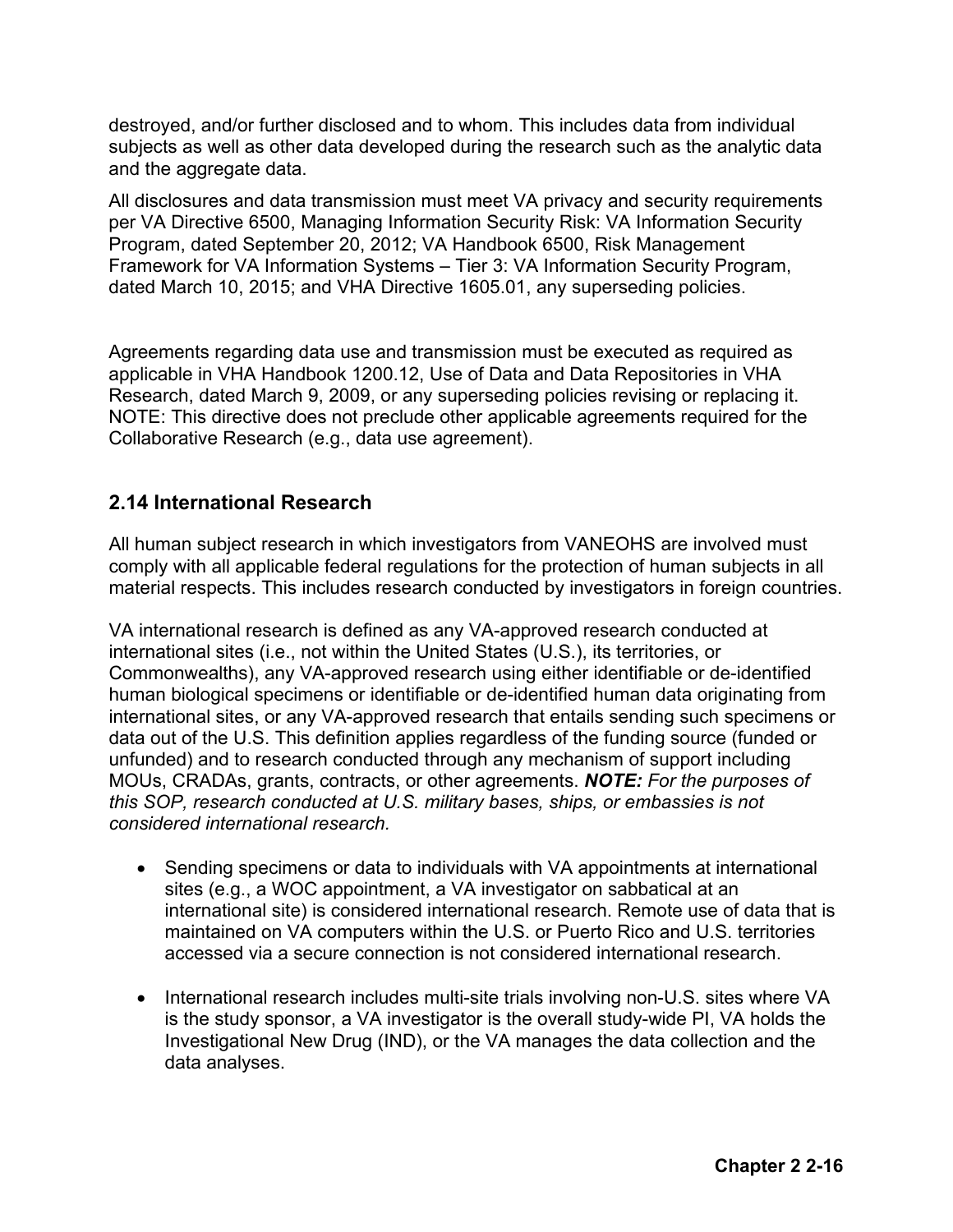• International research does not include studies in which VA is only one of multiple participating sites where the overall study-wide PI is not a VA investigator (i.e., the PI for the study as a whole is not a VA investigator).

Before approving international research involving human subjects research, the IRB must ensure that human subjects outside of the U.S. who participate in research projects in which VA is a collaborator receive equivalent protections as research participants inside the U.S. if the activity involves human subjects research requiring IRB approval or limited IRB review (see OHRP guidance at:

<http://www.hhs.gov/ohrp/international/index.html>). The facility Director must approve participation in the proposed international research (see guidance at: <http://www.research.va.gov/resources/policies/default.cfm> ).

All international research must also be approved explicitly in a document signed by the VA medical facility Director, except for Cooperative Studies Program activities which must be approved by the CRADO.

# **2.15 Reporting and Investigation of Allegations of Undue Influence**

If an IRB Co-Chairperson, member, or staff person considers that the IRB has been unduly influenced by any party, he/she shall make a confidential report to the IRB Co-Chairperson, R&D Committee and/or ACOS/R&D, depending on the circumstances. The ACOS/R&D will conduct a thorough investigation and report his/her findings to the medical center Director through the COS. Final corrective action recommended by the medical center Director will be taken to prevent additional occurrences.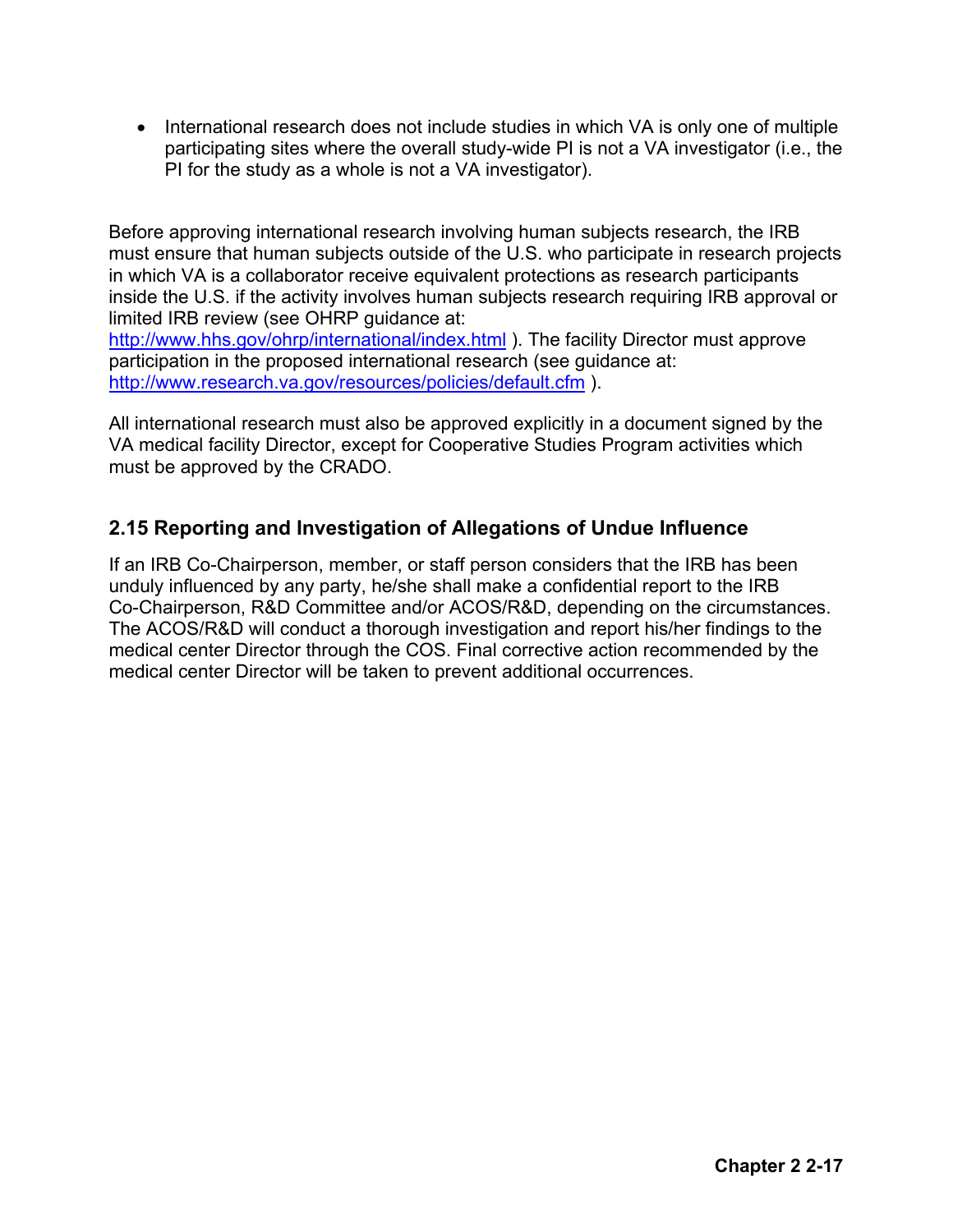# **Chapter 3 IRB Review Process**

### **3.1 Purpose**

All human subjects research conducted under the auspices of the VANEOHS must meet the criteria for one of the following methods for review:

- Exempt
- Expedited Review
- Full Committee Review

The IRB will ensure that the research meets all required ethical and regulatory criteria for initial and continuing review and any modifications of approved research.

The following describe the procedures required for the review of research by the IRB

# **3.2 Definitions**

**Minimal Risk.** Minimal risk means that the probability and magnitude of harm or discomfort anticipated in the research are not greater in and of themselves than those ordinarily encountered in daily life or during the performance of routine physical or psychological examinations or tests.

**Minor Change**. A minor change is one that, in the judgment of the IRB reviewer, makes no substantial alteration in:

- 1. the level of risks to subjects.
- 2. the research design or methodology (adding procedures that are not eligible for expedited review would not be considered a minor change).
- 3. the number of subjects enrolled in the research.
- 4. the qualifications of the study staff.
- 5. the facilities available to support safe conduct of the research.
- 6. the likelihood of subjects willingness to participate.
- 7. any other factor which would warrant review of the proposed changes by the convened IRB.

**Quorum.** A quorum of the IRB consists of a simple majority of the voting membership, including at least one member whose primary concern is in a non-scientific area. If research involving an FDA-regulated article is involved, a licensed physician must be included in the quorum.

**Suspension of IRB approval.** A suspension of IRB approval is a directive of the convened IRB or other authorized individual to temporarily stop some or all previously approved research activities. Suspended protocols remain open and require continuing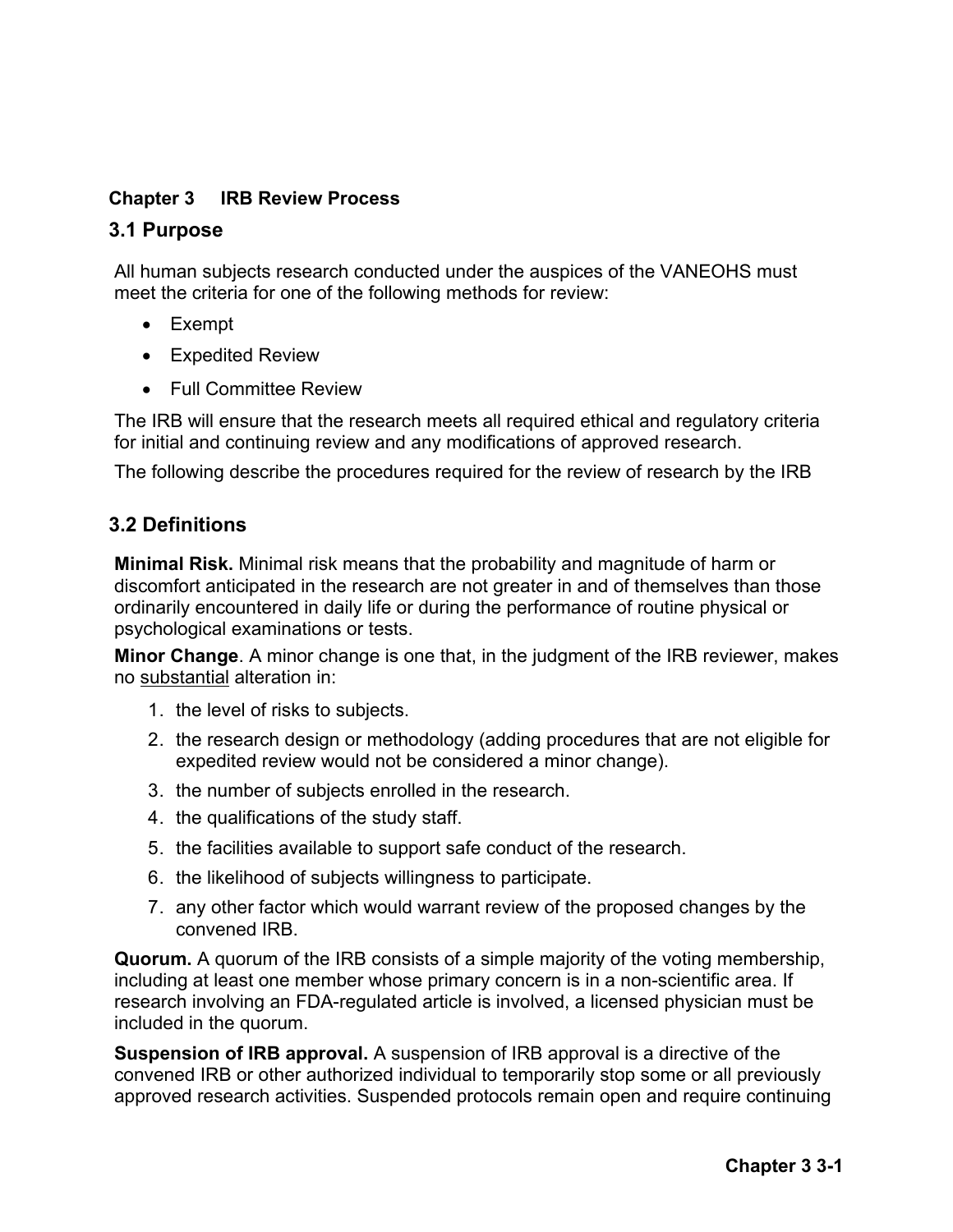review.

**Termination of IRB approval**. A termination of IRB approval is a directive of the convened IRB to permanently stop all activities in a previously approved research protocol. Terminated protocols are considered closed and no longer require continuing review.

# **3.3 Human Subject Research Review Process**

# **3.3.1 Human Subjects Research Consultation**

Investigators and study staff are encouraged to meet with the applicable Research Service Staff to discuss the submission of new human subjects protocols. Meetings allow for study-specific consultation and guidance when preparing the protocol application materials. IRB specific topics addressed in this meeting include but are not limited to: a) specific questions about the HRPP policies and procedures, b) determination of whether a particular protocol is human subject research or not, and c) what forms are required for a particular study. R&D specific topics addressed in a meeting include but are not limited to: a) questions about required R&D forms, b) guidance on types of reviews and reviewers required by R&D, c) data security and data base questions, d) budget guidance.

# **3.4 Human Subjects Research Determination**

The responsibility for initial determination as to whether an activity constitutes human subjects research rests with the investigator. The investigator should make this determination based on the definitions of "human subject" and "research" Since the VA will hold the investigator responsible if the determination is not correct, investigators are urged to request a confirmation that an activity does not constitute human subjects research from the appropriate source. These sources include but are not limited to VHA Program Manager, Institutional Official or designee, ACOS/R&D or IRB Co-Chairperson. The request may be made verbally, by phone contact, by email, or through a formal written communication. All requests must include sufficient documentation of the activity to support the determination.

# **3.4.1 Definitions**

For the purposes of this policy, a **"systematic investigation"** is an activity that involves a prospective study plan which incorporates data collection, either quantitative or qualitative, and data analysis to answer a study question. Investigations designed to develop or contribute to **generalizable knowledge** are those designed to draw general conclusions (i.e., knowledge gained from a study may be applied to populations outside of the specific study population), inform policy, or generalize findings.

Research as defined by FDA regulations means any experiment that involves a test article and one or more human subjects, and that either must meet the requirements for prior submission to the Food and Drug Administration under section 505(i) or 520(g) of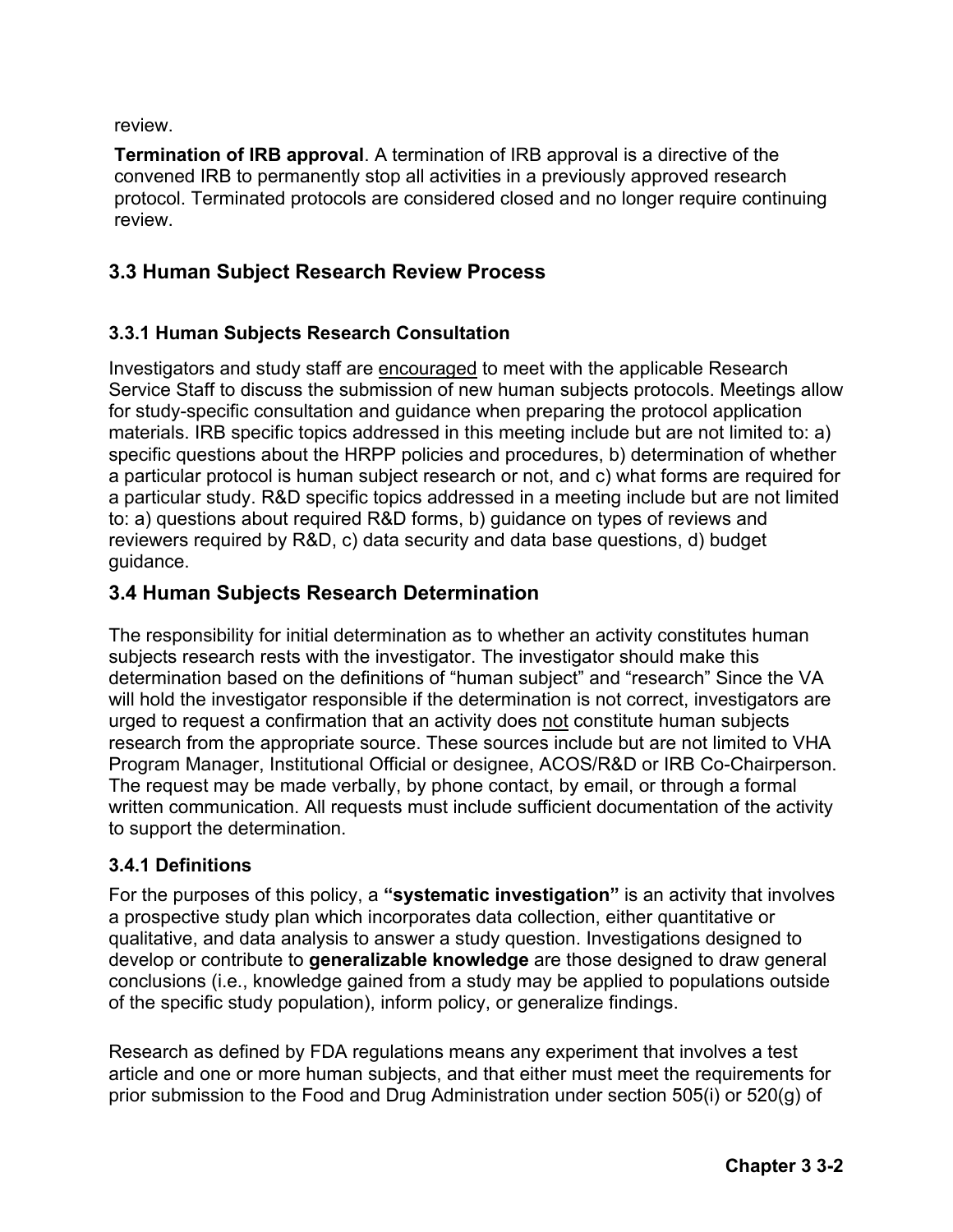the Federal Food, Drug, and Cosmetic Act, or need not meet the requirements for prior submission to the Food and Drug Administration under these sections of the Federal Food, Drug, and Cosmetic Act, but the results of which are intended to be later submitted to, or held for inspection by, the Food and Drug Administration as part of an application for a research or marketing permit. The terms research, clinical research, clinical study, study, and clinical investigation are synonymous for purposes of FDA regulations. [21 CFR 50.3(c), 21 CFR 56.102(c)]

- Experiments that must meet the requirements for prior submission to the Food and Drug Administration under section 505(i) of the Federal Food, Drug, and Cosmetic Act" means any use of a drug other than the use of an approved drug in the course of medical practice. [21 CFR 312.3(b)]
- Experiments that must meet the requirements for prior submission to the Food and Drug Administration under section 520(g) of the Federal Food, Drug, and Cosmetic Act" means any activity that evaluates the safety or effectiveness of a device. [21 CFR 812.2(a)]

Any activity in which results are being submitted to or held for inspection by FDA as part of an application for a research or marketing permit is considered to be FDA-regulated research. [21 CFR 50.3(c), 21 CFR 56.102(c)]"

**Human Subject**. A human subject is a living individual about whom an investigator (whether professional or student) conducts research, and: (1) Obtains information or biospecimens through intervention or interaction with the individual, and uses, studies, or analyzes the information or biospecimens; or (2) Obtains, uses, studies, analyzes, or generates identifiable private information or identifiable biospecimens.

- Intervention as defined by VA regulations means both physical procedures by which information or biospecimens are gathered (for example, venipuncture) and manipulations of the subject or the subject's environment that are performed for research purposes.
- Interaction as defined by VA regulations means communication or interpersonal contact between investigator and subject.
- Private information as defined by VA regulations means information about behavior that occurs in a context in which an individual can reasonably expect that no observation or recording is taking place, and information which has been provided for specific purposes by an individual and which the individual can reasonably expect will not be made public.
- Identifiable private information as defined by VA means information for which the identity of the subject is or may readily be ascertained by the investigator or associated with the information.

# **3.5 Quality Assurance/Quality Improvement Activities.**

Quality assurance activities attempt to measure the effectiveness of programs or services. Quality assurance activities that are designed solely for the purpose of internal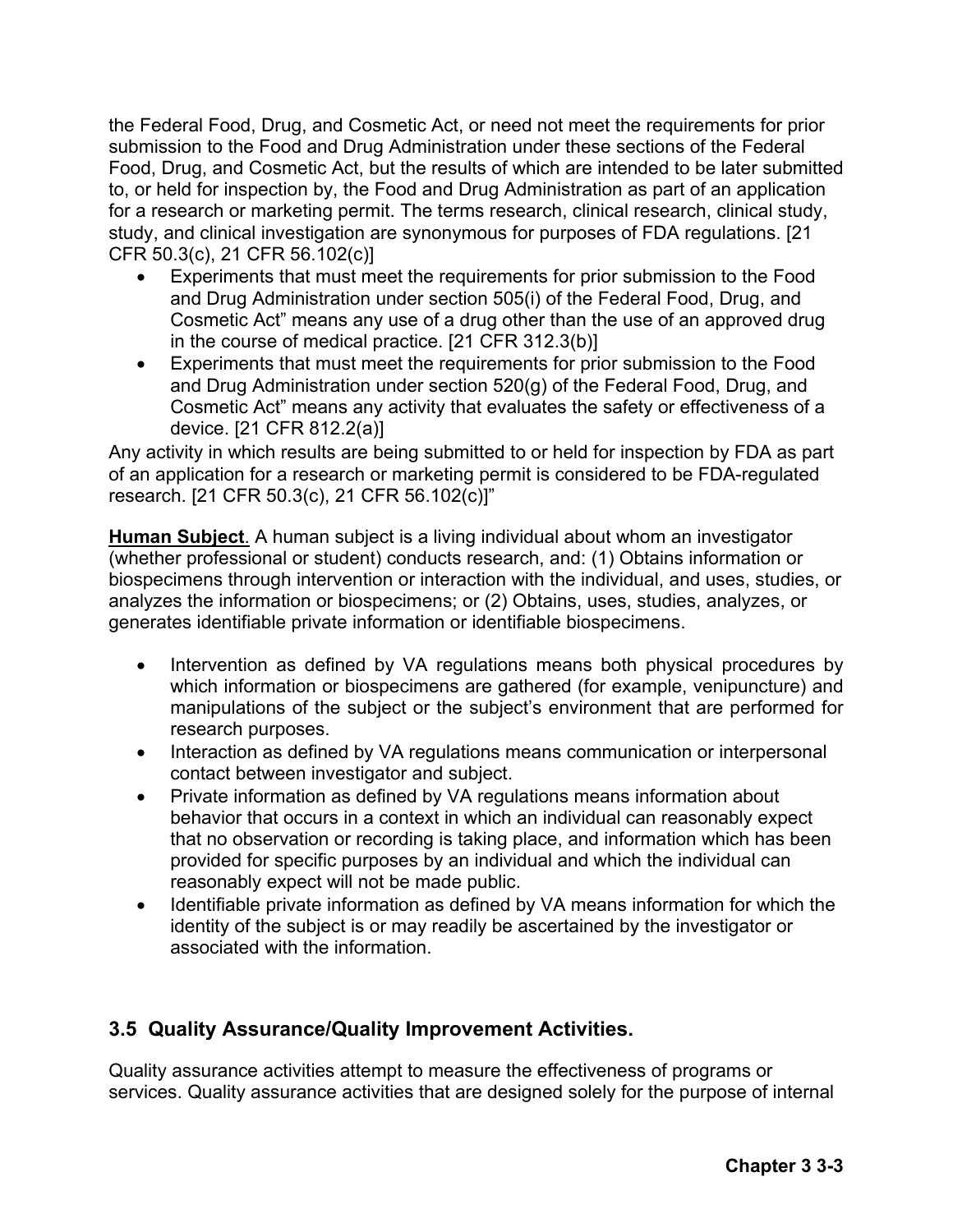program evaluation, with no external application or generalization, are not considered human subjects research and do not require IRB review. If the activities meet the definition for human subjects research then R&D Committee and IRB review are required.

### **3.6 Research Activities vs. Innovative Treatments in Medical Practice.**

In the course of medical practice, sound clinical judgment sometimes leads physicians to employ "innovative" treatments where more common treatments appear to be ineffective or otherwise unsuitable in addressing a patient's individual needs. Such innovative treatments, employed on an occasional basis and solely for clinical purposes, do not normally constitute human subject research and do not normally require IRB review. However, the use of innovative treatments as part of a systematic investigation designed, at least in part, to develop or contribute to generalizable knowledge does constitute human subject research and does require prospective R&D Committee and IRB review.

### **3.7 Research Activities vs. Medical Case Reports.**

Generally speaking, a case report is not considered research because it is not "a systematic investigation designed to develop or contribute to generalizable knowledge;" therefore, it does not come under the rubric of the IRB or R&D Committee. Further, the case report presentation, whether by lecture or publishing, is executed by the physician of record, meaning that the patient's own physician is reporting the case and already has identified the patient and has access to the clinical data. If the presentation uses photographs, initials, or any other information that may possibly identify the patient, then a medical center consent form for this purpose is required.

There does not appear to be a limit on the number of cases from one's own patients that form a case report and if exceeded, moves the situation into the category of retrospective chart review research and then requires IRB and R&D Committee review. Usually, a case report summarizes a small number of cases to emphasize a discrete instance of disease. However, it is the nature of the report, not the absolute number of cases, that determines whether or not the activity involves human subjects research. A non-research case report is limited to an account of an observation or a description of a disease process that has little scientific merit and is not subjected to scientific analysis. It is not presented as a systematic investigation designed to contribute to generalizable knowledge. A case report should be presented in such a way that it is readily distinguishable from a research report, which usually contains data with statistical analysis, or at a least a systematic qualitative analysis that substantiates the science and the conclusion and thus constitutes a contribution to generalizable knowledge.

### **3.8 Research Activities vs. Commercial Services.**

VANEOHS facilities and laboratories may occasionally provide tests or other services to non-VANEOHS researchers solely on a commercial basis.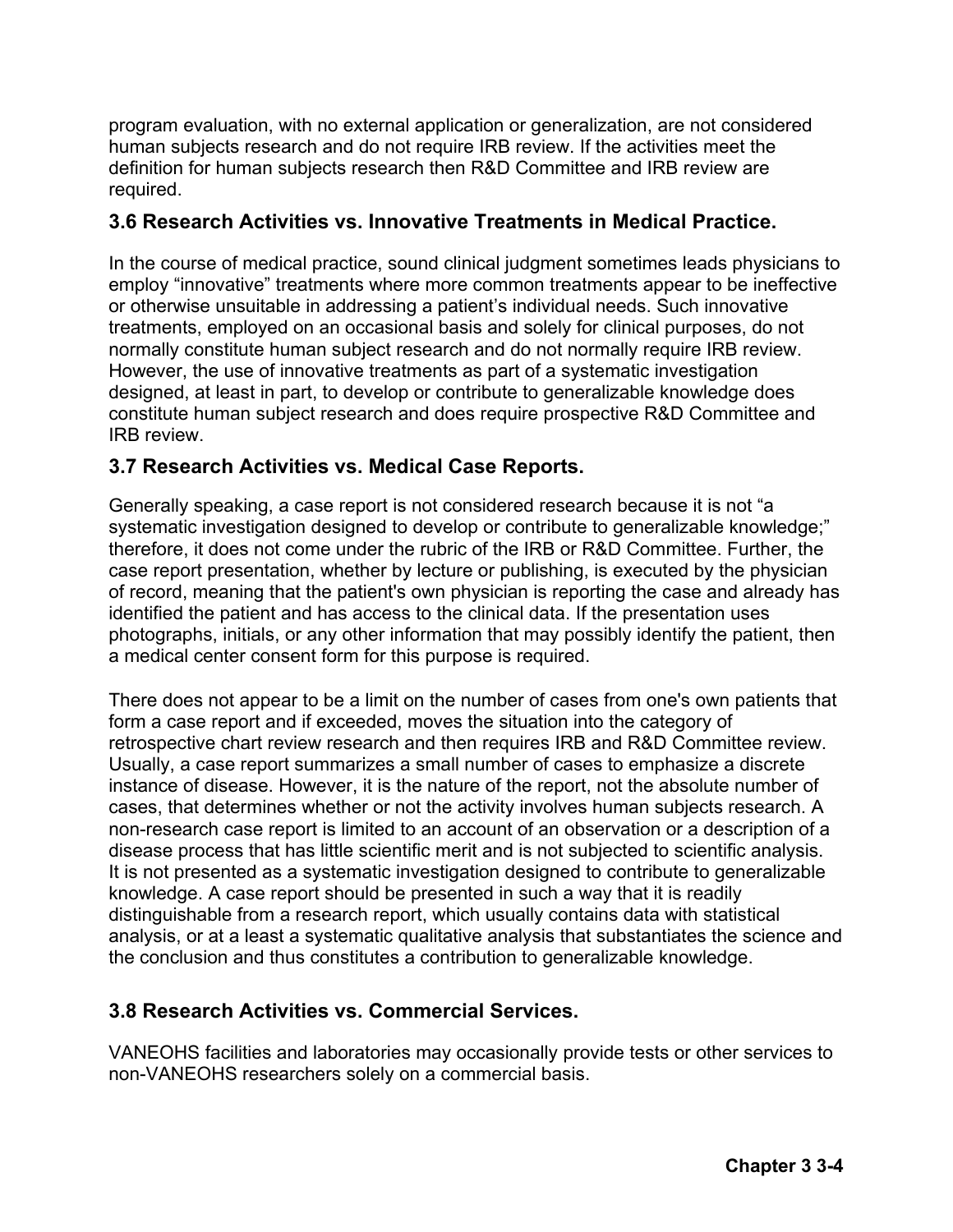Provision of such services solely on a commercial basis does not constitute human subject research and does not require VANEOHS IRB review, provided that all of the following conditions are met:

- The research is not otherwise conducted at VANEOHS:
- The research does not otherwise involve VANEOHS employees or agents (e.g., as co-investigators, in planning or analysis, or receiving publication credit);
- The commercial services are genuinely non-collaborative, meriting neither professional recognition nor publication privileges;
- The commercial services adhere to commonly recognized professional standards for maintaining privacy and confidentiality; and
- The commercial services are conducted under a valid contract.

However, if VANEOHS personnel are involved in any way that is more than merely providing a commercial service, then prospective review and approval by the R&D Committee and IRB is required.

### **3.9 Exempt Studies**

Under certain circumstances, human subjects research may be exempt from IRB review. Investigators may not make an independent determination that research is exempt from IRB review.

#### **R&D Committee Responsibility**

For exempt studies, the R&D Committee will be the Committee of record for the study and will notify the PI when final approval has been granted. f an exempt activity requires a limited IRB review, the limited IRB review must be completed prior to approval by the R&D Committee

#### **3.9.1 Categories of Exempt Research**

With the exceptions listed below, research activities not regulated by the FDA in which the only involvement of human subjects will be in one or more of the following categories are exempt from IRB review, but require institutional and/or R&D Committee review, at VANEOHS:

### **3.9.2 CATEGORIES OF EXEMPT RESEARCH:**

#### **USE OF CATEGORIES**

Use of the exemption categories for research subjects who are pregnant women, prisoners, or children is as follows:

a. **Pregnant Women.** Each of the exemptions section may be applied to research involving pregnant women if the conditions of the exemption are met.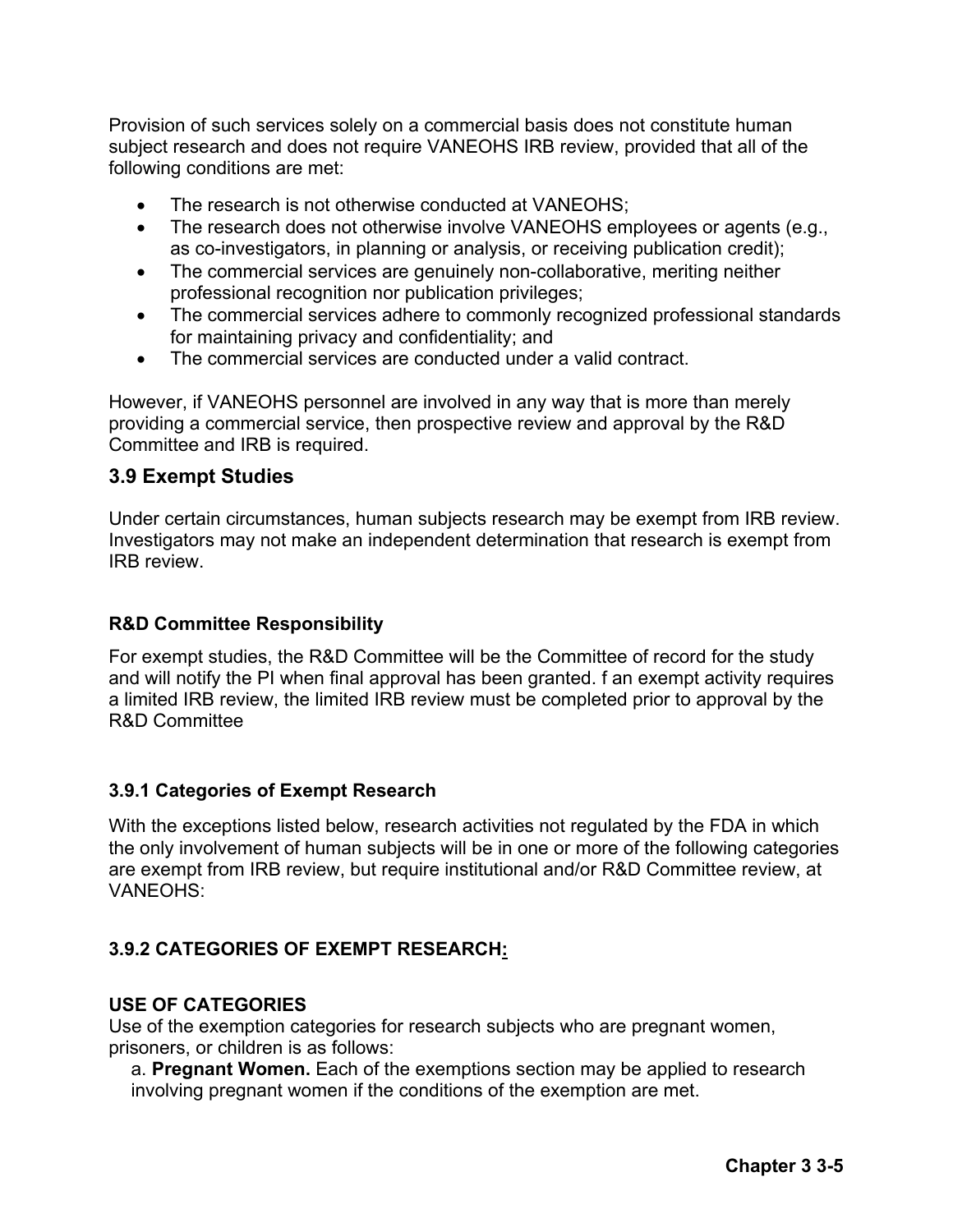b. **Prisoners.** The exemptions at this section do not apply to research involving prisoners, except for research aimed at involving a broader subject population that only incidentally includes prisoners.

c. **Children.** The exemptions for Categories 1, 4, 5, 6, 7, and 8 may be applied to research subjects who are children if the conditions of the exemption are met. Exempt category 2(a) and (b) of this section may only apply to research subject to 45 CFR 46 subpart D involving educational tests or the observation of public behavior when the investigator(s) do not participate in the activities being observed. Category 2 (3) of this section may not be applied to research subject to subpart D

**Category 1.** Research, conducted in established or commonly accepted educational settings, that specifically involves normal educational practices that are not likely to adversely impact students' opportunity to learn required educational content or the assessment of educators who provide instruction. This includes most research on regular and special education instructional strategies, and research on the effectiveness of or the comparison among instructional techniques, curricula, or classroom management methods.

**Category 2.** Research that only includes interactions involving educational tests (cognitive, diagnostic, aptitude, achievement), survey procedures, interview procedures, or observation of public behavior (including visual or auditory recording) **if at least one of the following criteria is met:** 

(1) The information obtained is recorded by the investigator in such a manner that the identity of the human subjects cannot readily be ascertained, directly or through identifiers linked to the subjects;

(2) Any disclosure of the human subjects' responses outside the research would not reasonably place the subjects at risk of criminal or civil liability or be damaging to the subjects' financial standing, employability, educational advancement, or reputation; or

(3) The information obtained is recorded by the investigator in such a manner that the identity of the human subjects can readily be ascertained, directly or through identifiers linked to the subjects, and an IRB conducts a limited IRB review to make the determination.

*NOTE: The exemption for research involving survey or interview procedures or observations of public behavior does not apply to research involving children, except for research involving observation of public behavior when the investigator(s) do not participate in the activities being observed.* 

**Category 3.** Research involving benign behavioral interventions in conjunction with the collection of information from an adult subject through verbal or written responses (including data entry) or audiovisual recording if the subject prospectively agrees to the intervention and information collection **and at least one of the following criteria is met:**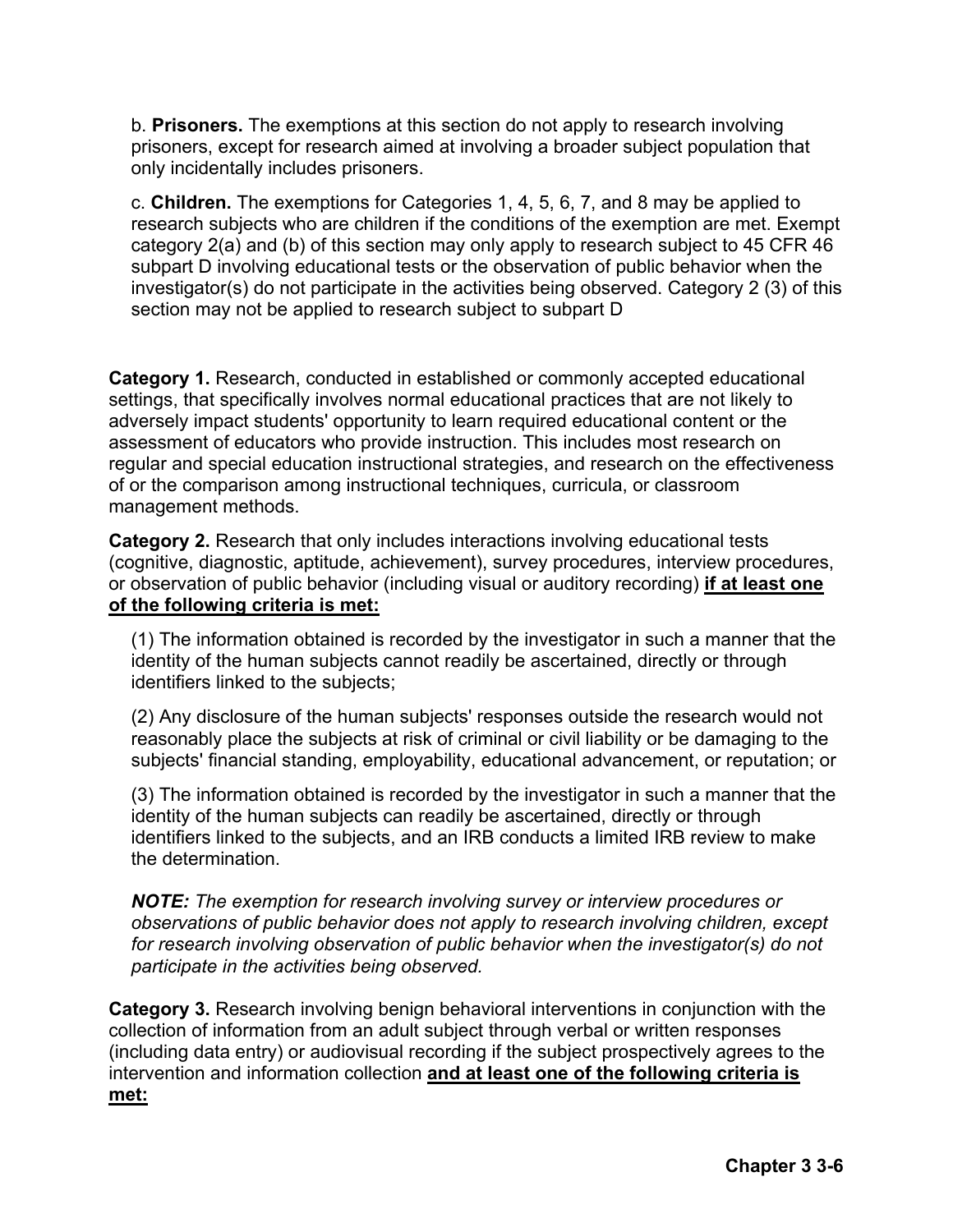(1) The information obtained is recorded by the investigator in such a manner that the identity of the human subjects cannot readily be ascertained, directly or through identifiers linked to the subjects;

(2) Any disclosure of the human subjects' responses outside the research would not reasonably place the subjects at risk of criminal or civil liability or be damaging to the subjects' financial standing, employability, educational advancement, or reputation; or

(3) The information obtained is recorded by the investigator in such a manner that the identity of the human subjects can readily be ascertained, directly or through identifiers linked to the subjects, and an IRB conducts a limited IRB review.

(4) For the purpose of this provision, benign behavioral interventions are brief in duration, harmless, painless, not physically invasive, not likely to have a significant adverse lasting impact on the subjects, and the investigator has no reason to think the subjects will find the interventions offensive or embarrassing. Provided all such criteria are met, examples of such benign behavioral interventions would include having the subjects play an online game, having them solve puzzles under various noise conditions, or having them decide how to allocate a nominal amount of received cash between themselves and someone else.

(5) If the research involves deceiving the subjects regarding the nature or purposes of the research, this exemption is not applicable unless the subject authorizes the deception through a prospective agreement to participate in research in circumstances in which the subject is informed that he or she will be unaware of or misled regarding the nature or purposes of the research.

**Category 4.** Secondary research for which consent is not required: Secondary research uses of identifiable private information or identifiable biospecimens, **if at least one of the following criteria is met:** 

(1) The identifiable private information or identifiable biospecimens are publicly available;

(2) Information, which may include information about biospecimens, is recorded by the investigator in such a manner that the identity of the human subjects cannot readily be ascertained directly or through identifiers linked to the subjects, the investigator does not contact the subjects, and the investigator will not re-identify subjects;

(3) The research involves only information collection and analysis involving the investigator's use of identifiable health information when that use is regulated under 45 CFR parts 160 and 164, subparts A and E, for the purposes of health care operations or research as those terms are defined at 45 CFR 164.501 or for public health activities and purposes as described under 45 CFR 164.512(b); or

(4) The research is conducted by, or on behalf of, a Federal department or agency using government-generated or government-collected information obtained for nonresearch activities; if the research generates identifiable private information that is or will be maintained on information technology that is subject to and in compliance with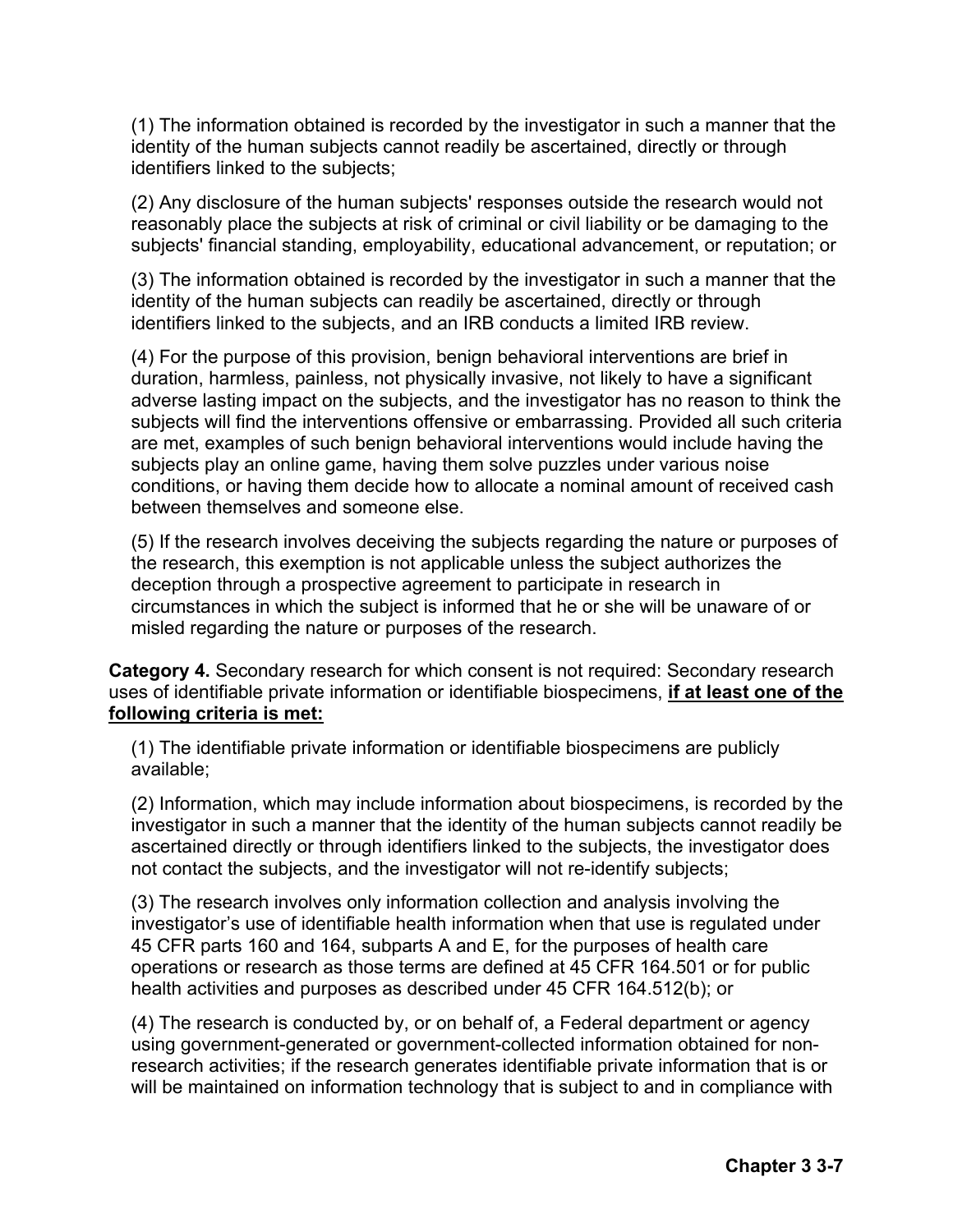section 208(b) of the E-Government Act of 2002, 44 U.S.C. 3501 note; if all of the identifiable private information collected, used, or generated as part of the activity will be maintained in systems of records subject to the Privacy Act of 1974, 5 U.S.C. 552a; and, if applicable, the information used in the research was collected subject to the Paperwork Reduction Act of 1995, 44 U.S.C. 3501 et seq.

**Category 5.** Research and demonstration projects that are conducted or supported by a Federal department or agency, or otherwise subject to the approval of department or agency heads (or the approval of the heads of bureaus or other subordinate agencies that have been delegated authority to conduct the research and demonstration projects), and that are designed to study, evaluate, improve, or otherwise examine public benefit or service programs, including procedures for obtaining benefits or services under those programs, possible changes in or alternatives to those programs or procedures, or possible changes in methods or levels of payment for benefits or services under those programs.

(1) Such projects include, but are not limited to, internal studies by Federal employees, and studies under contracts or consulting arrangements, cooperative agreements, or grants. Exempt projects also include waivers of otherwise mandatory requirements using authorities such as sections 1115 and 1115A of the Social Security Act, as amended.

(2) Each Federal department or agency conducting or supporting the research and demonstration projects must establish, on a publicly accessible Federal Web site or in such other manner as the department or agency head may determine, a list of the research and demonstration projects that the Federal department or agency conducts or supports under this provision. The research or demonstration project must be published on this list prior to commencing the research involving human subjects.

*NOTE: The determination of exempt status for research and demonstration projects meeting the criteria in paragraph Category 5 must be made by the Under Secretary for Health on behalf of the Secretary of VA, after consultation with Office of Research and Development (ORD), Office of Research Oversight (ORO), Office of General Counsel (OGC), and other experts, as appropriate.*

**Category 6.** Taste and food quality evaluation and consumer acceptance studies:

(1) If wholesome foods without additives are consumed, or

(2) If a food is consumed that contains a food ingredient at or below the level and for a use found to be safe, or agricultural chemical or environmental contaminant at or below the level found to be safe, by the Food and Drug Administration or approved by the Environmental Protection Agency or the Food Safety and Inspection Service of the U.S. Department of Agriculture.

As of the approval of this SOP, the VA northeast Ohio Healthcare System will not be using Categories 7 and 8 which involve the use of Broad Consent.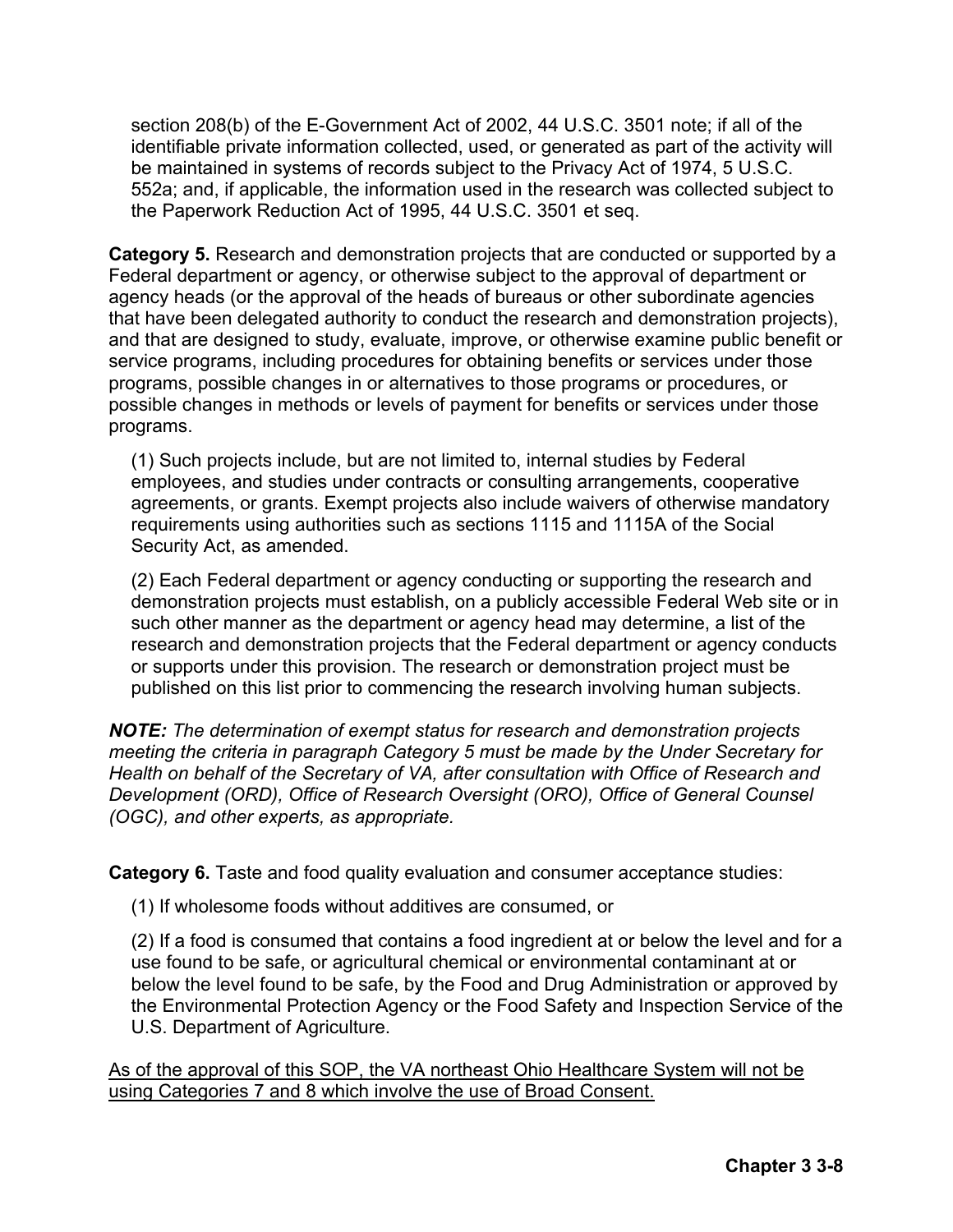### **3.9.3 FDA Exemptions**

The following categories of clinical investigations are exempt from the requirements of IRB review:

- **1.** Emergency use of a test article, provided that such emergency use is reported to the IRB within 5 working days. Any subsequent use of the test article at the institution is subject to IRB review. [21 CFR 56.104(c)]
- **2.** Taste and food quality evaluations and consumer acceptance studies, if wholesome foods without additives are consumed or if a food is consumed that contains a food ingredient at or below the level and for a use found to be safe, or agricultural, chemical, or environmental contaminant at or below the level found to be safe, by the Food and Drug Administration or approved by the Environmental Protection Agency or the Food Safety and Inspection Service of the U.S. Department of Agriculture. [21 CFR 56.104(d)]

### **3.9.4 Additional Protections**

Although exempt research is not covered by the federal regulations, this research is not exempt from the ethical guidelines of the Belmont Report. The individual making the determination of exemption will determine whether to require additional protections for subjects in keeping with the guidelines of the Belmont Report.

### **3.10 Expedited Studies**

The IRB Co-Chairperson, or designee, or IRB Administrator will make a determination on whether or not a protocol may be reviewed using expedited procedures. The individual(s) making this determination cannot be involved in the proposed research. The determination on whether or not a protocol may be reviewed using expedited procedures is based on either one or both of the following:

- 1. The research is not greater than minimal risk and falls into one of the categories appearing on the list found at [https://www.hhs.gov/ohrp/regulations-and](https://www.hhs.gov/ohrp/regulations-and-policy/guidance/categories-of-research-expedited-review-procedure-1998/index.html)[policy/guidance/categories-of-research-expedited-review-procedure-](https://www.hhs.gov/ohrp/regulations-and-policy/guidance/categories-of-research-expedited-review-procedure-1998/index.html)[1998/index.html](https://www.hhs.gov/ohrp/regulations-and-policy/guidance/categories-of-research-expedited-review-procedure-1998/index.html) .
- 2. The research constitutes a minor change in previously approved research during the period of one year or less for which approval is authorized, where study was initially approved by full board.
- 3. 2018 Common Rule -Research for which limited IRB review is a condition of exemption.

The Co-Chairperson, or IRB Administrator may designate a qualified designee to complete the review of the request and research project. The qualified designee must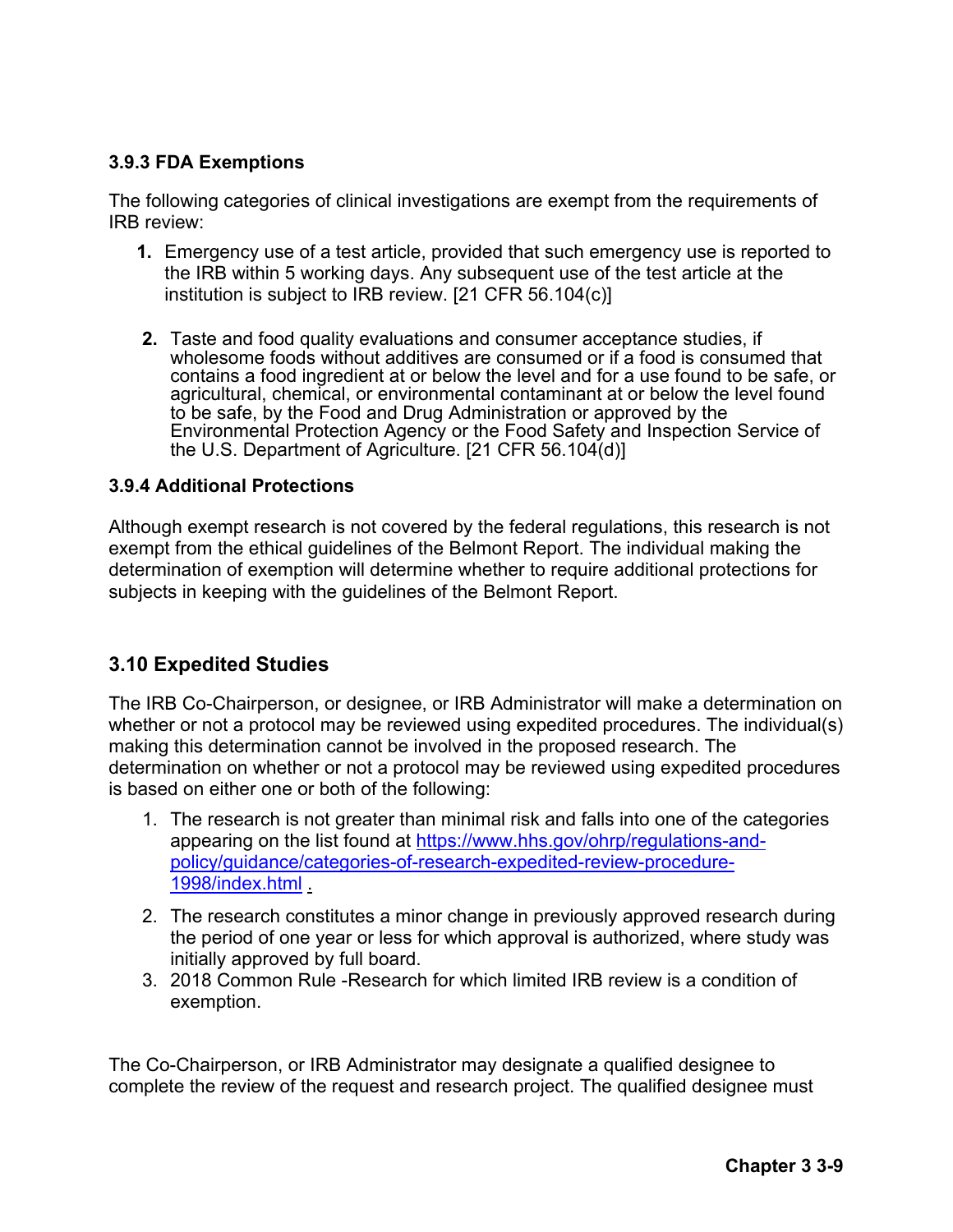have, experience and knowledge in the content of the protocol to be reviewed, as well as be knowledgeable of the requirements to approve research under expedited review. The reviewer may exercise the authority of the IRB, but may not disapprove the research. If the IRB Co-Chairperson or qualified designee does not approve the research through expedited procedures, then the research project will be reviewed by the convened IRB which may disapprove the research.

When reviewing research under an expedited review procedure, the reviewer receives and reviews all documents, including the complete protocol that would normally be submitted for a full-board review. The reviewer(s) conducting initial or continuing review complete the appropriate "Reviewer Checklist" to determine whether the research meets the criteria allowing review using the expedited procedure and if so, whether the research meets the regulatory criteria for approval. The results of the review, including a determination of the regulatory criteria for use of such a review procedure, are documented by a signed "Reviewer Checklist."

The full IRB will be notified of all research approved under expedited procedures through the IRB meeting agenda and minutes. All correspondence resulting from an expedited review will note the results of the review. Documentation for expedited reviews maintained in IRB records shall include the category and circumstances that justify using expedited procedures.

Please note that any individual involved in conducting an expedited review of a proposed research project cannot be involved in the proposed research.

### **3.10.1 Categories of Research Eligible for Expedited Review**

The activities listed below should not be deemed to be of minimal risk simply because they are included on this list. Inclusion on this list merely means that the activity is eligible for review through the expedited review procedure when the specific circumstances of the proposed research involve no more than minimal risk to human subjects.

- The categories in this list apply regardless of the age of subjects, except as noted.
- The expedited review procedure may not be used where identification of the subjects and/or their responses would reasonably place them at risk of criminal or civil liability or be damaging to the subjects financial standing, employability, insurability, reputation, or be stigmatizing, unless reasonable and appropriate protections will be implemented so that risks related to invasion of privacy and breach of confidentiality are no greater than minimal.
- The expedited review procedure may not be used for classified (withheld from general circulation for reasons of national security) research involving human subjects.
- The standard requirements for informed consent (or its waiver, alteration, or exception) apply regardless of the type of review--expedited or convened- utilized by the IRB.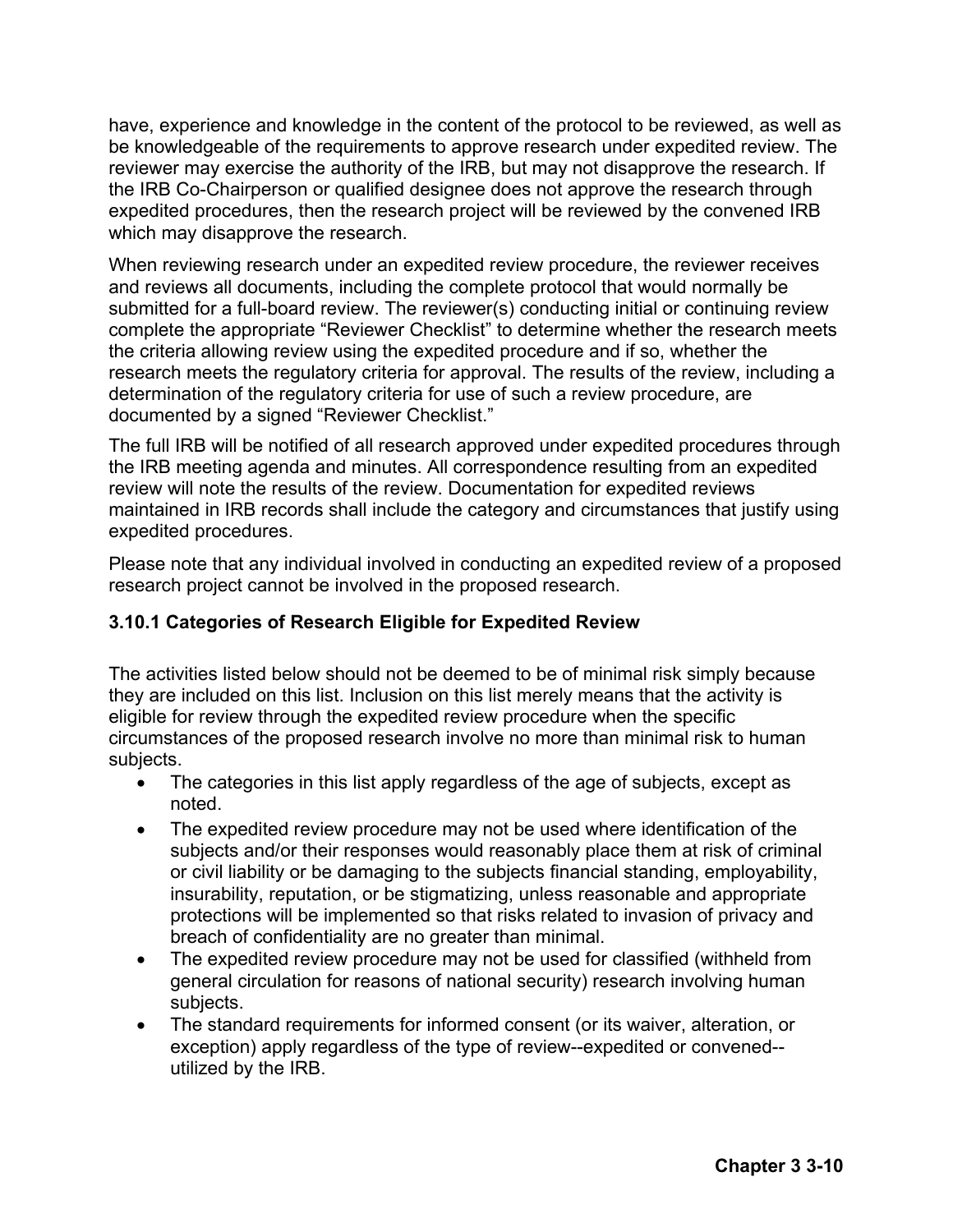#### **Research Categories one (1) through seven (7) pertain to both initial and continuing IRB review:**

- 1. Clinical studies of drugs and medical devices only when condition (a) or (b) is met.
	- a. Research on drugs for which an investigational new drug application (IND) (21 CFR Part 312) is not required. (Note: Research on marketed drugs that significantly increases the risks or decreases the acceptability of the risks associated with the use of the product is not eligible for expedited review.)
	- b. Research on medical devices for which (i) an investigational device exemption (IDE) application (21 CFR Part 812) is not required; or (ii) the medical device is cleared/approved for marketing and the medical device is being used in accordance with its cleared/approved labeling.
- 2. Collection of blood samples by finger stick, heel stick, ear stick, or venipuncture as follows:
	- a. from healthy, nonpregnant adults who weigh at least 110 pounds. For these subjects, the amounts drawn may not exceed 550 ml in an 8 week period and collection may not occur more frequently than 2 times per week; or
	- b. from other adults and children<sup>1</sup>, considering the age, weight, and health of the subjects, the collection procedure, the amount of blood to be collected, and the frequency with which it will be collected. For these subjects, the amount drawn may not exceed the lesser of 50 ml or 3 ml per kg in an 8 week period and collection may not occur more frequently than 2 times per week. [ 1Children are defined in the DHHS regulations as "persons who have not attained the legal age for consent to treatments or procedures involved in the research, under the applicable law of the jurisdiction in which the research will be conducted."][45 CFR 46.402(a)]
- 3. Prospective collection of biological specimens for research purposes by noninvasive means. For example:
	- a. hair and nail clippings in a nondisfiguring manner;
	- b. deciduous teeth at time of exfoliation or if routine patient care indicates a need for extraction;
	- c. permanent teeth if routine patient care indicates a need for extraction;
	- d. excreta and external secretions (including sweat);
	- e. uncannulated saliva collected either in an unstimulated fashion or stimulated by chewing gum base or wax or by applying a dilute citric solution to the tongue;
	- f. placenta removed at delivery;
	- g. amniotic fluid obtained at the time of rupture of the membrane prior to or during labor;
	- h. supra- and subgingival dental plaque and calculus, provided the collection procedure is not more invasive than routine prophylactic scaling of the teeth and the process is accomplished in accordance with accepted prophylactic techniques;
	- i. mucosal and skin cells collected by buccal scraping or swab, skin swab, or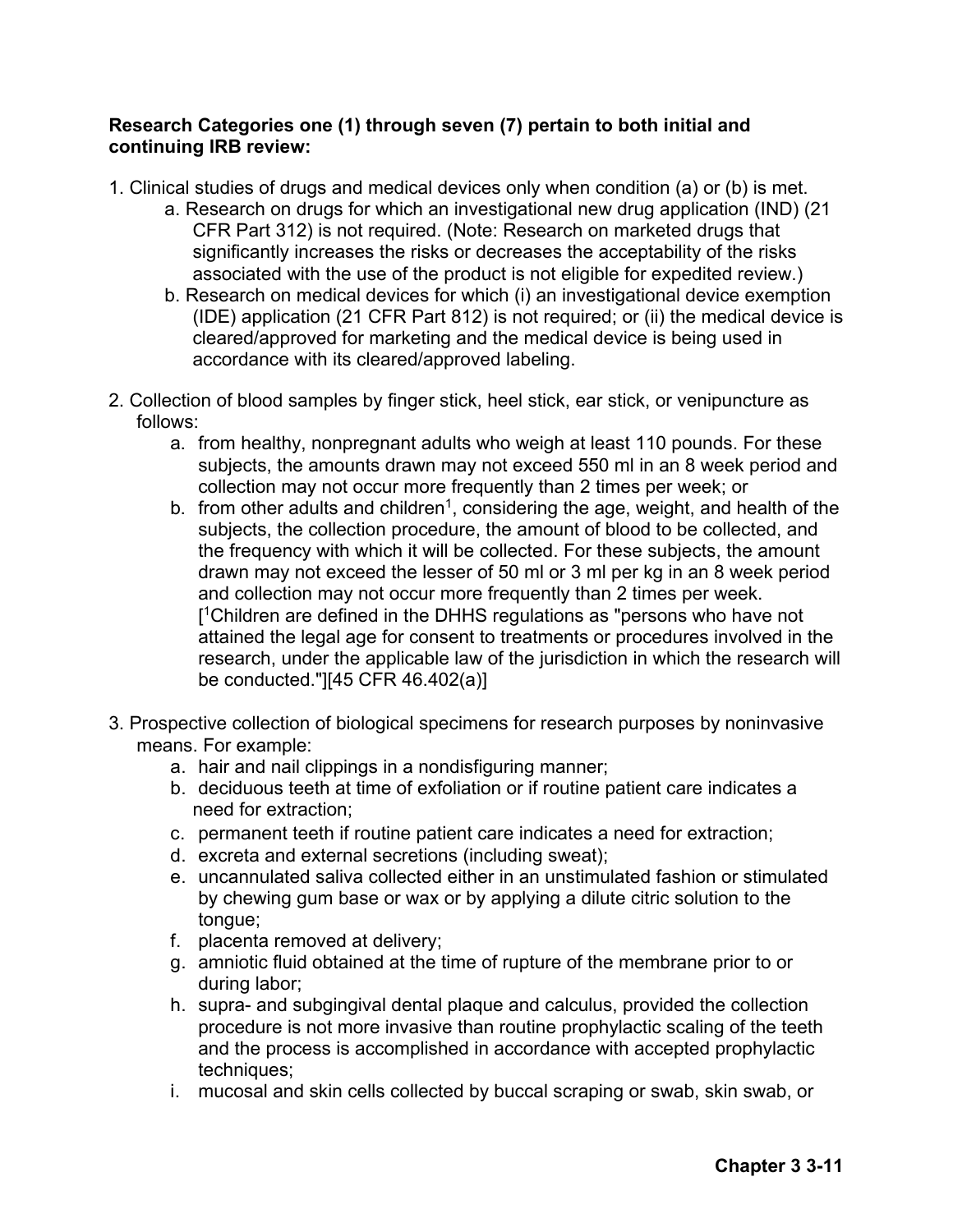mouth washings;

- j. sputum collected after saline mist nebulization.
- 4. Collection of data through noninvasive procedures (not involving general anesthesia or sedation) routinely employed in clinical practice, excluding procedures involving xrays or microwaves. Where medical devices are employed, they must be cleared/approved for marketing. (Studies intended to evaluate the safety and effectiveness of the medical device are not generally eligible for expedited review, including studies of cleared medical devices for new indications.) For example:
	- a. physical sensors that are applied either to the surface of the body or at a distance and do not involve input of significant amounts of energy into the subject or an invasion of the subject's privacy;
	- b. weighing or testing sensory acuity;
	- c. magnetic resonance imaging;
	- d. electrocardiography, electroencephalography, thermography, detection of naturally occurring radioactivity, electroretinography, ultrasound, diagnostic infrared imaging, doppler blood flow, and echocardiography;
	- e. moderate exercise, muscular strength testing, body composition assessment, and flexibility testing where appropriate given the age, weight, and health of the individual.
- 5. Research involving materials (data, documents, records, or specimens) that have been collected, or will be collected solely for nonresearch purposes (such as medical treatment or diagnosis). [NOTE: Some research in this category may be exempt from the DHHS regulations for the protection of human subjects. See Exempt Categories and 45 CFR 46 101(b)(4). This listing refers only to research that is not exempt.]
- 6. Collection of data from voice, video, digital, or image recordings made for research purposes.
- 7. Research on individual or group characteristics or behavior (including, but not limited to, research on perception, cognition, motivation, identity, language, communication, cultural beliefs or practices, and social behavior) or research employing survey, interview, oral history, focus group, program evaluation, human factors evaluation, or quality assurance methodologies. [NOTE: Some research in this category may be exempt from the DHHS regulations for the protection of human subjects. See Exempt Categories and 45 CFR 46.101(b)(2) and (b)(3). This listing refers only to research that is not exempt.]
- 8. Continuing review of research previously approved by the convened IRB where:
	- **a.** the research is permanently closed to the enrollment of new subjects; all subjects have completed all research-related interventions; and the research remains active only for long-term follow-up of subjects; **or**
	- **b.** no subjects have been enrolled and no additional risks have been identified; **or**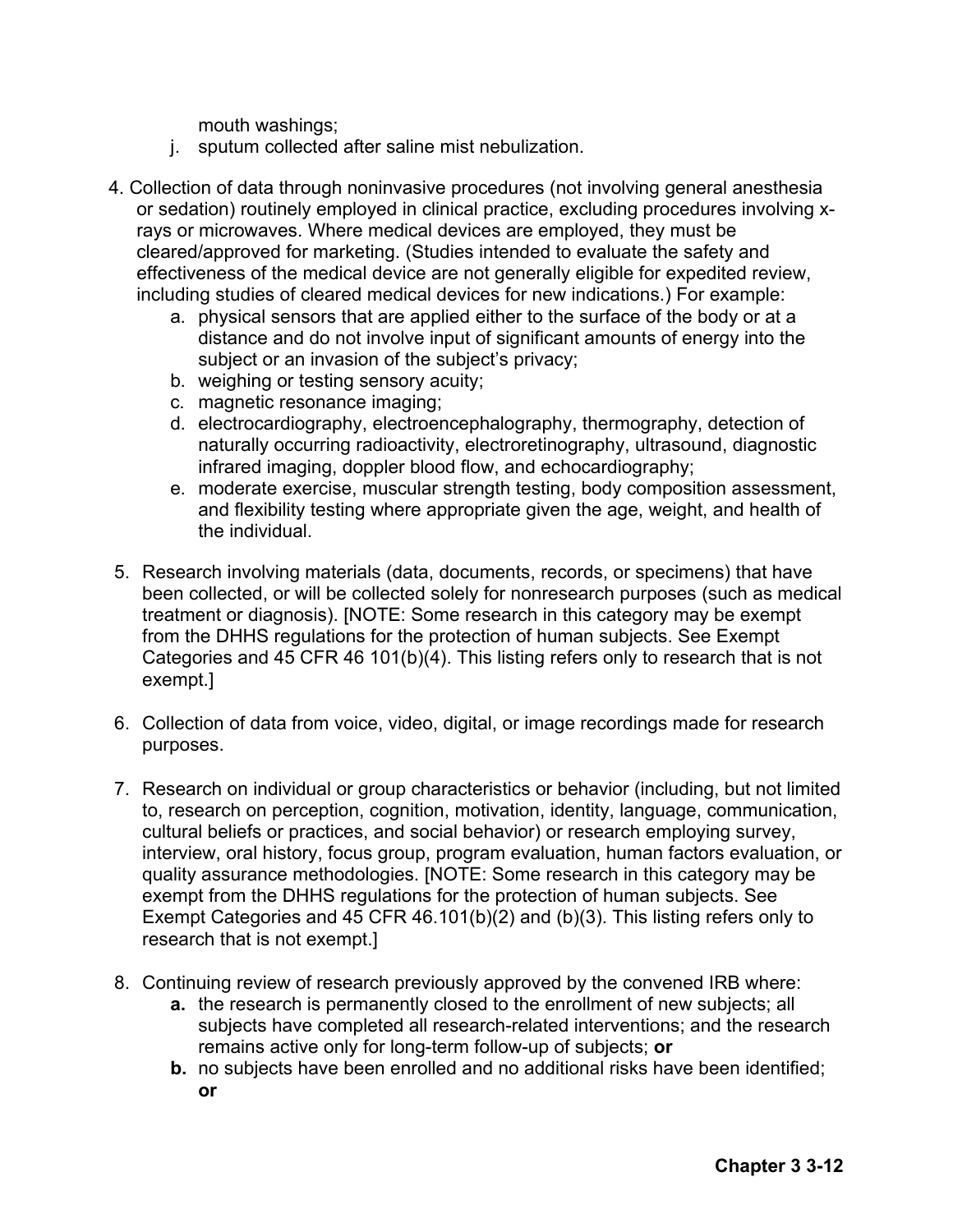c. the remaining research activities are limited to data analysis.

[Of note, category (8) identifies three situations in which research that is greater than minimal risk and has been initially reviewed by a convened IRB may undergo subsequent continuing review by the expedited review procedure.] For a multi-center protocol, an expedited review procedure may be used by the IRB at a particular site whenever the conditions of category (8) a., b., or c. are satisfied for that site. However, with respect to category 8 b., while the criterion that "no subjects have been enrolled" is interpreted to mean that no subjects have ever been enrolled at a particular site, the criterion that "no additional risks have been identified" is interpreted to mean that neither the investigator nor the IRB at a particular site has identified any additional risks from any site or other relevant source.]

9. Continuing review of research, not conducted under an investigational new drug application or investigational device exemption where categories 2 through 8 do not apply but the IRB has determined and documented at a convened meeting that the research involves no greater than minimal risk and no additional risks have been identified.

[Under Category (9), an expedited review procedure may be used for continuing review of research not conducted under an investigational new drug application or investigational device exemption where categories 2 through 8 do not apply but the IRB has determined and documented at a convened meeting that the research involves no greater than minimal risk and no additional risks have been identified. The determination that "no additional risks have been identified" does not need to be made by the convened IRB.]

NOTE: For studies approved under expedited review that were approved under or transitioned to the 2018 Common rule a continuing review is not required, unless otherwise determined by the IRB.

# **3.11 Convened IRB Meetings**

Except when an expedited review procedure is used or when a limited IRB review process is used, the IRB will conduct initial and continuing reviews of all research at convened meetings at which a quorum of the members is present.

### **3.11.1 IRB Meeting Schedule**

The IRB meets on a regular basis throughout the year. The schedule for the IRB may vary due to holidays or lack of quorum. The IRB Co-Chairperson may determine that special and/or additional meetings are necessary. The schedule for IRB meetings can be found on the Research Service website**.** Additionally, this information is available in the IRB Office and is posted for the benefit of all investigators, research coordinators, and other study staff when submitting protocol materials.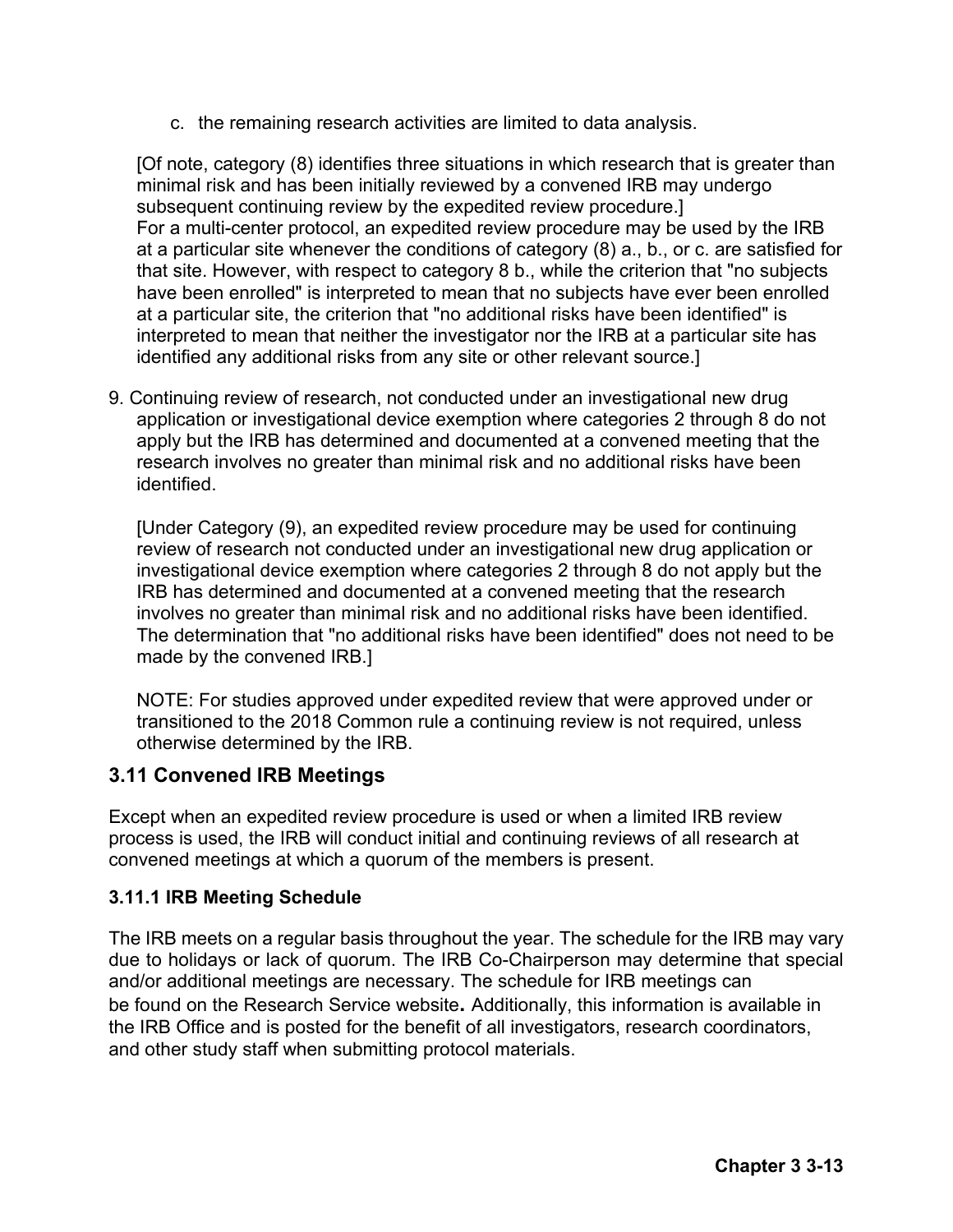### **3.11.2 Quorum**

A quorum consists of a simple majority (more than half) of the voting membership, including at least one member whose primary concern is in a non-scientific area. The Community Member, who represents the general perspective of subjects, is required to be present for at least 10 of 12 meetings.

If research involving an FDA-regulated article is involved, a licensed physician must be included in the quorum. The IRB Co-Chairperson, with the assistance of the IRB Administrative Staff, will confirm that an appropriate quorum is present before calling the meeting to order. The IRB Co-Chairperson and IRB Administrator and/or Staff will be responsible for ensuring that the meetings remain appropriately convened.

A quorum must be maintained for each vote to occur. The IRB Administrator and/or Staff takes note of arrivals and departures of all members and notifies the Co-Chairperson if a quorum is not present. If a quorum is not maintained, the proposal must be tabled or the meeting must be terminated. All members present at a convened meeting have full voting rights, except, in the case of a conflict of interest (see below), or if an alternate member is present in addition to the primary member. In order for the research to be approved, it must receive the approval of a majority of the voting members present at the meeting.

Members are considered present if they are participating through teleconferencing or videoconferencing. In this case the member must have received all pertinent material prior to the meeting and must be able to participate actively and equally in all discussions.

Opinions of absent members that are transmitted by mail, telephone, facsimile or e-mail may be considered by the attending IRB members but may not be counted as votes or to satisfy the quorum for convened meetings.

#### **3.11.3 Pre-Meeting Distribution of Documents**

The schedule for submission of materials can be found on the website. Schedule may vary due to holidays. The meeting agenda will be prepared by the IRB Administrative Staff and available in VAIRRS/IRBNet prior to the IRB meeting. Meeting materials are available 5-7 days before the scheduled meeting to allow sufficient time for the review process.

#### **3.11.4 Meeting Procedures**

The IRB Co-Chairperson will call the meeting to order, once it has been determined that a quorum is in place. The Co-Chairperson or Administrator will poll members to determine if a Conflict of Interest exists. regarding any protocols to be considered during the meeting and remind them that they should recuse themselves by leaving the meeting during the discussion and vote on the specific protocol. The IRB will review and discuss IRB minutes from previous meeting(s) (as applicable). If there are no changes to be made, the minutes will be approved as presented and considered final. If it is determined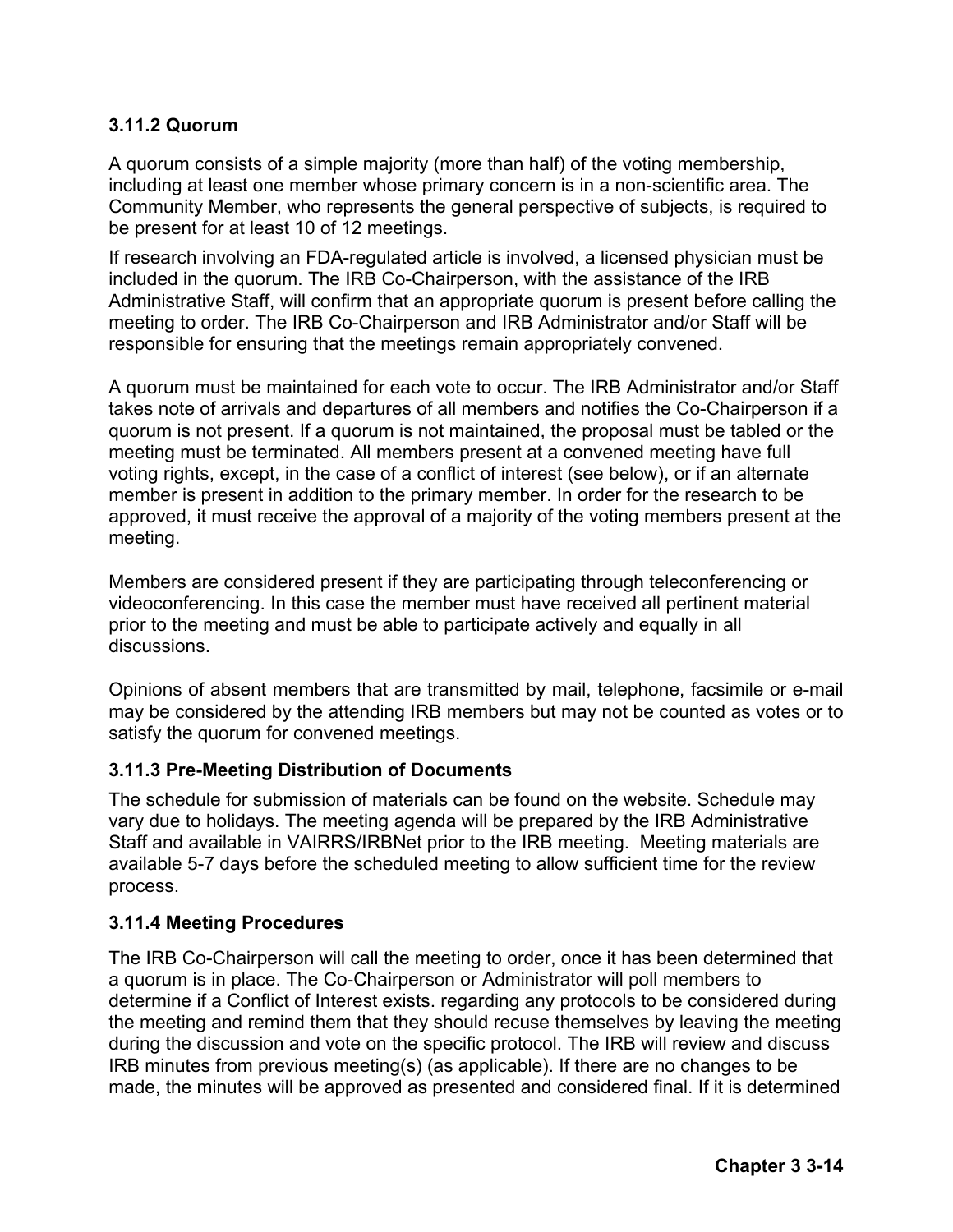that revisions/corrections are necessary, the minutes will be amended and presented at the following IRB meeting. The IRB Administrator will forward approved IRB minutes to the R&D Committee for review.

The IRB Administrator is responsible for recording the proceedings of the session and preparing final minutes for each IRB meeting.

### **3.11.5 Guests**

At the discretion of the IRB, a PI and/or designee may be invited to the IRB meeting to answer questions about their proposed or ongoing research. The PI and/or designee may not be present for the discussion or vote on their research.

Other guests may be permitted to attend the IRB meetings at the discretion of the IRB Co-Chairperson or the IRB Administrator. Guests may not speak unless requested by the IRB. All guests are reminded that all discussions are to be kept in the strictest confidence. Guests may not be present for the discussion or vote of research in which they are involved.

### **3.11.6 Primary Reviewers**

The IRB, Administrator and or IRB Staff will assign primary reviewers to new protocols based on the scientific content of the protocol and the reviewer's expertise, discipline, interests, and prior reviewer experience. One or two reviewers will be assigned to each new protocol and when possible will remain the reviewers for the life of the study (i.e. the same reviewers will be used for continuing reviews, modifications, and any other study related matters). When the IRB is presented with a study that may be outside of the knowledge base of any of the IRB members, an outside consultant will be sought.

Primary reviewers will be listed on the IRB agenda.

The primary reviewers are responsible for:

- 1. Having a thorough knowledge of all of the details of the proposed research.
- 2. Performing an in-depth review of the proposed research.
- 3. Leading the discussion of the proposed research at the convened meeting, presenting both positive and negative aspects of the research, and leading the IRB through the regulatory criteria for approval.
- 4. Communicating with the PI or staff pre-meeting to get clarification on major issues and to make suggestions for changes to the proposed research, where applicable.
- 5. Completing all applicable IRB reviewer forms.

If the primary reviewers are absent from the meeting, a new reviewer may be assigned by the IRB Co-Chairperson, Administrator and or the IRB Staff providing the new reviewer has reviewed the materials prior to the meeting. Additionally, an absent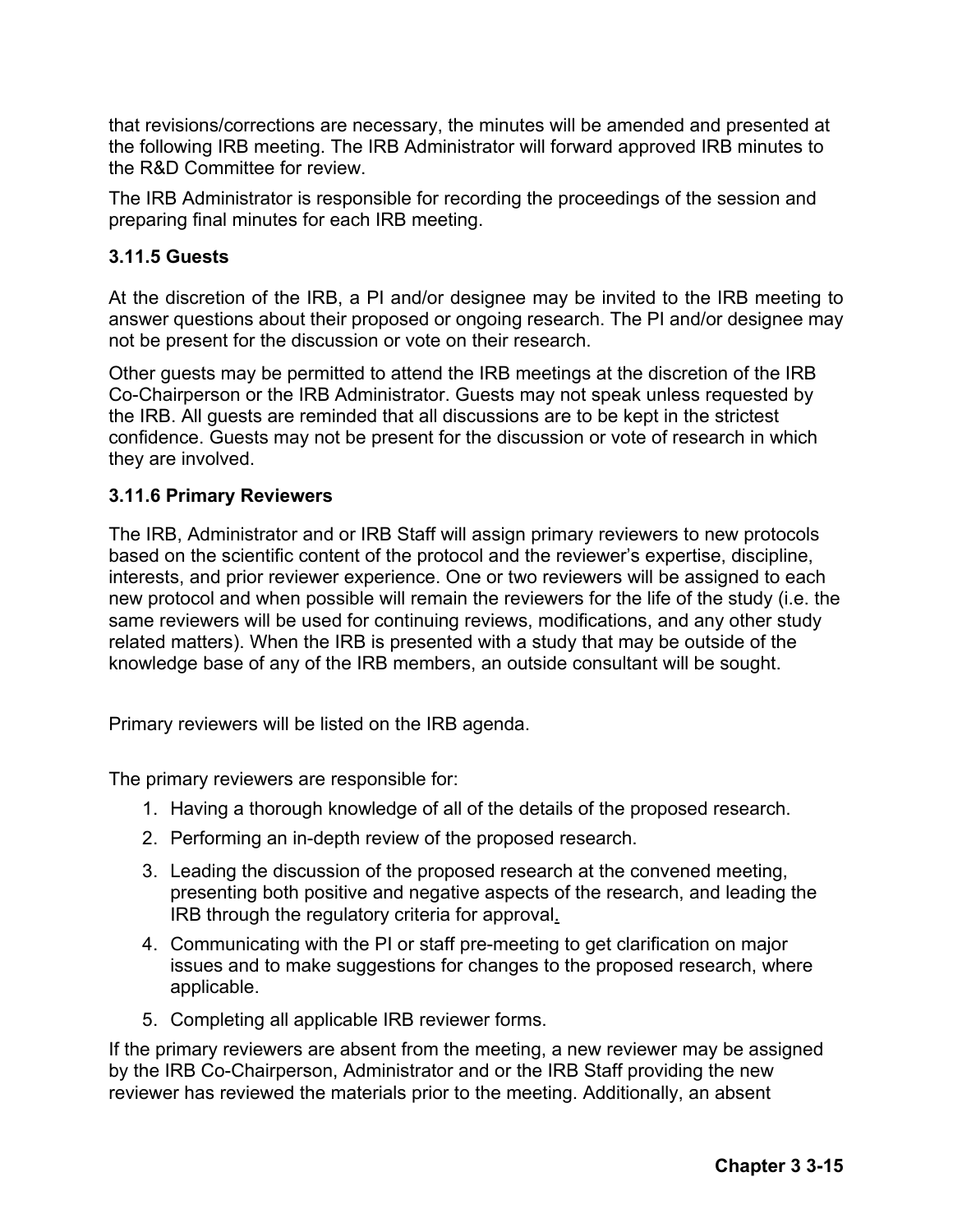reviewer can submit his/her written comments for presentation at the convened meeting, as long as there is another reviewer present at the convened meeting, who can serve as the primary reviewer. The IRB co-chair will present comments for absent reviewers.

Note: All IRB voting members receive and are expected to review the entire protocol package for all studies, not just the ones they are responsible for reviewing. All members receive the same information. Primary reviewers do not receive additional materials.

# **3.12 Criteria for IRB Approval of Research**

The IRB shall determine the following during the initial and continuing review approval of research, as stated in the VA, DHHS, and FDA regulations.

In order for the IRB to approve human subjects research it must determine that the following requirements are satisfied (Section 111 criteria):

- 1. Risks to subjects are minimized: a) by using procedures which are consistent with sound research design and which do not unnecessarily expose subjects to risk, and b) by using procedures already being performed on the subjects for diagnostic or treatment purposes, whenever appropriate.
- 2. Risks to subjects are reasonable in relation to anticipated benefits, if any, to subjects, and the importance of the knowledge that may reasonably be expected to result. In evaluating risks and benefits, the IRB should consider only those risks and benefits that may result from the research (as distinguished from risks and benefits of therapies subjects would receive even if not participating in the research). The IRB should not consider possible long-range effects of applying knowledge gained in the research (for example, the possible effects of the research on public policy) as among those research risks that fall within the purview of its responsibility.
- 3. Selection of subjects is equitable. In making this assessment the IRB must take into account the purposes of the research and the setting in which the research will be conducted and should be particularly cognizant of the special problems of research involving categories of populations who are vulnerable to coercion or undue influence, such as children, prisoners, individuals with impaired decision-making capacity, or economically or educationally disadvantaged persons.
- 4. Informed consent will be sought from each prospective subject or the subject's legally authorized representative LAR, in accordance with, and to the extent required by 38 CFR 16.116.
- 5. Informed consent will be appropriately documented or appropriately waived, in accordance with, 38 CFR 16.117.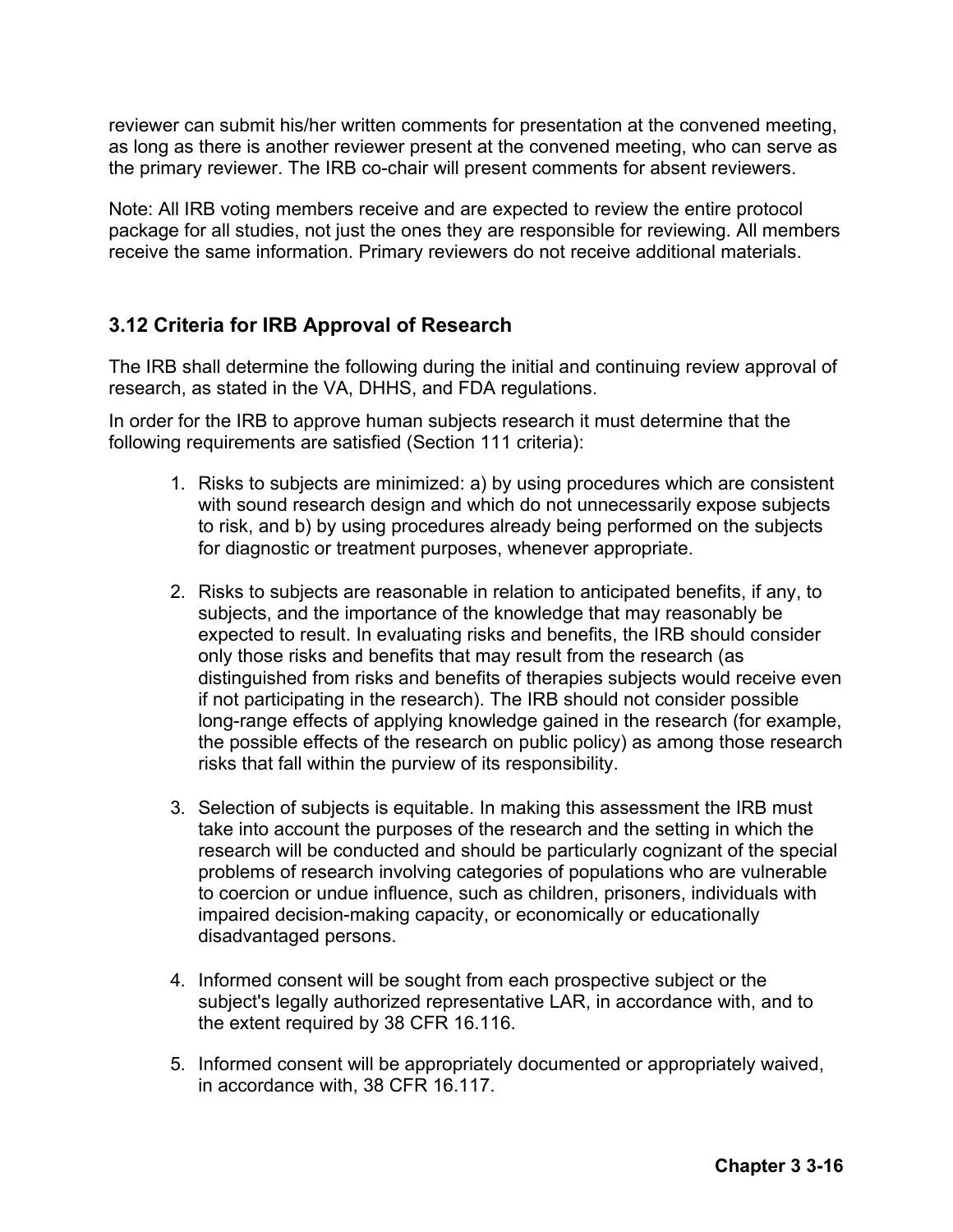- 6. When appropriate, the research plan makes adequate provision for monitoring the data collected to ensure the safety of subjects.
- 7. When appropriate, there are adequate provisions to protect the privacy of subjects and to maintain the confidentiality of data.

NOTE: 2018 Common Rule provides for limited IRB approval of certain categories of Exempt research.

### **3.12.1 Risks to Subjects**

Per federal regulations, (38 CFR 16.111), the IRB must consider the overall level of risk to subjects in evaluating proposed research during the initial and continuing review of the research. The IRB identifies the risks to the subject. These risks are clearly identified in the research plan and the informed consent form. The IRB determines the level of risk of a protocol by evaluating the nature of several types of risk, including but not limited to physical, psychological, social, legal, and economic harms that could result from participation in the research. The IRB also evaluates the probability of the occurrence of a risk, as well as the severity of each potential risk in order to qualify each protocol as minimal or greater than minimal risk. The IRB determines the interval for continuing review based on the level of risk of the research project. The regulations require that the IRB distinguish research that is greater than minimal risk from research that is not greater than minimal risk, when considering proposals for expedited review and for vulnerable populations. However, the IRB assesses the risk/benefit ratio in all research protocols. During the time of the continuing review, the IRB determines that the risk level of the research has not changed since the initial approval.

The IRB uses the following criteria as per VA regulations at 38 CFR 16.102(i), for determining whether or not the risks to the subjects are minimal:

"**Minimal risk** means that the probability and magnitude of harm or discomfort anticipated in the research are not greater in and of themselves than those ordinarily encountered in daily life or during the performance of routine physical or psychological examinations or tests."

Generally, research projects that may be considered greater than minimal risk involve invasive procedures, a Phase I, II, III clinical trial, investigational drugs, or a significant risk investigational device.

### **3.11.2 Minimization of Risks**

Per federal regulations, (38 CFR 16.111(a)(1)), to approve research, the IRB must determine at the time of initial and continuing review that risks are minimized by using procedures that are consistent with sound research design and which do not expose subjects to unnecessary risks. Whenever appropriate, the research should utilize procedures that are already being performed on the subjects for diagnostic or treatment purposes.

The IRB examines the research plan, including research design and methodology, to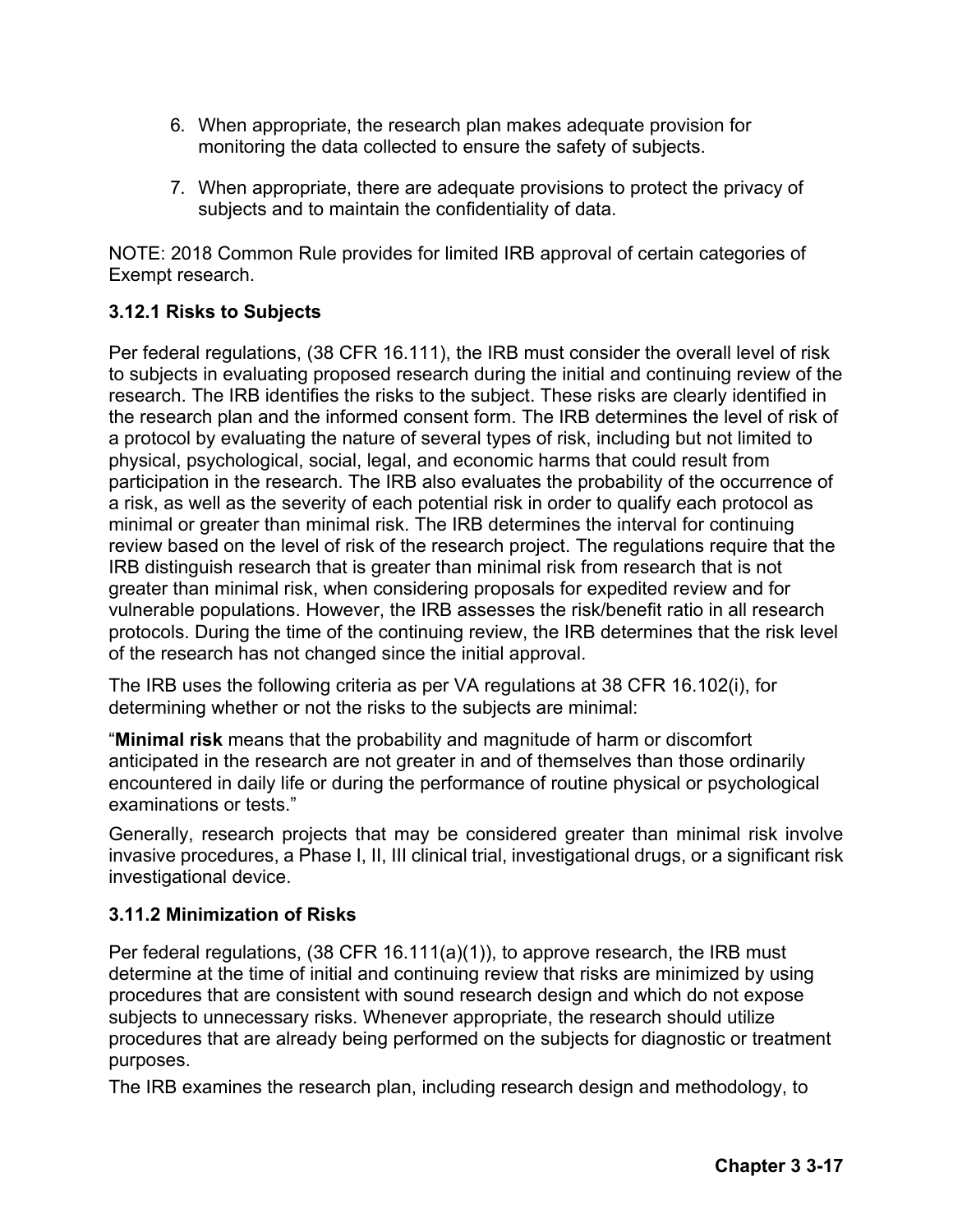determine that there are no obvious flaws that would place subjects at unnecessary risk. This includes the risk that the research is so poorly designed or is so lacking in statistical power that meaningful results cannot be obtained.

The IRB also considers the professional qualifications of the PI and the study staff. The PI must designate all study staff in the protocol. The PI must have expertise in the relevant medical specialty being studied. The PI is in charge of: a) all patient safety issues related to the laboratory/study testing in the research, b) following all laboratory/study results and communicating all moderate or severe results to the study participant, the study participant's primary care and specialty physicians, and c) assuring the accurate recording of all relevant laboratory/studies in the patient's electronic medical record. The PI assumes ultimate responsibility for the conduct of the research and must have a paid VA appointment.

Clinicians are expected to maintain appropriate professional credentials and licensing privileges. The IRB reserves the right to request additional information from investigators and participating physicians to assure that the qualifications of the study staff are appropriate for the proposed study.

The Research Office Staff verifies that the individuals listed in the protocol have completed the appropriate credentialing and educational requirements consistent with HRPP Policy.

### **3.12.3 Reasonable Risk/Benefit Relationship**

Per federal regulations (38 CFR 16.111(a)(2)) to approve research, the IRB must determine at the time of initial and continuing review that the risks of the research are reasonable in relation to the anticipated benefits (if any) to subjects, and the importance of the knowledge that may reasonably be expected to result. This is also determined on an ongoing basis for other paperwork (such as amendments) submitted for each protocol. The IRB considers the following types of risks: physical, psychological, social, legal, and economic and determines the level of risks of the research. Probable individual and societal benefits of the research are also considered.

The IRB develops its risk/benefit analysis by evaluating the most current information about the risks and benefits of the interventions involved in the research, in addition to information about the reliability of this information. The IRB should consider only those risks that result from the research, and should not consider the long-range effects (e.g., public policy implications) of applying the knowledge gained in the research.

### **3.12.4 Equitable Subject Selection**

Per federal regulations, (38 CFR 16.111(a)(3)), the IRB determines by viewing the protocol and other research project materials that the selection of subjects is equitable with respect to gender, age, class, etc. The IRB will not approve a study that does not provide adequately for the equitable selection of subjects or has not provided an appropriate scientific and ethical justification for excluding classes of persons who might benefit from the research. This is the concept of "justice" from the Belmont Report. In making this determination, the IRB evaluates: a) the purposes of the research; b) the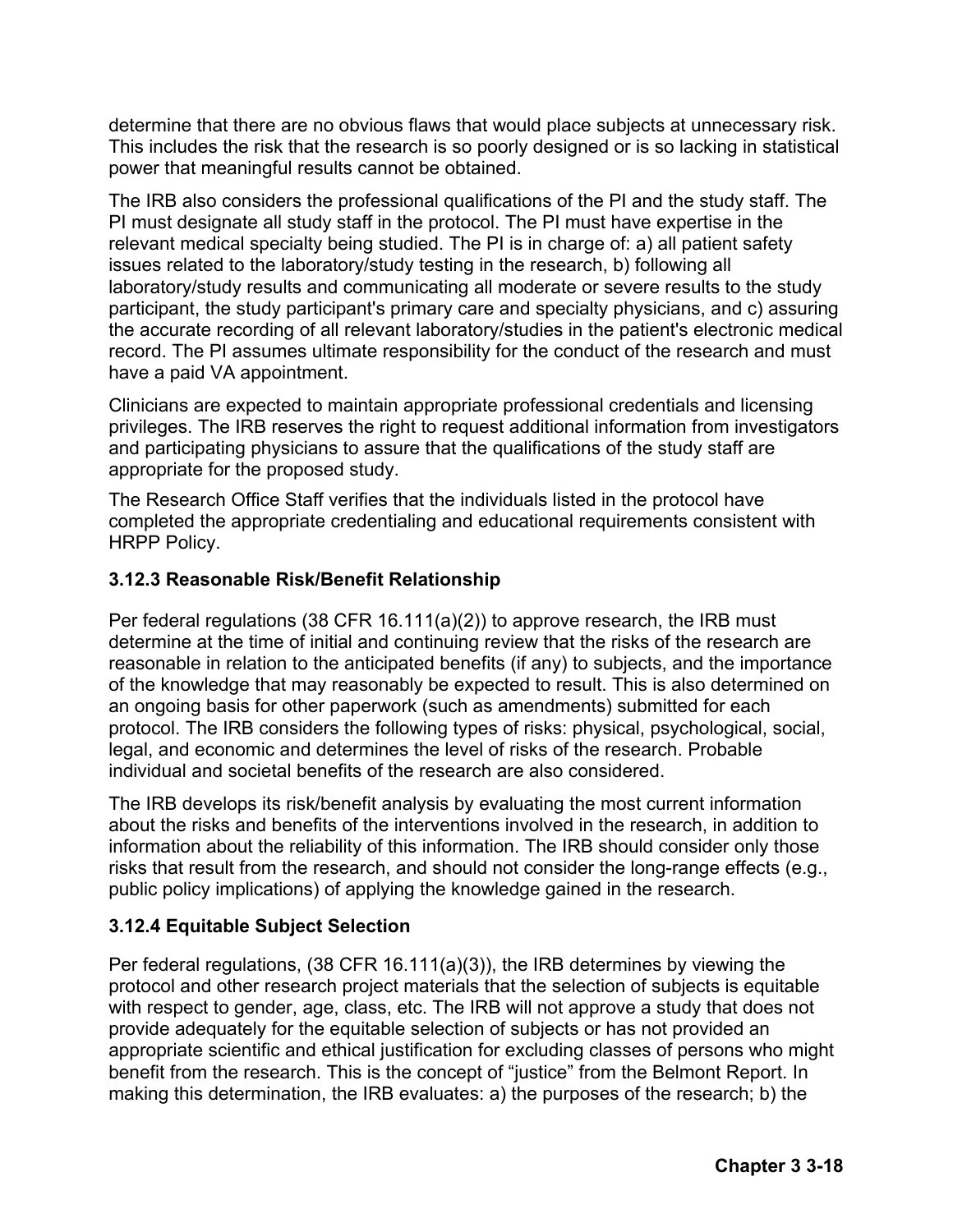setting in which the research occurs; c) the scientific and ethical justification for including vulnerable populations such as children, prisoners, pregnant women, mentally disabled persons, or economically or educationally disadvantaged persons; d) the scientific and ethical justification for excluding classes of persons who might benefit from the research; and e) the inclusion/exclusion criteria.

At the time of the continuing review, the IRB will determine that the PI has followed the subject selection criteria that he/she originally set forth at the time of the initial IRB review and approval.

### **3.12.5 Informed Consent Requirements**

To approve research, the IRB must determine that legally effective informed consent will be sought from each prospective subject or the subject's legally authorized representative (as per 38 CFR 16.116), unless informed consent requirements can be waived or altered under VA regulations. All informed consent forms and any such waivers must be consistent with applicable state laws regarding content and participation in research. Informed consent may only be sought under circumstances that: a) provide the subject (or the legally authorized representative) with sufficient opportunity to consider whether or not to participate; and b) minimize the possibility of coercion or undue influence (38CFR16.116). See Section 6 for a detailed discussion of informed consent requirements.

### **3.12.6 Informed Consent Documentation**

The IRB will determine that informed consent is appropriately documented, unless documentation can be waived under VA regulations, the Common Rule, or FDA regulations. VA regulations at 38 CFR 16.117, the Common Rule, and FDA regulations provide two methods for documenting informed consent. See Section 5 for a detailed discussion of the requirements for documenting informed consent.

# **3.12.7 Review of Plans for Data and Safety Monitoring**

Per federal regulations (38 CFR 16.111 (a)(6)), to approve research, the IRB determines that, where appropriate, the research plan makes adequate provisions for monitoring the data to ensure the safety of subjects. For all research that is more than minimal risk, the investigator must submit a data and safety monitoring plan. This plan should contain procedures for reporting adverse events (AEs). In general, it is desirable for a DSMB to be established by the study sponsor for research that is blinded, involves multiple sites, involves vulnerable subjects, or employs high-risk interventions. For some studies the funding agencies require a DSMB. When it determines that such monitoring is needed, the IRB has the authority to require a DSMB as a condition for approval of research. When DSMBs are utilized, IRBs conducting continuing review of research may rely on a current statement from the DSMB indicating that it has and will continue to review studywide AEs, interim findings, and any recent literature that may be relevant to the research, in lieu of requiring that this information be submitted directly to the IRB.

The IRB determines that the safety monitoring plan makes adequate provision for monitoring the reactions of subjects and the collection of data to ensure the safety of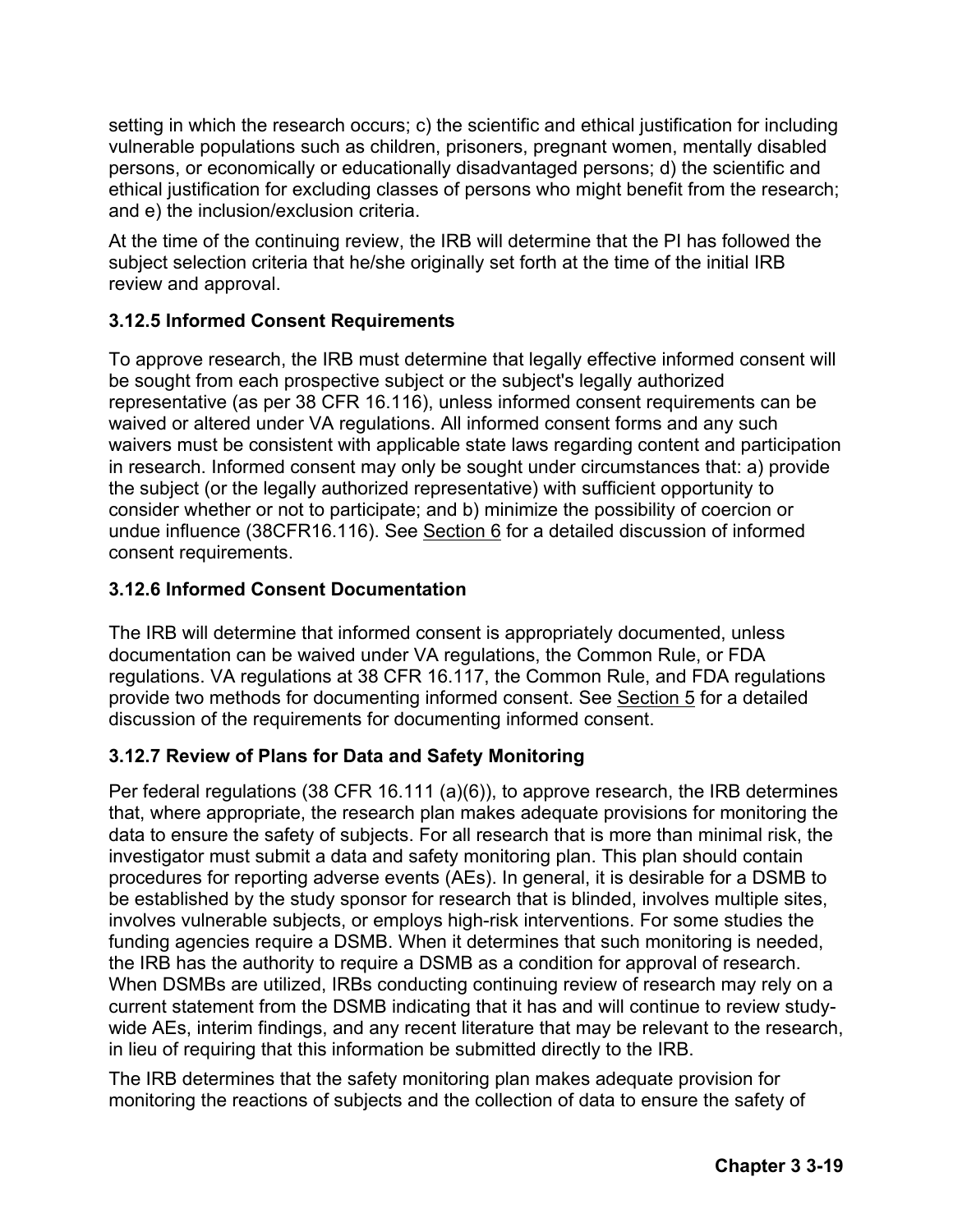subjects. The overall elements of the monitoring plan may vary depending on the potential risks, complexity, and nature of the research study. The method and degree of monitoring needed is related to the degree of risk involved. Monitoring may be conducted in various ways or by various individuals or groups, depending on the size and scope of the research effort. These exist on a continuum from monitoring by the principal investigator in a small, low risk study to the establishment of an independent data and safety monitoring board for a large phase III clinical trial.

The factors the IRB will consider in determining whether the safety monitoring plan is adequate for the research are as follows:

- 1. Monitoring is commensurate with the nature, complexity, size and risk involved.
- 2. Monitoring is timely. Frequency should commensurate with risk. Conclusions are reported to the IRB.
- 3. For low risk studies, continuous, close monitoring by the study investigator or an independent individual may be an adequate and appropriate format for monitoring, with prompt reporting of problems to the IRB, sponsor and regulatory bodies as appropriate.
- 4. For an individual Safety Monitor the plan must include:
	- Parameters to be assessed
	- Mechanism to assess the critical efficacy endpoints at intervals in order to determine when to continue, modify, or stop a study.
	- Frequency of monitoring
	- Procedures for reporting to the IRB
- 5. For a Data Safety Monitoring Board, the plan must include:
	- The name of the Data Safety Monitoring Board
	- Where appropriate, is an independent from the sponsor
	- Availability of written reports
	- Composition of the monitoring group (if a group is to be used): experts in all scientific disciplines needed to interpret the data and ensure patient safety. Clinical trial experts, biostatisticians, bioethicists, and clinicians knowledgeable about the disease and treatment under study should be part of the monitoring group or be available if warranted.
	- Frequency and content of meeting reports
	- The frequency and character of monitoring meetings (e.g., open or closed, public or private)

### **3.12.8 Privacy of Subjects and Confidentiality of Data**

Per federal regulations, (38 CFR 16.111 (a)(7)), the IRB along with input by the ISSO and PO will determine whether adequate procedures are in place to protect the privacy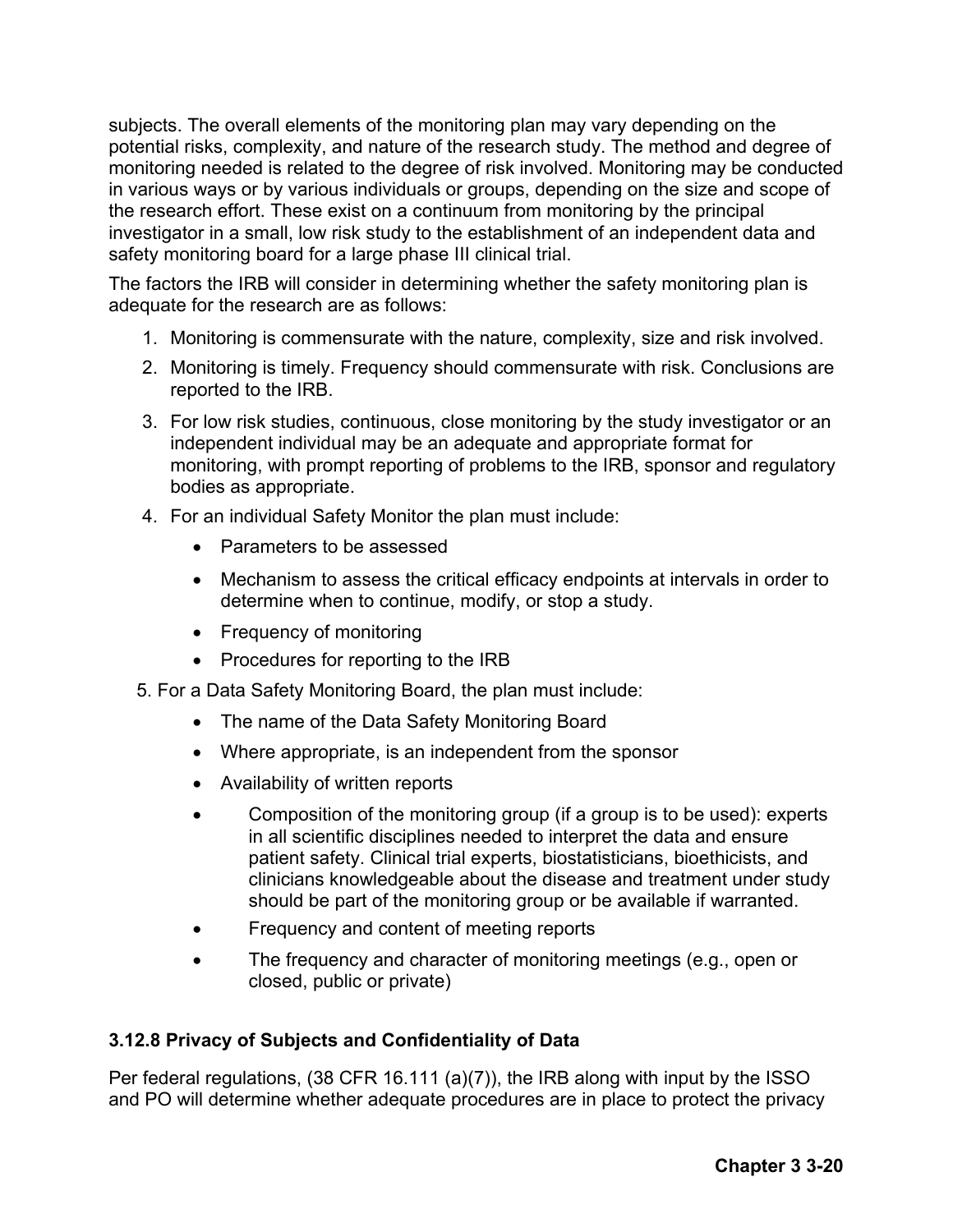of subjects and to maintain the confidentiality of the data.

### **3.12.8.1 Privacy**

The IRB must determine whether the activities in the research constitute an invasion of privacy. In order to make that determination, the IRB must obtain information regarding how the investigators are accessing subjects or subjects' information and the subjects expectations of privacy in the situation. Investigators must have appropriate authorization to access the subjects or the subjects' information.

Privacy refers to a person's desire to control the access of others to themselves. For example, persons may not want to be seen entering a place that might stigmatize them, such as a pregnancy counseling center that is clearly identified as such by signs on the front of the building. Privacy concerns people, whereas confidentiality concerns data. The research proposal should outline strategies to protect privacy including how the investigator will access information from or about participants.

In developing strategies for the protection of subjects' privacy, consideration should be given to:

- Methods used to identify and contact potential participants
- Settings in which an individual will be interacting with an investigator
- Appropriateness of all personnel present for research activities
- Methods used to obtain information about participants and the nature of the requested information
- Information that is obtained about individuals other than the "target participants," and whether such individuals meet the regulatory definition of "human participant" (e.g., a subject provides information about a family member for a survey)
- How to access the minimum amount of information necessary to complete the study.

#### **3.12.8.2 Confidentiality**

Confidentiality and anonymity are not the same. If anyone, including the investigator, can readily ascertain the identity of the subjects from the data, then the research is not anonymous and the IRB must determine if appropriate protections are in place to minimize the likelihood that the information will be inappropriately divulged. The level of confidentiality protections should be commensurate with the potential of harm from inappropriate disclosure.

At the time of initial review, the IRB assesses whether there are adequate provisions in place to ensure that the privacy and confidentiality of research subjects is protected. The IRB does this through the evaluation of the methods used to obtain information:

- 1. About subjects,
- 2. About individuals who may be recruited to participate in studies
- 3. The use of personally identifiable records and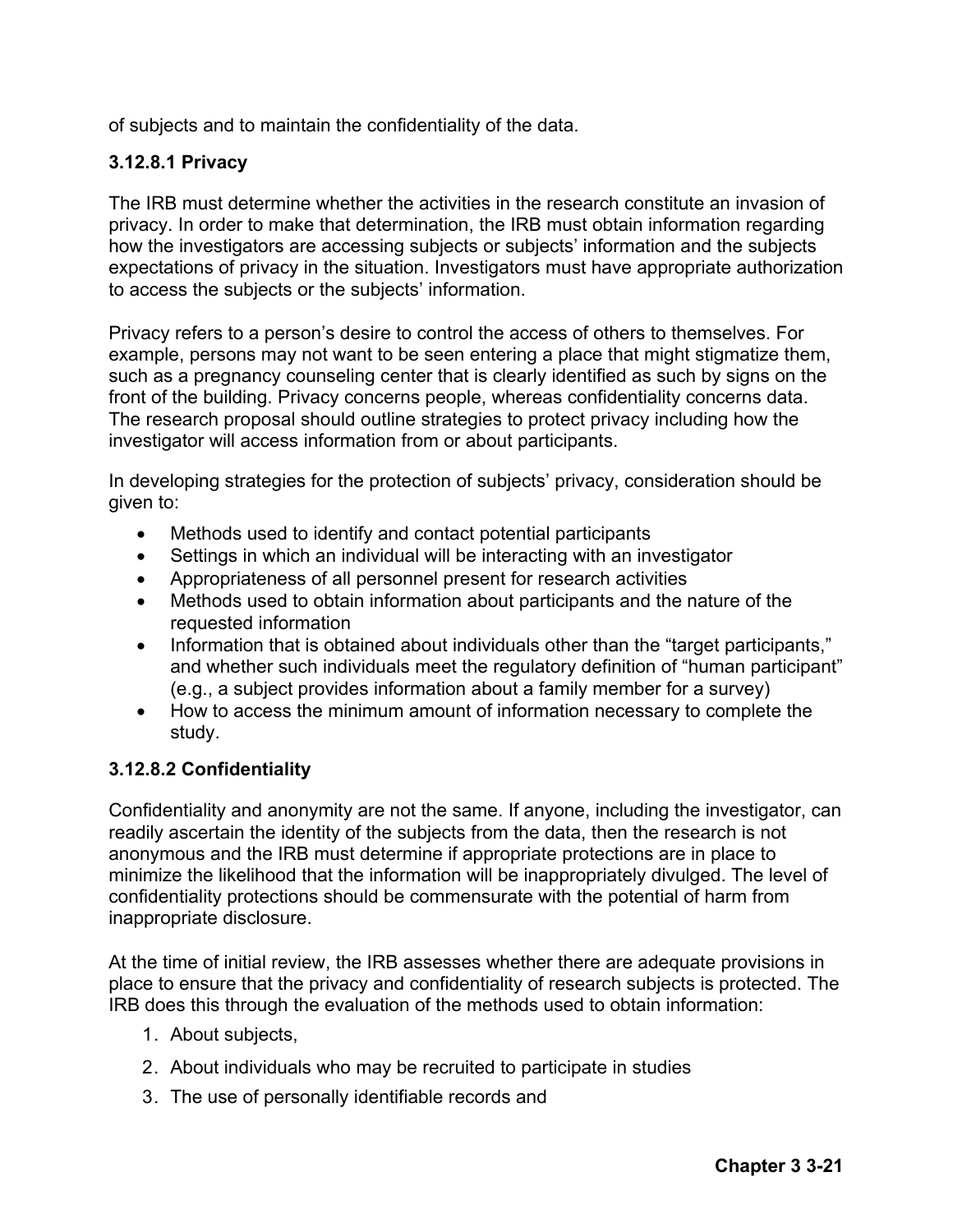4. The methods to protect the confidentiality of research data.

In some cases, the IRB may also require that a Certificate of Confidentiality (CoC) be obtained from Department of Health and Human Services (DHHS) to additionally protect research data

The PI will provide the information regarding the privacy and confidentiality of research subjects at the time of initial review through the completion of the application, any necessary HIPAA Forms, research protocol, and/or other submitted, applicable materials. The IRB will review all information received from the PI and determine whether or not the privacy and confidentiality of research subjects is sufficiently protected. The IRB primary reviewers will complete the IRB Reviewer Checklist at the time of initial review documenting such determinations.

In reviewing confidentiality protections, the IRB shall consider the nature, probability, and magnitude of harms that would be likely to result from a disclosure of collected information outside the research. It will evaluate the effectiveness of proposed deidentification techniques, coding systems, encryption methods, storage facilities, access limitations, and other relevant factors in determining the adequacy of confidentiality protections.

The ISSO and PO review research projects that involve the use of veterans' data or another person's data and assesses the mechanisms in place to ensure security, confidentiality, release, and control of data derived from research subjects is in compliance with VHA policies and procedures.

The IRB serves as the Privacy Board for human subjects research at the VANEOHS and abides by the HIPAA Privacy Rule of 1996 and Section 12 of this document. The IRB recognizes the importance of protecting subject confidentiality, and carefully evaluates each protocol for the confidentiality measures taken. Only those authorized by the IRB shall be allowed access to individually identifiable patient information. Individuals must have prior approval by the IRB before receiving individually identifiable patient data for research purposes. This may include requiring such measures as a set of research codes, rather than the use of individually identifiable information, linked to the patient through only one codebook maintained by the PI.

### **3.11.9 Vulnerable Subjects and Safeguards Taken for Their Protection**

Veteran patients/subjects who are economically dependent upon the VA for medical treatment, suffer from cognitive affective, or other psychological afflictions, or have substance abuse problems, may be particularly vulnerable to unintended, coercive or undue influences relative to participation in research. Likewise, persons who primarily utilize the VA facilities for treatment of their medical problems may not fully understand the implications of research participation, especially when it is offered by someone they consider a provider of clinical care.

The IRB must be cognizant of the vulnerable nature of many veteran patients/subjects. However, veterans are not as a whole considered a vulnerable population.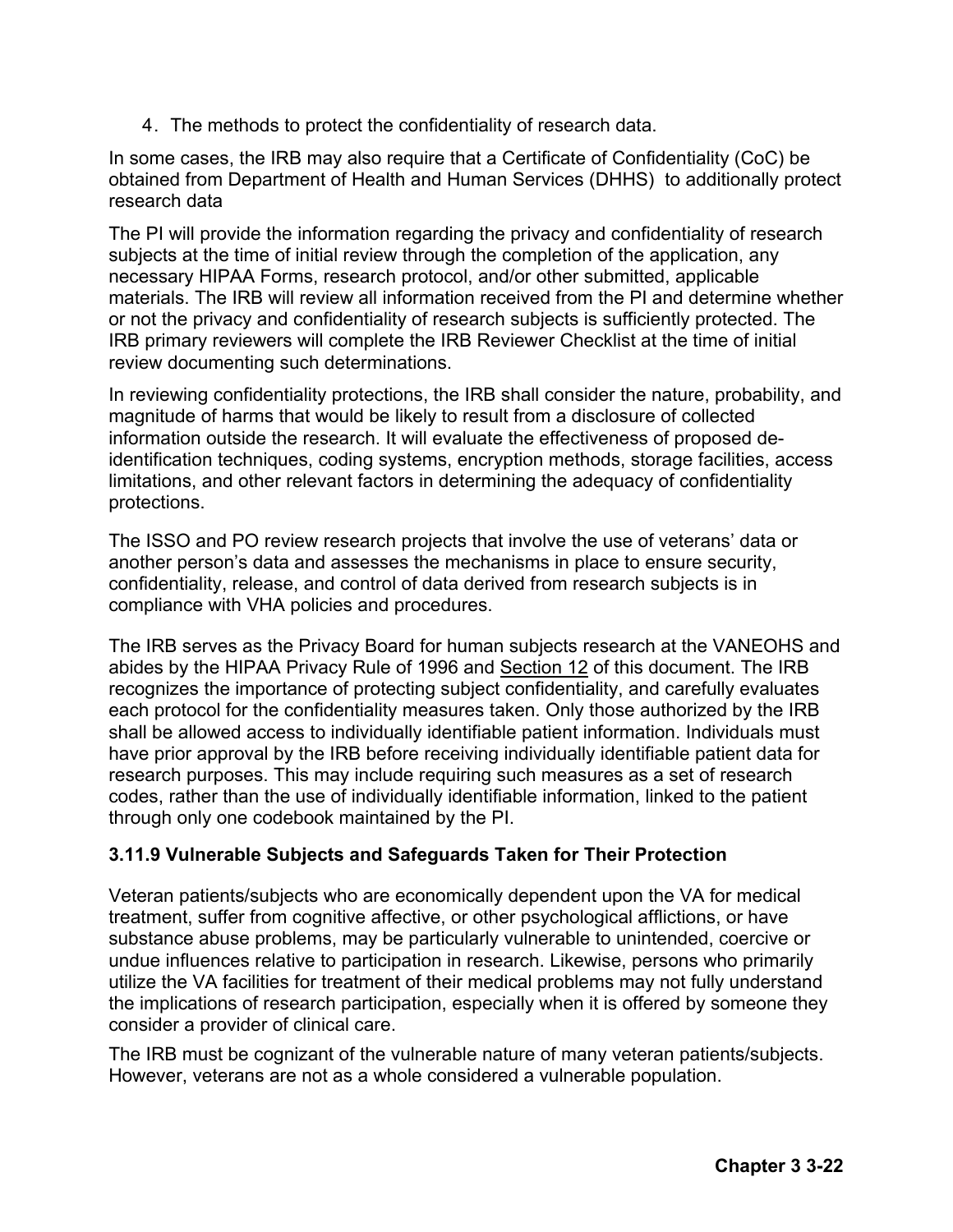At the time of initial review the IRB will consider the scientific and ethical reasons for including vulnerable subjects in research. The IRB may determine and require that, when appropriate, additional safeguards be put into place for vulnerable subjects, such as those without decision-making capacity.

# **3.13 Considerations during IRB Review and Approval of Research**

#### **3.13.1 Determination of Risk**

At the time of initial and continuing review, the IRB will make a determination regarding the risks associated with the research protocols. Risks associated with the research will be classified as either "minimal" or "greater than minimal". The meeting minutes will reflect the IRB's determination regarding risk levels.

### **3.13.2 Period of Approval**

At the time of initial review and at continuing review, the IRB will make a determination regarding the frequency of review of the research protocols. Protocols requiring continuing review will be reviewed by the IRB at intervals appropriate to the degree of risk but no less than once per year. In some circumstances, the IRB may require a shorter review interval (e.g. semiannually, quarterly, or after accrual of a specific number of participants). The meeting minutes will reflect the IRB's determination regarding frequency of review.

For research subject to the 2018 requirements that meet one of the following categories, continuing review is not required.

- Research eligible for expedited review
- Research that has progressed to the point that it involves only one or both of the following, which are part of an IRB-approved study:
	- o Data analysis, including analysis of identifiable private information or identifiable biospecimens, or
	- o Accessing follow-up clinical data from procedures that subjects would undergo as part of clinical care
- Research reviewed by the IRB in accordance with the Limited IRB review provisions

#### **3.13.2.1 Review More Often Than Annually**

Unless specifically waived by the IRB, research that meets any of the following criteria will require review more often than annually:

- 1. Significant risk to research subjects (e.g., death, permanent or long lasting disability or morbidity, severe toxicity) without the possibility of direct benefit to the subjects;
- 2. The involvement of especially vulnerable populations likely to be subject to coercion (e.g., terminally ill)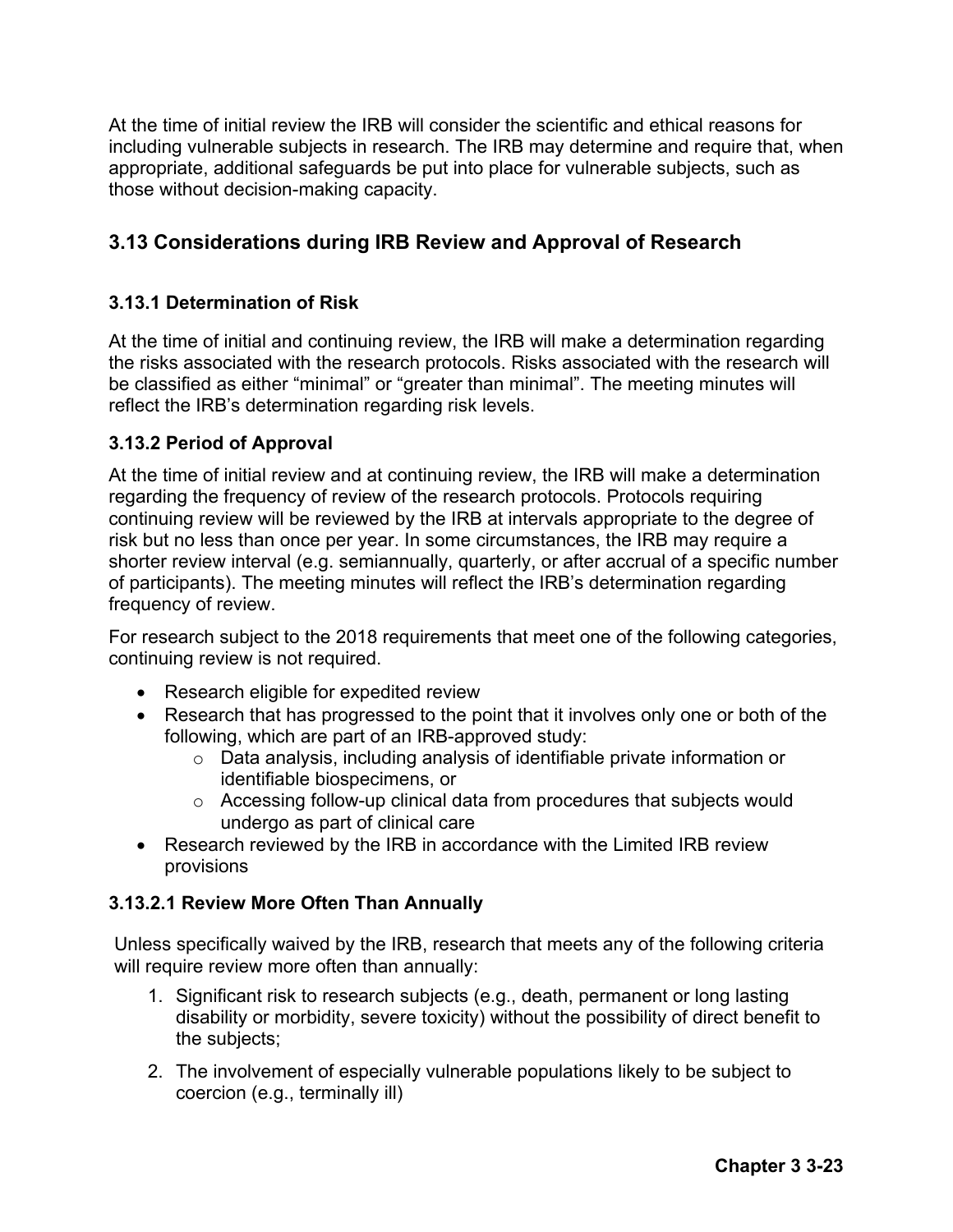3. A history of serious or continuing noncompliance on the part of the PI.

The following factors will also be considered when determining which studies require review more frequently than on an annual basis:

- 1. The probability and magnitude of anticipated risks to subjects.
- 2. The likely medical condition of the proposed subjects.
- 3. The overall qualifications of the PI and other members of the study staff.
- 4. The specific experience of the PI and other members of the study staff in conducting similar research.
- 5. The nature and frequency of adverse events observed in similar research at this and other institutions.
- 6. The novelty of the research making unanticipated adverse events more likely.
- 7. Any other factors that the IRB deems relevant.

In specifying an approval period of less than one year, the IRB may define the period with either a time interval or a maximum number of subjects either studied or enrolled. If a maximum number of subjects studied or enrolled is used to define the approval period, it is understood that the approval period in no case can exceed one year and that the number of subjects studied or enrolled determines the approval period only when that number of subjects is studied or enrolled in less than one year.

## **3.13.3 Independent Verification That No Material Changes Have Occurred**

The IRB recognizes that protecting the rights and welfare of subjects sometimes requires that the IRB verify independently, utilizing sources other than the investigator that no material changes occurred during the IRB-designated approval period. Independent verification from sources other than the investigator such as by an audit may be necessary at times, for example, in cooperative studies, or other multi-center research. The IRB will determine the need for verification from outside sources on a case-by-case basis and according to the following criteria:

- 1. Protocols where concerns, about possible material changes occurring without IRB approval, have been raised based on information provided in continuing review reports or from other sources.
- 2. Protocols conducted by PIs who have previously failed to comply with federal regulations and/or the requirements or determinations of the IRB.
- 3. Protocols randomly selected for internal audit.
- 4. Whenever else the IRB deems verification from outside sources is relevant.

The following factors will also be considered when determining which studies require independent verification:

1. The probability and magnitude of anticipated risks to subjects.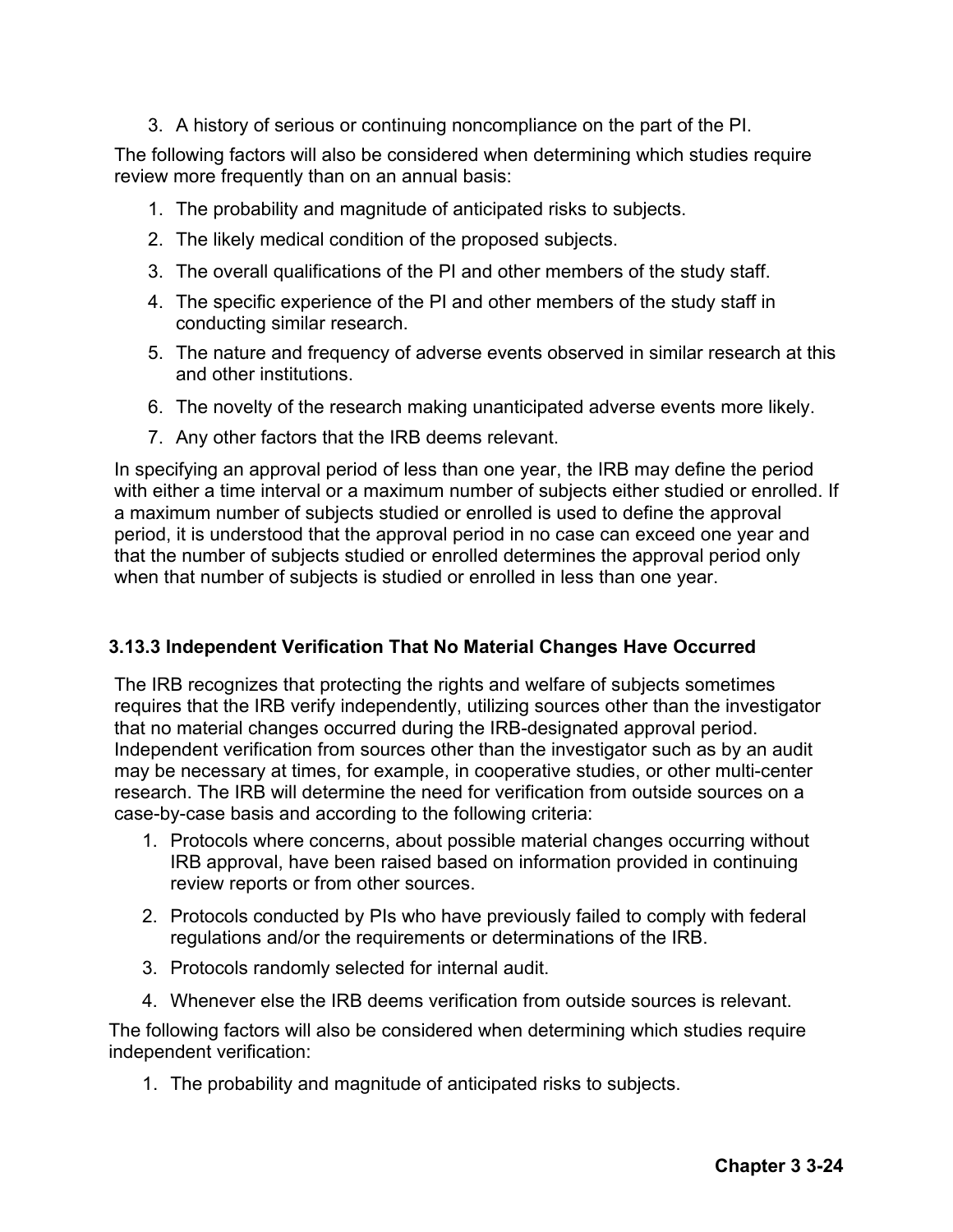- 2. The likely medical condition of the proposed subjects.
- 3. The probable nature and frequency of changes that may ordinarily be expected in the type of research proposed.

In making determinations about independent verification, the IRB may prospectively require that such verification take place at predetermined intervals during the approval period, or may retrospectively require such verification at the time of continuing review, review of amendments, and/or adverse events.

If any material changes have occurred without IRB review and approval, the IRB will decide the corrective action to be taken.

### **3.13.4 Consent Monitoring**

In reviewing the adequacy of informed consent procedures for proposed research, the IRB may on occasion determine that special monitoring of the consent process by an impartial observer (consent monitor) is required in order to reduce the possibility of coercion and undue influence.

Such monitoring may be particularly warranted where the research presents significant risks to subjects, or if subjects are likely to have difficulty understanding the information to be provided. Monitoring may also be appropriate as a corrective action where the IRB has identified problems associated with a particular investigator or a research project.

#### **3.13.5 Investigator/Co-Investigator Conflicts of Interest**

Investigators (PI and Co-I) are required to submit a "Conflict of Interest Assessment Form" at initial review, continuing review, and if any changes occur during the approval period. If an investigator or Co-Investigator responds affirmatively to the existence of a potential conflict, the COI Administrator is sent the form to make determinations. If a conflict of interest exists, final IRB approval of a protocol cannot be given until an approved conflict of interest management plan, that adequately protects the human subjects in the protocol, is in place.

#### **3.13.6 Significant New Findings**

During the course of research, significant new knowledge or findings about the medication or test article and/or the condition under study may develop. The PI must report any significant new findings to the IRB who will review them with regard to the impact on the subjects' rights and welfare. Since the new knowledge or findings may affect the risks or benefits to subjects or subjects' willingness to continue in the research, the IRB may require, during the ongoing review process, that the PI contact the currently enrolled subjects to inform them of the new information. The IRB will communicate this to the PI. The informed consent must be updated and the IRB may require that the currently enrolled subjects be re-consented, acknowledging receipt of this new information and for affirming their continued participation.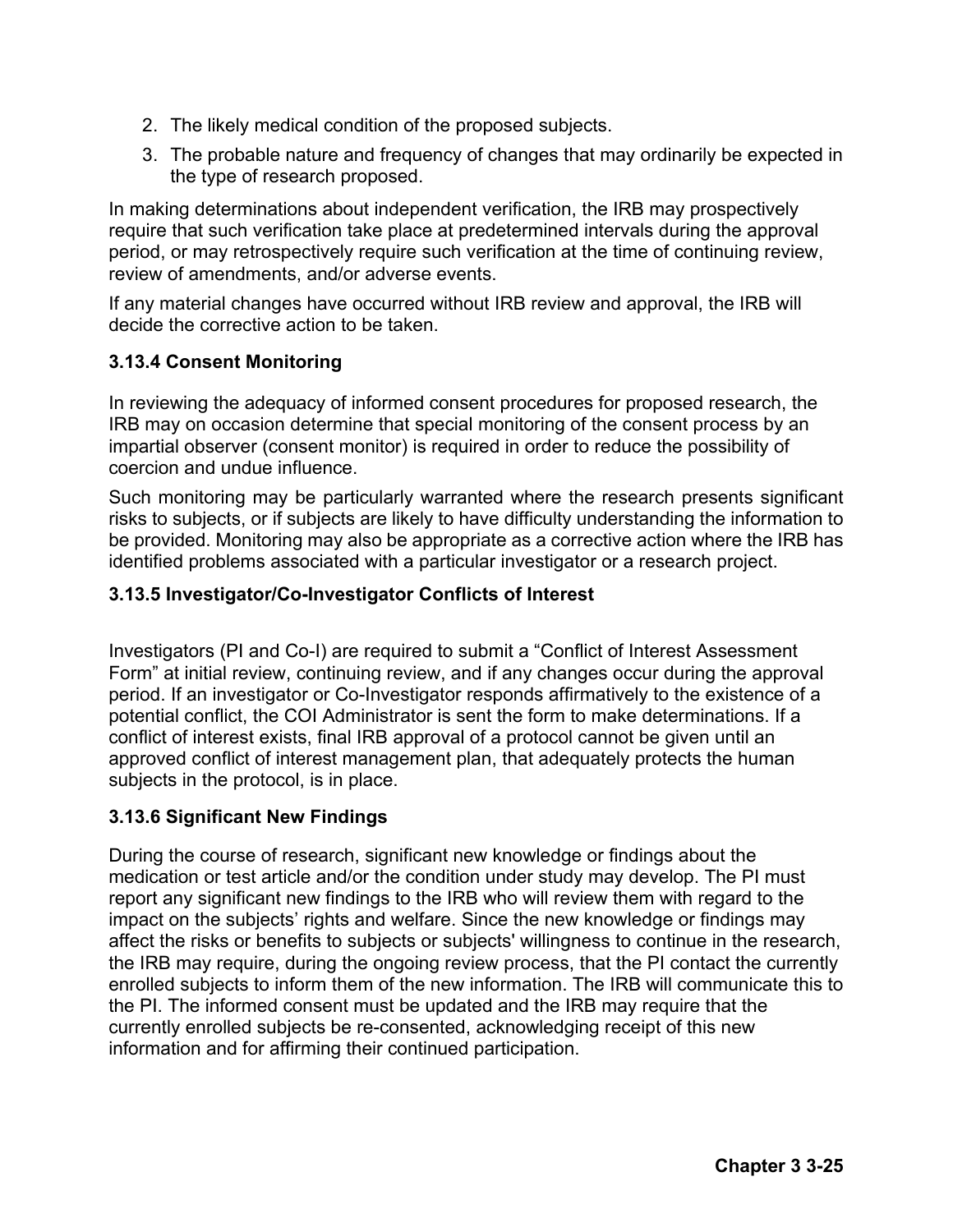## **3.13.7 Advertisements**

The IRB must approve any and all advertisements prior to posting and/or distribution for studies that are conducted under the auspices of the VANEOHS. The IRB will review:

- 1. The information contained in the advertisement.
- 2. The mode of its communication.
- 3. The final copy of printed advertisements.
- 4. The final audio/video taped advertisements.

This information should be submitted to the IRB with the initial application or as an addendum to the protocol.

The IRB reviews to assure that the material is accurate and is not unduly optimistic, creating undue influence on the subject to participate. unduly optimistic language may include but is not limited to:

- 1. Statements implying a certainty of favorable outcomes or other benefits beyond what are outlined in the consent document and the protocol.
- 2. Claims, either explicitly or implicitly, that the drug, biologic, or device is safe or effective for the purposes under investigation.
- 3. Claims, either explicitly or implicitly, that the test article is known to be equivalent or superior to any other drug, biologic, or device.
- 4. Using terms like "new treatment," "new medication," or "new drug" without explaining that the test article is investigational.
- 5. Promising "free medical treatment" when the intent is only to say participants will not be charged for taking part in the investigation.
- 6. Emphasis on payment or the amount to be paid, such as bold type or larger font on printed media.
- 7. The inclusion of exculpatory/harsh language.

Any advertisement to recruit subjects should be limited to the information the prospective subjects need to determine their eligibility and interest. When appropriately worded, the following items may be included:

- 1. The name and address of the investigator and/or research facility.
- 2. The condition being studied and/or the purpose of the research.
- 3. In summary form, the criteria that will be used to determine eligibility for the study.
- 4. The time or other commitment required of the subjects.
- 5. The location of the research and the person or office to contact for further information.
- 6. A clear statement that this is research and not treatment.
- **7.** A brief list of potential benefits.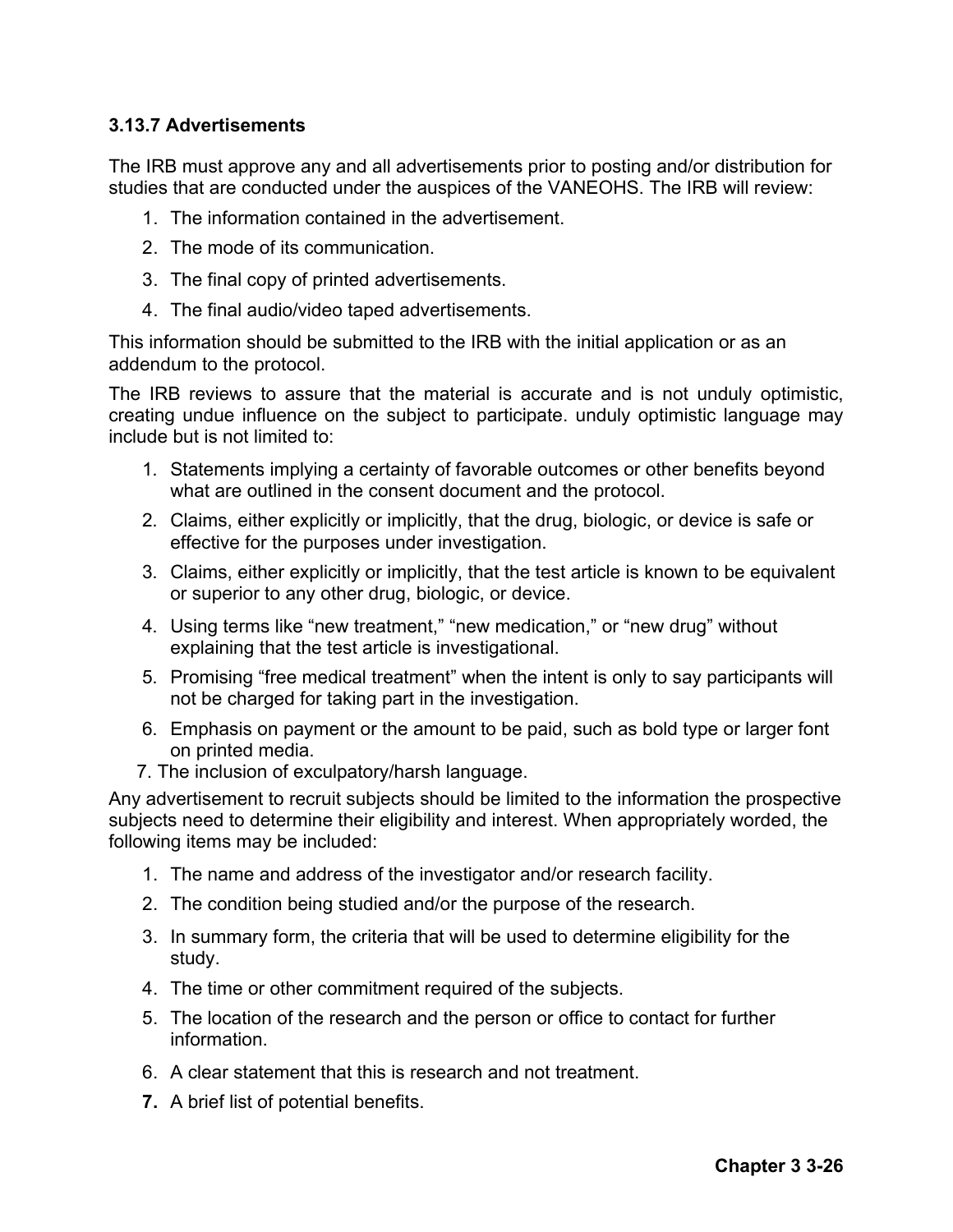### **3.13.8 Recruitment Incentives**

The VA does not allow any recruitment incentives (such as finder's fees and bonus payments) for investigators, study staff, physicians, and other health care providers for identifying and/or enrolling subjects or referring potential subjects for studies that are conducted under the auspices of the VANEOHS.

#### **3.13.9 Payment to Research Subjects**

Per federal regulations, (VHA Handbook 1200.05), at the time of initial application, the IRB reviews any financial or other form of payment to research subjects to assure that the amount does not create an undue influence on the subject to participate. The information is provided in the protocol and the consent form. Additional information may be required on an "as needed" basis.

Payments may not be provided to subjects on a schedule that results in undue influence on the subject's decision to continue participation. Payment may not be withheld as a condition of the subject completing the research. Any amount paid as bonus for completion of the entire study should not be so great that it creates undue influence. If the subject withdraws early, payment must be prorated to reflect the time and inconvenience of the subject's participation up to that point. The schedule, amount, and conditions of payment must be stated in the informed consent form.

VA policy prohibits paying subjects to participate in research when the research is an integral part of a subject's medical care and when it makes no special demands on the subject beyond those of medical care.

Compensation for participation in a trial offered by a sponsor to include a coupon good for a discount on the purchase price of the product once it has been approved for marketing is prohibited.

However, payment may be permitted, with prior approval of the IRB, in the following circumstances:

- **1. No direct subject benefit.** When the study to be performed is not directly intended to enhance the diagnosis or treatment of the medical condition for which the volunteer subject is being treated, and when the standard of practice in affiliated, non-VA institutions is to pay patients in this same or similar situation.
- **2. Others being paid.** In multi-institution studies, where patients at a collaborating non-VA institution are to be paid for the same participation in the same study at the same proposed rate, the IRB may find that payment is appropriate.
- **3. Comparable situations.** In other comparable situations in which, in the opinion of the IRB, payment of patient volunteers is appropriate.
- **4. Transportation Expenses.** When transportation expenses are incurred by the subject that would not be incurred in the normal course of receiving treatment and which are reimbursed by another mechanism.

Investigators who wish to pay research subjects must indicate in their research project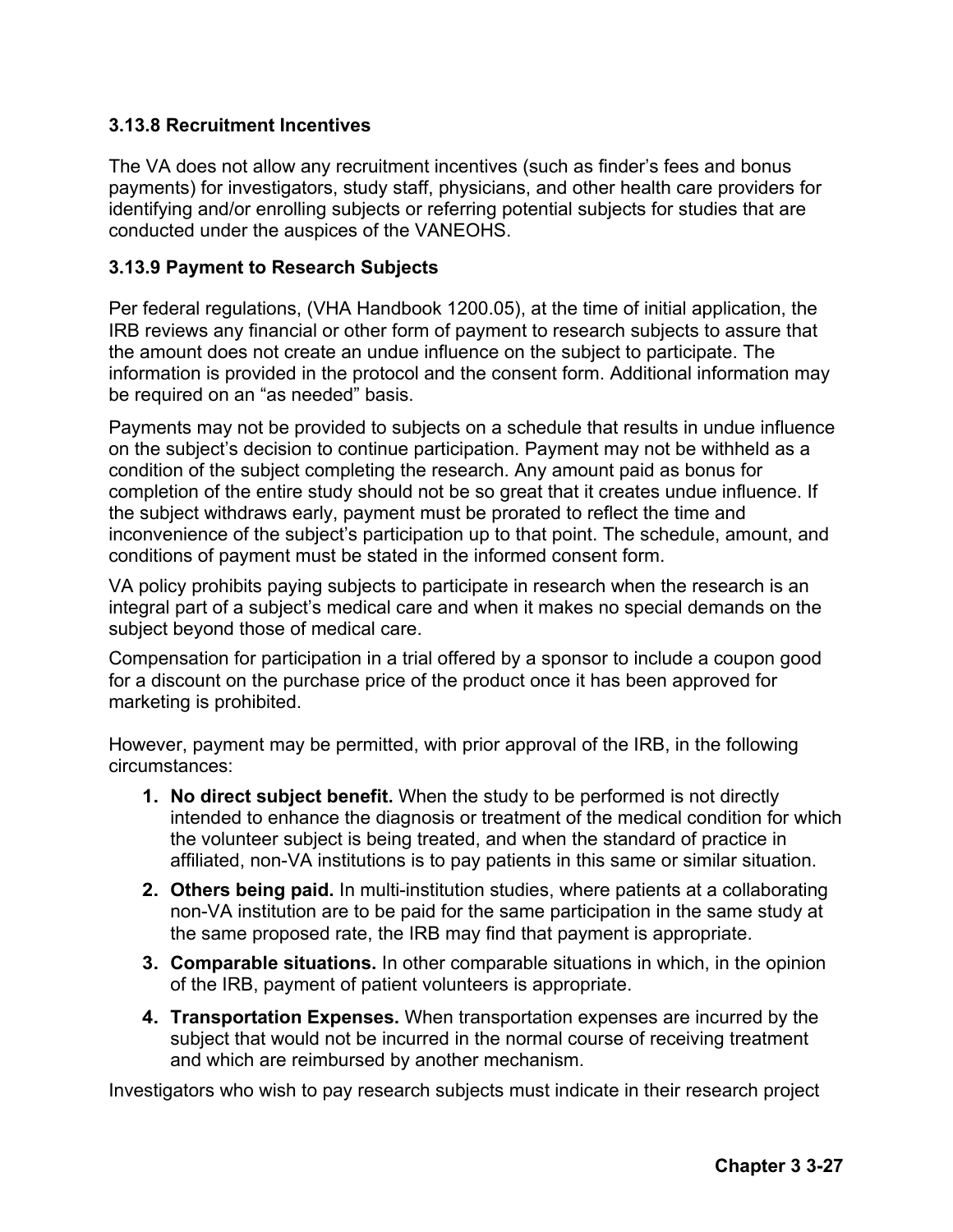application the justification for such payment.

The R&D Committee must ensure that such payments to subjects are made from appropriate funds.

For specific procedures for paying research volunteers see Medical Research Service policies HSP-008A "Paying Human Subject Volunteers with VA Appropriated Funds" and HSP-008B "Paying Human Subject Volunteers with Research Foundation Administered Funds."

## **3.13.10 Compensation for Research Related Injuries**

Per federal regulations, (38CFR16.116 (a)(6) and 38 CFR 17.85), information on compensation for injury must be included in all informed consent forms. It must include contact names and telephone numbers, per the required elements of informed consent.

VA medical facilities shall provide necessary medical treatment to a research subject injured as a result of participation in a research project approved by the R&D Committee and conducted under the supervision of one or more VA employees.

However, this requirement does not apply to:

- 1. Treatment for injuries due to a subject's noncompliance with study procedures;
- 2. Research conducted for the VA under a contract with an individual or a non-VA institution.

For additional information, regarding exceptions to this information, please see 38 CFR 17.85.

For sponsored research, VANEOHS requires the use of the local research related injury boilerplate language in the informed consent form instead of the sponsor's compensation statement. The VA policy for research-related injuries provides very broad coverage, more than what most sponsors provide. The contract between the institution and the sponsor will define those instances when the sponsor will provide compensation.

## **3.13.11 Certificates of Confidentiality (CoC)**

Generally, any Federally-funded research project that involves the use or collection of identifiable, sensitive information will be required to have a Certificate of Confidentiality as required by Section 2012 of the 21st Century Cures Act (42 U.S.C. 241). For purposes of this section and as defined in the 21st Century Cures Act, the term identifiable, sensitive information means information about an individual that is gathered or used during the course of research in which an individual is identified; or there is at least a very small risk, as determined by current scientific practices or statistical methods, that some combination of the information, a request for the information, and other available data sources could be used to deduce the identity of an individual. An investigator issued a certificate must protect the privacy of individuals involved in the research study and may not disclose or provide to any other person not connected with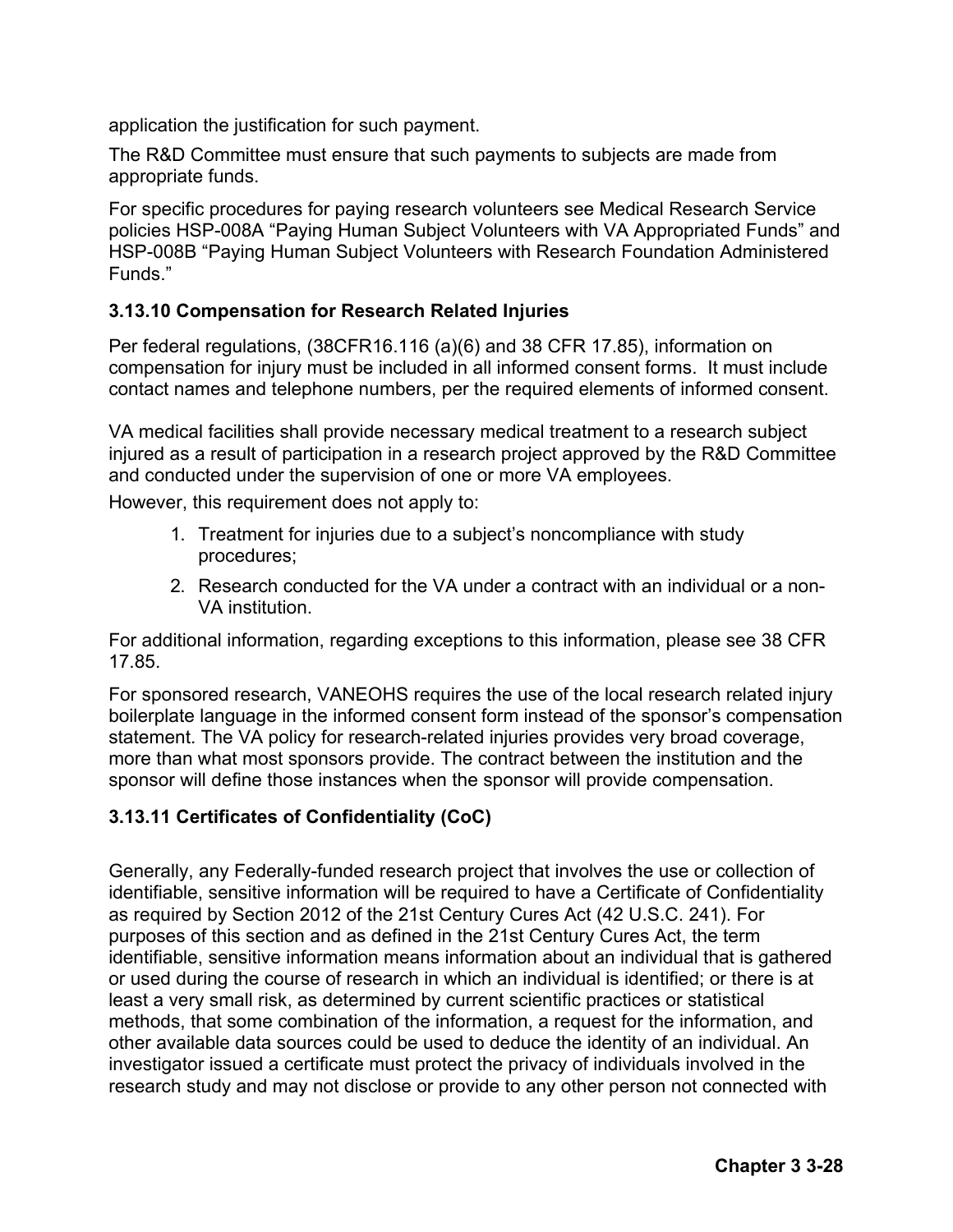the research the name of subjects or any information, document, or biospecimen that contains identifiable, sensitive information about subjects that was created or compiled for purposes of the research.

Disclosure of identifiable information outside of the research team is prohibited, except:

(1) When there is a Federal, State or local law requiring disclosure of information, such as for reporting child or elder abuse or communicable diseases;

(2) When the subject consents for such disclosure;

(3) For medical treatment of the individual made with consent of the subject; or

(4) When the information is used for other scientific research that is in compliance with applicable Federal regulations governing the protection of human subjects in research.

When VA conducts a study that is protected by a Certificate of Confidentiality, the following requirements apply:

(1) For studies in which information about the subject's participation will be included in the subject's VHA medical record, information must be given to the prospective subjects as part of the informed consent process that information regarding study participation will be included in the medical record; and

(2) For studies in which the IRB requires a written informed consent, the informed consent document approved by the IRB must include a statement that the study has a Certificate of Confidentiality. NOTE: The HHS agencies that issue Certificates of Confidentiality usually have guidance specific to the issuing agency on statements that must be included in informed consent documents describing Certificates of Confidentiality.

As of June 13, 2017, all previously issued Certificates of Confidentiality are subject to the requirements of Section 2012 of the 21st Century Cures Act,

For studies not funded by DHHS, if there is an IND or an IDE, the sponsor can request a CoC from the FDA.

#### **3.13.12 Compliance with all Applicable State and Local Laws**

The IRB follows and must adhere to all applicable state and local laws in the jurisdictions where the research is taking place. The Research Service and the IRB rely on the Regional Counsel for the interpretation and application of Ohio State law and the laws of any other jurisdiction where research is conducted as they apply to human subjects research. All consent forms must be consistent with applicable state and local laws.

Currently there are no Ohio statutes that conflict with or enhance federal requirements on research done at federal facilities. If Ohio law is amended to require more stringent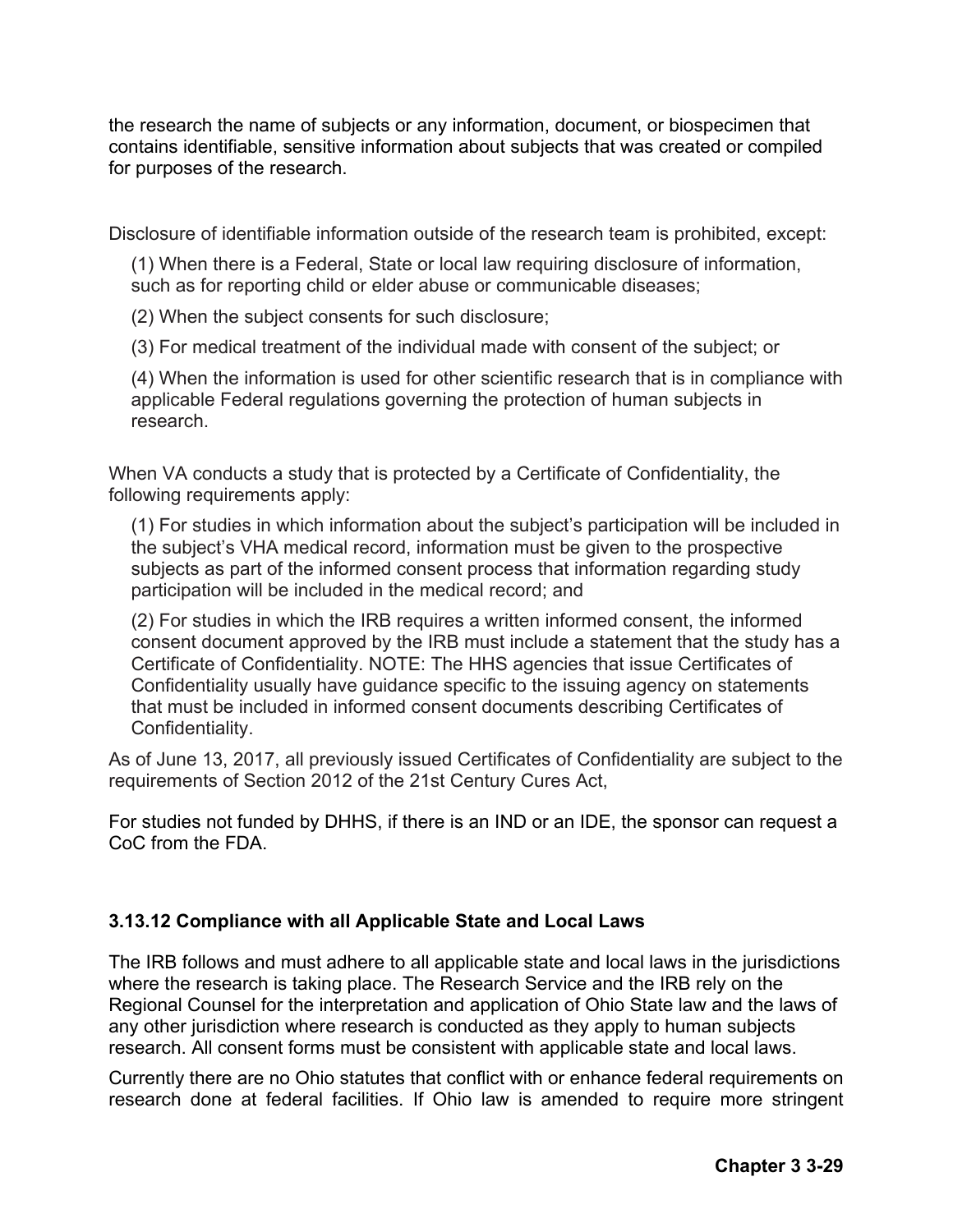regulations than are currently required in the federal regulations, the policy is to follow the more stringent state requirements.

#### **3.12.13 Participation of Non-Veterans as Research Subjects**

The investigator must provide justification for including non-Veterans in a VA research protocol, and the R&DC must review the justification for inclusion of non-Veterans and specifically approve entering non-Veterans into the study before any non-Veterans can be recruited.

a. Outpatient Care for Research Purposes. Any person who is a bona fide volunteer may be furnished outpatient treatment when the treatment to be rendered is part of an approved VA research study and there are insufficient Veteran patients suitable for the study (38 CFR 17.92).

b. Hospital Care for Research Purposes. Any person who is a bona fide volunteer may be admitted to a VA hospital when the treatment to be rendered is part of an approved VA research study and there are insufficient Veteran patients suitable for the study (38 CFR 17.45).

c. Other Research. Non-Veterans may be entered into an approved VA research study when the investigator can present a compelling argument for the inclusion of non-Veterans (e.g., insufficient number of Veterans; survey of VA employees; study of active duty military; study involving Veterans' family members), and the research is relevant to the care of Veterans or active duty military personnel.

d. Investigators must provide notice of privacy practices to any non-veteran enrolled in an approved VA protocol

See Medical Research Service policy **HSP-004 "CPRS Medical Records for Non-Veteran Research Subjects and Veterans not Currently Enrolled in the VA system**" for entering subjects into the Computerized Patient Record System (CPRS).

#### **3.12.14 Researcher Contact with Veterans**

- 1. Researchers must restrict their telephone and other contacts with veterans to only those procedures and data elements outlined in IRB approved protocols. In these contacts, researchers must not request social security numbers.
- 2. During the recruitment process, researchers must make initial contacts with veterans in person and/or by letter prior to any telephone contact and provide a telephone number or other means that veterans can use to verify the validity of the study. One source of information about clinical trials that can be shared with veteran is http://www.clinicaltrials.gov/ where VA clinical trials are listed.
- 3. Informed consent documents must include information about where and how a veteran can verify the validity of a study and authorized contacts.
- 4. After recruitment and during the follow-up phase, a researcher should begin calls by referring to previous contacts and the information provided on the informed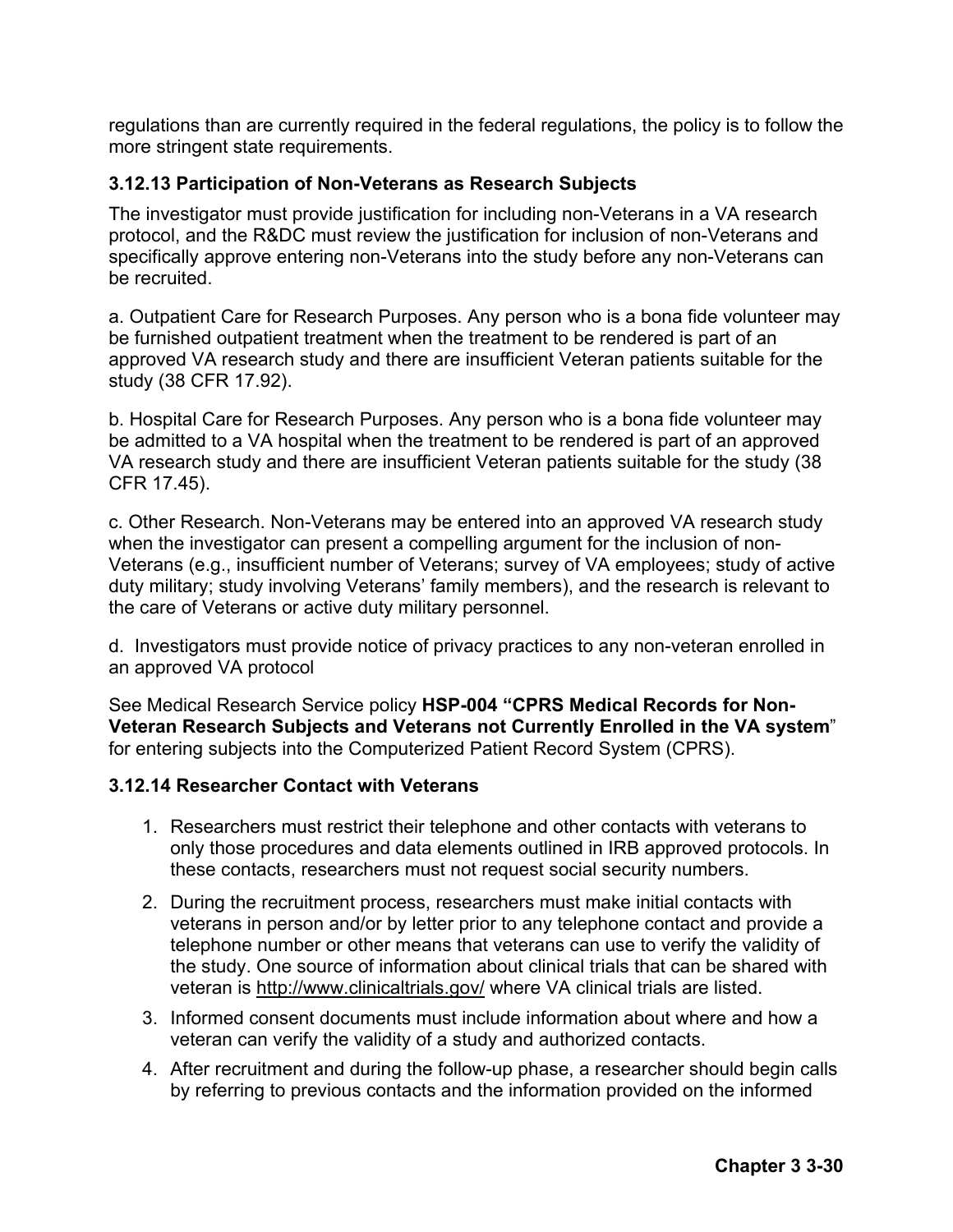consent document

### **3.12.15 Study Closures**

Upon completion of the research project, the IRB reviews and may approve or acknowledge and accept study closures upon receipt of the "Study Closure Report" and applicable documents from the investigator. It should be noted that a study is not considered "closed" if there is ongoing analysis of individually identifiable data.

### **3.12.16 Documentation in the Medical Health Record**

A VHA health record is created or updated, and a progress note created, for all research subjects (Veterans or Non-Veterans) who are admitted to VA facilities as inpatients, treated as outpatients at VA facilities, or when research procedures or interventions are used in the medical care of the VA research subject at a VA facility or at facilities contracted by VA to provide services to Veterans. See HSP-003, "Documentation in the Patient's Health Record of Research Enrollment, Contact, Actual Enrollment and End of Study Participation."

## **3.12.17 Flagging Of the Electronic Medical Record**

Research studies that the IRB recognizes as greater than minimal risk may require that a research flag be activated in the patient's CPRS electronic medical record for the safety of the subject. An electronic record flag advisory is an electronic record flag, which serves as an immediately identifiable alert that promotes safe, appropriate, timely, and respectful patient care. The VA electronic medical record is programmed such that when patients with electronic record flags make scheduled or unscheduled visits to the medical center and clinics, the patient information display will show a screen with the established type of flag advisory highlight. See Medical Research Service HSP-005 "Flagging Medical Charts of Patients Involved in Medical Research Studies" for information for the process of activating, managing, and removing a research flag.

Studies that generally require a flag are those that are invasive, including studies requiring surgery and/or utilizing investigational drugs or significant risk investigational devices as well as other interventions or clinical services used in the medical care of the subject or that could interfere with the subject's other medical care. The IRB may also require flagging for surveys that may provoke undue stress or anxiety unless the IRB determines that mandatory flagging is not in the best interests of the subject (e.g., an interview study of victims of sexual assault). In other situations, the IRB determines if flagging is necessary Flags may also be applied to studies for which the IRB considers it important that any medical staff member working with an enrolled patient knows that he/she is participating in a research study.

The IRB study approval letter will notify the PI and study coordinator that the IRB determined that a research flag is required for all study subjects.

As patients are enrolled into the research protocol, the PI will obtain a signed informed consent and enter the patient's name into the medical record flag advisory system. The PI is responsible for activating the research flag immediately following the informed consent process with a patient. The investigator is responsible for deactivating the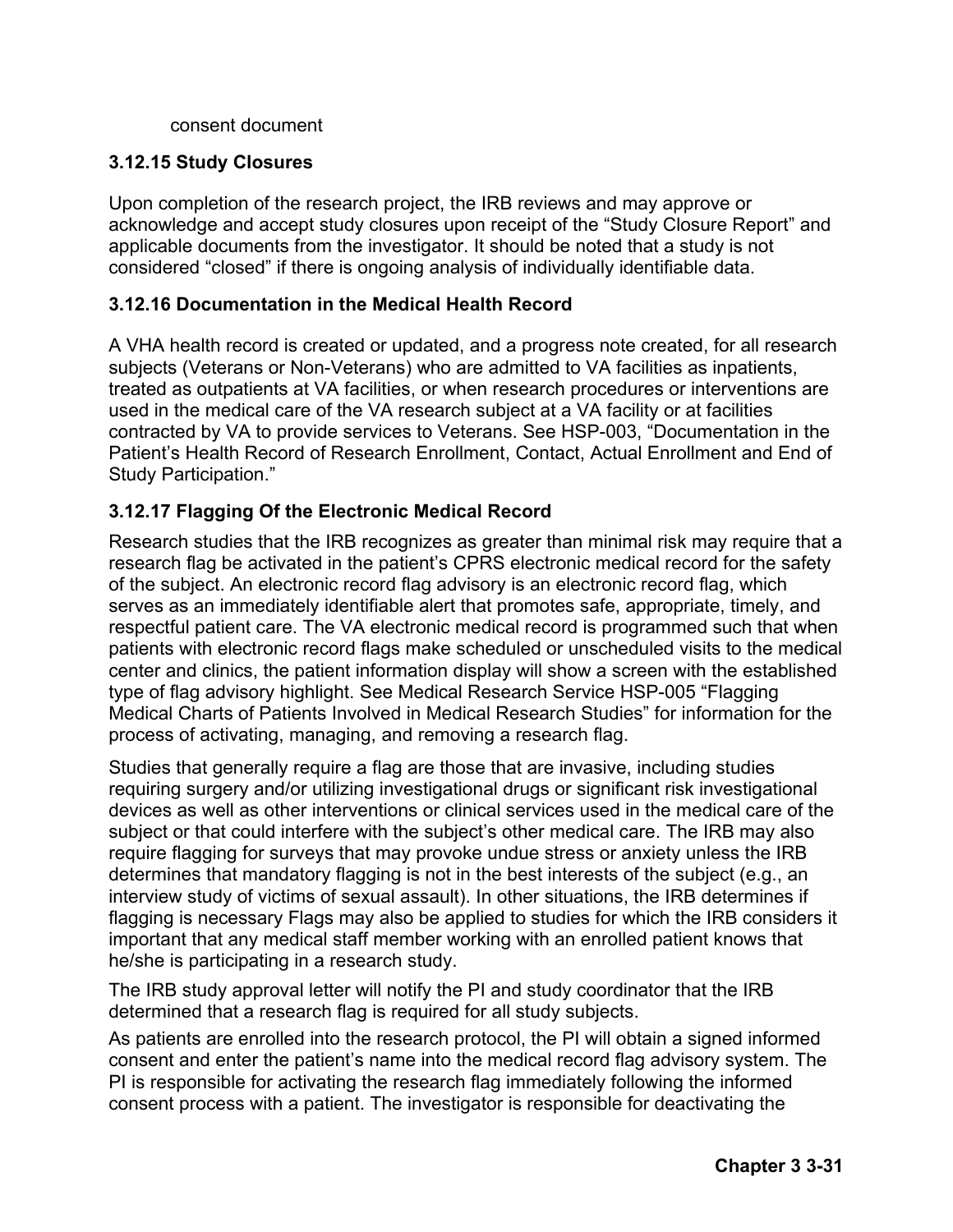research flag if a patient withdraws or participation ends prior to the termination of the study and for de-activating the research protocol flag when the study is concluded.

A patient may be enrolled in only one research study for which the IRB has required a flag advisory in the patient's electronic medical records. The IRB Co-Chairperson must approve any exceptions in advance.

The IRB may not want to require the medical record to be flagged or may consider lifting the flagging requirement if:

1. The subject's participation in the study involves:

- a. Only one encounter,
- b. Only the use of a questionnaire, or
- c. The use of previously collected biological specimens.

2. The identification of the patient as a subject in a particular study (if the study is not greater than minimal risk) would place the subject at greater than minimal risk.

## **3.13 Possible IRB Actions**

**Approved** with no changes (or no additional changes).

**Approvable with modifications**: The protocol requires minor modifications and/or revisions before approval can be given. Such minor changes must be clearly delineated by the IRB so the investigator may simply concur with the IRB's stipulations. When the revisions are received from the investigator, the IRB Co-Chairperson, or another experienced IRB member designated by the Chairperson, may review and approve the revised research protocol under expedited procedures on behalf of the IRB. The date of approval is the date when the minor changes were approved by the reviewer. The research may not begin until the reviewer has approved the changes and the R&D Committee has performed an activation review and approved the research and the PI receives a notification of approval form the ACOS/R&D. The approval by the reviewer must be documented in the minutes of the first IRB meeting that takes place after the date of the approval.

**Deferred**. The IRB determines that substantial modification or clarification of the protocol is required, or insufficient information is provided to adequately judge the protocol application. The research approval process may not proceed until the convened IRB has approved a revised application incorporating necessary information.

**Disapproved.** The IRB has determined that the research cannot be conducted at this VA or by employees or agents of the VANEOHS or otherwise under the auspices of the VA.

**Suspension/Termination**. The IRB may suspend or terminate approval of active research due to investigator noncompliance, unexpected problems, or serious harm to subjects.

**Tabled.** A study tabled by the IRB is a study that was not reviewed. The IRB may table a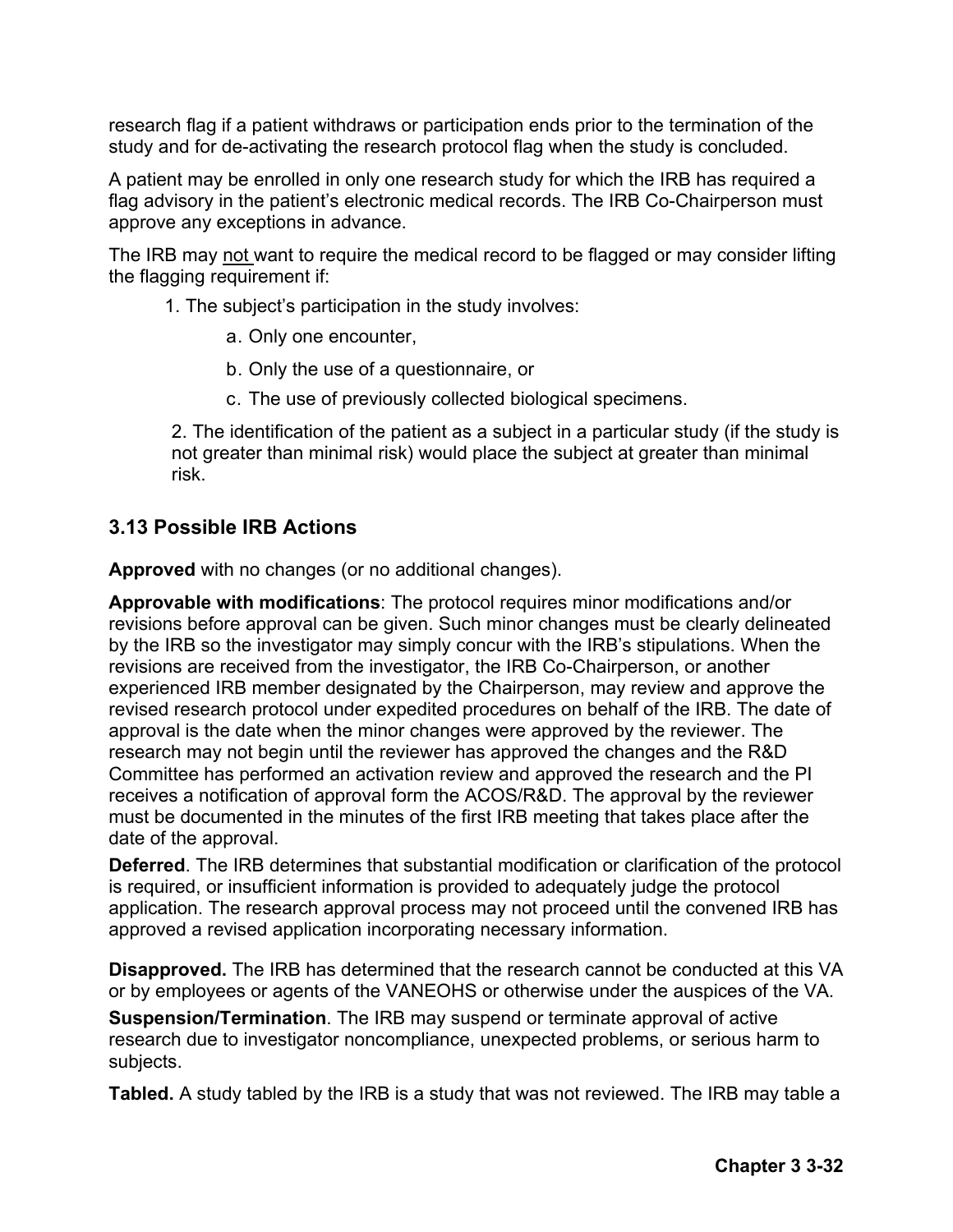study if the IRB did not have sufficient time, expertise, or appropriate personnel present (i.e., absence of primary reviewer) to vote on the study or for investigator noncompliance.

**Approval in Principle.** As per federal regulations, (38CFR16.118), there are two circumstances in which the IRB may grant approval required by a sponsoring agency without having reviewed all of the study procedures and consent documents.

- 1. One is if study procedures are to be developed during the course of the research, but human subjects approval is required by the sponsoring agency.
- 2. The other is if the involvement of human subjects depends on the outcomes of work with animal subjects. The IRB may then grant approval without having reviewed the as yet undeveloped recruitment, consent, and intervention materials. However, if the proposal is funded, the Principal Investigator must submit such materials for approval at least 60 days before recruiting human subjects into the study, or into any pilot studies or pre-tests.

Approval in principle is granted to satisfy sponsoring agency requirements or to allow investigators to have access to funding to begin aspects of the project that do not involve human subjects.

## **3.14 Study Suspension, Termination and Investigator Hold**

### **3.14.1 Suspension/Termination**

IRB approval may be suspended or terminated if research is not being conducted in accordance with IRB or regulatory requirements or has been associated with unexpected problems or serious harm to subjects. See Section 6 for a discussion of unexpected problems.

**Suspension** of IRB approval is a directive of the convened IRB or IRB Co-Chairperson to temporarily stop some or all previously approved research activities short of permanently stopping all previously approved research activities. Suspension directives made by the IRB Co-Chairperson must be reported to a meeting of the convened IRB. Suspended protocols remain open and require continuing review. Suspensions by the IRB Co-Chairperson will be reported to the IRB for review.

**Termination** of IRB approval is a directive of the convened IRB to stop permanently all activities in a previously approved research protocol. Terminated protocols are considered closed and no longer require continuing review. Terminations of protocols approved under expedited review must be made by the convened IRB.

The IRB shall notify the PI in writing of such suspensions or terminations and shall include a statement of the reasons for the IRB's actions. The terms and conditions of the suspension or termination must be explicit. The investigator shall be provided with an opportunity to respond in person or in writing.

When study approval is suspended or terminated by the convened IRB or an authorized individual, in addition to stopping all research activities, the convened IRB or individual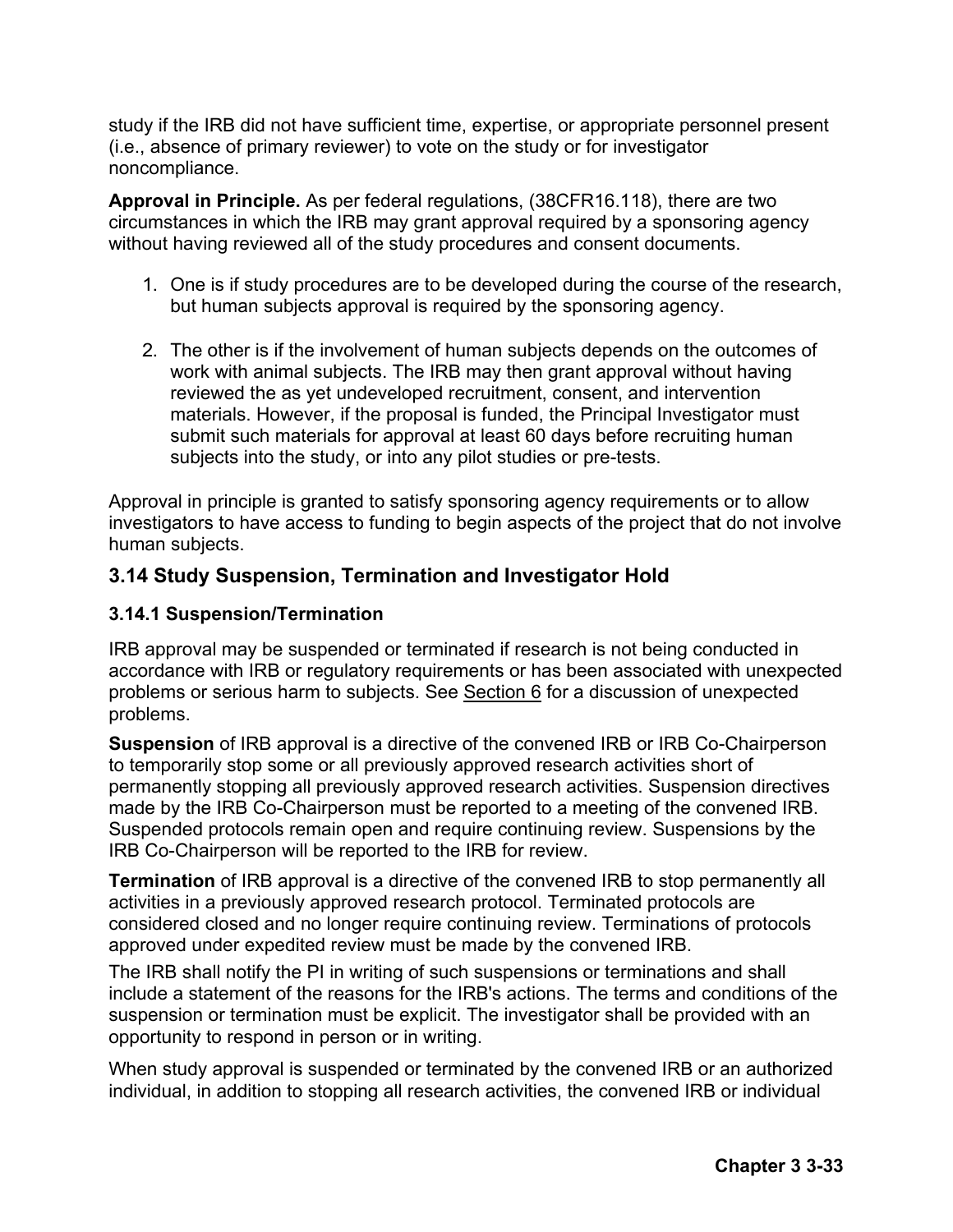ordering the suspension or termination will assure any subjects currently participating are notified that the study has been suspended or terminated. The convened IRB or individual ordering the suspension or termination will consider whether procedures for withdrawal of enrolled subjects are necessary to protect their rights and welfare of subjects, such as: transferring participants to another investigator; making arrangements for care or follow-up outside the research; allowing continuation of some research activities under the supervision of an independent monitor; or requiring or permitting follow-up of participants for safety reasons.

If follow-up of subjects for safety reasons is permitted/required by the convened IRB or individual ordering the suspension or termination, the convened IRB or individual ordering the suspension or termination will require that the subjects should be so informed and that any adverse events/outcomes be reported to the IRB and the sponsor.

The investigator MUST continue to provide reports on adverse events and unanticipated problems to both the IRB and sponsor just as if there had never been a suspension (i.e., all events that need to be reported during a study need to continue to be reported during the suspension period.)

In addition to the IRB and or Co-Chairperson, the COS may suspend research if the immediate well-being of patients participating in research is compromised. In such cases, the COS will notify the IRB Co-Chairperson and the ACOS/R&D. The IRB will be notified of these actions at the next convened meeting.

It is the responsibility of the IRB Co-Chairperson and/or the ACOS/R&D to provide prompt written notification to the R&D Committee, the COS (where appropriate) and the medical center Director as well as to relevant federal agencies, including ORO, OHRP, and FDA (for FDA-regulated research) of suspensions and terminations (e.g. associated with unexpected harm and research not being conducted in accordance with the IRB's requirements) of IRB approved research projects. Routine study closures, expirations in IRB approvals, or study completions are not required to be reported to these agencies.]

## **3.14.2 Investigator Hold**

An investigator may request an Investigator Hold on a protocol when he/she wishes to temporarily or permanently stop some or all approved research activities. An investigator hold is initiated by an investigator. Investigator holds are not suspensions or terminations. The term Investigator Hold does not apply to interruptions of VA research related to concerns regarding the safety, rights, or welfare of human research subjects, research investigators, research staff or others. An investigator hold must not be used to avoid reporting deficiencies or circumstance otherwise covered by VA Handbooks or other Federal Requirements governing research.

#### **3.14.2.1 Procedures**

- 1. Written notification to the IRB from the investigators must include:
	- a. A statement that he/she is placing a study on administrative hold voluntarily or in response to a request by the convened IRB or IRB designee.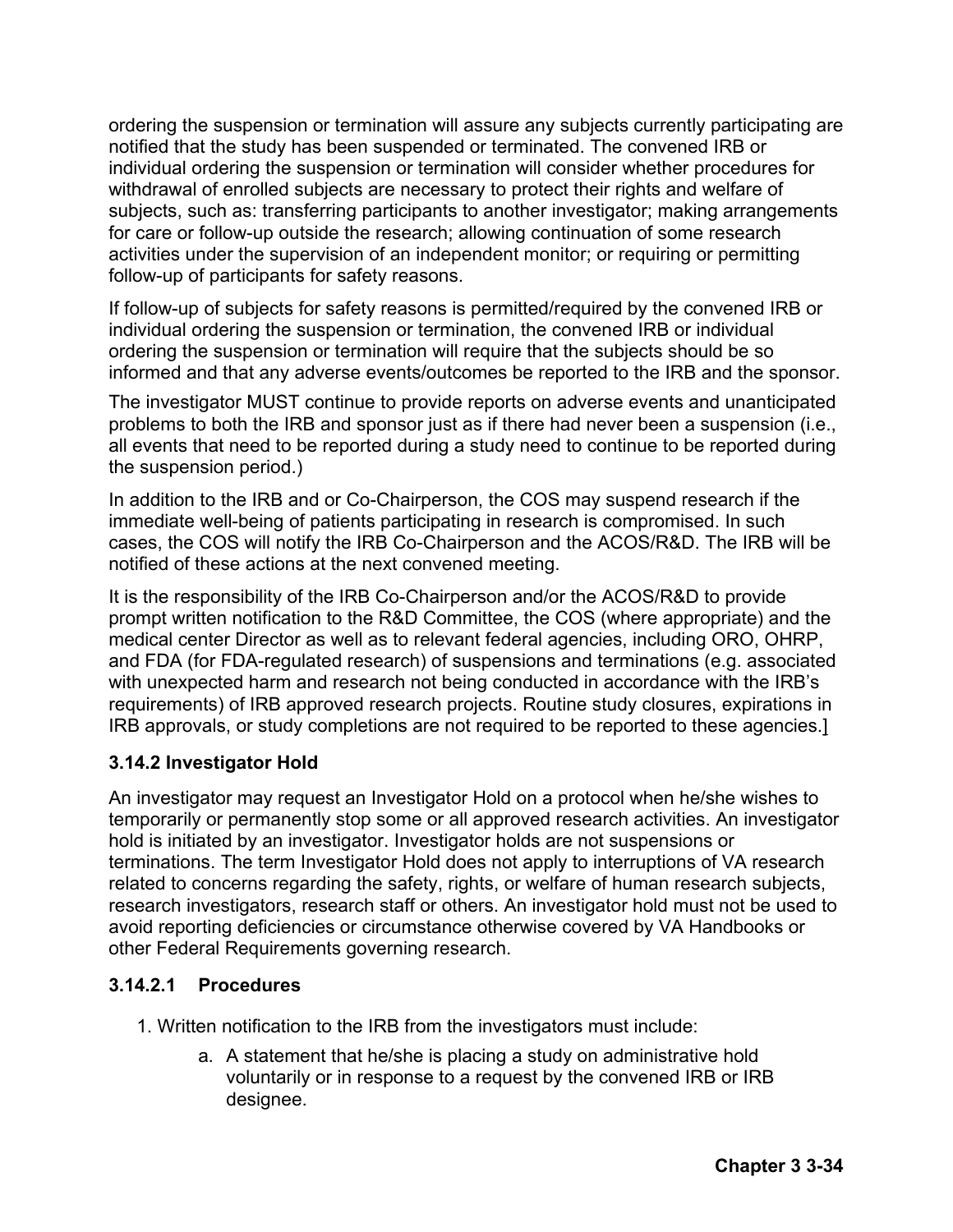- b. A description of the research activities that will be stopped.
- c. Proposed actions to be taken to protect current participants.
- d. Actions that will be taken, prior to IRB approval of proposed changes, in order to eliminate apparent immediate harm.
- 2. Upon receipt of this written notification, the IRB Administrator places the research on the agenda for review.
- 3. The IRB Co-Chairperson, in consultation with the investigator, determines whether any additional procedures need to be followed to protect the rights and welfare of current participants.

4. The IRB Co-Chairperson, in consultation with the investigator, determines how and when currently enrolled participants will be notified of the investigator hold.

5. The investigator may request a modification of the Investigator Hold by submitting a Request for Modification to Previously Approved Research Form.

## **3.15 Initial Review**

### **3.15.1 Initial Review Materials**

The materials required for submission for all new (initial) protocols can be found in VAIRRS/IRBnet.

3.16.2 Initial IRB Review Process

- **1. Review of the research protocol:** The information received from the investigator will be reviewed by the IRB to determine if the research project meets the criteria for approval. The reviewers should complete the IRB Reviewer Checklist to document that each of the specific criteria for approval has been met. The IRB Reviewer Checklist will be filed in the IRB study file in the IRB office.
- **2. Review of the Informed Consent form:** The IRB will review and determine that all required elements are included in the consent process and any required consent forms.
- **3. Review of the Request for Waiver of Documentation or Alteration of Consent:**  The IRB will review requests for waivers of informed consent and waivers of documentation of informed consent. The IRB will determine if the request meets the necessary requirements and this determination will be documented in the minutes.
- **4. Review of Request for Waiver of Authorization for the Use of Protected Health Information for Research Purposes**: The IRB will review requests for waiver of authorization for the use of protected health information for research purposes. The IRB will determine if the request meets the necessary requirements and this determination will be documented in the minutes.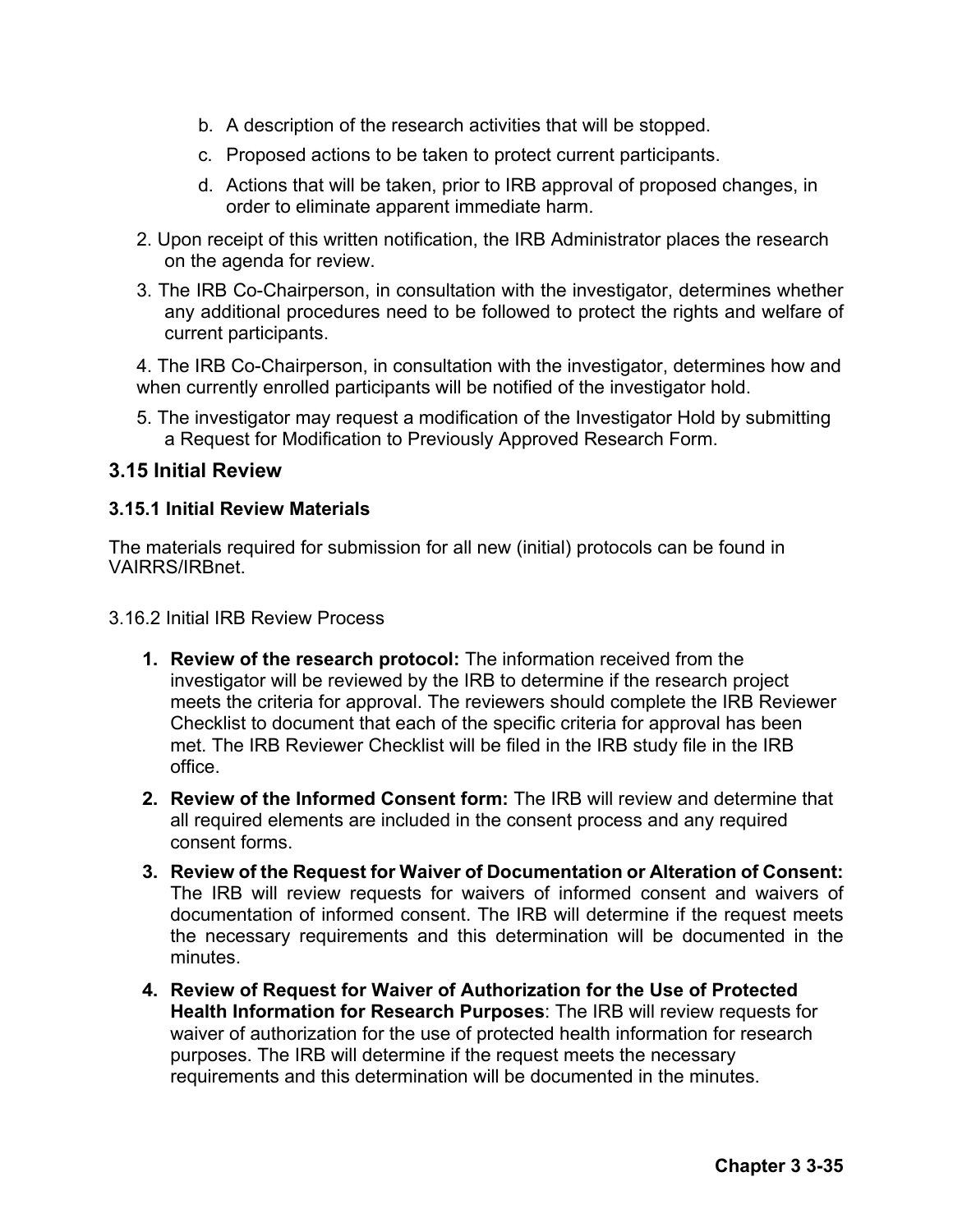- **5. Review of Conflict of Interest:** If an investigator or study staff responds affirmatively to the existence of a potential conflict of interest, the COI Administrator will be notified. The COI Administrator will review the disclosure and determine whether an actual conflict exists. A written memorandum providing information concerning the COI will be provided to the IRB. The IRB will review this information and will determine a management plan that adequately protects the human subjects in the protocol is in place.
- **6. Payment to Subjects:** The IRB will determine whether proposed payments to subjects comply with VHA policy are appropriate and do not represent undue influence on potential subjects.
- **7. Recruitment Incentives:** The VA does not allow any recruitment incentives for investigators, study staff, physicians, and other health care providers for identifying and/or enrolling subjects or referring potential subjects for studies that are conducted under the auspices of this VA.
- **8. Advertisements and Recruitment Methods:** IRB members will review the content of all proposed recruitment methods, submitted protocol advertisements, and all other written material to be provided to subjects. The primary reviewer will evaluate the materials for appropriateness, assuring that the advertisements do not represent an undue influence or coercion for potential research participants and that they are clear and understandable for the potential research participants under study.
- **9. Review of Safety Monitoring:** For studies that are blinded, have multiple sites, recruit vulnerable populations, or employ high-risk interventions or treatments, a general description of the data and safety monitoring plan must be submitted to the IRB as part of the proposed work. This plan should contain procedures, for identification and reporting of adverse events. For studies that have a DSMB, the research plan must make adequate provisions for monitoring the data collected to ensure the safety of the subjects. Additionally, all research, including those that have the potential for using biohazardous agents, are reviewed by the SRS. This review occurs concurrently with the IRB review process. The specific requirements for submission to the SRS are outlined in medical center policy 151-007 "Subcommittee on Research Safety."
- 10.**Investigational Drug Support and Investigational Drug Records:** The R&D Committee will determine that the investigator has made appropriate arrangements for providing monetary support to the Research Pharmacy for the cost of storing and dispensing drugs and keeping pharmacy logs. The IRB will assure that there is a VA Form 10-9012 Investigational Drug Information Record for all investigational drugs, including placebos, and FDA marketed drugs used in a potential research study. The Research Pharmacist is a voting member of the IRB, so this is an additional safeguard to assure compliance with this requirement.
- 11.**PI Response to Contingent Approvals:** When minor modifications are required the PI is notified in writing of the specific revisions that the IRB has requested. The IRB Co-Chairperson and/or primary reviewer(s) and/or designee will review minor modifications, and once it has been determined that they are in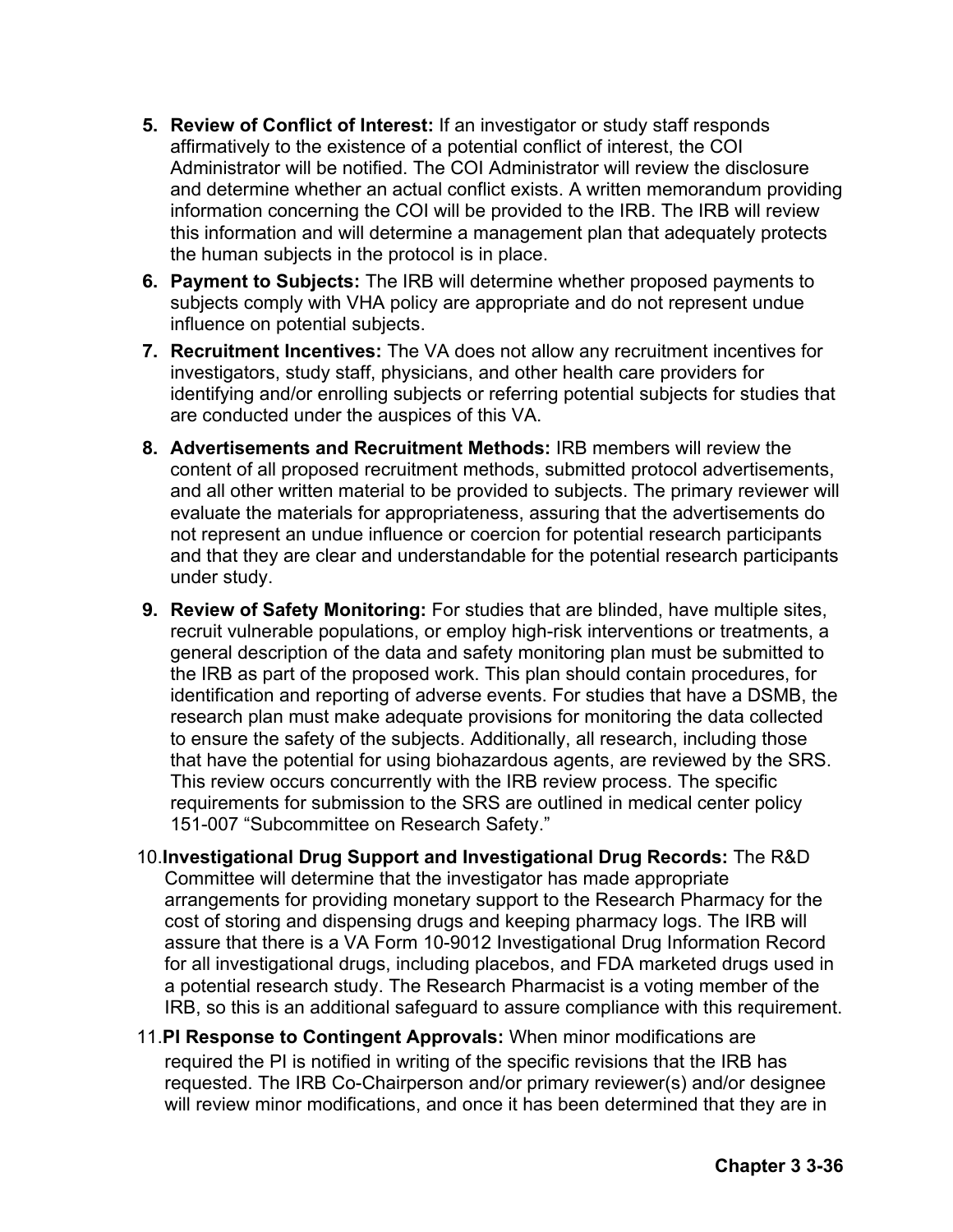compliance with IRB recommendations, will advise the IRB Administrator or Staff, who will create an approval letter.

If an investigator does not respond to the IRB stipulations within about a threemonth period, the IRB office will contact the investigator and inquire about his/her intentions regarding the study. If the PI is unresponsive to this request, then the IRB may determine to administratively withdraw the study from consideration, at which point the PI must resubmit the study anew for R&D Committee and IRB review. The IRB will consider exceptions to this policy in extraordinary circumstances that may be out of the investigator's control. These circumstances may include: awaiting confirmation regarding funding status; or awaiting changes being made by the sponsor, which may extend the time that an investigator needs to make required modifications.

### **3.16 Continuing Review**

For studies requiring continuing review, the IRB will conduct the review at intervals that are appropriate to the level of risk for each research protocol, but not less than once per year. Continuing review must occur as long as the research remains active for long-term follow-up of participants, even when the research is permanently closed to the enrollment of new participants and all participants have completed all research-related interventions. Continuing review of research must occur even when the remaining research activities are limited to the analysis of private identifiable information.

For research subject to the 2018 Requirements, unless the IRB determines otherwise, continuing review is not required in the following circumstances:

- (a) Research eligible for expedited review; or
- (b) Research reviewed by the IRB in accordance with the limited IRB review; or

(c) Research that has progressed to the point that it involves only one or both of the following, which are part of the IRB-approved study:

1. Data analysis, including analysis of identifiable private information or identifiable biospecimens, or

2. Accessing follow-up clinical data from procedures that subjects would undergo as part of clinical care.

(3) For research subject to the 2018 Requirements, if the IRB requires continuing review for any of the above circumstances, it must document its rationale for requiring continuing review in its communication to the investigator and institution. The R&D Committee is not required to conduct continuing review for studies approved by the IRB for which continuing review by the IRB is not required.

*NOTE: Research not requiring continuing review by an IRB is still overseen by the IRB. Reportable events, such as unanticipated problems involving risks to subjects or others,*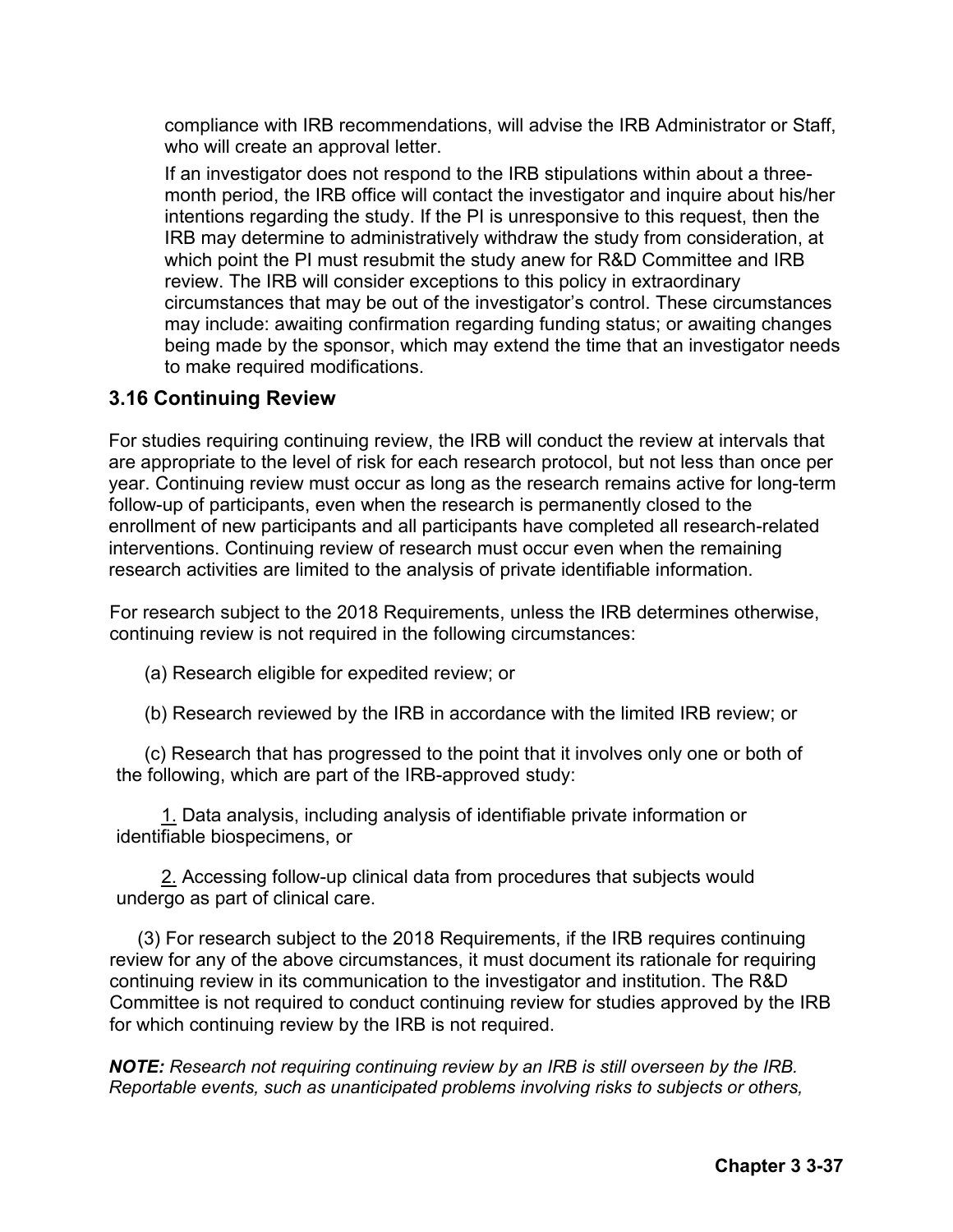*must be reported as required by the IRB. Any changes in the IRB-approved research must be reported to the IRB and may not be implemented prior to review and approval by the IRB (may be expedited) except when necessary to eliminate apparent immediate hazards to the subject.* 

#### **3.16.1 Continuing Review Materials**

The materials required for submission for all continuing reviews (progress reports) are outlined below:

- 1. Continuing Review Form that includes a status report of the research, the number of subjects enrolled to date, any new findings, any subjects withdrawn and the reasons for withdrawal, a summary of serious adverse events occurring within the continuing review period, a summary of unanticipated problems involving risks to subjects and/or others, investigator risk/potential benefit assessment based upon the study results, complaints about the research, a summary of any modifications and or amendments to the research, any interim findings, any relevant literature findings, audit reports and any other information that would impact the IRBs review of the research.
- 2. Investigator's brochure, if applicable.
- 3. Data Safety Monitoring reports, if any.
- 4. Any other documents relevant to the continuing review of research.

#### **Non-Reportable Events**

All events, problems, and new information that do not meet reporting requirements must be reported to the IRB in summary form at the time of the next continuing review.

The IRB recognizes that sponsors may require that the PI report all serious adverse events and IND safety reports to the IRB. The IRB complies with this request in an efficient manner to acknowledge receipt of these reports.

PIs should report adverse events and IND safety reports that do not meet the reporting requirements by using the Tracking Log for Non-Reportable Events form.

Upon receipt, the IRB Administrative Staff will review the Tracking Log for Non-Reportable Events and check the form for completeness. The form will be returned to the investigator if incomplete.

If the investigator answers yes to all three of the questions for a specific event, the investigator is required to complete an Unanticipated Event Reporting form.

Otherwise, the IRB Administrative Staff will acknowledge receipt by the IRB, sign and date the form, and return a copy of the form to the PI.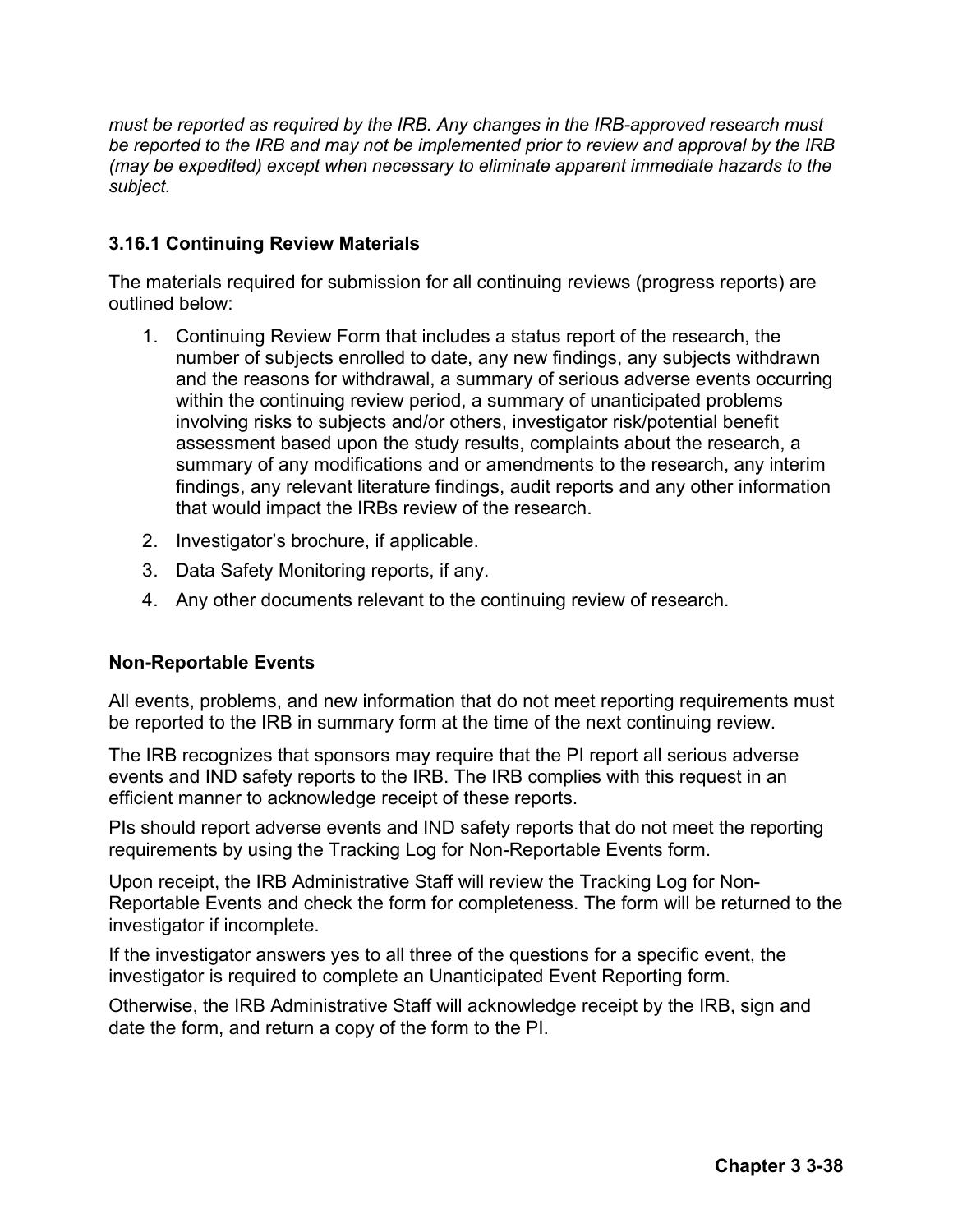## **3.16.2 Approval Period**

At VANEOHS, determination of the approval period and the need for additional supervision and/or participation is made by the IRB on a protocol-by-protocol basis. For example, for an investigator who is performing particularly risky research, or for an investigator who has recently had a protocol suspended by the IRB due to regulatory concerns, an on-site review by a subcommittee of the IRB might occur or approval might be subject to an audit of study performance after a few months of enrollment, or after enrollment of the first several subjects.

For each initial or continuing approval the IRB will indicate an approval period with an approval expiration date specified. IRB approval is considered to have lapsed at midnight on the expiration date of the approval. For a study approved by the convened IRB, the approval period starts on the date that the IRB conducts its final review of the study; that is, the date that the convened IRB approved the research or the date the convened IRB deferred the research for non-substantive issues. For a study approved under expedited review, the approval period begins on the date the IRB Co-Chairperson or IRB member(s) designated by the Chairperson gives final approval to the protocol.

The approval date and approval expiration date are clearly noted on all IRB correspondence sent to the PI and must be strictly adhered to. Investigators should allow sufficient time for development and review of renewal submissions.

Review of a change in a protocol ordinarily does not alter the date by which continuing review must occur. This is because continuing review is review of the full protocol, not simply a change to it.

The regulations make no provision for any grace period extending the conduct of research beyond the expiration date of IRB approval. Therefore, continuing review and re-approval of research must occur by midnight of the date when IRB approval expires. If the IRB performs continuing review within 30 days before the IRB approval period expires, the IRB may retain the anniversary date as the date by which the continuing review must occur.

#### **3.16.3 Continuing Review Process**

During the continuing review process, the IRB evaluates the following for appropriateness and any necessary follow-up:

- 1. That the research still meets the IRB review criteria for approval.
- 2. Any changes to the research.
- 3. Number of subjects entered and withdrawn (including the reason for withdrawal) for the review period and since the inception of the research project.

4. Adverse event reports, safety reports, including IND, IDE and MedWatch reports summarized for the IRB.

5. A summary of DSMB or DMC meeting reports (if applicable) or any findings based on information collected by the data and safety monitoring plan submitted in the initial proposal.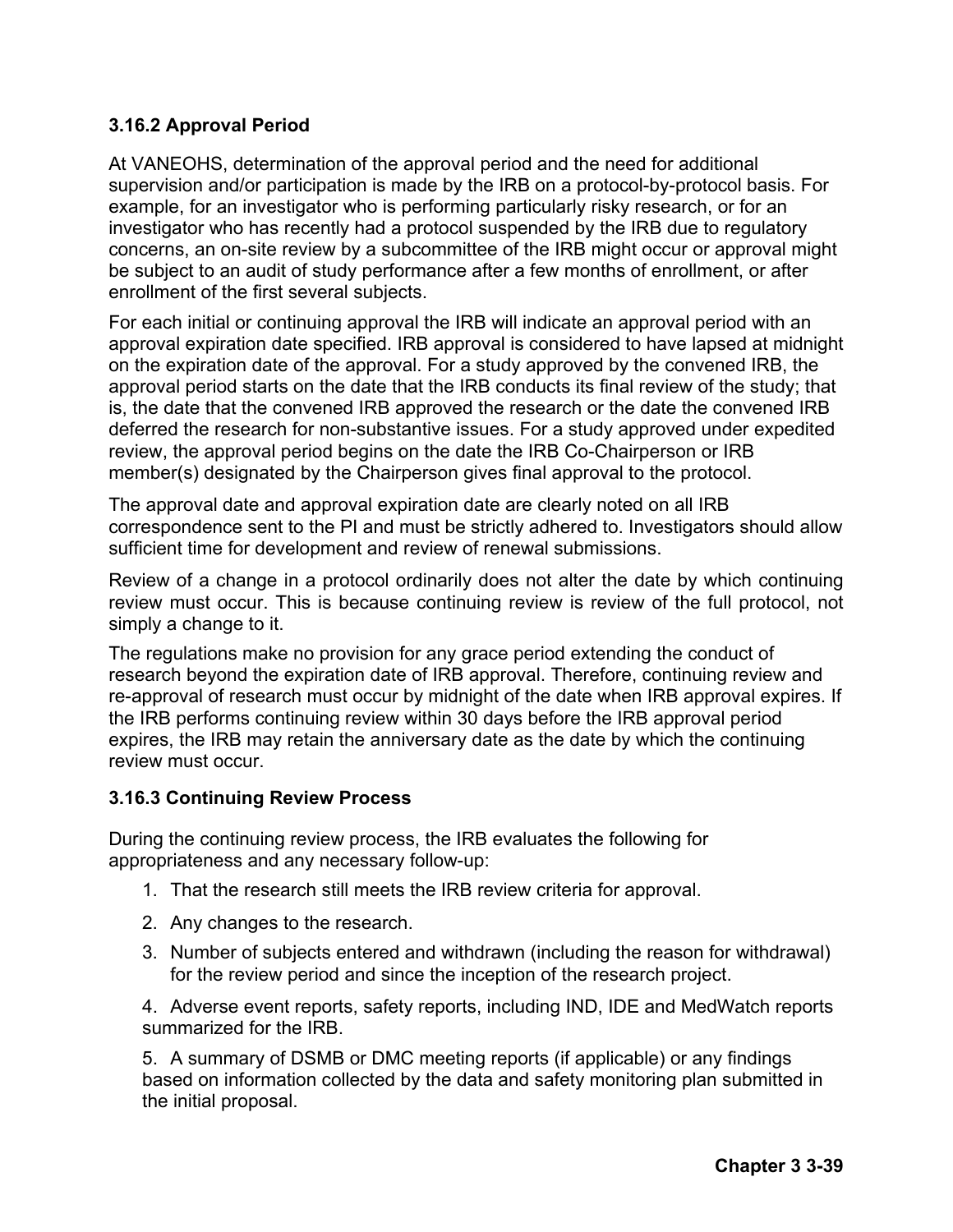- 6. Any unanticipated problems and complaints regarding the research.
- 7. Summary of new participant benefits identified over the continuing review period.
- 8. Protocol violation/deviation reports.
- 9. Any significant, new findings that have occurred since the initial or previous review. This includes new scientific findings in literature, or other relevant findings that may impact on the research.

10. Overall investigator noncompliance with IRB requirements for frequency of periodic continuing review.

In conducting continuing review of research not eligible for expedited review, all IRB members are provided and review all of the material noted above in and the primary reviewer(s) will review the complete protocol, including any modifications previously approved by the IRB. At the meeting, the primary reviewer(s) lead the IRB through the completion of the regulatory criteria for approval in the Continuing Review Reviewer Checklist.

The IRB Administrative Staff attends the convened meetings.

In the case of expedited review, the IRB members may request the IRB office staff to provide them with any additional materials required for the review.

Review of currently approved or newly proposed consent documents must occur during the scheduled continuing review of research by the IRB, but informed consent documents should be reviewed whenever new information becomes available that would require modification of information in the informed consent document.

## **3.16.4 Expedited Review of Continuing Review**

In conducting continuing review under expedited review, reviewers review materials in VAIRRS/IRBNet. The Reviewer will complete the "Continuing Review Reviewer Checklist" to determine whether the research meets the criteria allowing continuing review using the expedited procedure, and if so, whether the research continues to meet the regulatory criteria for approval.

Generally, if research did not qualify for expedited review at the time of initial review, it does not qualify for expedited review at the time of continuing review, except in limited circumstances described by expedited review categories (8) and (9) at 63 FR 60364- 60367. It is also possible that research activities that previously qualified for expedited review in accordance with 45 CFR 46.110, have changed or will change, such that expedited IRB review would no longer be permitted for continuing review.

## **3.16.5 When There is a Lapse in Continuing Review**

The regulations permit no grace period or approval extension after approval expiration. Research that continues after the approval period has expired, is research conducted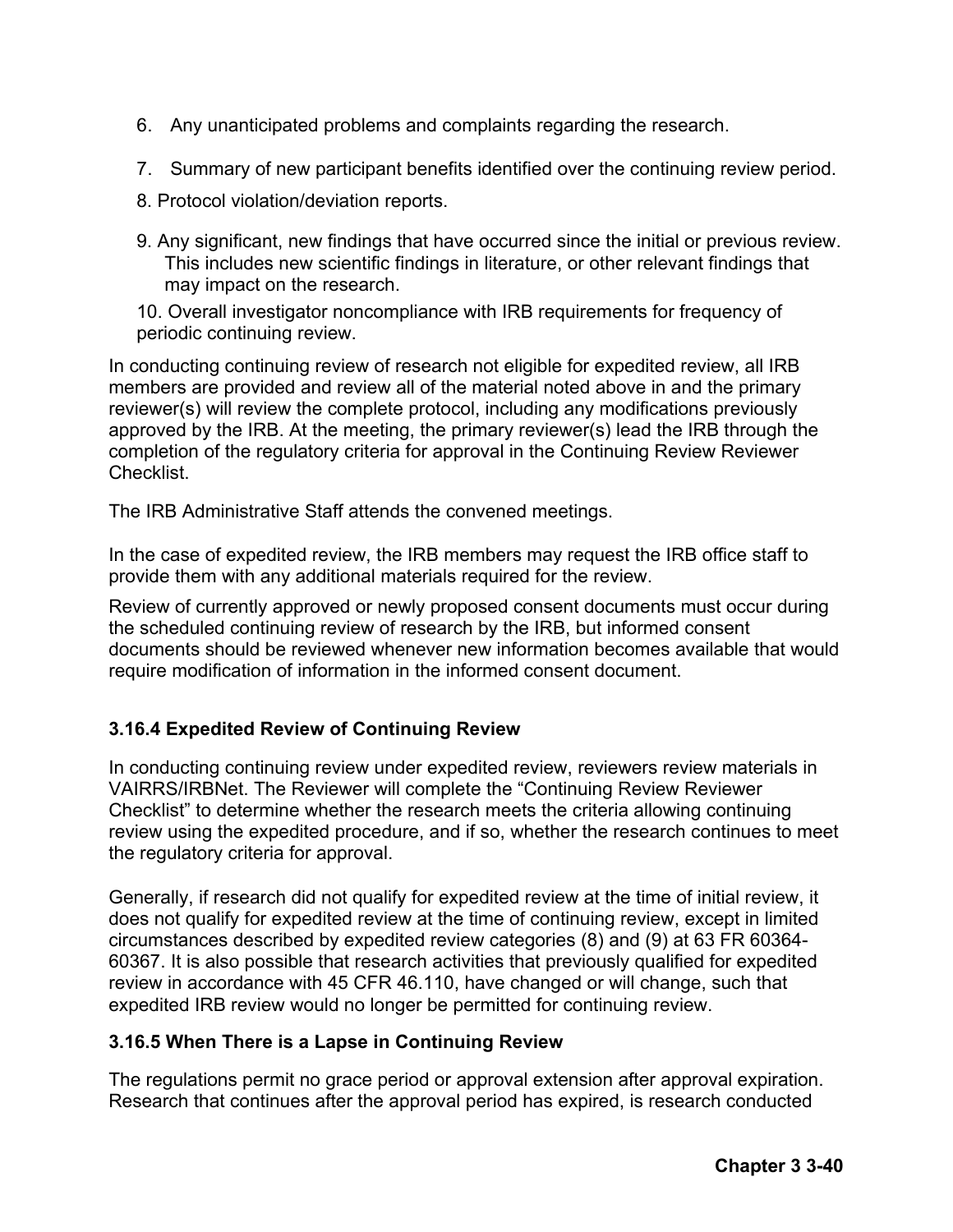without IRB approval. If the continuing review does not occur within the timeframe set by the IRB, all research activities must stop, including recruitment (advertisements must be stopped or removed from public view), enrollment, consent, interventions, interactions, data collection, and data analysis. The IRB staff notifies the investigator of the expiration of approval and that all research activities must stop.

If research participants are currently enrolled in the research project and their participation is ongoing, once notified of the expiration of approval, the PI must immediately submit to the IRB Co-Chairperson a list of research subjects for whom suspension of the research would cause harm. Enrollment of new subjects cannot occur and continuation of research interventions or interactions for already enrolled subjects can only continue when the IRB or IRB Co-Chairperson, in consultation with the COS, finds that it is in the best interest of the individual subjects to do so.

In determining the appropriate course of action for FDA-regulated studies, the COS and IRB Co-Chairperson must follow appropriate federal regulations (21 CFR 56.108(b)(3)). The sponsoring agency, private sponsor, ORD, ORO or other federal agencies must be informed of the lapse of approval, as appropriate.

Once approval has expired, IRB review and re-approval must occur prior to re-initiation of the research. If the study approval has lapsed more than 45 days and the PI has not provided the required continuing review information, the PI must submit a new application, through the R&D Committee, to the IRB for review and approval. If the study approval has lapsed 45 days or less and the PI provides the required continuing review information, the existing protocol may be reviewed for consideration of continued IRB approval.

If a research protocol receives contingent approval at the time of the continuing review and the approval expires before the PI responds to the contingencies, the PI may not enroll any new subjects or access medical records after the approval expiration date. Once the PI responds, the existing protocol will be reviewed for continuation. If the PI does not respond for an extended period, the IRB may vote to administratively close the study. Decisions of this kind must be made in a manner that ensures that closure will not harm any participants previously enrolled who may require ongoing treatment as part of the research study.

Once the PI submits the required information, it will be reviewed as appropriate by the IRB. Failure to submit continuing review information on time is noncompliance and will be handled according to the noncompliance policy. This will be evaluated on a case-bycase basis.

Research Status Updates

For studies that do not require continuing review by the IRB, investigators are required to provide an annual update on the status research using the IRB Status Report. Responses that indicate that the study should be closed will prompt a request for the PI to submit a study closure report. Investigators failing to respond will be re-contacted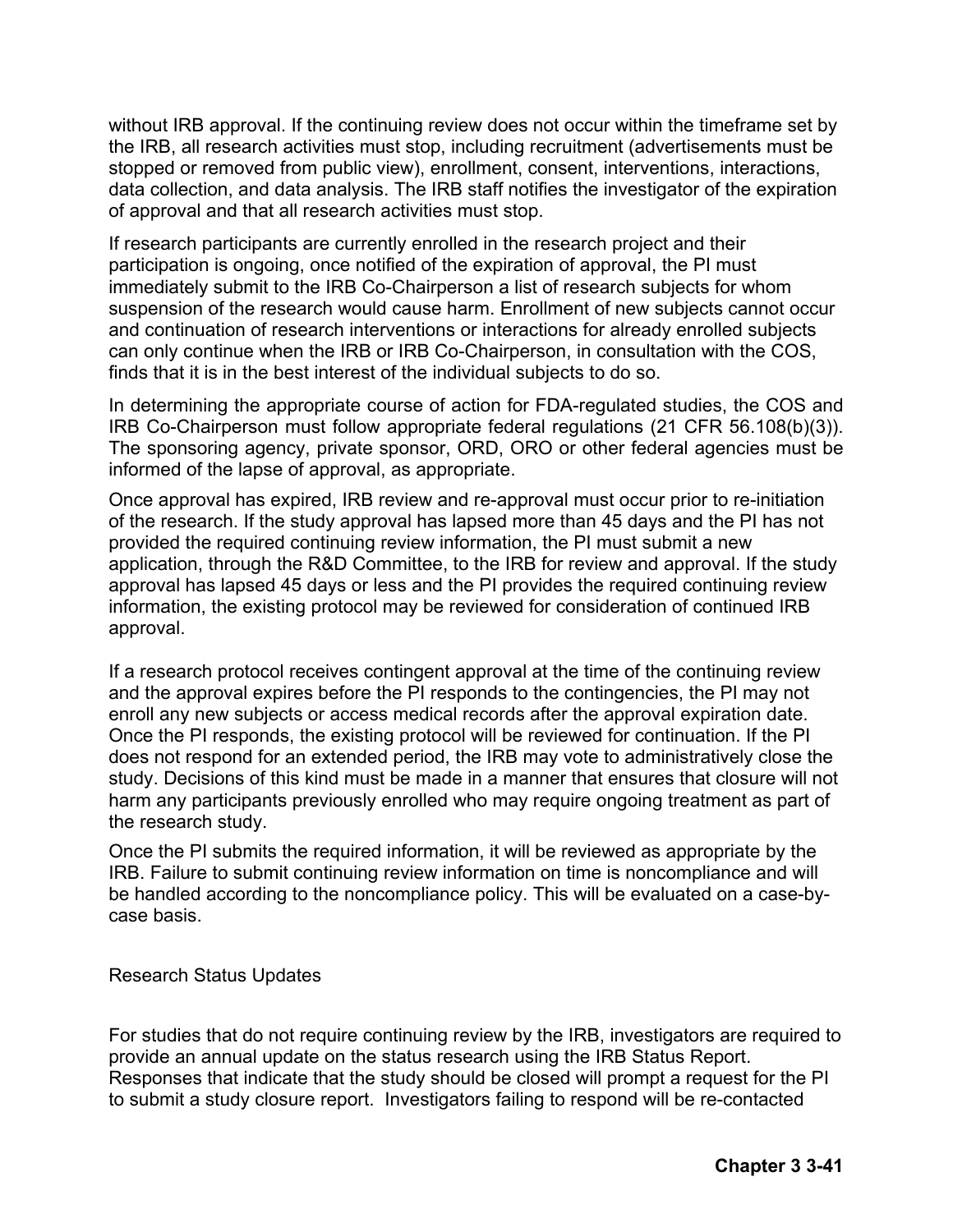once the suspense date has passed for an update.

## **3.17 Protocol Revisions, Modifications, and Amendments of an Approved Protocol**

## **3.17.1 Protocol Modifications, and Amendments Materials**

Investigators must submit documentation to inform the IRB about the changes in the status of the study.

## **3.17.2 Protocol Revisions, Modifications, and Amendments Process**

Investigators may wish to amend their approved applications. Investigators must obtain IRB approval before making any changes in approved research - even though the changes are planned for the period for which IRB approval has already been given unless the change is necessary to eliminate an immediate hazard to the subject (in which case the PI must notify the IRB within 5 working days of making said changes).

Amendments may be approved if they are within the scope of what the IRB originally authorized. For example, if a researcher wishes to add a population to an existing study, but not alter the study procedures or purpose, an amendment request is usually appropriate. Likewise, modifying a procedure without changing the study's purpose or study population may also be appropriate. If, however, the researcher wishes to make substantial changes to the study procedures, he or she will need to submit a new application for human subjects approval.

Investigators must submit the required documentation to inform the IRB about the proposed changes in the protocol. A request for expedited review of the proposed changes may be requested by the PI on the IRB modification forms, and the IRB Administrative Staff will make the initial determination as to whether the proposed changes may be approved through an expedited review process, if the changes are minor, or whether the amendment warrants full board review. The IRB reviews all materials received in the review of modifications to an approved protocol.

## **3.17.2.1 Expedited review of Protocol Amendments**

An IRB may use expedited review procedures to review minor changes in ongoing previously-approved research during the period for which approval is authorized [38 CFR 16.110 and 21 CFR 56.110(b)]. An expedited review may be carried out by the IRB Co-Chairperson or by one or more experienced reviewers designated by the IRB Co-Chairperson from among the voting members of the IRB. If the reviewer determines that the change is not minor, then the protocol will be referred for full IRB review.

## **3.17.2.2 Full Board Review of Protocol Amendments**

When a proposed change in a research study is not minor (e.g., procedures involving increased risk or discomfort are to be added), then the IRB must review and approve the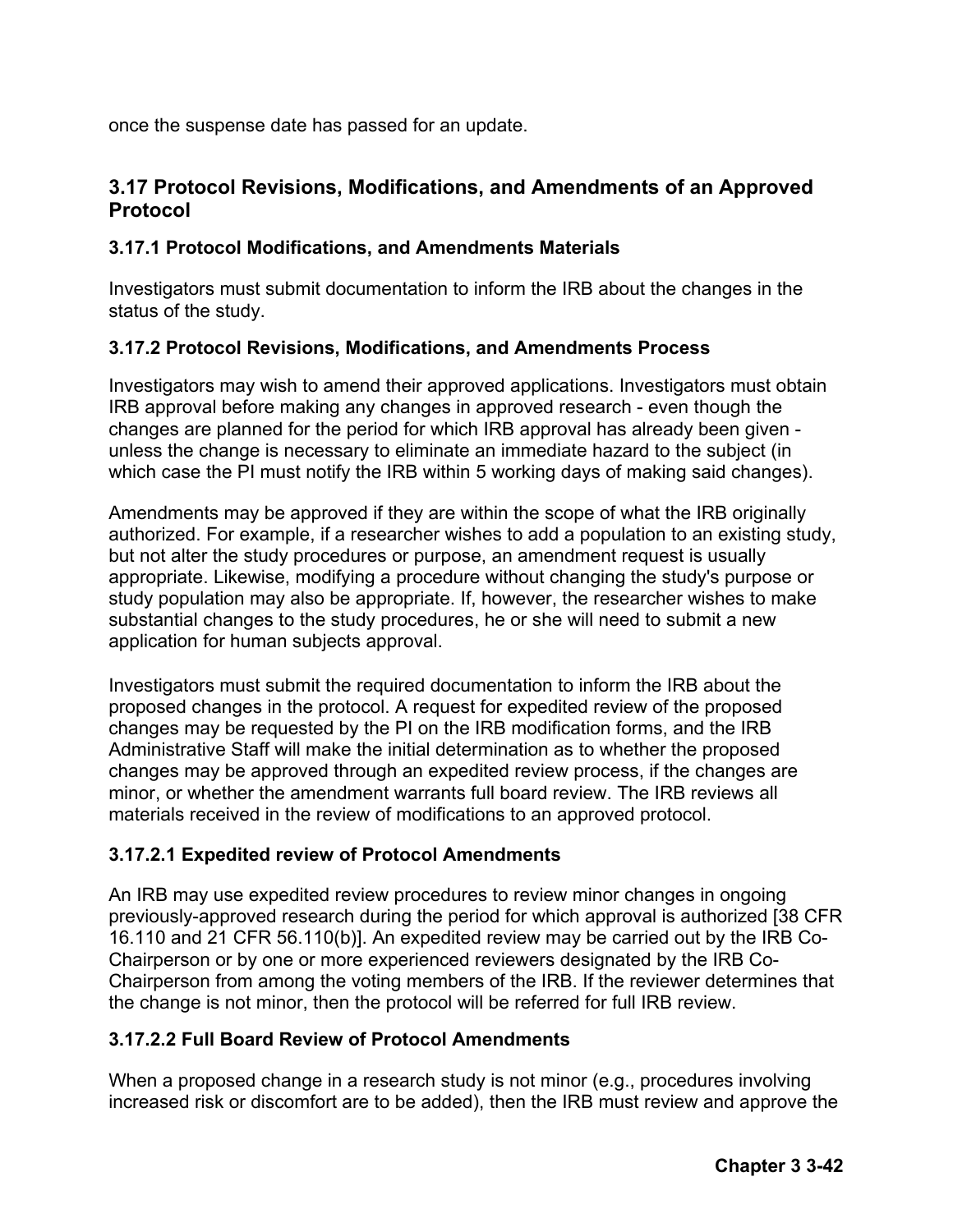proposed change at a convened meeting before the change can be implemented. The only exception is a change necessary to eliminate apparent immediate hazards to the research subjects. In such a case, the IRB should be promptly informed of the change following its implementation and should review the change to determine that it is consistent with ensuring the subjects' continued welfare. The primary reviewers that were assigned at initial review of the study will review all protocol amendments throughout the life of the study.

When the IRB reviews amendments to previously approved research, the IRB considers whether information about those amendments might relate to participants' willingness to continue to take part in the research and if so, whether to provide that information to participants.

## **3.18 Notifications of IRB Review**

It is the responsibility of the IRB to make all of the appropriate notifications to all of the required individuals and committees within a reasonable time following the convened IRB meeting. The IRB Administrator and/or IRB Analyst generate the written notifications for approvals prior to review by the IRB Co-Chairperson or his/her designee. The IRB Administrator and/or IRB Analyst generate written correspondence for contingent approvals and/or deferral notifications. The IRB Co-Chairperson or designee may review IRB correspondence prior to sending the notification to the investigator.

The ultimate responsibility for these timely notifications rests with the IRB Co-Chairperson and the IRB Administrator.

The necessary notifications are as follows:

**1. Notification to the investigator.** The IRB will notify the PI in writing of its determinations and the need for any additional information or action, usually within 5-10 business days after the convened IRB meeting. The notification includes approvals, approvals with modifications, deferrals, disapprovals, suspensions, terminations, or tabled protocols. In the case of a suspension, there must be a clear, explicit reason for the IRB action. The PI will be afforded the opportunity to respond to the IRB's decision in writing or in person.

**2. Notification to the R&D Committee**. The IRB will notify the R&D Committee in writing of its actions pertaining to all items reviewed at the convened IRB through the IRB meeting minutes, which also include decisions about expedited and exempt reviews. Additionally, it is the responsibility of the IRB to notify the R&D Committee in writing about for-cause suspensions, terminations of IRB approved research projects, any serious unanticipated problems involving risk to subjects or others and the anticipated resolution of these problems.

**3. Notification to the Chief of Staff**. The IRB will notify the COS, through the ACOS/R&D, in writing about for-cause suspensions and any serious unanticipated problems involving risk to subjects and others and the anticipated resolution of the problem.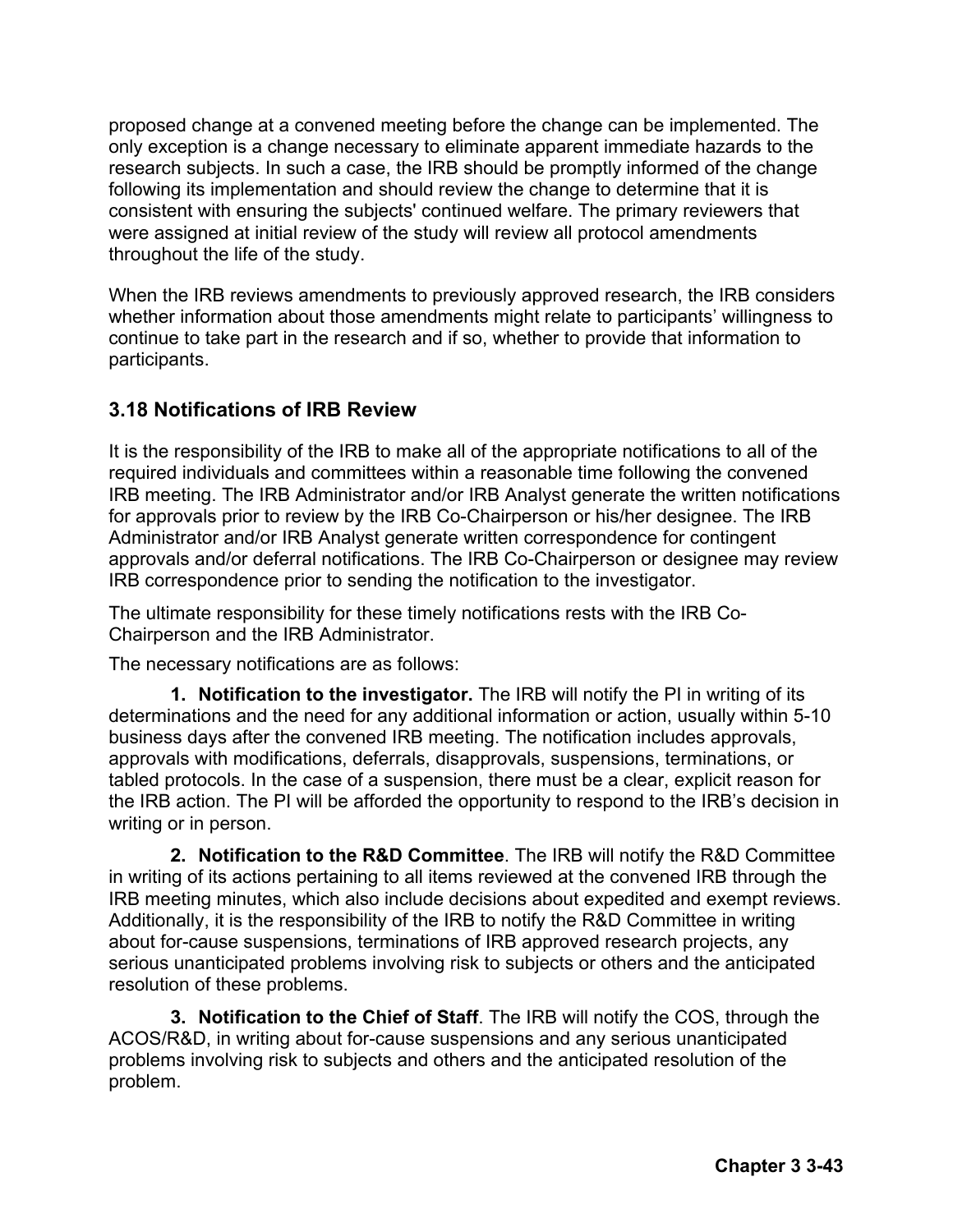**4. Notification to the Medical Center Director.** The IRB Chair or designee will notify the Director in writing, within 5 business days if the convened IRB or qualified IRB member-reviewer determines that a reported problem or event is serious and unanticipated and related to the research,

Within 5 business days of determining that a reported incident constitutes serious noncompliance or continuing noncompliance, the IRB Chair or designee must report the determination directly (without intermediaries) to the facility Director.

Within 5 business days, any termination or suspension of research related to concerns about the safety, rights, or welfare of human research subjects, research staff, or others, must be reported directly (without intermediaries) to the facility Director.

## **3.19 Appeal of IRB Decisions**

When an IRB protocol discussed at a convened meeting is not approved as presented, the IRB will notify the PI in writing about the specific deficiencies and the modifications that are necessary for appropriate IRB approval.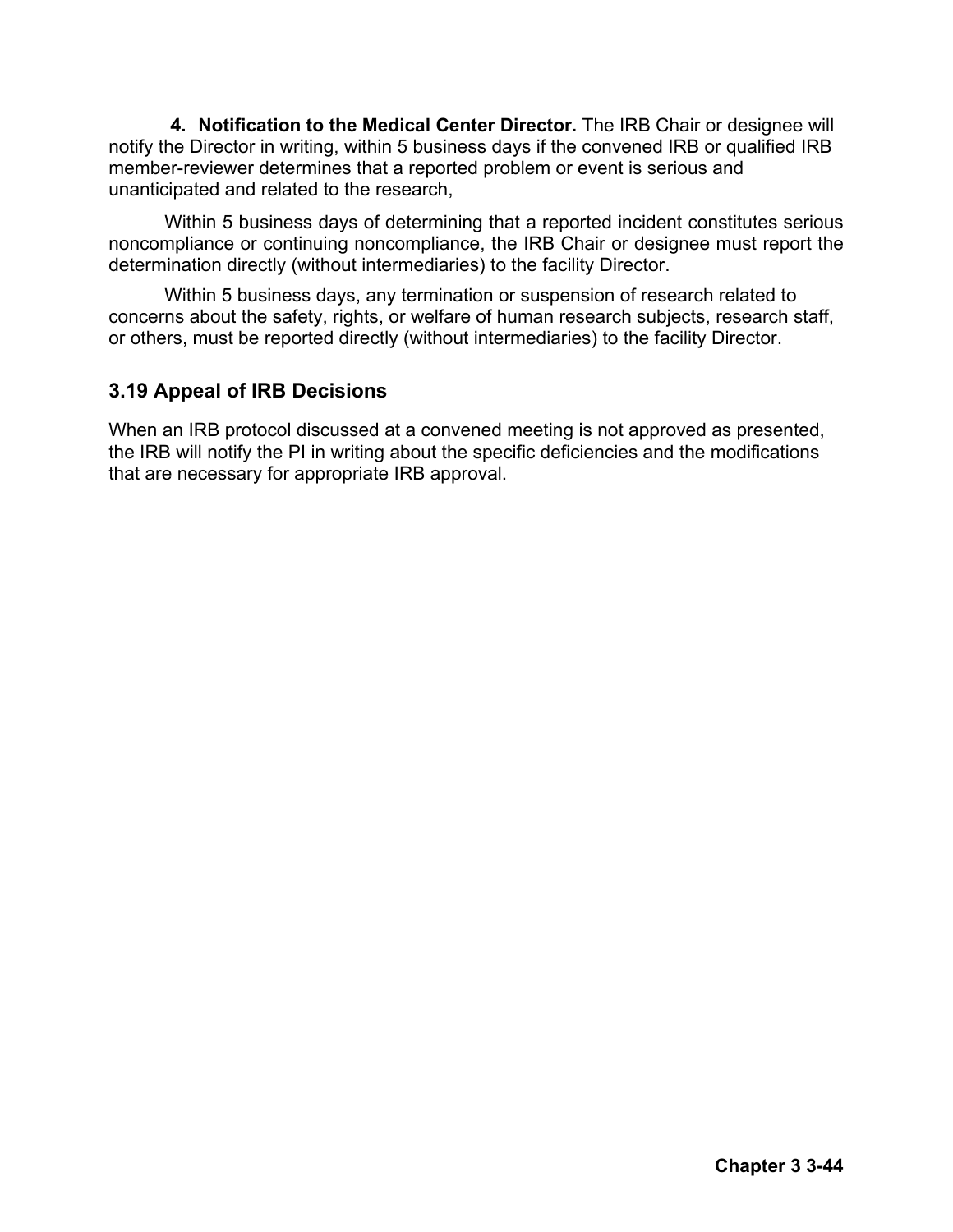## **Chapter 4 Documentation and Records**

### **4.1 Purpose**

The VANEOHS shall prepare and maintain adequate documentation of the IRB's activities. All records must be accessible for inspection and copying by authorized representatives of the FDA, OHRP, sponsors, and other authorized entities at reasonable times and in a reasonable manner.

## **4.2 IRB Records**

IRB records include, but are not limited to:

- 1. Written operating procedures.
- 2. IRB membership rosters,
- 3. IRB correspondence (other than protocol related).
- 4. IRB Study Files

5. Documentation of Emergency Exemption from Prospective IRB Approval. (21 CFR 56.104(c)).

6. Documentation of Exceptions from Informed Consent Requirements for Emergency Use of a Test Article ((21 CFR 50.23).

- 7. Documentation of exemptions
- 8. Documentation of convened IRB meetings minutes
- 9. Documentation of review by another institution's IRB when appropriate.

10.Documentation of cooperative review agreements, e.g. Memoranda of Understanding (MOUs).

11.Federal Wide Assurances.

- 12.Protocol violations submitted to the IRB
- 13.Quality assurance reviews.

## **4.3 IRB Study Files**

For new studies submitted through VAIRRS/IRBNet, all documentation/files are maintained within that system.

Paper files are maintained for pre VAIRRS/IRBnet approvals.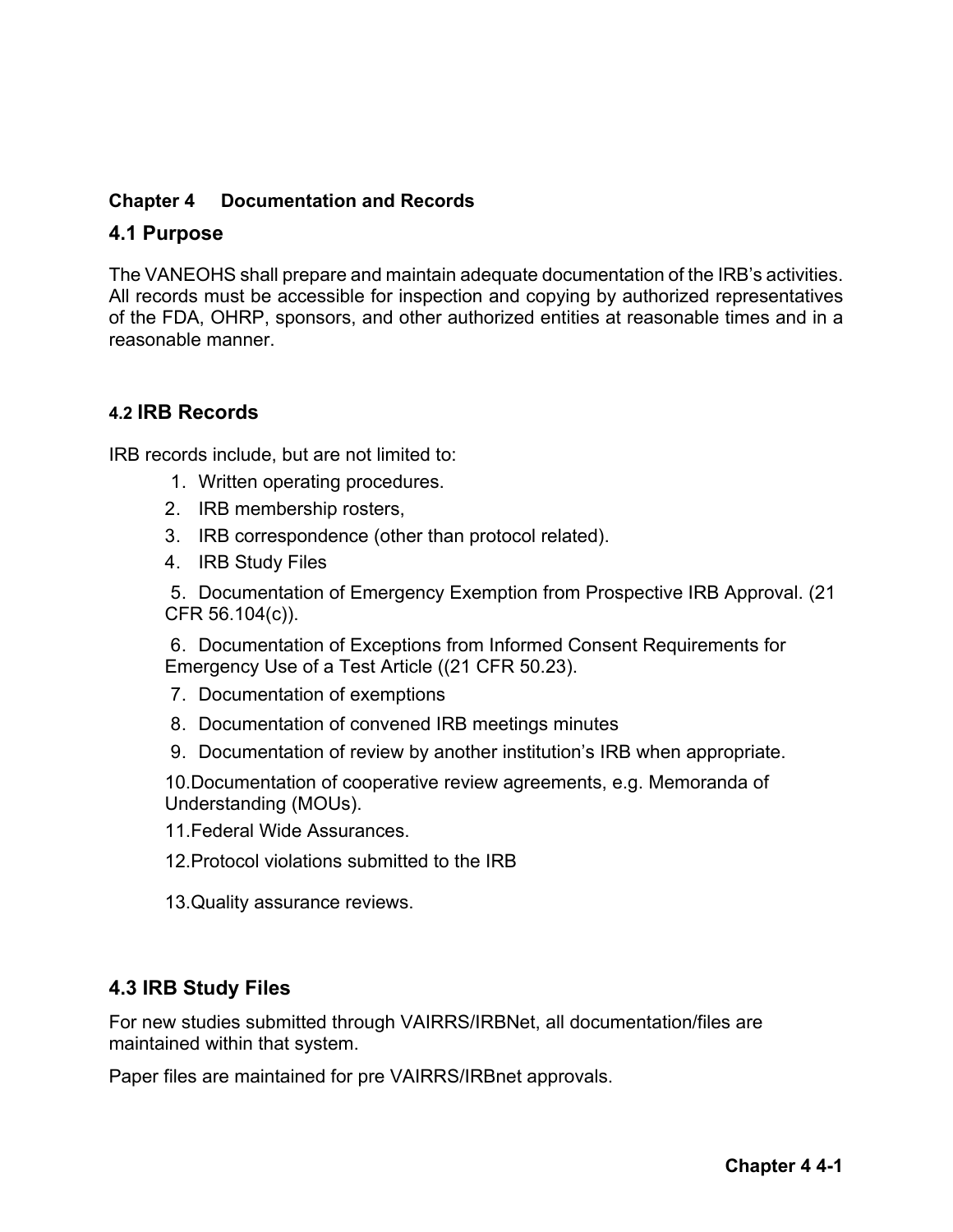## **PAPER FILES**

Protocols will be assigned a unique identification number by the IRB Administrative Staff and entered into the IRB tracking system.

Accurate records are maintained of all communications to and from the IRB. Copies are filed either in the Principal Investigator's project file or electronic file. The VANEOHS IRB maintains a separate file for each research protocol that includes, but is not limited to:

1.Protocol and all other documents submitted as part of a new protocol application. 2.Protocol and all other documents submitted as part of a request for continuing review/termination of research application. This also includes progress reports, statements of significant new findings provided to participants, reports of injuries to patients.

3. Documents submitted and reviewed after the study has been approved, including reports of modifications to research/amendments and adverse event reports.

- 4. Copy of IRB-approved Consent Form
- 5. DHHS-approved sample consent form document and protocol, when they exist
- 6. IRB reviewer checklists Documentation of type of IRB review.

7. For expedited review, documentation of any determinations required by the regulations and protocol-specific findings supporting those determinations, including: waiver or alteration of the consent process, research involving pregnant women, fetuses, and neonates, research involving prisoners, and research involving children.

8. Documentation of all IRB review actions.

9.Notification of expiration of IRB approval to the PI and instructions for submitting relevant continuing review materials.

10.Notification of suspension of research.

11.Correspondence pertaining to appeals.

12.Copies of approval letters and forms that describe what Principal Investigator must have before beginning the study.

13.IRB correspondence to and from research investigators.

14. All other IRB correspondence related to the research.

15. For devices, a report of prior investigations.

16. Reports of unanticipated problems involving risk to subjects or others and adverse events.

17.Documentation of audits, investigations, reports of external site visits.

#### **4.4 IRB Membership Roster**

A membership list of IRB members must be maintained; it must identify members sufficiently to describe each member's chief anticipated contributions to IRB deliberations. The list must contain the following information about members:

- 1. Name
- 2. Earned degrees

3. Affiliated or non-affiliated status (neither the member nor an immediate family member may be affiliated with the university)

4. Status as scientist (physician-scientist, other scientist, non-scientist or social behavioral scientist) or non-scientist. For purposes of this roster, IRB members with research experience are designated as scientists. Students being trained in research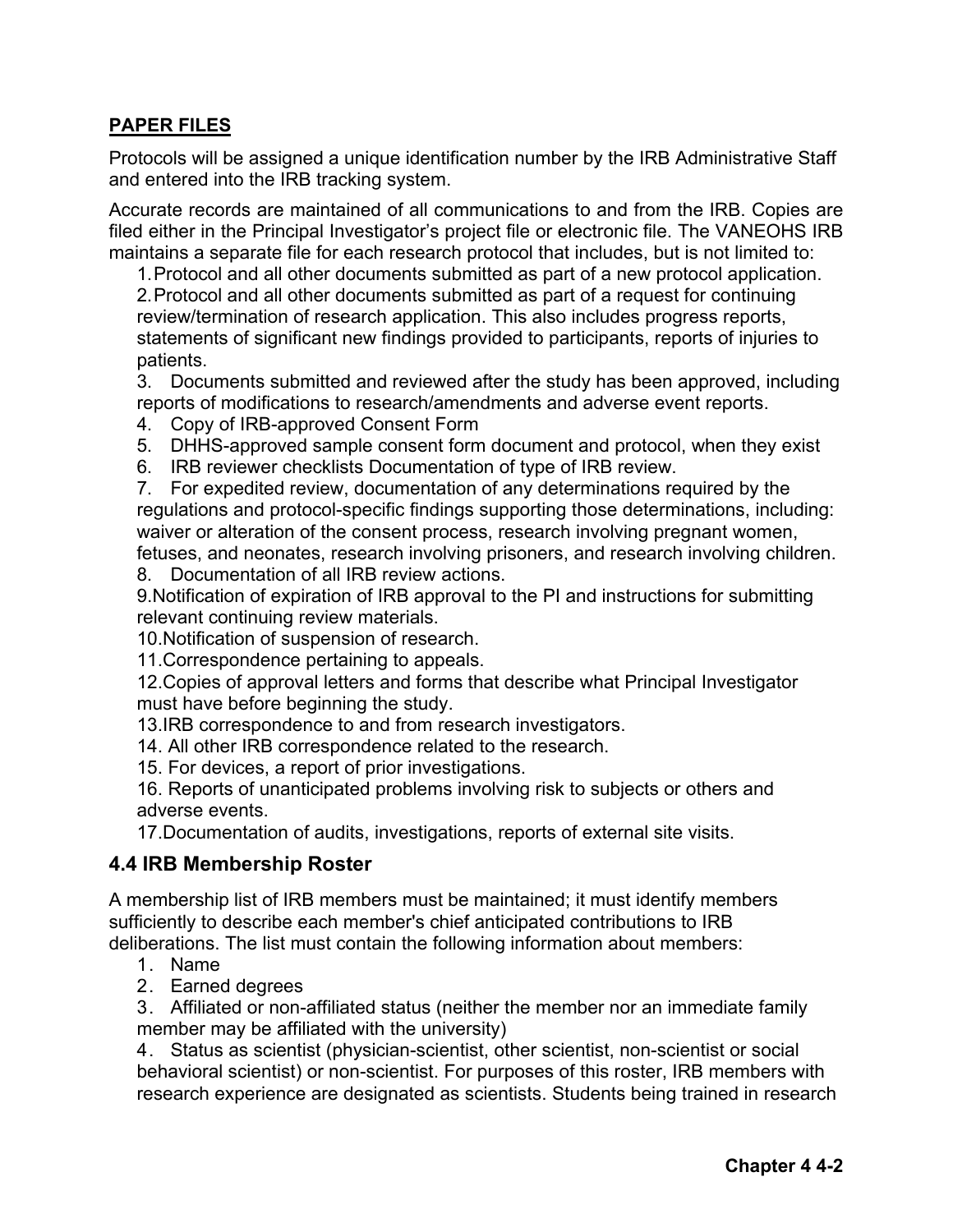fields will be designated as scientists. Research experience includes training in research (e.g., doctoral degrees with a research-based thesis) and previous or current conduct of research.

5. Indications of experience, such as board certifications or licenses sufficient to describe each member's chief anticipated contributions to IRB deliberations.

6. Representative capacities of each IRB member; which IRB member is a prisoner representative (as required by Subpart C) (please note that the VANEOHS does not conduct research involving prisoners).

- 7. Role on the IRB (Chairperson, etc.)
- 8. Voting status (Any *ex officio* members are non-voting)
- 9. Alternate status, including the member they alternate with
- 10.Relationship (e.g., employment) between the individual IRB member and this VA.

The IRB Administrator ensures that current IRB membership rosters are maintained and any changes in IRB membership are reported promptly by the IRB Administrator to OHRP through ORO.

### **4.8 The IRB Minutes**

The IRB Administrator compiles the minutes of IRB meetings. The following specific information is recorded in the meeting minutes:

- 1. Attendance
	- a. Names of members present
	- b. Names of members or alternate members who are participating through videoconference or teleconference and documentation that all received all pertinent material prior to the meeting and were able to actively and equally participate in all discussions
	- c. Names of alternates attending in lieu of specified (named) absent members. (Alternates may substitute for specific absent members only as designated on the official IRB membership roster)
	- d. Names of consultants present
	- e. Name of investigators present
	- f. Names of guests present

Note: The initial attendance list shall include all members that were in attendance during the entire meeting. The minutes will indicate, by name, those members who leave during a specific agenda item vote. The vote on each action will reflect those members present for the vote on that item.

- 2. The presence of a quorum throughout the meeting, including the presence of one member whose primary concern is in a non-scientific area
- 3. Business items discussed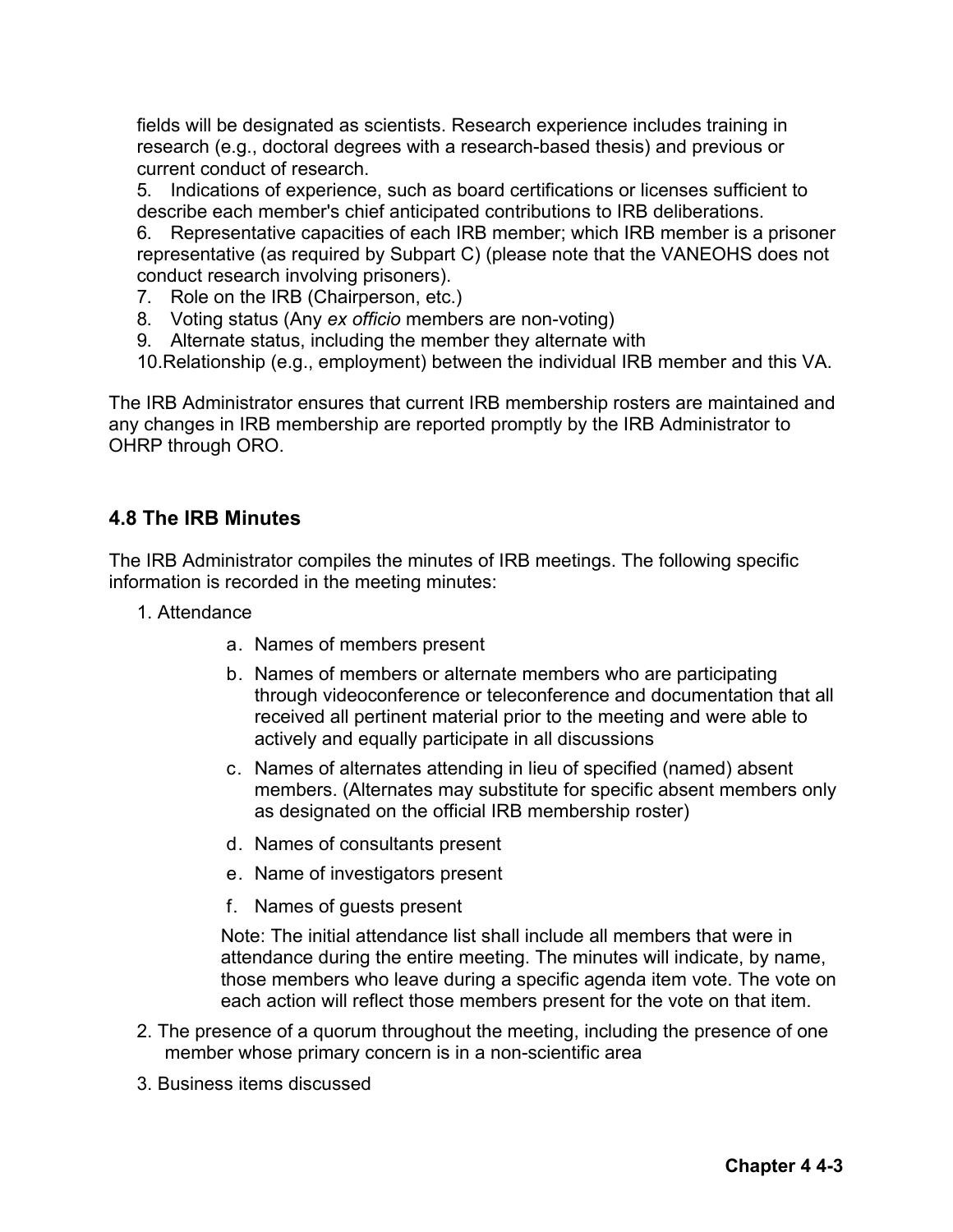- 4. Continuing education
- 5. Actions taken, including separate deliberations, actions, and votes for each protocol undergoing review by the convened IRB.
- 6. Votes on these actions (Total Number Voting; Non-Scientists; Number voting for; opposed; abstaining; recused)
- 7. Basis or justification for these actions including required changes in research
- 8. Basis for disapproving research
- 9. Summary of controverted issues and their resolution
- 10.Approval period for initial and continuing approved protocols, including identification of research that warrants review more often than annually and the basis for that determination
- 11.Risk level of initial and continuing approved protocols
- 12.Review of interim reports, e.g. unanticipated problems, amendments, report of violation/deviations, etc.
- 13.Review of Data and Safety Monitoring Board (DSMB) summary
- 14.Review of Plans for Data and Safety Monitoring
- 15.Applications that have met or not met the stipulations for approval
- 16.Protocol-specific documentation that the research meets the required criteria (38 CFR 16.116(d)) when approving a consent procedure that does not include or that alters some or all of the required elements of informed consent, or when waiving the requirement to obtain an informed consent
- 17.Protocol-specific documentation that the research meets the required criteria [38 CFR 16.117(c)] when the requirements for documentation of consent are waived
- 18.When approving research that involves populations covered by Subparts B, C, or D of 45 CFR 46, the minutes will document the IRB's justifications and findings regarding the determinations stated in the Subparts, or the IRB's agreement with the findings and justifications as presented by the investigator on the IRB forms
- 19.When approving a Request for Waiver or Alteration of Authorization to use and/or Disclose Protected Health Information in Research the minutes will document the IRB's justifications and findings that determine the criteria set forth in subparagraph 4.B.(1) are met.
- 20.The rationale for significant risk/non-significant risk device determinations
- 21.The Conflict of Interest Administrator's determinations of conflict of interest and any IRB required action plan.
- 22.Justification of any deletion or substantive modification of information concerning of risks or alternative procedures contained in the DHHS-approved sample consent document.
- 23.Identification of any research for which there is need for verification from sources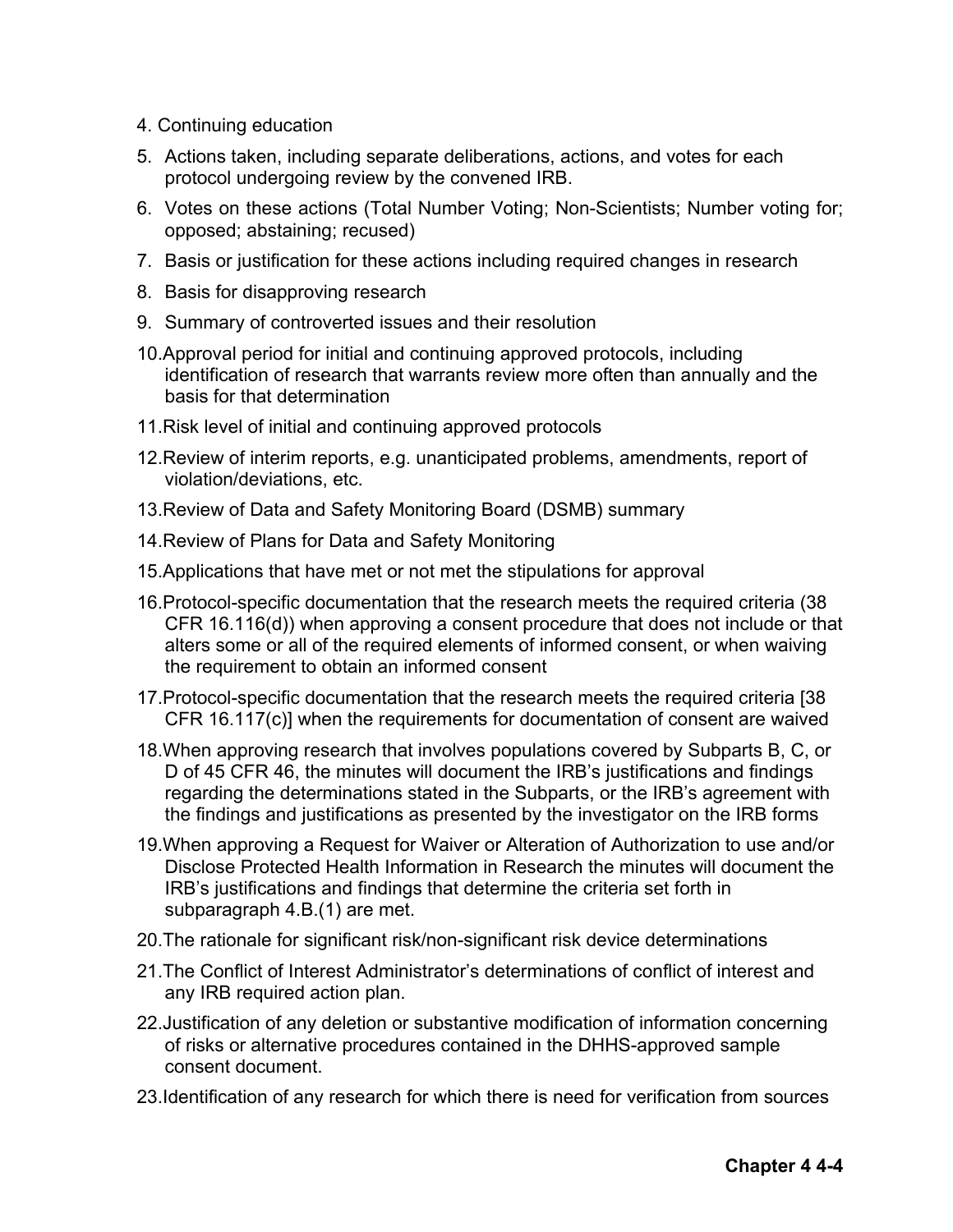other than the investigator that no material changes are made in the research (e.g., Cooperative Studies, or other collaborative research)

- 24.Protections warranted in specific research projects for groups of subjects who are likely to be vulnerable to coercion or undue influence, such as children, prisoners, pregnant women, mentally disabled persons, or economically or educationally disadvantaged persons, regardless of source of support for the research. See Section 6 "Vulnerable Subjects in Research" for information on vulnerable subjects.
- 25.A list of research approved by expedited review procedures and the specific citation for the category of expedited review of the individual protocol.
- 26.Documentation of approval by the Co-Chairperson or designee of research contingent on specific minor conditions in the minutes of the first IRB meeting that takes place after the date of the approval.
- 27.An indication that, when an IRB member has a conflicting interest with the research under re view, the IRB member was not present during the deliberations or voting on the proposal, and that the quorum was maintained.
- 28.Key information provided by consultants will be documented in the minutes or in a report provided by the consultant

Minutes will be written and prepared usually within three weeks of the meeting date and made available for review. After the minutes have been reviewed and approved by the convened IRB, the IRB Administrator forwards a copy of the IRB meeting minutes to the R&D Committee Coordinator for R&D Committee review and acknowledgement. The IRB minutes, once approved, may not be altered by any persons of authority except by the IRB Co-Chairperson with the concurrence and approval of the convened IRB.

IRB minutes, through the review of R&D Committee minutes, are made available to the medical center Director. Approved IRB minutes are maintained in the IRB Offices by the IRB Administrator.

## **4.9 Record Retention**

IRB records are to be retained in accordance with VHA's Records Control Schedule (RCS 10-1).

Current IRB study files, study files pending IRB approval, study files completed in the previous year, and IRB records not associated with study files are stored in the IRB VA Offices, K-122, under the supervision of the IRB Administrative Staff.

All other study files are stored in the local record storage area per medical center policy 136-011 "Records Management."

Investigators maintain their own study files and ensure the security and confidentiality of data records. In the event an investigator leaves the VA facility; original research records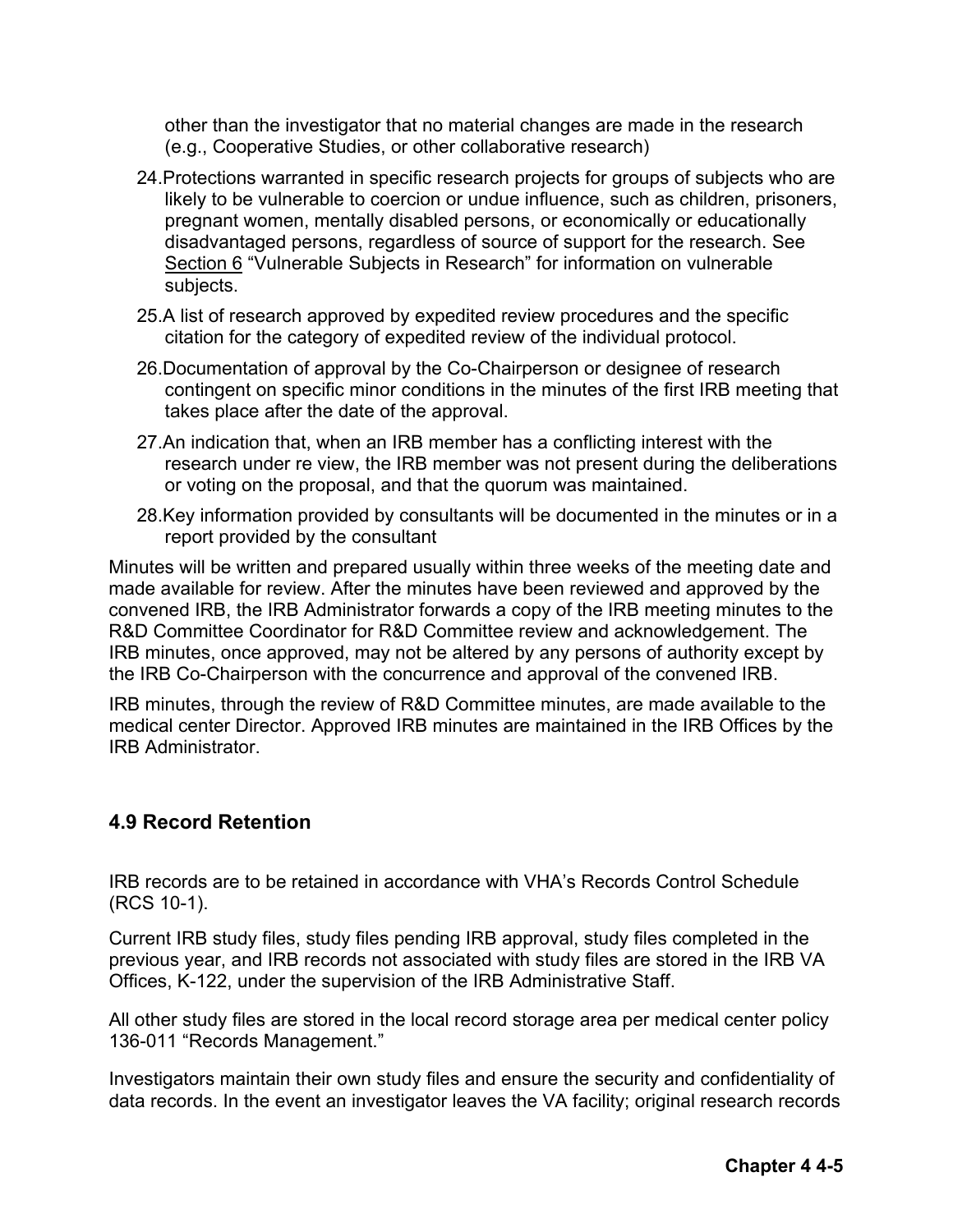must be maintained at the VANEOHS.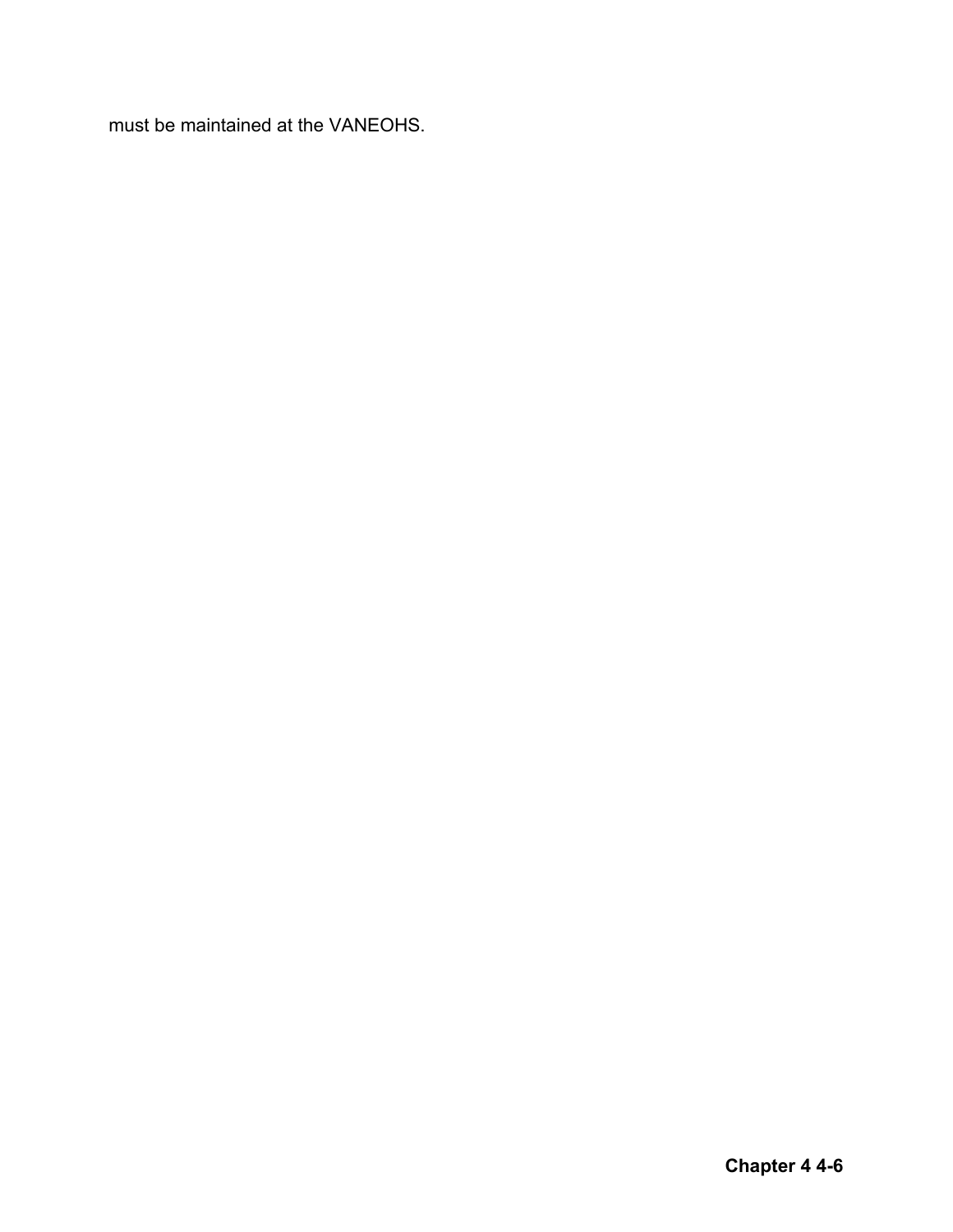## **Chapter 5 Obtaining Informed Consent from Research Subjects**

# **5.1 Purpose**

No investigator may involve a human being as a subject in research without obtaining the legally effective informed consent of the subject or the subject's legally authorized representative unless a waiver of consent has been approved by the IRB in accordance with Section 5.8 and Section 5.9 of these procedures. Except as provided in Section 5.8 and Section 5.9 of these procedures, informed consent must be documented by the use of a written consent form approved by the IRB.

If someone other than the PI conducts the interview and obtains consent from a patient, the PI needs to formally delegate this responsibility, and the person so delegated must have received appropriate training to perform this activity. The person so delegated must be knowledgeable about the research to be conducted and the consenting process, and must be able to answer questions about the study.

See Section 6.9.4 (Persons with Impaired Decision-Making) for the requirement for surrogate consent.

*These informed consent requirements are not intended to preempt any applicable federal, state, or local laws that require additional information to be disclosed for informed consent to be legally effective.*

The following procedures describe the requirements for obtaining consent from participants in research conducted under the auspices of VANEOHS.

# **5.2 Definitions**

**Legally Authorized Representative**. A legally authorized representative is an individual or body authorized under applicable law to provide permission on behalf of a prospective subject to the subject's participation in the procedure(s) involved in the research. For the purposes of this policy, a legally authorized representative includes not only a person appointed as a health care agent under a Durable Power of Attorney for Health Care (DPAHC), a court appointed guardian of the person, but also next-of-kin in the following order of priority unless otherwise specified by applicable state law: spouse, adult child (18 years of age or older), parent, adult sibling (18 years of age or older), grandparent, or adult grandchild (18 years of age or older) or a close friend.

**Legal guardian**. A person appointed by a court of appropriate jurisdiction.

**Case History**. A case history is a record of all observations and other data pertinent to the investigation on each research subject. The PI is required to prepare and maintain adequate and accurate case histories. Case histories include the case report forms and supporting data including signed and dated consent forms, any medical records including, but are not limited to: progress notes of the physician, the individual's hospital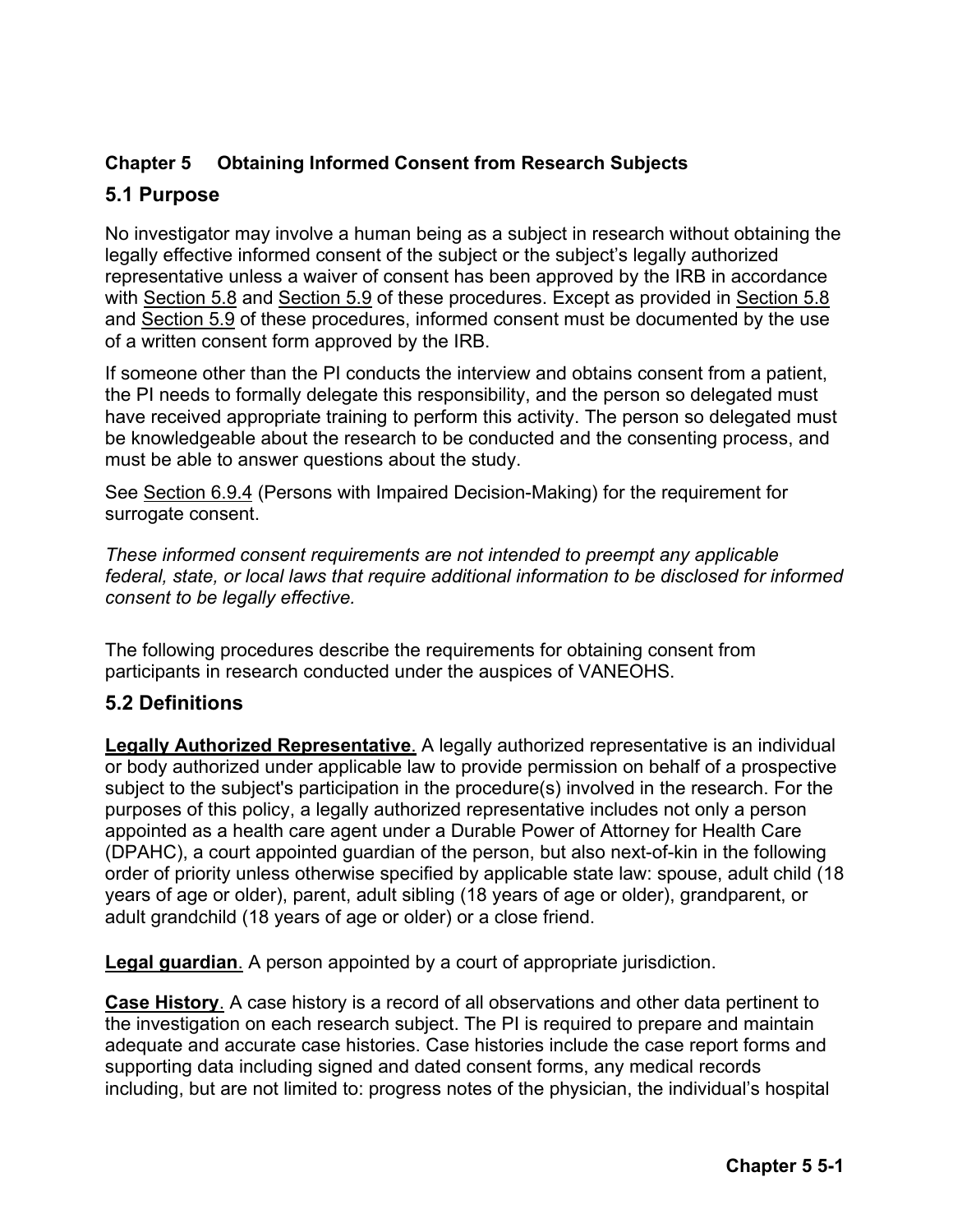chart(s), and nurses' notes. The case history for each individual must document that informed consent was obtained prior to participation in the study.

## **5.3 Informed Consent Process**

When applicable, an investigator using human subjects as part of the proposed study must submit a Research Consent Form. All consent forms must have approval by the IRB and R&D committees prior to use. Approval is documented by a stamp of IRB approval.

VA regulations under 38 CFR 16.116, the Common Rule, and FDA regulations require that informed consent be obtained under the following circumstances:

1. Informed consent must be obtained prior to initiation of any clinical screening procedures that are performed solely for the purposes of determining eligibility for research.

2. Informed consent may only be obtained from subjects who have the legal and mental capacity to give consent. For subjects without that capacity, consent must be obtained from a legal guardian or a legally authorized representative.

3. The informed consent process shall be sought under circumstances that provide the subject (or legally authorized representative) with sufficient opportunity to consider whether or not to participate and, should minimize the possibility of coercion or undue influence.

4. The informed consent process shall be sought under circumstances that minimize the possibility of coercion or undue influence.

5. The informed consent information must be presented in language that is understandable to the subject (or legally authorized representative). To the extent possible, the language should be understandable by a person who is educated at the  $6<sup>th</sup>$  to  $8<sup>th</sup>$  grade level. Layman's terms and simple sentences shall be used in the description of the research.

6. The informed consent process may not include any exculpatory language through which the subject is made to waive, or appear to waive any of his/her legal rights or through which the investigator, the sponsor, the VANEOHS or VA employees or agents are released, or appear to be released, from liability for negligence.

7. The PI is responsible for insuring that each prospective subject is adequately informed about all aspects of the research.

8. For subjects whose native language is not English, informed consent must be obtained in a language that is understandable to the subject (or the subject's legally authorized representative). In accordance with this policy, the IRB requires that informed consent conferences include a reliable translator when the prospective subject does not understand the language of the person who is obtaining consent. The VANEOHS has a Limited English Proficiency (LEP) Program available that assists in obtaining translators for veterans who do not speak English. See medical center policy 003-007 "Limited English Proficiency (LEP) Title VI Prohibition against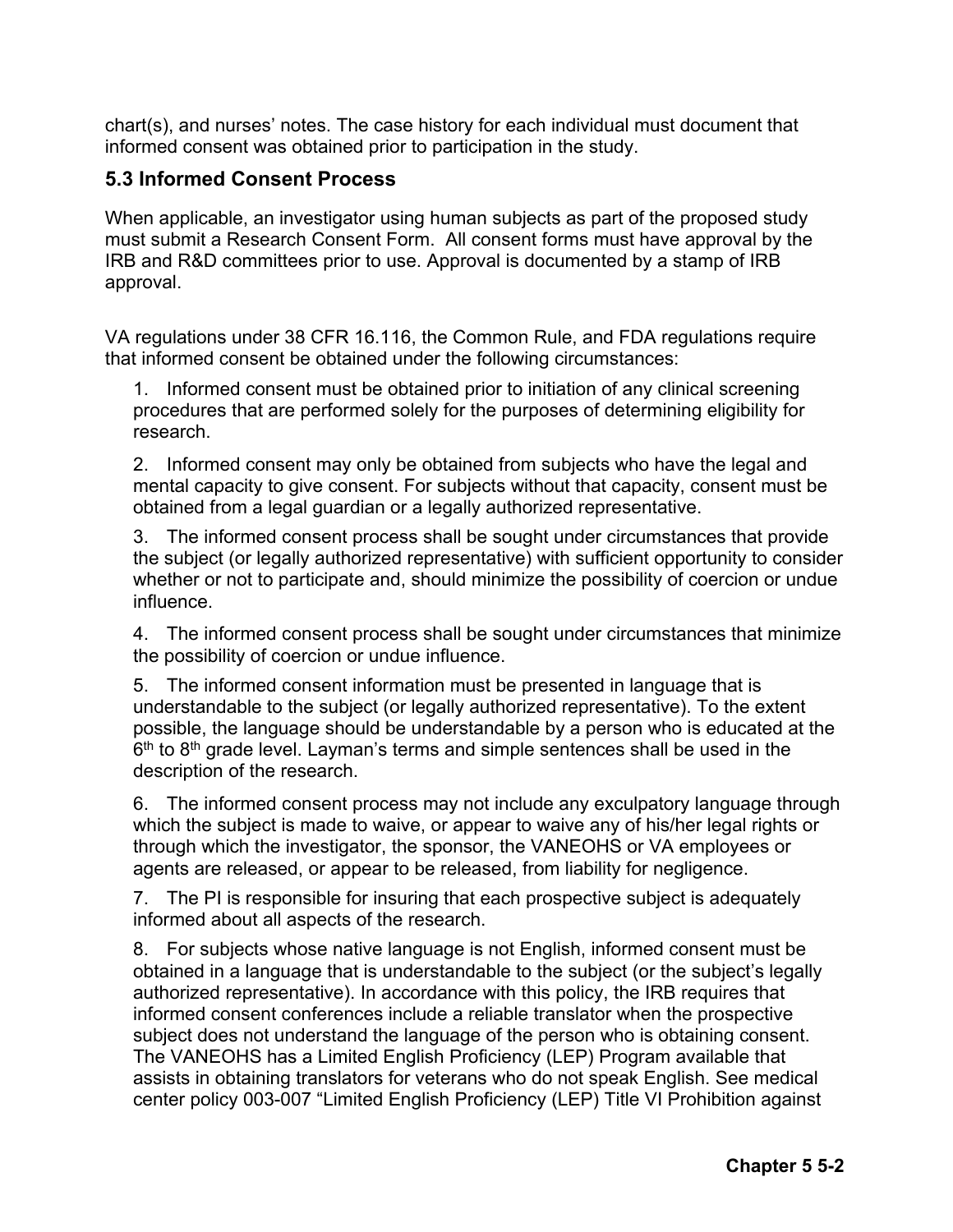National Origin Discrimination in Federally Conducted Programs and Activities." For more information about the LEP program contact Patient Care Administrative Services at (216) 791-3800 ext. 7300 and ask for the LEP Coordinator.

## **5.4 Basic Elements of Informed Consent (38 CFR 16.116)**

- 1. The name of the study and the name of the PI.
- 2. A statement that the study involves research, an explanation of the purposes of the research and the expected duration of the subject's participation, a description of the procedures to be followed, and identification of any procedures that are experimental;
- 3. A description of any reasonably foreseeable risks or discomforts to the subject;
- 4. A description of any benefits to the subject or to others that may reasonably be expected from the research;
- 5. A disclosure of appropriate alternative procedures or courses of treatment, if any, that might be advantageous to the subject;
- 6. A statement describing the extent, if any, to which confidentiality of records identifying the subject will be maintained;
- 7. An explanation as to whether any compensation is available, and an explanation as to whether any medical treatments are available if injury occurs and, if so, what they consist of, or where further information may be obtained;
- 8. An explanation of whom to contact for answers to pertinent questions about the research and research subjects' rights, and whom to contact in the event of researchrelated injury to the subject; and
- 9. A statement that participation is voluntary, refusal to participate involves no penalty or loss of benefits to which the subject is otherwise entitled, and that the subject may discontinue participation at any time without penalty or loss of benefits to which the subject is otherwise entitled.
- 10. A statement about any research that involves the collection of identifiable private information or identifiable biospecimens: (a) A statement that identifiers might be removed from the identifiable private information or identifiable biospecimens and that, after such removal, the information or biospecimens could be used for future research studies or distributed to another investigator for future research studies without additional informed consent from the subject or the LAR, if this might be a possibility; or (b) A statement that the subject's information or biospecimens collected as part of the research, even if identifiers are removed, will not be used or distributed for future research studies.
- 11. A statement that VA will provide treatment for research related injury in accordance with 38 CFR 17.85 (see section 24 of this directive). NOTE: VA's statutory requirements in 38 CFR 17.85 apply regardless of inclusion of the information as part of the informed consent process.

For all research studies including sponsored research, the VANEOHS requires the use of the local research related injury boilerplate language in the informed consent form:

The VA policy for research-related injuries provides very broad coverage, more than what most sponsors provide. The contract between the institution and the sponsor will define those instances when the sponsor will provide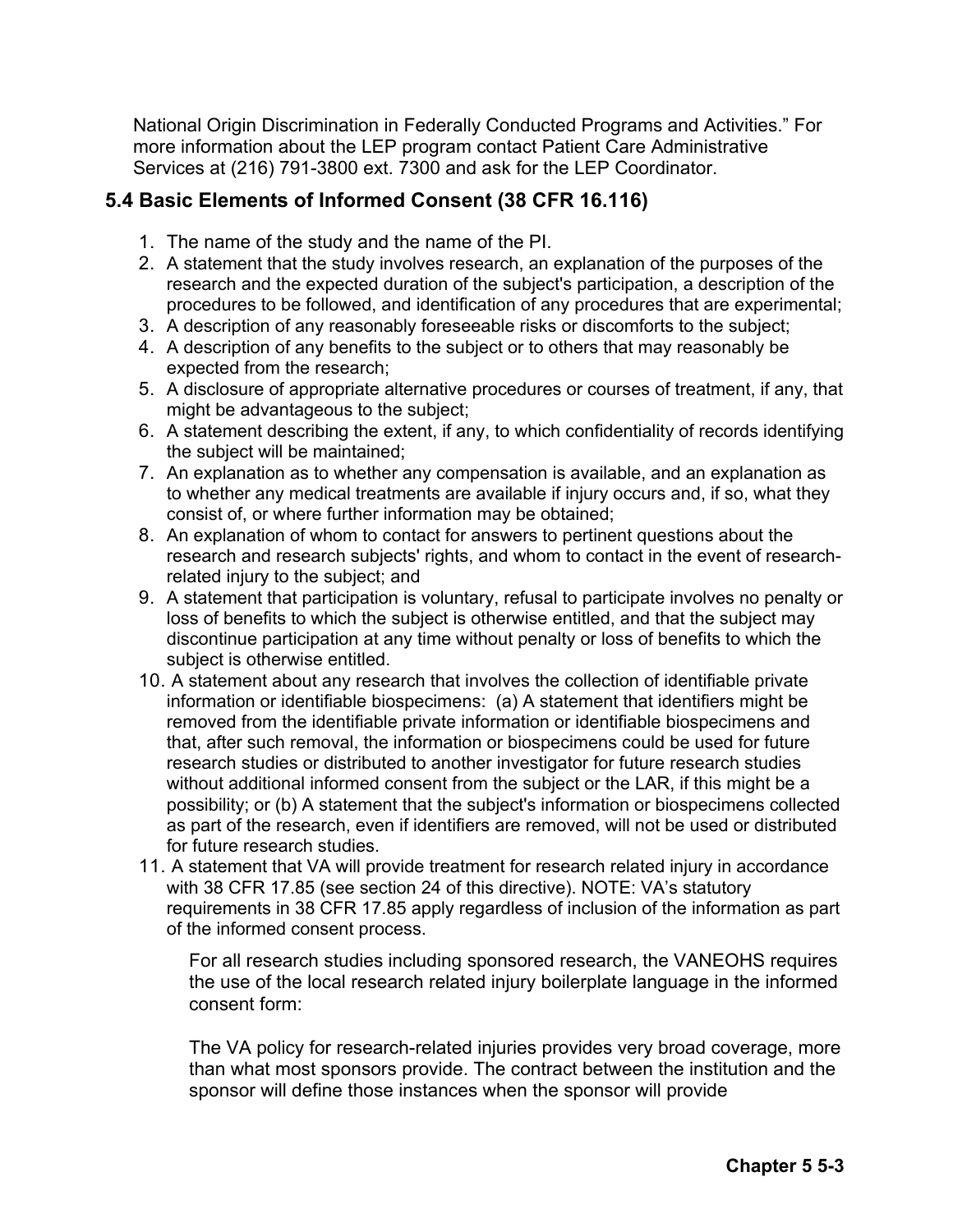compensation.

**NOTE:** VA regulations on research related injuries (see 38 CFR 17.85) apply to minimal-risk research also.

a. The regulation at 38 CFR 17.85 does not apply to research conducted for VA under a contract with an individual or a non-VA institution (although veterans injured as a result of participation in such research may nevertheless be eligible for care from VA under other statutory and regulatory provisions). Information on the responsibility for research-related injury under such circumstances must be included in the consent form. **NOTE:** It is strongly suggested that the investigator make provisions for coverage of such cost in research awards and contracts.

### **5.4.1 Additional Elements of Informed Consent**

When appropriate, one or more of the following elements of information shall also be provided to each subject or LAR:

- 1. A statement that the particular treatment or procedure may involve risks to the subject (or to the embryo or fetus, if the subject is or becomes pregnant) that are currently unforeseeable;
- 2. Anticipated circumstances under which the subject's participation may be terminated by the investigator without regard to the subject's or the LAR's consent;
- 3. Any additional costs to the subject that may result from participation in the research;
- 4. The consequences of a subject's decision to withdraw from the research and procedures for orderly and safe termination of participation by the subject;
- 5. A statement that any significant new findings developed during the course of the research that may relate to the subject's willingness to continue participation will be provided to the subject;
- 6. The approximate number of subjects to be entered in the study;
- 7. If there is a sponsor, the sponsor name and number of participating sites
- 8. A statement that the subject's biospecimens (even if identifiers are removed) may be used for commercial profit and whether the subject will or will not share in this commercial profit;
- 9. A statement regarding whether clinically relevant research results, including individual research results, will be disclosed to subjects, and if so, under what conditions;
- 10.For studies involving biospecimens, whether the research will (if known) or might include whole genome sequencing (i.e., sequencing of a human germline or somatic specimen with the intent to generate the genome or exome sequence of that specimen); and
- 11. When appropriate, a statement that informs VA research subjects that they or their insurance will not be charged for any costs related to the research. NOTE: Some Veterans are required to pay copayments for medical care and services specifically related to their medical care provided by VA. These co-payment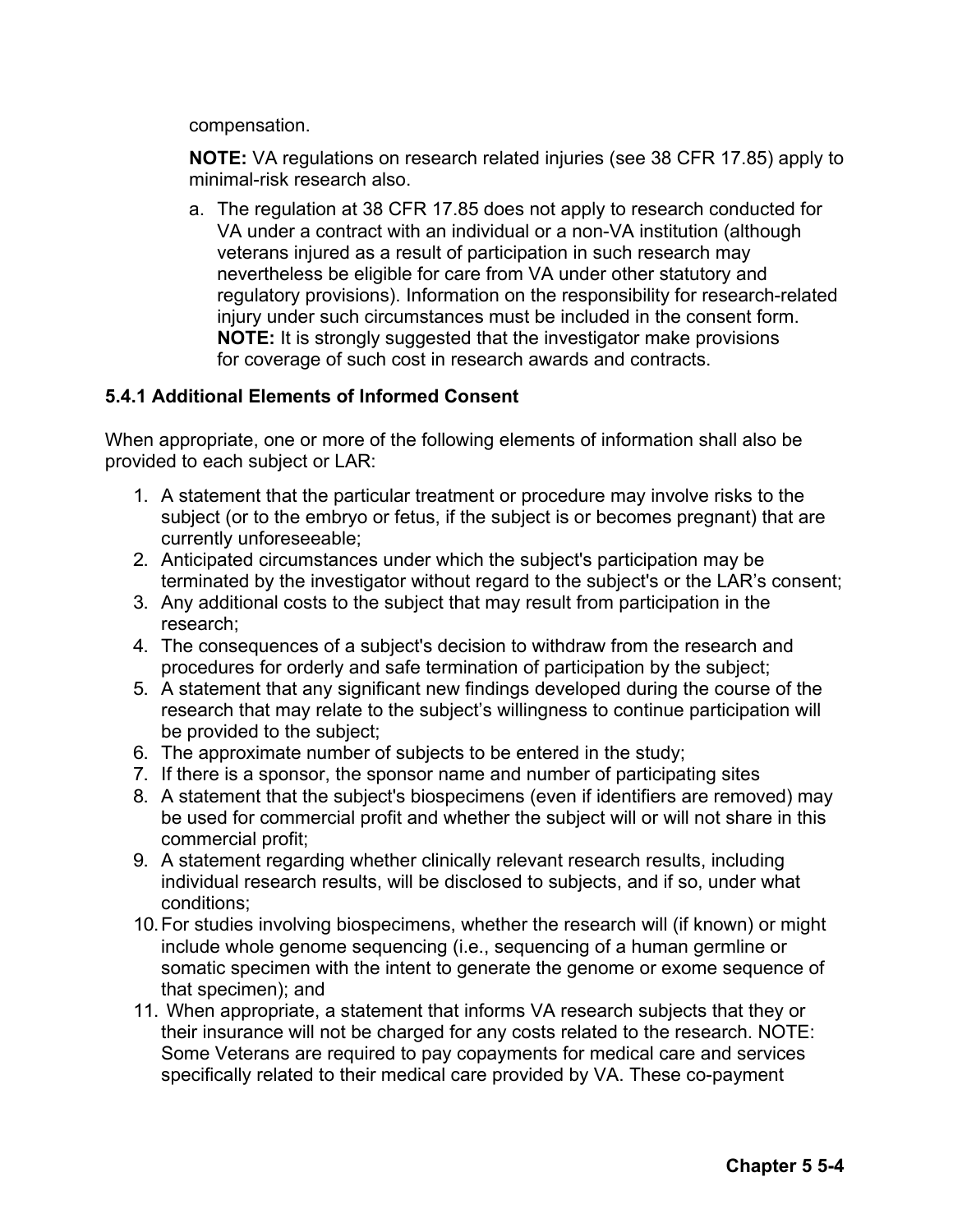requirements will continue to apply to medical care and services that are not part of the research procedures or interventions.

### **5.5 Documentation of Informed Consent**

Except as provided in Section 5.8 and Section 5.9 of this document, informed consent must be documented by the use of a written consent form approved by the IRB.

#### **5.5.1 Consent Form Procedures**

All elements of the informed consent form (ICF) are to be discussed with the study subject, allowing the subject sufficient time to decide whether or not he/she wants to participate in the study. The ICF may be mailed to subject prior to the first study visit. The PI and/or designee must discuss the ICF with the subject and address all questions within his/her scope of responsibility**.** 

If a potential research participant is unable to give informed consent for him/her, his/her legally authorized representative may consent on behalf of him/her to participate in the procedure(s). See Section 6 for information related to vulnerable populations the obtaining surrogate consent from the legally authorized representative.

Prior to engaging in any study activities, subjects or the subject's legally authorized representative will sign and date the ICF. The ICF signed by the subject must be stamped.

If a separate HIPAA Authorization form is used, the PI and/or designee is also responsible for obtaining the signature authorizing the use of or disclosure of protected health information unless authorization requirements can be waived or altered under the HIPAA Privacy Rule.

The PI and/or designee ensure documentation of the consent process in the subject's medical record. Documentation must be entered as a research note in CPRS. Refer to Medical Research Policy HSP–003 "Documentation in Patient's Medical Record of Enrollment Contact, Actual Enrollment and End of Study Participation."

The original signed consent document must be filed in the subject's case history (study file), which is maintained by the PI.

A copy of the signed and dated ICF must be provided to the study subject or to the subject's legal representative. (VHA Handbook 1200.05).

If the research study meets the requirements for documentation in the VHA health record (SOP HSP-003), VHA regulation requires a copy of the signed and dated Informed Consent Document and signed and dated HIPPA authorization be place in the medical record. See also, SOP HSP-020, Scanning Research Documentation.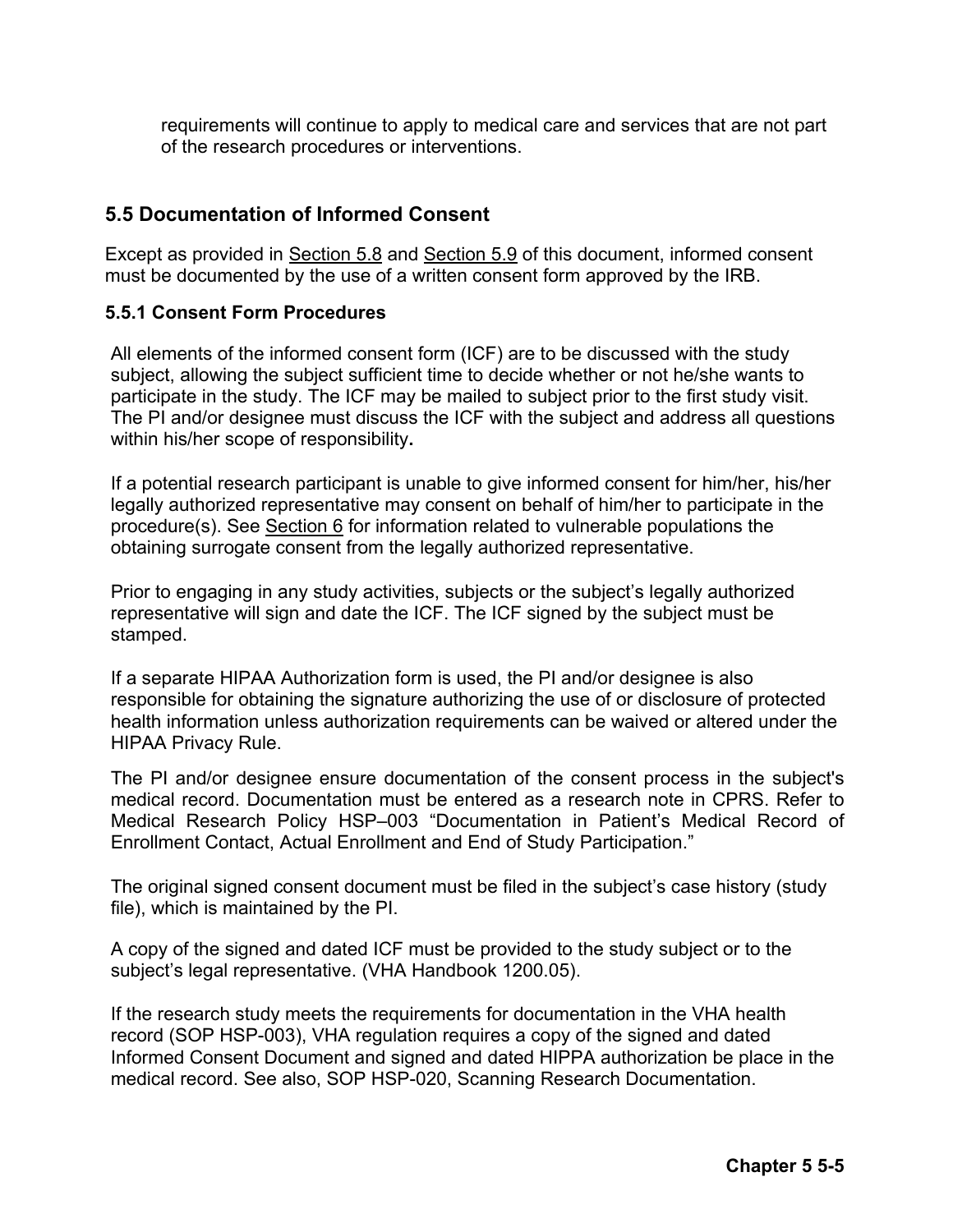For research studies involving investigational drugs, a copy of the signed and dated consent form must be provided to the Research Pharmacist prior to dispensing any study medications.

If during the course of the study, the protocol is amended - i.e. the risks/benefit ratio of study, procedures, payment to subjects – which may affect the subject's willingness to continue participating in the study, the consent form must be revised to reflect changes. The revised ICF must be submitted to the VANEOHS IRB for review and approval. After IRB review and approval of the revised ICF, the IRB approval date of the revision will be indicated on the IRB approved consent stamp.

Study participants (or the subject's legally authorized representative) must be reconsented when the ICF revisions could affect their willingness to participate in the study.

It is very important for study staff members to keep in mind that informed consent is a process, not something obtained simply by having a prospective participant sign a consent form. And getting a participant's signature on the consent form does not end the process. The study staff must keep participants informed of any significant new findings developed during the study that may affect their willingness to continue in the study. Informed consent is a legal and moral responsibility to uphold the individual autonomy and personal dignity of all people who consider participating in research.

### **5.5.2 Required Signatures**

A valid consent must be signed and dated by the following individuals the subject or his /her legally authorized representative

## **5.6 Special Consent Circumstances**

## **5.6.1 Non-English Speaking Subjects**

**1. Expected enrollment of non-English speaking subjects:** In some protocols, the PI expects non-English speaking subjects to enroll because, for example, the protocol is studying a disease or condition that is likely to attract them or the PI is actively recruiting them. When the study subject population includes non-English speaking people or the PI and/or the IRB anticipates that consent discussions will be conducted in a language other than English, the IRB shall require a translated consent document to be prepared. In order to assure itself that the translation is accurate, the IRB may choose to require a certified translation, to have an independent back translation or to have a review of the consent document by an IRB member or other person who is fluent in that language. When non-English speaking subjects enroll, they and the witness sign the translated document. The subjects are given a copy of the signed translated consent document.

**2. Unexpected enrollment of a non-English speaking subject:** If a non-English speaking subject is unexpectedly eligible for protocol enrollment, there may not be an existing IRB-approved written translation of the consent document. Investigators should carefully consider the ethical and legal ramifications of enrolling subjects when a language barrier exists. If the subject does not clearly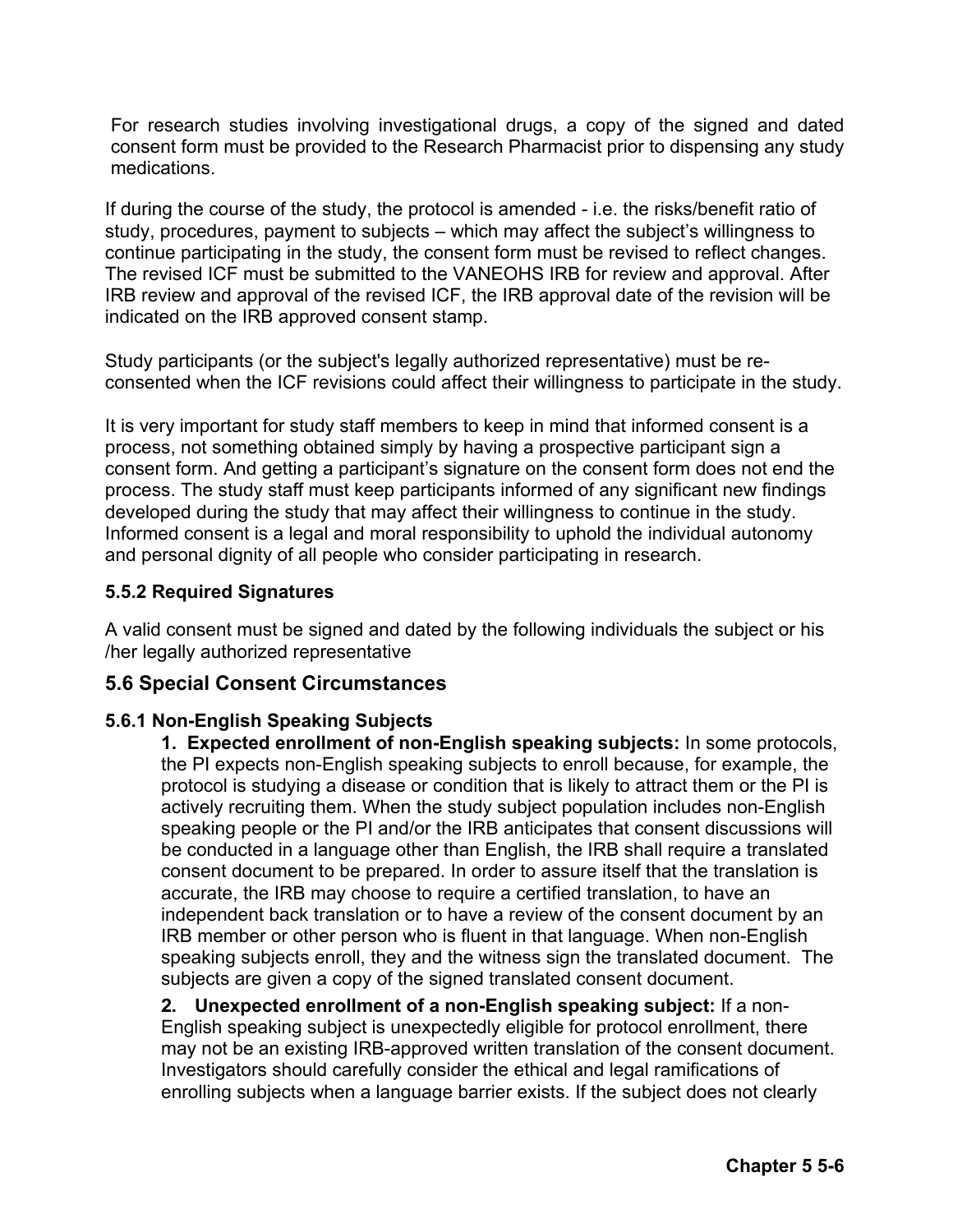understand the information presented at the signing of the consent document or in subsequent discussions, his/her consent may not be informed, and therefore, not effective.

If a PI decides to enroll a subject into a protocol for which there is not an extant IRBapproved informed consent document in the prospective subject's language, the PI must follow the procedures for oral consent as described in Section 5.6.3. The person obtaining consent must document that the oral consent process was used in the progress notes of the subject's medical record.

**3. Use of interpreters in the consent process:** Unless the person obtaining consent is fluent in the prospective subject's language, an interpreter will be necessary to deliver information in the IRB-approved script and to facilitate the consent conversation. Preferably someone who is independent of the subject (i.e., not a family member) should assist in presenting information and obtaining consent. Whenever possible, interpreters should be provided copies of the IRBapproved consent form well before (24 to 48 hours if possible) the consent conversation with the subject. If the interpreter also serves as the witness, she/he may sign the consent document as the witness and should note "Interpreter" under the signature line. The person obtaining consent must document that the oral consent process was used in the progress notes of the subject's medical record, including the name of the interpreter.

#### **5.6.2 Braille consent**

For blind subjects who read Braille, the IRB may approve a consent document prepared in Braille. In order to assure itself that a Braille consent document is accurate, the IRB may require a transcription into print text or review of the document by an IRB member or other person who reads Braille. If possible, the subject will sign the Braille consent; otherwise verbal consent will be obtained, witnessed and documented as described below.

## **5.6.3 Oral Consent**

When subjects are unable to read a written consent form (such as blind or illiterate subjects), the IRB may approve an oral consent process, provided the subject (1) retains the ability to understand the concepts of the study and evaluate the risk and benefit of being in the study when it is explained verbally and (2) is able to indicate approval or disapproval to study entry.

For research that is no more than minimal risk, documentation of consent may be waived according to the criteria in Section 5.9.

## **5.7 Consent Monitoring**

In reviewing the adequacy of informed consent procedures for proposed research, the IRB may on occasion determine that special monitoring of the consent process by an impartial observer (consent monitor) is required in order to reduce the possibility of coercion and undue influence, ensure that the approved consent process is being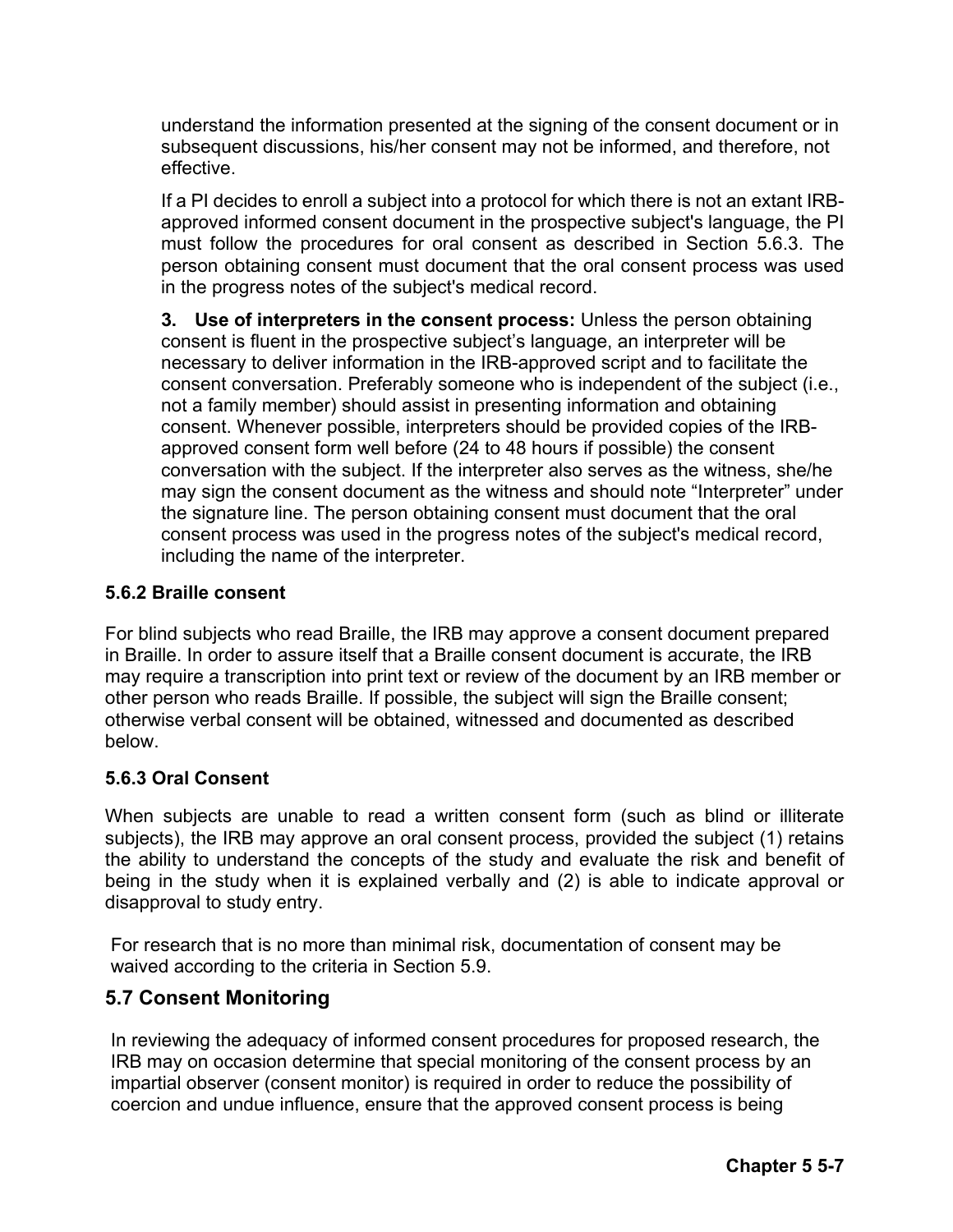followed, or ensure that subjects are truly giving informed consent.

Such monitoring may be particularly warranted for:

- Greater than minimal risk studies
- Studies that involve particularly complicated procedures or interventions
- Studies involving highly vulnerable populations (e.g., ICU patients, children)
- Studies involving study staff with minimal experience in administering consent to potential study participants, or
- Other situations when the IRB has concerns that the consent process is not being conducted appropriately.

Monitoring may also be appropriate as a corrective action when the IRB has identified problems associated with a particular investigator or a research project.

If the IRB determines that consent monitoring is required, the IRB Co-Chairperson and the IRB Administrator will develop a monitoring plan and submit it to the IRB for approval. The consent monitoring may be conducted by the IRB Administrator, IRB members or another party, either affiliated or not affiliated with the institution. The PI will be notified of the IRB's determination and the reasons for the determination. Arrangements will be made with the PI for the monitoring of the consent process for a specified number of subjects. When observing the consent process, the monitor will determine:

- Whether the informed consent process was appropriately completed and documented,
- Whether the participant had sufficient time to consider study participation,
- Whether the consent process involved coercion or undue influence,
- Whether the information was accurate and conveyed in understandable language, and
- Whether the subject appeared to understand the information and gave their voluntary consent.

Following the monitoring, a report of the findings will be submitted to the IRB, which will determine the appropriate action to be taken.

## **5.8 Waiver of Informed Consent**

As defined in 38 CFR 16.116(c) an IRB may 1) approve a consent procedure that does not include, or that alters, some or all of the elements of informed consent; or 2) waive the requirements to obtain informed consent, provided the IRB finds and documents that:

- 1. The research or demonstration project is to be conducted by or subject to the approval of state or local government officials and is designed to study, evaluate, or otherwise examine:
	- a. Public benefit or service programs
	- b. Procedures for obtaining benefits or services under those programs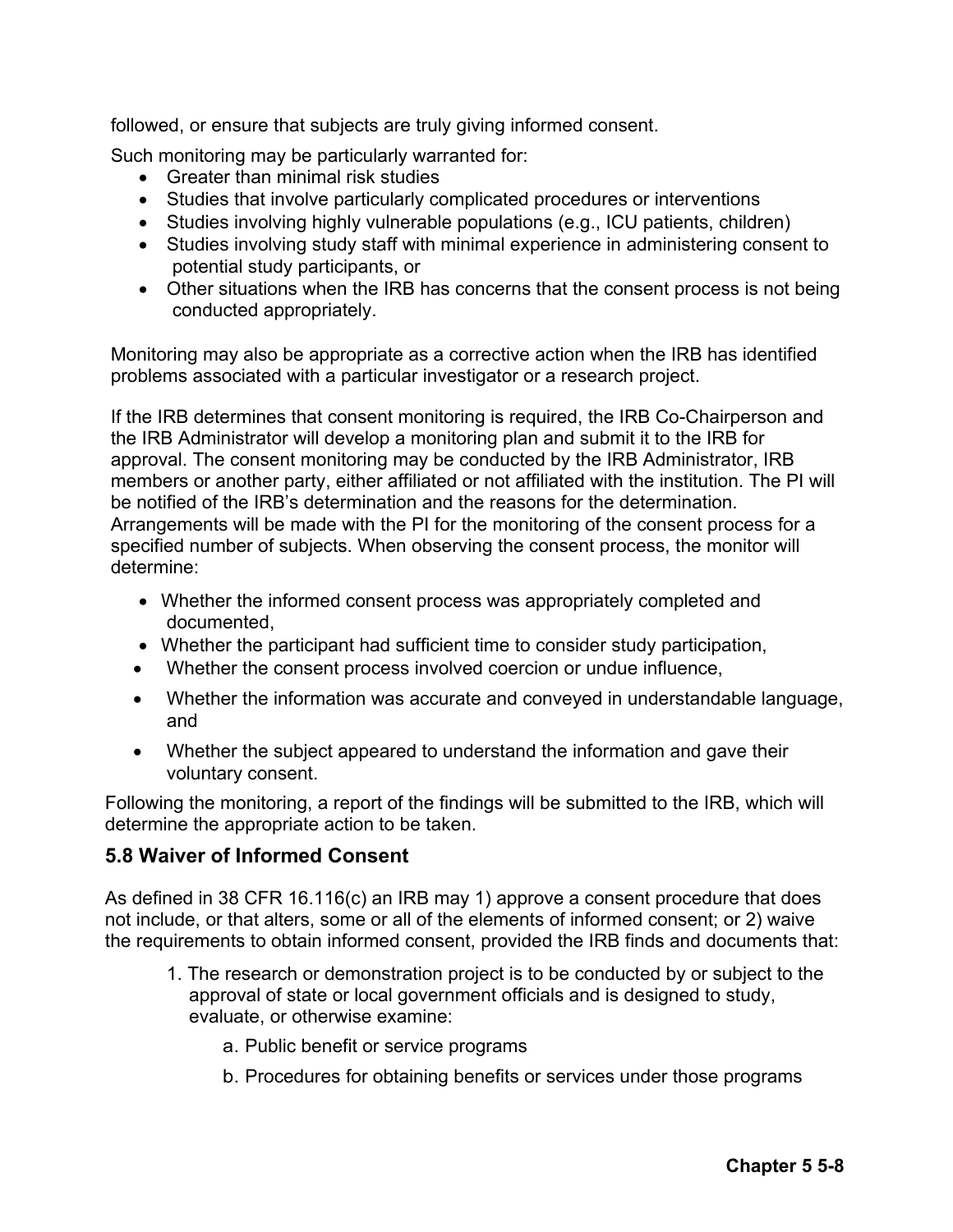- c. Possible changes in or alternatives to those programs or procedures; or
- d. Possible changes in methods or levels of payment for benefits or services under those programs.
- e. The research could not practicably be carried out without the waiver or alteration.

An IRB may 1) approve a consent procedure that omits some, or that alters some or all of the elements of informed consent set forth above; or 2) waive the requirements to obtain informed consent, provided the IRB finds and documents that:

- 1. The research involves no more than minimal risk to the subjects;
- 2. The waiver or alteration will not adversely affect the rights and welfare of the subjects;
- 3. The research could not practicably be carried out without the waiver or alteration; and
- 4. Whenever appropriate, the subjects must be provided with additional pertinent information after participation.

FDA regulations do not provide for waivers of informed consent except in emergency situations.

## **5.9 Waiver of Documentation of Informed Consent**

The IRB may waive the requirement for the investigator to obtain a signed consent form for some or all subjects if it finds either that the:

1. Only record linking the subject and the research would be the consent document and the principle risk would be potential harm resulting from a breach of confidentiality, and the research is not FDA-regulated, or only record linking the subject and the research would be the consent document and the principle risk would be potential harm resulting from a breach of confidentiality, or

**Note 1:** Subjects must be asked whether they want documentation linking them with the research, and their wishes must govern. (Example: domestic violence research where the primary risk is discovery by the abuser that the subject is talking to researchers.)

**Note 2:** In order to waive written documentation of consent where the only record linking the participant and the research would be the consent document, the IRB has to determine that the research was not FDA-regulated.

2. Research presents no more than minimal risk of harm to subjects and involves no procedures for which written consent is normally required outside of the research context. Procedures such as non-sensitive surveys, questionnaires and interviews generally do not require written consent when conducted by non-researchers.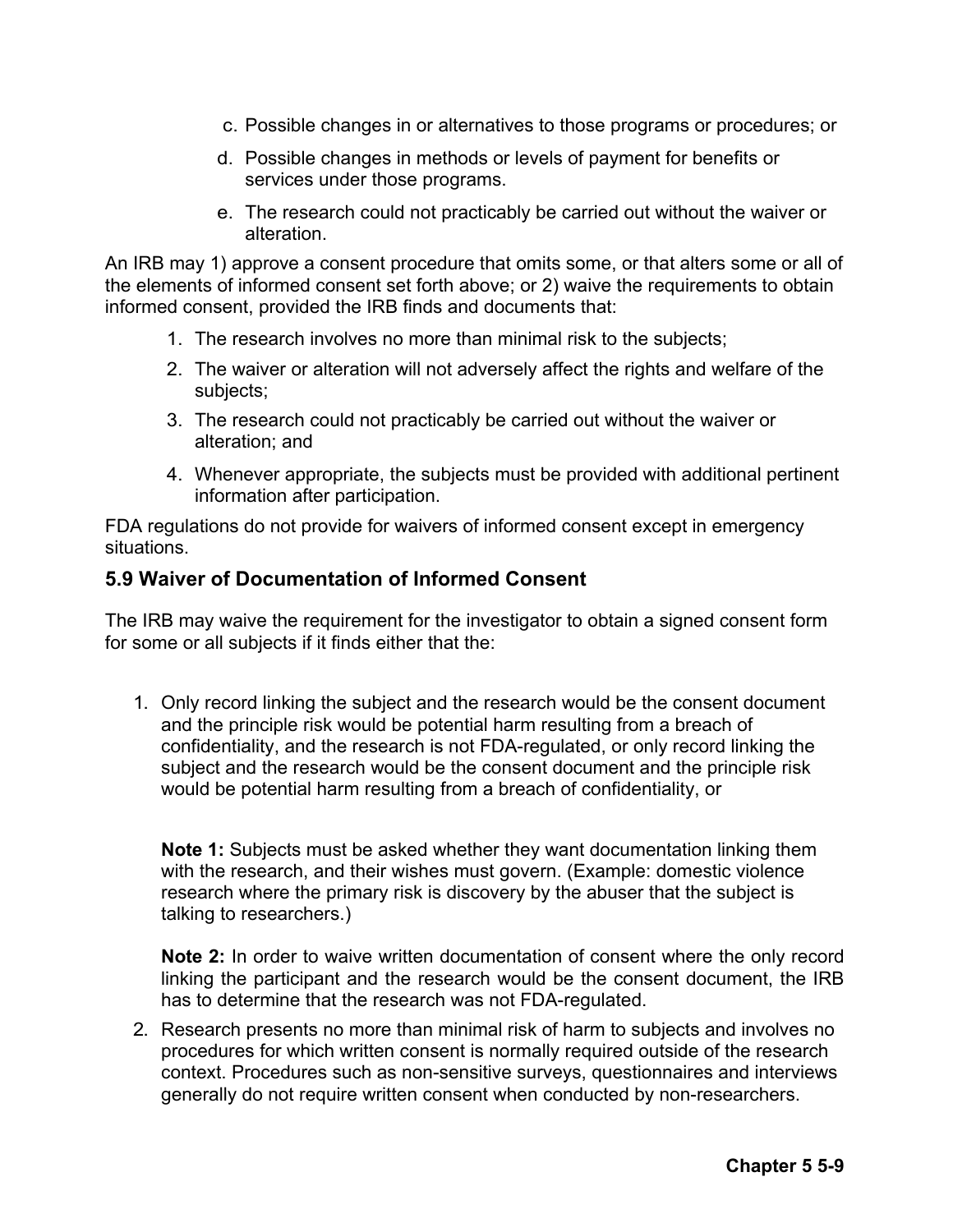In cases in which the documentation requirement is waived, the IRB requires the investigator to provide in the application materials a written summary of the information to be communicated to the subject. The IRB will consider whether to require the investigator to provide subjects with a written statement regarding the research.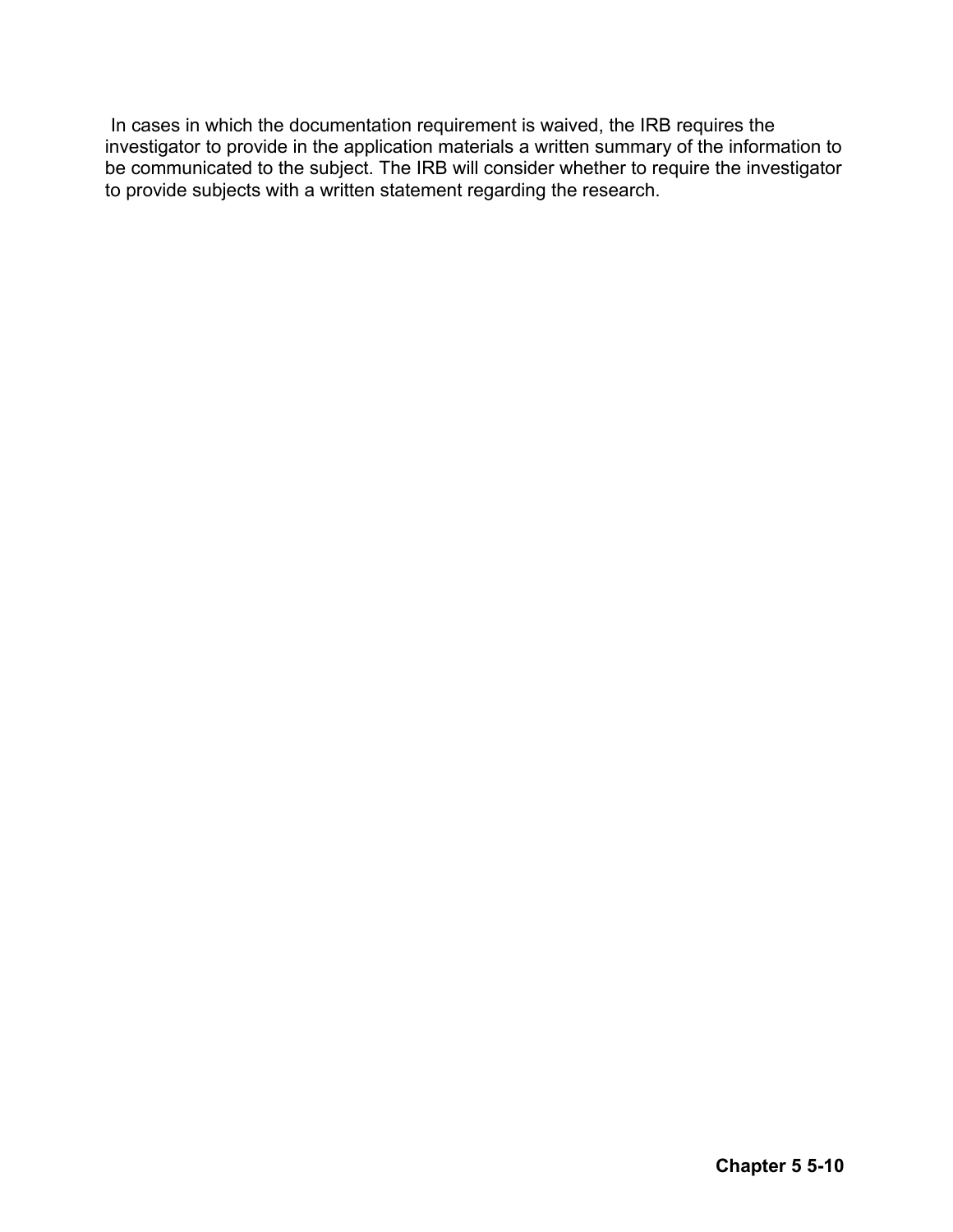# **Chapter 6 Vulnerable Subjects in Research**

# **6.1 Purpose**

When some or all of the participants in a research conducted under the auspices of VANEOHS are likely to be vulnerable to coercion or undue influence or have diminished decision-making capacity, the research must include additional safeguards to protect the rights and welfare of these participants. The IRB must ensure that all of the regulatory requirements for the protection of vulnerable subjects are met and that appropriate additional protections for vulnerable subjects are in place.

The following procedures describe the requirements for involving vulnerable participants in research under the auspices of VANEOHS.

### **67.2 Definitions**

**Surrogate Consent** is consent obtained from a legally authorized representative on behalf of a participant determined to lack decision-making capacity.

**Legally Authorized Representative**. A legally authorized representative is defined as an individual, or judicial or other body authorized under applicable law to consent on behalf of a prospective subject to the subject's participation in the procedure(s) involved in the research in the following descending order of priority:

- 1. Person appointed as healthcare agents under DPAHC
- 2. Court-appointed guardian of the other person
- 3. Spouse
- 4. Adult child 18 years of age or older
- 5. Parent
- 6. Adult siblings
- 7. Grandparent
- 8. Adult grandchild

9. A non-related person who is documented in the medical record for having capacity to make decisions on behalf of the intended subject

The preceding list contains the surrogate entities allowed to provide consent for research purposes. Refusal to consent by a person who is a higher priority surrogate shall not be superseded by a person who is a lower priority surrogate. Additionally, if there are two or more individuals in the same class, the decision must be unanimous to provide consent.

**Consent Assessor** is a researcher or consultant familiar with dementias and qualified to assess and monitor capacity to consent on an ongoing basis.

**Prisoner** is any individual involuntarily confined or detained in a penal institution. The term is intended to encompass individuals: 1) sentenced to such an institution under a criminal or civil statute, 2) detained in other facilities by virtue of statutes or commitment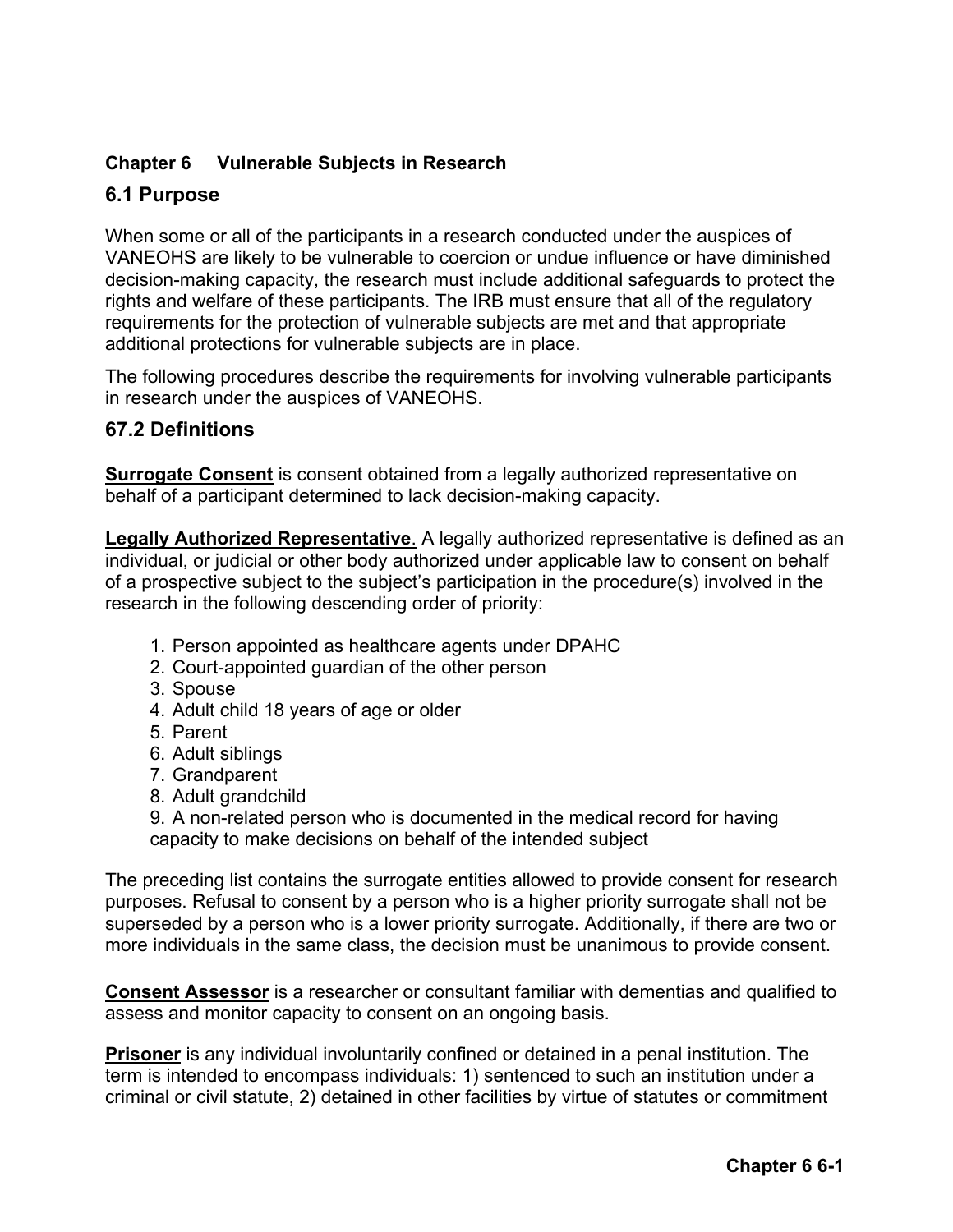procedures that provide alternatives to criminal prosecution or incarceration in a penal institution, or 3) detained pending arraignment, trial, or sentencing (please note that the VANEOHS does not conduct research involving prisoners).

**Children** are persons who have not attained the legal age for consent to treatments or procedures involved in the research, under the applicable law of the jurisdiction in which the research will be conducted. Ohio Revised Code Section 4109.01 defines a "minor" as "any person less than 18 years of age." Ohio does not have an emancipation of minors statute or definition (Ohio courts do recognize minors as "emancipated" in certain circumstances, but that is only in a case-by-case basis). Therefore, the VANEOHS IRB generally defines children as persons under eighteen years of age. For research conducted in jurisdictions other than Ohio, the research must comply with the laws regarding the legal age of consent in all relevant jurisdictions. The Regional Counsel will provide assistance with regard to the laws in other jurisdictions.

**Assent** means a child's affirmative agreement to participate in research. Mere failure to object should not, absent affirmative agreement, be construed as assent.

**Permission** means the agreement of parent(s) or guardian to the participation of their child or ward in research.

**Parent** means a child's biological or adoptive parent.

**Guardian** means an individual who is authorized under applicable State or local law to consent on behalf of a child to general medical care. For research conducted in jurisdictions other than Ohio, the research must comply with the laws regarding the legal age of consent in all relevant jurisdictions. The Regional Counsel will provide assistance with regard to the laws in other jurisdictions.

**Pregnancy** is the period of time from confirmation of implantation (through any of the presumptive signs of pregnancy, such as missed menses, or by a medically acceptable pregnancy test), until delivery of the fetus.

**Delivery** means complete separation of the fetus from the woman by expulsion, extraction, or any other means.

**Fetus** is the product of conception from the time of implantation until delivery.

**Viable fetus** is now termed a "viable neonate."

**Nonviable fetus** is a fetus ex utero that, although living, is not able to survive to the point of independently maintaining heart and respiration. *NOTE: In 45 CFR 46 Subpart B, this definition is used as the definition of a non-viable neonate.*

**Dead fetus** is a fetus which exhibits neither heartbeat, spontaneous respiratory activity,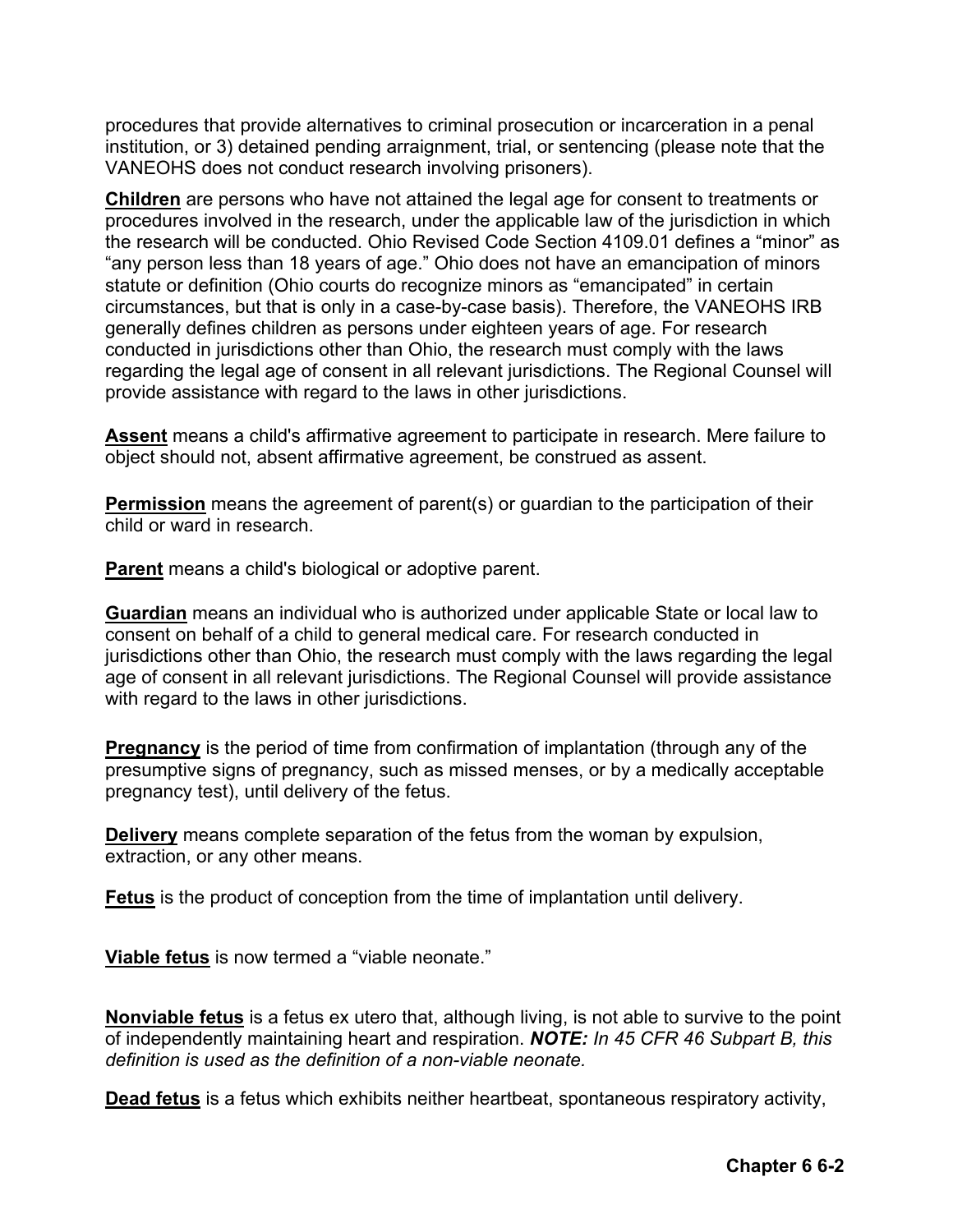spontaneous movement of voluntary muscles, nor pulsation of the umbilical cord if still attached.

**In vitro fertilization** is any fertilization of human ova, which occurs outside the body of a female, either through a mixture of donor human sperm and ova or by any other means.

**Neonate** means newborn.

**Viable neonate** means being able after delivery to survive to the point of being independently maintaining heart and respiration (given the benefit of available medical therapy).

**Non-viable neonate** means the same as a non-viable fetus

### 6**.3 Involvement of Vulnerable Populations**

Vulnerable populations involved in research as listed in the federal regulations include pregnant women and fetuses, prisoners, mentally disabled and those with impaired decision-making capacity, children, and economically and educationally disadvantaged persons. The VANEOHS does not conduct research involving prisoners; or, if the subject is a fetus, in-utero or ex-utero (including human fetal tissue); or any research related to in vitro fertilization. Cleveland City Ordinance 231.05 prohibits any experimentation or selling of fetal tissue which is the result of an abortion.

The VANEOHS further recognizes VA employees and volunteers may be subject to undue influence and are thus potentially vulnerable to coercion. For research involving the participation of children as research subjects, the IRB must determine that the proposed research meets the requirements outlined in VHA Handbook 1200.05. For research involving the participation of pregnant women as research subjects, the IRB must determine that the proposed research meets the requirements outlined in VHA Handbook 1200.05.

The IRB shall adhere to the guidance regarding the use of vulnerable populations in research as defined in Title 38 Code of Federal Regulations (CFR) 16.111(b) and the VHA Handbook 1200.05.

### **6.4 Responsibilities**

- 1. The PI is responsible for identifying the potential for enrolling vulnerable subjects in the research proposal. He/she is responsible for identifying subjects who are at risk for impaired decisional capacity and who are being asked to participate in a research study that poses greater than minimal risk.
- 2. The IRB shall include representation, either as voting members or consultants, by individual(s) interested in or who have experience with the vulnerable populations involved in a research proposal.
- 3. The IRB reviews the PI's justifications for including vulnerable populations in the research to assess its appropriateness.
- 4. At the time of initial review and at continuing review of the protocol, the IRB must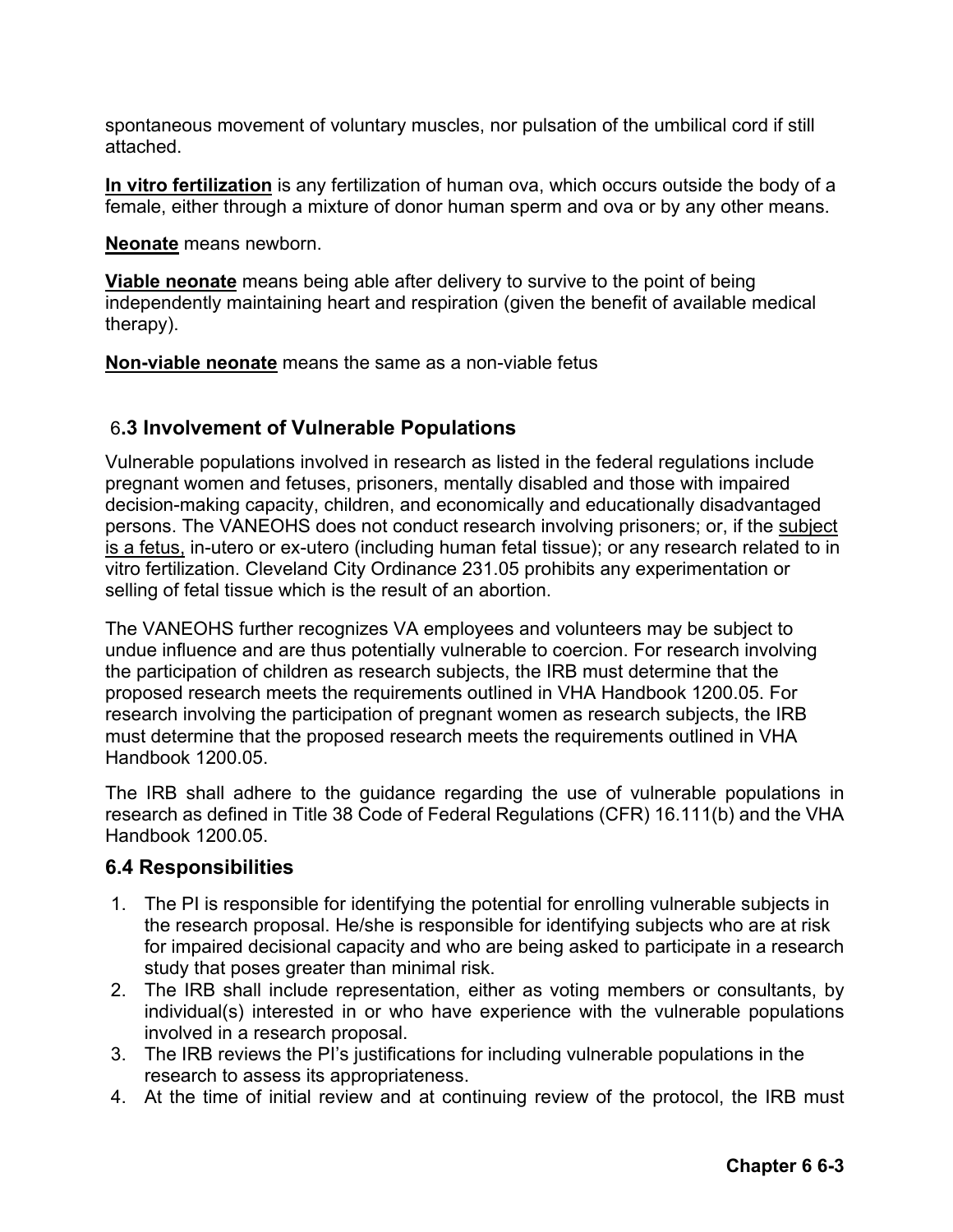ensure that additional safeguards have been included in each study to protect the rights and welfare of vulnerable subjects as needed.

- 5. The IRB shall continue to review research at intervals appropriate to the degree of risk and determine whether the proposed research continues to fulfill criteria for approval. Information reviewed will include the number of participants considered as members of specific vulnerable populations.
- 6. For studies that do not have, or are not required to have, a DSMB or a Data Monitoring Committee, and have enrolled vulnerable subjects, the IRB will carefully review the data and safety monitoring plan. (VHA Handbook 1200.05.)

### **6.5 Procedures**

- 1. Initial Review of Research Proposal:
	- a. The PI completes required documents and identifies the potential to enroll vulnerable subjects in the proposed research and provides justification for their inclusion in the study. The investigator should include the procedure(s) that will used to determine the subject's capacity to provide voluntary informed consent to participate in research.
	- b. The IRB evaluates the proposed plan for consent of the specific vulnerable subjects involved. If the research involves adults unable to consent, the IRB evaluates the proposed plan for permission of legally authorized representatives based on guidelines for research involving human subject with surrogate consent in VHA Handbook 1200.05.
	- c. The PI should provide appropriate safeguards to protect the subject's rights and welfare, which may include the addition of an independent monitor. The independent monitor may be a physician, psychologist or registered nurse not involved in the research study who will determine the subject's capacity to provide voluntary informed consent to participate in research at intervals commensurate with the risk of the study.
	- d. The IRB assess the adequacy of additional protections for vulnerable populations provided by the PI.
	- e. The IRB evaluates and approves the proposed plan for the assent of participants.
	- f. Examples of studies that may warrant independent monitoring include those involving patients with Serious Mental Illness (SMI), dementia, delirium, or other conditions that compromise ability to consent, or those who may be exposed to placebo, drug washout, and/or treatment with investigational agents that are not approved by the FDA. The investigator should include the plan for independent monitoring in the study protocol. The subject may need to be periodically reconsented to participate in the research. The plan should define who will make the determination to reconsent the subject and outline the process for ensuring that it is completed.
	- g. If needed, the independent monitor will evaluate the subject prior to enrollment in the study to determine consent capacity.
- 2. Documentation, if the PI obtains an independent monitor to evaluate subjects with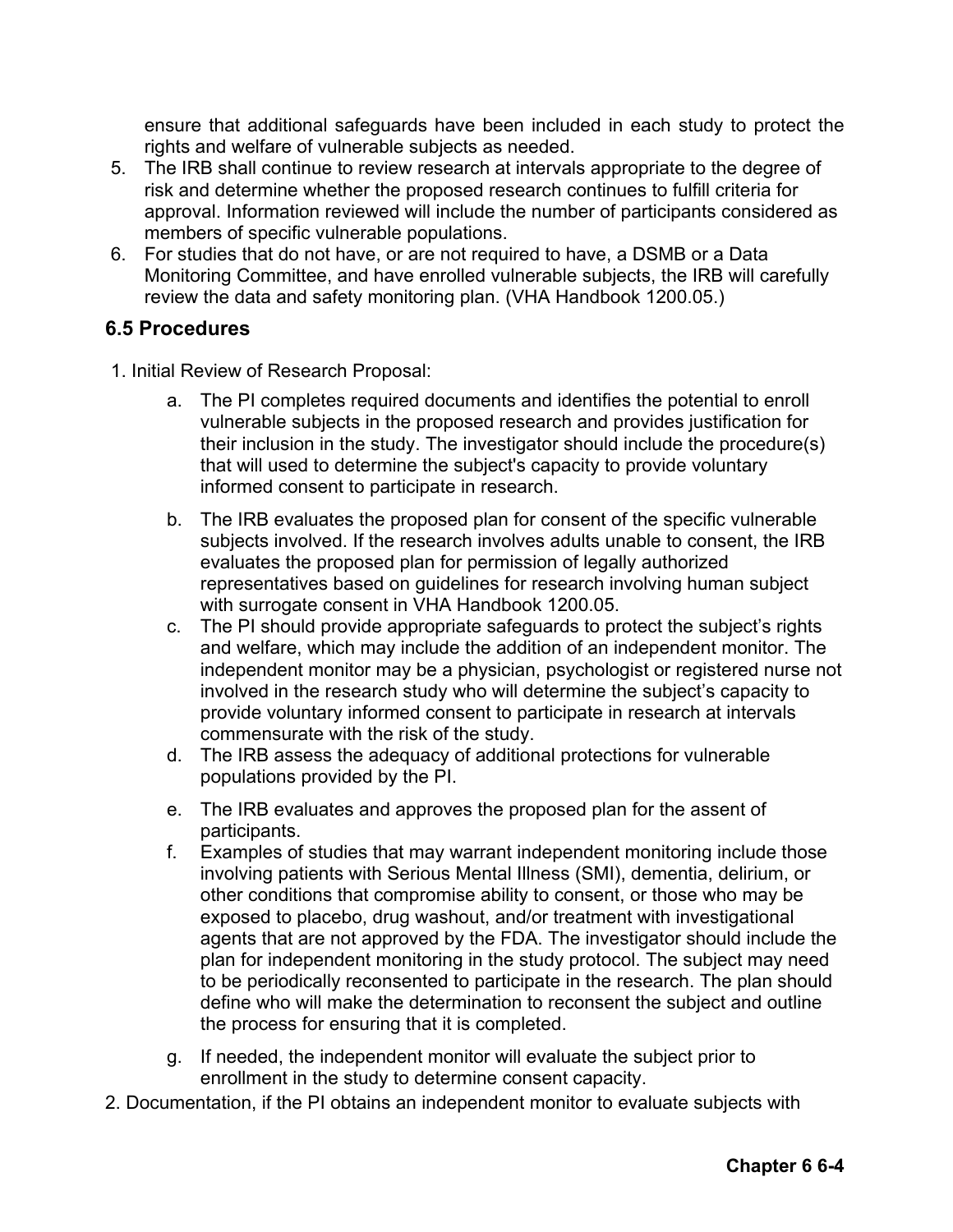impaired decision capacity.

- a. An electronic progress note will document the independent monitor's evaluation and is included in the research subject file. The CPRS note will include the following:
	- Investigator name and study name and number
	- Brief patient summary
	- Patient's understanding of study and reason he/she was asked to participate
	- Understanding of risks
	- Understanding of right to decline study participation without penalty
	- Determination of relevant decision-making capacity.
- b. The PI will ensure that the monitor has evaluated the subject prior to initiating any procedures or tests pertaining to the research study.
- c. The independent monitor may withdraw research subjects from the study if the monitor determines that continued participation in the study is not in the volunteer's best interest.
- 3. At continuing review, the PI should identify the number of vulnerable subjects enrolled and any that needed an independent monitor in the progress report.
- 4. The IRB evaluates the research to determine the need for additional protections and considers the use of a DSMB or data monitoring committee as appropriate.
- 5. The PI will develop a monitoring plan that accounts for the need for heightened surveillance during periods of higher risk, e.g., during medication washout or periods of potential placebo treatment and schedule monitoring visits at intervals commensurate with the risk to human research volunteers.

# **6.6 Research Involving Pregnant Women, Human Fetuses and Neonates as Subjects**

Research that involves provision of in vitro fertilization services can be conducted by VA investigators while on official VA duty, at VA facilities, or at VA-approved off-site facilities. This includes prospective and retrospective research involving provision of or the enhancement of FDA-approved methods of in vitro fertilization for studies involving consenting subjects, both male and female, undergoing or who have undergone in vitro fertilization for the treatment of certain forms of human infertility. In vitro fertilization is any fertilization of human ova that occurs outside the body of a female, either through a mixture of donor human sperm and ova or by any other means.

Prospective and retrospective studies that enroll or include pregnant subjects who conceived through in vitro fertilization or other artificial reproductive technologies are permitted.

Research in which the focus is either a fetus, either in-utero or ex-utero can be conducted by VA investigators while on official VA duty, at VA facilities, or at VAapproved off-site facilities. Use of human fetal tissue

(https://grants.nih.gov/grants/guide/notice-files/NOT-OD-15-143.html and https://grants.nih.gov/grants/guide/notice-files/not-od-16-033.html) and human stem cells (https://stemcells.nih.gov/policy/2009-guidelines.htm) shall be governed by the policy set by NIH for recipients of NIH research funding.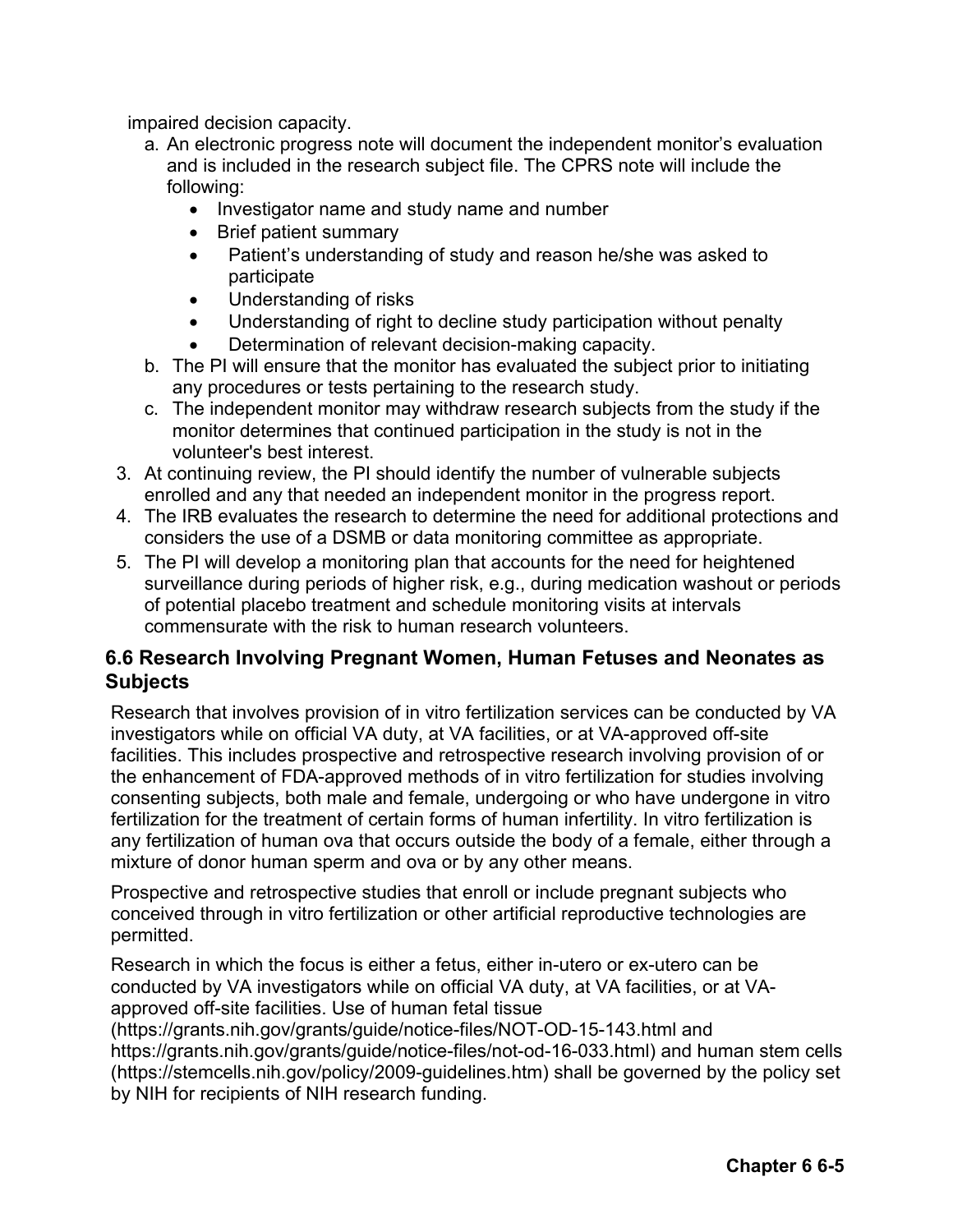Research involving the creation of a human embryo or embryos solely for research purposes or research in which a human embryo or embryos are destroyed, discarded, or knowingly subjected to risk of injury or death greater than that allowed for research on fetuses in utero under 45 CFR 46.208(a)(2) and Section 498B of the Public Health Service Act (42 U.S.C. 289g(b)) cannot be conducted by VA Investigators, at VA facilities, or at VA approved off-site facilities.

Women who are known to be pregnant and their fetuses may be involved in research if all the following requirements are met and the VA medical facility Director certifies that the VA medical facility has sufficient expertise in women's or reproductive health to conduct the proposed research if the research includes interventional studies or invasive monitoring of pregnant women as subjects (see guidance at https://www.research.va.gov/resources/policies/default.cfm), including informed consent requirements and the following ethical and scientific criteria:

- 1. Where scientifically appropriate, preclinical studies, including studies on pregnant animals, and clinical studies, including studies on non-pregnant women, have been conducted and provide data for assessing potential risks to pregnant women and fetuses;
- 2. The risk to the fetus is caused solely by interventions or procedures that hold out the prospect of direct benefit for the woman or fetus. If there is no such prospect of benefit, then the risk to the fetus is not greater than minimal and the purpose of the research is the development of important biomedical knowledge that cannot be obtained by any other means;
- 3. Any risk is the least possible for achieving the objectives of the research
- 4. If the research holds out the prospect of direct benefit to the pregnant woman, the prospect of a direct benefit both to the pregnant woman and the fetus, or no prospect of benefit for the woman nor the fetus when risk to the fetus is not greater than minimal and the purpose of the research is the development of important biomedical knowledge that cannot be obtained by any other means, her consent is obtained in accord with the informed consent provisions outlined in this document;
- 5. Each individual providing consent under (2) or (4) of this section is fully informed regarding the reasonably foreseeable impact of the research on the fetus or neonate
- 6. No inducements, monetary or otherwise, will be offered to terminate a pregnancy;
- 7. Individuals engaged in the research will have no part in any decisions as to the timing, method, or procedures used to terminate a pregnancy; and
- 8. Individuals engaged in the research will have no part in determining the viability of a neonate.

VA investigators cannot conduct interventions in research that include neonates while on official VA duty, at VA facilities, or at VA-approved off-site facilities. VA investigators may conduct research involving noninvasive monitoring of neonates if the research is determined by the IRB to be minimal risk. Prospective observational and retrospective record review studies that involve neonates or neonatal outcomes are permitted.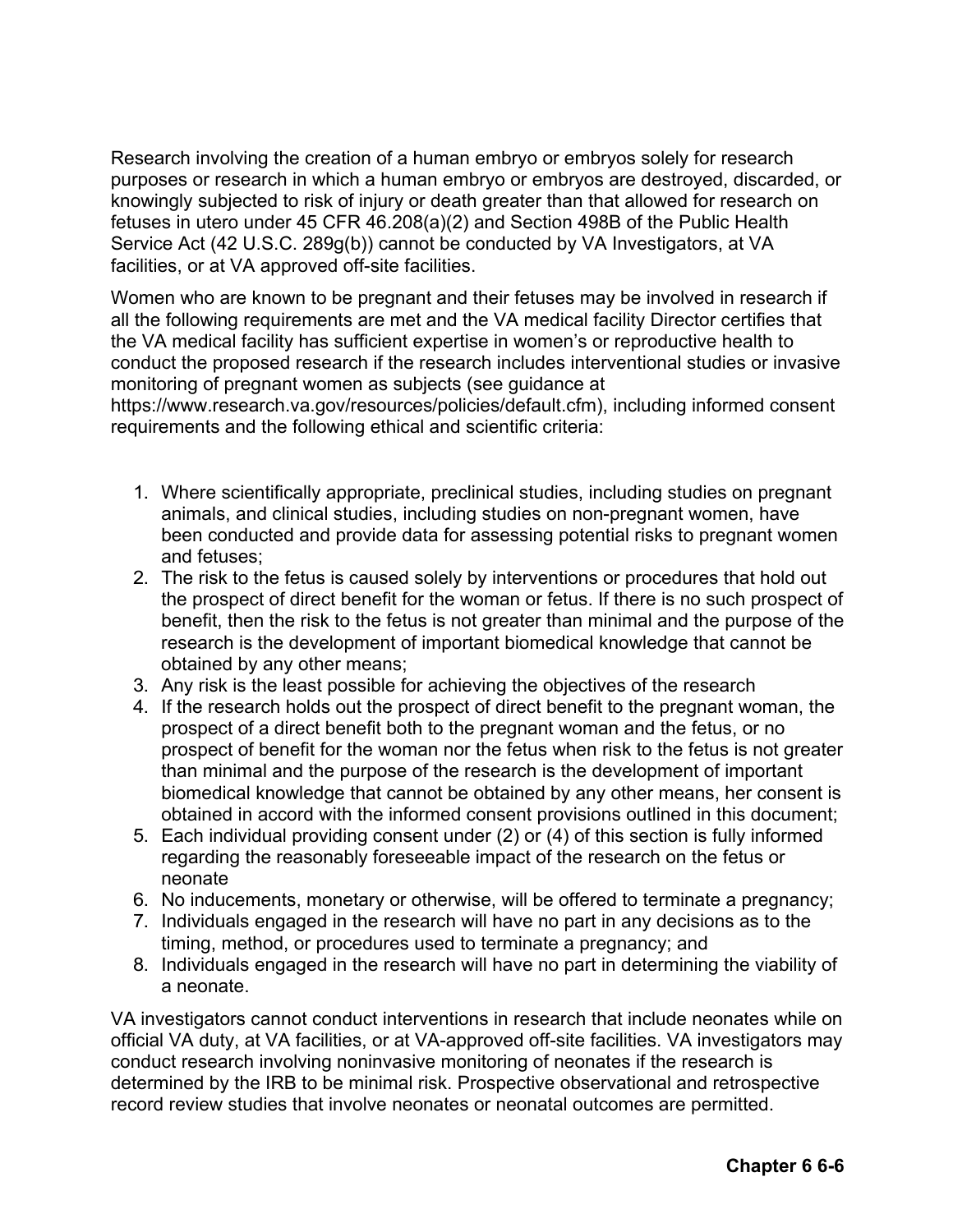The reviewing IRB must have the appropriate expertise to evaluate any VA research involving neonates and must comply with the requirements of 45 CFR 46.205. The VA medical facility Director must certify that the medical facility has sufficient expertise in neonatal health to conduct the proposed research.

For research involving the participation of pregnant women as research subjects, the IRB must determine:

- that the proposed research meets the requirements outlined in this document.
- that adequate provisions have been made to monitor the risks to the subject and the fetus.
- that adequate considerations have been given to the manner in which potential subjects will be selected, and that adequate provisions have been made to monitor the informed consent process such as:
	- Overseeing the process by which the consent of individuals is obtained either by:
		- Approving enrollment of each individual
		- Verifying, perhaps through sampling, that approved procedures for enrollment of individuals into the activity are being followed.
	- Monitoring the progress of the activity and intervening, as necessary, through such steps as visits to the activity site and continuing evaluation to determine if any unanticipated risks have arisen.

**NOTE:** These determinations should be documented in the IRB Minutes. **General** 

#### **limitations:**

1. Activities related to pregnant women must not be undertaken unless:

- a. Appropriate studies on animals and non-pregnant individuals have been completed, and data for assessing potential risks to pregnant women and fetuses is provided.
- b. The purpose of the activity is to meet the health needs of the mother or the particular fetus, the risk to the fetus is minimal, and, in all cases, is the least possible risk for achieving the objectives of the activity.
- c. PI and study staff engaged in the activity will have no part in: i) any decisions as to the timing, method, and procedures used to: terminate the pregnancy; or ii) determining the viability of the fetus at the termination of the pregnancy, and/or iii) Introducing any procedural changes, for research purposes, into the procedures for terminating the pregnancy
- 2. No inducements, monetary or otherwise, may be offered to terminate pregnancy for purposes of research activity.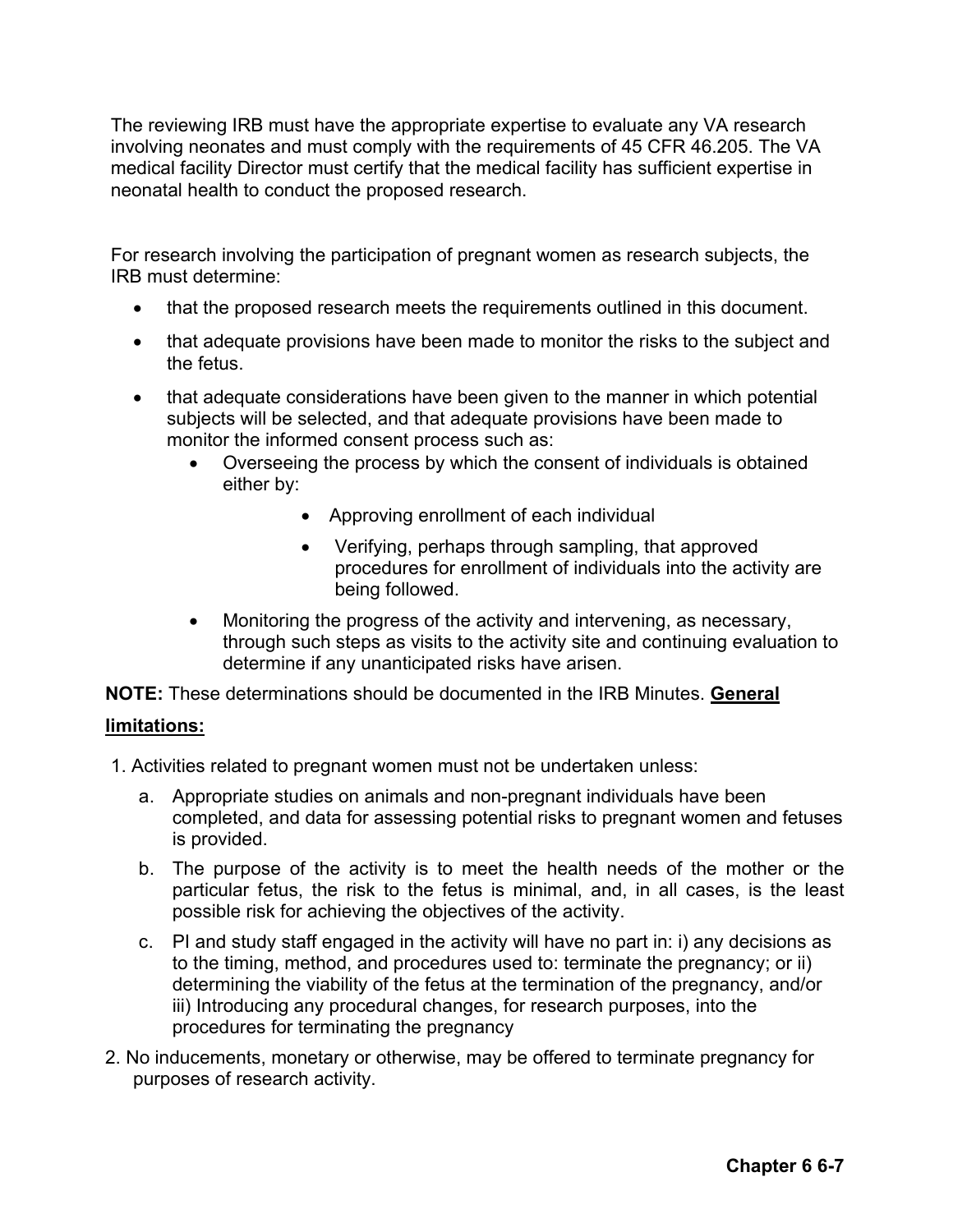- 3. No pregnant woman may be involved as a subject in a research activity unless:
	- a. The purpose of the activity is to meet the health needs of the mother, and the fetus will be placed at risk only to the minimum extent necessary to meet such needs; or
	- b. The risk to the fetus is minimal;
	- c. The mother and father are legally competent and have given their informed consent to participate in the research after having been fully informed regarding possible impact on the fetus. The father's informed consent need not be secured if: i) the purpose of the activity is to meet the health needs of the mother, ii) his identity or whereabouts cannot reasonably be ascertained, iii) he is not reasonably available, or iv) the pregnancy resulted from rape.

# **6.7 Research Involving Prisoners as Subjects**

Prisoners are considered a vulnerable population because both their incarceration and the constraints imposed on them during their incarceration may render them unable to make a truly informed and voluntary decision regarding whether or not to participate as subjects in research. Therefore, research involving prisoners must not be conducted by VA investigators while on official duty, at VA Facilities or at VA-approved off-site facilities unless a waiver has been granted by the CRADO**.** Waiver requests must be submitted electronically to the CRADO by the VA medical facility Director.

When a previously enrolled research subject becomes a prisoner and the relevant research protocol was NOT reviewed and approved by the IRB in accordance with the requirements of HHS regulations at 45 CFR 46, subpart C, the PI should promptly notify the IRB and the R&D Office of this event. All research interactions and interventions with, and obtaining identifiable private information about, the now-incarcerated prisonersubject must cease until the requirements of subpart C have been satisfied with respect to the relevant protocol.

If the PI wishes to have the prisoner subject continue to participate in the research, the R&D Office will request a waiver from the CRADO. Once the waiver is granted, the IRB should promptly re-review the protocol in accordance with the requirements of subpart C. In special circumstances in which the PI asserts that it is in the best interests of the subject to remain in the research study while incarcerated, the IRB Co-Chairperson may determine that the subject may continue to participate in the research until the requirements of subpart C are satisfied.

It is important that the IRB remind the PI that, except in the special circumstances noted above, all research interactions and interventions with, and obtaining identifiable private information about, the now-incarcerated prisoner-subject must cease until all of the requirements of subpart C have been satisfied with respect to the relevant protocol.

### **6.8 Research Involving Children as Research Subjects**

The VA is authorized to care for veterans and to conduct research that supports the mission of VHA and that enhances the quality of health care delivery to veterans.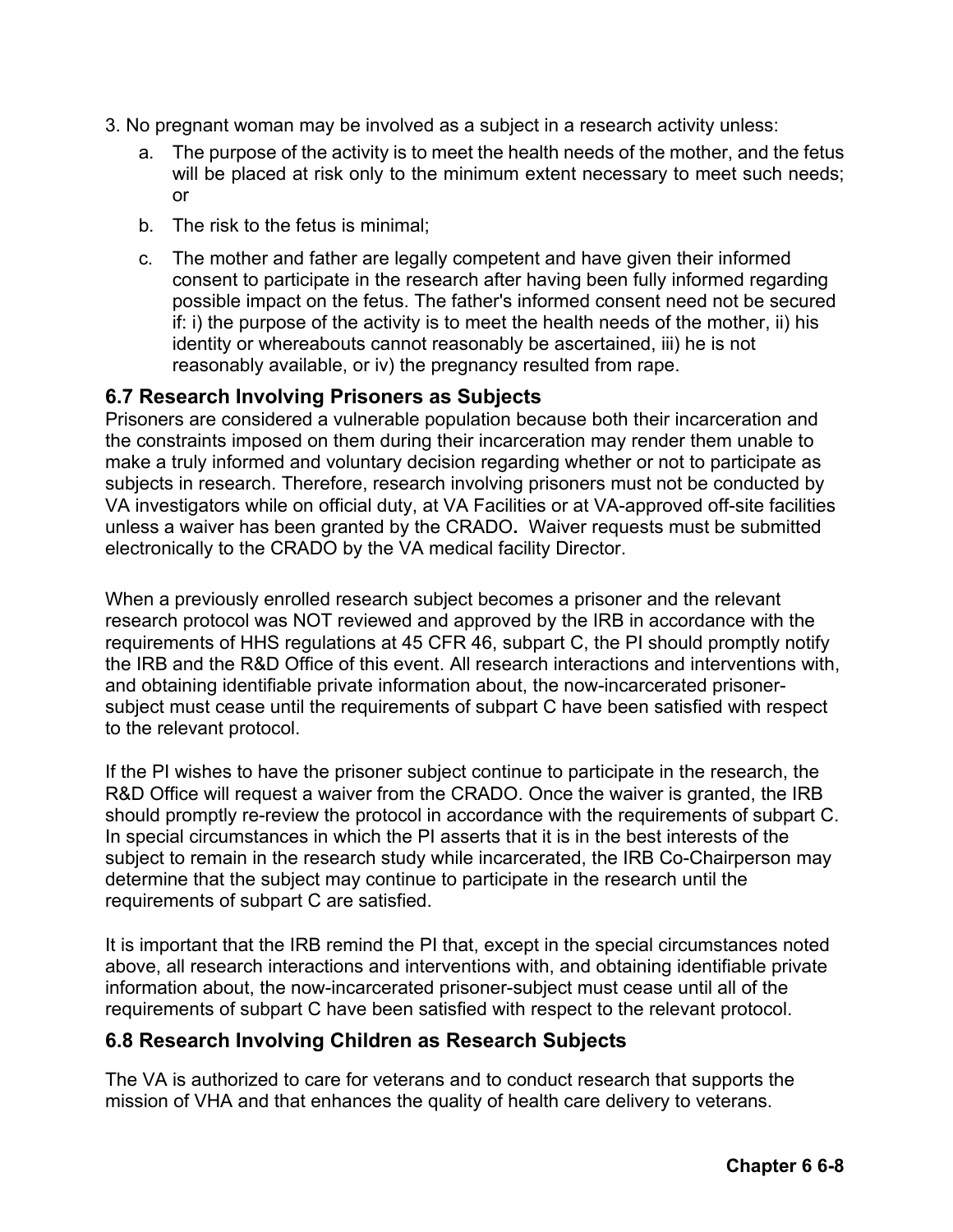Therefore, research involving children must be reviewed carefully by the IRB for its relevance to VA and must not present greater than minimal risk to the children.

The VA medical facility Director must approve participation in the proposed research that includes children. The Research office can provide guidance for obtaining approval.

NOTE: For purposes of this directive, research involving biological specimens or data obtained from children is considered to be research involving children even if deidentified. If the biological specimens or data were previously collected, they must have been collected under applicable Federal policies and ethical guidelines.

The IRB must have the appropriate expertise to evaluate any VA research involving children and must comply with the requirements of 45 CFR 46.401 - 46.404 and 46.408.

*NOTE: For purposes of this SOP, research involving children does not include neonates.* 

### **6.8.1 Allowable Categories**

The IRB must make certain findings and determinations when reviewing research involving children. IRB records must reflect the IRB's understanding and justification for the risks and benefits posed by approved research involving children. Proposed research must fall within one of the following four categories:

- 1. Research not involving physical or emotional risk greater than that ordinarily encountered in daily life or during the performance of routine physical or psychological examinations or tests (i.e., **minimal risk**). (45 CFR 46.404) The IRB may find that the permission of one parent is sufficient.
- 2. Research involving greater than minimal risk but presenting the prospect of direct benefit to the individual subject. (45 CFR 46.405)
	- The risk is justified by the anticipated benefit to the subjects;
	- The IRB may find that the permission of one parent is sufficient;
	- Requires assent of the child.
- 3. Research involving greater than minimal risk and no reasonable prospect of direct benefit to the individual subject, but likely to yield generalizable knowledge about the subject's disorder or condition. (45 CFR 46.406)
	- The risk represents a minor increase over minimal risk;
	- The intervention or procedure presents experiences to subjects that are reasonably commensurate with those inherent in their actual or expected medical, dental, psychological, social, or educational situations;
	- Permission of either/or both parents unless one parent is deceased, unknown, incompetent, or not reasonably available; or only one parent has legal responsibility for the care and custody of the child – or a legal guardian is required.
	- Requires assent of the child.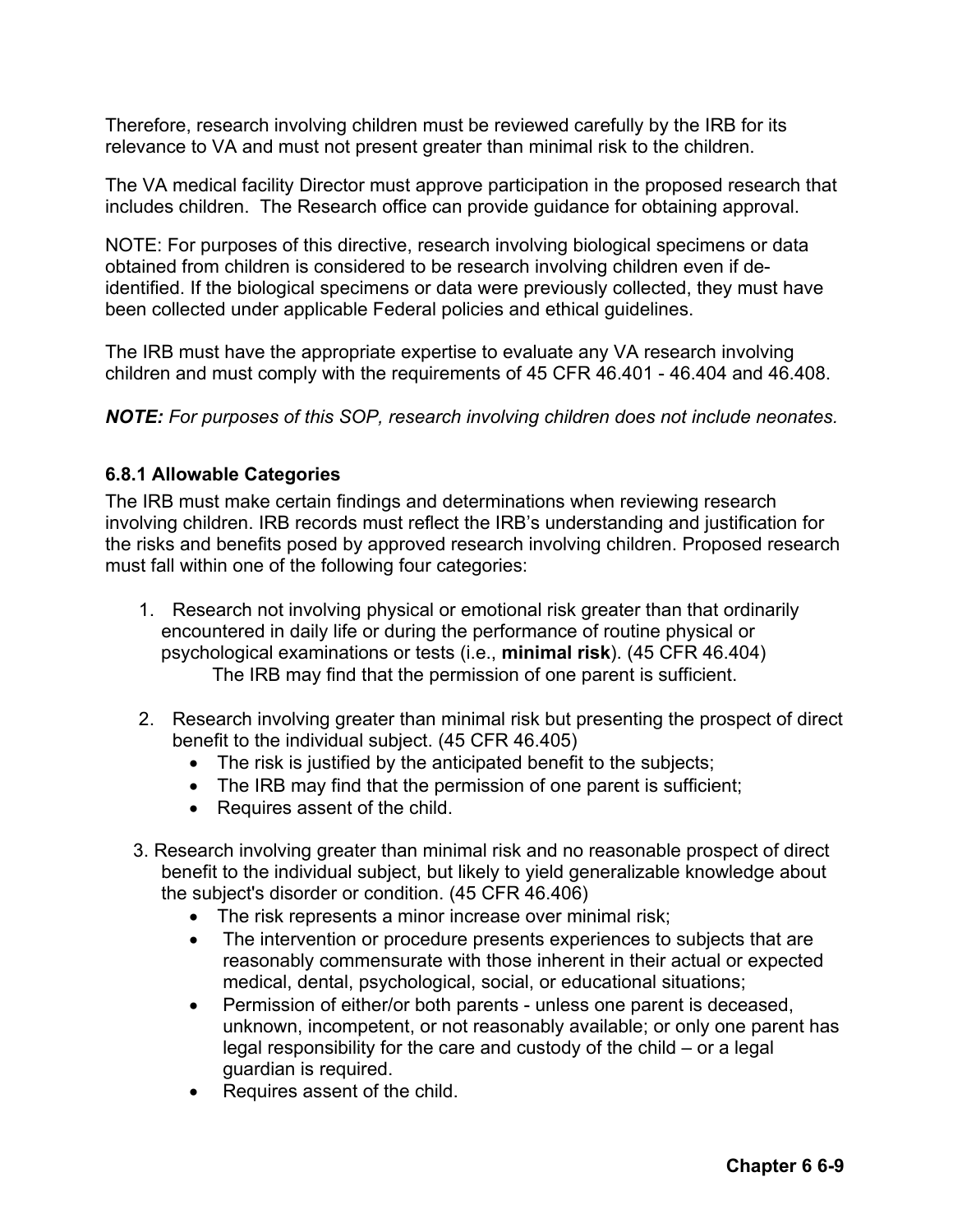- 4. Research not otherwise approvable which presents an opportunity to understand, prevent, or alleviate serious problems affecting the health or welfare of children. (45 CFR 46.407)
	- Federally-funded research in this category must be approved by the Secretary of HHS, and requires consent of either/or both parents, or legal guardian.
	- For non-federally-funded research, the IRB will consult with a panel of experts in pertinent disciplines (e.g. science, medicine, ethics, law). Based on the recommendation of the panel, the IRB may approve the research based on finding either:
		- 1. That the research in fact satisfies the conditions of the previous categories, as applicable; or
		- 2. The following:
			- i. The research presents a reasonable opportunity to further the understanding, prevention, or alleviation of a serious problem affecting the health or welfare of children;
			- ii. The research will be conducted in accord with sound ethical principles; and
			- iii. Informed consent will be obtained in accordance with the provisions for informed consent and other applicable sections of this SOP.

### **6.8.2 Parental Permission and Assent 7.8.2.1 Parental Permission**

In accordance with 45 CFR 46.408(b) the IRB must determine that adequate provisions have been made for soliciting the permission of each child's parent or guardian.

Parents or guardians must be provided with the basic elements of consent as stated in 45 CFR 46.116(a)(1-8) and any additional elements the IRB deems necessary.

The IRB may find that the permission of one parent is sufficient for research to be conducted under 45 CFR 46.404 or 45 CFR 46.405. The IRB's determination of whether consent must be obtained from one or both parents will be documented in the consent checklist when a protocol receives expedited review, and in meeting minutes when reviewed by the convened committee.

Consent from both parents is required for research to be conducted under 45 CFR 46.406 and 45 CFR 46.407 unless:

- One parent is deceased, unknown, incompetent, or not reasonably available; or
- When only one parent has legal responsibility for the care and custody of the child.

The IRB may waive the requirement for obtaining consent from a parent or legal guardian if: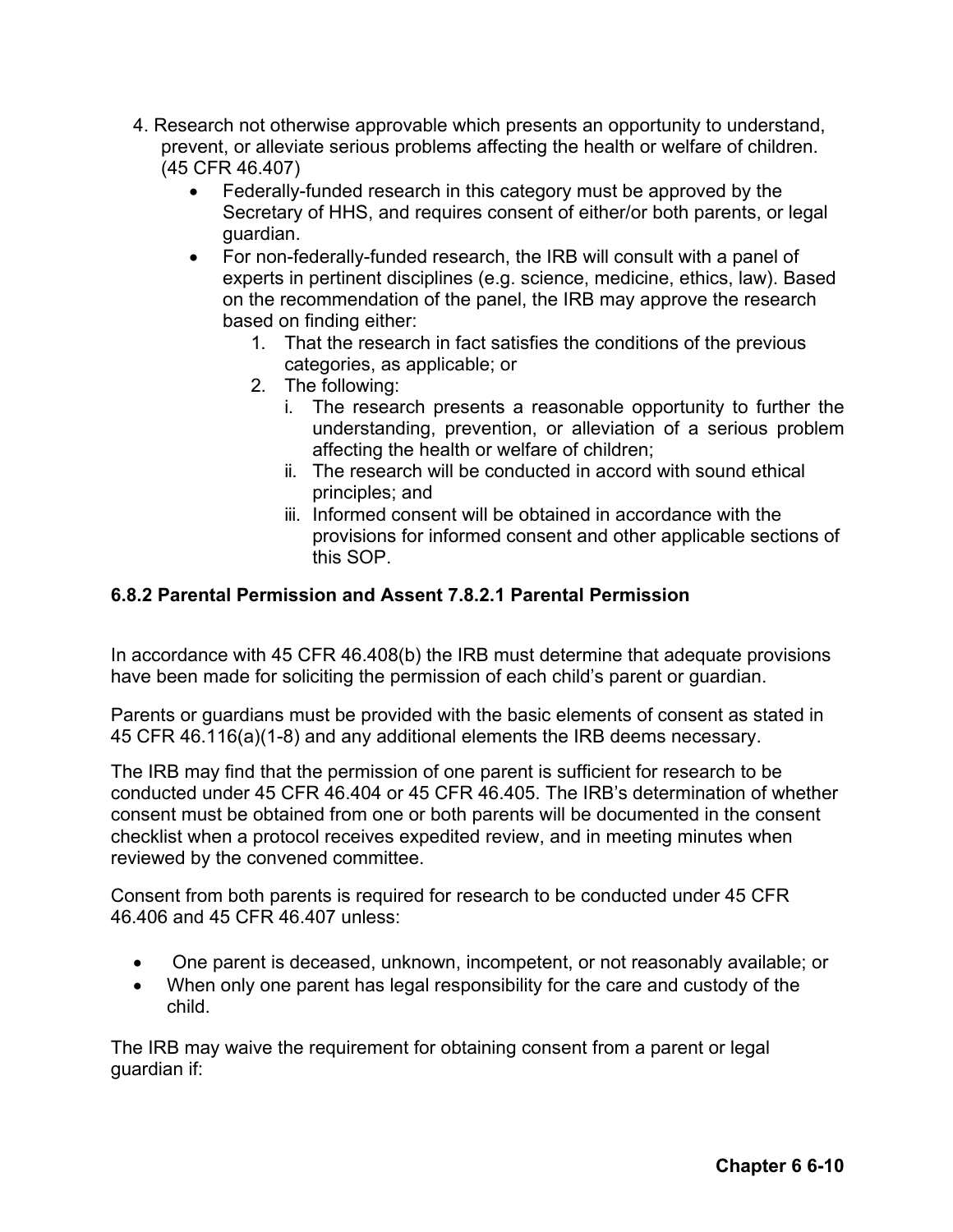- The research does not involve an FDA-regulated product
- The research meets the provisions for waiver in 45 CFR 46.116(d)(1-4) and if the IRB determines that the research protocol is designed for conditions or a subject population for which parental or guardian permission is not a reasonable requirement to protect the subjects (for example, neglected or abused children).
- An appropriate mechanism for protecting the children who will participate as subjects in the research is substituted, and the waiver is not inconsistent with Federal State, or local law. The choice of an appropriate mechanism would depend upon the nature and purpose of the activities described in the protocol, the risk and anticipated benefit to the research subjects, and their age, maturity, status, and condition.

Permission from parents or legal guardians must be documented in accordance with and to the extent required by 45 CFR 46.117.

### **6.8.2.2 Assent from Children**

Because "assent" means a child's affirmative agreement to participate in research, (45 CFR 46.402(b), the child must actively show his or her willingness to participate in the research, rather than just complying with directions to participate and not resisting in any way.

The IRB should take into account the nature of the proposed research activity and the ages, maturity, and psychological state of the children involved when reviewing the proposed assent procedure and the form and content of the information conveyed to the prospective subjects. For research activities involving adolescents whose capacity to understand resembles that of adults, the assent procedure should likewise include information similar to what would be provided for informed consent by adults or for parental permission. For children whose age and maturity level limits their ability to fully comprehend the nature of the research activity but who are still capable of being consulted about participation in research, it may be appropriate to focus on conveying an accurate picture of what the actual experience of participation in research is likely to be (for example, what the experience will be, how long it will take, whether it might involve any pain or discomfort). The assent procedure should reflect a reasonable effort to enable the child to understand, to the degree they are capable, what their participation in research would involve.

The IRB presumes that children ages 7 and older should be given an opportunity to provide assent. Generally, oral assent through the use of a script should be obtained from children 7 - 11 years of age. Written assent using a written document for the children to sign may be sought for older children.

At times there may be inconsistency between parental permission and child assent. Usually a "no" from the child overrides a "yes" from a parent, but a child typically cannot decide to be in research over the objections of a parent. Obviously, there are individual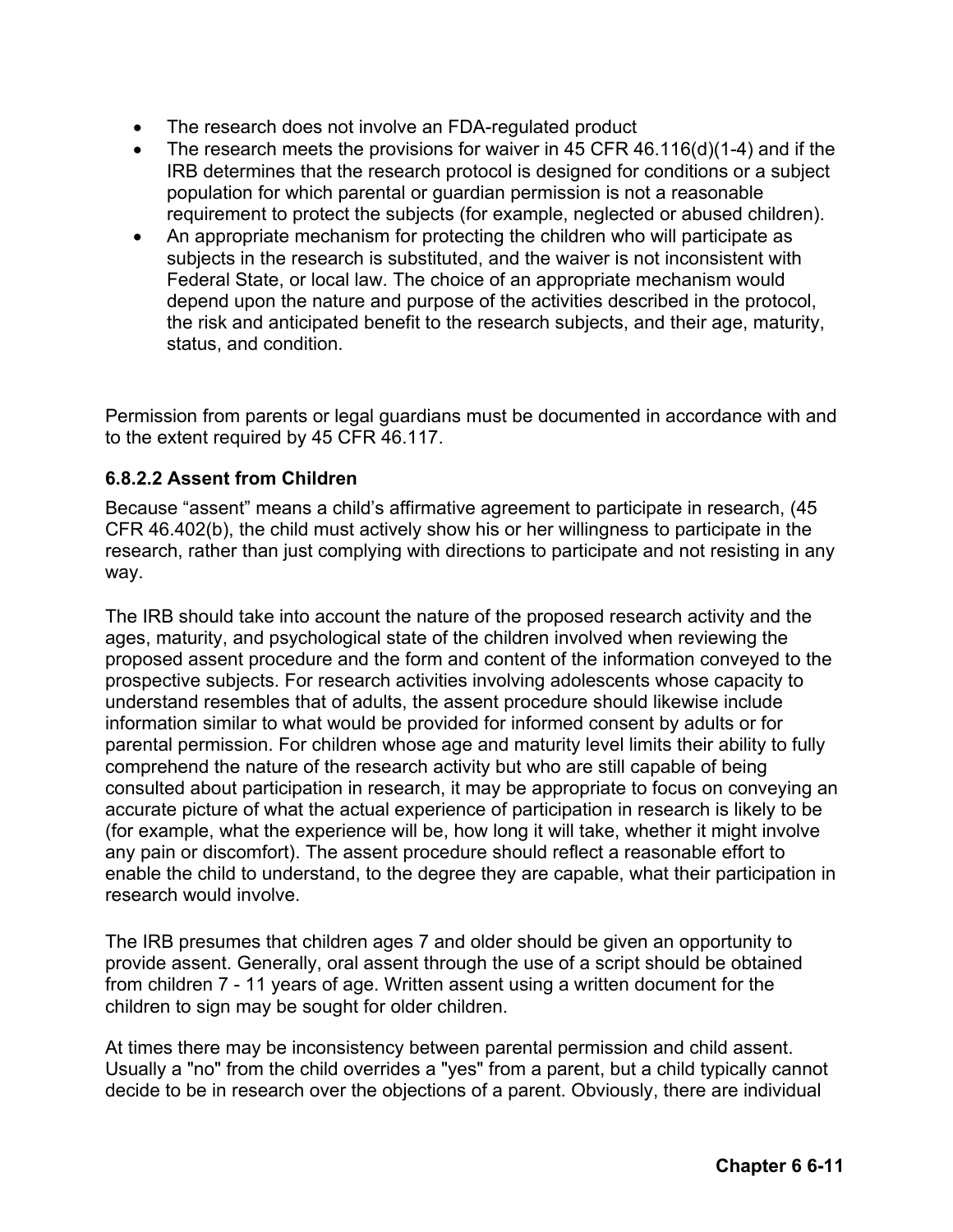exceptions to these guidelines (such as when the use of an experimental treatment for a life-threatening disease is being considered). The general idea, however, is that children should not be forced to be research subjects, even when their parents consent to it.

If the IRB determines that the capability of some or all of the children is so limited that they cannot reasonably be consulted or that the intervention or procedure involved in the research holds out a prospect of direct benefit that is important to the health or wellbeing of the children, and is available only in the context of the research, the assent of the children is not a necessary condition for proceeding with the research.

Even when the IRB determines that the subjects are capable of assenting, the IRB may still waive the assent requirement under circumstances detailed in the Waiver of Informed Consent section of this SOP.

### **The Assent Form**

Researchers should draft a form that is age appropriate and study specific, takes into account the typical child's experience and level of understanding, and that treats the child respectfully and conveys the essential information about the study. The assent form should:

- 1. tell why the research is being conducted;
- 2. describe what will happen and for how long or how often;
- 3. say it's up to the child to participate and that it's okay to say no;
- 4. explain if it will hurt and if so for how long and how often;
- 5. say what the child's other choices are;
- 6. describe any good things that might happen;
- 7. say whether there is any compensation for participating; and
- 8. ask for questions from the child.

For younger children, the document should be limited to one page if possible. Illustrations might be helpful, and larger type makes a form easier for young children to read. Studies involving older children or adolescents should include more information and may use more complex language.

#### **6.8.2.3 Use of Consultants**

When reviewing research proposed to include children as subjects, the IRB may call in consultants, e.g., pediatricians, child psychologists/psychiatrists, etc. who may be able to provide important consultation regarding the proposed research and any consent or assent concerns. In the event that an investigator plans to include children in a research study, the IRB usually selects consultants from one of our affiliated medical centers, such as University Hospitals Rainbow Babies & Children's Hospitals. (See Section 3.10 "Use of Consultants.")

#### **6.8.2.4 Children Who are Wards**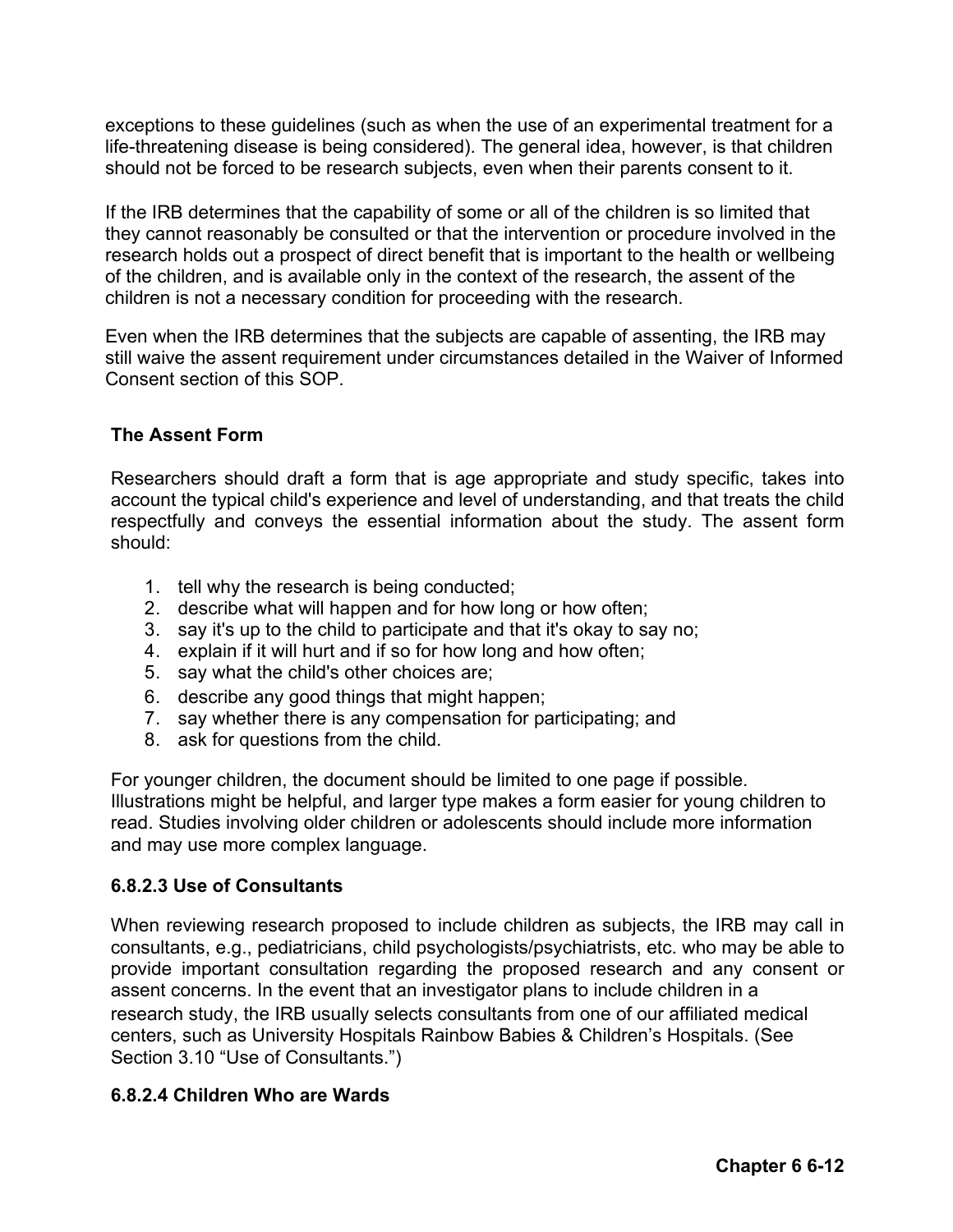Children who are wards of the State or any other agency, institution, or entity can be included in research involving greater than minimal risk and has no prospect of direct benefit to individual subjects, but is likely to yield generalizable knowledge about the subject's disorder or condition, **only if such research** is:

- 1. related to their status as wards; or
- 2. conducted in schools, camps, hospitals, institutions, or similar settings in which the majority of children involved as subjects are not wards.

If the research meets the condition(s) above, an advocate must be appointed for each child who is a ward (one individual may serve as advocate for more than one child), in addition to any other individual acting on behalf of the child as legal guardian or in *loco parentis (in place of a parent).*

The advocate must be an individual who has the background and experience to act in, and agrees to act in, the best interests of the child for the duration of the child's participation in the research and who is not associated in any way (except in the role as advocate or member of the IRB) with the research, the investigator(s), or the guardian organization.

# **6.9 Persons with Impaired Decision Making Capacity as a Vulnerable Population in Research**

### **6.9.1 Research involving persons with impaired decision-making capability may only be approved when the following conditions apply:**

1. Only incompetent persons or persons with impaired decision-making capacity are suitable as research subjects. Competent persons are not suitable for the proposed research. The investigator must demonstrate to the IRB that there is a compelling reason to include incompetent individuals or persons with impaired decision-making capacity as subjects. Incompetent persons or persons with impaired decision-making capacity must not be subjects in research simply because they are readily available.

2. The proposed research entails no significant risks, tangible or intangible. However, if the research presents some probability of harm, there must be at least a greater probability of direct benefit to the participant. Incompetent people or persons with impaired decision-making capacity are not to be subjects of research that imposes a risk of injury, unless that research is intended to benefit that subject and the probability of benefit is greater than the probability of harm.

3. Procedures have been devised to ensure that participant's representatives are well informed regarding their roles and obligations to protect incompetent subjects or persons with impaired decision-making capacity. Health care agents (DPAHC) and next-of-kin, or guardians, must be given descriptions of both proposed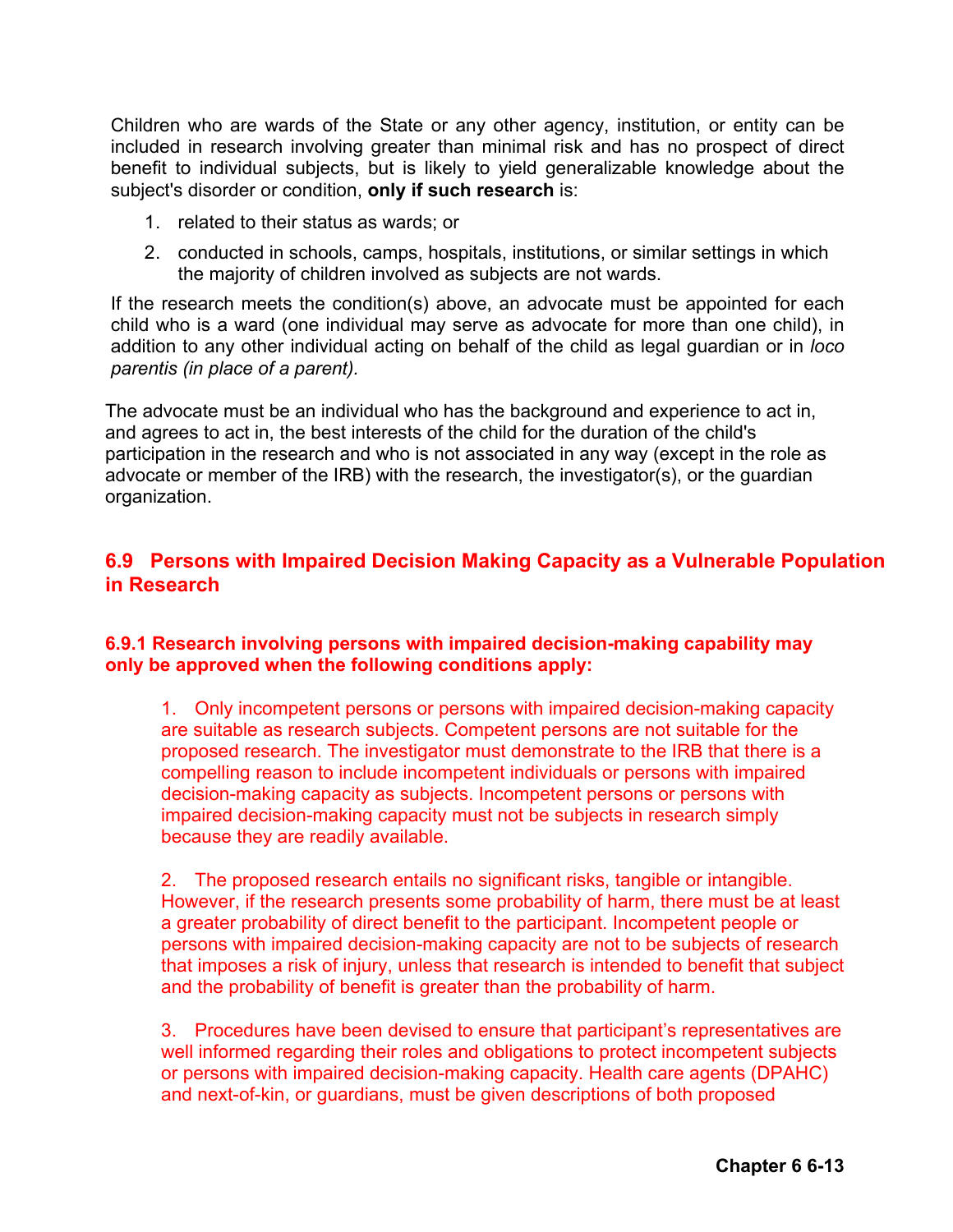research studies and their obligations as the person's representatives. They must be told that their obligation is to try to determine what the subject would do if competent, or if the subject's wishes cannot be determined, what they think is in the incompetent person's best interest.

The decision-making capacity of a potential research subject should be evaluated when there are reasons to believe the subject may not be capable of making voluntary and informed decisions about research participation. This may be determined either by implementing into the research procedures a method for determining decision-making capability, or it may be determined by consulting existing medical records where a qualified practitioner has recorded decision-making capability. The IRB may require the use of professionals and methods to assess capacity to give consent. If the reason for lack of capacity is because of mental illness, then a psychiatrist or licensed psychologist must confirm this judgement and document it in the individual's medical record as a signed and dated progress note.

When it is determined that a potential research subject is not capable of making a voluntary and informed decision about research participation, a legally authorized representative may consent on behalf of the individual.

#### **6.9.2 Determination of Decision-Making Capacity**

The decision-making capacity of a potential research subject should be evaluated when there are reasons to believe that the subject may not be capable of making voluntary and informed decisions about research participation.

The investigator and study staff must have adequate procedures in place for assessing and ensuring subjects' capacity, understanding, and informed consent or assent. For research protocols that involve subjects with mental disorders that may affect decision-making capacity, the IRB may determine that capacity assessments are necessary, unless the investigator can justify why such assessments would be unnecessary for a particular group.

For research that poses greater than minimal risk, the IRB may require investigators to use independent and qualified professionals to assess whether potential subjects have the capacity to give voluntary, informed consent. Even in research involving only minimal risk, the IRB may require that the study include a capacity assessment if there are reasons to believe that potential subjects' capacity may be impaired. It is not necessary to require a formal capacity assessment by an independent professional for all potential research subjects with mental disorders.

For research protocols involving subjects who have fluctuating or limited decision making capacity, the IRB may require that investigators establish and maintain ongoing communication with involved caregivers. Periodic re-consent should be considered in some cases. Third party consent monitors may be used during the recruitment and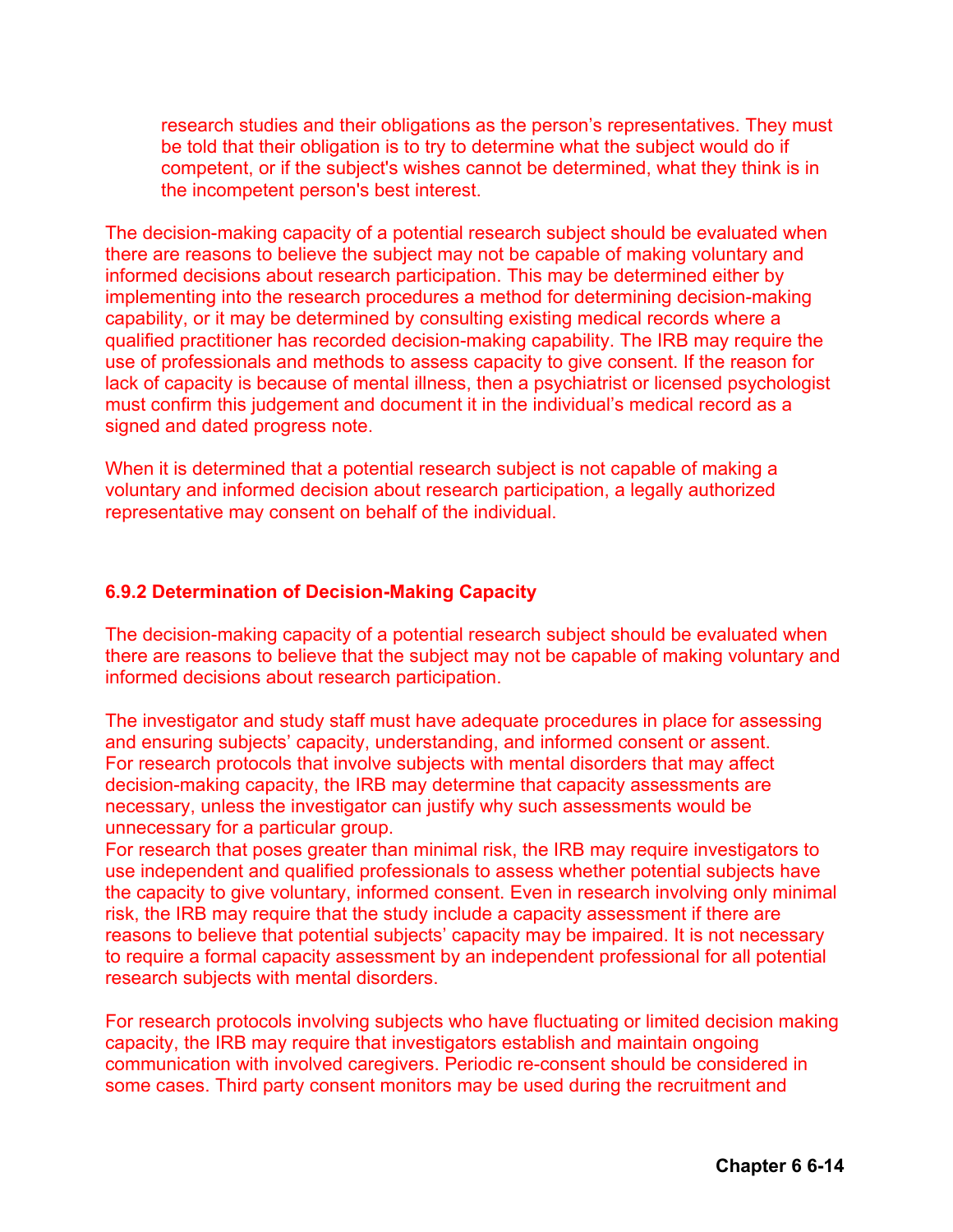consenting process or waiting periods may be required to allow more time for the subject to consider the information that has been presented.

It is often possible for investigators and others to enable persons with some decisional impairment to make voluntary and informed decisions to consent or refuse participation in research. Potential measures include repetitive teaching, group sessions, audiovisual presentations, and oral or written recall tests. Other measures might include: 1) follow-up questions to assess the subject's understanding, 2) videotaping or audio-taping consent interviews, 3) soliciting second opinions, 4) use of independent consent observers, 5) use of an interpreter for hearing-impaired subjects, 6) allowing a waiting period before enrollment, or 7) involving a trusted family member or friend in the disclosure and decision making process.

Both investigators and IRB members must be aware that for some subjects, their decision-making capacity may fluctuate. For those subjects or those with decreasing capacity to give consent, a re-consenting process with surrogate consent may be necessary.

Although incompetent to provide informed consent, some persons may resist participating in a research protocol approved by their representatives. Under no circumstances may subjects be forced or coerced to participate.

In the event research participants become incompetent or impaired in decision making capacity after enrollment, the PI is responsible for notifying the IRB and R&D Office. The PI is responsible for developing a monitoring plan which follows the guidelines outlined above for incompetent and impaired decision making research participants.

#### **6.9.2.1 Determining Capacity to Consent**

Decisional capacity in the research context has been interpreted by the American Psychiatric Association (APA) as requiring:

- · Ability to evidence a choice,
- · Ability to understand relevant information,
- · Ability to appreciate the situation and its likely consequences, and
- · Ability to manipulate information rationally.

A range of professionals and methods may be utilized to assess capacity to give consent. In general, the consent assessor should be a researcher or consultant familiar with dementias and qualified to assess and monitor capacity to consent in such subjects on an ongoing basis. The IRB will consider the qualifications of the proposed individual(s) and whether he/she is sufficiently independent of the study staff and/or institution.

The majority of studies conducted at the LSCVAMC only allow enrolling subjects who have the capacity to consent. For studies that have been approved for enrolling vulnerable populations who may lack capacity to consent, there must be someone who is able to assess the capacity of each potential subject to consent. If the PI makes the initial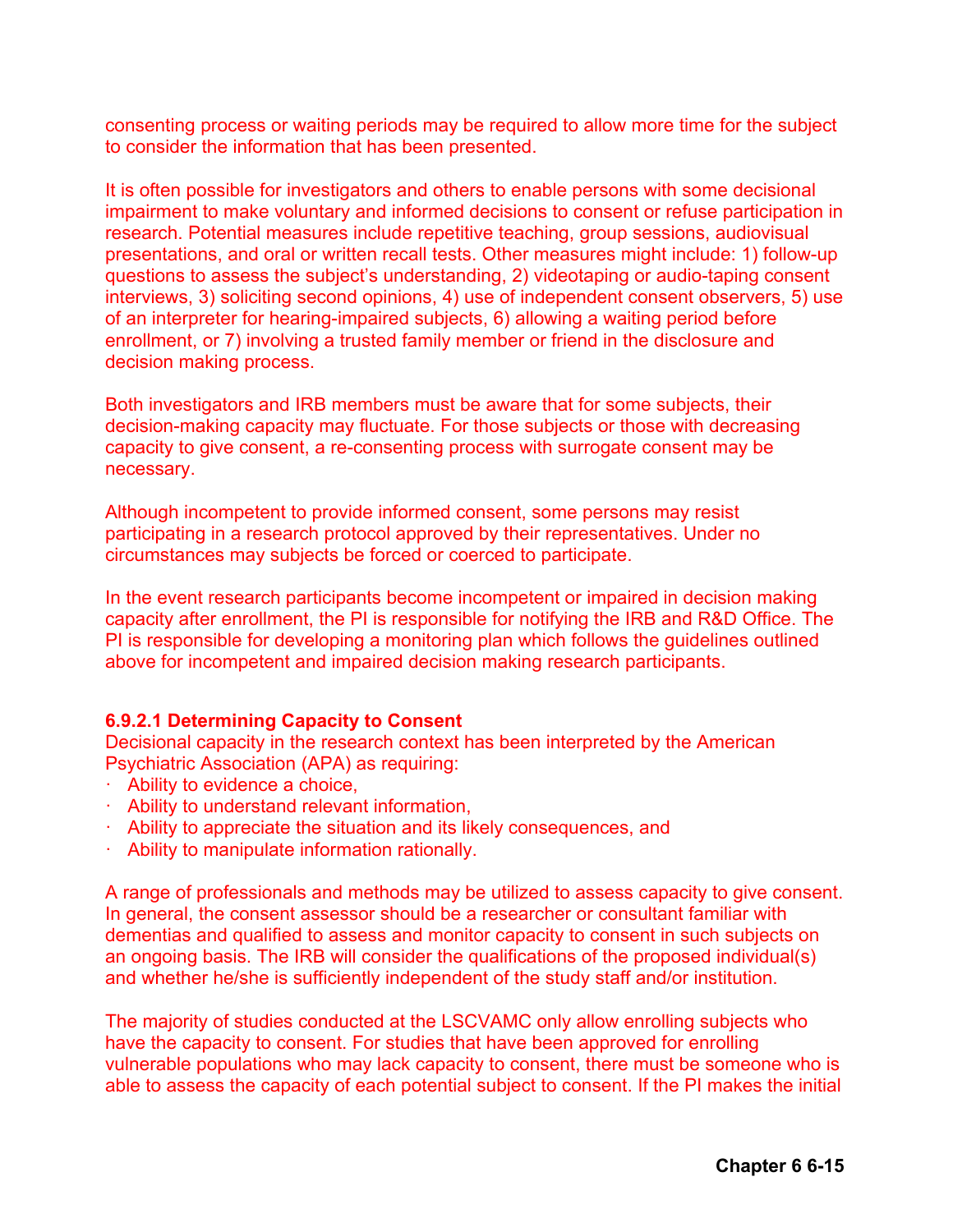judgment that the potential subject lacks decision-making capacity and is unlikely to regain it within a reasonable period of time, then this must be confirmed in consultation with the Service Chief or COS. Additionally, if the reason for lack of capacity is because of mental illness, then a psychiatrist or licensed psychologist must confirm this judgment and document it in the individual's medical record as a signed and dated progress note.

A person, who has been determined to lack capacity to consent to participate in a research study; must be informed of this determination before permission may be sought from his/her legally authorized representative to enroll that person in the study. If permission is given to enroll such a person in the study, the potential subject must then be informed. If the potential subject indicates that he/she does not wish to participate then the surrogate consent cannot be honored.

#### **6.9.3 Informed Consent and Assent**

Whenever feasible, persons with impaired decision-making should be given an assent form that has the required basic components of a research consent form. Assent for participation from impaired adults will be sought and any objections/concerns regarding participation or their desire to withdraw from the research study will be respected.

A person who is incompetent or has been determined to lack capacity to consent to participate in a research study should be informed about the trial to the extent compatible with the subject's understanding and, if possible, the subject should give their assent to participate, sign and date the written informed consent or a separate assent form. If the potential subject indicates that he/she does not wish to participate then the surrogate consent cannot be honored.

Both investigators and IRB members must be aware that for some subjects, their decision-making capacity may fluctuate. For subjects a re-consenting process with surrogate consent may be necessary. Although incompetent to provide informed consent, some persons may resist participating in a research protocol approved by their representatives. Under no circumstances may subjects be forced or coerced to participate.

### **6.9.4 Surrogate Consent**

VA's General Counsel has determined that the "applicable law" to be used in determining the appropriate surrogate is VA's Informed Consent statute (38 U.S.C. 7331) and its Informed Consent Regulation (38 CFR 17.32). [VAOPGCADV 7-2005]. Regional Counsel has advised, "VA would not look to Ohio State law in determining the appropriate surrogate for consent to research.

If it has been verified that the potential research participant is unable to give informed consent for him/herself, his/her legally authorized representative may consent on behalf of him/her to participate in the procedure(s). A legally authorized representative is defined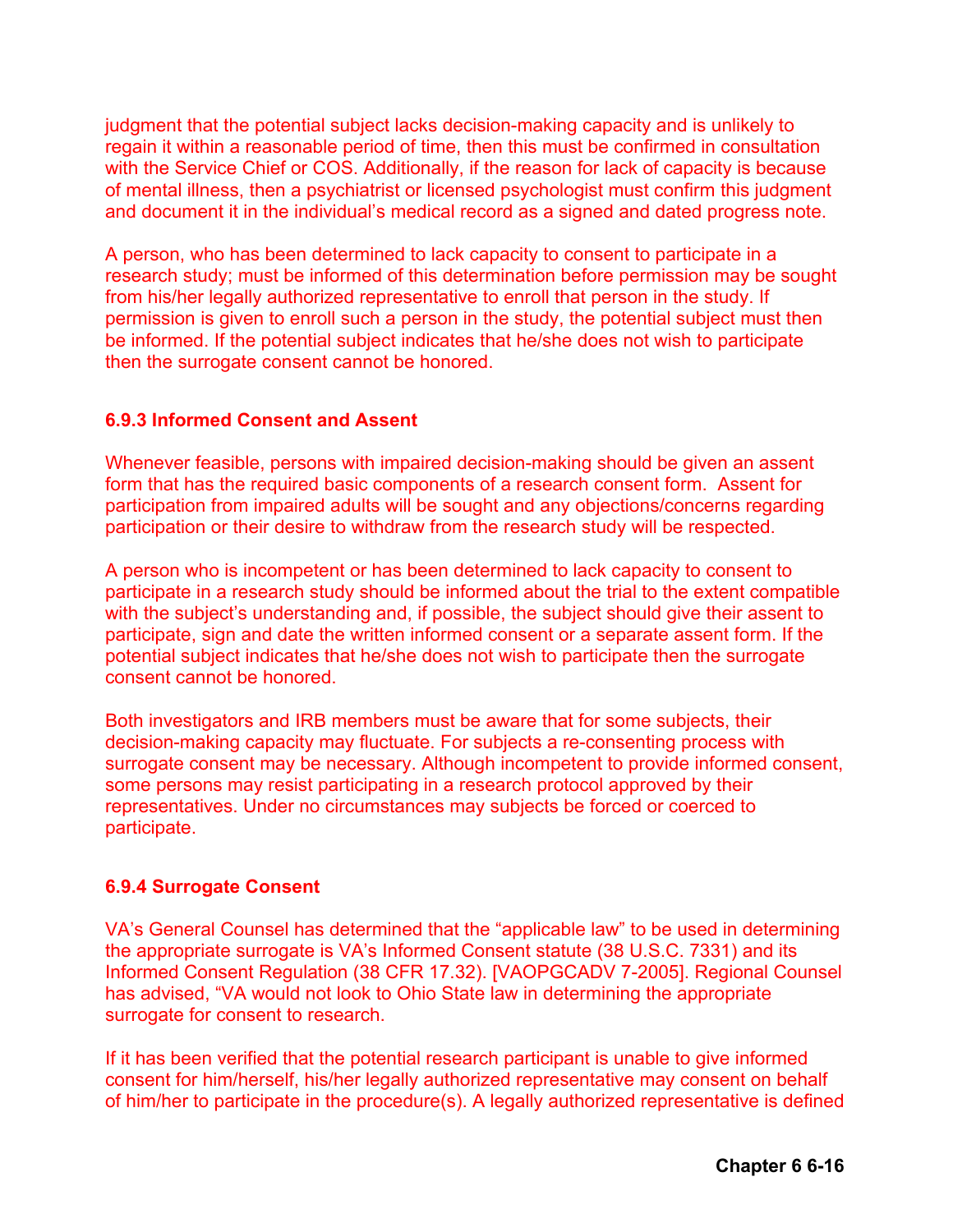as an individual, or judicial or other body, authorized under applicable law to consent on behalf of a prospective subject to the subject's participation in the procedures(s) involved in the research in the following descending order of priority:

- · Person appointed as healthcare agents under DPAHC
- · Court appointed guardian of the person
- · Spouse
- · Adult child (8 years of age or older)
- · Parent
- · Adult siblings (18 years of age or older)
- · Grandparent
- · Adult grandchild (18 years of age or older)

Please Note: The preceding list contains the only surrogate entities who are allowed to provide consent for research purposes. Refusal to consent by a person who is a higher priority surrogate shall not be superseded by the consent of a person who is a lower priority surrogate. Additionally, if there are two or more individuals in the same class and the decision is not unanimous among all available members of the class, then no person under this section may provide informed consent. Surrogates may not receive financial compensation for providing the consent.

A surrogate must be fully informed of the study and have sufficient opportunity to consider what the wishes of the potential subject would be and whether or not to consent on behalf of the subject. The surrogate must receive all of the information a regular enrollee would receive in language that is understandable to the surrogate. Surrogate consent will be accepted in the order identified in the SOP and consistent with Ohio state law. If the potential subject indicates that he/she does not wish to participate then the surrogate consent cannot be honored.

When surrogate consent is used, the investigator must document in writing the name of the surrogate and that he/she: 1) is aware of his/her responsibility, 2) has been informed about risks/benefits of the study, 3) is aware that the subject had consented to participate, if applicable, 4) is aware of his/her rights to withdraw his/her consent, 5) may contact the PI or Research Service for questions/problems, 6) is aware that the subject, if possible, has given his/her assent to participate in the study, 7) will be informed of future information that is needed to be an informed participant. Progress notes during the period of surrogate consent should note that subject him/herself demonstrates no dissent from participation in the study.

NOTE: Per guidance from the privacy office, *only* court-appointed surrogates can sign HIPAA Authorization. Thus, in cases where the research targets those with decisionmaking incapacity, or, may incidentally enroll subjects with decision making incapacity, a HIPAA Authorization must be separated from the consent form, if other than courtappointed surrogates are signing consent.

When Subjects are physically or mentally unable to sign HIPAA authorization (VA Form 10-0493), the VA IRB has established the following process: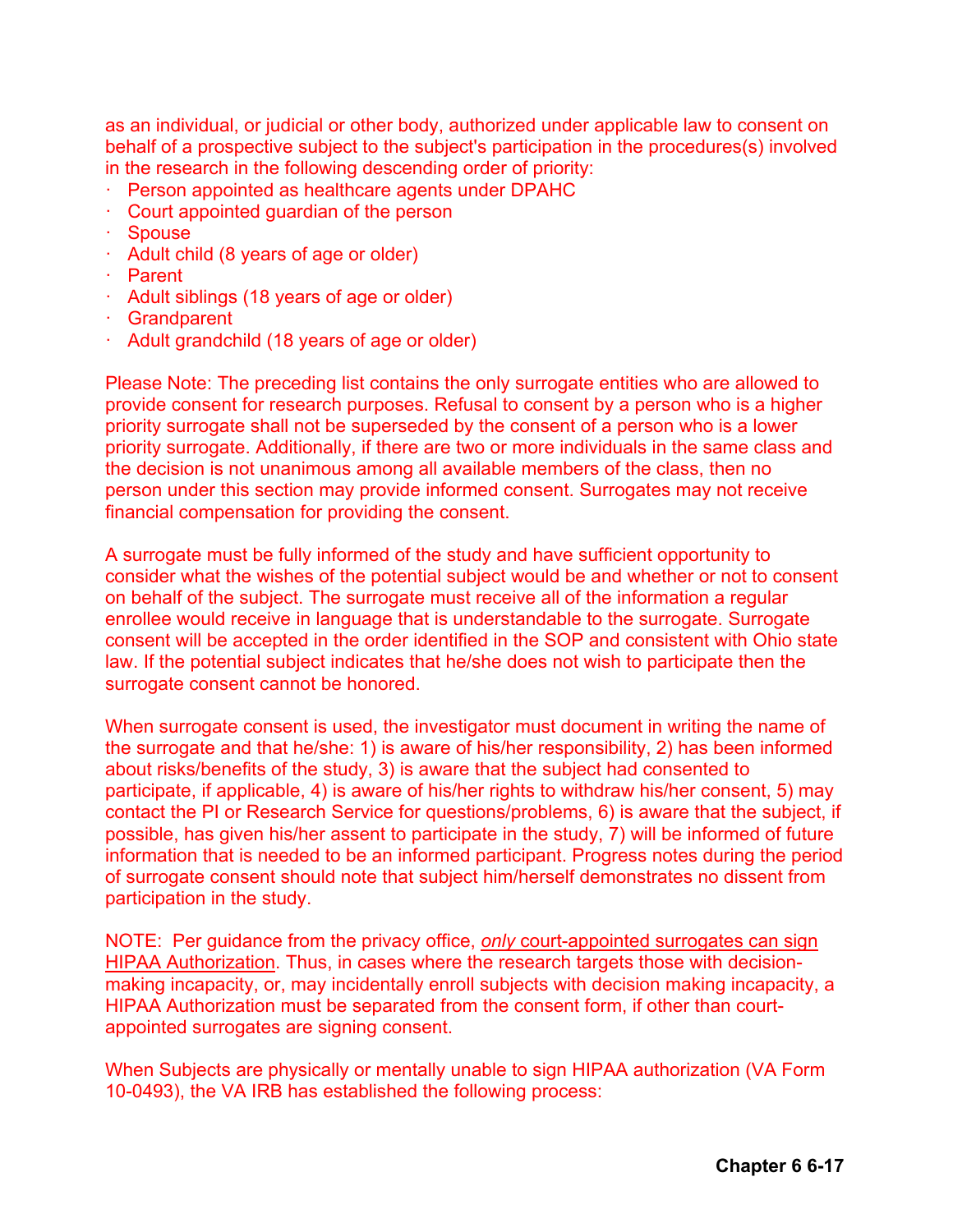- TWO adults who are NOT part of the Research Team shall witness the subject's agreement to provide authorization. This can be accomplished by signing *and* dating the HIPAA Authorization in the open area on the signature page indicating "witness." Witness signature must NOT be on the Subject signature line. That will remain blank.
- The PI will document this circumstance in the Research Note in the Health Record. If there is no Health Record the PI is to document the circumstance in the investigator's research file.

NOTE: In the event the target population is physically unable to sign the HIPAA Authorization the IRB will consider alteration of Authorization to Use or Disclose Protected Health Information in Research

# **6.10 Research Involving Other Potentially Vulnerable Adult Subjects.**

- **1. Research Involving Employees, Students, and Trainees**. Employees, students, and trainees at the VANEOHS should also be considered vulnerable subjects. Thus, the IRB should uphold the same standards in approving research involving these groups as other vulnerable subjects.
- **2. Research Involving Deceased Persons**. Research involving deceased persons is not covered by the VA or FDA human subject regulations or the Common Rule. However, such research may be covered under applicable state law.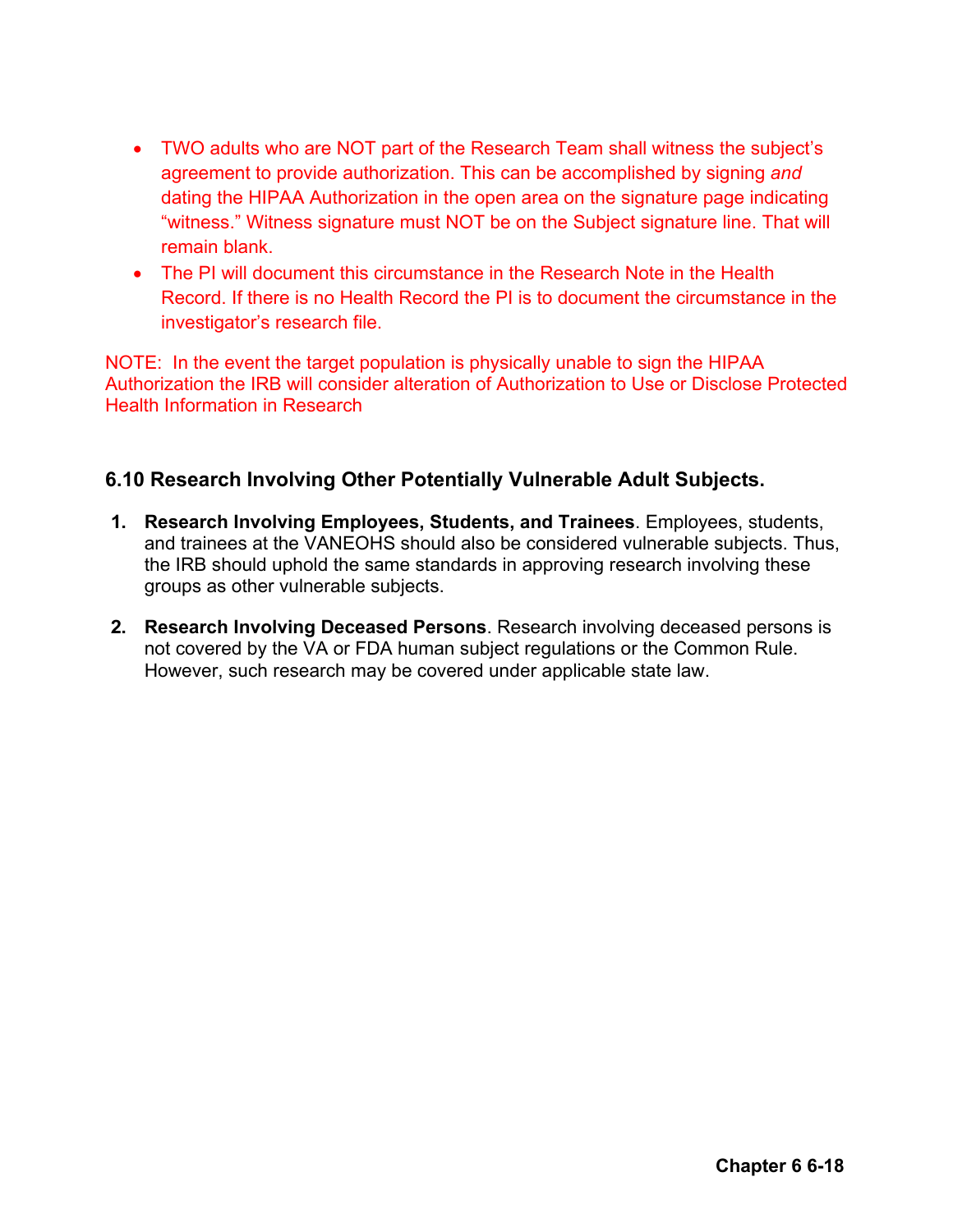### **Chapter 7 Reporting of Unanticipated Problems Involving Risks to Participants or Others**

## **7.1 Purpose**

VANEOHS complies with VA and FDA regulations which state that institutions must have written policies on reporting unanticipated problems involving risks to subjects or others to the IRB, institutional officials and relevant federal agencies and departments.

The following procedures describe how unanticipated problems involving risk to subjects or others are handled in research under the auspices of VANEOHS.

# **7.2 Definitions**

**Unanticipated problems involving risk to participants or others.** Unanticipated problems involving risks to participants or others refer to any problem, event, or new information that:

- 1. Is unexpected (in terms of nature, severity, or frequency) given
- a. the research procedures that are described in the protocol-related documents, such as the IRB-approved Research Plan and informed consent documents; and
	- b. the characteristics of the subject population being studied;
- 2. Is related or possibly related to participation in the research, and

3. Indicates that subjects or others are at a greater risk of harm (including physical, psychological, economic, or social harm) than was previously known or recognized.

**Adverse Event.** An adverse event (AE) is defined as any untoward occurrence (physical, psychological, social or economic) in a human subject participating in research. An AE can be any unfavorable or unintended event including abnormal laboratory finding, symptom or disease associated with the research or the use of a medical investigational test article. Some adverse events are expected and can be anticipated.

**Serious Adverse Event**. A serious adverse event (SAE) is defined as death; a life threatening experience; hospitalization (for a person not already hospitalized); prolongation of hospitalization (for a patient already hospitalized); persistent or significant disability or incapacity; congenital anomaly and/or birth defects; or an event that jeopardizes the subject and may require medical or surgical treatment to prevent one of the preceding outcomes.

**Unexpected Adverse Event.** An unexpected adverse event (UAE) is any adverse event and/or reaction, the specificity or severity of which is not consistent with the informed consent, current investigator brochure or product labeling. Further, it is not consistent with the risk information described in the general investigational plan or proposal.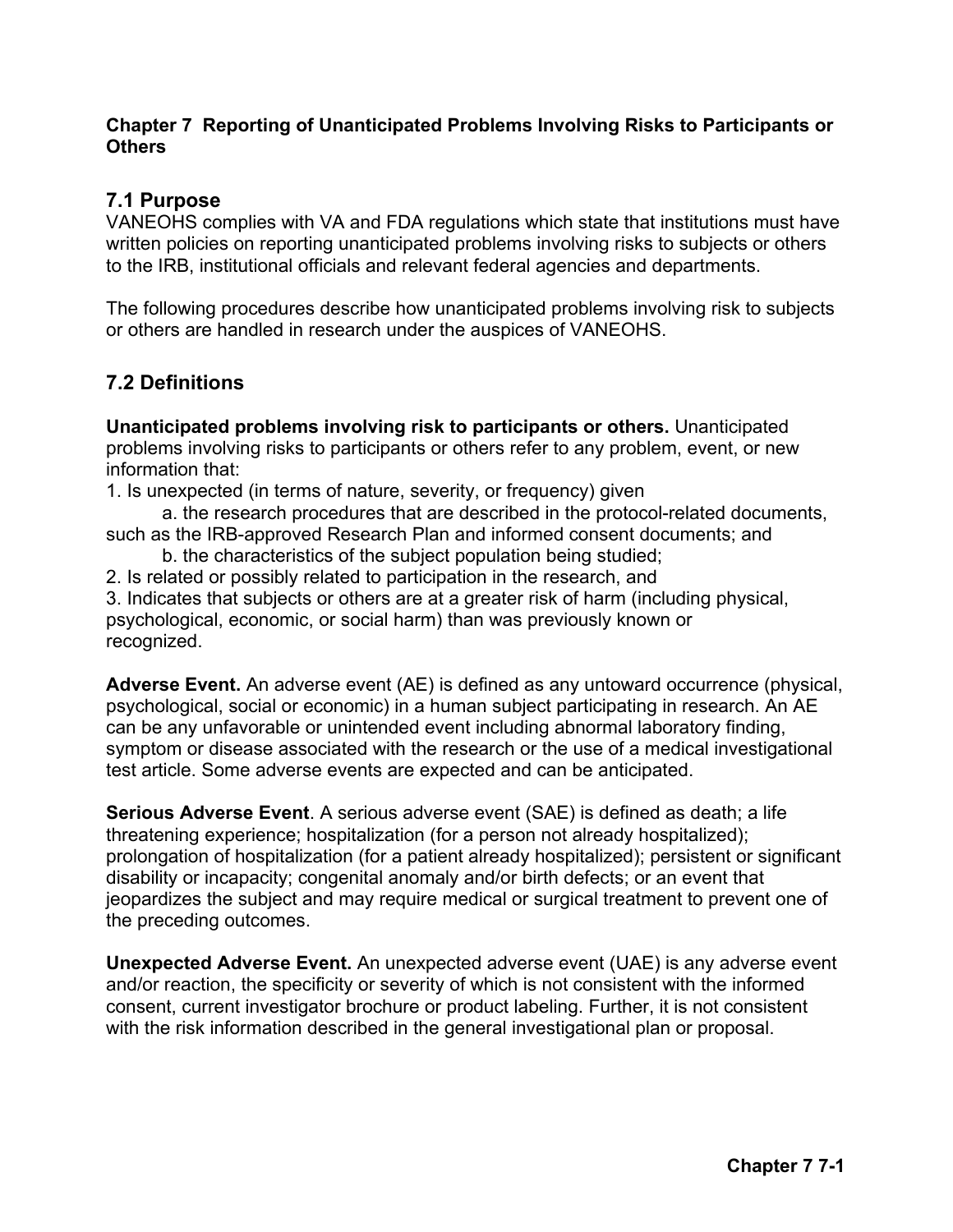**Adverse Device Effect.** An adverse device effect (ADE) is any adverse event/effect caused by or associated with the use of a device that is unanticipated and has not been included in the protocol or the Investigator's Brochure.

**Related.** There is a reasonable possibility that the incident, experience, or outcome may have been caused by the procedures involved in the research.

**Substantive Action.** An action taken by an IRB that materially alters the substance and meaning of a protocol, informed consent form or process, or investigator status, including, but not limited to, restriction, suspension or termination of a study or investigator participation, and actions taken to prevent future occurrence(s) of the AE in research.

**Unexpected Death.** The death of a research subject in which a high risk of death is not projected, as indicated by the written protocol, informed consent form, or sponsor brochure. This definition does not include deaths associated with a terminal condition unless the research intervention clearly hastened the subject's death. A subject's death that is determined to be clearly not associated with the research is also not an "unexpected death" for purposes of the reporting requirements of these procedures.

# **7.3 Data Safety Monitoring Plan**

Where appropriate, a research plan should make adequate provisions for monitoring data collected to provide for the safety of participants. The initial research plan submitted to the IRB should describe the procedures for data safety monitoring and reporting of adverse events and unanticipated problems involving risks to subjects or others. Provisions for a DSMB or any independent safety monitoring board and the procedures planned for transmitting the results to the IRB is reviewed at initial review. Otherwise an explanation as to why it is not necessary must be approved by the IRB.

# **7.4 Procedures**

#### **7.4.1 Reporting**

Investigators must report all problems listed below to the IRB within five (5) days of receiving notice of the event, if the event requires immediate intervention to prevent serious harm to participants or others.

Investigators must report all other problems listed below occurring at the local VA research site and non-local VA research sites to the IRB as soon as possible but no later than five (5) business days from the date of the event or from the date the investigator is notified of the event.

Problems occurring within thirty (30) days after participants' active participation or treatment must be reported according to the above schedule.

### **7.4.1.1 Reportable Events**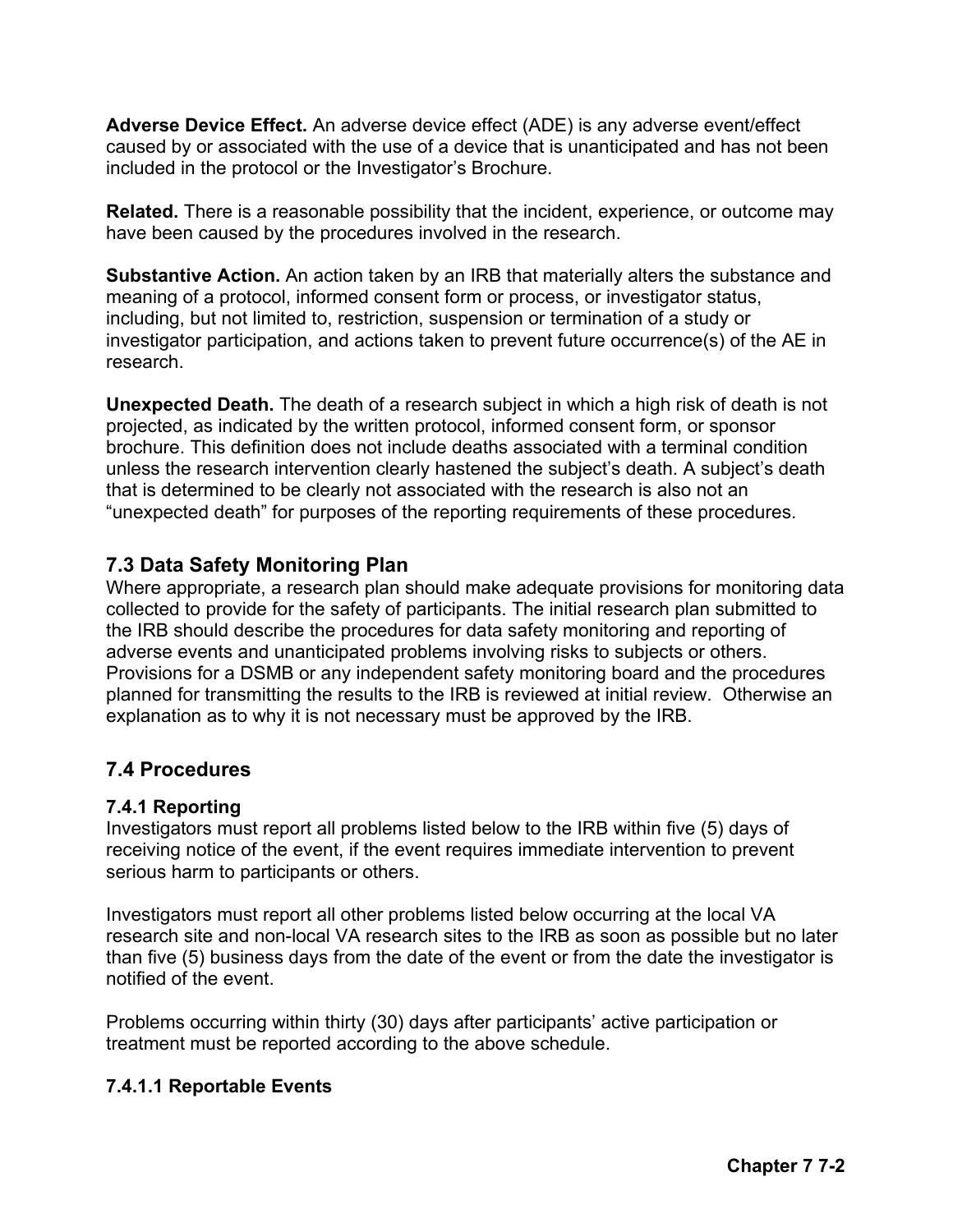Investigators must promptly report within five (5) business days the following to the IRB if the events, problems, or new information occur within thirty (30) days of a participants' active participation or treatment in a research study: (See VHA Handbook 1058.01)

- 1. Unanticipated problems involving risks to subjects or others
- 2. Serious unanticipated problems involving risks to subjects or others, these include: a. Interruptions of subject enrollments or other research activities due to concerns about the safety, rights, or welfare of human research subjects, research staff, or others.

b. Any work-related injury to personnel involved in human research, or any researchrelated injury to any other person, that requires more than minor medical intervention (i.e., basic first aid), requires extended surveillance of the affected individual(s), or leads to serious complications or death.

c. Any VA National Pharmacy Benefits Management (PBM) Bulletins or Communications (sometimes referred to as PBM Safety Alerts) relevant to one or more of the facility's research projects.

d. Any DMC, DSMB, or DSMC report describing a safety problem.

e. Any sponsor analysis describing a safety problem for which action at the facility level may be warranted.

f. Any unanticipated problem involving substantive harm, or a genuine risk of substantive harm, to the safety, rights, or welfare of human research subjects, research staff, or others;

g. Any problem reflecting a deficiency that substantively compromises the effectiveness of a facility's human research protection or human research oversight programs.

3. Any local SAE that is both unanticipated and related to the research must be reported in writing, within five (5) business days of becoming aware of the event.

4. Investigators must report the following events immediately to the VANEOHS Privacy Officer or VANEOHS ISSO, as appropriate, upon discovery of the event(s):

a. Unauthorized use, loss, or disclosure of individually identifiable patient information. b. Violations of information security requirements.

### **7.4.2 Submission of Reports**

Investigators and/or study staff must report any event, problem, or new information that may represent unanticipated problems involving risks to participants and others to the IRB Office in writing using the Unanticipated Event Reporting Form. The written report should contain the following:

1. Detailed information about the possible unanticipated problems, including relevant dates.

2. Any corrective action, planned or already taken, to ensure that the possible unanticipated problems are corrected and will not occur again.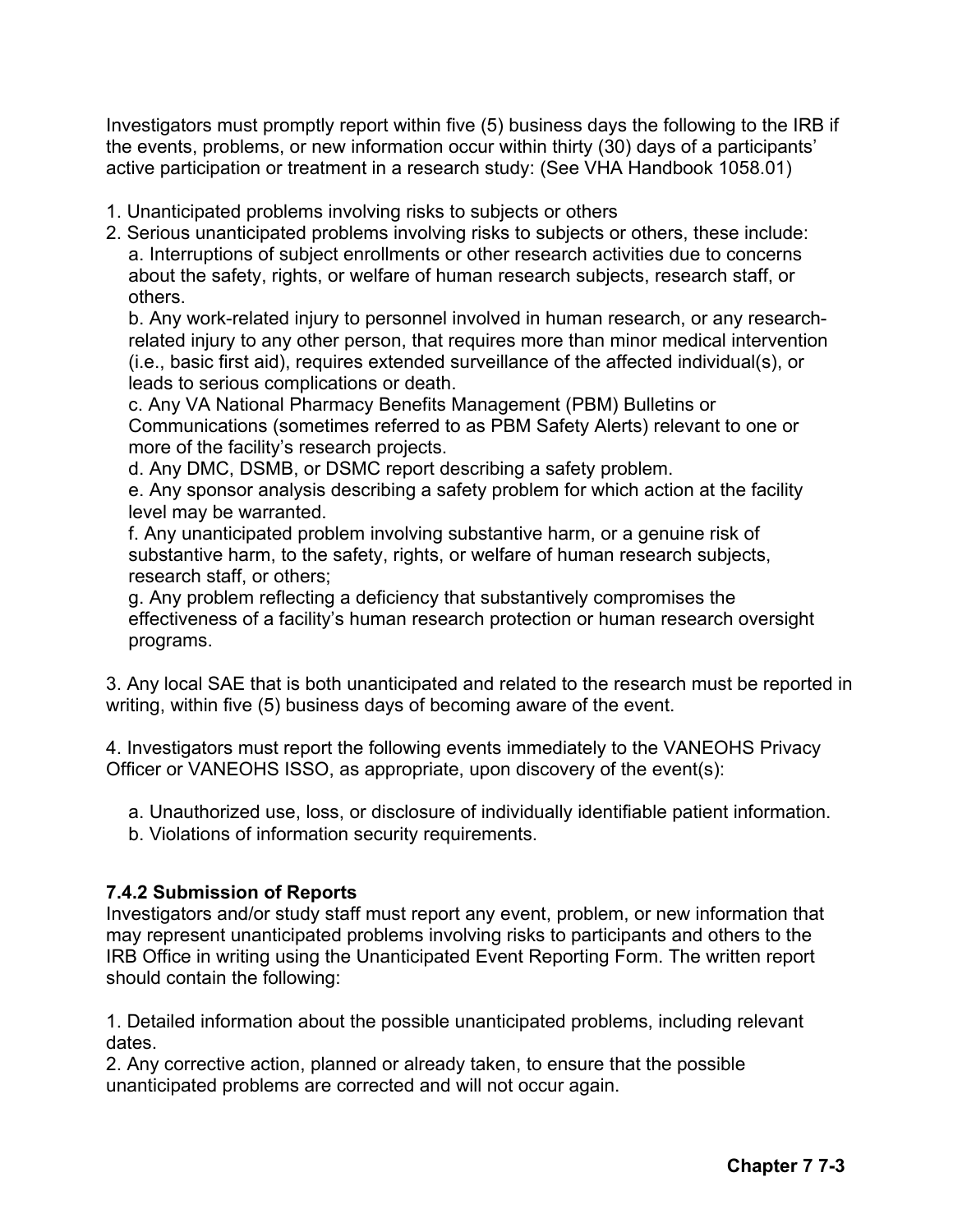3. An assessment of whether any subjects or others were placed at risk as a result of the event or suffered any physical, social, psychological, or economic harm and any plan to address these consequences.

4. A copy of the latest IRB approved stamped consent form(s) and latest IRB approved stamped research plan as appropriate

5. Any other relevant information.

6. Any other information requested by the IRB Office.

### **7.4.3 IRB Procedures for Handling Reports of Possible Unanticipated Problems**

A report of a possible unanticipated problem involving risks to participants or others will be forwarded by the IRB Administrative Staff to the IRB Co-Chairperson and/or other experienced member(s) designated by the IRB Co- Chairperson. If the IRB Administrative Staff believe that immediate intervention may be required to protect participants or others from serious harm, the report will be immediately forwarded to the IRB Co-Chairperson.

Upon receipt of a report of a possible unanticipated problem from someone other than the investigator or study staff, the IRB Administrative staff will notify the PI on the study when appropriate.

The IRB Co-Chairperson (or designee) will review the report to determine if the reported event represents an unanticipated problem involving risk to participants or others.

The IRB Co-Chairperson (or designee) will review each event to determine:

1. Whether the event is unforeseen

2. Whether the event indicates that subjects or others are at increased risk of harm If the IRB Co-Chairperson (or designee) determines that the event is unforeseen **and** indicates that subjects are at increased risk of harm (both 1&2 above), the event is considered an unanticipated problem involving risks to subjects or others. Otherwise the problem is considered NOT to represent an unanticipated problem involving risks to subjects or others.

**Unanticipated Problem Involving Risks to Subjects or Others**. If the IRB Co-Chair or designee has determined the event to be an unanticipated problem involving risks to subjects and/or others it will be referred to the convened IRB for review. Additionally, it will be reported to the medical center Director within five (5) working days.

Event Not an Unanticipated Problem Involving Risks to Subjects or Others. If the event is determined NOT to be an unanticipated problem involving risks to subjects or others, the following actions may be taken:

1. If the event is a result of research noncompliance, the event will be reviewed.

2. At the discretion of the IRB Co-Chairperson (or designee) the event is referred to the convened IRB for review and further action.

3. No further action taken. Filed in the IRB study file without further review by the convened IRB.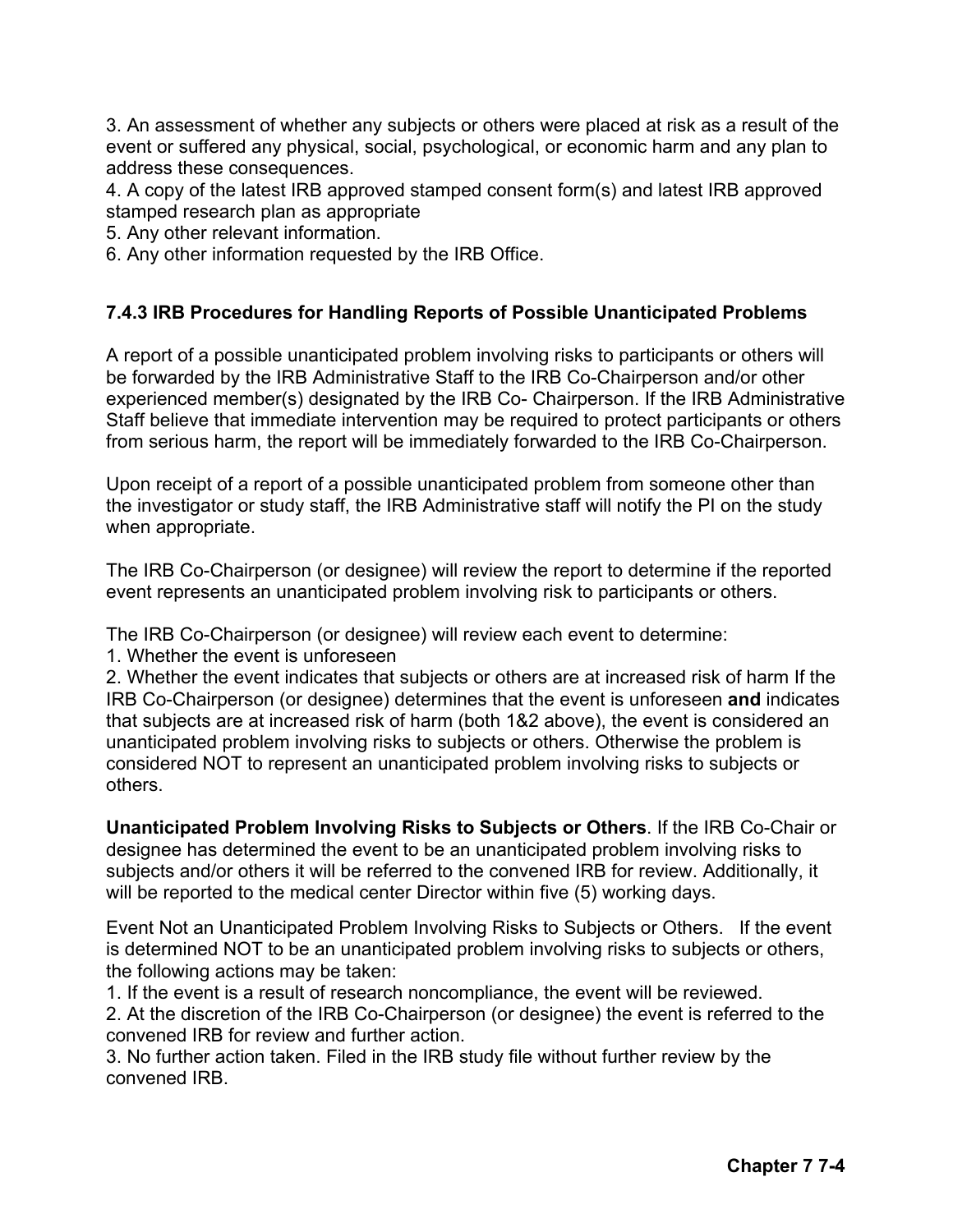#### **7.4.4 IRB Review**

1. The primary reviewer(s) (those reviewers selected at initial study review) will be given the "Unanticipated Event Reporting Form," Research Plan, informed consent form(s), and other documents as applicable:

. 2. The members of the convened IRB will be given the event report and accompanying documents, which may include recommendations from the IRB Co-Chairperson or designee. The primary reviewer(s) will provide a summary of the event to the convened IRB. After review of the protocol and event report, the full IRB will make findings and recommendations based on the following considerations:

a. Whether the reported event is an unanticipated problem involving risks to participants or others according to the definition in this policy.

b. What action in response to the report is appropriate.

- c. Whether suspension or termination of approval is warranted.
- d. Whether further reporting to Institutional and/or federal officials is required.

3. If the IRB finds that the event is not an unanticipated problem involving risks to participants or others, according to the definition in the policy, the IRB may recommend any of the following actions:

a. No action

- b. Requiring modifications to the protocol
- c. Revising the frequency for continuing review
- d. Modifying the consent process
- e. Modifying the consent document

f. Providing additional information to current participants (e.g. whenever the information may relate to the participant's willingness to continue participation)

g. Providing additional information to past participants

- h. Requiring additional training of the investigator and/or study staff
- i. Other actions appropriate for the local context

4. If the IRB finds that the event is an unanticipated problem involving risks to participants or others, according to the definition in the policy, the IRB may recommend any of the following actions:

a. Requiring modifications to the protocol

- b. Revising the continuing review timetable
- c. Modifying the consent process
- d. Modifying the consent document

e. Providing additional information to current participants (e.g. whenever the information may relate to the participant's willingness to continue participation)

f. Providing additional information to past participants

g. Requiring additional training of the investigator and/or study staff

h. Reconsidering approval

i. Requiring that current participants re-consent to participation

- j. Monitoring of the research
- k. Monitoring of the consent

l. Referring the problem to other organizational entities (e.g., legal counsel, risk management, institutional official)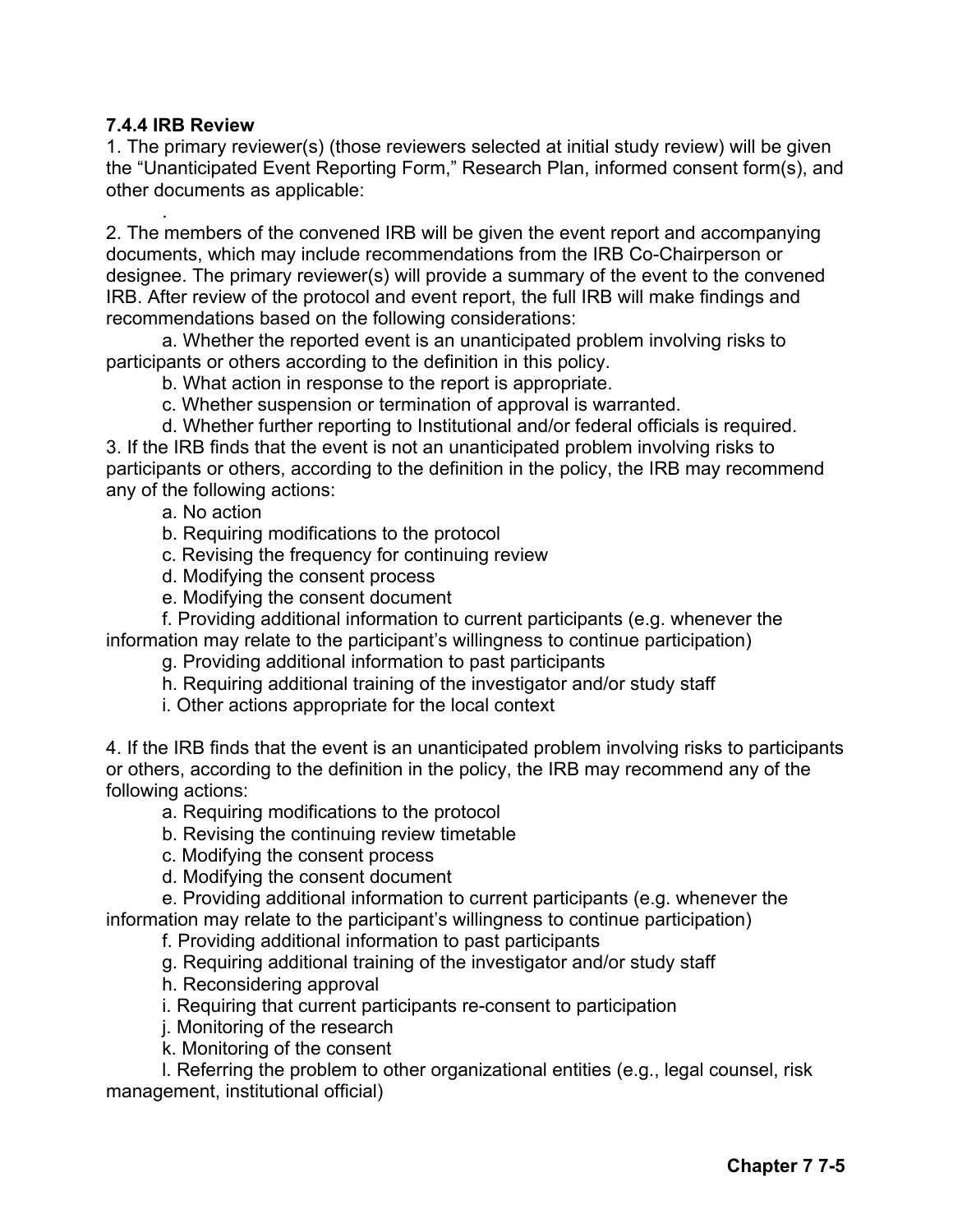- m. Suspending the research
- n. Terminating the research
- o. Other actions appropriate for the local context

5. If a report suggests that participant safety is at risk, the IRB may immediately suspend or terminate the research. Any suspension or termination of research by the IRB must be promptly reported to the R&D Committee, medical center Director, ORO, OHRP, and FDA (if FDA-regulated research) through the medical center Director.

6. If, after reviewing a report, the IRB finds that the event is an unanticipated problem involving risks to participants or others or that suspension or termination of approval is warranted, the IRB will forward its findings and recommendations, including the minutes of the IRB meeting, to the R&D Committee. The IRB will also:

a. Notify the investigator in writing of its findings, with copies to the Service Chief of the investigator's department and/or research unit, and the investigator's supervisor, and

b. Report its findings and recommendations to the medical center Director for further reporting to the appropriate federal officials (ORO, OHRP, and FDA) and

c. Follow reporting requirements detailed in medical center policy 151-019 Research Compliance.

### **7.5 Non-Reportable Events**

All events, problems, and new information that do not meet the above reporting requirements must be reported to the IRB in summary form at the time of the next continuing review.

The IRB recognizes that sponsors may require that the PI report all serious adverse events and IND safety reports to the IRB. The IRB complies with this request in an efficient manner to acknowledge receipt of these reports.

PIs should report adverse events and IND safety reports that do not meet the above reporting requirements by using the Tracking Log for Non-Reportable Events form.

Upon receipt, the IRB Administrative Staff will review the Tracking Log for Non-Reportable Events and check the form for completeness. The form will be returned to the investigator if the form is incomplete.

If the investigator answered yes to all three of the questions listed below for a specific event, the IRB staff will contact the investigator to request that the investigator complete an Unanticipated Event Reporting form.

- 1. Did the event, problem, or new information harm one or more participants or others, or place one or more participants or others at increased risk of harm?
- 2. Was the event, problem, or new information unexpected (in terms of nature, severity, or frequency) given the procedures described in the protocol related documents and the characteristics of the population being studied?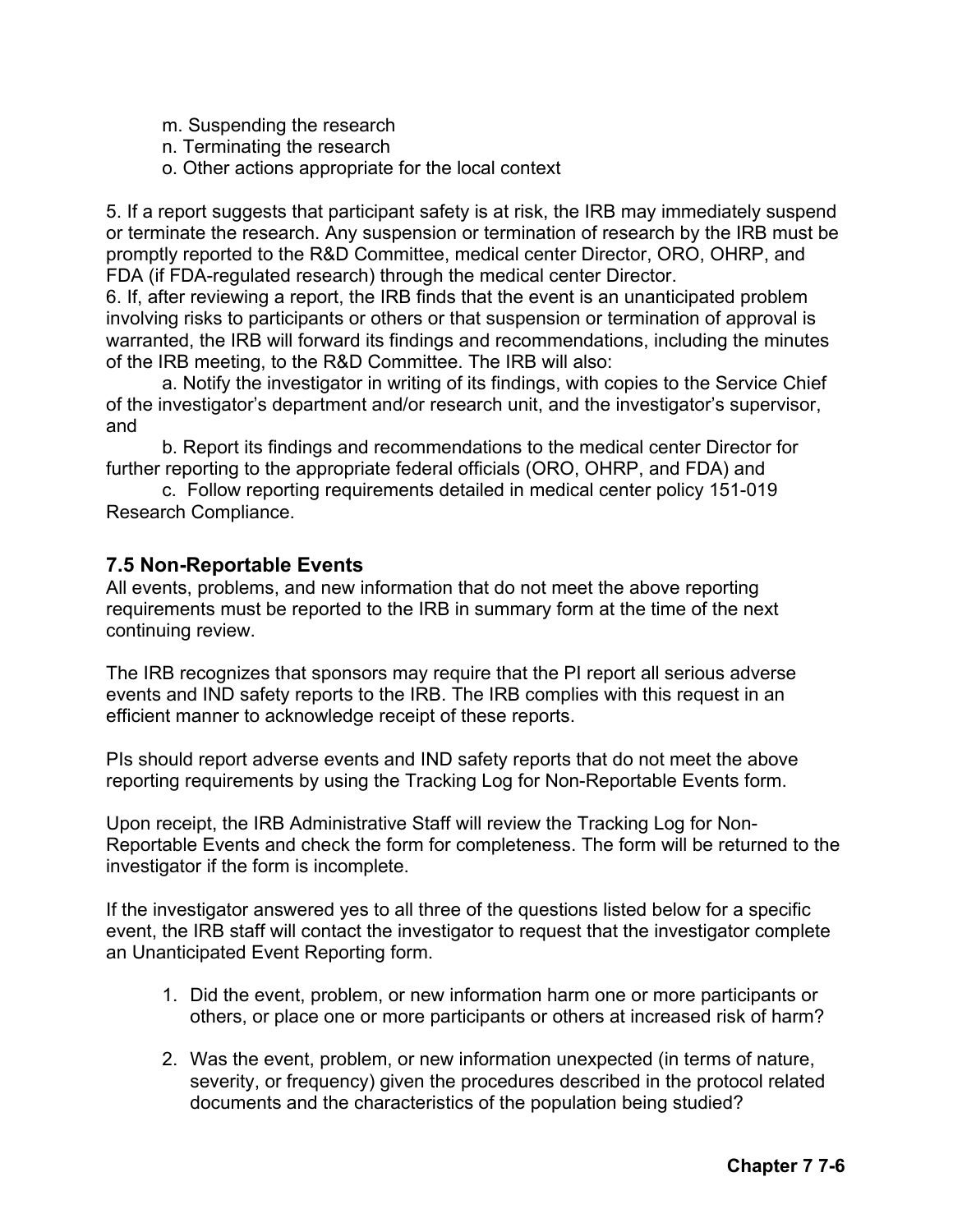3. Was it more likely than not that the event was caused by the research procedures or affects the rights and welfare of current participants?

Otherwise, the IRB Administrative Staff will sign and date the form, and return a copy of the form to the PI.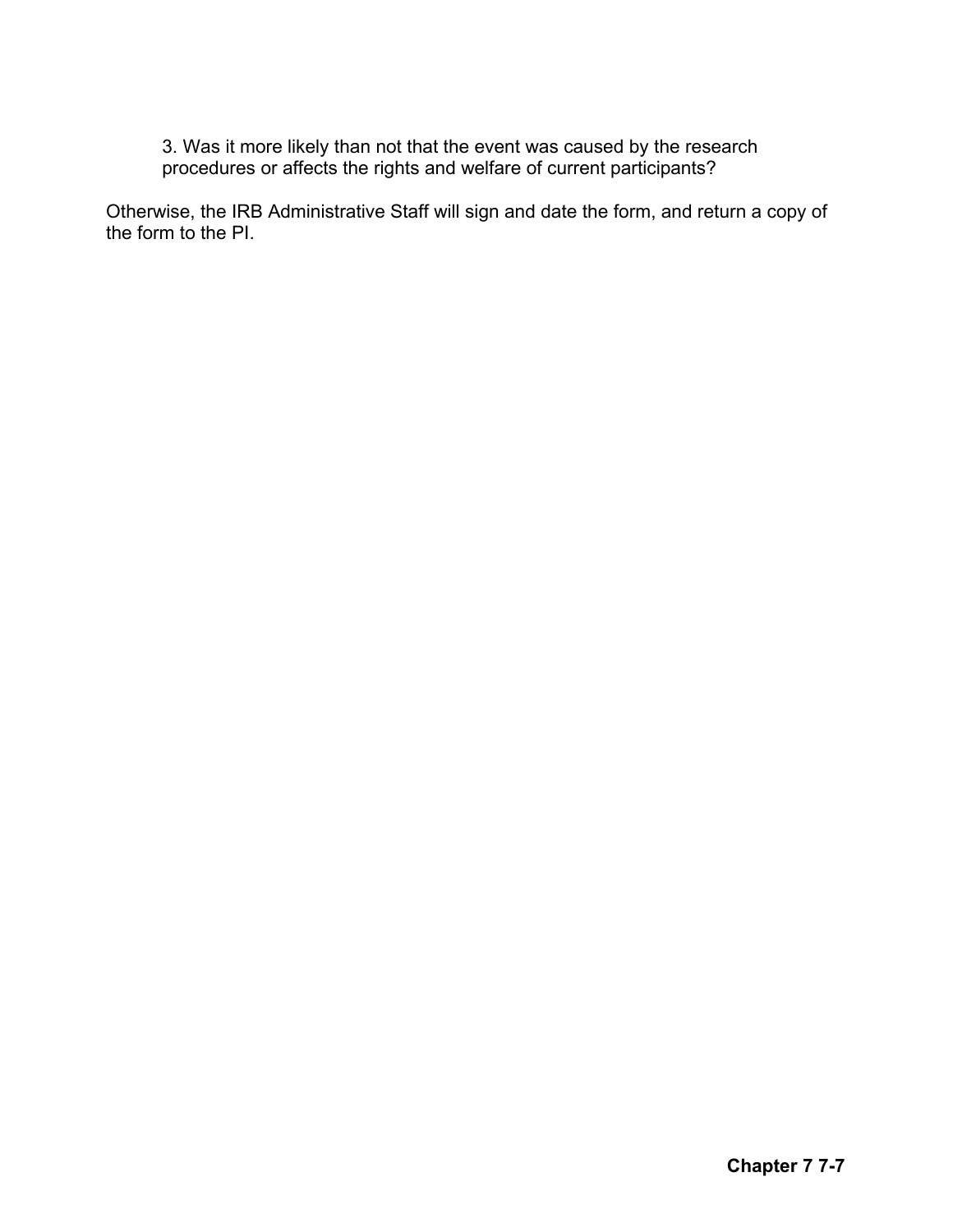# **Chapter 8 Conflict of Interest in Research**

# **8.1 Purpose**

The following procedures are intended to preserve public trust in the integrity and quality of research at the VANEOHS by minimizing actual or perceived conflict of interest in the conduct of research.

# **8.2 Definitions**

**Conflict of Interest.** A COI occurs when any financial arrangement, situation, or action affects or is perceived to exert inappropriate influence on the design, review, conduct, results, or reporting of research activities or findings. It includes any situation in which financial or personal obligations may compromise, or present the appearance of compromising, an individual's or group's professional judgment in conducting or reporting research.

**Financial Interest:** Financial interest means anything of monetary value or anything of monetary value in components whose interests could reasonably affect, or be affected by, the research. Financial interest includes, but is not limited to, the following:

- 1. Any financial arrangement whereby compensation to the investigator could influence, or be influenced by, the outcome of the study;
- 2. Salary and other payments for services (e.g., consulting fees, honoraria, etc.);
- 3. Payments of other sorts from the sponsor of the research (e.g., a grant to fund other ongoing or additional research, compensation in the form of equipment, retainer for on-going consultation, etc.);
- 4. Equity interests (e.g., stocks, stock options, or other ownership interests);
- 5. Proprietary interests or intellectual property rights (e.g., patents, trademarks, copyrights, licensing agreements, royalties, etc.); and
- 6. Non-cash items such as travel expenses or business gifts.

**Non-financial Conflict of Interest.** Non-financial conflict of interest may exist when an individual serves dual roles, such as health care provider and investigator. Other interests such as publication, promotion or tenure, can also become conflicts of interest that may affect an individual's judgment. Membership in oversight committees such as the R&D Committee and IRB as well as positions of authority may pose potential conflicts of interest. Any position that includes responsibilities for the review and approval of research projects or contracts other than his/her own may potentially affect the design of, decisions made, and/or action taken surrounding a specific study.

**Compensation.** Compensation resulting from a favorable outcome of clinical studies in the form of equity interest in the sponsor of a covered study or in the form of compensation tied to sales of a product, such as royalty interest.

**Significant equity interest.** Significant equity interest in the sponsor of a covered study means any ownership interest, stock options, or other financial interest in a non-publicly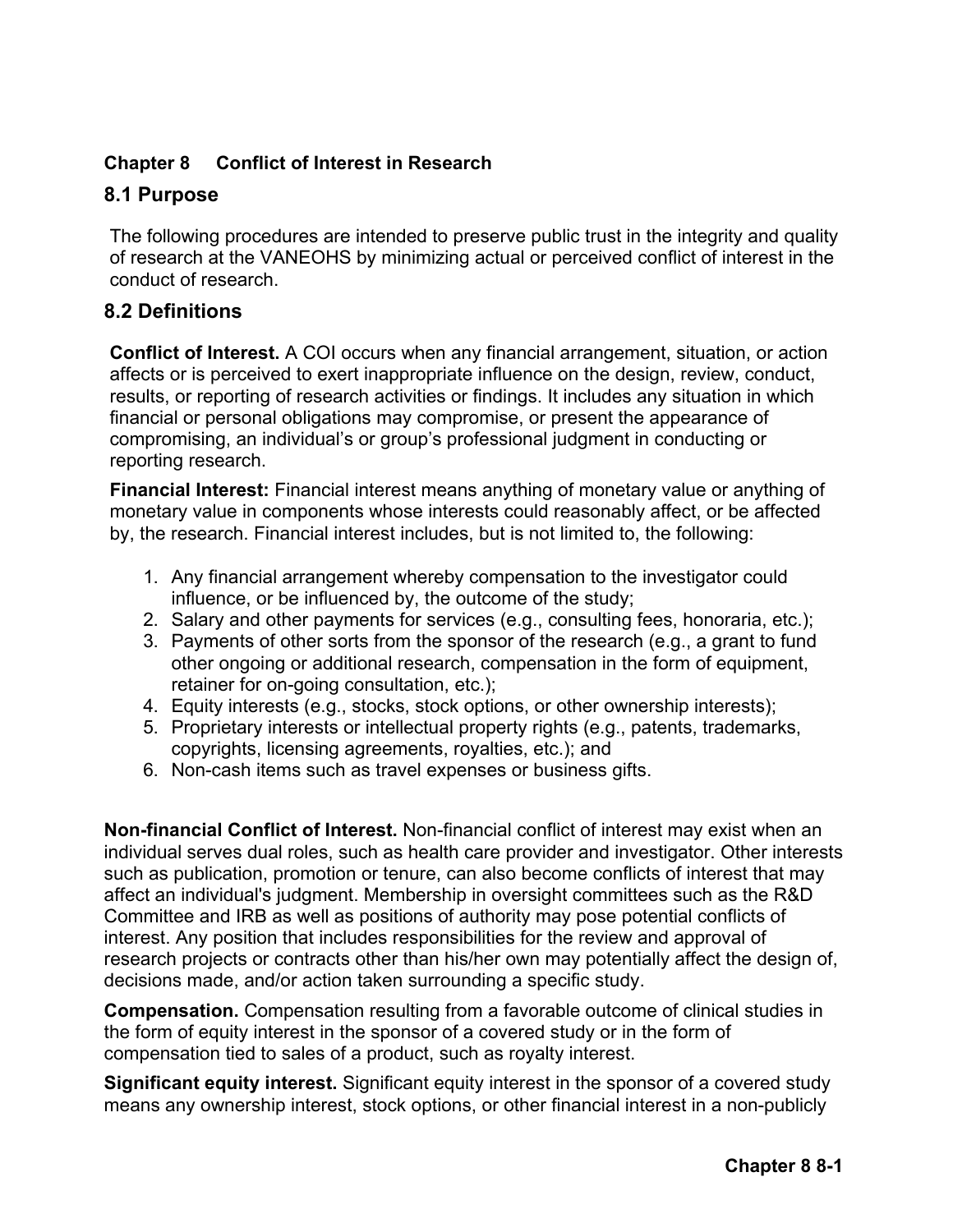traded corporation, or any equity interest in a publicly traded corporation that exceeds \$10,000 during the time the clinical investigator is carrying out the study and for one year following completion of the study.

**Proprietary interest.** Proprietary interest in the tested product means property or other financial interest in the product including, but not limited to, a patent, trademark, copyright, or licensing agreement.

**Covered clinical study.** Covered clinical study is any study of a drug or device in humans submitted in a marketing application or reclassification petition subject to this part that the applicant or FDA relies on to establish that the product is effective (including studies that show equivalence to an effective product) or any study in which a single investigator makes a significant contribution to the demonstration of safety. This would, in general, not include phase l tolerance studies or pharmacokinetic studies, most clinical pharmacology studies (unless they are critical to an efficacy

determination), large open safety studies conducted at multiple sites, treatment protocols, and parallel track protocols. An applicant may consult with FDA as to which clinical studies constitute "covered clinical studies" for purposes of complying with financial disclosure requirements.

**Significant payments.** Significant payments of other sorts means payments, that have a monetary value of more than \$10,000, exclusive of the costs of conducting the clinical study or other clinical studies, made by the sponsor of a covered study to the investigator or the institution to support activities of the investigator, (e.g., a grant to fund ongoing research, compensation in the form of equipment or retainers for ongoing consultation or honoraria) during the time the investigator is carrying out the study and for one year following the completion of the study.

**Applicant.** Applicant means the party who submits a marketing application to FDA for approval of a drug, device, or biologic product. The applicant is responsible for submitting the appropriate certification and disclosure statements required in this part.

**Sponsor.** Sponsor of the covered clinical study means the party supporting a particular study at the time it was carried out.

**Immediate Family Member(s).** Immediate family member(s): having a relationship to a person (whether by blood, law, or marriage) as a spouse, parent, child, grandparent, grandchild, stepchild, or sibling.

**Disclosure.** Disclosure is the formal written process of documenting all aspects relating to the development of potential intellectual property for the purpose of determining and assigning ownership.

**Equity.** The money value of a property or of an interest in a property in excess of claims or liens against it.

**Institutional conflict of interest.** An institutional conflict of interest may occur when the institution, or any of its senior management, or an affiliate foundation or organization has an external relationship or financial interest in a company or organization that itself has a financial interest in a VA investigator's research project.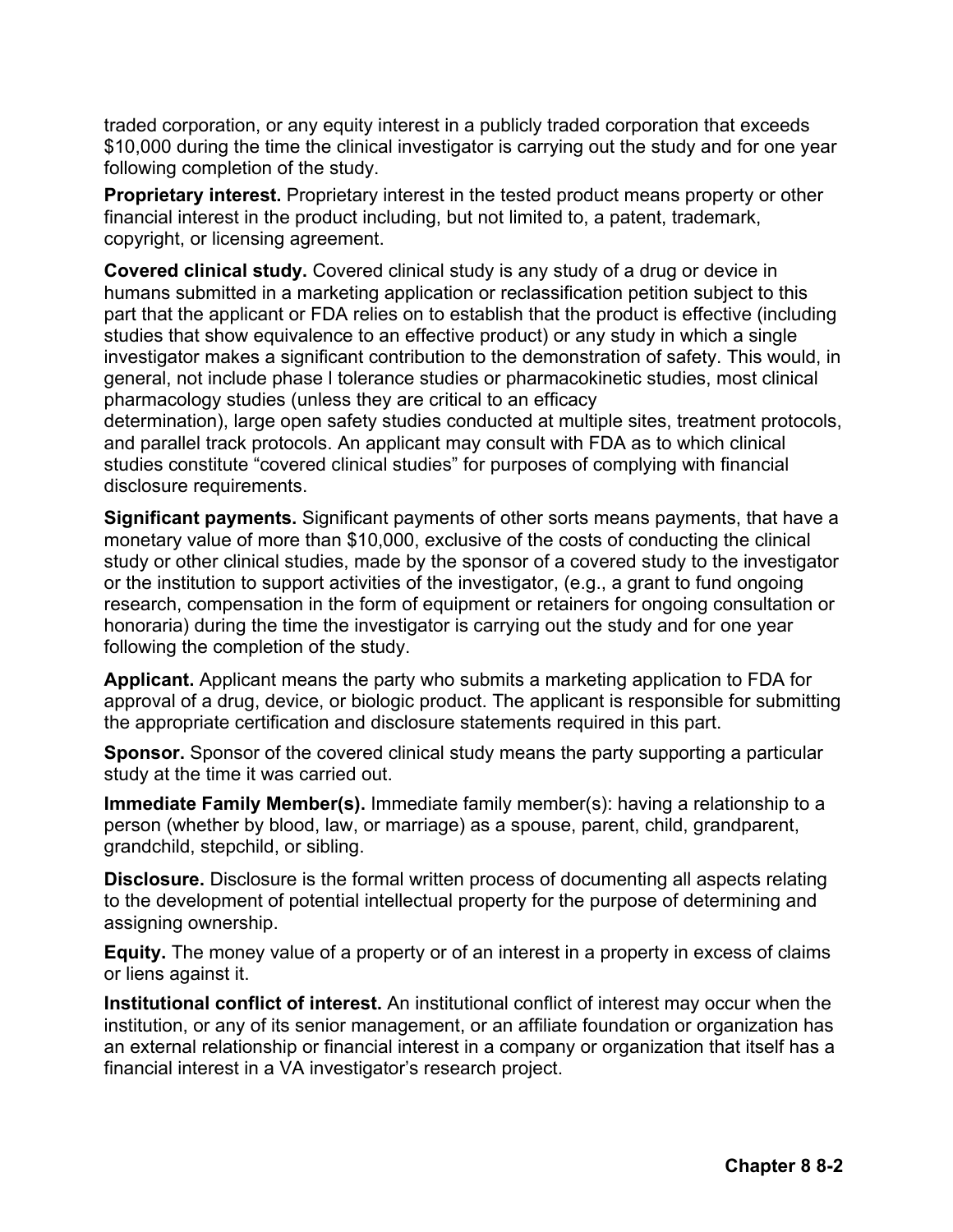**Institutional officials.** These are individuals in a position to make decisions with institution-wide implications. These include the medical center Director/Institutional Official (IO), COS, ACOS/R&D, and other senior officers and management officials.

**Intellectual Property (Invention).** Intellectual property is any art, machine, manufacture, design, or composition of matter, or any variety of plant, which is or may be patentable under the patent laws of the United States.

**Inventor.** The inventor is the individual responsible for the conception or reduction to practice of a device or process.

**Patent.** A patent is an official written document securing to an inventor for a term of years the exclusive right to make, use, or sell an invention.

**Re-disclosure.** Re-disclosure is the formal written process of documenting all aspects relating to any improvement of a previously disclosed invention for the purpose of issuing a new determination on the improved invention.

**Royalty.** A royalty is compensation for an invention.

# **8.3 Individual Conflicts of Interest**

These procedures apply to both financial and non-financial conflicts of interest and are guided by Code of Federal Regulations (Title 42 of the Code of Federal Regulations (CFR) Part 50 Subpart F) that promotes objectivity in research to ensure COIs do not adversely affect the protection of participants or the credibility of the VANEOHS HRPP.

All investigators must comply with applicable VHA policies, federal and state regulations regarding conflicts of interest in research.

For clinical studies involving the use of new human drugs and biological products or medical devices, certifications and disclosure requirements are defined in FDA regulations, Title 21 CFR Part 54.

All VA employees must comply with the criminal statute pertaining to acts affecting personal or imputed financial interest (18 U.S.C. Section 208) and the Standards of Ethical Conduct for Employees of the Executive Branch (5 CFR Part 2635).

In the environment of research, openness and honesty are indicators of integrity and responsibility, characteristics that promote quality research and can only strengthen the research process. Therefore, conflicts of interest must be eliminated when possible and effectively disclosed and managed when they cannot be eliminated.

### **8.3.1 Responsibilities Institutional Official (IO)**

The medical center Director is the IO who has an obligation to preserve the public trust in the integrity and quality of research and to exercise prudent stewardship of public resources, including public funds that support research programs. The IO is responsible for the R&D program within the medical center and as such, represents the facility in issues related to COI in research and administers the medical center's program related to financial COI in research. The IO appoints the COI Administrator and the COI Committee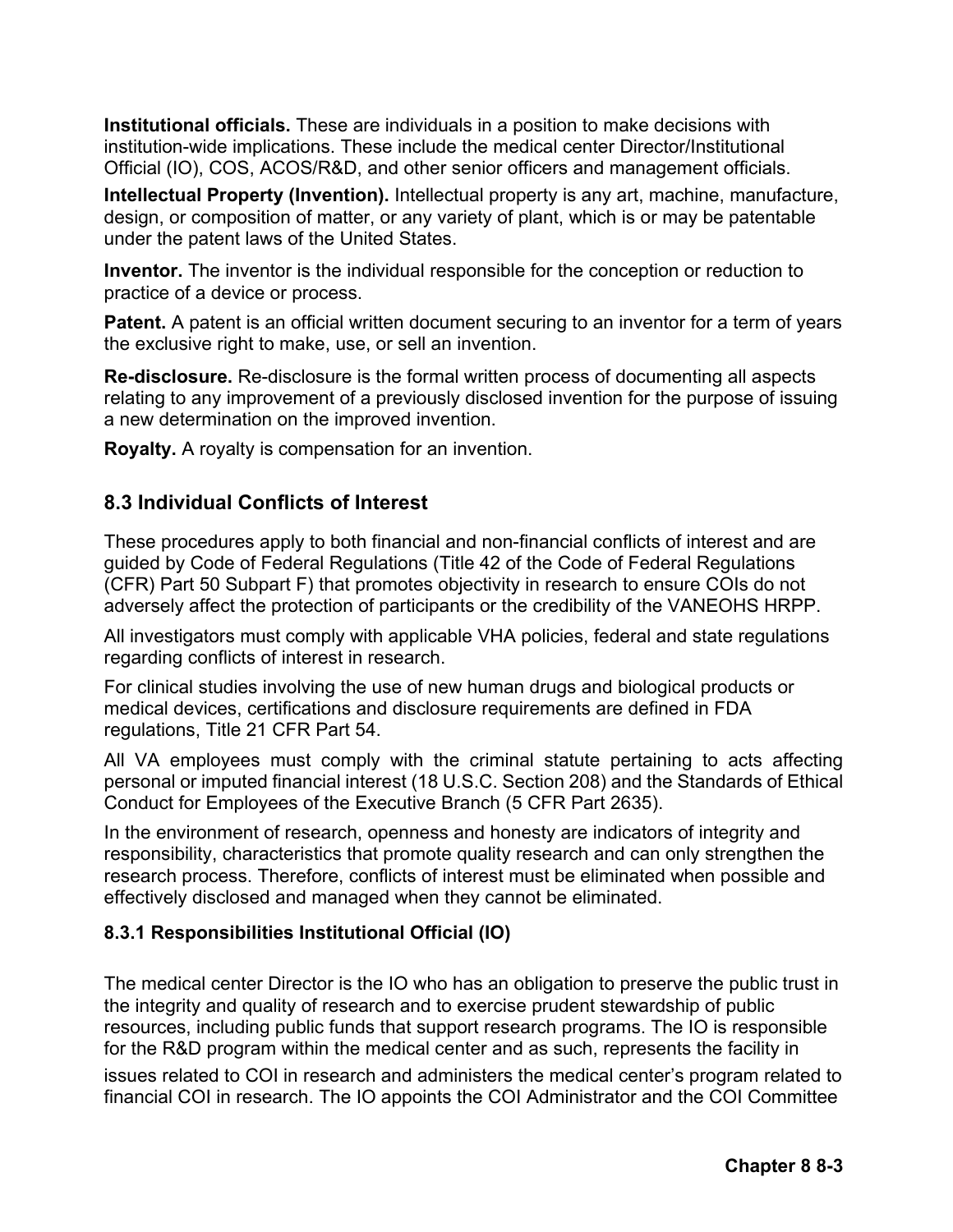to oversee the program.

#### **Conflict of Interest Administrator**

The COI Administrator is responsible for conducting the review process, including initial review of the disclosure forms prior to the R&D Committee review and determines whether a referral to General Counsel is deemed as necessary. He/she serves as staff for the review process; and maintains records and official files for the COI process. The ACOS/R&D and/or AO/R&D may serve as the COI Administrator. The ACOS/R&D and AO/R&D are members of the Case Outside Interest Committee representing the VANEOHS.

#### **General Counsel**

General Counsel is responsible for assisting the COI Administrator in working with study staff and/or members of the R&D Committee, IRB and/or IACUC and the ACOS/R&D to manage any potential COI risks.

#### **R&D Committee**

The R&D Committee is responsible for reviewing and monitoring possible financial COI, as well as carrying out the recommendations from the COI Administrator or General **Counsel** 

#### **Institutional Review Board (IRB)**

The IRB is responsible for reviewing and requiring appropriate changes in protocols and informed consent forms affected by COI for research involving human subjects.

#### **PIs and Study Staff**

The PI is responsible for ensuring that any potential financial COI, either for him/herself, or study staff with responsibility for designing, conducting or reporting the research, as well as for spouses and dependent children, is disclosed in the research project application process and that any subsequent financial COI arising after the initial application is also reported.

### **8.3.2 Procedures**

### **8.3.2.1 Investigator/Staff Disclosure of COI:**

Investigators and study staff are required, to disclose potential COIs that may appear to bias any research under their influence through the following procedures:

Disclosures are made by completing the Conflict of Interest Assessment Form at the time of initial review of a protocol. This applies to all proposals submitted to VANEOHS for local review, and to proposals submitted to VACO and other agencies for funding consideration.

Disclosures are also completed at the time of continuing review, and whenever any changes have occurred to the previously submitted disclosure.

The COI Administrator reviews the COI disclosures submitted at the time of the initial submission. The IRB Administrative Staff review the COI disclosures submitted at continuing review or if a there is a change in COI disclosure. If an investigator or study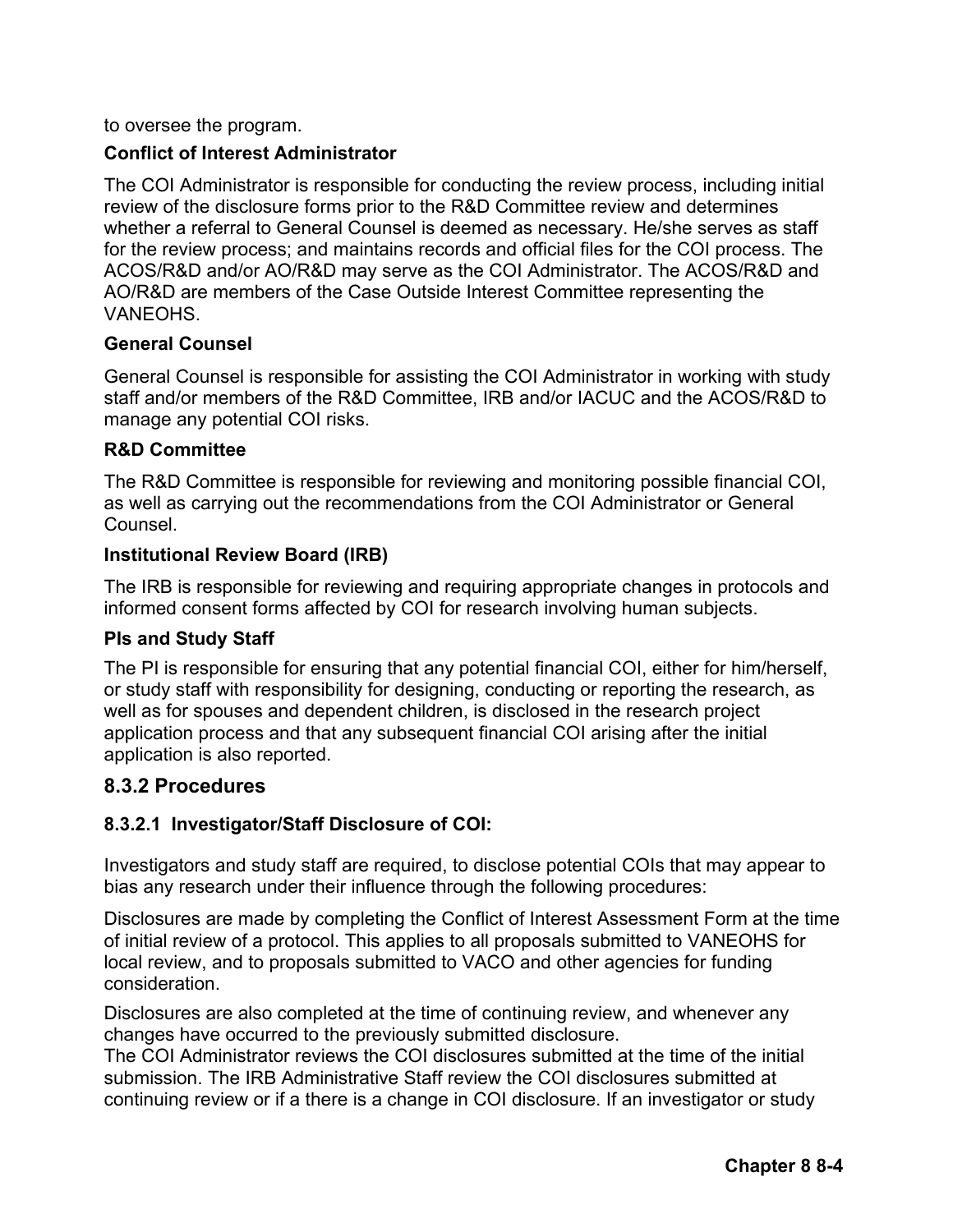staff responds affirmatively to the existence of a potential conflict, the IRB Administrative Staff notify the COI Administrator.

# **8.3.2.2 IRB Member Disclosure of COI**

See Section 3.9 IRB Member Conflict of Interest.

## **8.3.2.3 COI Administrator Evaluation of COI for PIs and Study Staff**

- 1. If the PI or any study staff responds affirmatively to the existence of a potential conflict, the COI Administrator will request additional information from the PI or study staff, as necessary. He/she will review the materials and determine whether the proposed project could reasonably appear to be directly and significantly affected by the related potential financial COI of the PI or study staff. A direct impact could occur when:
	- a. The project results would be directly relevant to the development, manufacture or improvement of the products or services of an organization in which the PI or study staff has a financial COI;
	- b. The organization in which the PI or study staff has a financial COI is a proposed subcontractor in the project;
	- c. There is a relationship between the project sponsor and the PI or study staff outside the project that has the potential to affect performance in the project.
- 2. If the COI Administrator determines there is no reasonable basis to conclude that the design, conduct or reporting of the project could be directly and significantly affected by the potential financial COI, he/she will inform the PI (and member of the study staff, when applicable), the R&D Chairperson and IRB Co-Chairperson in writing that the project has been cleared of COI. A copy of the notification will be reviewed by the IRB and placed in the study file.
- 3. If the COIA determines that the design, conduct or reporting of the project could be directly and significantly affected by the potential financial COI reported by the PI or study staff, then he/she will contact General Counsel.
- 4. General Counsel will make a decision as to whether the project should proceed and under what conditions or restrictions that might occur. These recommendations will be made in writing to the PI (and member of the study staff, when applicable), R&D Chairperson and IRB Co-Chairperson. This information will be strictly confidential and will be kept in a secure file maintained by the COI Administrator.
- 5. If during the conduct of a project any new or related potential financial COI described above should arise, the PI must disclose this to the R&D, IRB and/or IACUC through the COIA. A review will be conducted as with the original disclosure.
- 6. Disclosure must be made at least annually. For human subject research and animal studies, this will be done in conjunction with the application for continuing review.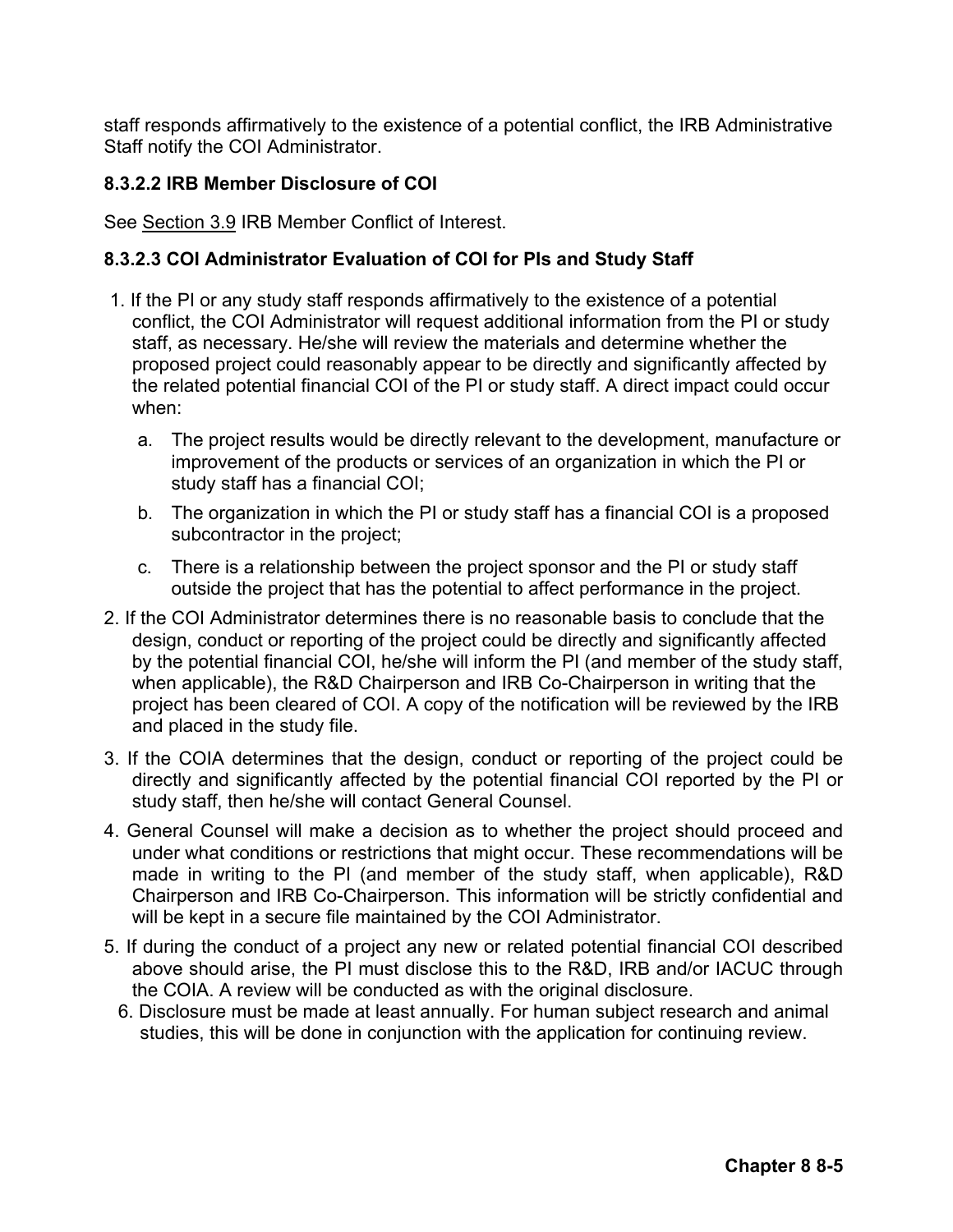### **8.3.2.4 IRB Evaluation of COI**

The IRB will review the COI Administrator and/or General Counsel's determinations and make recommendations of all potential conflicts of interest. The IRB will determine the following:

- Whether the conflict, financial or non-financial, affects the protections of research participants,
- Whether a conflicting interest might adversely affect the credibility of the HRPP thus creating the appearance of conflicts of interest.

### **8.3.2.5 R&D Committee Evaluation of COI**

The R&D Committee will review the actions taken by the IRB. The committee will determine what actions in addition to those required by the IRB should be taken by the institution or the investigator to manage, reduce or eliminate the COI.

Points to consider are:

- How is the research supported or financed,
- Who designed the study,
- Will the institution receive any compensation,
- Is the institution an appropriate site for the research.

#### **8.3.2.6 Management of COI:**

The IRB will determine if the rights and welfare of human research participants will be better protected by any or a combination of the following:

- 1. The PI or the study staff will sever relationships creating the conflict.
- 2. The PI or the study staff will divest significant financial interests.
- 3. The PI will disclose the relationship with the sponsor on all publications, in the consent form provided to human subjects, and in other appropriate public forum (including manuscripts, abstracts and lectures).
- 4. The PI will separate the research from consulting, providing an acceptable detailed written plan for achieving this.
- 5. The PI will substitute someone else to serve as project PI and is appropriately distanced from the conduct of the research.
- 6. The PI will secure an independent reviewer for monitoring of the research and analysis of the data.
- 7. The PI will modify the protocol or safety monitoring plan.
- 8. The PI will be disqualified from participating in all or a portion of the research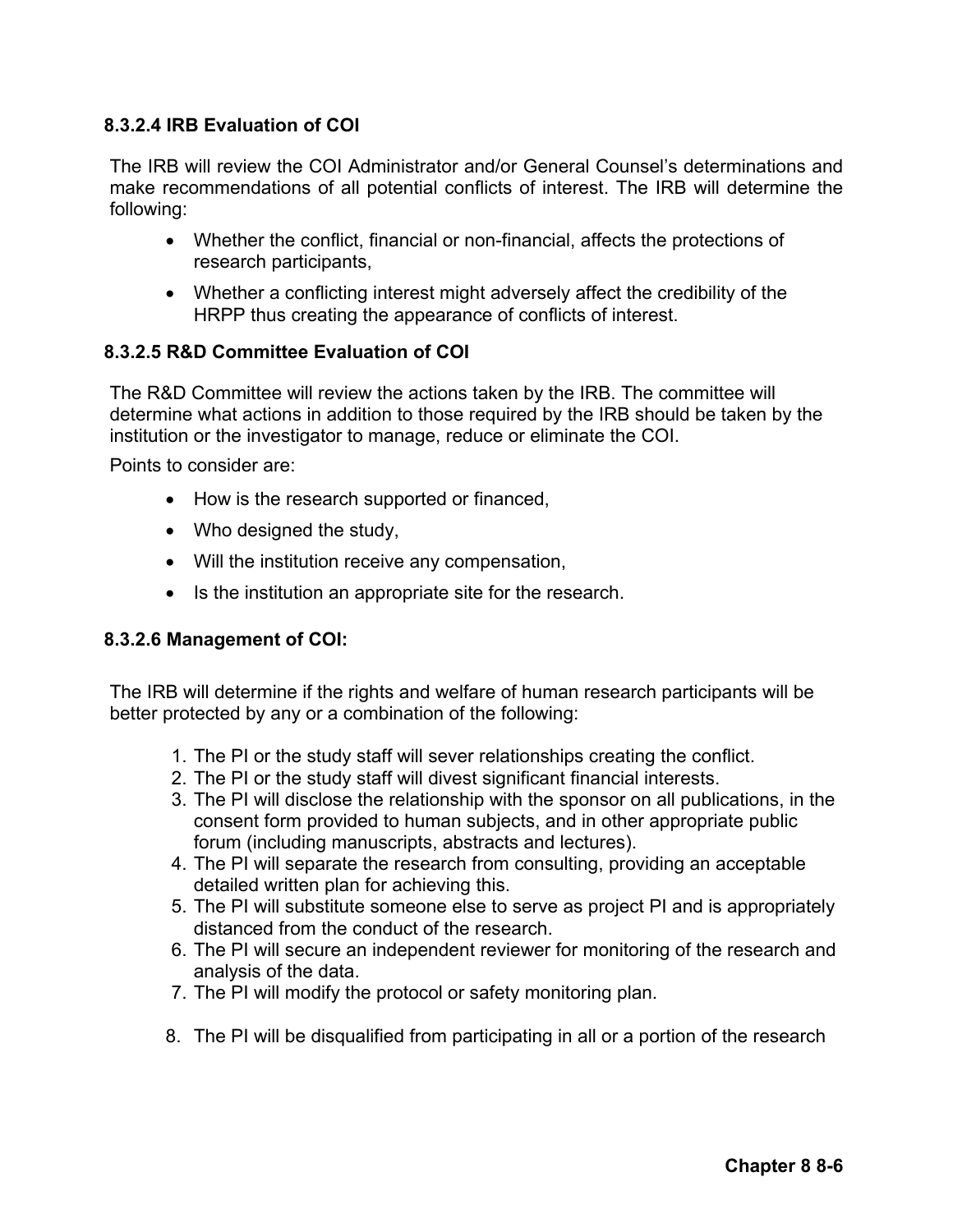# **8.3.2.7 Failure to Comply with the COI Policy**

Failure to comply with conflict of interest policies and procedures and/or committee determinations constitutes research noncompliance and will be investigated according to medical center policy 151-019 Research Compliance Reporting Requirements.

# **8.4 Institutional Conflict Of Interest**

See Medical Center Policy 151-020 Institutional Conflict of Interest in Research.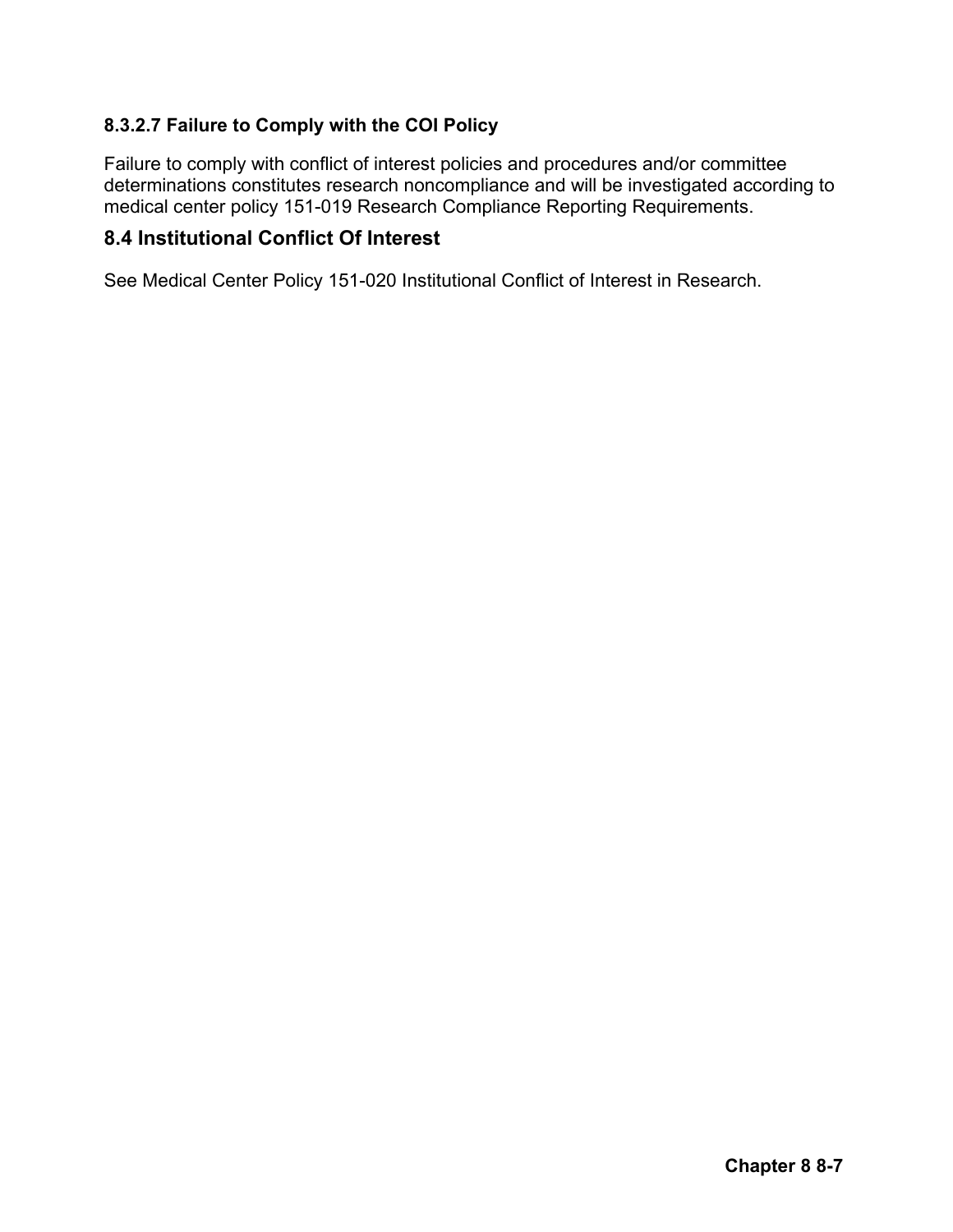# **Chapter 9 FDA-Regulated Research**

# **9.1 Purpose**

FDA regulations apply to any research that involves a *test article* in a *clinical investigation* involving *human subjects* as defined by the FDA regulations. For FDA regulated research, the IRB must apply the FDA regulations at 21 CFR 50 and 21 CFR 56, as well as, where appropriate, 45 CFR 46.

Use of investigational drugs must be conducted according to FDA IND regulations, 21 CFR Part 312, and other applicable FDA and VA regulations. Use of an investigational device in a clinical trial to obtain safety and effectiveness data must be conducted according to FDA's IDE regulations, 21 CFR Part 812, and other applicable FDA and VA regulations.

The following procedures describe the review of FDA-regulated research conducted under the auspices of VANEOHS.

# **9.2 Definitions**

**Investigational Drug.** An investigational drug is a drug or biological agent that is used in a clinical investigation for which the PI or a sponsor has filed an Investigational New Drug (IND) application (21 CFR Part 312). The FDA considers the term "Investigational New Drug (IND)" synonymous with investigational drug (21 CFR 312.3). However, according to VHA Handbook 1200.05 an investigational drug may be an approved drug that is being studied for an unapproved or approved use in a controlled, randomized or blinded clinical trial.

**Emergency Use.** Emergency use is defined as the use of an investigational drug or biological product in a human subject who is in a life-threatening situation in which no standard acceptable treatment is available, and in which there is not sufficient time to obtain IRB approval.

**Investigational Device.** An investigational device is a medical device that is the subject of a clinical study designed to evaluate the effectiveness and/or safety of the device. As further stated, a device is any healthcare product that does not achieve its primary intended purpose by chemical action or by being metabolized.

**IDE.** IDE means an investigational device exemption in accordance with 21 CFR 812.

**Significant Risk (SR) Device.** Significant risk device means an investigational device that:

- 1. Is intended as an implant and presents a potential for serious risk to the health, safety, or welfare of a subject; or
- 2. Is purported or represented to be for a use in supporting or sustaining human life and presents a potential for serious risk to the health, safety, or welfare of a subject; or
- 3. Is for a use of substantial importance in diagnosing, curing, mitigating, or treating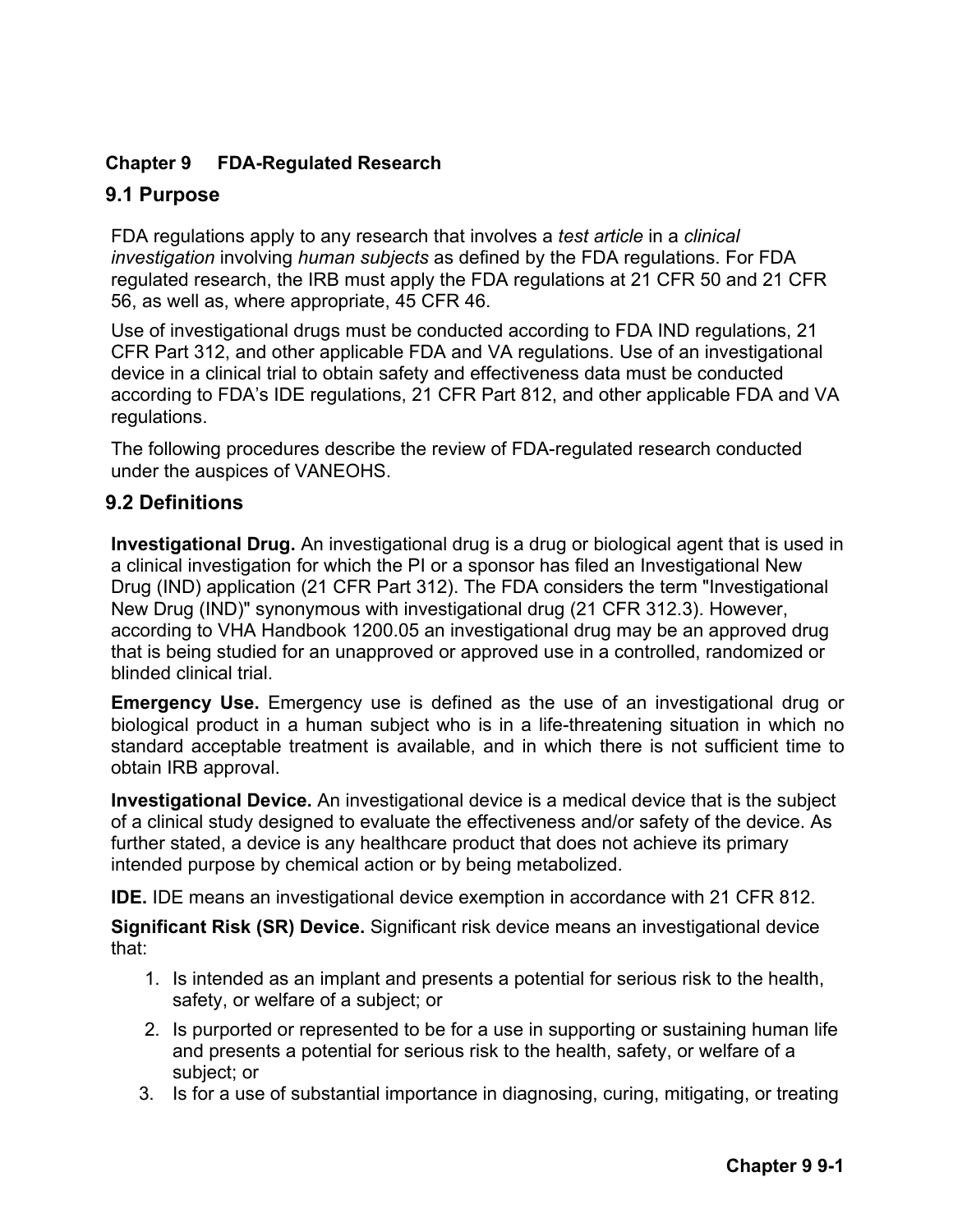disease, or otherwise preventing impairment of human health and presents a potential for serious risk to the health, safety, or welfare of a subject; or

4. Otherwise presents a potential for serious risk to the health, safety, or welfare of a subject.

**Non-Significant Risk (NSR) Device.** A non-significant risk device is an investigational device other than a significant risk device.

**Humanitarian Use Device (HUD)**. Humanitarian Use Device is a device intended to benefit patients by treating or diagnosing a disease that affects fewer than 4,000 individuals in the United States per year. A humanitarian device exemption application is not required to contain the results of scientifically valid clinical investigations demonstrating that the device is effective for its intended purpose. The application, however, must contain sufficient information for FDA to determine that the device does not pose an unreasonable or significant risk of illness or injury, and that the probable benefit to health outweighs the risk of injury or illness from its use. The labeling for an HUD must state that the device is a HUD and that, although the device is authorized by Federal Law, the effectiveness of the device for the specific indication has not been demonstrated.

**Unexpected Adverse Device Effect.** An unexpected adverse device effect is any serious adverse effect on health or safety or any life-threatening problem or death caused by, or associated with, a device, if that effect, problem, or death was not previously identified in nature, severity, or degree of incidence in the investigational plan or application (including a supplementary plan or application), or any other unanticipated serious problem associated with a device that relates to the rights, safety, or welfare of subjects (21 CFR 812.3(s)).

# **9.3 Procedures (Best Practice)**

At initial submission, the PI must indicate whether the research involves a test article and is a clinical investigation involving human subjects on the application form. The PI may use the FDA Determination Checklist to assist in making this determination.

During the pre-review process, the IRB Administrative Staff will confirm whether FDA regulations are applicable using the FDA Determination Checklist. Investigational Drugs and Devices in Research.

#### **9.3.1 IND/IDE Requirements**

The PI must indicate on the IRB application whether the research involves investigational drugs or devices. If so, the PI must indicate if there is an IND/IDE for the research and provide documented assurance from the sponsor that the manufacture and formulation of investigational or unlicensed test articles conform to federal regulations. Documentation of the IND/IDE could be a:

- 1. Industry sponsored protocol with IND/IDE.
- 2. Letter from FDA.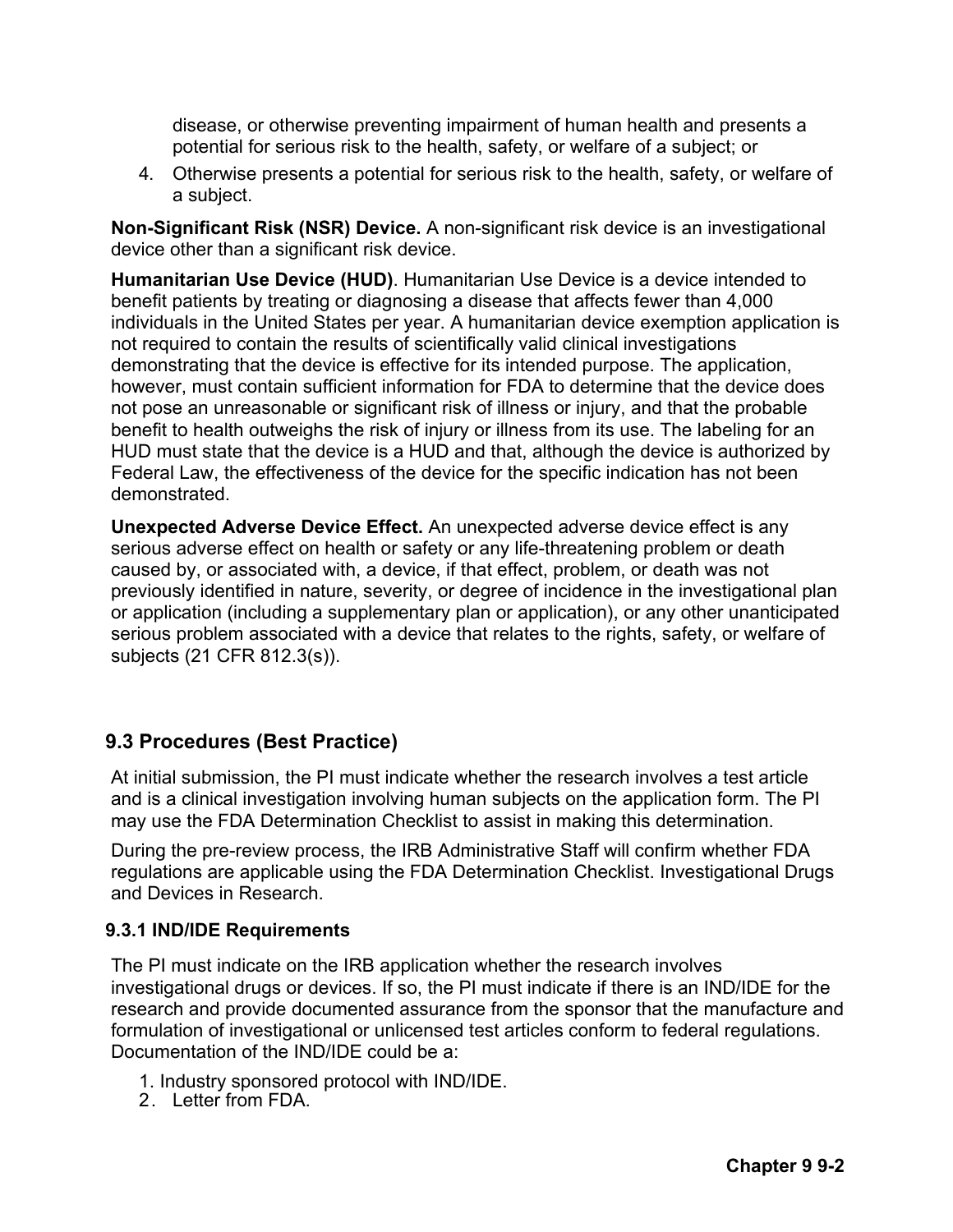- 3. Letter from industry sponsor.
- 4. Other document and/or communication verifying the IND/IDE.

For investigational devices, NSR device studies follow abbreviated IDE requirements and do not have to have an IDE application approved by the FDA. If a sponsor has identified a study as NSR, then the investigator must provide an explanation of the determination. If the FDA has determined that the study is NSR, documentation of that determination must be provided.

If the research involves drugs or devices and there is no IND/IDE, the PI must provide a rationale why it is not required.

The IRB will review the application and determine:

- 9. Whether there is an IND/IDE and if so, whether there is appropriate supporting documentation.
- 10.If the research involves drugs or devices with no IND/IDE, and whether the research meets the criteria below.

### **9.3.2 IND Exemption**

For drugs, an IND is not necessary if all seven of the following conditions are met:

- 1. The drug being used in the research is lawfully marketed in the United States;
- 2. The research is not intended to be reported to FDA in support of a new indication for use or to support any other significant change in the labeling for the drug;
- 3. The research is not intended to support a significant change in the advertising for the product;
- 4. The research does not involve a route of administration or dosage level, use in a subject population, or other factor that significantly increases the risks (or decreases the acceptability of the risks) associated with the use of the drug product;
- 5. The research is conducted in compliance with the requirements for IRB review and informed consent (21 CFR parts 56 and 50, respectively);
- 6. The research is conducted in compliance with the requirements concerning the promotion and sale of drugs (21 CFR 312.7);
- 7. The research does not intend to invoke 21 CFR 50.24 (Exception from informed consent requirements for emergency research).

Note: The following are also exempt from the IND requirements: (a) a clinical investigation involving use of a placebo if the investigation does not otherwise require submission of an IND; and (b) a drug intended solely for tests in vitro or in laboratory research animals if shipped in accordance with 21 CFR 312.160 .

For clinical investigations involving an in vitro diagnostic biological product, an IND is not necessary if: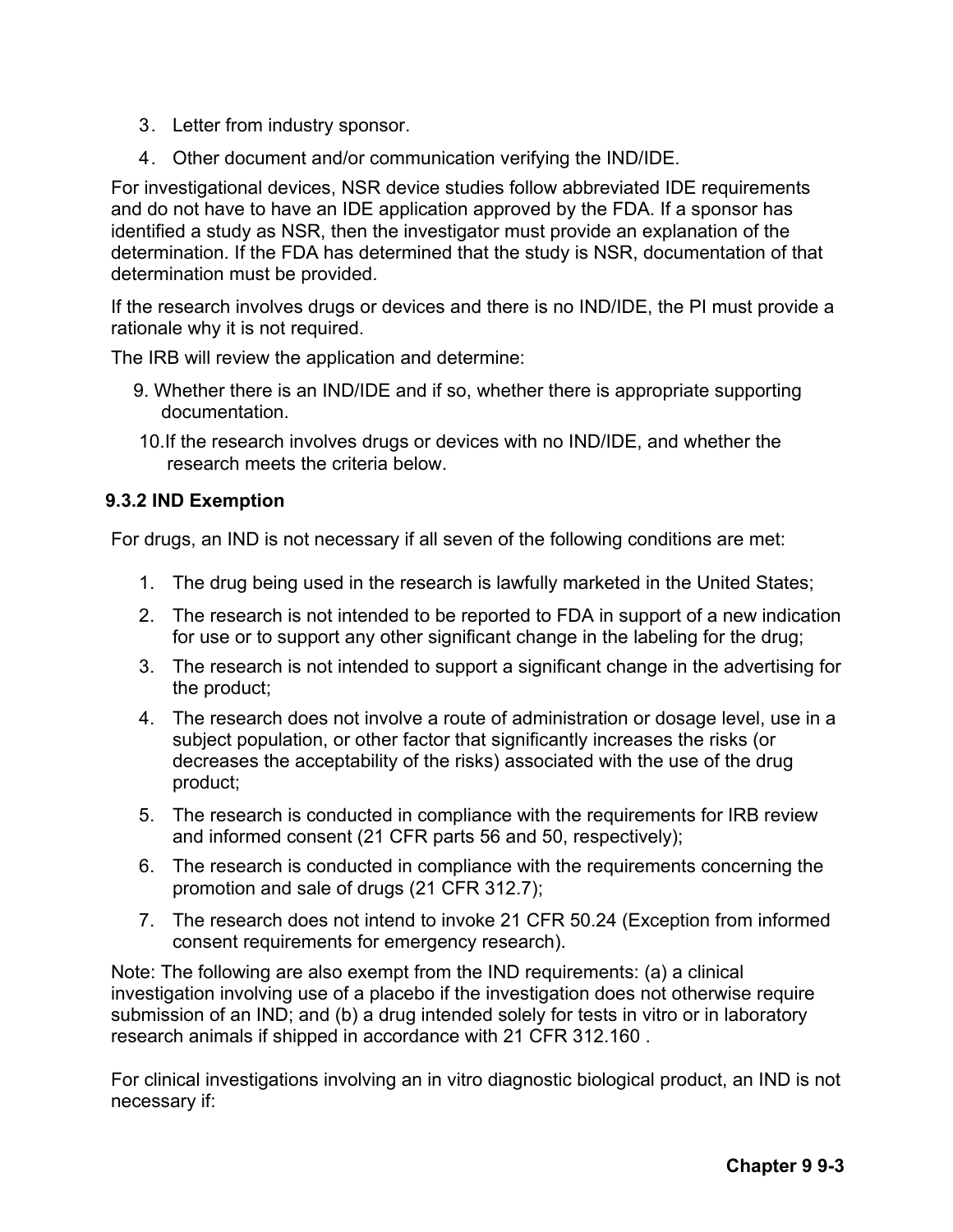- 1. It involves one or more of the following: (a) Blood grouping serum, (b) Reagent red blood cells or (c) Anti-human globulin;
- 2. It is intended to be used in a diagnostic procedure that confirms the diagnosis made by another, medically established, diagnostic product or procedure; and
- **3.** It is shipped in compliance with 21 CFR 312.160

#### **9.3.3 Exempted IDE Investigations**

For devices, an IDE is not necessary if:

- 1. The research involves a device, other than a transitional device, in commercial distribution immediately before May 28, 1976, when used or investigated in accordance with the indications in labeling in effect at that time;
- 2. The research involves a device other than a transitional device, introduced into commercial distribution on or after May 28, 1976, that FDA has determined to be substantially equivalent to a device in commercial distribution immediately before May 28, 1976, and that is used or investigated in accordance with the indications in the labeling FDA reviewed under subpart E of 21 CFR 807 in determining substantial equivalence;
- 3. The research involves a diagnostic device, if the sponsor complies with applicable requirements in 21 CFR 809.10(c) and if the testing:
	- a. Is noninvasive,
	- b. Does not require an invasive sampling procedure that presents significant risk,
	- c. Does not by design or intention introduce energy into a subject, and
	- d. Is not used as a diagnostic procedure without confirmation of the diagnosis by another, medically established diagnostic product or procedure;
- 4. The research involves a device undergoing consumer preference testing, testing of a modification, or testing of a combination of two or more devices in commercial distribution, if the testing is not for the purpose of determining safety or effectiveness and does not put subjects at risk;
- 5. The research involves a device intended solely for veterinary use;
- 6. The research involves a device shipped solely for research on/or with laboratory animals and labeled in accordance with 21 CFR 812.5(c);
- 7. The research involves a custom device as defined in 21 CFR 812.3(b), unless the device is being used to determine safety or effectiveness for commercial distribution.

## **9.4 Responsibilities**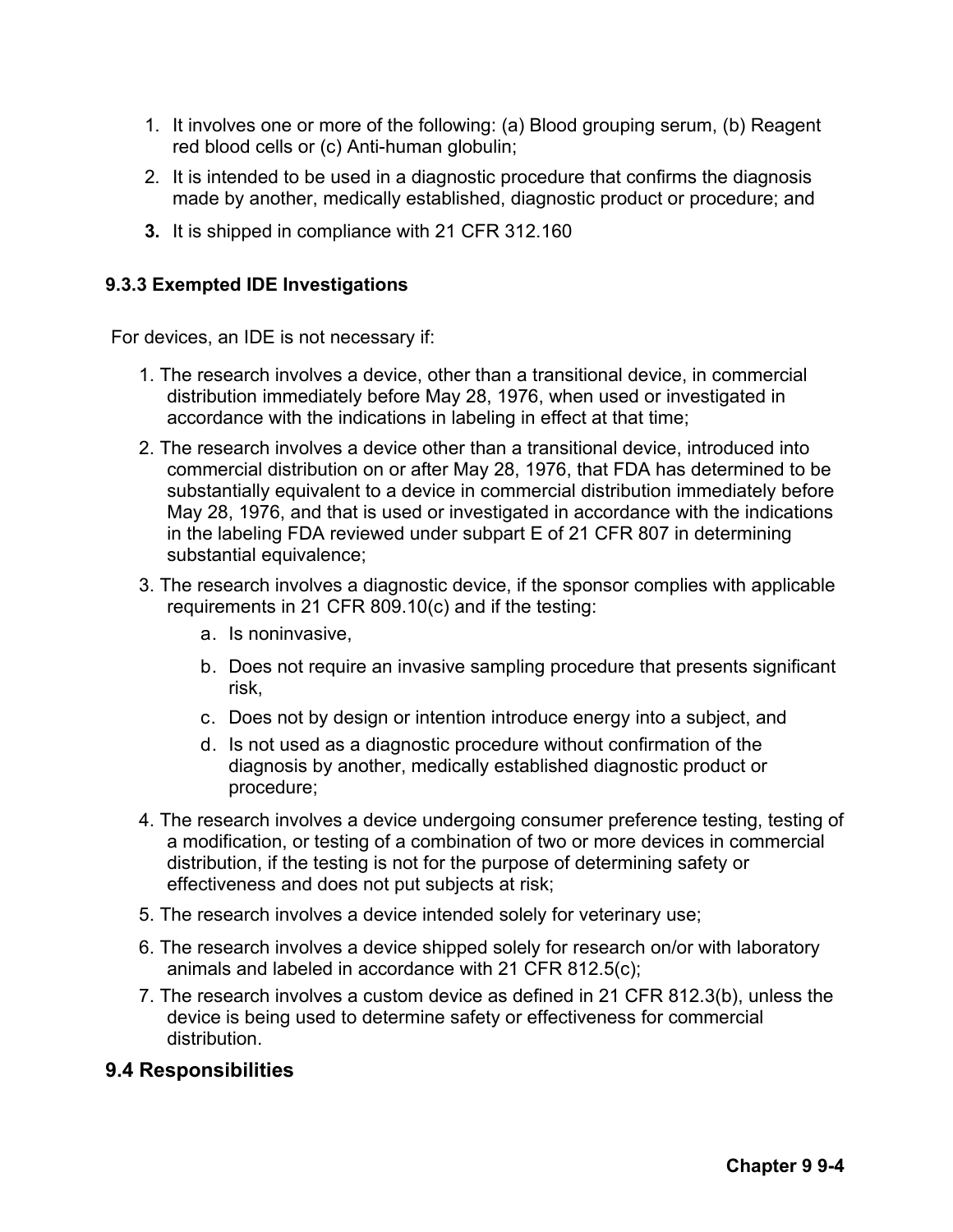#### **9.4.1 PI**

- 1. The PI is responsible for ensuring that the research is conducted according to all regulatory guidelines and VANEOHS policies and procedures
- 2. The PI must obtain approval from the R&D Committee and IRB before initiating any research activities.
- 3. The PI proposing the drug/device research will be required to provide a plan to be evaluated by the R&D Committee and the IRB - that includes storage, security, and dispensing of the drug/biologics/device.
- 4. The PI is responsible for the investigational drug/device accountability that includes storage, security, dispensing, administration, return, disposition, and records of accountability. The PI will delegate the responsibility for drugs/biologics accountability to the Pharmacy Service (See medical center policy 119-019 "Investigational Drugs for Patient Use.").
- 5. All investigational drugs will be stored under lock and key and dispensed by the Pharmacy Service.
- 6. All devices received for a study must be stored in a locked environment under secure control with limited access. The area must be within an area of PI's control. Proper instructions on the use of the device must be provided to the subjects. A log must be kept regarding the receipt, use, and/or dispensing of the device and the disposition of remaining devices at the conclusion of the investigation (See medical center policy 151-015 Investigational Devices Used in Human Subjects" for an "Example of Investigational Device Control Log.").
- 7. The PI shall report all unanticipated problems involving risk to subjects or others to the IRB according to the procedures outlined in Section 7.
- 8. For research involving investigational new drugs:
	- a. The PI must obtain approval from the P&T Committee.
	- b. The PI must provide all required documents to the Research Pharmacist. Both for initial approvals and Continuing reviews, changes in protocols affecting the research pharmacy 10-9012 changes etc. The PI must send a signed copy of the approved VA Informed Consent Form to the Pharmacy Service to document each subject's consent to participate in the study.
	- c. The PI must send copies of continuing review approval documents.
	- d. The PI must inform the R&D Committee, IRB, and Pharmacy Service when a study involving investigational drugs has been terminated by the sponsor.
	- e. The PI will report to the sponsor any adverse effect that may reasonably be regarded as caused by, or probably caused by, the drug (21 CFR 312 (b)) according to the procedures in the protocol.
	- f. The PI will maintain the following:
		- i. Current curriculum vitae (CV)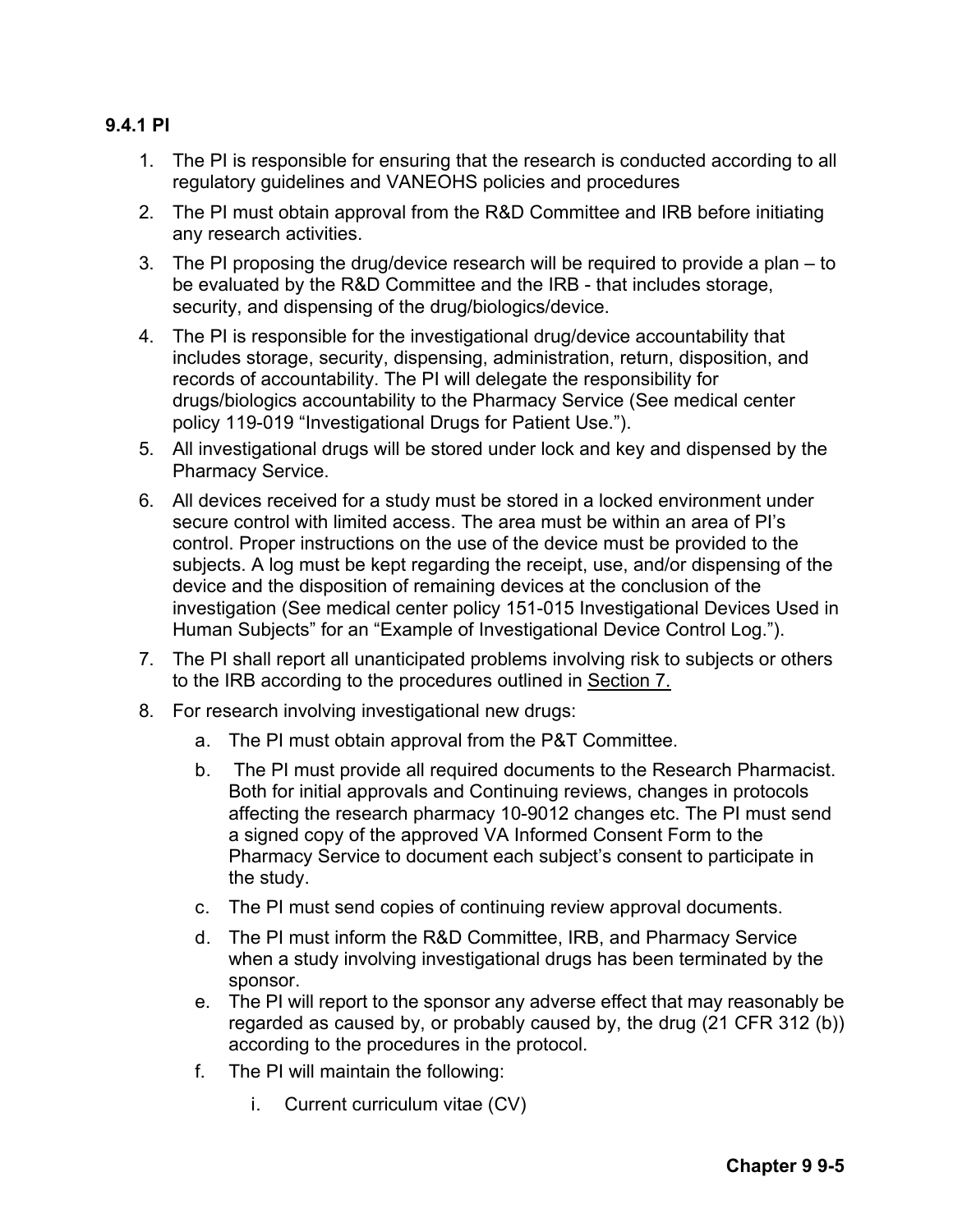- ii. Protocol
- iii. Records of receipt and disposition of drugs
- iv. List of any co-investigators with their curriculum vitae
- v. Certification that all physicians, dentists, and/or nurses responsible in the study have appropriate valid licenses for the duration of the investigation, and
- vi. Case histories with particular documentation on evidence of drug effects. Emphasis is on toxicity and possible untoward happenings. All unexpected adverse effects are reportable; even if the investigator considers that the event is not related to the drug. All unexpected adverse effects shall be reported immediately to Pharmacy Service and the IRB in the manner defined by the protocol.
- vii. R&D, IRB and P&T Committee letters of approval.
- viii. Other documents as outlined in the Human Subject Protection Program Standard Operating Procedures.
- 9. For research involving investigational devices:
	- a. The PI must obtain approval from the Environment of Care (EoC) Committee for any electrically line-operated devices, that will come in contact with human subjects and that are not used for their standard application or if the device is specially constructed by research staff.
	- b. If a device is considered NSR by the PI or sponsor, but after review the IRB determines the device to have significant risk, upon receipt of written notice the PI is responsible for notifying the sponsor of the IRB's determination. The PI must provide the IRB with confirmation of this action.
	- c. If the PI is storing the devices, he/she must maintain a log indicating the identification/serial number of the device, name of subject, date dispensed, by whom it was dispensed, and amount remaining. The PI will document in a CPRS progress note that he/she provided education on its use to the subject.
	- d. The PI will maintain the following:
		- i. Current curriculum vitae (CV),
		- ii. Protocol of the study,
		- iii. Records of animal study reports,
		- iv. Records of receipt and disposition of devices,
		- v. List of any co-investigators with their curriculum vitae,
		- vi. Certification that all physicians, dentists, and/or nurses responsible in the study have appropriate valid licenses for the duration of the investigation,
		- vii. Case histories with particular documentation on evidence of effects. Emphasis is on safety and possible untoward happenings. All adverse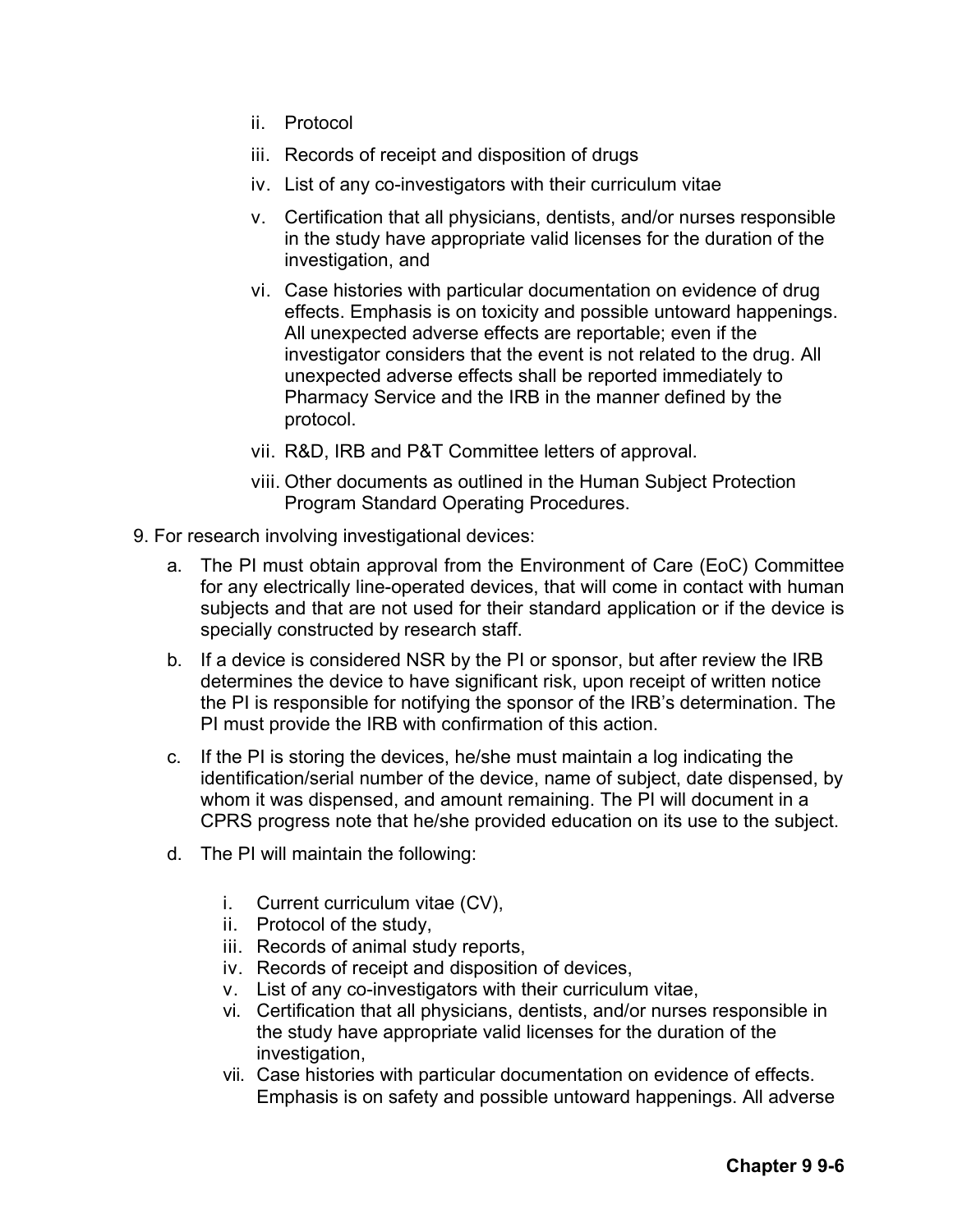device effects are reportable.

- viii.R&D, IRB letters of approval and the EOC Committee approval letter if applicable.
- ix. Device training.
- x. Other documents as outlined in the Human Subject Protection Program Standard Operating Procedures.
- e. Following completion of the study the termination procedure for investigational drugs must be applied if pharmacy control, or if the devices are kept by the investigator the log must be completed regarding the receipt, use and/or dispensing of the device and the disposition of remaining devices at the conclusion of the investigation.
- f. If, after use, the PI keeps the devices, he/she must maintain a log regarding the receipt, use and/or re-dispensing of the device and the disposition of remaining devices at the conclusion of the investigation.
- g. The PI will submit to the sponsor and to the IRB a report of any unanticipated adverse device effect occurring during an investigation as soon as possible, but in no event later than 10 working days after the investigator first learns of the effect.
- 10.When a PI files an IND or IDE, the PI is considered the sponsor and as such is accountable for all of the FDA regulatory responsibilities and reporting obligations of both the PI and the sponsor, as described in the FDA regulations. The Research Plan asks the PI if he/she also acts as the sponsor of the research and, if so, asks him/her to affirm that he/she has reviewed the Guidance Document on Requirements of the Sponsor and the Investigator as a Sponsor and will comply with the regulatory responsibilities of a sponsor. The Research Service will conduct education programs for investigators holding an IND or IDE on the sponsor regulations and periodically conduct random audits of PIs holding an IND or IDE as per the Research Quality Improvement Program.

## **9.4.2 IRB**

- 1. The IRB will review the research in accordance with the following requirements and the same criteria it would use in considering approval of any research involving an FDA-regulated product (21 CFR 56.111).
- 2. For research involving investigational devices:
	- a. Unless the FDA has already made a risk determination for the study, the IRB will review NSR studies and determine if the device represents significant or non-significant risk and report the findings to the PI in writing. The IRB will consider the risks and benefits of the medical device compared to the risks and benefits of alternative devices or procedures. Non-significant risk device studies do not require submission of an IDE application but must be conducted in accordance with the abbreviated requirements of IDE regulations. If the study that has been submitted as NSR is considered SR, the IRB may approve the study, but the study cannot begin until an IDE is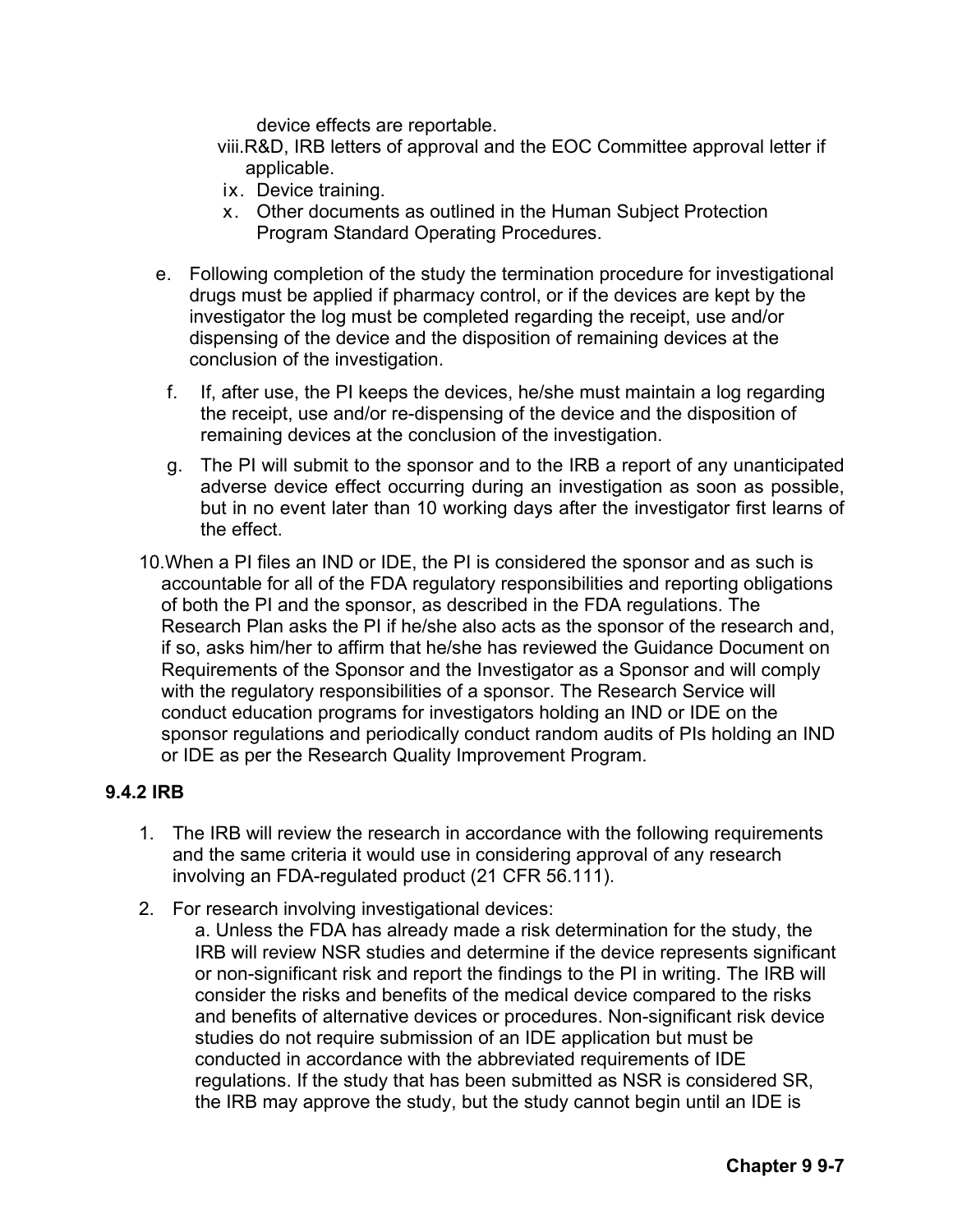obtained.

- b. The IRB will not review protocols involving significant risk devices under expedited review.
- c. The IRB will document in the minutes and provide written documentation to the PI of the rationale for determining whether a device is classified as NSR/SR.
- d. If the FDA has already made the SR or NSR determination for the study, the agency's determination is final and the IRB does not need to make a risk determination.

#### **9.4.3 R&D Committee Coordinator**

The R&D Committee Coordinator will forward the R&D Committee and IRB approval letters, the signed VA Form 10-9012, Investigational Drug Information Record and the approved protocol to the Pharmacy Service.

## **9.5 Emergency Use**

#### **9.5.1 Emergency Exemption from Prospective IRB Approval.**

FDA defines emergency use as the use of an investigational drug, device, or biological product in a human subject in a life-threatening situation in which no standard acceptable treatment is available, and in which there is not sufficient time to obtain IRB approval. If all conditions described in 21 CFR 56.102(d) exist, then the emergency exemption from prospective IRB approval found at 21 CFR 56.104(c) may be utilized. Informed consent is required unless the conditions for exemption are met (see below Section 9.6.2). The IRB must be notified within 5 working days when an emergency exemption is used. Any subsequent use of the test article at the institution is subject to IRB review.

The clinician is strongly encouraged to notify the COS or designee in the event that he/she plans to use the emergency exemption from prospective IRB approval. This administrative notification is not required in the event that time does not permit.

The clinician is required to notify the pharmacy of the emergency use of an investigational drug or biologic.

If the clinician notified the IRB prior to the emergency use of an investigational test article, the circumstances will be reviewed expediently by the IRB Co-Chairperson and the COS to determine that it meets FDA regulations and the clinician will be advised accordingly.

All after-the-fact reports to the IRB of emergency use will be reviewed by the IRB Co-Chair to determine the circumstances for compliance with FDA regulations.

#### **9.5.2 Emergency Waiver of Informed Consent**

An exception under FDA regulations at 21 CFR 50.23 permits the emergency use of an investigational drug, device, or biologic without informed consent where the PI and an independent physician, who is not otherwise participating in the clinical investigation,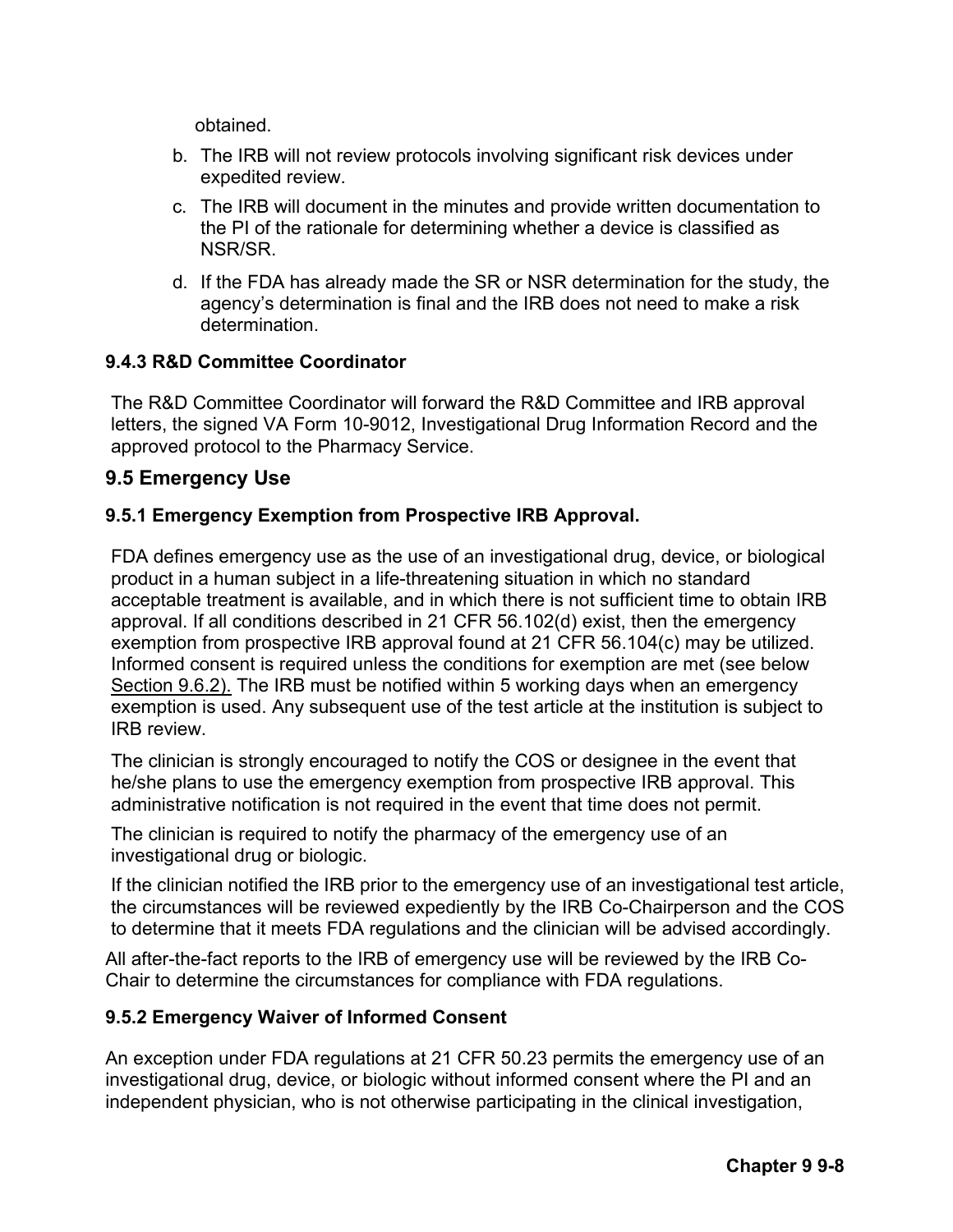certify in writing all four of the following specific conditions exist:

- 1. The subject is confronted by a life-threatening situation necessitating the use of the test article;
- 2. Informed consent cannot be obtained because of an inability to communicate with, or obtain legally effective consent from, the subject;
- 3. Time is not sufficient to obtain consent form the subject's legally authorized representative;
- 4. No alternative method of approved or generally recognized therapy is available that provides an equal or greater likelihood of saving the subject's life.

If time is not sufficient to obtain the independent physician determination before use of the test article, the actions of the PI must be reviewed and evaluated in writing by an independent physician within 5 working days. The emergency use must be reported to the IRB within 5 working days. This reporting must not be construed as an approval for the emergency use by the IRB.

## **9.5.2.1 Expanded Access of Investigational Drugs**

FDA regulations allow certain individuals not enrolled in clinical trials to obtain expanded access to investigational drugs, agents, or biologics through the following methods:

- 1. Compassionate Use: The term "compassionate use" is erroneously used to refer to the provision of investigational drugs outside of an ongoing clinical trial to a limited number of patients who are desperately ill and for whom no standard alternative therapies are available. The term "compassionate use" does not, however, appear in FDA or HHS regulations. It is preferable, instead, to use the names of the specific access programs when discussing the use of investigational articles outside of formal clinical trials.
- 2. Group C Treatment Investigational New Drug (IND): A means for the distribution of investigational drugs, agents, or biologics to oncologists for the treatment of cancer under protocols outside controlled clinical trials. Group C drugs, agents, or biologics usually have shown evidence of relative and reproducible efficacy in a specific tumor type. Although the FDA typically grants a waiver for most drugs used in Group C Treatment IND protocols, VANEOHS IRB requires prospective IRB review and approval.
- 3. Open Label Protocol: A study designed to obtain additional safety data, typically done when the controlled trial has ended and treatment continues. The purpose of such a study is to allow subjects to continue to receive the benefits of the investigational drug, agent, or biologic until marketing approval is obtained. Prospective IRB review and approval is required.
- 4. Parallel Track: A method approved by the FDA that expands the availability of investigational drugs, agents, or biologics as quickly as possible to persons with AIDS and other HIV-related diseases. These drugs, agents or biologics are utilized in separate protocols that "parallel" the controlled clinical trials and are essential to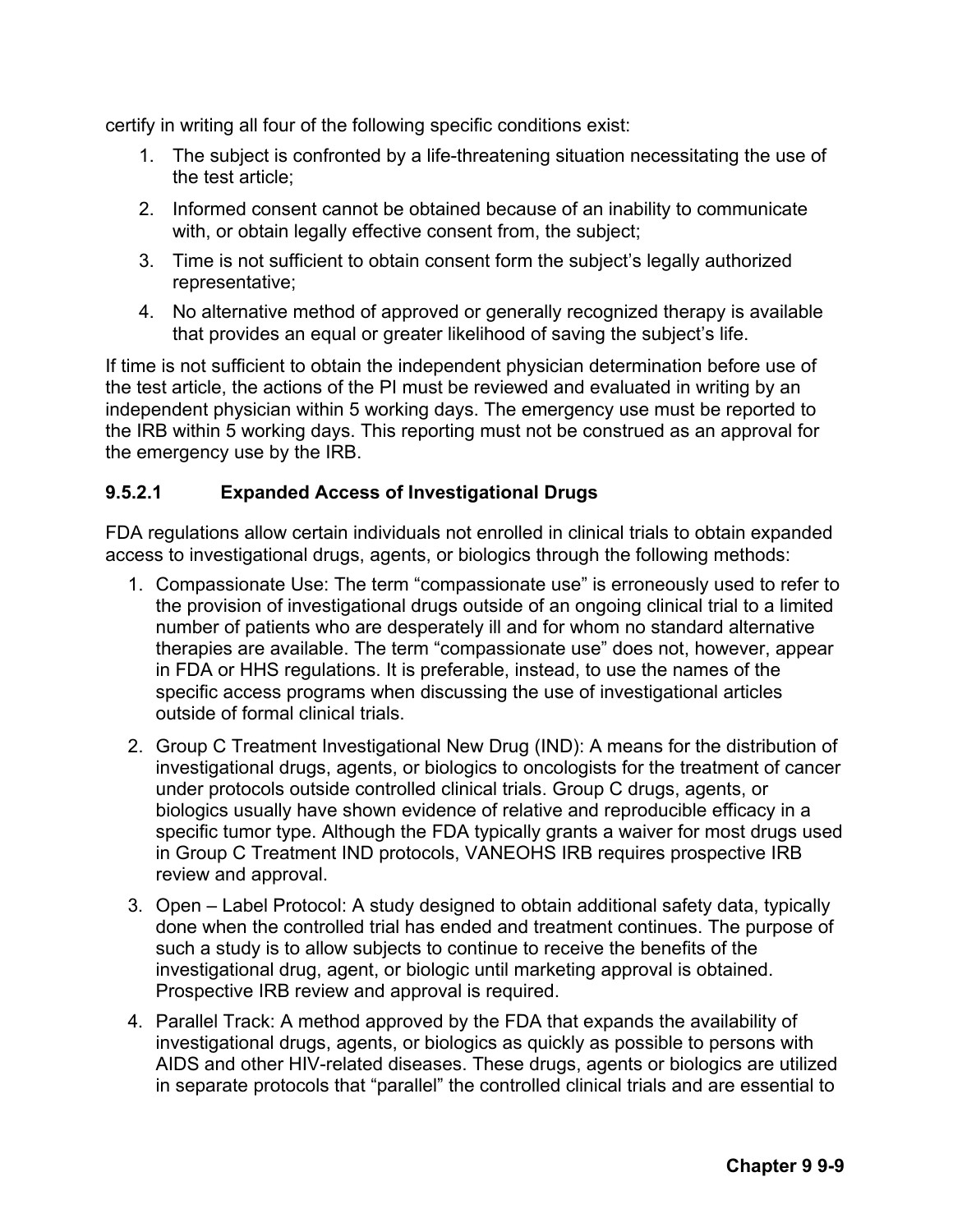establish the safety and effectiveness of these new drugs, agents, or biologics. Although the Secretary of the Department of Health and Human Services may, on a protocol-by-protocol basis, waive the provisions of 45 CFR Part 46 where adequate protections are provided through other mechanisms, prospective IRB review and approval is required by the VANEOHS IRB.

- 5. Treatment IND or Biologics: A mechanism for providing eligible subjects with investigational drugs (as early in the drug development process as possible) for the treatment of serious and life-threatening illnesses for which there are no satisfactory alternative treatments. The FDA defines an immediately lifethreatening disease as a stage of a disease in which there is a reasonable likelihood that death will occur within a matter of months or in which premature death is likely without early treatment. The FDA will permit an investigational drug to be used under a treatment IND after sufficient data have been collected to show that the drug "may be effective" and does not have unreasonable risks. Prospective IRB review and approval is required.
	- a. There are four requirements that must be met before a treatment IND can be issued:
		- i. The drug is intended to treat a serious or immediately lifethreatening disease;
		- ii. There is no satisfactory alternative treatment available;
		- iii. The drug is already under investigation or trials have been completed; and
		- iv. The trial sponsor is actively pursuing marketing approval.
	- b. The FDA identifies two special considerations when a patient is to be treated under a Treatment IND:
		- i. Informed Consent. Informed consent is especially important in treatment use situations because the subjects are desperately ill and particularly vulnerable. They will be receiving medications which have not been proven either safe or effective in a clinical setting. Both the setting and their desperation may work against their ability to make an informed assessment of the risk involved. Therefore, theIRB should ensure that potential subjects are fully aware of the risks involved in participation.
		- ii. Charging for Treatment INDs. The FDA permits charging for the drug, agent, or biologic when used in a Treatment IND. Therefore, the IRB Committee should pay particular attention to Treatment INDs in which the subjects will be charged for the cost of the drugs. If subjects will be charged for use of the test article, economically disadvantaged persons will likely be excluded from participation. Charging for participation may preclude economically disadvantaged persons as a class from receiving access to test articles. The IRB should balance this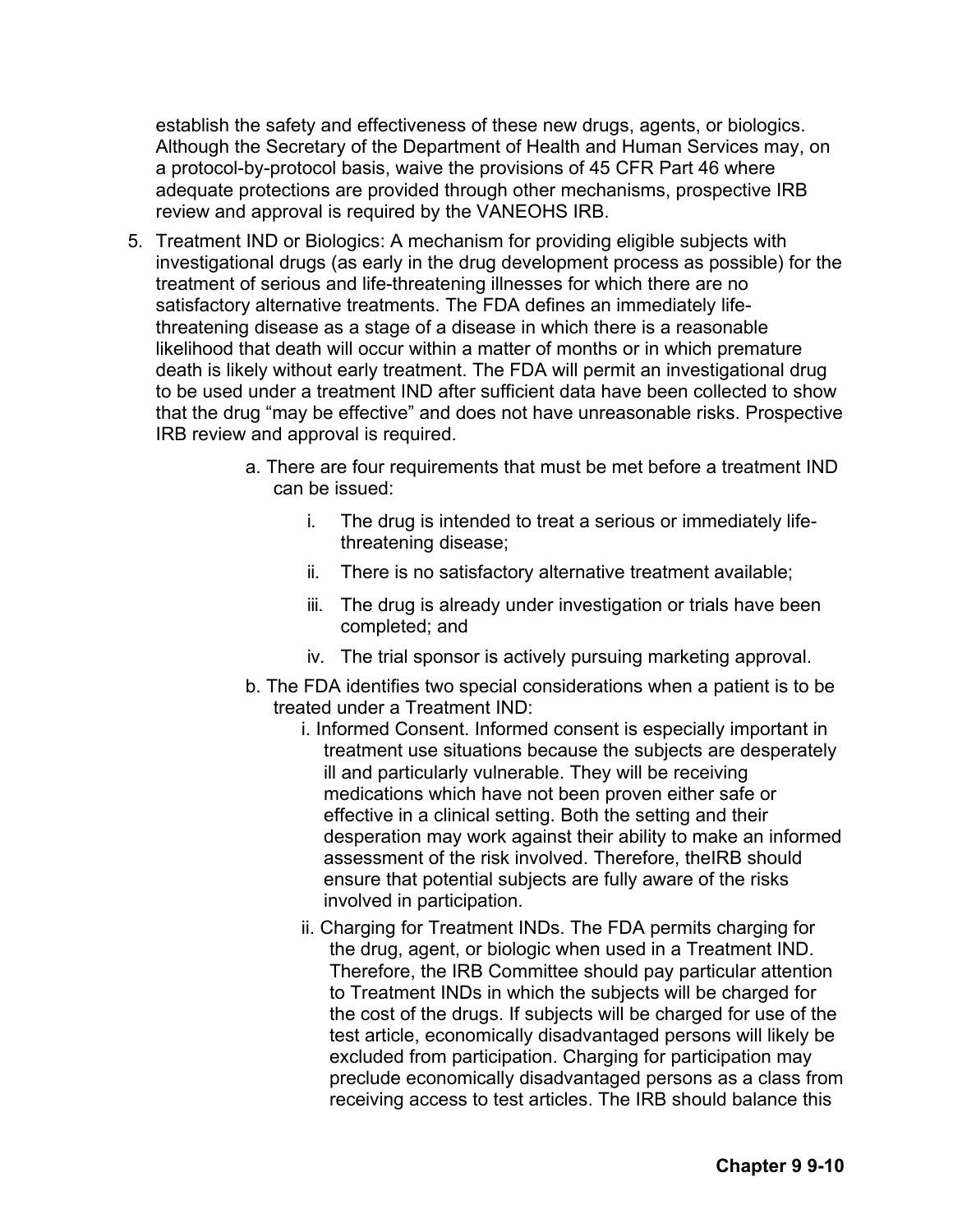interest against the possibility that unless the sponsor can charge for the drug, it will not be available for treatment use until it receives full FDA approval.

- 6. Single-Patient Use: The use of an investigational drug outside of a controlled clinical trial for a patient, usually in a desperate situation, who is unresponsive to other therapies or in a situation where no approved or generally recognized treatment is available. There is usually little evidence that the proposed therapy is useful, but may be plausible on theoretical grounds or anecdotes of success. Access to investigational drugs for use by a single, identified patient may be gained either through the sponsor under a treatment protocol, or through the FDA, by first obtaining the drug from the sponsor and then submitting a treatment IND to the FDA requesting authorization to use the investigational drug for treatment use. Prospective IRB review and approval is required (See 5 above).
- 7. Emergency IND: The emergency use of an unapproved investigational drug, agent, or biologic requires an emergency IND. The FDA has established mechanisms and guidance for obtaining an Emergency IND for the use of investigational drugs, agents, or biologics.

## **9.5.2.2 Emergency Waiver of IND**

FDA regulations at 21 CFR 312.34, 312.35, and 312.36 address the need for an investigational drug to be used in an emergency situation that does not allow time for submission of an IND. The FDA may authorize shipment of the drug for a specific use in such a circumstance in advance of submission of an IND. Prospective IRB review is required unless the conditions for exemption are met (21 CFR 56.104(c) and 56.102(d)). Informed consent is required unless the conditions for exemption are met (21 CFR 50.23). All applicable regulations must be met including those at 21 CFR Parts 50 and 56, and 21 CFR 312.34 and 312.35.

## **9.5.2.3 Expanded Access of Investigational Devices**

1. Compassionate Use (or Single Patient/Small Group Access). The compassionate use provision allows access for patients who do not meet the requirements for inclusion in the clinical investigation but for whom the treating physician believes the device may provide a benefit in treating and/or diagnosing their disease or

condition. This provision is typically approved for individual patients but may be approved to treat a small group. It must be a serious disease or condition and no alternative treatment available. Prior FDA approval is needed before compassionate use occurs.

2. Treatment Use. An approved IDE specifies the maximum number of clinical sites and the maximum number of human subjects that may be enrolled in the study. During the course of the clinical trial, if the data suggests that the device is effective, then the trial may be expanded to include additional patients with lifethreatening or serious diseases. The criteria include: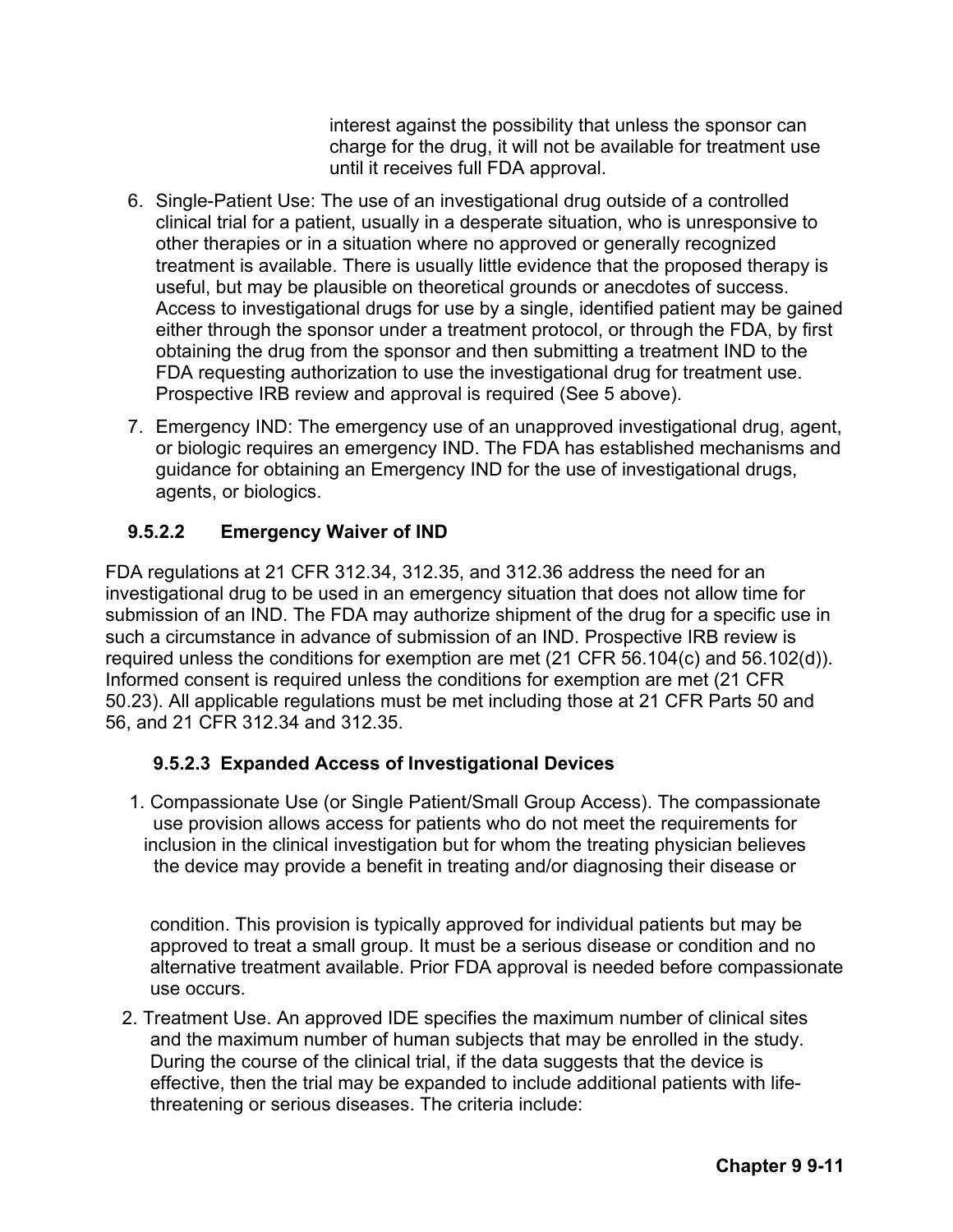- a. Life-threatening or serious disease
- b. No alternative
- c. Controlled clinical trial
- d. Sponsor pursuing marketing approval
- 3. Continued Access. FDA may allow continued enrollment of subjects after the controlled clinical trial under an IDE has been completed in order to allow access to the investigational medical device while the marketing application is being prepared by the sponsor or reviewed by FDA. There must a public health need or preliminary evidence that the device will be effective and there are no significant safety concerns.

## **9.6 Humanitarian Use Devices (HUD)**

In accordance with 21 CFR 814.124, treatment with a HUD is subject to full board initial and continuing review by the R&D Committee and IRB. At the time of review, the IRB will determine if written consent from participants for use of the HUD is necessary. If a physician in an emergency situation determines that IRB approval cannot be obtained in time to prevent serious harm or death to a patient, a HUD may be administered without prior IRB approval. In this instance, approval must be obtained from the COS, and the PI is required to provide written notification of the use to the IRB within five days after use of the device. The IRB requires that written notification include identification (specification without identifiers) of the patient, the date on which the device was used, and the reason for the use.

It is the responsibility of the PI to notify the FDA within five days if the IRB withdraws approval for use of a HUD. The PIs are reminded that HUDs are for clinical use only and HUDs can be used only for purposes outlined in the approved IRB application.

## **9.7 Gene Transfer Research**

Gene transfer involves the administration of genetic material to alter the biological properties of living cells for therapeutic use. Gene transfer activities in humans are investigational and are regulated by the both the FDA and the NIH Office of Biotechnology Activities.

FDA regulations require the submission of an IND for human gene transfer research through the FDA Center for Biologics.

DHHS regulations specify that no individual may be enrolled in human gene transfer research until review has been completed by the NIH Recombinant DNA Advisory Committee (RAC), local Institutional Biosafety Committee (IBC) (VANEOHS has an MOU with Case to utilize their IBC) approval has been obtained, local IRB approval has been obtained, and the investigator has obtained all other regulatory authorizations from the subject (FR 196, October 10, 2000).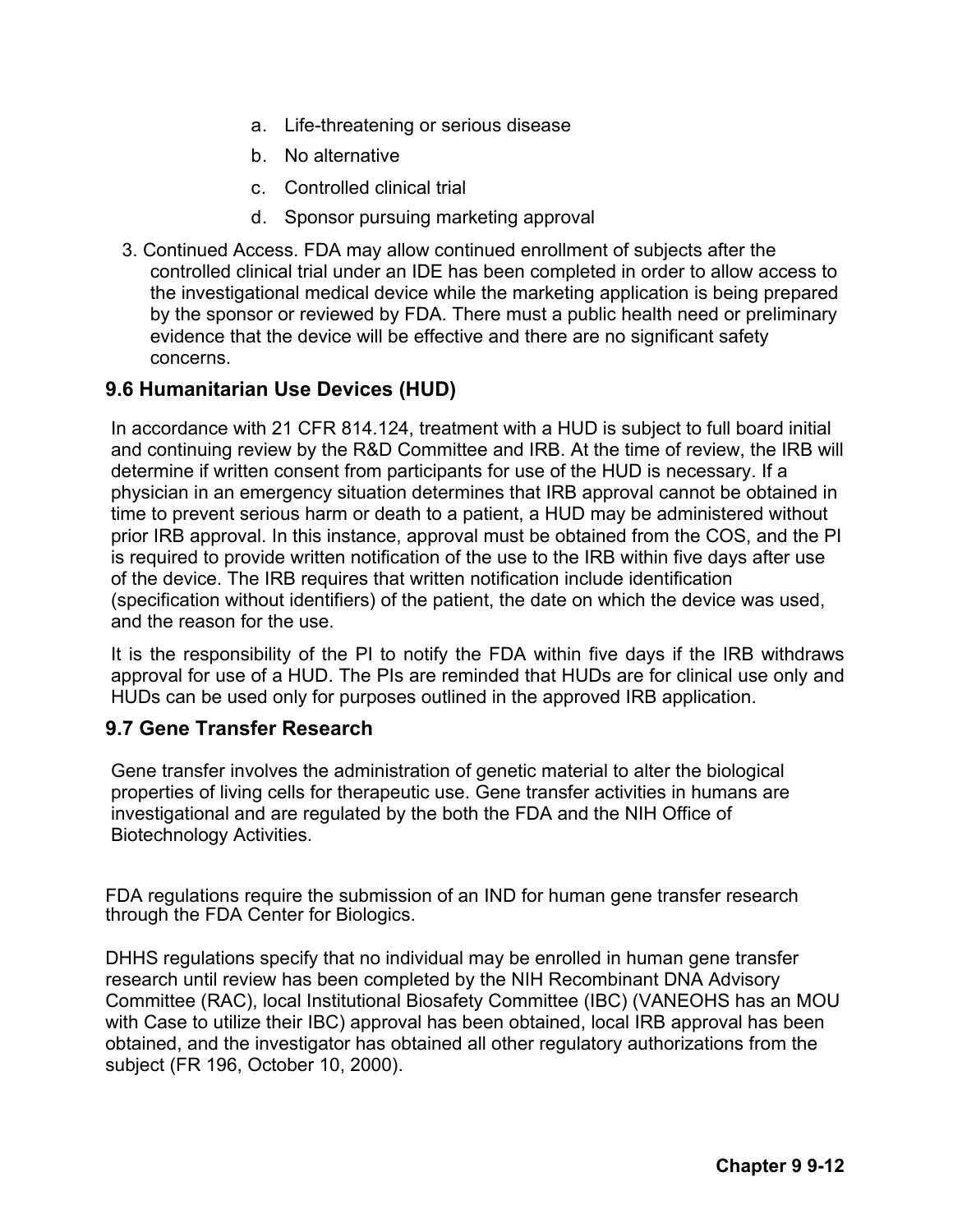While the RAC is advisory to the Director of the NIH, compliance with its guidelines is mandatory for all investigators at institutions that receive NIH funds for research involving recombinant DNA.

## **9.8 Planned Emergency Research**

An exception under FDA regulations at 21 CFR 50.24 permits planned research in an emergency setting without the informed consent of the subjects. Please note that planned emergency research is not permitted in the VA.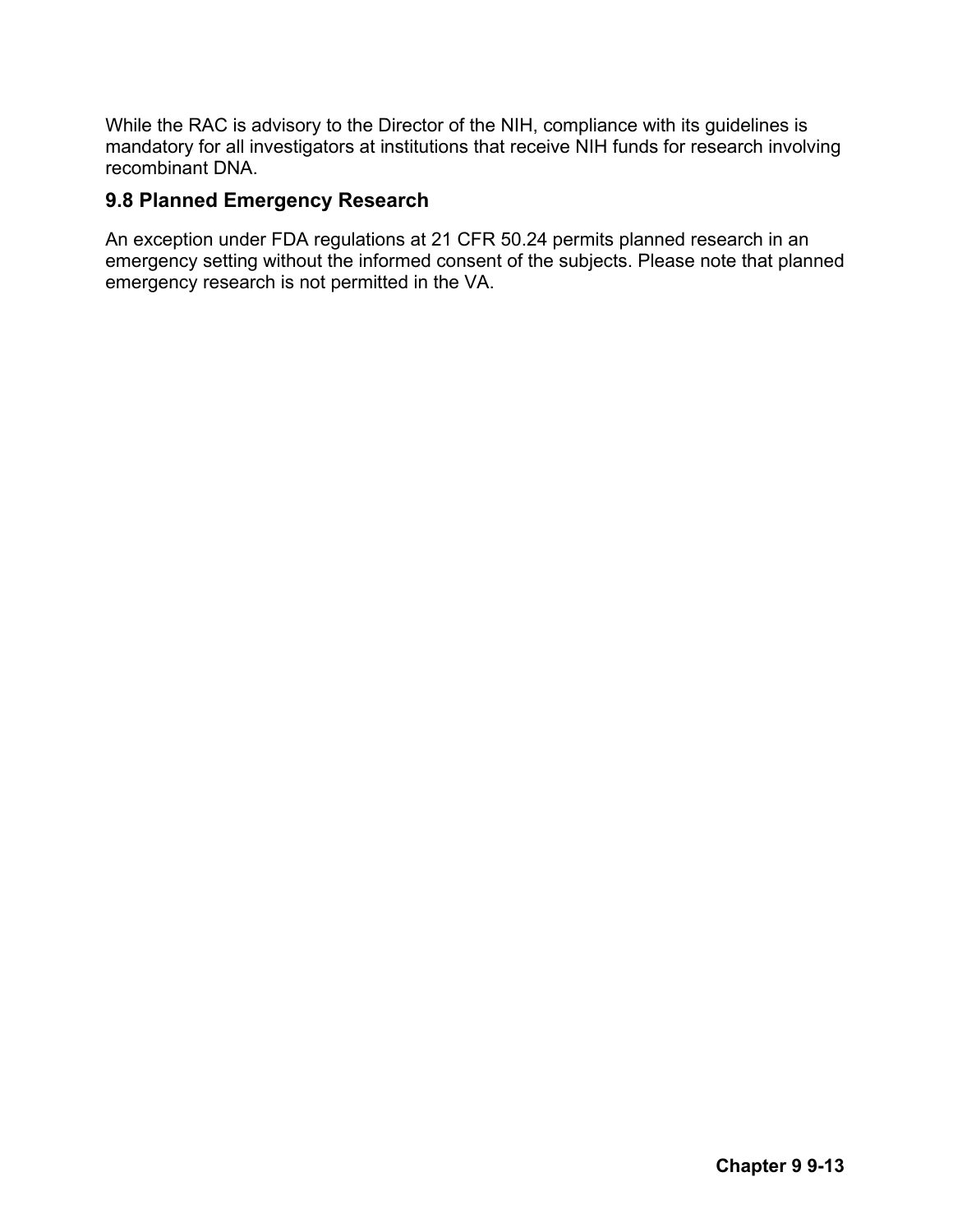## **Chapter 10 Investigator Responsibilities**

# **10.1 Purpose**

Principal Investigators (PI) are ultimately responsible for the conduct of research. Principal Investigators must uphold professional and ethical standards and practices and adhere to all applicable VA and other Federal requirements, including the local SOPs regarding the conduct of research and the protection of human subjects. Principal Investigators may delegate research responsibility. However, investigators must maintain oversight and retain ultimate responsibility for the conduct of those to whom they delegate responsibility.

As per VHA Handbook 1200.05 the IRB recognizes one PI for each project. The PI must

have a VA paid appointment and cannot be a student or trainee.

# **10.2 PI Responsibilities**

In order to satisfy the requirements of this policy, PIs who conduct research involving human subjects must:

- 1. Develop and/or conduct research that is in accordance with the ethical principles outlined in the Belmont Report.
- 2. Develop a research plan that is scientifically sound and minimizes risk to the subjects. In the event that the PI did not design the research study, the PI determines that design is sound to carry out the research. Ensuring the research protocol contains all required information.
- 3. Obtain all written approvals before initiating research. This includes but is not limited to IRB, R&DC and SRS approval.
- 4. Implementing the research study as approved by the IRB and in accordance with other required approvals.
- 5. Have sufficient resources necessary to protect human subjects, including:
	- a. Access to a population that would allow recruitment of the required number of subjects.
		- b. Sufficient time to conduct and complete the research.
		- c. Adequate numbers of qualified staff.
		- d. Adequate facilities.
		- e. A process to ensure that all persons assisting with the research are adequately informed about the protocol and their research-related duties and functions.
		- f. Availability of medical or psychological resources that subjects might require as a consequence of the research.
- 6. Assure that all key personnel are educated in the regulatory requirements regarding the conduct of research and the ethical principles upon which they are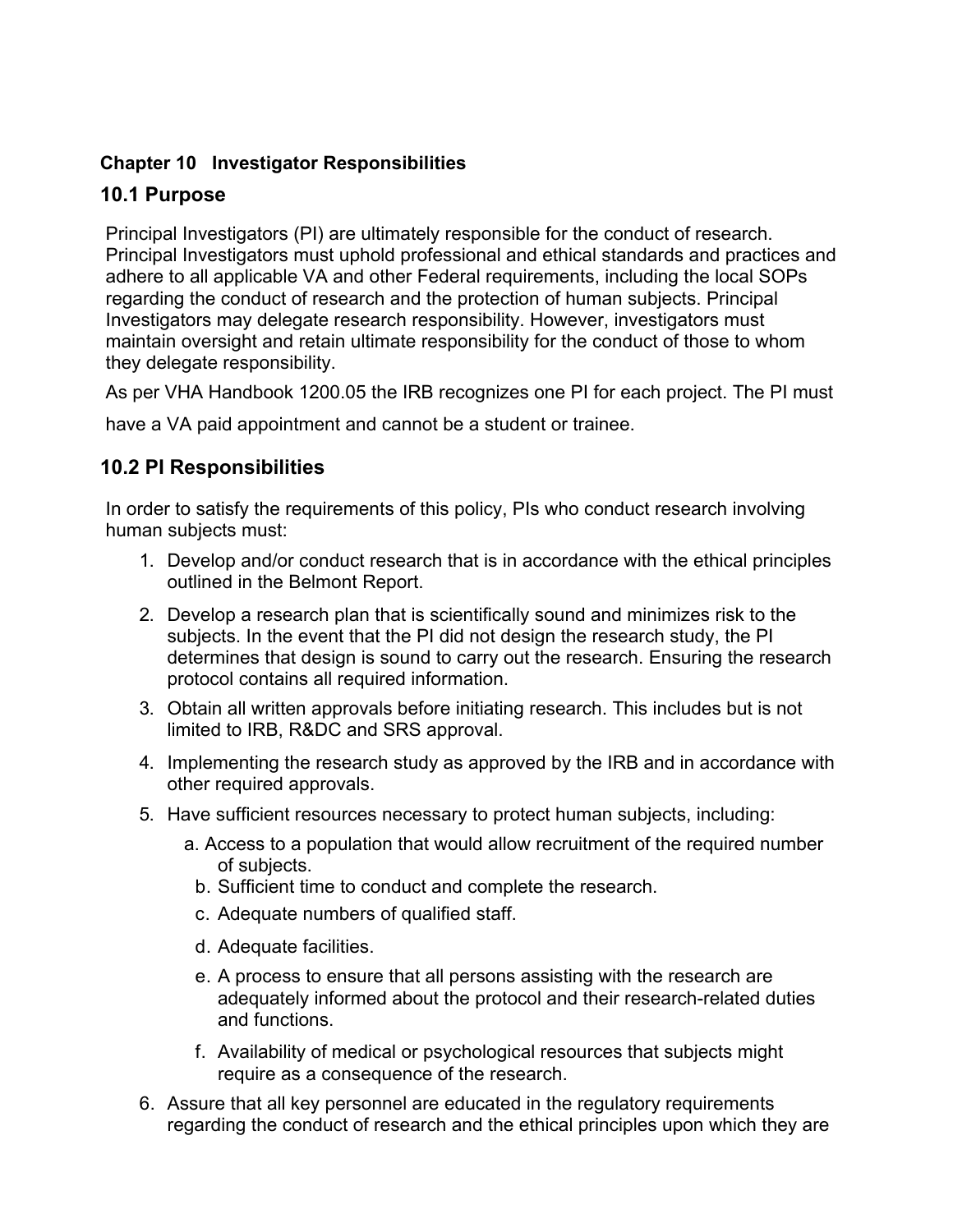based;

- 7. Protect the rights and welfare of prospective subjects.
- 8. Ensure that risks to subjects are minimized: (i) By using procedures which are consistent with sound research design and which do not unnecessarily expose subjects to risk, and (ii) whenever appropriate, by using procedures already being performed on the subjects for diagnostic or treatment purposes
- 9. Recruit research subjects in a manner that is fair, ethical and equitable.
- 10.Obtain and document informed consent as required by the IRB and ensuring that no human subject is involved in the research prior to obtaining their consent; If the PI does not personally obtain informed consent, the investigator must formally and prospectively designate to another research team member in writing in the approved protocol the responsibility for obtaining informed consent.
- 11.Have plans to monitor the data collected for the safety of research subjects.
- 12. Protect the privacy of subjects and maintain the confidentiality of data;
- 13.When some or all of the subjects are likely to be vulnerable to coercion or undue influence, such as children, prisoners, pregnant women, mentally disabled persons, or economically or educationally disadvantaged persons, include additional safeguards in the study to protect the rights and welfare of these subjects;
- 14.Have a procedure to receive complaints, concerns, or requests for additional information from subjects and respond appropriately.
- 15.Ensure that pertinent laws, regulations, and institution procedures and guidelines are observed by participating investigators and study staff.
- 16.Comply with all IRB decisions, conditions, and requirements.
- 17.Ensure that protocols receive timely continuing review and approval from the R&D Committee and IRB.
- 18.Promptly report to the IRB any unanticipated problems involving risks to subjects or others.
- 19.Disclose conflicts of interest to the IRB.
- 20.Obtain IRB review and approval in writing before instituting changes made to approved protocols or consent forms.
- 21.Promptly report any changes in the PI to the IRB.
- 22.Seek IRB assistance when in doubt about whether proposed research requires IRB review.
- 23.Maintaining Investigator's Research Records to include the following when relevant to the study
	- a. Copies of all IRB-approved versions of the protocol and amendments
	- b. Case report forms and supporting data, including, but not limited to, signed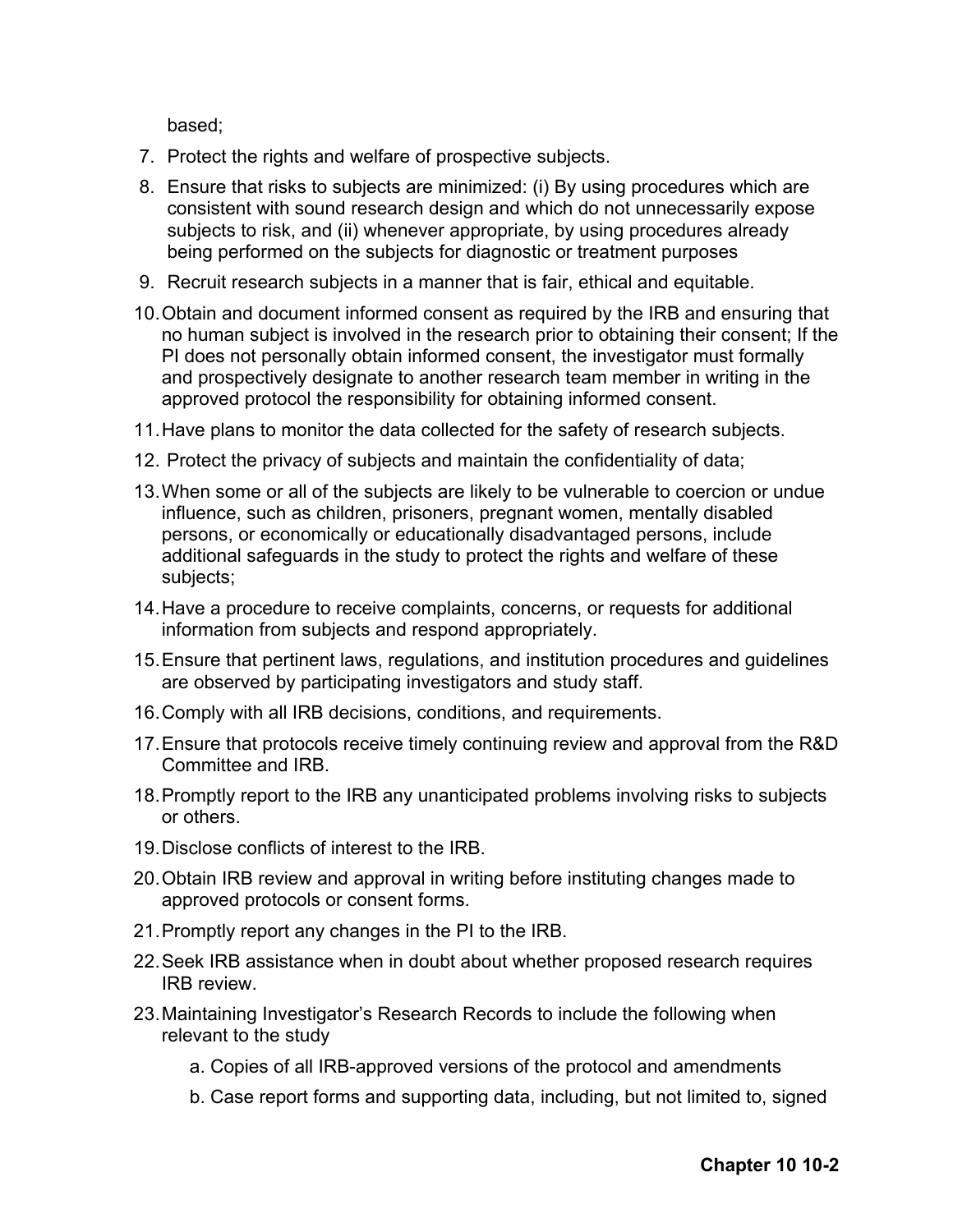and dated informed consent forms and HIPAA authorizations

- c. Documentation on each subject including, but not limited to:
	- i. Informed consent
	- ii. Interactions with subjects by telephone or in person
	- iii. Observations
	- iv. Interventions
	- v. Other data relevant to the research study, including, but not limited to: progress notes; research study forms; surveys and questionnaires; reports of adverse events; data analyses; reports including, but not limited to, abstracts and other publications; all correspondence including, but not limited to, that with the funding source or sponsor, and with applicable oversight entities including, but not limited to, IRB, R&D Committee, ORO; and a master list of all subjects for whom informed consent has been obtained in the study
- d. Documents must be maintained so that they may be audited by the facility RCO or other entities according to applicable sponsor, local, VA and other Federal requirements, and
- e. Accounting of Disclosure must be maintained for each disclosure of information from the study to a non-VA entity (The facility Privacy Officer can assist in providing a mechanism to account for this disclosure)
- f. Maintain a Master List of All Subjects.
- 24.Completing appropriate actions at Research Project completion.

## **10.3 Investigator Concerns**

PIs who have concerns or suggestions regarding the VANEOHS human research protection program should convey them to the IRB Co-Chairperson, ACOS/R&D, or COS regarding the issue, when appropriate. In addition, the IRB Administrator will be available to address investigators' questions, concerns and suggestions. If the gravity of the issue is such that it warrants further review, the investigator will be invited to the R&D Committee and/or the IRB meeting for formal committee review.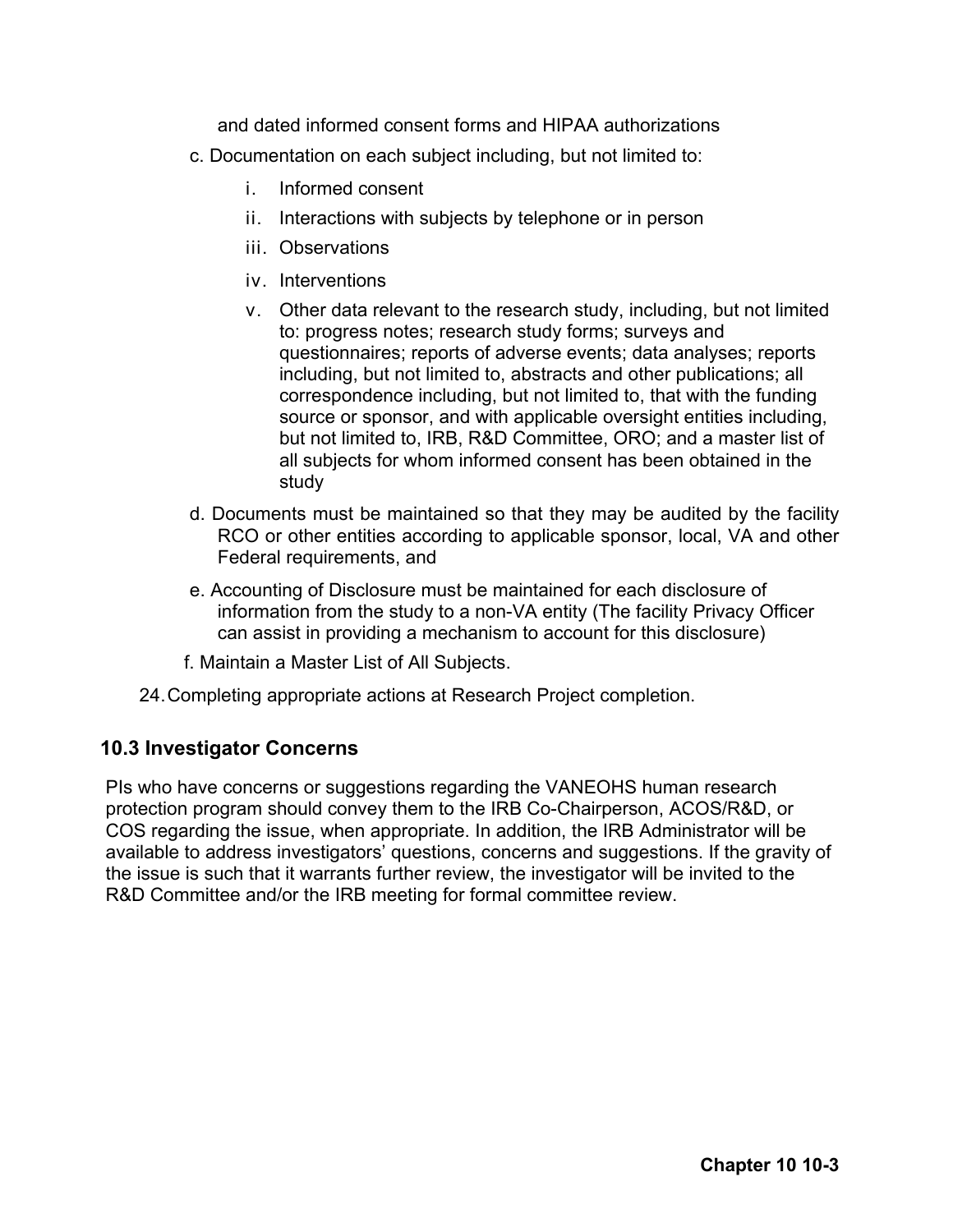#### **Chapter 11 Education and Credentialing for Employees Involved in Human Subjects Research**

## **11.1 Purpose**

The following describes the procedures for education and credentialing or otherwise validating the qualifications of employees involved in human subjects research activities at the VANEOHS.

VHA employees involved in human subjects research, regardless of appointment mechanism, (Title 38, Title 5, or WOC), must possess adequate credentials and training to ensure their understanding of the protection of human subjects and the ethical conduct of research.

It is critical for the VANEOHS HRPP to ensure there is appropriate training and authorization of all Investigators and their staff who are involved in human subjects research, and that training is on-going.

## **11.2 Definitions**

**Human Subject Protection (HSP) Credentialing.** HSP credentialing is the formal systematic process of verifying, screening, and evaluating qualifications and other credentials that include formal (required) education, licensure, registration, certification, relevant training and experience, and current competence.

**Human Subject Protection (HSP) Education.** HSP education requirements include training on the protection of human research.

**Study Staff:** Study staff include: PIs, Co-Is, Study Coordinators and other study staff who interact with subjects in person and/or on the telephone and those who collect and analyze individually identifiable data. This applies regardless of pay status, appointment type, and length of time in the VA facility and includes research staff with a WOC appointment. Study staff who do not have a VA paid appointment must receive a VA Without Compensation (WOC) appointment.

**Research Scope of Practice Statement.** A Research Scope of Practice statement is a written document that defines the parameters and functions of an employee's research duties and responsibilities. These duties and responsibilities must be consistent with the occupational category under which they are hired (appointed by HRM to the position) allowed by license, registration or certification they hold, consistent with their qualifications (education and training) and be agreed upon by the person's immediate supervisor and the Associate Chief of Staff for Research and Development (ACOS/R&D&D). When the employee is working on more than one research study, only one approved Scope of Practice is required as long as it covers all research duties performed.

## **11.3 Responsibilities**

The **R&D Committee Coordinator** will ensure that all protocols submitted for review will be reviewed for compliance with credentialing, education, and training prior to submission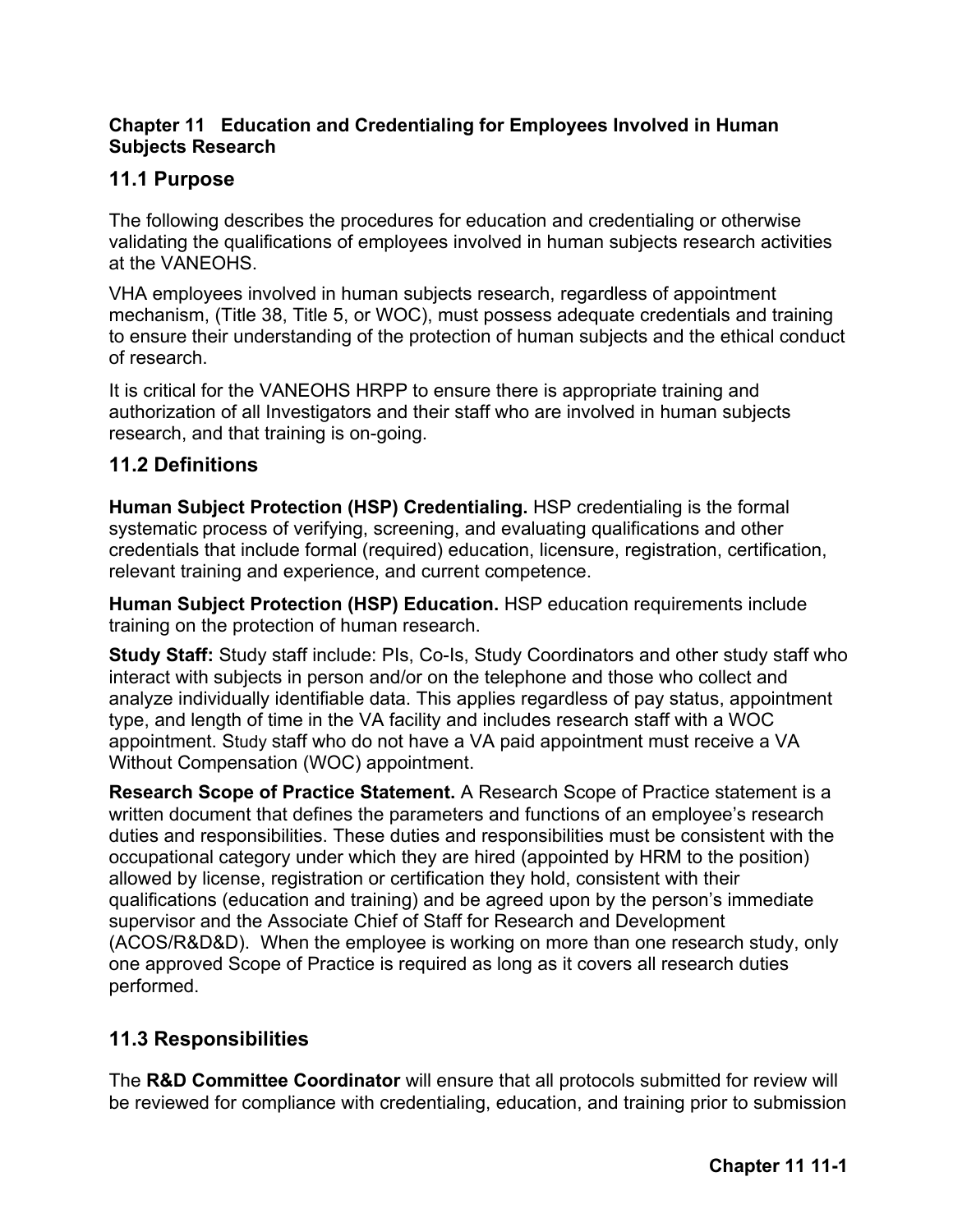to the committees for review

The **ACOS/R&D** is responsible for implementing this policy and providing educational opportunities for the Medical Research Service. The ACOS/R&D is responsible for ensuring that individuals involved in human subjects research have appropriate VA appointments, have been credentialed or had their qualifications validated, and that licenses of individuals in positions requiring a license are verified as current through VetPro, and have a Research Scope of Practice that is consistent with their education, licensure, or certification.

The **ACOS/R&D** is responsible for ensuring that individuals involved in human subjects research receive appropriate initial and on-going training in the ethical principles for human subjects research.

The **ACOS/R&D** will recommend or take disciplinary action against employees who fail to comply with the provisions of this policy.

The **PI** is responsible for ensuring that all individuals involved in the research activity are in compliance with credentialing and training requirements in accordance with this policy. All employees under his/her supervision involved in human subjects research must 1) complete the required credentialing process, 2) have designated functions described in the research scope of practice statement that are consistent with the employee's qualifications, 3) ensure that employees are working within their research scope of practice, and 4) have appropriate VA appointments. The PI is responsible for reviewing the research scope of practice statement on an annual basis.

**PIs** involved in human subjects research are responsible for ensuring that all employees under their supervision, working on approved human subjects research, have completed required training in the ethical principles and acceptable human subjects research practices.

**Study staff** involved in Human Subjects Research are responsible for 1) knowing and adhering to and not practicing beyond the research scope of practice or clinical privileges that have been approved for them, 2) engaging only in human subjects research activities that have been approved as required by VA regulations and policies, 3) completing required training in the ethical principles and acceptable human subjects research practices.

The **Medical Research Service Credentialing Coordinator (RSCC)** is responsible for providing management of the documentation and processing of individual employees including 1) initiation of VA appointments, 2) Maintaining Electronic and/or paper files for all appointees; and 3) Maintaining Research Scopes of Practice in Administrative Files.

## **11.4 Mandatory Training**

.

All R&D members, IRB members and all staff involved in human subjects research are responsible for learning about, and remaining current on, ethical, legal and regulatory issues related to the conduct of research involving human subjects.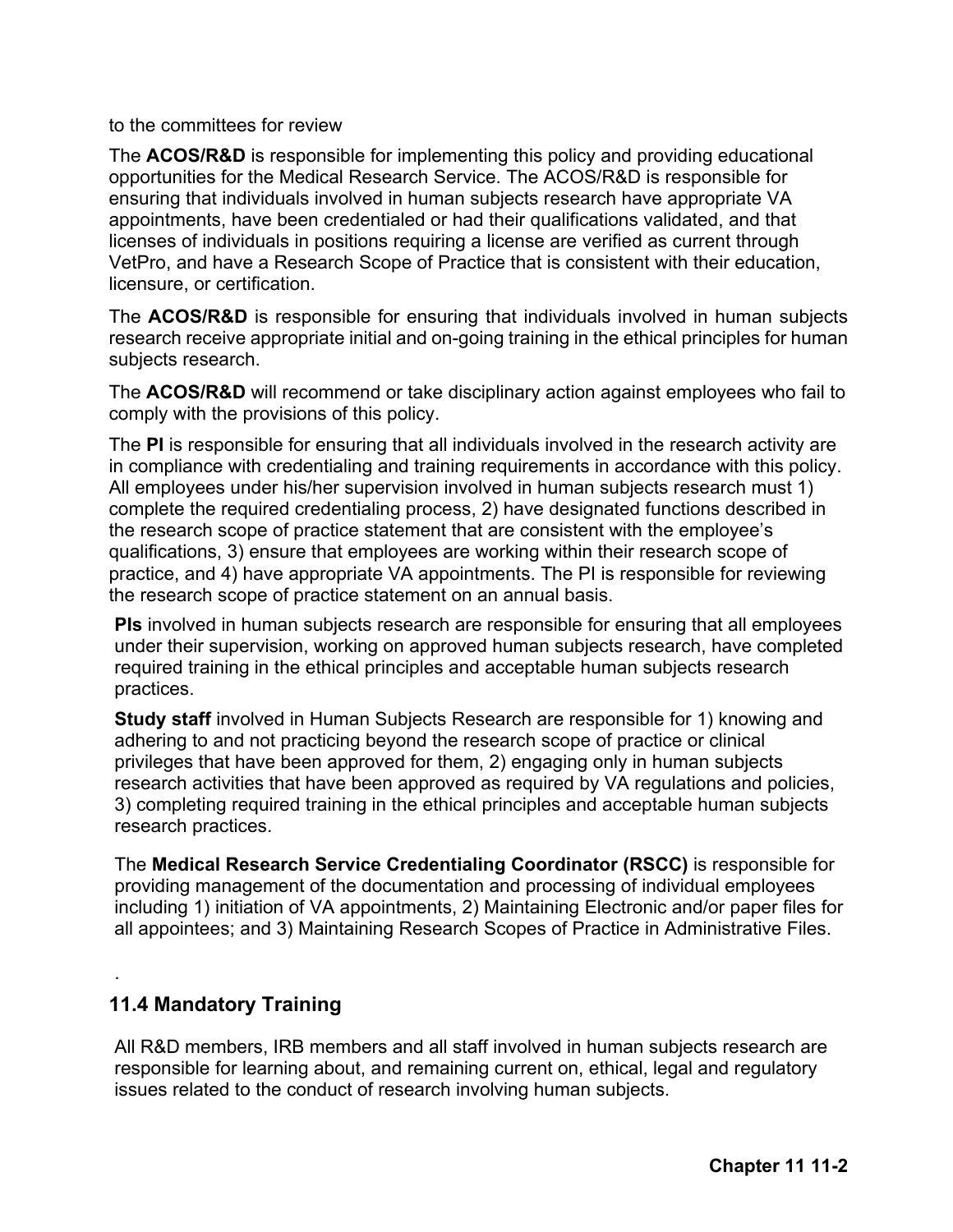All research staff listed on a human subjects research study must complete a web-based formal education course as determined by the VA ORD. New staff will complete the course PRIOR to performing any duties related to the research study. All others will complete the course every three years, based on a personal training year.

Training exceptions include secretaries; non-human subject research office staff; MCD; and facility-wide committee members, such as the Radiation Safety Committee. Clinical service providers are not required to complete VA research human subjects training.

## **11.5 Credentialing Requirements:**

Any study staff who perform independent clinical activities (judgment based independent of the research protocol) as part of their research activities will be allowed to conduct such activities only if they are credentialed and privileged to provide those activities on patients through VetPro. If a clinician would require credentialing through VetPro to perform their activities on patients in a non-research, clinical capacity, VetPro must credential them for purposes of research, and their license status should have been confirmed within the past year. Licenses or certificates that need to be renewed must be confirmed annually.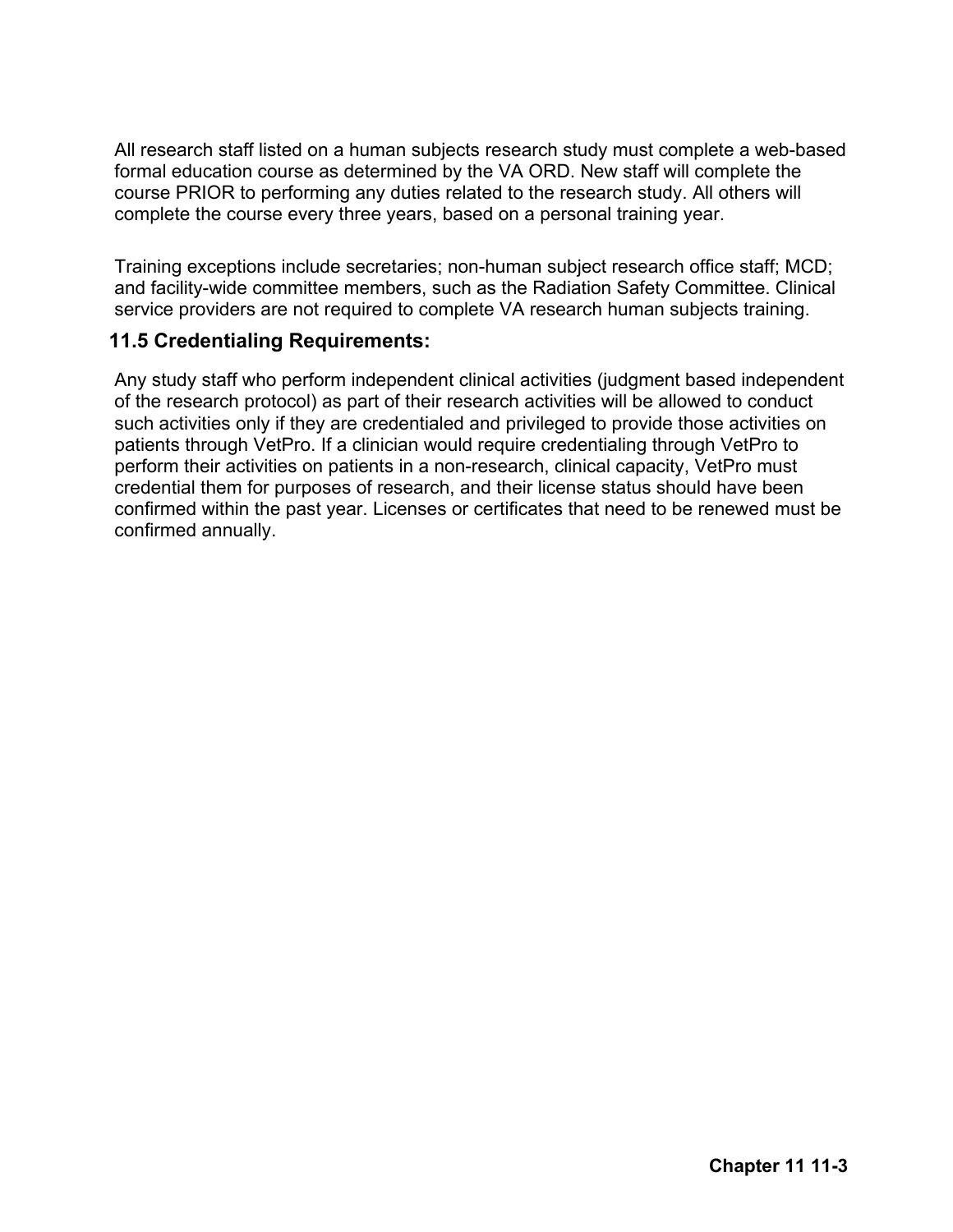## **Chapter 12 Health Insurance Portability and Accountability Act (HIPAA)**

## **12.1 Purpose**

The following describe the procedures for conducting research at the VANEOHS in accordance with the Health Insurance Portability and Accountability Act (HIPAA) of 1996. NOTE: There are five other statutes that govern the collection, maintenance, and release of information from Veterans Health Administration (VHA) records.

## **12.2 Scope**

Public Law 93-579, enacted December 31, 1974, and the HIPAA of 1996 assures that personal information about individuals maintained by federal agencies is limited to that which is legally authorized and necessary and is maintained in a manner which precludes unwarranted intrusion upon privacy. A primary source of regulation in research is the Common Rule. The HIPAA Privacy Rule became effective on April 14, 2003. The Privacy Rule does not make any changes to the Common Rule. However, it does contain several provisions that resemble provisions of the Common Rule and does make reference to those provisions. The Common Rule contains specific requirements for a composition of an IRB and the Privacy Rule contains specific requirements for a Privacy Board. The composition of a Privacy Board is similar to that of an IRB. Even though the IRB is not a replacement for a Privacy Board, the VANEOHS IRB will act as the Privacy Board on behalf of human subjects enrolled in research conducted under the auspices of the VANEOHS. See medical center policy 136-049 "Privacy Policy" for more information.

## **12.3 Definitions**

**Access**: The obtaining or using of information, electronically, on paper or other medium, for the purpose of performing an official function.

**Covered Entity**: The VHA is a single covered entity for the purpose of complying with the Privacy Rule. This covered entity includes all VHA hospitals and health care systems.

**De-Identified Information**: Health information that does not identify an individual and with respect to which there is no reasonable basis to believe that the information can be used to identify an individual.

**Designated Record Set**: A group of records maintained by or for VHA that are the medical records and billing records; enrollment, payment, claims, adjudication and case or medical management records; or used, in whole or part, to make decisions regarding individuals.

**Disclosure**: The release, transfer, provision of access to, or divulging in any other manner outside VHA.

**Health Information**: Any information created or received by a health care provider or health plan that relates to the past, present or future physical or mental health or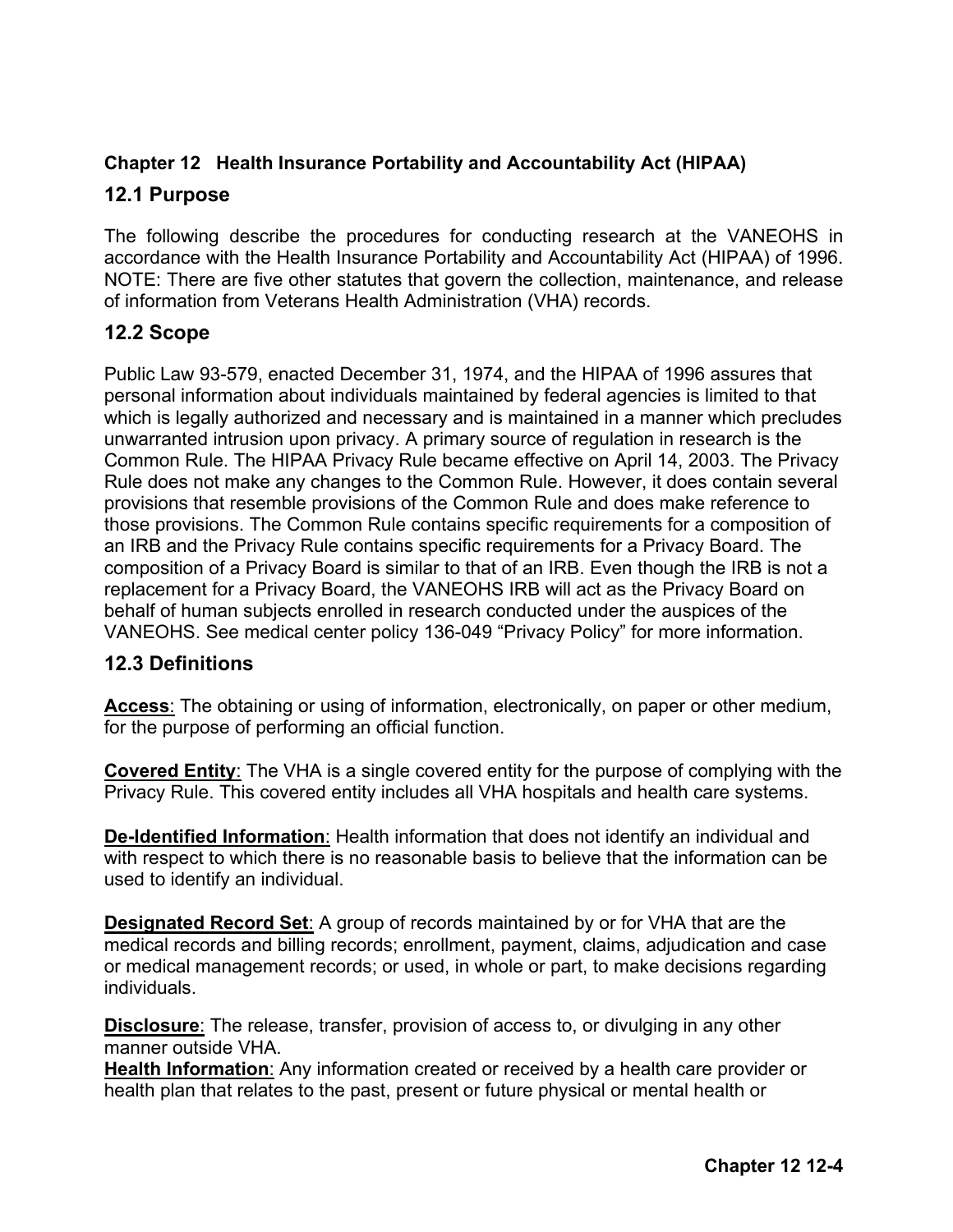condition of an individual; the provision of health care to an individual; or payment for the provision of health care to the individual. This encompasses information pertaining to examination, medical history, diagnosis, findings or treatment, including such information as laboratory examinations, x-rays, microscopic slides, photographs, prescriptions, etc.

**Individually-Identifiable Health Information**: A subset of health information, including demographic information collected from an individual, that is: (1) created or received by a health care provider, health plan or health care clearinghouse; (2.) relates to the past, present or future condition of an individual and provision or payment for health care; and (3.) identifies the individual or a reasonable basis exists to believe that information can be used to identify the individual.

**Limited Data Set**: Protected health information that excludes specific direct identifiers of the individual or of relatives, employers or household members of the individual.

**Privacy Board**: A board composed of members with varying backgrounds and appropriate professional competencies, as necessary, to review the effect of a research protocol on an individual's privacy rights. The IRB will serve as the Privacy Board for human subjects research at the LSDCVAMC.

**Protected Health Information (PHI)**: Individually-identifiable health information that is transmitted or maintained in any form or medium that falls under the Privacy Rule.

**Use**: The sharing, employment, application, utilization or examination of information within VHA.

## **12.4 Responsibilities**

The **VANEOHS Privacy Officer** is responsible for facility-wide implementation, coordination and administration of the Act at all campuses. The Privacy Officer will ensure that training is available for all staff on accessing PHI.

The **IRB** is the review board to act upon requests for waivers or alterations of authorization for the use and disclosure of protected health information for human subjects research.

**The PI is** responsible for:

- 1. Adhering to the policies and procedures set forth in this policy.
- 2. Adhering to the assurances signed and agreed to with any research review form.
- 3. Ensuring the confidentiality and protection of any VHA protected health information that is created, accessed, used, and/or disclosed as part of a research project conducted at the VANEOHS.
- 4. Ensuring that any VHA patient protected health information is not disclosed to any other person or entity, except as required by law or research oversight, or as deemed acceptable by the IRB.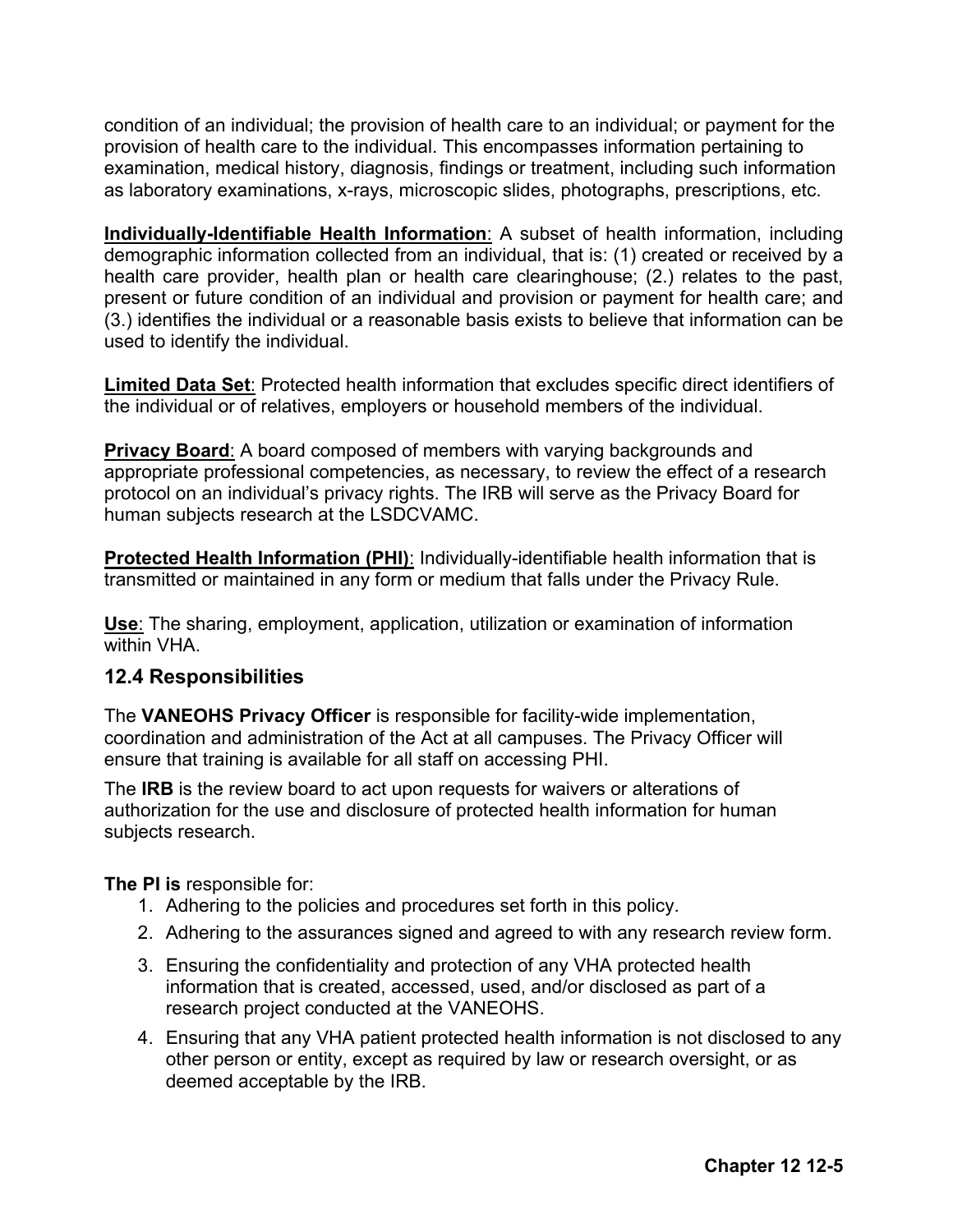#### **Study Staff** are responsible for:

- 1. Adhering to the policies and procedures set forth in this policy.
- 2. Adhering to the assurances signed and agreed to with any Research Review form.
- 3. Ensuring the confidentiality and protection of any VHA protected health information that is created, accessed, used, and/or disclosed as part of a research project conducted at the VANEOHS.
- 4. Ensuring that any VHA patient protected health information is not disclosed to any other person or entity, except as required by law or research oversight, or as deemed acceptable by the IRB.

## **12.5 Human Subjects Research Privacy Policy**

- 1. PIs may only use and/or disclose PHI for research purposes with individual authorization or with a waiver or alteration of authorization, or under other limited circumstances, as set forth in the Privacy Rule.
- 2. The IRB will serve as the review board to act upon requests for waivers or alterations of authorization for the use and disclosure of protected health information for human subjects research.
- 3. A research subject has the right to revoke, in writing, his or her authorization at any time by writing to the facility Privacy Officer or Principal Investigator. The individual's revocation is effective, except to the extent that the researcher has taken action in reliance upon the authorization prior to the revocation. The reliance exception permits the continued use and disclosure of PHI already obtained with an authorization to the extent necessary to protect the integrity of the research (e.g., to account for a subject's withdrawal from a study, to conduct investigations of scientific misconduct or to report adverse events).
- 4. A research subject has the right to access his/her own PHI maintained in a designated record set by completing a "Release of Information Authorization," VA Form 10-5345. An individual's right of access, however, may be suspended during a clinical trial while the research is in progress if, in consenting to participate in research including treatment, the individual agreed to the temporary denial of access. The individual's right to access will be restored upon conclusion of the study.
- 5. A research subject has the right to receive an accounting of disclosures of PHI made for research purposes in the six years preceding the request, unless the disclosure was made pursuant to a Freedom of Information Act (FOIA) requests part of a limited data set under a data use agreement or was prior to the compliance date. PIs should consult with the Privacy Officer for methods to account for disclosures.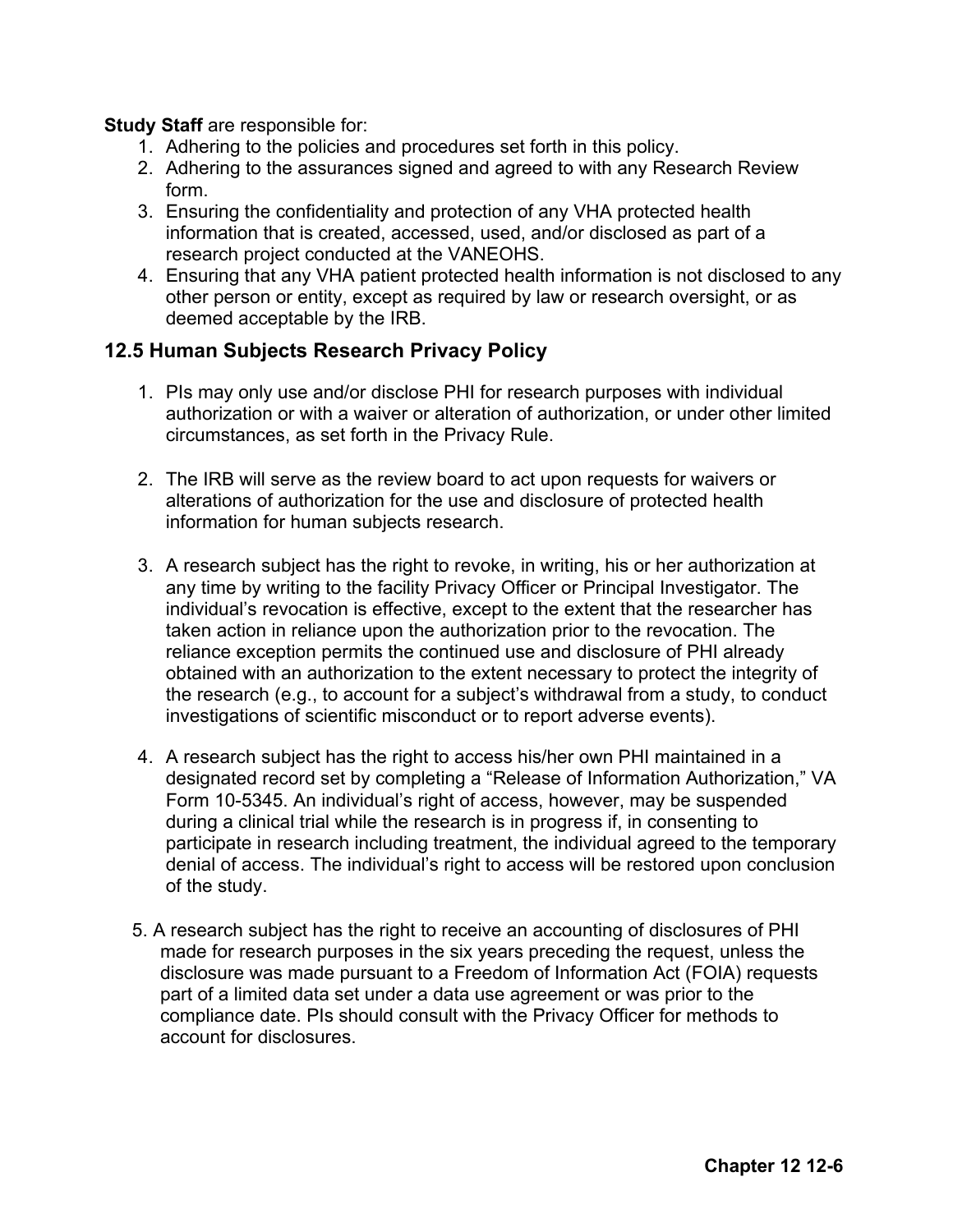## **12.6 Procedures**

1. **Use and Disclosure with Authorization of the Subject**. A PI may use or disclose PHI for research purposes after obtaining authorization from the individual who is the subject of the information.

The written HIPAA authorization may either be a standalone document or combined with the research informed consent approved by the IRB. If a standalone document is used as the written HIPAA authorization, VA Form 10-0493: Authorization for Use and Release of Individually Identifiable Health Information Collected for VHA Research.

The IRB and PO will conduct an administrative review of the authorization to ensure that the information listed is consistent with the information that appears in the IRB approved study. The IRB and PO reviewed authorization will be dated and signed by the PO. The marked copy is sent to the PI and it is this marked copy that is to be used.

If at any time the study is revised to include the use and/or disclosure of additional information, a revised authorization form is to be submitted for IRB and PO review.

2. **Waiver or Alteration of Authorization.** A PI may use or disclose protected health information for research purposes pursuant to a HIPAA waiver or alteration of authorization.

The PI may request a waiver or alteration of authorization by completing and submitting the form "Request for Waiver or Alteration of Authorization to use and/or Disclose Protected Health Information in Research" to the IRB for review.

3. **De-identification.** PIs may use or disclose health information that is de-identified without restriction. The PI must have the PO certify that the PHI has been de-identified

Re-identification. PI may assign a code, or other means of record identification, in order to allow de-identified information to be re-identified by VHA, provided that

- i. The code or other means of record identification is not derived from, or related to, information about the individual and that the code is not otherwise capable of being translated so as to identify the individual;
- ii. The code, or other means of re-identification, is not used or disclosed by VHA for any other purpose, and;
- iii. VHA does not disclose the mechanism (e.g. algorithm or other tool) for re-identification.
- iv. The code must be maintained separate from the research files and the code or mechanism used must not be recorded on identifiable research data (e.g. subject survey).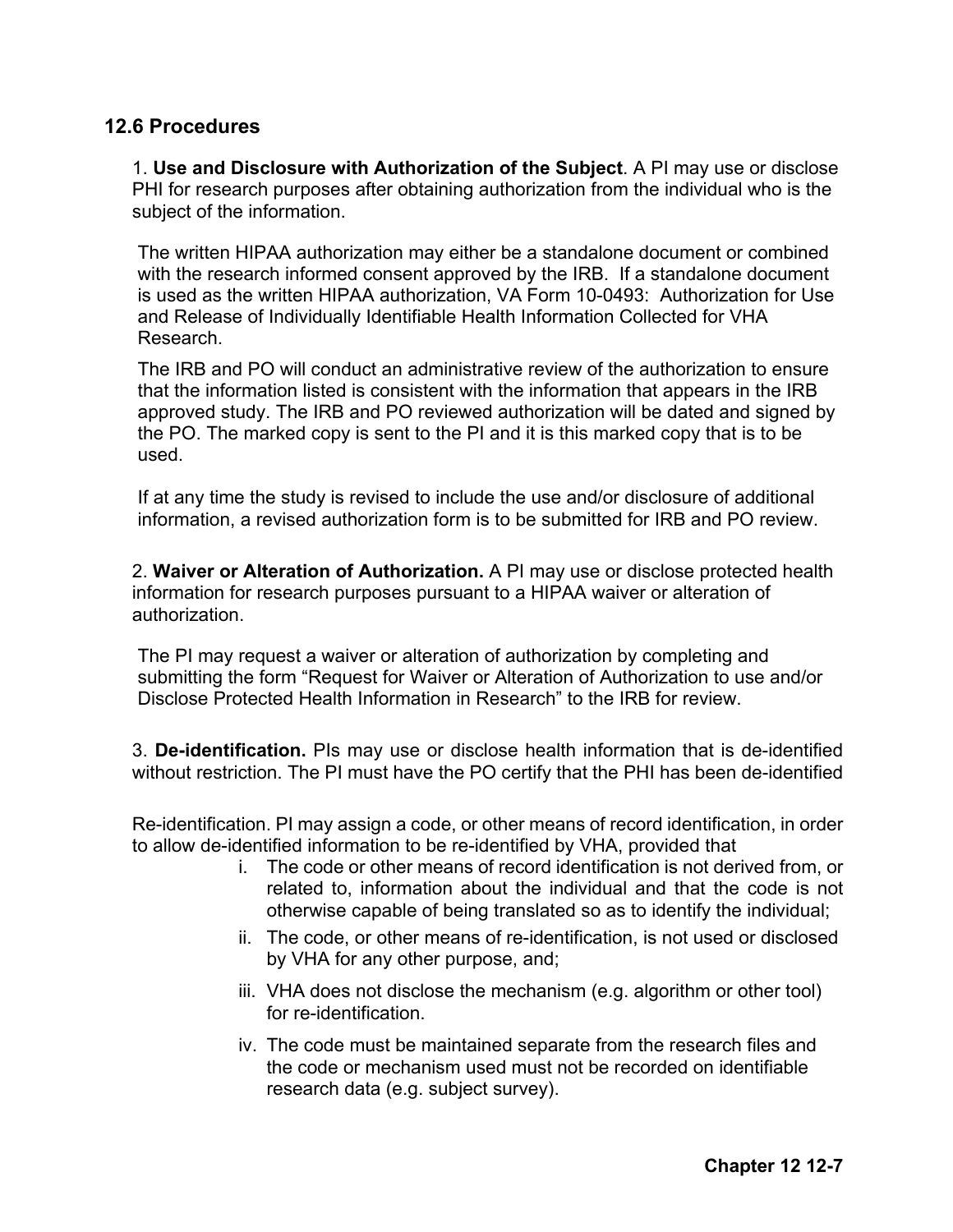4. **Limited Data Set.** A PI may use and/or disclose PHI included in a limited data set, pursuant to a data use agreement.

- a. A limited data set excludes all direct identifiers listed in paragraph 4C(1) of this policy, with the exception of city, state and Zip Code, all elements of dates and other numbers, characteristics, or codes not listed as direct identifiers.
- b. The use of a limited data set requires a data use agreement. This document is intended to provide assurance of the limited use or disclosure of the information in the limited data set.
- c. VHA Data Use Forms are available on VHA Forms Intranet at <http://vaww.va.gov/vaforms/> (Department of Veterans Affairs Form 10-0403, Responsible Requestor and Project Information Sheet; VA Form 10-0403a, Data Use Agreement; VA Form 10-0403b, Data Access List).

#### **12.7 Exceptions**

#### 1. **Preparatory to Research:**

Data repositories (including VA medical records) may be used (i.e., accessed) by VA investigators for activities that are preparatory to VA research without the requirement to obtain either a HIPAA authorization from the subject or waiver of HIPAA authorization by an IRB or Privacy Board. This includes use of PHI for the preparation of a research protocol prior to submission to the IRB(s). "Preparatory to research" activity is the only instance of access for research purposes allowed in VHA without a written HIPAA authorization signed by the individual, a waiver of HIPAA authorization by an IRB or Privacy Board, or approval by the IRB(s). This access is granted only to VHA researchers. Non-VHA researchers may not access VHA data for reviews preparatory to research. Additionally, the following holds true:

a. **Representations by the Investigator**. The investigator must make the representations necessary for preparatory access as required by the HIPAA Privacy Rule and document it in the investigator's research files. The representations required by the HIPAA Privacy Rule are:

(1) The access to PHI is only to prepare a protocol. Preparatory to research within VA ends upon the submission of a protocol for review.

(2) No PHI will be removed from the covered entity (i.e., VHA); and

(3) The PHI accessed is necessary for preparation of the research proposed.

b. **Aggregate Data**. Only aggregate data may be recorded in the researcher's files, and these aggregate data may be used only for background information, to justify the research, or to show that there are adequate numbers of potential subjects to allow the investigator to meet enrollment targets or sample size requirements.

c. **No Recording of Individually Identifiable Health Information**. Individually identifiable health information may not be recorded.

d. **No Recruiting From Data**. Data or information reviewed may not be used for contacting or recruiting subjects.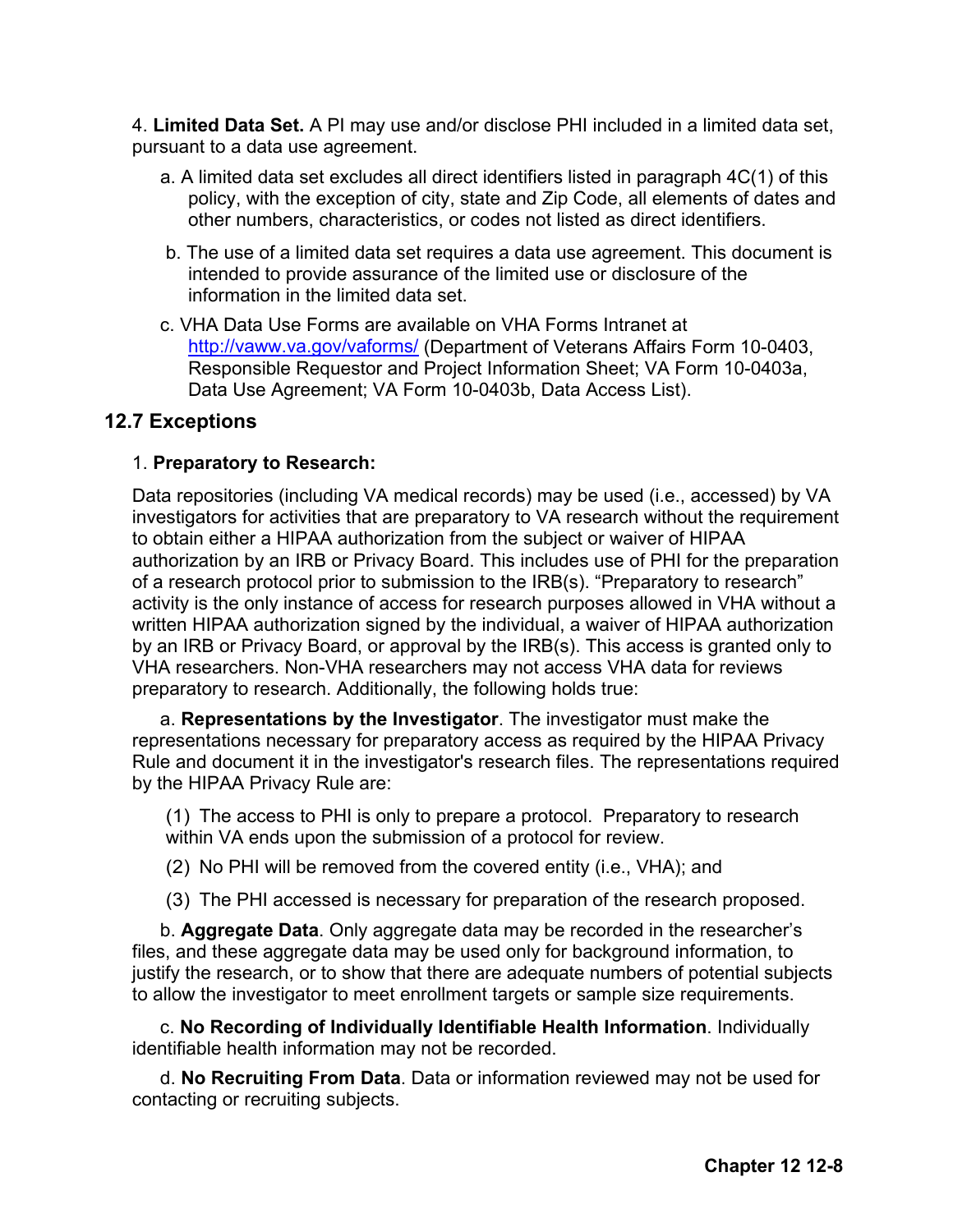**e. Repository Requirements**. Investigators must comply with all other access requirements set by the repository of interest.

f. **Agreements**. See VHA Handbook 1200.12 regarding requirements for Data Use Agreements (DUA) or Data Transfer Agreements (DTA).

2. **Research on Decedents' Protected Health.** To use or disclose PHI of the deceased for research, excluding 7332 protected information, VHA PI are not required to obtain authorization from the personal representative or next of kin, a waiver of authorization or a data use agreement. The PI must submit to the Privacy Officer, in writing, certification that:

- a. The use or disclosure is sought solely for research on the PHI of decedents.
- b. The PHI for which use or disclosure is sought is necessary for research purposes.
- c. Documentation may be requested of the death of the individuals whose PHI is sought.
- d. Title 38 U.S.C 7332 protected information may be disclosed without a written authorization, if in addition to the above criteria, the requirements of 38 CFR 1.488 are met. Specifically, the research protocol must indicate;
	- i. The information must be maintained in accordance with security requirements of 38 CFR Section 1.466;
	- ii. The information will not be re-disclosed, except back to the VA; and
	- iii. The information will not identify any individual patient in any report of the research, or otherwise disclose patient identities.
- 3. **Other Uses and Disclosures of PHI.** PI may use or disclose PHI without an authorization, a waiver of authorization or a data use agreement, in other limited circumstances, including:
	- a. To the extent the use or disclosure is required by law and complies with, and is limited to, the relevant requirements of such law.
	- b. For disclosure to a public health authority that is authorized by law to collect or receive the information for purposes of preventing or controlling disease, injury or disability. For example, an investigator may disclose PHI related to an adverse event to the NIH or FDA as public health authorities without Authorization.
	- c. To a person subject to the jurisdiction of the FDA with respect to an FDA regulated product or activity for which the person has responsibility, for purposes related to the quality, safety or effectiveness of the FDAregulated product or activity.
	- d. To health oversight agencies for oversight activities authorized by law.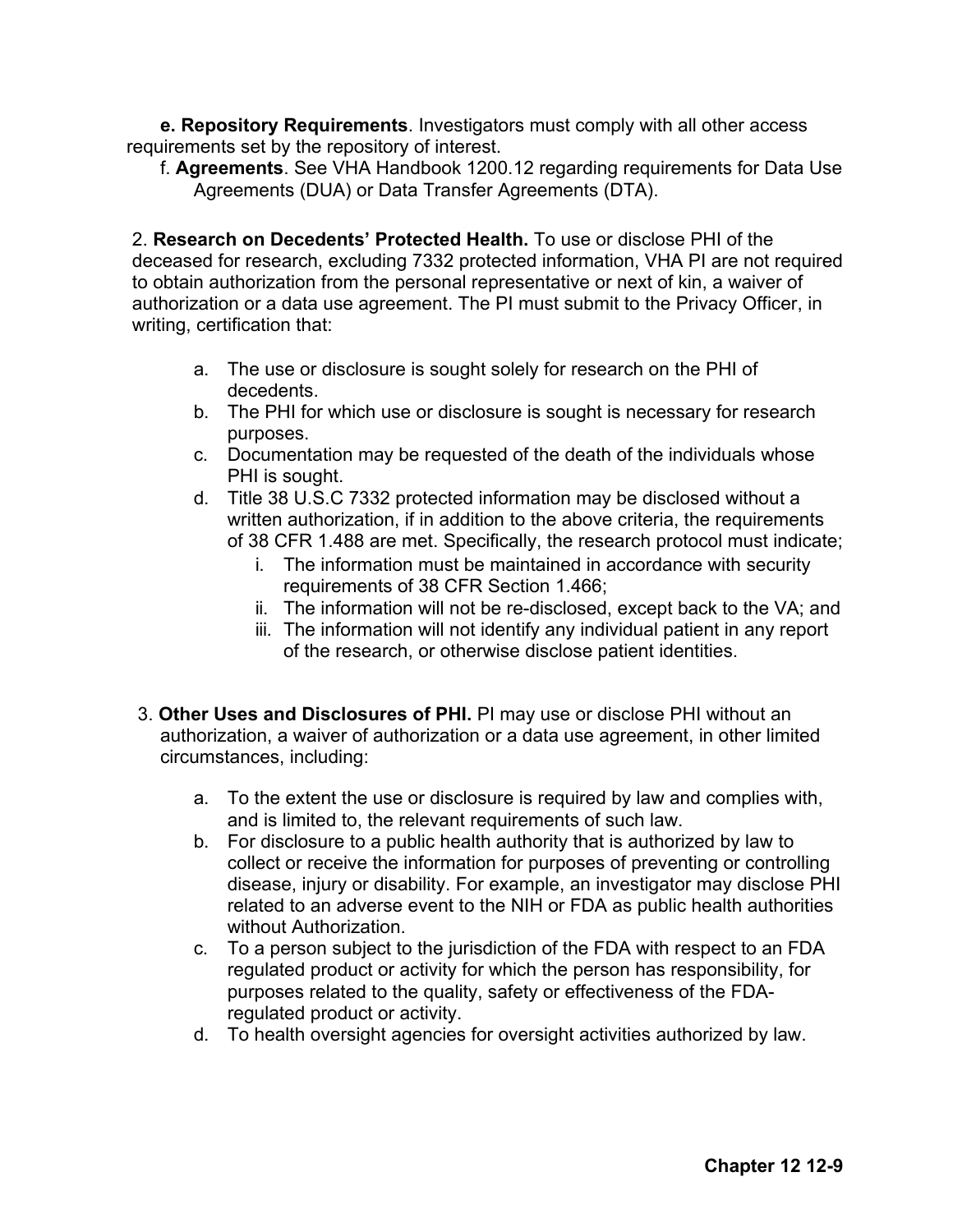# **Chapter 13** Sponsored Research

# **13.1 Purpose**

It is VANEOHS policy that any sponsored research conducted under the auspices of the Organization is conducted in accordance with federal guidelines and ethical standards.

The following describe the procedures required to ensure that any sponsored research conducted at the VANEOHS is conducted in accordance with federal guidelines, ethical standards, a fully executed Cooperative Research and Development Agreement (CRADA/agreement) and a study related protocol provided by the sponsor.

# **13.2 Definitions**

**Sponsor.** Sponsor means the company, institution, individual donor, or organization responsible for the initiation, management or financing of a research study.

**Sponsored research.** Sponsored research means research funded by external entities through a grant or contract that involves a specified statement of work (e.g., the research proposal) with a related transfer of value (data) to the sponsor, in exchange for funding. This may include clinical trials involving investigational drugs, devices or biologics.

**The Cleveland VA Research and Education Foundation (Foundation).** The Foundation is a non-profit flexible funding mechanism established pursuant to PL 100- 322 and 38 USC 7361-7368, et seq., and as such facilitates approved VAMC research. The Foundation facilitates the conduct of the studies described below, which have been approved by the VANEOHS R&D Committee and IRB, and shall use all reasonable efforts to ensure performance of the CRADA/agreements. PL 100-322 and 38 USC 7361- 7368

# **13.3 Responsibility**

The Foundation uses the VA Clinical Trial Cooperative Research and Development Agreement (CRADA) contract with each sponsor which details the organizations' willingness to work together. The CRADA or agreement is negotiated and executed before initiation of the research study; and an executed copy is kept on file at all times with the Foundation. The IRB and the Foundation will share CRADA and study information as necessary for each sponsored protocol to ensure that protocol, consent, and CRADA language are consistent.

The CRADA/agreement includes the following:

- 1. Agreement that the research will be submitted to the IRB and that the research shall be done in strict accordance with the IRB-approved protocol.
- 2. Agreement that the sponsor shall be responsible for reasonable and customary costs incurred for treatment of physical injury to the subject if sponsor reasonably determines, after consulting with VANEOHS, that an adverse event was reasonably related to administration of the test article or protocol procedure.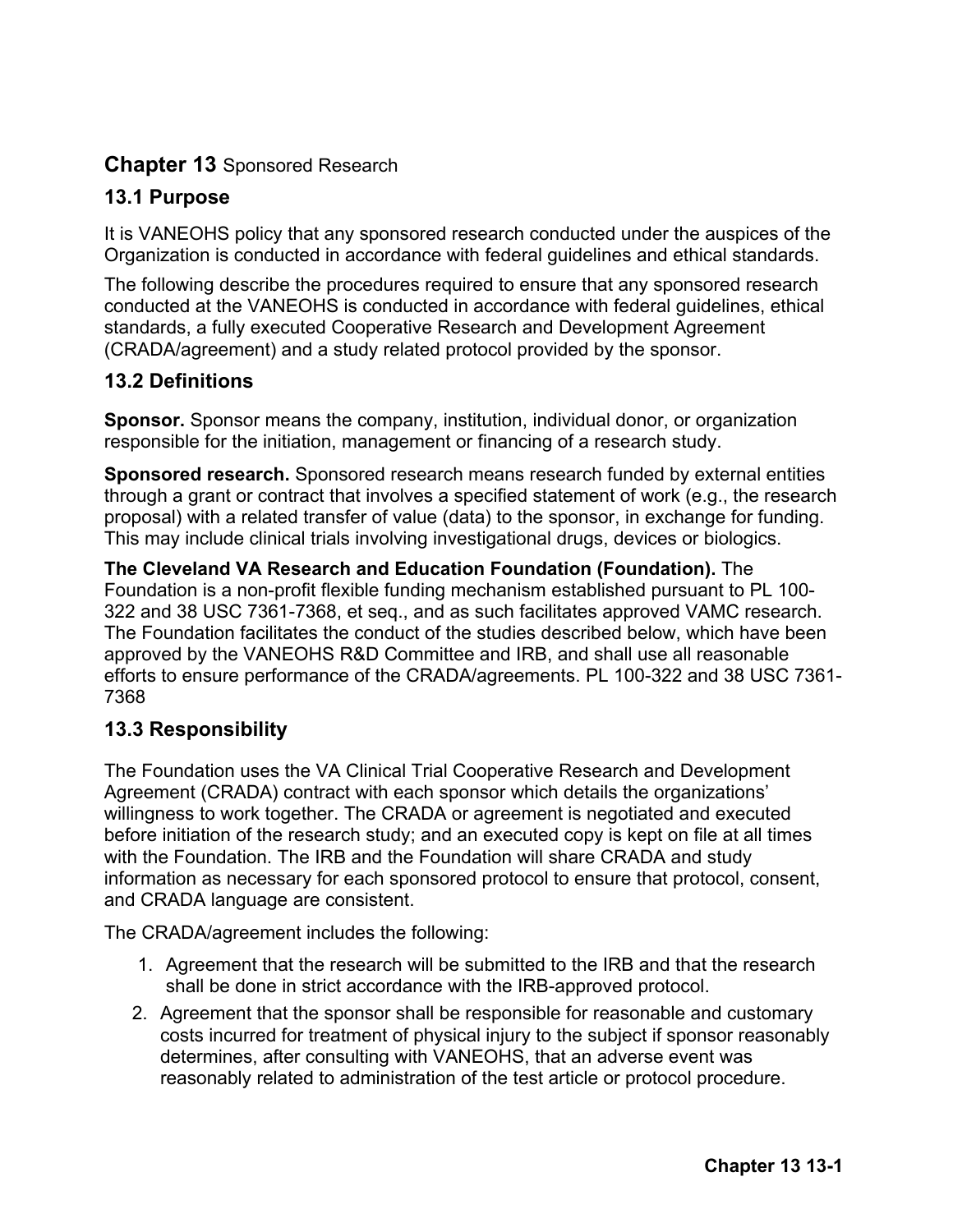- a. Arrangements for medical care for research-related injuries will be provided by the VANEOHS to research participants who are enrolled in a research study approved by the VANEOHS R&D Committee and IRB.
- b. If the VANEOHS is not capable of furnishing economical care or is not capable of furnishing the care and services required; the medical center Director shall contract for the needed care. If inpatient care must be provided to a nonveteran under 38 CFR sect. 17.85(b) (1), the medical facility director may contract for such care.
- 3. Agreement that the sponsor and VANEOHS shall immediately notify each other upon identifying any aspect of the protocol, including information discovered during site monitoring visits, or the study results that may: 1) adversely affect the safety, well-being, or medical care of participants, 2) affect the willingness of participants to continue participation in the research, 3) influence the conduct of the study, or 4) alter the IRB's approval to continue the study. The VANEOHS shall promptly notify the IRB of any such events. When participant safety or medical care could be directly affected by study results, the VANEOHS will send study participants a written communication about these results.
- 4. Agreement that VANEOHS and the sponsor have the right to make publicly available the results of their research and development activities and are encouraged to do so. The CRADA describe the publication requirements.
- 5. Statement that if the sponsor monitors the conduct of the research and uncovers information that could affect the safety of participants or their willingness to continue participation, or influence the conduct of the study, or alter the IRB's approval to continue the study, it will assure that the information is communicated immediately to the IRB.
- 6. A study related budget from the Sponsor is required for presentation to the R&D **Committee**

## **13.4 Research and Education**

VANEOHS emphasizes that presentation of research results to the scientific community is an essential part of its research programs and that PIs are encouraged to publish and present the results from sponsored research at scientific and medical.

The VA retains ownership of all research data and results obtained from the use of resources provided by the VA as a result of conducting the research pursuant to federal law (35 U.S.C. §§ 102 & 200-212, 37 C.F.R. Part 501, and 38 C.F.R. §§ 1.650-1.663).

## **13.5 Communication of Study Results to Participants**

The CRADA specifies that when participant safety or medical care could be directly affected by study results, the VANEOHS and/or the PI, will send study participants a written communication, reviewed and approved by the IRB, about the results.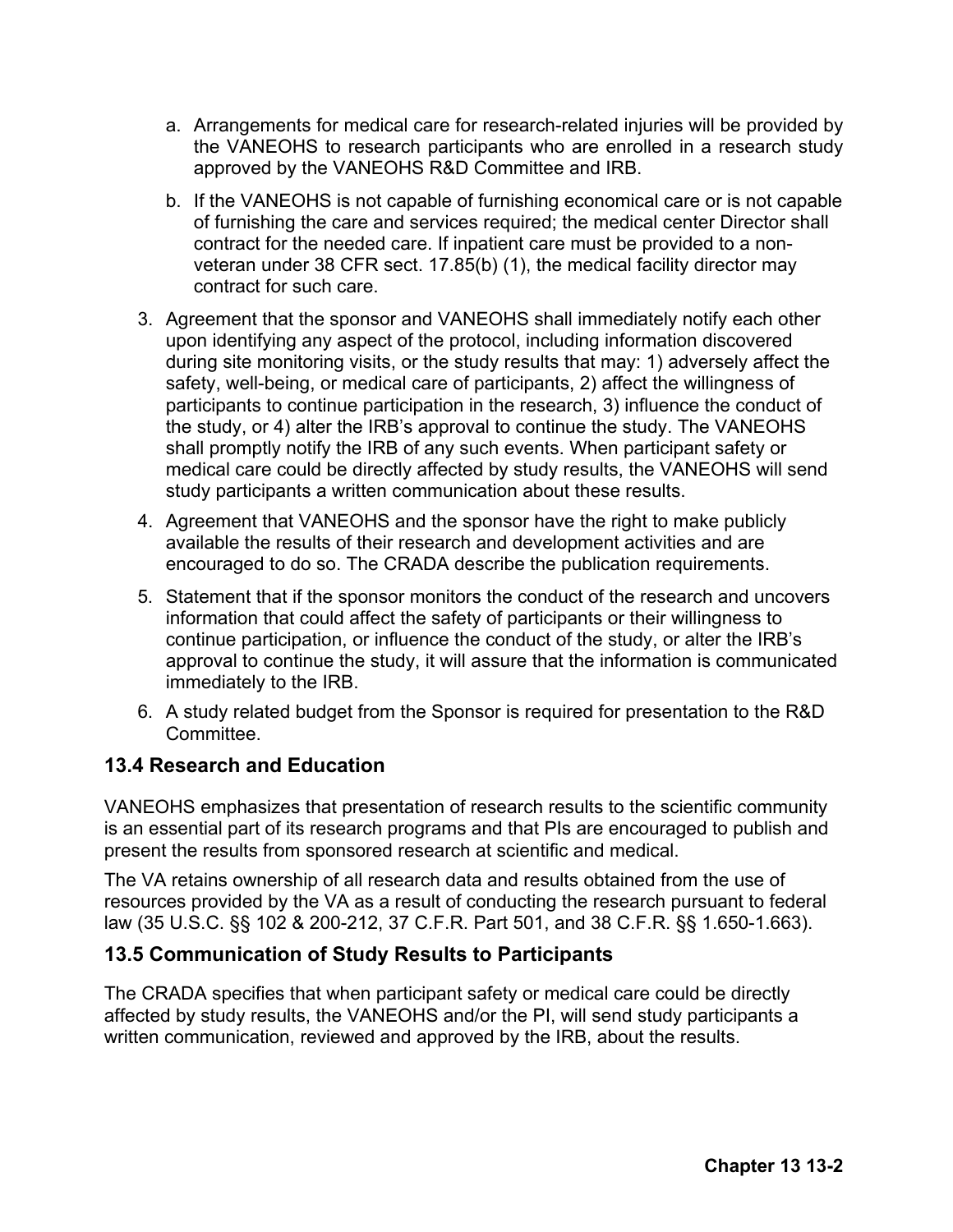# **13.6 Addressing Concerns of Research Participants**

VANEOHS and the Foundation ensures that all personnel reviewing, conducting, or supporting human research demonstrate and maintain sufficient knowledge of the ethical principles and federal, state, and local requirements for protecting research participants and appropriate processes to respond to their concerns. They ensure that all research participants have access to reliable channels of communication by which concerns are voiced, questions asked, and complaints are addressed.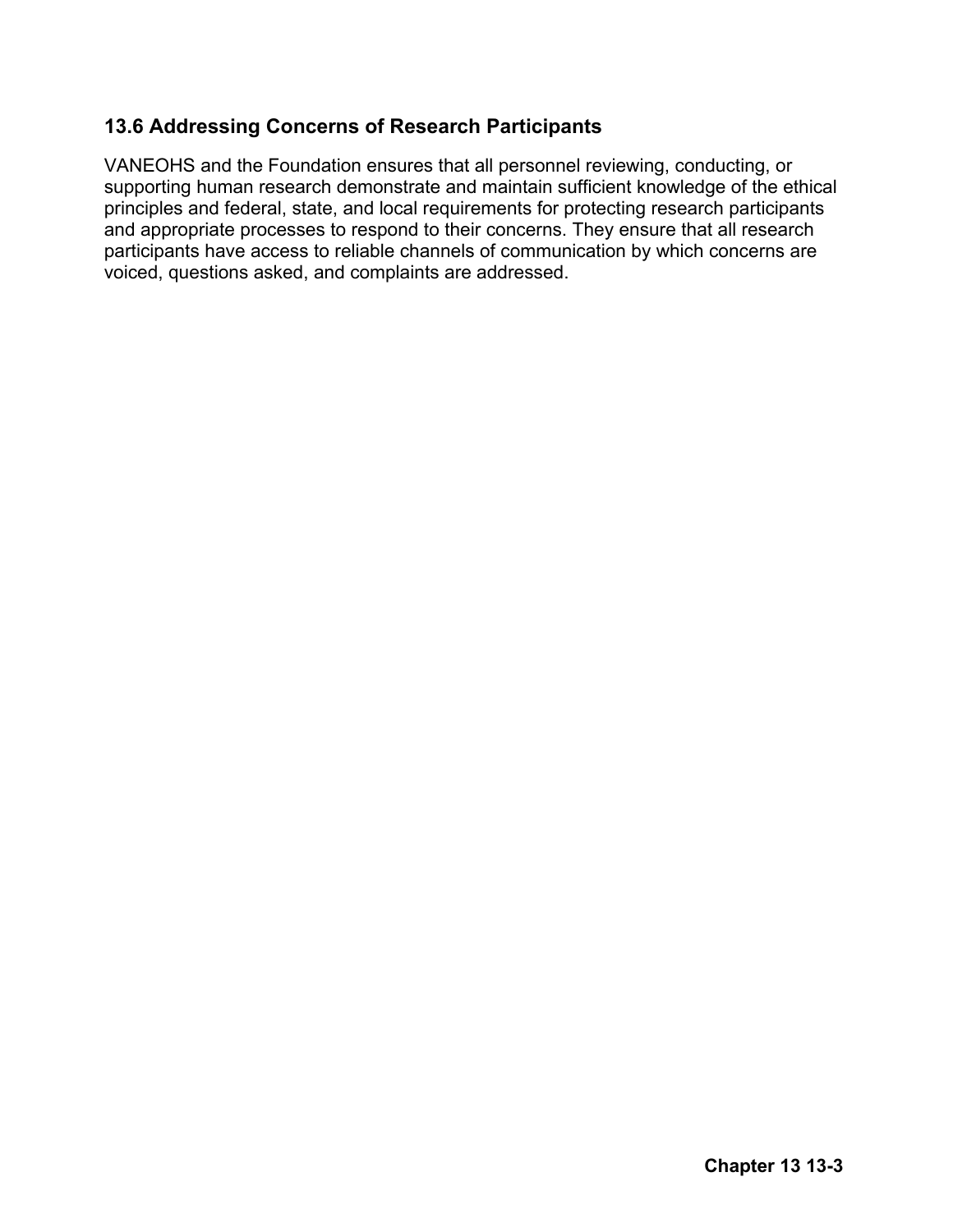#### **Chapter 14** Complaints

#### **14.1 Purpose**

As part of its commitment to protecting the rights and welfare of human subjects in research, VANEOHS reviews all complaints and allegations of non-compliance and takes any necessary action to ensure the ethical conduct of research.

The following procedures describe how complaints, are handled by the IRB.

## **14.2 Procedures**

All complaints involving research subjects must be reported to the R&D Office. The AO/R&D will be the responsible representative for assisting research subjects with questions and/or difficulties that they may have in their relationship with any study staff or protocol within the VANEOHS, and in exercising their rights, and for providing a specific channel through which they can seek resolution of problems, concerns, and unmet needs. The AO/R&D in conjunction with the IRB Administrator will conduct inquiries regarding services provided for the research subject at the VANEOHS. They will have the authority to: 1) review complaints with investigators, 2) review study related records, 3) conduct interviews, and 4) have access to top medical center leadership in order to resolve or ameliorate concerns and enhance the subject's satisfaction and perception of the research program of the VANEOHS. The presentation of a complaint or suggestion does not affect the subject's future access to care nor shall any subject who presents such issues be subjected to any kind reprisal, restraint, interference, coercion or discrimination.

The VANEOHS has a medical center Patient Advocacy Program outlined in medical center policy # 000-008. The Patient Advocacy Program ensures that all veterans and their families who are served at the VANEOHS have their complaints addressed in a convenient and timely manner. The Patient Advocate is available to resolve patients concerns about any aspect of their health care experience that cannot be resolved at the point of care. The Patient Advocate may assist with intake of complaints from research subjects or work with the AO/R&D and IRB Administrator concerning complaints from research subjects. The Patient Advocate will have the authority to review disputes, and cross-departmental lines; he/she will have access to the top medical center leadership.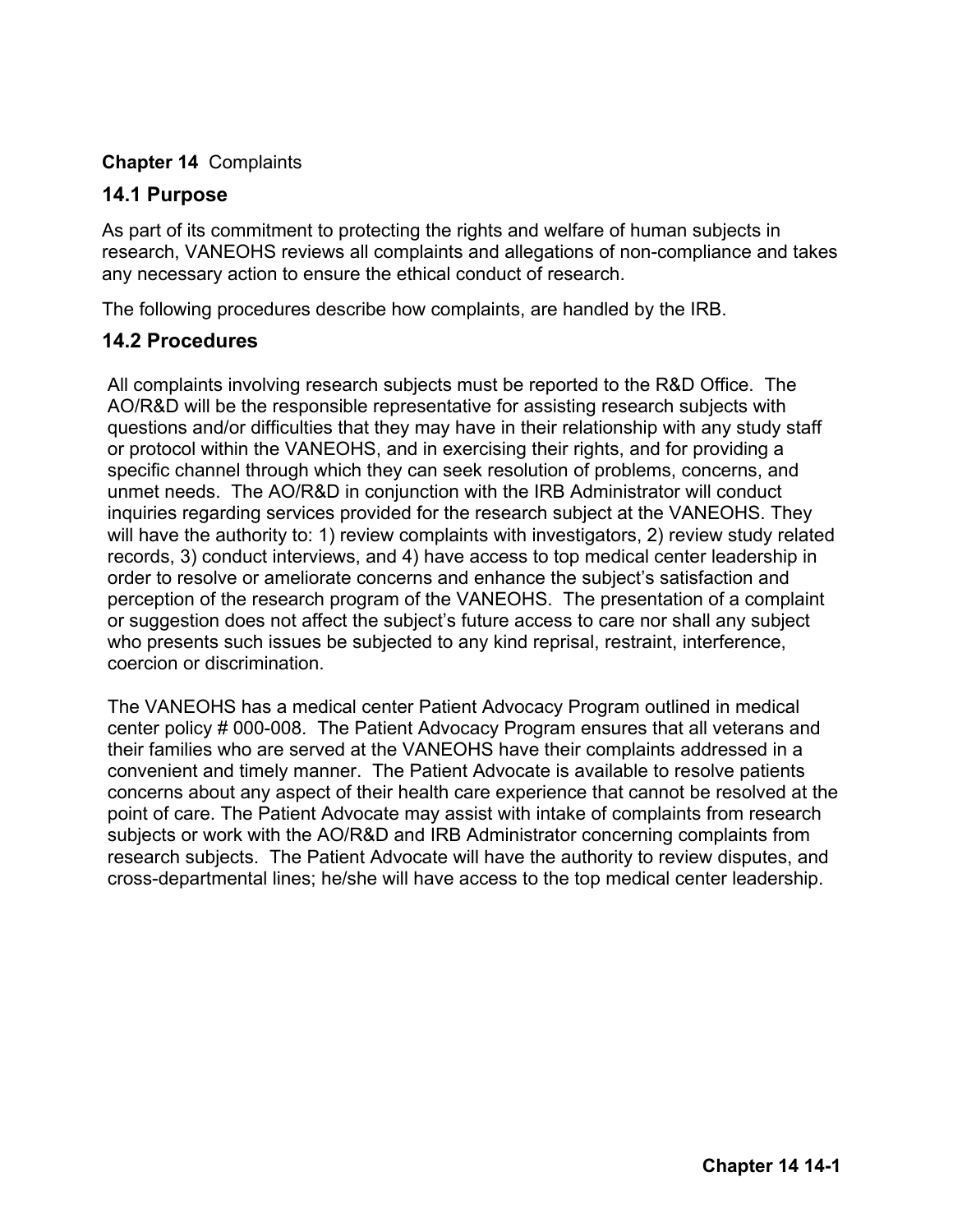|                     | <b>Chapter 15 Abbreviations</b>                         |
|---------------------|---------------------------------------------------------|
| <b>ACOS/R&amp;D</b> | Associate Chief of Staff for Research                   |
| <b>ADE</b>          | <b>Adverse Device Effect</b>                            |
| <b>ADP</b>          | <b>Automated Data Processing</b>                        |
| AE                  | <b>Adverse Event</b>                                    |
| <b>AO/R&amp;D</b>   | Administrative Officer for Research (AO/R&D).           |
| <b>APA</b>          | <b>American Psychiatric Association</b>                 |
| Case                | <b>Case Western Reserve University</b>                  |
| <b>CFR</b>          | Code of Federal Regulations                             |
| Co-l                | Co-Investigator                                         |
| CoC                 | <b>Certificate of Confidentiality</b>                   |
| <b>COI</b>          | <b>Conflict of Interest</b>                             |
| <b>COIC</b>         | <b>Case Conflict of Interest Committee</b>              |
| <b>COS</b>          | <b>Chief of Staff</b>                                   |
| <b>CPRS</b>         | <b>Computerized Patient Record System</b>               |
| <b>CRADA</b>        | <b>Cooperative Research and Development Agreement</b>   |
| <b>CRADO</b>        | <b>Chief Research and Development Officer</b>           |
| <b>CREC</b>         | <b>Case Continuing Research Education Credit</b>        |
| <b>CSP</b>          | VA Cooperative Studies Program                          |
| <b>CSPCC</b>        | <b>CSP Coordinating Center</b>                          |
| <b>CTAA</b>         | <b>Cooperative Technology Administration Agreements</b> |
| <b>DHHS</b>         | Department of Health and Human Services                 |
| <b>DOD</b>          | Department of Defense                                   |
| <b>DPAHC</b>        | Durable Power of Attorney for Health Care               |
| <b>DSMB</b>         | Data Safety Monitoring Board                            |
| <b>EOC</b>          | <b>Environment of Care</b>                              |
| ePROMISe            | <b>Enterprise Project Management Information System</b> |
| <b>FAQs</b>         | <b>Frequently Asked Questions</b>                       |
| <b>FDA</b>          | <b>Food and Drug Administration</b>                     |
| <b>FHPP</b>         | <b>Facility Human Protection Program</b>                |
| <b>Foundation</b>   | <b>Cleveland VA Research and Education Foundation</b>   |
| <b>FTCA</b>         | <b>Federal Tort Claims Act</b>                          |
| <b>FWA</b>          | <b>Federal Wide Assurance</b>                           |
| <b>GAO</b>          | <b>Government Accountability Office</b>                 |
| <b>HIPAA</b>        | Health Insurance Portability and Accountability Act     |
| <b>HIV</b>          | Human Immunodeficiency Virus                            |
| <b>HRMS</b>         | <b>Human Resources Management Services</b>              |
| <b>HRPP</b>         | Human Research Protection Program                       |
| <b>HSP</b>          | <b>Human Subject Protection</b>                         |
| <b>HUD</b>          | <b>Humanitarian Use Device</b>                          |
| <b>IAC</b>          | <b>Case IRB Advisory Committee</b>                      |
| <b>IACUC</b>        | <b>Institutional Animal Care and Use Committee</b>      |
| <b>IBC</b>          | <b>Institutional Biosafety Committee</b>                |
| <b>ICF</b>          | <b>Informed Consent Form</b>                            |
| <b>IDE</b>          | <b>Investigational Device Exemption</b>                 |
| <b>IND</b>          | <b>Investigational New Drug</b>                         |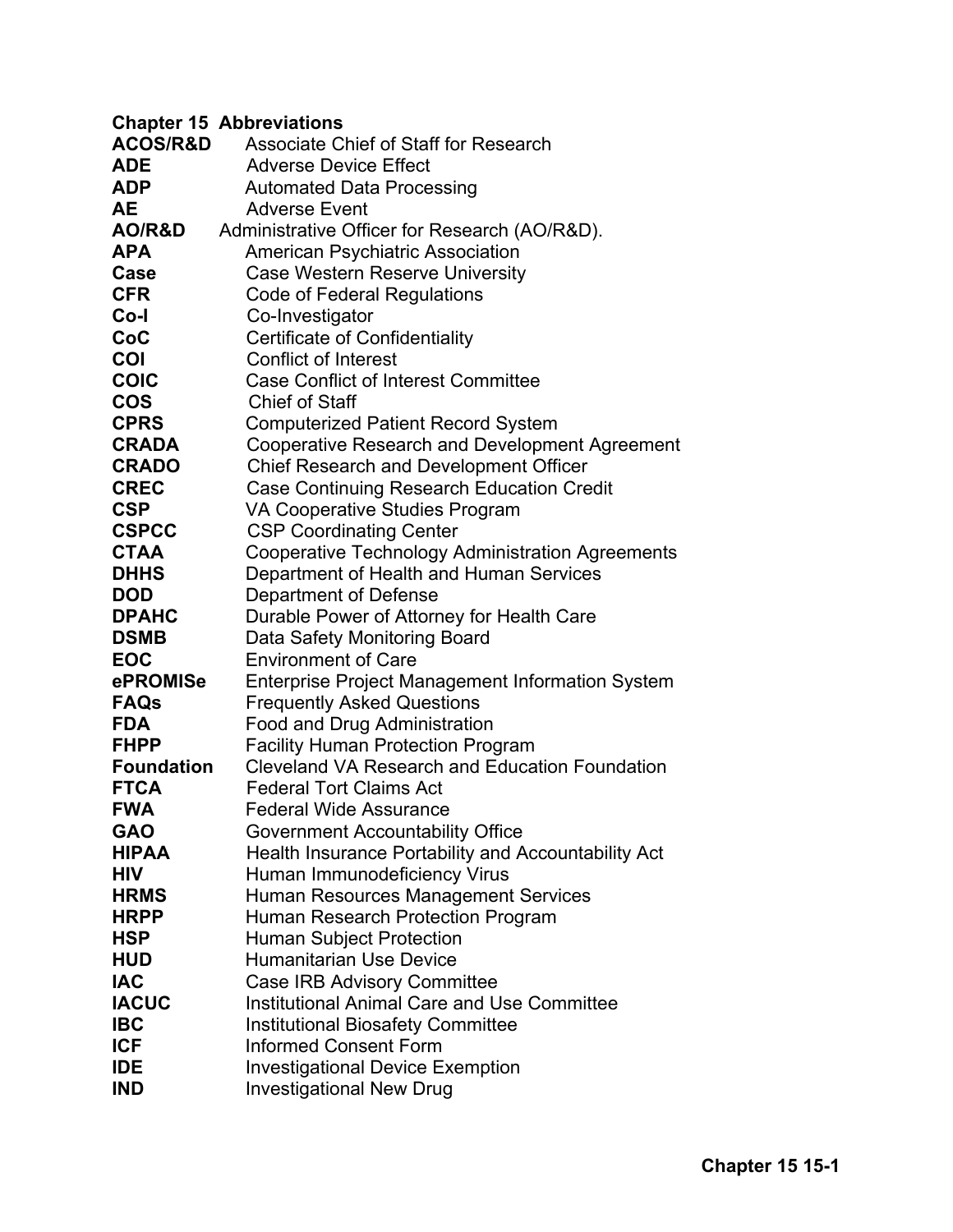| IО               | <b>Institutional Official</b>                     |
|------------------|---------------------------------------------------|
| <b>IP</b>        | Intellectual Property                             |
| <b>IPA</b>       | Intergovernmental Personnel Act                   |
| <b>IRB</b>       | <b>Institutional Review Board</b>                 |
| <b>ISSO</b>      | <b>Information Systems Security Officer</b>       |
| <b>LEIE</b>      | List of Excluded Individuals and Entities         |
| <b>LEP</b>       | <b>Limited English Proficiency</b>                |
| <b>LIP</b>       | <b>Licensed Independent Practitioner</b>          |
| <b>VANEOHS</b>   | Louis Stokes Cleveland VA Medical Center          |
| <b>MEC</b>       | <b>Medical Executive Committee</b>                |
| <b>MOU</b>       | Memorandum of Understanding                       |
| <b>NIH</b>       | <b>National Institutes of Health</b>              |
| <b>NSR</b>       | <b>Non-Significant Risk</b>                       |
| <b>OGC</b>       | <b>Office of General Counsel</b>                  |
| <b>OHRP</b>      | <b>Office for Human Research Protections</b>      |
| <b>OIG</b>       | Office of the Inspector General                   |
| <b>ORI</b>       | <b>Office of Research Integrity</b>               |
| <b>ORD</b>       | Office of Research and Development                |
| <b>ORO</b>       | VA Office of Research Oversight                   |
| <b>PCAS</b>      | <b>Patient Care Administrative Staff</b>          |
| P&T              | <b>Pharmacy and Therapeutics</b>                  |
| <b>PHI</b>       | <b>Protected Health Information</b>               |
| <b>PI</b>        | <b>Principal Investigator</b>                     |
| <b>RAC</b>       | <b>Recombinant DNA Advisory Committee</b>         |
| <b>RCC</b>       | <b>Research Credentialing Coordinator</b>         |
| R&D              | <b>Research and Development</b>                   |
| <b>R&amp;D C</b> | Research & Development Committee Coordinator      |
| <b>RCO</b>       | <b>Research Compliance Officer</b>                |
| <b>RCC</b>       | <b>Research Credentialing Coordinator</b>         |
| <b>RCVL</b>      | <b>Resident Credentialing Verification Letter</b> |
| <b>RIO</b>       | <b>Research Integrity Officer</b>                 |
| <b>RIRM</b>      | <b>Research Information Resource Manager</b>      |
| <b>RRRP</b>      | Request to Review a Research Proposal             |
| <b>RSC</b>       | <b>Research Safety Coordinator</b>                |
| <b>RSO</b>       | <b>Radiation Safety Officer</b>                   |
| <b>RSSP</b>      | <b>Research Safety and Security Program</b>       |
| <b>SAE</b>       | <b>Serious Adverse Event</b>                      |
| <b>SMART</b>     | Site Monitoring and Review Team                   |
| <b>SMI</b>       | <b>Serious Mental Illness</b>                     |
| <b>SOPs</b>      | <b>Standard Operating Procedures</b>              |
| <b>SR</b>        | <b>Significant Risk</b>                           |
| <b>SRS</b>       | Subcommittee on Research Safety                   |
| <b>TTP</b>       | <b>Technology Transfer Program</b>                |
| <b>UAE</b>       | <b>Unexpected Adverse Event</b>                   |
| <b>URL</b>       | <b>Universal Resource Locators</b>                |
| <b>USC</b>       | <b>United States Code</b>                         |